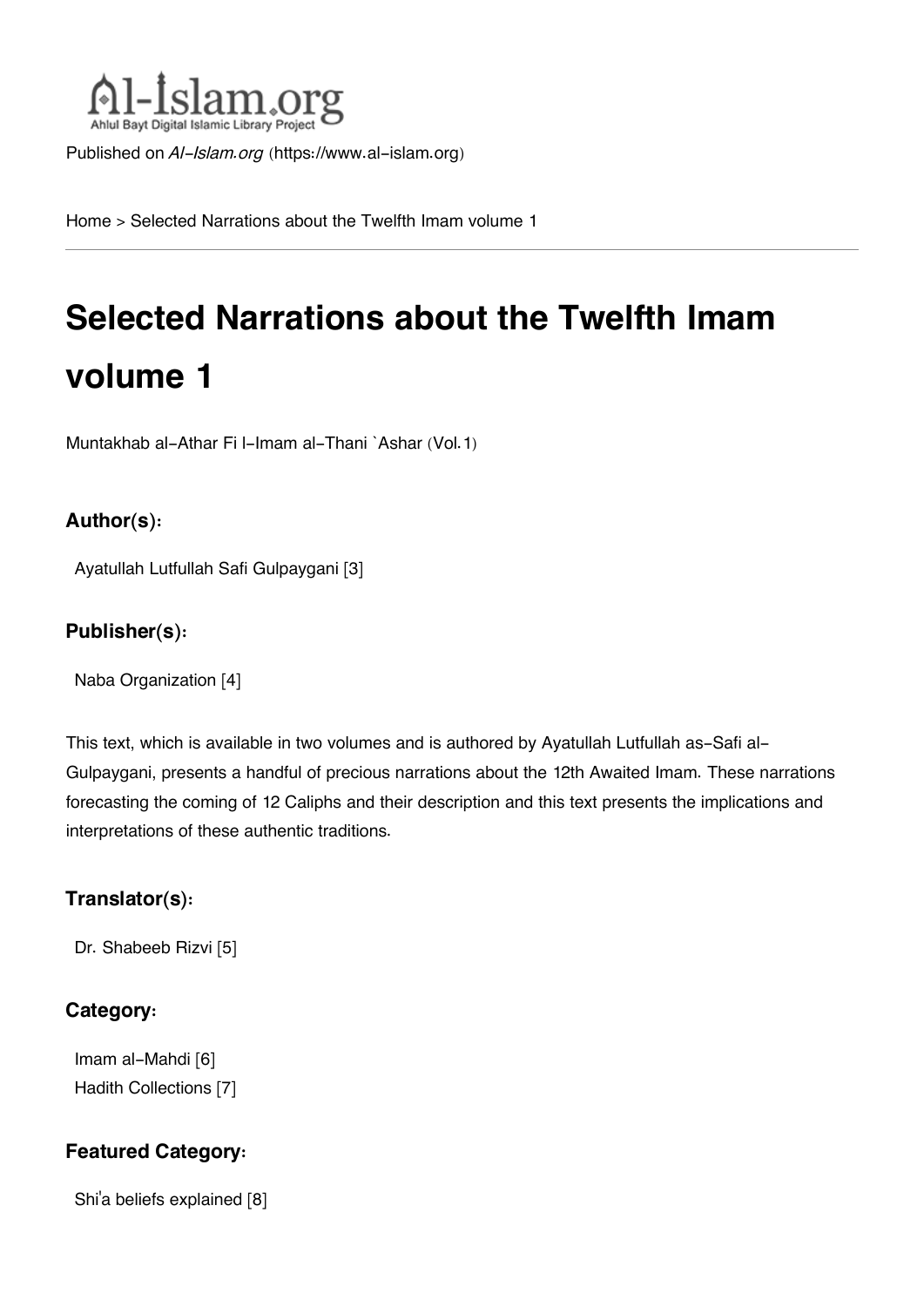#### **Person Tags:**

[Imam Mahdi](https://www.al-islam.org/person/imam-mahdi) [9]

### **Preface**

#### *In the Name of Allah the Beneficent the Merciful*

Blessings of Allah be on you, O Saaheb al-Amr, help me and forsake me not

All praise is for Allah, the Lord of the worlds, and blessings and salutations be on the trustworthy Prophet (s.a.w.a.), the chief of the messengers, our master, Abi al-Qasim Muhammad, and his pure progeny, Allah's blessings be on him and on the twelve Imams, his successors, the guides, the guided ones.

There is no doubt that after the Holy Quran – which is the strong rope and no falsehood touches it from in front of it and from behind it, a descent from the Wise, the Praiseworthy – what is available with the Muslims of the Prophetic traditions and the noble quotations on the authority of his sinless family, who are one of the two heavy things (tially (tially that the Messenger of Islam (s.a.w.a.) has ordered us to follow, is a great treasure-chest of knowledge and a voluminous, majestic heritage.

It is replete with real cognition, training programs, ethical, political and social teachings, principles of development, progress and human rights, civic obligations, etc from the true and correct teachings and intelligent laws, strong and powerful ways, which if fastened on to by mankind, will prevent it from falling in the abyss of corruption, oppression, conceit and slavery. Moreover, no powerful tyrant or oppressor can ever subdue and weaken them.

Muslims certainly did not fall in their present state of social corruption, discord, dispute, disharmony, authority of the evil, domination of the unbelievers, and a straitened life except for the fact that they turned away from this wise, divine path and the ignorance of some of them regarding the strength of these constructive, guided teachings. They preferred to opt for anything offered by the East or the West.

Therefore, their state was like that of a trader, whose treasure was full of precious stones and jewelry but he is neither aware of them and nor their value. Instead, he buys sand and stones in lieu of the price of pearls, thereby costing him his respect, majesty, freedom and independence. But he does not open his treasure-trove to check the varieties of precious stones and jewelry available with him, whose like can neither be found in the markets nor with any trader.

Yes, the Messenger of Islam (s.a.w.a.) informed, "Nothing takes you closer to paradise and distances you from hell except that I have ordered you to do it. And nothing takes you nearer to hell and makes you further from paradise but that I have refrained you from it.[1](#page--1-0)"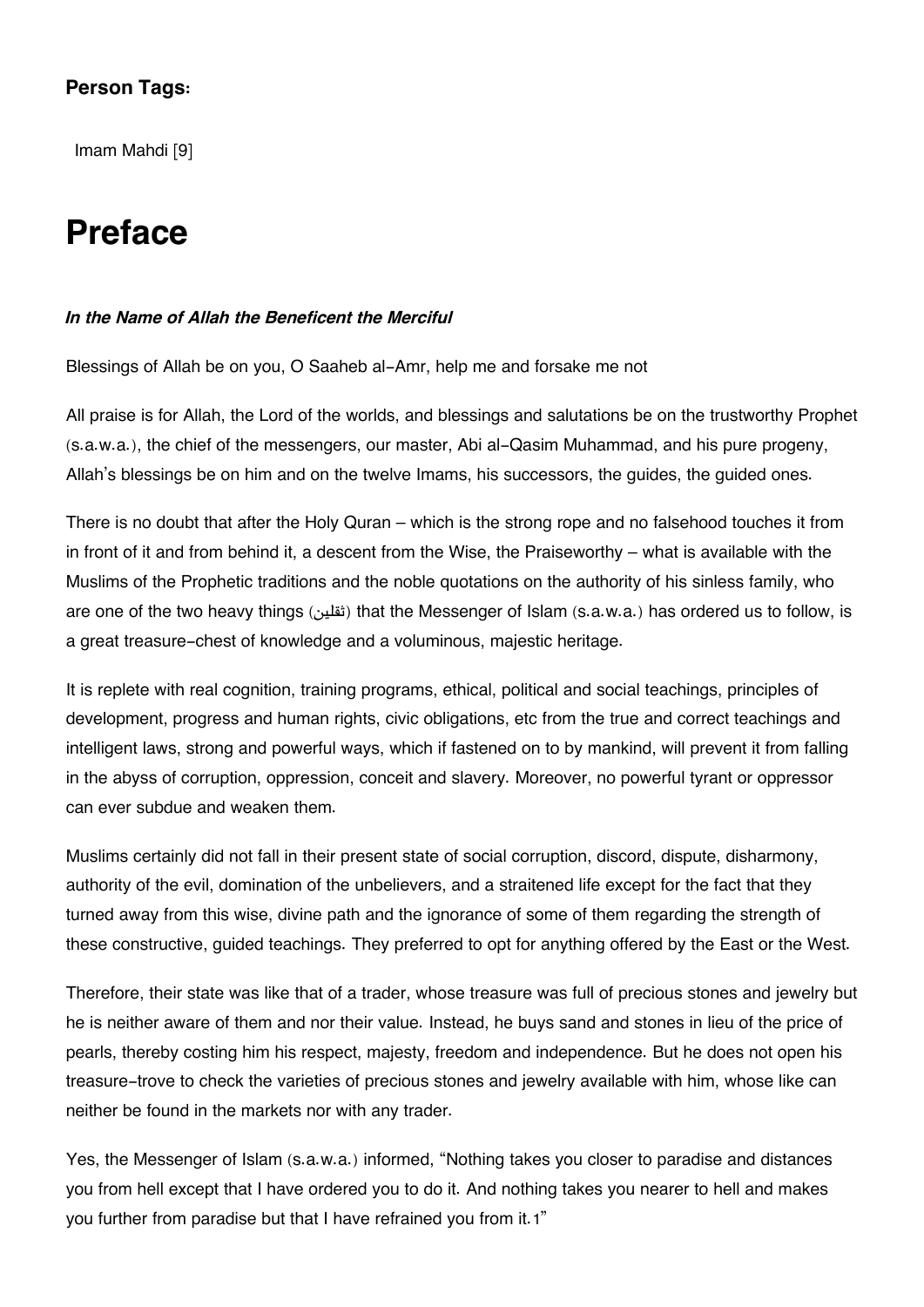Surely the traditions comprise of what man needs. Hence, it is obligatory on us to make the requisite preparations for them i.e. to learn them and ponder deeply over them universally, in societies, gatherings, at all appropriate places, in books, magazines, radio, television, etc. By Allah! I don't know anybody who has learnt these traditions and their contents, and thought of them as paralleled except by Allah, that in his heart was some disease.

Indeed the politics of the day did not deem it preferable that the Muslims should benefit from the traditions and that they should be attentive towards this great scientific wealth and prudent systems due to their (politicians) being distant from the true life of the Muslims in beliefs, politics, governance and ethics. Consequently, the Muslims became seekers after being the sought ones, they became servants after being masters just as the Messenger of Islam (s.a.w.a.) had prophesied "They will serve but they will not be served."

In the first era, tragedy was afflicted (on the Muslim nation) through the prohibition on the compilation of the traditions, while on the other hand, they had to encounter the disasters inflicted by the Jews. People like Ka'b al-Ahbaar became the confidantes of the rulers and their reference in the interpretation of Quran, stories of the prophets, history and other important issues.

This was despite the fact that when the Messenger of Islam (s.a.w.a.) saw some of them reading or researching the books of the people of the book[2](#page--1-0), he (s.a.w.a.) remarked: "Had Musa been alive today he would have but followed me."[3](#page--1-0) And despite the presence of an Imam like Ali ibne Abi Talib (a.s.), who was the door of the city of knowledge, a truth endorsed by the Messenger of Islam (s.a.w.a.) himself. And his (s.a.w.a.) saying: "Ali is with the truth and truth is with Ali and it will not separate from him." And despite the presence of his (s.a.w.a.) pure progeny (Ahlebait a.s.) amongst them regarding whose relationship with the Quran the Messenger of Islam (s.a.w.a.) remarked: "Surely these two will not part from each other till they meet me at the Hauz-e-Kausar (on the day of Judgement)."

In the second era, which commenced with the Umayyad dynasty and ended with the reign of Abbasides particularly Ma'moon al-Rasheed, the politics of the governance aimed at opposing the Islamic laws was the order of the day. The proponents of these policies, intending to weaken the Muslims in governance, control, wealth, etc. introduced Greek Philosophy whose atheistic views and basics were in total contrast with the teachings of the Messenger of Islam (s.a.w.a.) and the guidance of the prophets (a.s.) concerning the recognition of Allah, His excellent names, His perfect attributes and His prudent actions. Notwithstanding the fact that some of those who were involved in these heresies insisted that there existed complete consonance between the two schools of thought (that of the prophets (a.s.) and philosophy).

The school of the prophets (a.s.) and their call for monotheism as explained by the Holy Quran in the most eloquent manner and complete style and on whose strong principles there is total agreement, one cannot find any difference of opinion even on one single issue. While the school of the philosophers who have numerous differences in their basics and principles could neither compile a basic set of laws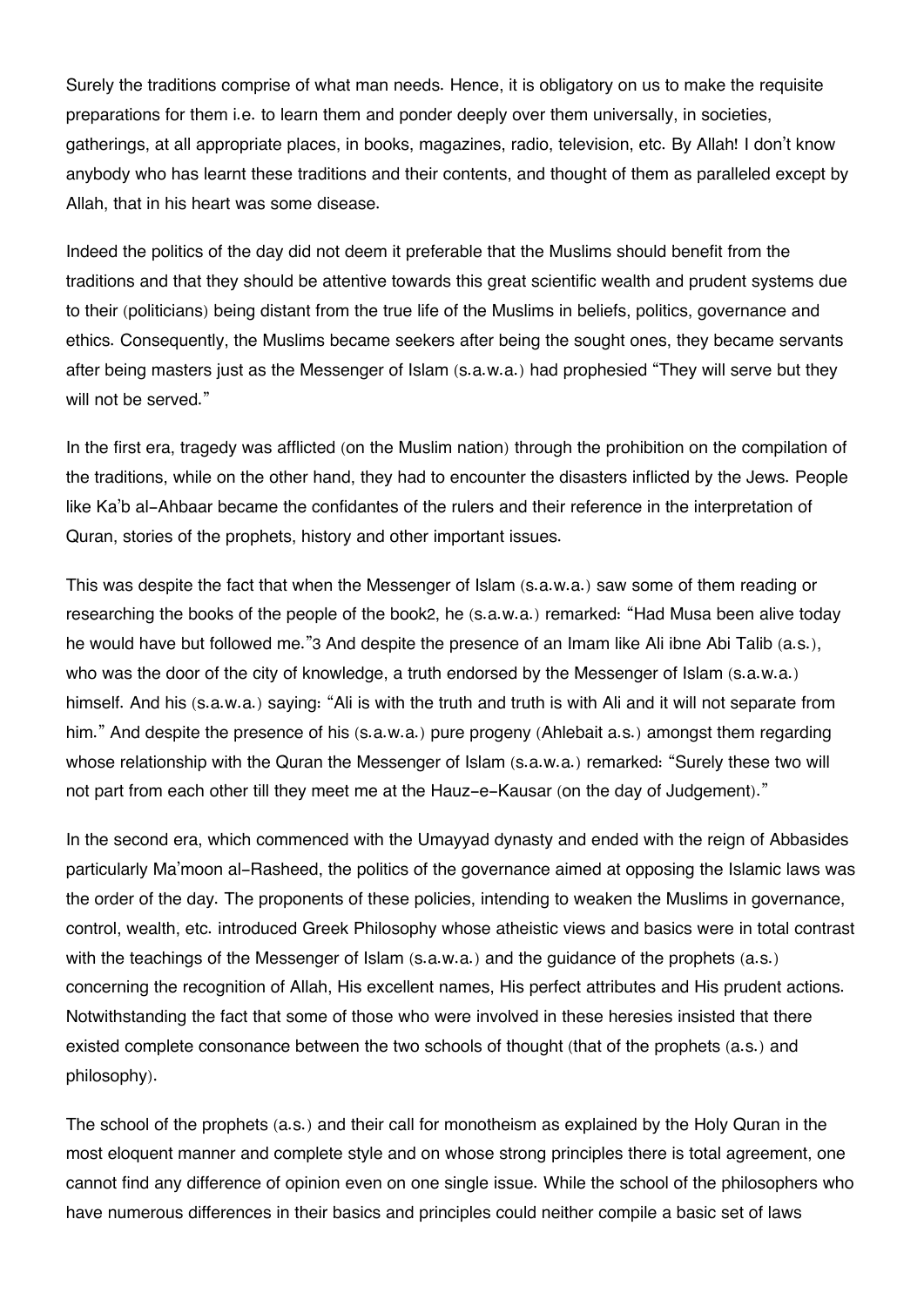unanimously, nor present before mankind a specific path based on theory as well as practice which could guide it to prosperity.

Indeed the philosophers differed in their views on creation and resurrection to such an extent that you cannot find two amongst them agreeing completely on any one principle. Each one of them has his own way that he treads and a path that he traverses. Except those amongst them who fastened to the rope of revelation of prophets (a.s.) and relied on their guidance and followed the directions of the infallible Imams (a.s.) were not deceived by the views of the philosophers and did not deliberate on issues prohibited by the Islamic canon.

One who probes their books and their terminologies will realize that the language, tone and tenor of the philosophers is in direct contrast with that of the prophets (a.s.) and the followers of their shariah.

Allah the Almighty, the Creator of all things, does what He pleases. He raised the Messengers, compensates the servants for their deeds, sustains them, listens to their supplications and answers them. He is described with only those attributes which He has used for Himself and not those names by which the philosophers have named Him like the First Cause.

Those names which are not appropriate to be used for Allah instead of the beautiful and real names of Allah like Creator (خالق), Sustainer (رازق), Forgiving (اغفّار), Oft-turning (ابتواب), etc. except with the help of some interpretation, justification and elaboration. For, none of the beautiful names of Allah are synonymous with the First Cause, nor is there any conceptual similarity between them and the names used by the philosophers.

The one who researches their works will also know that the concept of the Creator, the created and creation which sets apart Allah from His creation, is completely different from the terms used by the philosophers like cause, effect and causation, on which depends the explanation of the relation between the temporal (حادث) and the eternal (setails (and elaborations of the internal (also course, the various details and elaborations of the aforementioned discussions can be found in various philosophical books.

It is not our case whether it is possible or not to reconcile between the call of the prophets (a.s.), the Quranic knowledge, the traditions of the Ahlebait (a.s.) (equals of Quran) and whatever our Islamic sages (whose steadfastness on their path and their reliance in their way as per the guidance of the Quran and the traditions is established) have explained and elucidated. The fact remains without doubt that the Muslims during the lengthy course of history and prolonged centuries were involved in debates and disputes concerning the problems, which were impossible to comprehend and to reach to their reality was unattainable and a duty that was not imposed by the Shariah. Moreover, they did not seek guidance from the light of Quran nor from the traditions as was the right of these two lights.

Had it not been for a group of single minded devoted scholars of Quranic interpretation, traditions and Islamic sciences, those who did not study except in the school of Quran and traditions and did not benefit but through the knowledge of the Ahlebait (a.s.) and did not ask save the people of remembrance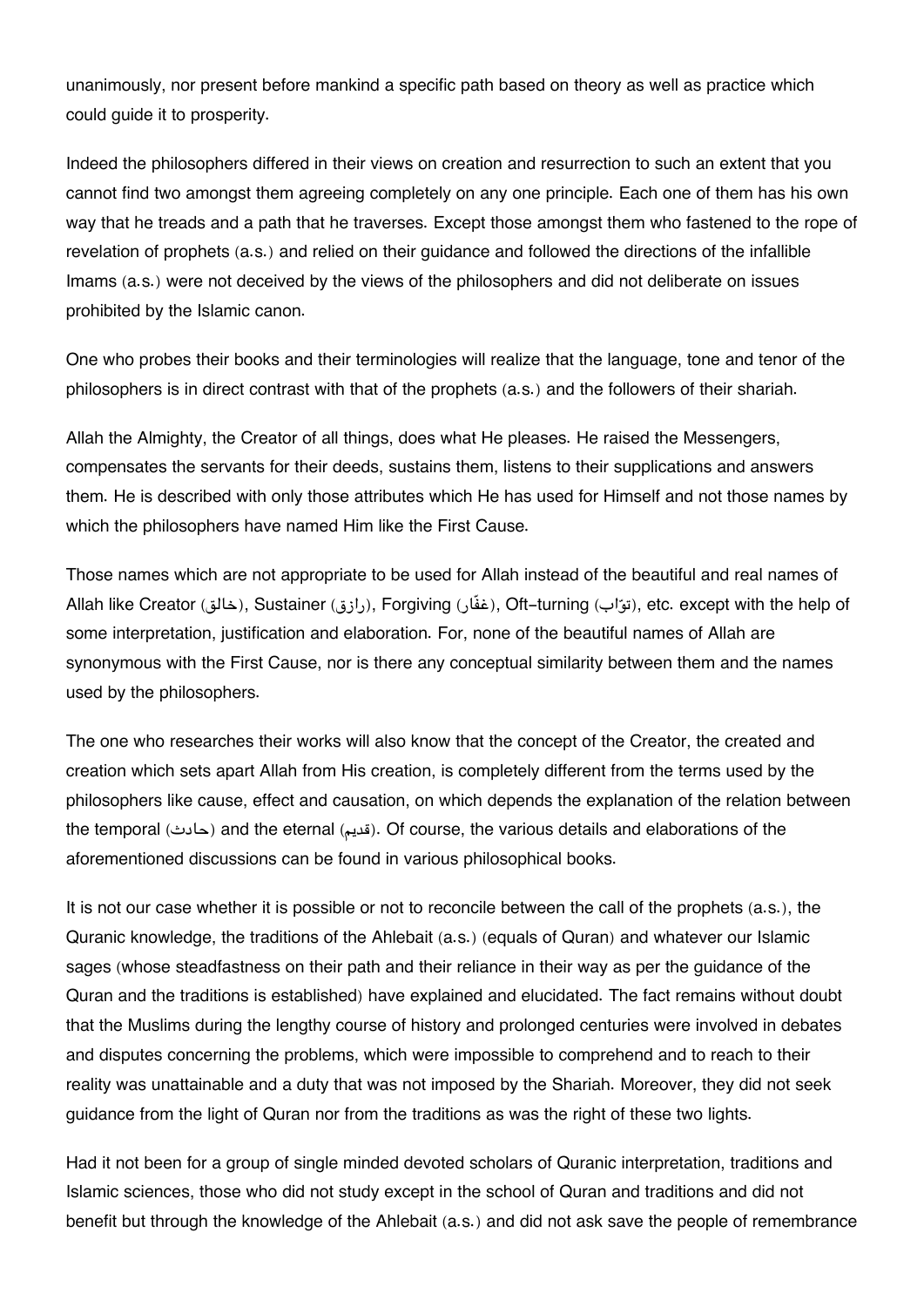(Ahle Zikr) and did not question except from those whose knowledge was from the knowledge of Allah, the High and those who possessed the revelation of the prophets (a.s.) specially what the Archangel Jibraeel (a.s.) brought to the Messenger of Islam (s.a.w.a.), certainly and surely all the effects and inheritance of the prophethood would have been destroyed.

Yes, these great scholars, who were the students of the Islamic teachings and the school of Quran, the Messenger of Islam (s.a.w.a.), Ameerul Momineen Ali Ibn Abi Talib (a.s.) and all other Imams (a.s.), enjoy a great right upon us. Indeed, they have protected the traditions and Islamic knowledge through the centuries and eras till it has reached to us in its original form, with its message carrying the strongest, real, divine and most beautiful Islamic understanding.

Today, in our times, the Muslims are being tested with modern, materialistic, secular philosophy. A group of Muslims became inclined either towards the materialistic civilization of the West or towards the atheist East. Consequently, most believed in the West while a few subscribed to the East.

Behind these inclinations too, Eastern as well as Western political influences played a dominating role. Their propagandists advertised as to what the non-Muslims had achieved of industrial development and technological progress. As a result, some of them thought that these progress and development was due to their scientific basics.

So, they began to propagate materialistic teachings and Marxist principles and encouraged the youth to do away with Islamic manners and teachings. A number of those who considered themselves amongst the civilized and the enlightened supported this move. These so-called intellectuals, civilized and enlightened people had nothing in them but extreme obeisance for the materialistic societies and scorn for thought-provoking Islamic principles. They attempted to interpret Islamic doctrines and its values on the basis of materialistic ideology or even the atheistic Marxism.

Briefly, these self-styled intellectuals transformed the entire scenario in the field of management, politics, economics, training, art, technology, etc. Surely, the calamity inflicted by them and the deviations propagated in the name of civilization was a great tragedy indeed.

Islam, with its solid divine laws withstood all the deviations in all its modes in every era and time. History has recorded these ideological victories over a period of time.

Its great book (the Holy Quran) guides towards that which is most upright as it was at the time of its revelation. It has continued to remain so over numerous eras and centuries till the present fifteenth century and shall remain so till the Day of Judgment. For, Islam is a divine religion and a heavenly revelation. It has come for humanity of all centuries till Allah inherits the earth and whatever is in it. It has come for survival and eternity for the guidance of all the nations and realization of justice amongst them because it is not satisfied with the domination of one nation over another or of one country over the other and does not deem fit to lower a nation before another.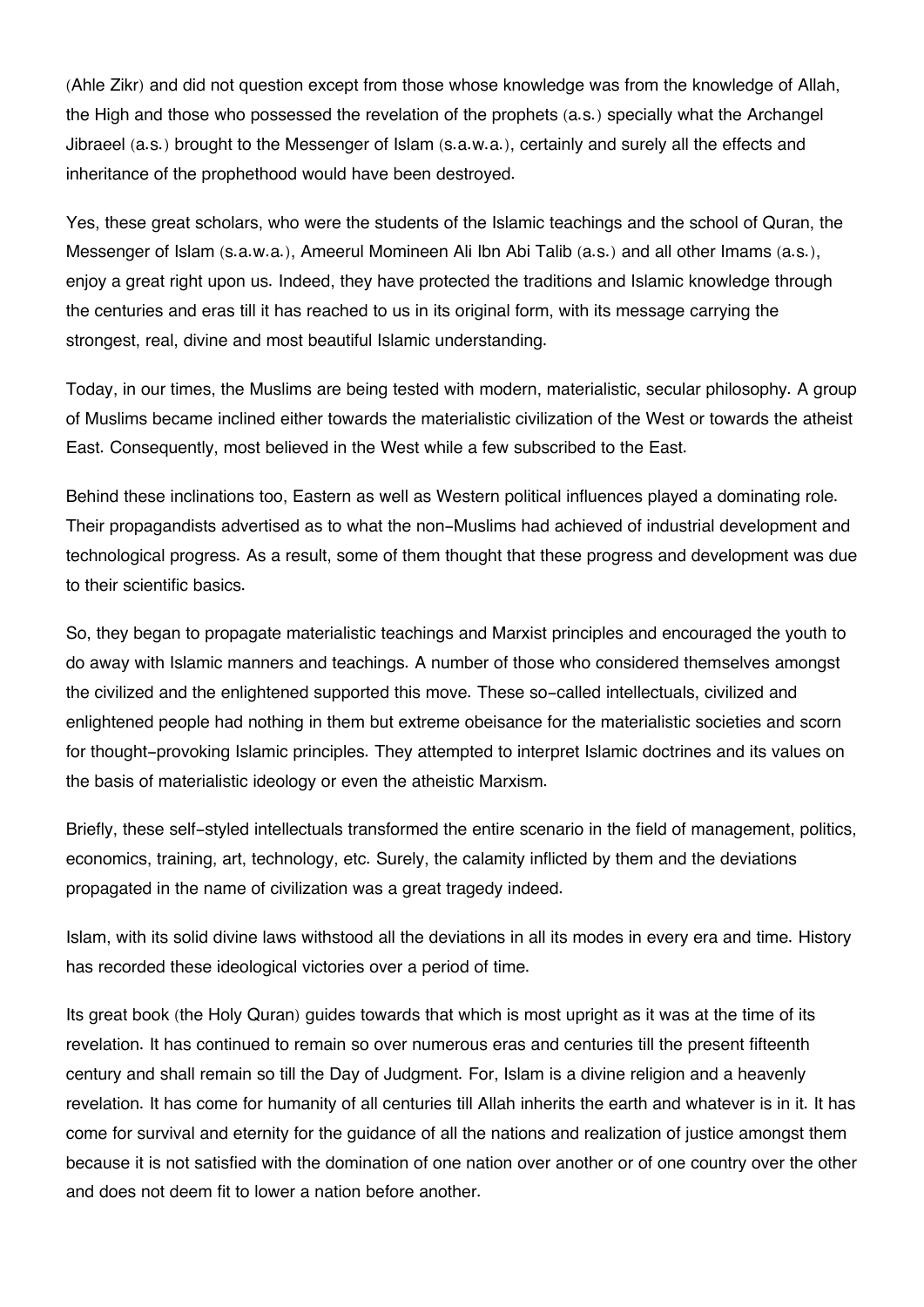It has come to bring an end to life on earth by the establishment of a divine and just government at the hands of the seal of successors and proofs (peace be upon them all) so that the religion, all of it, be for Allah, the Lord of the Worlds. That all the nations be united and there remains no difference between the white and the black, the red and the yellow. All of them will be equal before the Truth.

Today humanity has lost faith in all materialist schools and ideologies and secular systems. Therefore, it is obligatory and essential upon the Muslims, specially the scholars of the day, to present the principles of the Divine Upright religion for the confused mankind. They must explain for them the immense social power and strength, desperately needed by mankind, available in the teachings and explanations of Quran and the Sunnah, as expounded by the Holy Prophet (s.a.w.a.) and his holy progeny (a.s.).

O Muslims! Be grateful for this great bounty and don't be negligent about it or God forbid, neither turn away from it nor disbelieve in it.

وَلاَ تَكُونُواْ كَالَّذِينَ قَالُوا سَمِعْنَا وَ هُمْ لاَ يَسْمَعُونَ. إِنَّ شَرَّ الدَّوَابَّ عِندَ اللهِ الصُّمُّ الْبُكُمُ الَّذِينَ لاَ يَعْقِلُونَ.

*And be not like those who said, We hear, and they did not obey. Surely the vilest of animals, in Allah's sight, are the deaf, the dumb, who do not understand.* ( Surah Anfaal (8): Verses 21, 22)

Be careful from becoming apostates concerning the signs of Allah and His religion. Surely Allah, the High says:

إِنَّ الَّذِينَ يَلْحِدُونَ فِي آيَاتِنَا لَا يَخْفَوْنَ عَلَيْنَا افْمَن يَلْقَى فِي النَّارِ خَيْرٌ ام مِّن يَاتِي آمنًا يوم الْقيامة اعملُوا ما شىتُم انَّه بِما تَعملُونَ بصير.

*Surely they who deviate from the right way concerning Our communications are not hidden from Us. What! is he then who is cast into the fire better, or he who comes safe on the day of resurrection? Do what you like, surely He sees what you do.* (Surah Fusselat (41): Verse 40)

Therefore, ponder over the oceans of these divine sciences and extract from it priceless pearls. It is necessary for you to travel and wander in its gardens whose vastness is more than the distance between the heavens and the earth. So, pluck from its beautiful and fragrant flowers and its delicious spiritual fruits. From this Islamic heritage, derive that which is the soul of your life, the correctness of your vision, the safety of your thought, the regulation of your living, your world and your hereafter. Do not seek any alternative for it and be a student of the school of traditions (hadith) and be a disciple of the institution of Prophet (s.a.w.a.) and his holy progeny, the truthful Imams (a.s.). Allah, the High,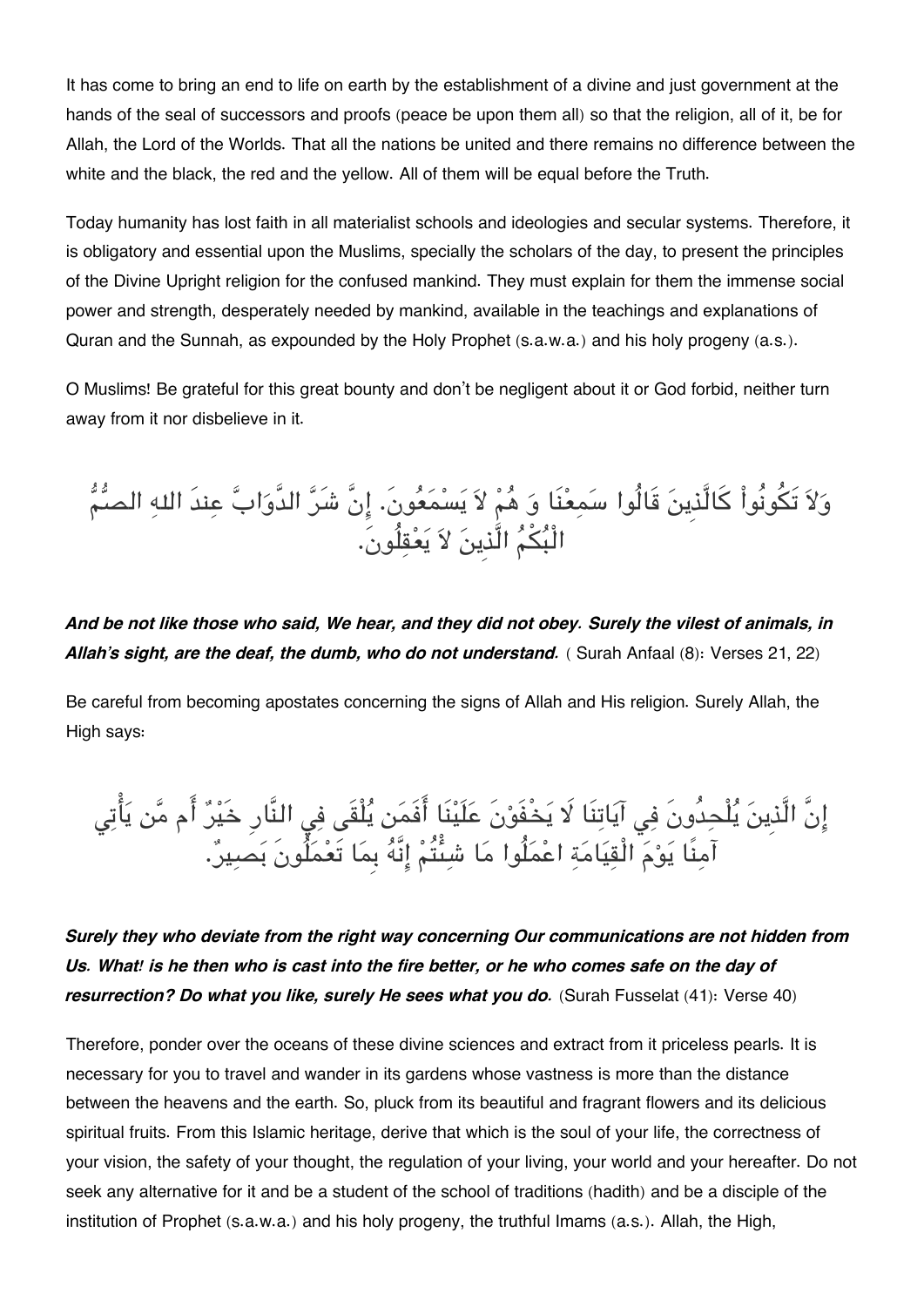## يَا أَيُّهَا الَّذِينَ آمَنُواْ اتَّقُواْ اللهَ وَكُونُواْ مَعَ الصَّادقِينَ

#### *O you who believe! be careful of (your duty to) Allah and be with the true ones. (Surah Taubah 9: 119)*

- [1.](#page--1-0) Al-Kaafi, vol. 2, p. 74, H. 2
- [2.](#page--1-0) Old Testament (Taurah), the Psalms (Zaboor) and New Testament (Injeel)
- [3.](#page--1-0) Tafseer-e-Qurtubbi, vol. 13, p. 355.

### **The Traditions about the Twelve Caliphs**

From the traditions which the knowledge of every researcher and student seeks, rather which is obligatory on every Muslim to be acquainted with it and not to transgress it till he comprehends its contents and knows its matter thoroughly, is the successive traditions concerning the number of caliphs and Imams and those who will rule this nation.

Surely, the Prophet (s.a.w.a.) has not stated these traditions merely as prophecies. Nay, these are religious injunctions; knowing them and believing in them is obligatory. Although these traditions sound as prophecies in nature, yet essentially they are religious dictates. These are documentary evidences for the distinguished and eminent personalities whose like and equal cannot be found amongst the Muslims. They are twelve in number; none can either increase their number or decrease it.

Undoubtedly, this is a subject worth deliberation, research and investigation to understand its meaning because its traditions fall in the category of successive traditions (المتواتره الاحاديث(. They talk about the system of leadership and rule after the Messenger of Islam (s.a.w.a.), and as to who will take over the reins of mastership.

Moreover, it talks about those who will be responsible for governance, support and defence of Islam, establishment of justice, enjoinment of good, prohibition of evil, protection of the borders, security of the cities and implementation of divine laws. From these traditions, one can understand that Allah, the High and His Messenger (s.a.w.a.) have not left this important issue unattended to. Nobody will have any argument against Allah and His Messenger (s.a.w.a.) regarding this subject, if he has not done enough research or made sufficient preparations. If somebody attempts to justify that he could not deliberate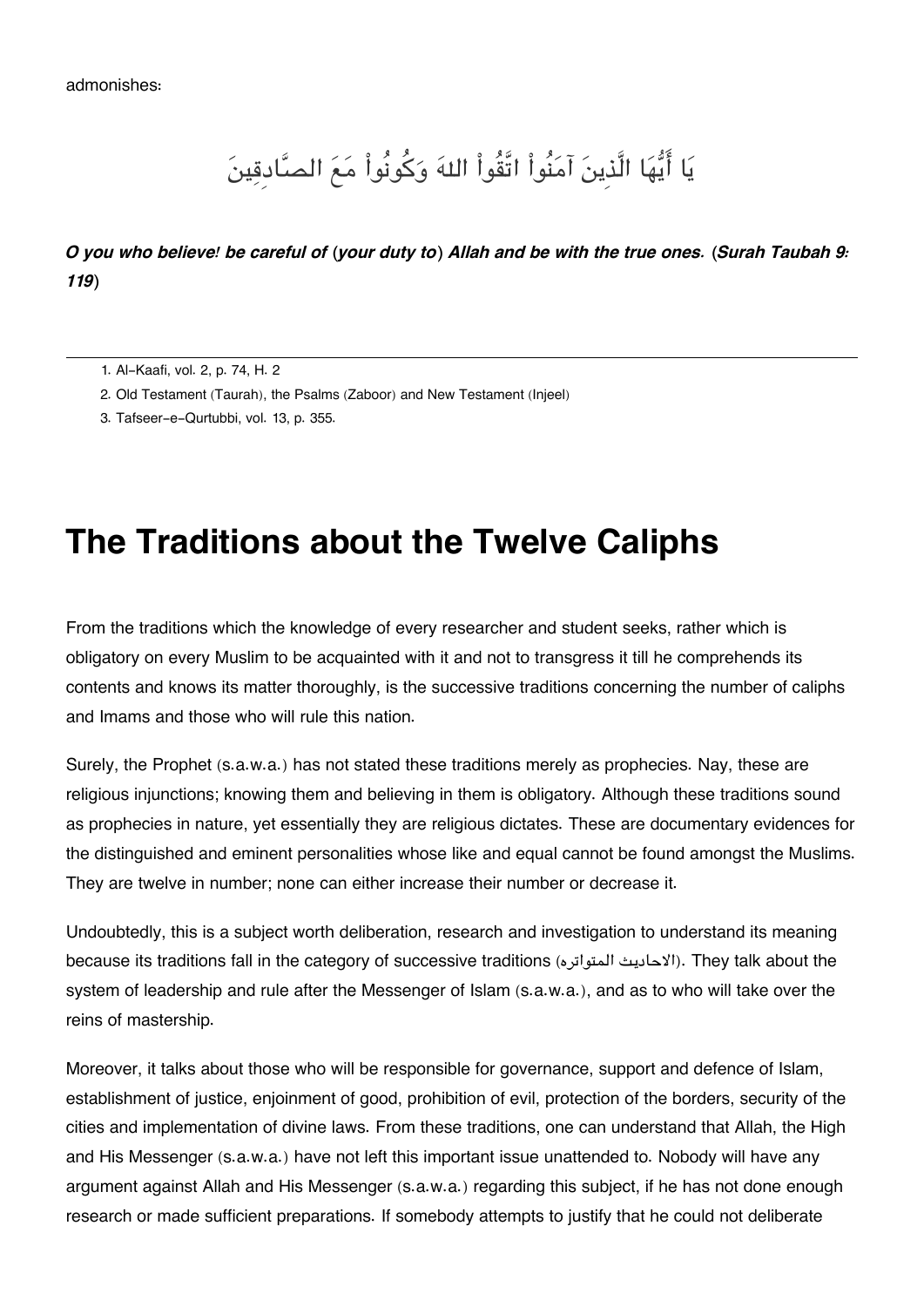enough on these traditions along with their explanations as their conclusions were unfavourable for the present government and its scholars, then such excuses and justifications will not be accepted.

Scholars were not permitted to voice their opinions freely on such issues because the minimum punishment for this crime would be a long period of incarceration and intensive flogging. Hence, they were in a state of utter confusion and perplexity vis-à-vis these traditions. Those who did write their explanations and interpretations actually came up with nothing. Some of them even confessed their helplessness in understanding these traditions. Consequently, the majority of the Muslim nation remained ignorant of the true meaning of these traditions and were deprived of guidance through them. This was not the first glass bottle to be broken in Islam.

Here, with the strength and power of Allah, we shall attempt to explain these traditions in an order that some will elucidate the others; some will support the others till there is no need for further explanations on the subject. Plus, we will also bring forth appropriate commentaries for these traditions or explanations on the comments given on these traditions, Inshallah.

These traditions have been classified in groups as per their topics and it is only proper that we inform about them over here:

• Those traditions that talk only about numbers and the restriction put on the number of caliphs, like the traditions of Ibne Masood and Anas and some traditions of Jaaber Ibn Samarah.

• Those traditions that are an addendum to it (All of them will be from Quraish). Such traditions abound from Jaaber. One can also find in them (All of them will be from Bani Haashim) as Qunduzi has brought in Yanaabiul Mawaddah and Sayyid Ali Ibn Shahab in Al-Mawaddatul Qurbaa.

• Those traditions that suggest that these caliphs will be equal in number to the chiefs (Nuqabaa) of Bani Israel and Musa (a.s.), and the companions (Hawaari) of Eesa (a.s.).

• Here we have explained the traditions by dividing them in a few groups:

• Traditions that establish that these caliphs will be from the Ahle Bait (a.s.).

• Traditions which prove that the last of them is Mahdi (a.t.f.s.).

• Traditions which inform that the first amongst them is Ali (a.s.) and last amongst them is Mahdi (a.t.f.s.).

• Traditions which establish that nine amongst these caliphs will be the descendants of Imam Husain (a.s.) like the one which says, "The first amongst them is Ali (a.s.), the second and the third are al-Hasan (a.s.) and al-Husain (a.s.), the two grandsons of the Holy Prophet (s.a.w.a.) and the remaining nine are from the progeny of al-Husain (a.s.)."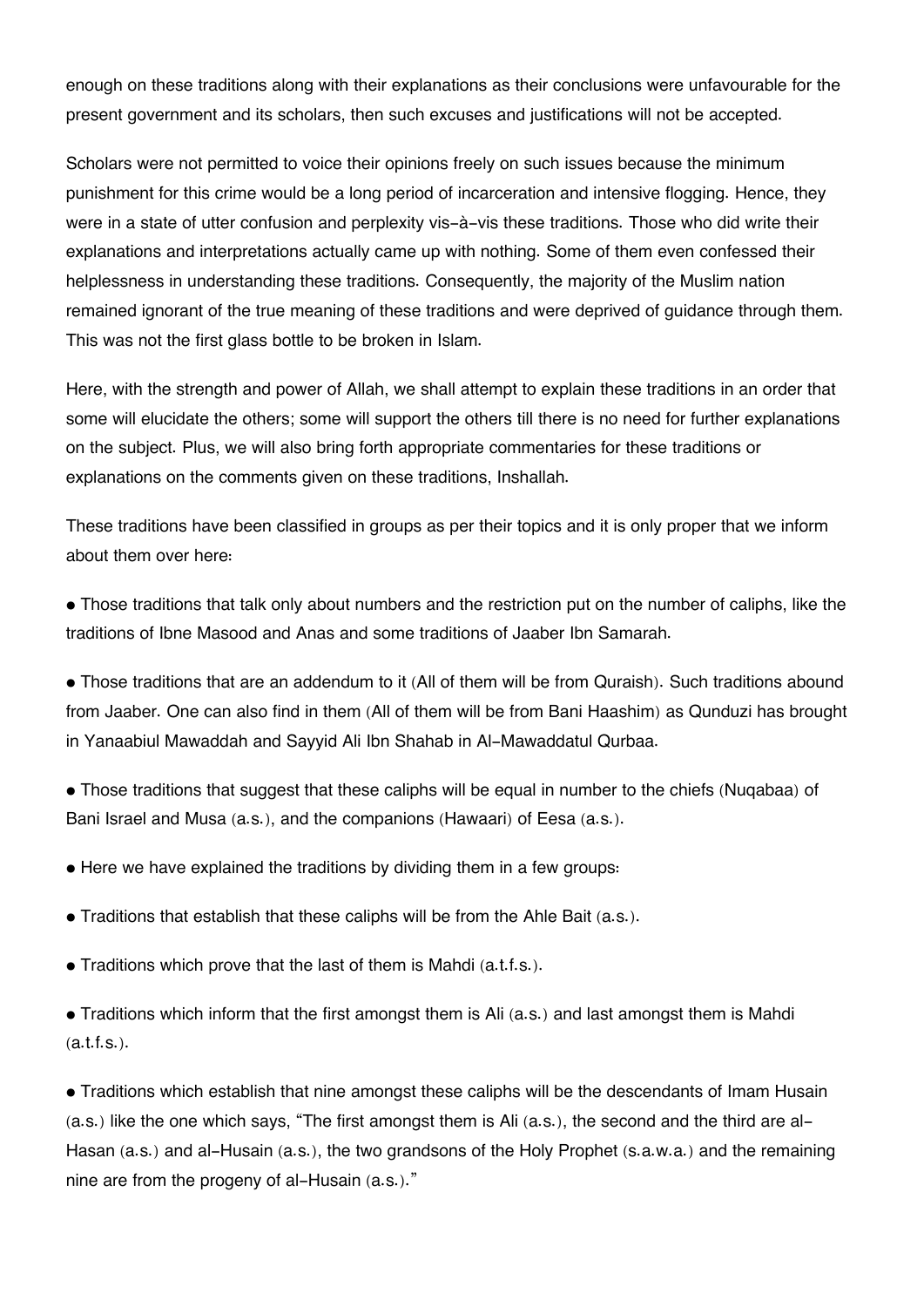- Traditions which suggest that the ninth of these nine will be Mahdi (a.t.f.s.).
- Traditions, and there are many of them, that explain their names, their personas and their attributes.

It should be borne in mind that quite often amongst these numerous traditions, some chain of narrators can be found that are defective, thereby preventing us to completely rely on them independently. Except for the fact that the authenticity of such traditions are supported and endorsed by other reliable traditions, thereby doing away with the shortcomings.

Finally, let us state the purpose of writing this book, with the help of Allah, the Kind, the Loving.

The reader should know that:

We have not brought out these traditions to investigate them and therefore often we have not felt the need of mentioning some of them.

This is the first volume of this voluminous book concerning our Master Hazrat Mahdi (a.t.f.s.) and is captioned as "Muntakhabul Asar" (A Selection of Traditions). We have selected them so that the masses may derive independent benefit from it, underlining the significance of Caliphate, the status of Wilayah and Imamah. Allah, the High, informs us:

يوم نَدْعو كل انَاسٍ بِامامهِم

*On that day We will call every people with their Imam. (Surah Bani Israel 17: 71)*

إِنَّمَا أَنتَ مُنذِرٌ وَلِكُلِّ قَوْمٍ هَادٍ

*You are only a warner and (there is) a guide for every people. (Surah Ra'd 13:7)*

His Holiness Ayatullah Lutfullah Saafi Golpaygani

### **Chapter 1: Traditions that Denote the Number of**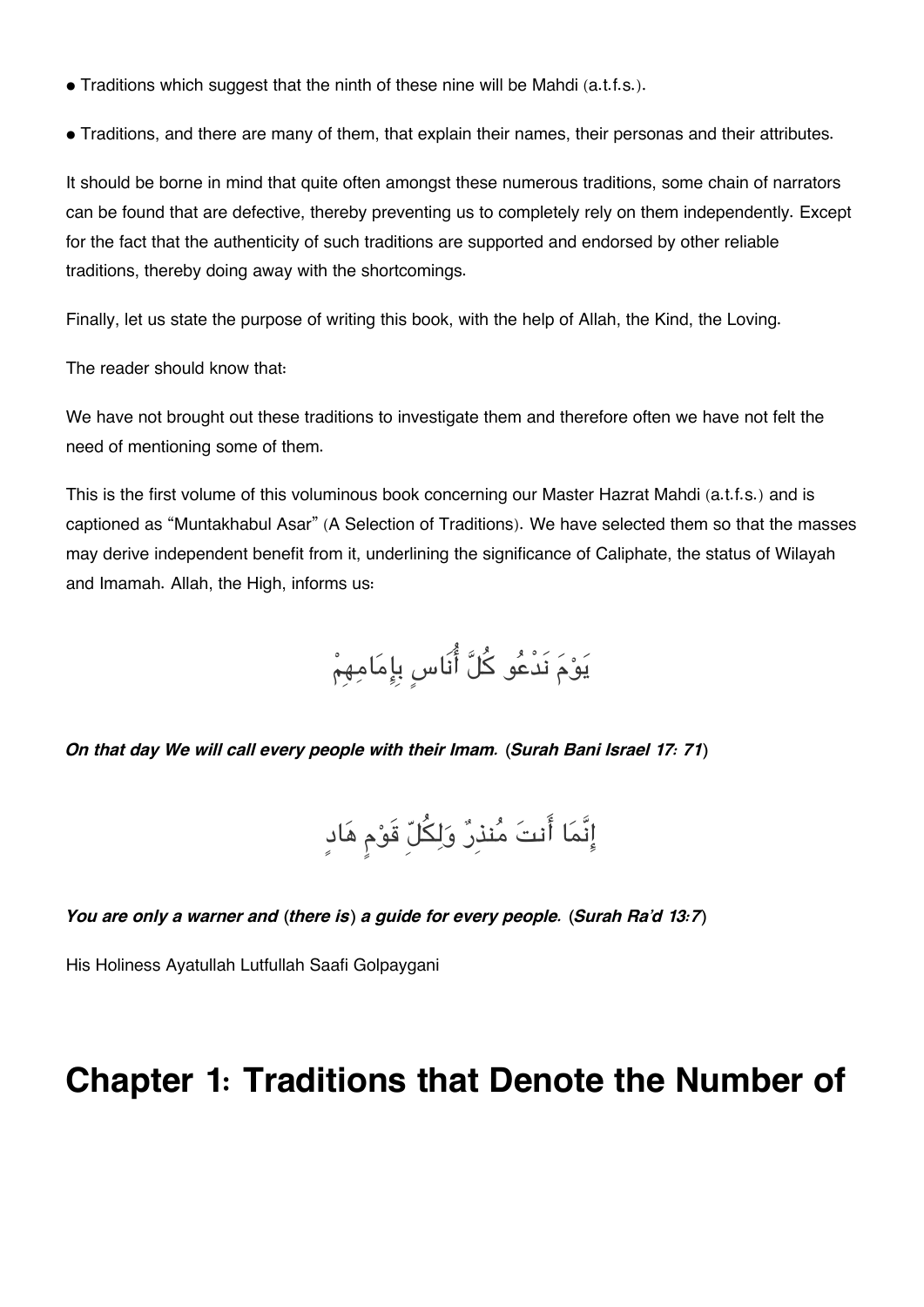## **the Twelve Caliphs**

**Chapter One: Traditions that Denote the Number of the Twelve Caliphs and that Surely they are Equal to the Number of the Chiefs (Noqabaa) of Bani Israel and the Companions (Hawaari) of 'Isa (a.s.)**

1. Musnad-e-Tayalesi[1](#page--1-0): Jaaber Ibn Samarah says that I heard the Messenger of Islam (s.a.w.a.) say, "Surely Islam will always remain mighty till there are twelve caliphs in it." Then he said something, which I didn't understand. I asked my father 'What did the Messenger of Allah (s.a.w.a.) say?' He replied, "All of them will be from Quraish."

2. Musnad-e-Tayalesi[2](#page--1-0): Jaaber Ibn Samarah says, 'I heard the Messenger of Allah (s.a.w.a.) say during a sermon "Surely Islam will always remain mighty till there are twelve caliphs in it." Then he said something, which I didn't understand. I asked my father 'What did the Messenger of Allah (s.a.w.a.) say?' He replied, "All of them will be from Quraish."

3. Al Fetan[3](#page--1-0): Jaaber Ibn Samarah says that the Messenger of Allah (s.a.w.a.) said, "This affair shall always remain mighty till there are twelve caliphs it. All of them will be from Quraish."

4. Musnad-e-Ahmad[4](#page--1-0): Jaaber Ibn Samarah says, 'I heard the Messenger of Allah (s.a.w.a.) say, "There will be twelve caliphs after me, all of them will be from Quraish." They asked, 'Then what will happen?' He (s.a.w.a.) said: "Then there will be turmoil (haraj)."

5. Musnad-e-Ahmad[5](#page--1-0): Jaaber Ibn Samarah says, 'I heard the Prophet (s.a.w.a.) say, "There will be twelve caliphs for this nation."

6. Musnad-e-Ahmad[6](#page--1-0): Jaaber Ibn Samarah al-Sewaaee says, 'I heard the Messenger of Allah (s.a.w.a.) say during his last pilgrimage (Hajj al-Widaa): "Surely this religion will always overcome its opponents and no enemy or deserter can ever harm it till there are twelve caliphs from my nation in it." 'Then he uttered something that I could not understand. I asked my father, 'What did he say?' He replied: "All of them will be from Quraish."

7. Musnad-e-Ahmad[7](#page--1-0): Jaaber Ibn Samarah al-Sewaaee says, 'I heard the Messenger of Allah (s.a.w.a.) say during his last pilgrimage (Hajj al-Widaa): "Surely this religion will always overcome its opponents and no enemy or deserter can ever harm it till there are twelve chiefs from my nation, all of them …"

Then whatever the Messenger of Allah (s.a.w.a.) said, I could not hear while my father was closer to the mount of Messenger of Allah (s.a.w.a.) than me. I asked, 'O father! What did the Messenger of Allah (s.a.w.a.) say which I could not hear?' He replied, 'He was saying, "All of them will be from Quraish."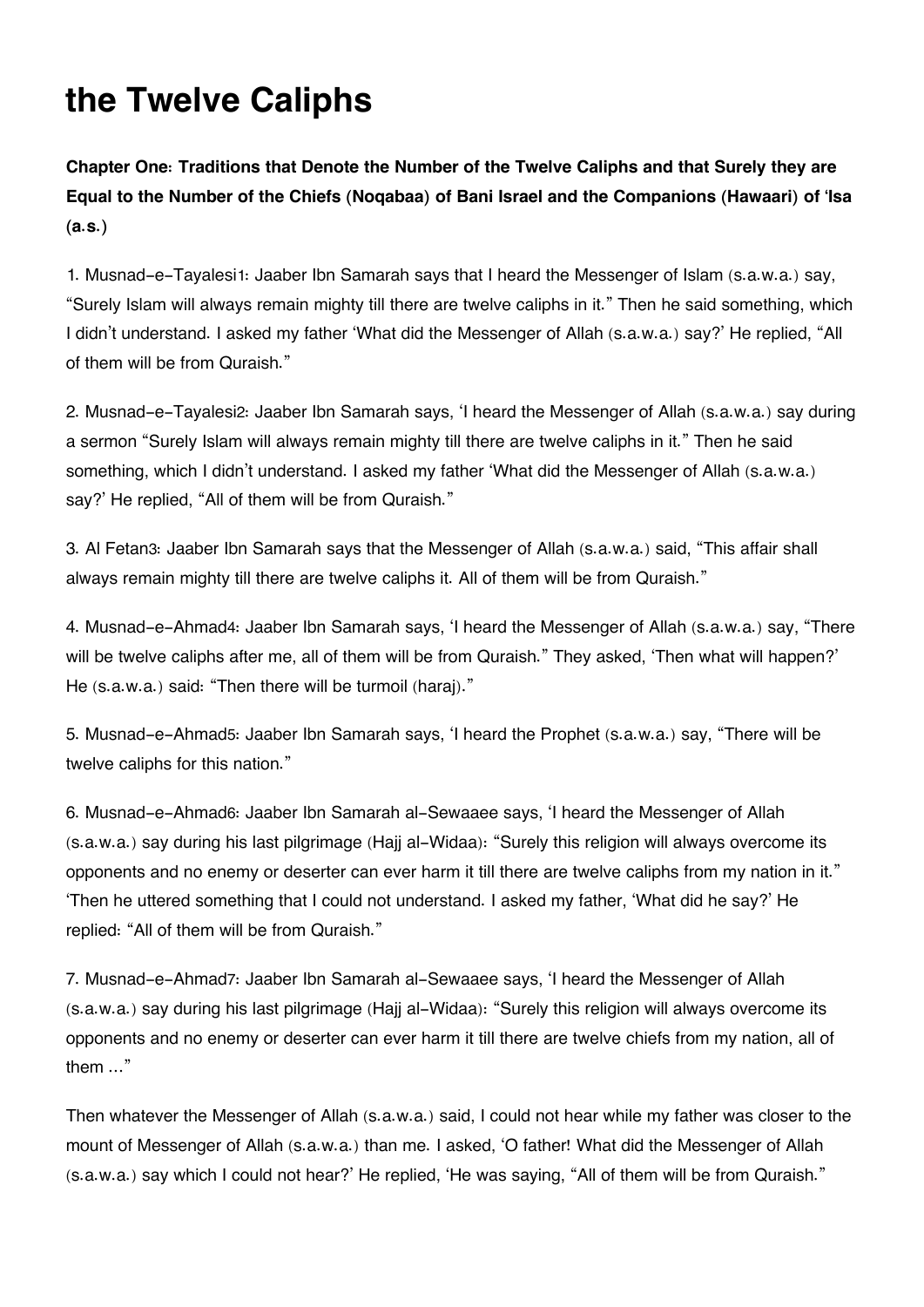8. Musnad-e-Ahmad[8](#page--1-0): Jaaber Ibn Samarah al-Sewaaee says, 'The Messenger of Allah (s.a.w.a.) addressed us thus: "Surely this religion shall always remain mighty till there are twelve caliphs in it." Then he uttered something, which I could not understand because the people were crying and shouting. I asked my father, 'What did he say?' He replied, "All of them will be from Quraish."

9. Musnad-e-Ahmad[9](#page--1-0): Jaaber Ibn Samarah narrates that the Messenger of Allah (s.a.w.a.) addressed us at Arafaat thus: "This affair (Islam) shall always remain mighty, impregnable and victorious against the all its opponents till it is ruled by twelve, all of them …" I could not understand after that so I asked my father, 'What did he say after all of them?' He replied: "All of them will be from Quraish."

10. Musnad-e-Ahmad[10](#page--1-0): Jaaber Ibn Samarah narrates that the Messenger of Allah (s.a.w.a.) addressed us at Arafaat thus: "This affair (Islam) shall always remain mighty, impregnable and victorious against the all its opponents till it is ruled by twelve all of them will be from Quraish…"

11. Musnad-e-Ahmad[11](#page--1-0): Jaaber Ibn Samarah says that I and my father came to the Prophet (s.a.w.a.), who was saying: "This affair shall always remain righteous till there are twelve chiefs." Then he said something, which I did not understand. I asked my father, 'What did he say?' He answered, "All of them will be from Quraish."

12. Musnad-e-Ahmad[12](#page--1-0): Jaaber Ibn Samarah says, 'The Messenger of Allah (s.a.w.a.) said, "This affair shall always remain closely united till there are twelve caliphs in it all of them will be from Quraish."

13. Musnad-e-Ahmad[13](#page--1-0): Jaaber Ibn Samarah says I heard the Messenger of Allah (s.a.w.a.) say: "This affair will always survive till there are twelve chiefs in it." Then he uttered something, which I could not hear. I asked about it from my father. He replied, "All of them will be from Quraish."

14. Musnad-e-Ahmad[14](#page--1-0): Aamir Ibn Sa'd narrates that I asked Jaaber Ibn Samarah regarding the tradition of the Messenger of Allah (s.a.w.a.). He replied, 'The Messenger of Allah (s.a.w.a.) said: "The religion (Islam) shall always be upright till there are twelve caliphs from Quraish."

15. Musnad-e-Ahmad[15](#page--1-0): Jaaber Ibn Samarah says that the Holy Prophet (s.a.w.a.) said, "This affair (Islam) will always remain mighty, impregnable and victorious against its enemies till there are twelve caliphs." Then he said something, which I could not hear because of the people. I asked my father, 'What did he say?' He replied: "All of them will be from Quraish."

16. Sahih al-Bukhari[16](#page--1-0): Abd al-Malik says that I heard Jaaber Ibn Samarah say: 'I heard the Prophet (s.a.w.a.) say, "There will be twelve chiefs" Then he said something which I could not hear. My father informed that he said: "All of them will be from Quraish."

17. Sahih al-Muslim[17](#page--1-0): Jaaber Ibn Samarah says that I went to the Prophet (s.a.w.a.) with my father and heard him say: "This affair will not come to an end till twelve caliphs pass in it." Then he said something, which I could not hear. I asked my father, 'What did he say?' He answered, "All of them will be from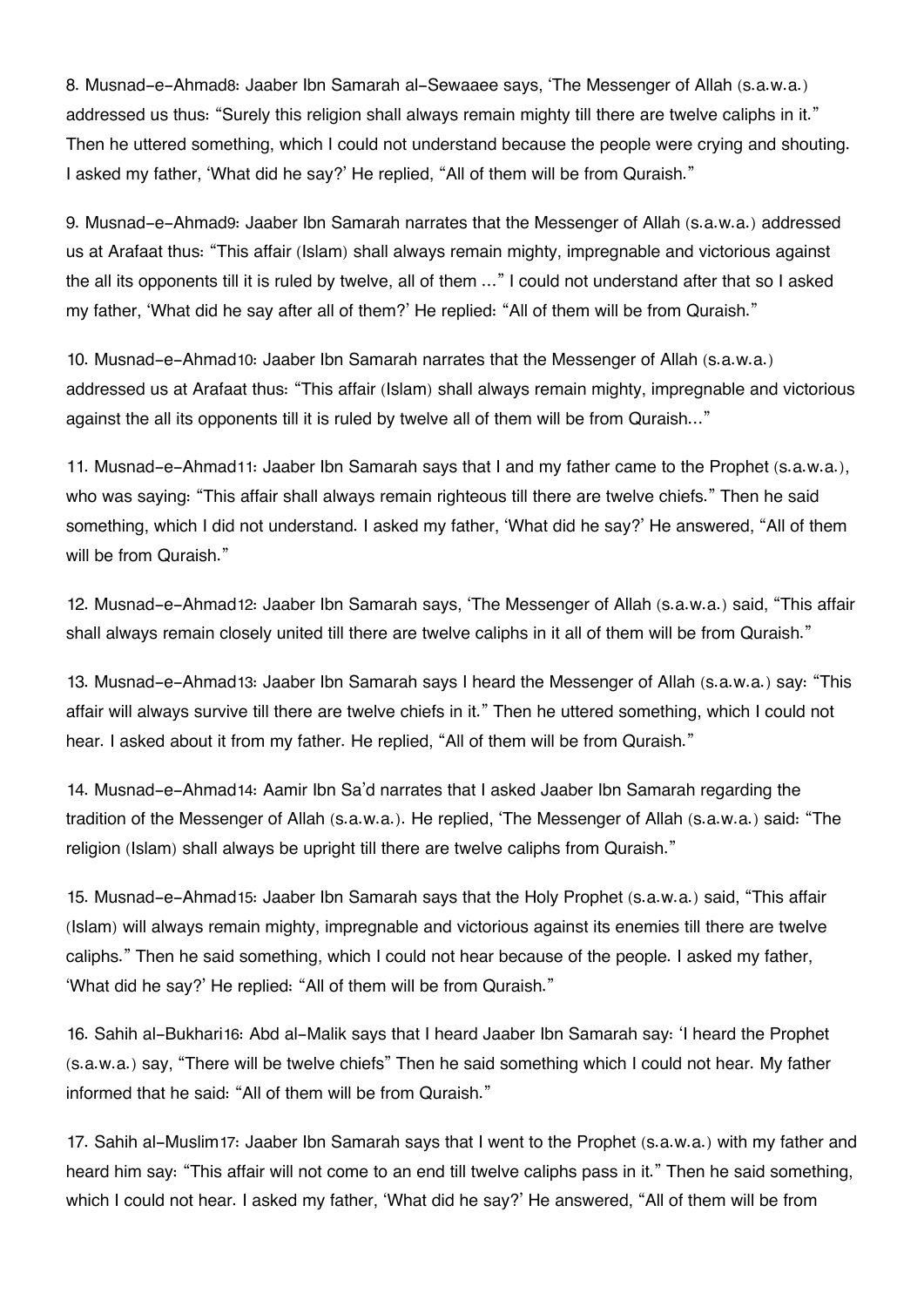#### Quraish."

18. Sahih al-Muslim[18](#page--1-0): Jaaber Ibn Samarah says that I heard the Prophet (s.a.w.a.) say: "The affair of the people shall continue to survive till twelve people rule over them." Thereafter the Prophet (s.a.w.a.) uttered something that I did not follow. I asked my father, 'What did the Messengerof Allah (s.a.w.a.) say?' He replied, "All of them will be from Quraish."

19. Sahih al-Muslim[19](#page--1-0): Jaaber Ibn Samarah says, 'I heard the Messenger of Allah (s.a.w.a.) say, "This religion shall always remain mighty till there are twelve caliphs." Then he said something, which I did not follow. I asked my father, 'What did he say?' He said, "They are all from Quraish".

20. Sahih al-Muslim[20](#page--1-0): Jaaber Ibn Samarah says that the Prophet (s.a.w.a.) said: "This affair shall always remain mighty till there are twelve caliphs." Then he said something, which I did not understand. I asked my father, 'What did he say?' He replied, "All of them will be from Quraish."

21. Sahih al-Muslim[21](#page--1-0): Jaaber Ibn Samarah says that I went to Messenger of Allah (s.a.w.a.) with my father and heard him say, "This religion shall always remain mighty and impregnable till there are twelve caliphs in it." Then he uttered something, which I could not hear because of the people. I asked my father, 'What did he say?' He replied, "They are all from Quraish."

22. Sahih al-Muslim[22](#page--1-0): Aamir Ibn Sa'd Ibn Abi Waqqaas says that I sent a letter to Jaaber Ibn Samarah with my slave Naafe' stating, 'Inform me of what you heard from the Messenger of Allah (s.a.w.a.).' He wrote to me, 'On the day of Friday, on the eve of al-Aslami's stoning, I heard the Messenger of Allah (s.a.w.a.) say, "This religion shall survive till the Hour is established or there are twelve caliphs (ruling) upon you. All of them will be from Quraish."

23. Sunan Abi Dawood[23](#page--1-0): Jaaber Ibn Samarah says, 'I heard the Messenger of Allah (s.a.w.a.) say, "This religion shall always remain mighty till there are twelve caliphs." Thereafter the people began proclaiming, 'Allah-o-Akbar' and wailing. Then he (s.a.w.a.) said something slowly. I asked my father, 'O father! What did he say?' He replied, "They are all from Quraish."

24. Sunan al-Tirmidhi[24](#page--1-0): Jaaber Ibn Samarah says that the Messenger of Allah (s.a.w.a.) said: "There will be twelve chiefs after me." Thereafter he uttered something which I did not follow. I asked the person who was following me. He replied, "All of them will be from Quraish." Abu Eesa says, 'This tradition is Hasan and Sahih.'

25. Al-Mo'jam al-Kabeer[25](#page--1-0): Jaaber narrates that the Holy Prophet (s.a.w.a.) said: "Islam will always be mighty till there are twelve caliphs."

26. Al-Mo'jam al-Kabeer[26](#page--1-0): Jaaber Ibn Samarah says, 'I along with my father, were in the presence of Prophet (s.a.w.a.) when he said: "There will be twelve strong supports for this nation. Whoever forsakes them will not harm them." Then the Messenger of Allah (s.a.w.a.) whispered something which I did not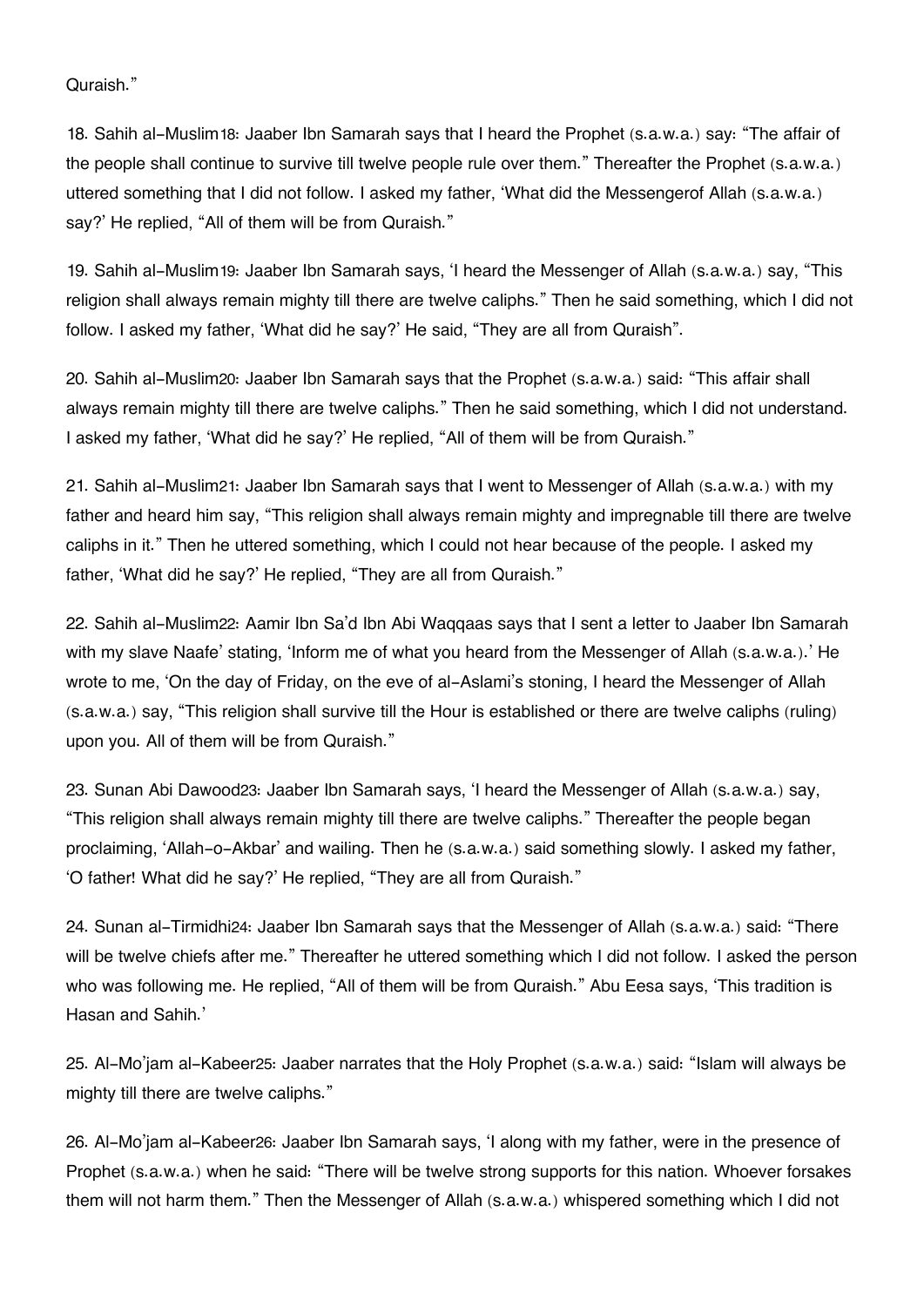hear. Later I asked my father 'What did he whisper?' He replied, "All of them will be from Quraish."

27. Al-Mo'jam al-Kabeer[27](#page--1-0): Jaaber narrates that one day I heard the Messenger of Allah (s.a.w.a.) addressing us thus: "This religion shall always be mighty, impregnable and victorious upon the one who opposes it till twelve rulers (rule over it)." At this juncture the people made a lot of noise due to which I could not hear what he said after 'all of them'. So, I asked my father, 'O father! What did he say after all of them?' He informed, "All of them will be from Quraish."

28. Al-Mo'jam al-Kabeer[28](#page--1-0): Jaaber says I heard the Prophet (s.a.w.a.) say in the final pilgrimage (Hajj al-Widaa), "This affair shall always overcome the one who opposes it. No enemy or opponent will harm it till there will be twelve caliphs from Quraish."

29. Al-Mo'jam al-Kabeer[29](#page--1-0): Jaaber says, 'I was in the presence of the Messenger of Allah (s.a.w.a.) and he was saying, "The affair of this nation shall always be dominant till there are twelve." Then he uttered something, which I could not hear. My father was sitting closer to him, so I asked him, 'What did he say?' He replied, "They are all from Quraish."

30. Al-Mo'jam al-Kabeer[30](#page--1-0): Jaaber narrates that I went to the Messenger of Allah (s.a.w.a.) with my father. He (s.a.w.a.) said, "The affair of this nation shall always remain straight and upright till there are twelve caliphs." Then he said something slowly. I asked my father, 'What did he say?' He replied, "All of them will be from Quraish."

31. Al-Mo'jam al-Kabeer[31](#page--1-0): Jaaber Ibn Samarah al-Sewaaee narrates that I accompanied my father to the mosque while the Messenger of Allah (s.a.w.a.) was delivering a sermon. I heard him say, "There will be twelve caliphs after me." Thereafter he lowered his voice and I could not understand what he said. I asked my father, 'What did he say?' He replied, "All of them will be from Quraish."

32. Al-Mo'jam al-Kabeer[32](#page--1-0): Jaaber Ibn Samarah says, 'We were with the Messenger of Allah (s.a.w.a.) when he said, "This affair shall survive till twelve chiefs live in it." Then he (s.a.w.a.) lowered his voice due to which I could not hear. When the Prophet (s.a.w.a.) became silent I asked my father, 'What was it that he uttered in a low voice?' He replied, "All of them will be from Quraish."

33. Al-Mo'jam al-Kabeer[33](#page--1-0): Jaaber Ibn Samarah narrates that I accompanied my father to the Prophet (s.a.w.a.) and sat with him. Then he said, "Islam shall always remain dominant till there are twelve chiefs or caliphs. All of them will be from Quraish."

34. Al-Mo'jam al-Kabeer[34](#page--1-0): Jaaber Ibn Samarah narrates that the Messenger of Allah (s.a.w.a.) said, "This religion shall always survive till there are twelve caliphs." Ismail says, 'I thought my father said that the entire nation will gather on them.'

35. Al-Mo'jam al-Kabeer[35](#page--1-0): Jaaber Ibn Samarah says that the Messenger of Allah (s.a.w.a.) said, "No enemy can harm this religion till there are twelve caliphs. All of them will be from Quraish."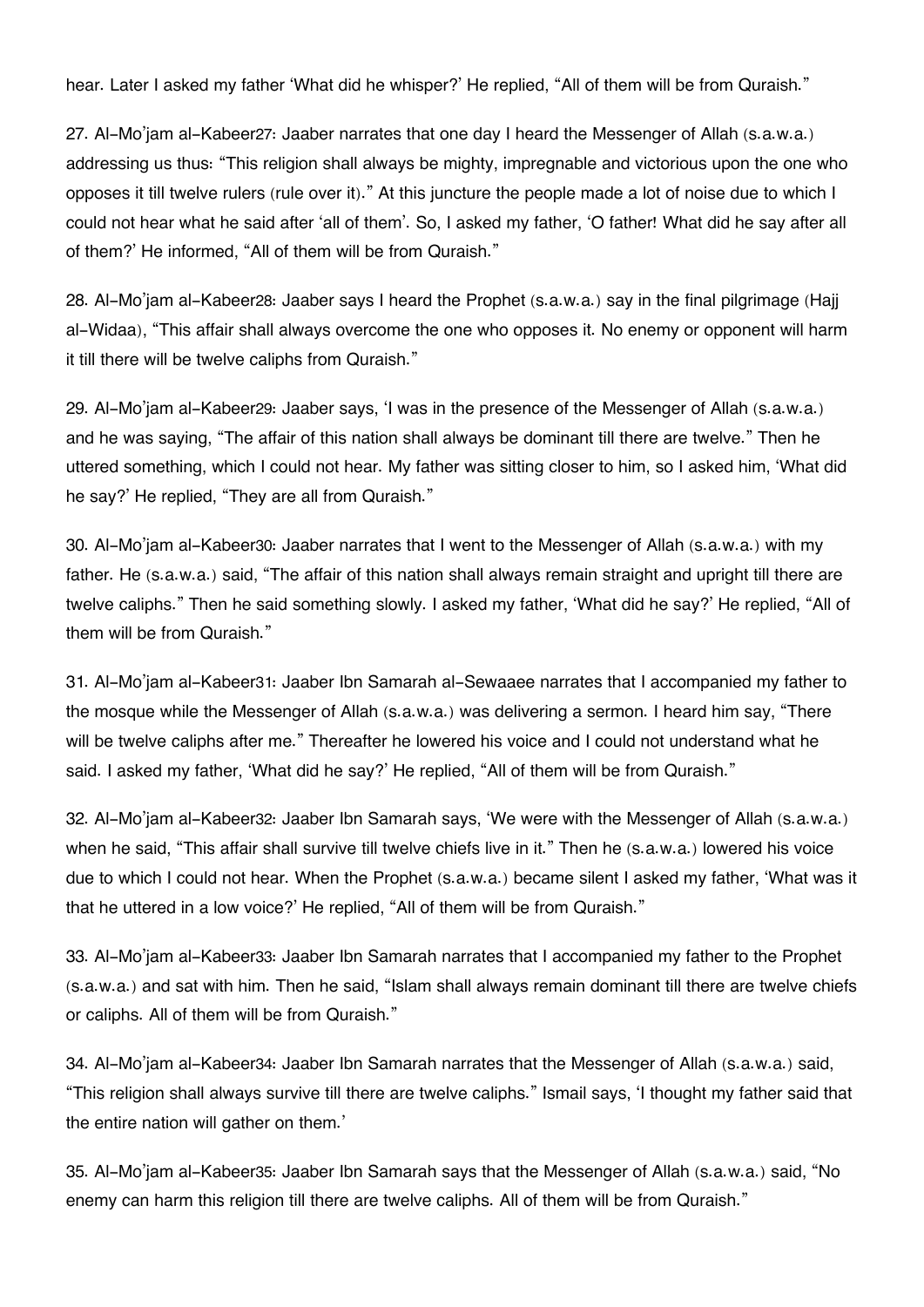36. Al-Mo'jam al-Kabeer[36](#page--1-0): Jaaber Ibn Samarah says that the Messenger of Allah (s.a.w.a.) said, "This affair shall always survive till there are twelve caliphs."

37. Al-Mo'jam al-Kabeer[37](#page--1-0): Jaaber Ibn Samarah says that the Messenger of Allah (s.a.w.a.) declared, "Surely this affair shall always remain dominant. No opponent can harm it till there are twelve chiefs. All of them will be from Quraish."

38. Al-Mo'jam al-Kabeer[38](#page--1-0): Jaaber Ibn Samarah says that the Messenger of Allah (s.a.w.a.) said, "The affair of this nation shall always remain straight and dominant over its enemy till there are twelve caliphs amongst them. All of them will be from Quraish." Thereafter he returned to his house followed by the Quraish. They asked him, 'What will happen after that?' He (s.a.w.a.) replied, "There will be mischief and corruption."

39. Al-Mo'jam al-Kabeer[39](#page--1-0): Jaaber Ibn Samarah says, 'I was in the presence of the Messenger of Allah (s.a.w.a.) with my father when he (s.a.w.a.) said, "Surely this affair will neither pass nor come to an end till twelve caliphs live in it." Then he spoke something which I did not understand. I asked my father, 'What did he say?' He replied, "All of them will be from Quraish."

40. Al-Mo'jam al-Kabeer[40](#page--1-0): Jaaber Ibn Samarah says, 'I heard the Messenger of Allah (s.a.w.a.) while he was delivering a sermon atop the pulpit saying, "There will be twelve strong people from the Quraish. The one who bears enmity against them, his enmity will not harm them." Then I turned back and saw that Umar Ibn Khattaab and my father were amongst the audience. They confirmed for me what I had heard.

41. Al-Mo'jam al-Awsat[41](#page--1-0): Jaaber Ibn Samarah says, 'I accompanied my father to the Prophet (s.a.w.a.). He prayed with us and after he had finished with his salutations, the people pointed out with their hands on the right side and the left side. He (s.a.w.a.) remarked, "Why is it that you are turning your hands to the right and to the left as if they (hands) are the tails of a rebellious horse? Whenever anyone of you does salaam, then he should do so to the one who is on his right side as well as on his left side."

Then when they prayed with him (s.a.w.a.) too they did not do that. Later we sat with him (s.a.w.a.) and he (s.a.w.a.) said, "Islam will always be victorious till there are twelve chiefs or caliphs. All of them will be from Quraish."

42. Al-Malaahim by Ibn Munaadi[42](#page--1-0): Jaaber Ibn Samarah, while mentioning the Prophet (s.a.w.a.) narrated that he (s.a.w.a.) said, "Religion shall always be impregnable and its followers shall overcome its opponents till there are twelve caliphs." Thereafter, the people were standing and sitting due to which, when he uttered something I didn't hear. I asked my father and my brother, 'What did he say?' He said, "They are all from Quraish."

43. Al-Mustadrak Alaa al-Sahihain[43](#page--1-0): Jaaber narrates that I was with the Messenger of Allah (s.a.w.a.)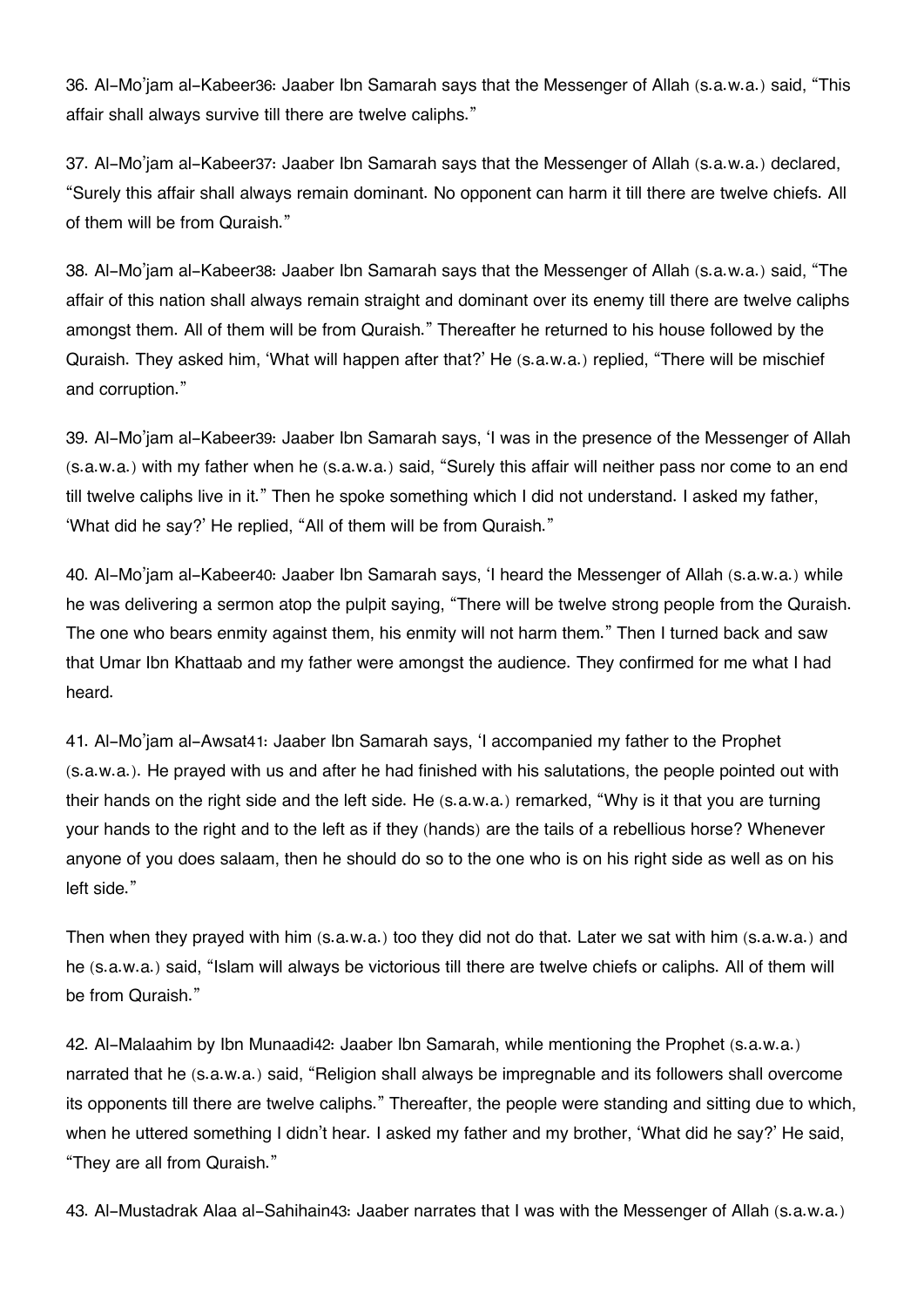when I heard him say, "The affair of this nation shall always remain dominant till there are twelve caliphs." Then he said something, which I could not hear, while my father was sitting closer to him than me. I asked him, 'What did he say?' He replied, "All of them will be from Quraish."

44. Tayseer al-Wusool[44](#page--1-0): Jaaber Ibn Samarah relates that the Messenger of Allah (s.a.w.a.) said, "This affair will always remain mighty and impregnable till there are twelve caliphs. All of them will be from Quraish." He (s.a.w.a.) was asked, 'Then what will happen?' He (s.a.w.a.) replied, "Then there will be mischief."

45. Nihaayah al-Bidaayah wa al-Nihaayah[45](#page--1-0): It is recorded in the Sahihain (Sahih-e-Bukhari and Sahih-e-Muslim) on the authority of Abd al-Malik Ibn Umair that Jaaber Ibn Samarah has narrated from the Prophet (s.a.w.a.), "There will be twelve caliphs. All of them will be from Quraish."

46. Yanaabi al-Mawaddah[46](#page--1-0): Jaaber Ibn Samarah narrates that I accompanied my father to the Messenger of Allah (s.a.w.a.) and heard him say, "There will be twelve caliphs after me." Then he lowered his voice. I asked my father, 'What did he say with a low voice?' He replied, "All of them will be from Quraish."

47. Taarikh al-Khulafaa[47](#page--1-0): Jaaber Ibn Samarah narrates from the Messenger of Allah (s.a.w.a.) that he said, "This affair shall always remain mighty and victorious over its opponents till there are twelve caliphs. All of them will be from Quraish."

48. Al-Jam' bayn al-Sahihain[48](#page--1-0): Jaaber Ibn Samarah says, 'I heard the Prophet (s.a.w.a.) say, "Surely, there will be twelve chiefs after me. All of them will be from Quraish."

49. Firdaus al-Akhbaar[49](#page--1-0): Jaaber Ibn Samarah says, 'This religion shall always survive till there are twelve men in it. All of them will be from Quraish.'

50. Al-Ghaibah by No'maani[50](#page--1-0): Jaaber Ibn Samarah says, 'I heard the Messenger of Allah (s.a.w.a.) state, "There will be twelve chiefs after me." Then he said something that I didn't hear. I asked the people and my father, who was nearer to him than me. He replied, "All of them will be from Quraish."

51. Kefaayah al-Asar[51](#page--1-0): Jaaber Ibn Samarah says, 'I came to the Prophet (s.a.w.a.) and heard him say, "Surely, this affair (Islam) will not come to an end till it is ruled by twelve caliphs." Then he (s.a.w.a.) whispered something. I asked my father, 'What did he say?' He replied, "They are all from Quraish."

52. Kamaal al-Deen[52](#page--1-0): Jaaber Ibn Samarah says, 'We were with the Prophet (s.a.w.a.) when he said, "Twelve (Caliphs) will follow this affair (Islam)." The people started screaming due to which I could not hear what he said thereafter. I asked my father, who was closer to the Prophet (s.a.w.a.) than me, 'What did the Messenger of Allah (s.a.w.a.) say?' He replied, "All of them will be from Quraish and their likes will not be seen."

53. Musnad-e-Ahmad[53](#page--1-0): Masrooq relates that we were sitting with Abdullah Ibn Masood while he was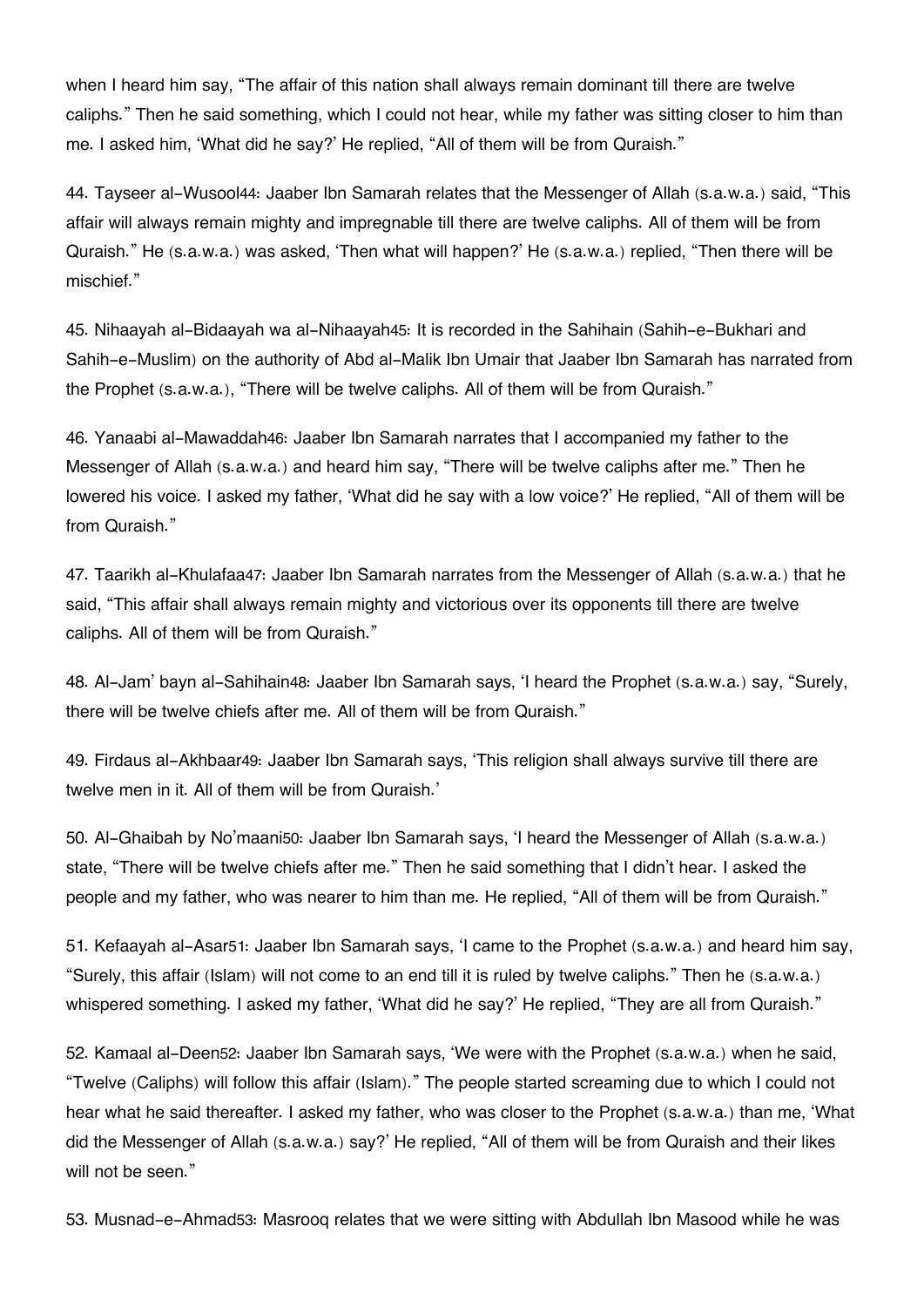reciting the Quran for us. Somebody asked him, 'O Abaa Abd al-Rahmaan, did you ask the Messenger of Allah (s.a.w.a.) how many caliphs will rule this nation?' Abdullah Ibn Masood replied, 'Since I have come to Iraq, nobody has asked me this question before you. Yes, we did ask the Messenger of Allah (s.a.w.a.) and he replied, "Twelve, like the number of chiefs (nuqabaa) of Bani Israel."

54. Al-Ghaibah of No'maani[54](#page--1-0): Masrooq narrates that we were sitting with Ibn Masood after the Maghrib prayers and he was teaching the Quran. Somebody asked him, 'O Abaa Abd al-Rahmaan, did you ask the Prophet (s.a.w.a.) as to how many caliphs will this nation have? He replied, 'Since I have come to Iraq, nobody has asked me this question before you. Yes, he (s.a.w.a.) replied, "Your caliphs will be twelve equal to the number of the chiefs of Bani Israel."

55. Kefaayah al-Asar[55](#page--1-0): Abdullah Ibn Masood says, 'I heard the Messenger of Allah (s.a.w.a.) state, "There will be twelve Imams after me. All of them will be from Quraish."

56. Kefaayah al-Asar[56](#page--1-0): Masrooq narrates that we were with Abdullah Ibn Masood showing our copies of Quran to him when a youth asked him, 'Did your Prophet (s.a.w.a.) promise to you as to how many caliphs will be there after him?' He replied, 'You are very young in age but you has asked something which nobody before you have asked. Yes, he (s.a.w.a.) did promise us that after him there will be twelve caliphs equal to the number of chiefs of Bani Israel.'

57. Kefaayah al-Asar[57](#page--1-0): Abul Qaasim Etaab narrates from Matraf, 'We were sitting in the mosque with Abdullah Ibn Masood when an Arab came and enquired, 'Who is Abdullah Ibn Masood amongst you?' He replied, 'Yes, I am Abdullah Ibn Masood. What do you want?' The Arab asked, 'O Abdullah! Did your Prophet (s.a.w.a.) inform you as to how many caliphs will be there amongst you?' He answered, 'Since I have come to Iraq, nobody has asked me this question before you. Yes, twelve, equal to the number of chiefs of Bani Israel.'

58. Kamaal al-Deen[58](#page--1-0): Masrooq narrates that I asked Abdullah (Ibn Masood), 'Did the Prophet (s.a.w.a.) inform you as to how many caliphs will be there after him?' He replied, 'Yes, twelve caliphs. All of them will be from Quraish.'

59. Muqtazab al-Asar[59](#page--1-0): Masrooq narrates that we were sitting with Abdullah Ibn Masood while he was reading the Quran for us when somebody asked him, 'O Abaa Abd al-Rahmaan, did you ask the Messenger of Allah (s.a.w.a.) how many caliphs after him will rule this nation?' He replied, 'Since I have come to Iraq, nobody has asked me this question. We asked the Messenger of Allah (s.a.w.a.) and he responded, "Twelve in number, equal to the chiefs of Bani Israel."

60. Al-Malaahem[60](#page--1-0): Aun Ibn Abi Jaheefah relates from his father Wahab Ibn Abdullah al-Sewaaee al-Kufi that we were with the Prophet (s.a.w.a.) and while delivering a sermon, he (s.a.w.a.) prophesied, "Know that the affair of my nation shall always be righteous till there are twelve caliphs in it. All of them will be from Quraish." Then he lowered his voice, then he (his father - Wahab) said, 'O my son all of them will be from Quraish.'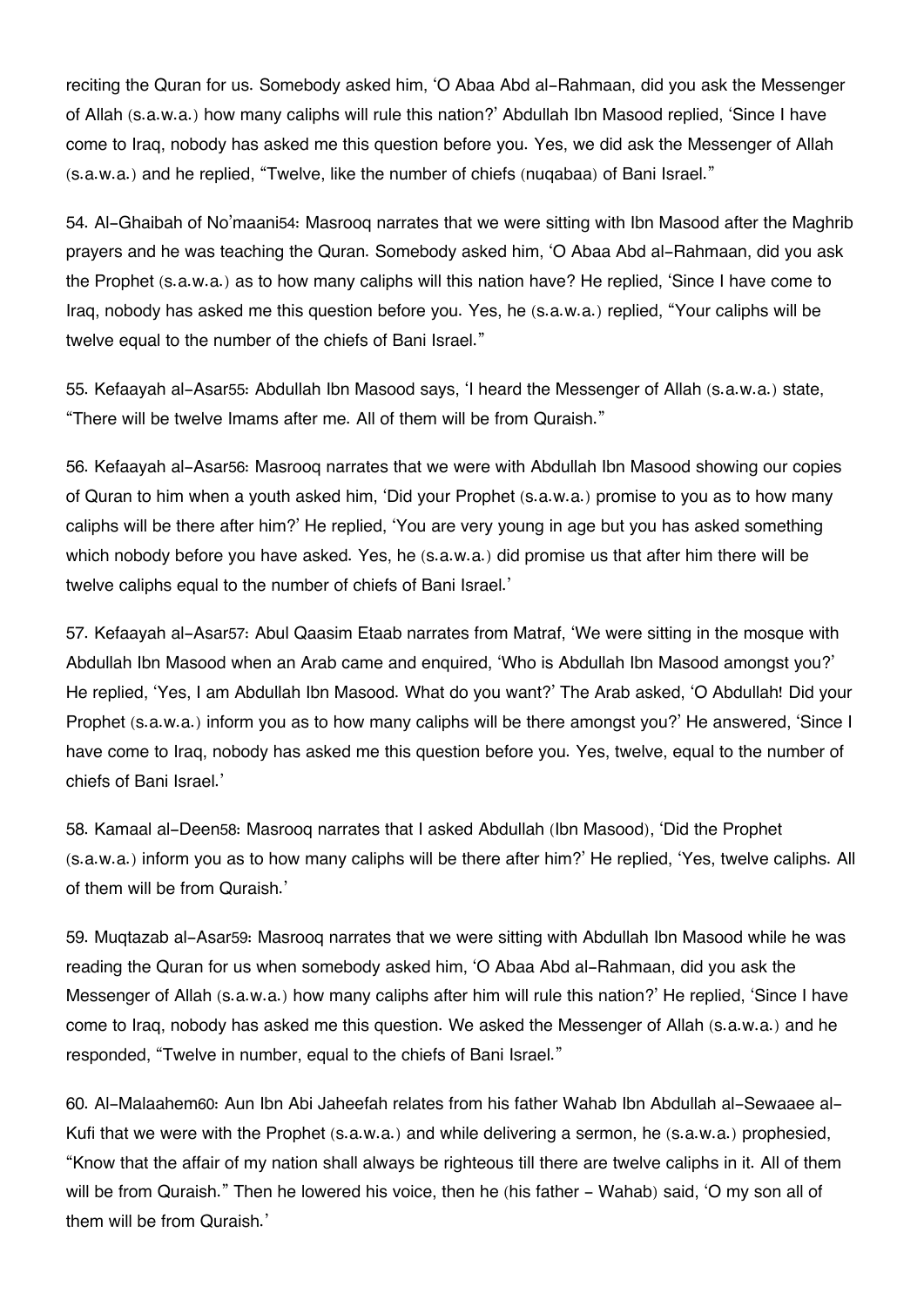61. Kanz al-Ummaal[61](#page--1-0): This religion shall always be upright till there are twelve from Quraish. When they are no more, the earth will be destroyed with all its inhabitants (Ibn Najjaar from Anas).

62. Al-Ebaanah[62](#page--1-0): Anas relates that the Messenger of Allah (s.a.w.a.) said, "This religion shall always be upright till there are twelve from Quraish. When they pass away the earth will swallow all its inhabitants."

63. Al-Ghaibah by No'maani[63](#page--1-0): Anas Ibn Maalik relates that the Messenger of Allah (s.a.w.a.) said, "This affair (Islam) shall always survive till there remain in it twelve strong people from Quraish." The tradition thereafter continues till its end.

64. Kefaayah al-Asar[64](#page--1-0): Anas Ibn Maalik narrates that the Messenger of Allah (s.a.w.a.) said, "The Imams after me will be twelve." Then he lowered his voice and I heard him say, "They are all from Quraish."

65. Al-Manaaqeb[65](#page--1-0): Anas narrates that the Messenger of Allah (s.a.w.a.) said, "There will be twelve caliphs from us. Allah will help them against those who oppose them, and those who bear enmity against them will not harm them…"

66. Kefaayah al-Asar[66](#page--1-0): Abu Saeed Al-Khudri narrates that the Messenger of Allah (s.a.w.a.) prayed with us the first prayers, then he turned his noble face towards us and addressed thus, "O gathering of my companions! The likeness of my Ahle Bait amongst you is like that of Nuh's Ark and the door of Hittah in the Bani Israel. Then hold on to my Ahle Bait after me and the rightly guided Imams from my progeny, you will never be misguided." It was asked, 'O Messenger of Allah (s.a.w.a.)! How many Imams will there be after you?' He (s.a.w.a.) replied, "Twelve, from my Ahle Bait (or he said) from my progeny."

67. Sharh Ghaayah Al-Ahkaam[67](#page--1-0): Abu Qataadah narrates that I heard the Messenger of Allah (s.a.w.a.) say, "The Imams after me will be equal to the cheifs of the Bani Israel and the companions of Eesa  $(a.s.).$ 

68. Kefaayah al-Asar[68](#page--1-0): Abu Qataadah relates that I heard the Prophet (s.a.w.a.) say, "How can the nation (of Muslims) be destroyed, while I am the first of it and twelve Imams will be its leaders after me? Surely, only they will be annihilated who will mix mischief with this. I am not from them and they are not from me."

69. Kefaayah Al-Asar[69](#page--1-0): Salmaan narrates that the Messenger of Allah (s.a.w.a.) said, "There will be twelve Imams after me equal to the number of months in a year. From us is the Mahdi of this nation, for him is the occulation of (Prophet) Musa, the brightness of (Prophet) Eesa, the forbearance of (Prophet) Dawood and the patience of (Prophet) Ayyub."

70. Kefaayah Al-Asar[70](#page--1-0): Salmaan Al-Faarsi relates that the Messenger of Allah (s.a.w.a.) said, "There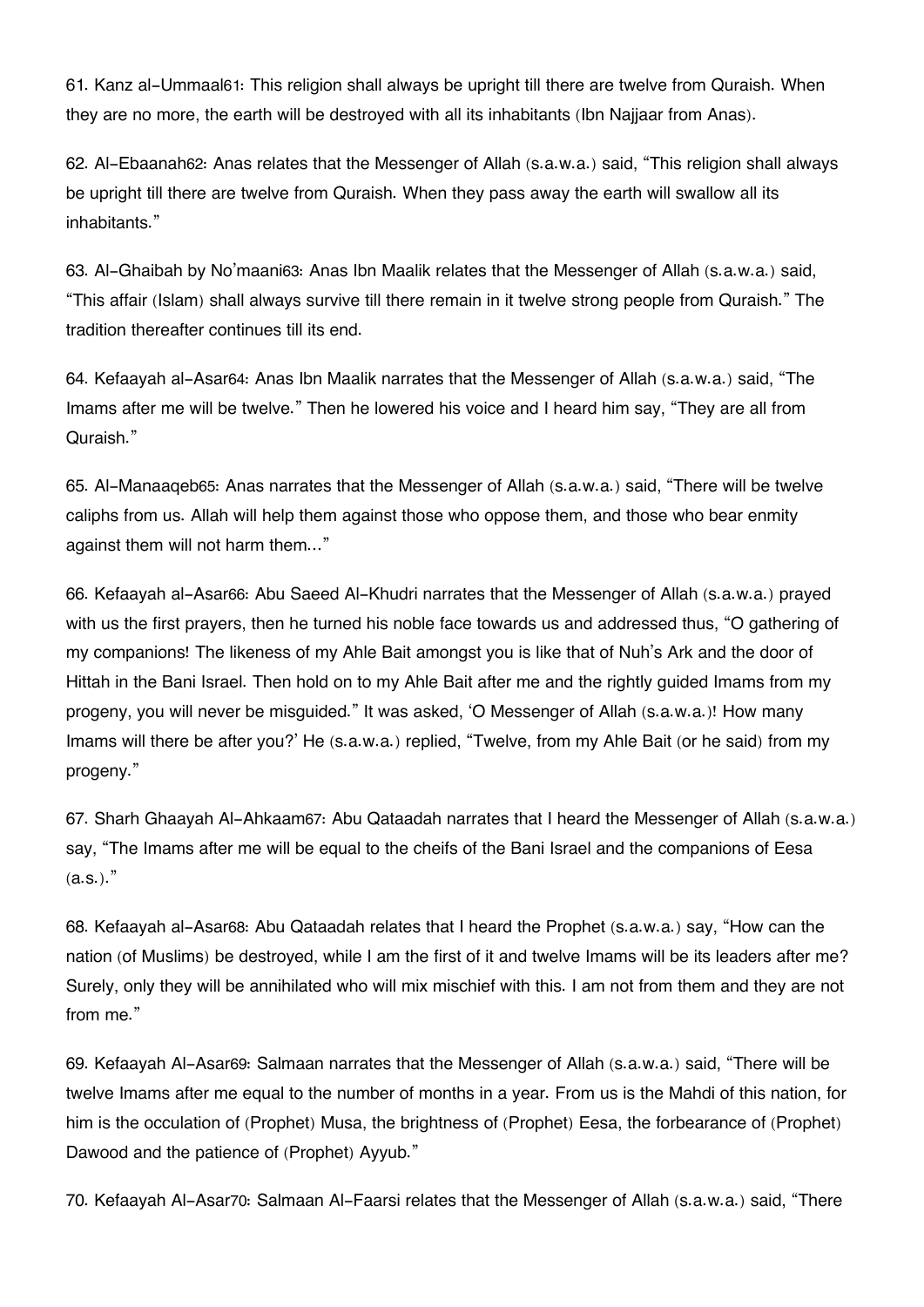will be twelve Imams after me." Then he (s.a.w.a.) said, "All of them will be from Quraish. Thereafter, our Qaim will emerge who will cure the hearts of the believers. Beware; they (the Imams) are more knowledgeable than you so don't teach them. Beware; surely they are my progeny, from my flesh and my blood. Any nation that attempts to trouble me concerning them, may Allah not make my intercession (shafa'ah) reach them!"

71. Kefaayah Al-Asar[71](#page--1-0): A'raj quotes Abu Hurairah who narrates from the Messenger of Allah (s.a.w.a.) that he said, "Certainly, I leave amongst you two weighty things (saqalain), the Book of Allah, Mighty and Glorified be He – whoever follows it will be on guidance and whoever forsakes it will be deviated; then my Ahle Bait. I remind you of Allah concerning my Ahle Bait (he repeated this thrice)." I (A'raj) asked Abu Hurairah, 'Are his wives his Ahle Bait?' He replied, 'No, his Ahle Bait are his progeny and his family and they are the twelve Imams, whom Allah has mentioned in his saying,

و جعلها كلمة باقية في عقبه...

#### "*And He has placed a remaining word in his posterity. "* (Surah Zukhruf 43:28.)

72. Kefaayah Al-Asar[72](#page--1-0): Abu Hurairah relates that I went to the Messenger of Allah (s.a.w.a.) when this verse was revealed, هاد قوم لل و منذر انت إنما" You are only a warner and for every nation there is a guide." He (s.a.w.a.) recited it for us and said, "I am only a warner, do you know the guide?" We said, 'No, O Messenger of Allah (s.a.w.a.).' He (s.a.w.a.) replied, "He is the repairer of shoes."

At this juncture, the necks were raised (in expectation), when Ali (a.s.) emerged from one of the rooms with the shoe of Messenger of Allah (s.a.w.a.) in his hand. The Messenger of Allah (s.a.w.a.) turned towards us and stated, "Surely he (Ali) is the import of my declaration, the Imam after me, the husband of my daughter and the father of my grandsons. We are the Ahle Bait, Allah has dispelled uncleanness from us and purified us from all impurities. He will fight after me for the interpretation (of Quran) just as I struggled for its descent. He is an Imam, the father of illustrious Imams."

He (s.a.w.a.) was asked, 'O Messenger of Allah (s.a.w.a.)! Then how many Imams will be there after you?' He (s.a.w.a.) replied, "Twelve, equal to the number of the chiefs of Bani Israel. From us is the Mahdi of this nation. Through him, Allah will fill the earth with justice and equity, as it would be fraught with injustice and oppression. The earth will not be devoid of them but that it will be destroyed along with all its inhabitants."

73. Kefaayah Al-Asar[73](#page--1-0): Umar Ibn Khattaab narrates that I heard the Messenger of Allah (s.a.w.a.) say, "The Imams after me will be twelve." Then he lowered his voice and I heard him say, "All of them will be from Quraish."

74. Kefaayah Al-Asar[74](#page--1-0): Wathelah Ibn Al-Asqa' narrates that the Messenger of Allah (s.a.w.a.) said,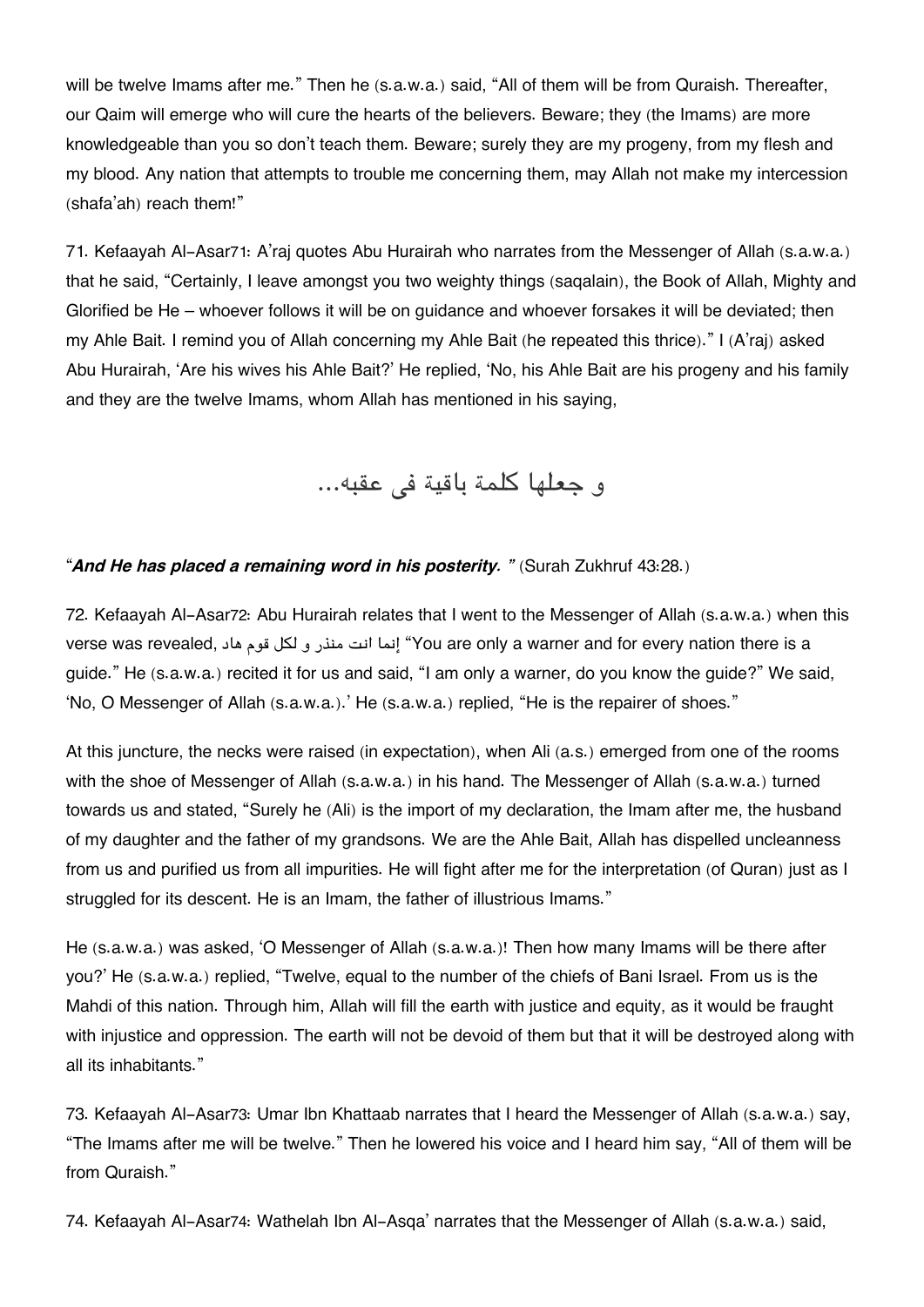"My love and that of my Ahle Bait is beneficial in seven places, whose fear is great: At the time of death, in the grave, during resurrection, presentation of books (of deeds), reckoning (حساب), scale ( $\omega_i$ ) and the path (صراط).

Then, whosoever loves me and loves my Ahle Bait and clinges on to them after me, we will be his intercessors on the day of judgement." He was asked, 'O Messenger of Allah (s.a.w.a.)! How should we cling on to them?' He (s.a.w.a.) replied, "Surely the Imams after me are twelve. Then whoever loves them and follows them, he will be successful and saved. And whoever disobeys them and turns away from them, he will be deviated and misguided."

75. Kefaayah Al-Asar[75](#page--1-0): Wathelah Ibn Al-Asqa' narrates that I heard the Messenger of Allah (s.a.w.a.) say, "When I was made to ascend the sky and reached the 'Sidrah Al-Muntahaa', Allah, the Majestic, came near to me and addressed me, 'O Muhammad!' I replied, 'Yes, my Master.' He said, 'Surely, whenever I have sent a prophet, I have not brought his days to an end but that I have appointed a successor after him.

Then, appoint Ali Ibn Abi Taalib as the Imam and successor after you. Indeed, I have created both of you from one light and I have created the rightly guided Imams from the lights of you both. Would you like to see them O Muhammad?' I responded, 'Yes, O Lord.' He ordered, 'Raise your head.' I raised my head and saw the lights of the Imams after me, twelve lights. I asked, 'O Lord! Whose lights are these?' He retorted, 'The lights of the Imams after you, the trustees, the infallibles.'"

76. Al-Kaafi[76](#page--1-0): Imam Abu Ja'far II (Ali Naqi) (a.s.) narrates that Ameer Al-Momineen (a.s.) said to Ibn Abbas, "Surely, the night of power (القدر ليلة (occurs every year. In this night, the affairs of that year descend. For these affairs, there are masters after the Messenger of Allah (s.a.w.a.)." Ibn Abbas inquired, 'Who are they?' He (a.s.) replied, "I and eleven from my progeny, Imams and those with whom the angels converse (محدّثون)."

77. Al-Kaafi[77](#page--1-0): (From the above chain of narrators), the Messenger of Allah (s.a.w.a.) advised his companions, "Believe in the night of power, for surely, it is for Ali Ibn Abi Taalib and his eleven descendants after me."

78. Al-Manaaqeb[78](#page--1-0): Imam Baaqer (a.s.) narrates that the Messenger of Allah (s.a.w.a.) said, "Believe in the night of power, for surely the affairs of the entire year descend in it. For these affairs, there are masters after me and they are Ali Ibn Abi Taalib and eleven descendants from his progeny (a.s.)."

{Similar traditions have been narrated by Jaaber Ibn Abdullah on the authority of the Messenger of Allah  $(s.a.w.a.)$  and by Ibn Abbas on the authority of Ameer Al-Momineen  $(a.s.).$ 

79. Faraaed Al-Simtain[79](#page--1-0): Abu Tufail narrates, 'I was present in the funeral of Abu Bakr the day he died. I also witnessed the day when allegiance was paid to Umar while Ali (a.s.) was sitting in a corner when a young Jew (who was nicely dressed and was from the progeny of Haroon, the prophet) walked in, came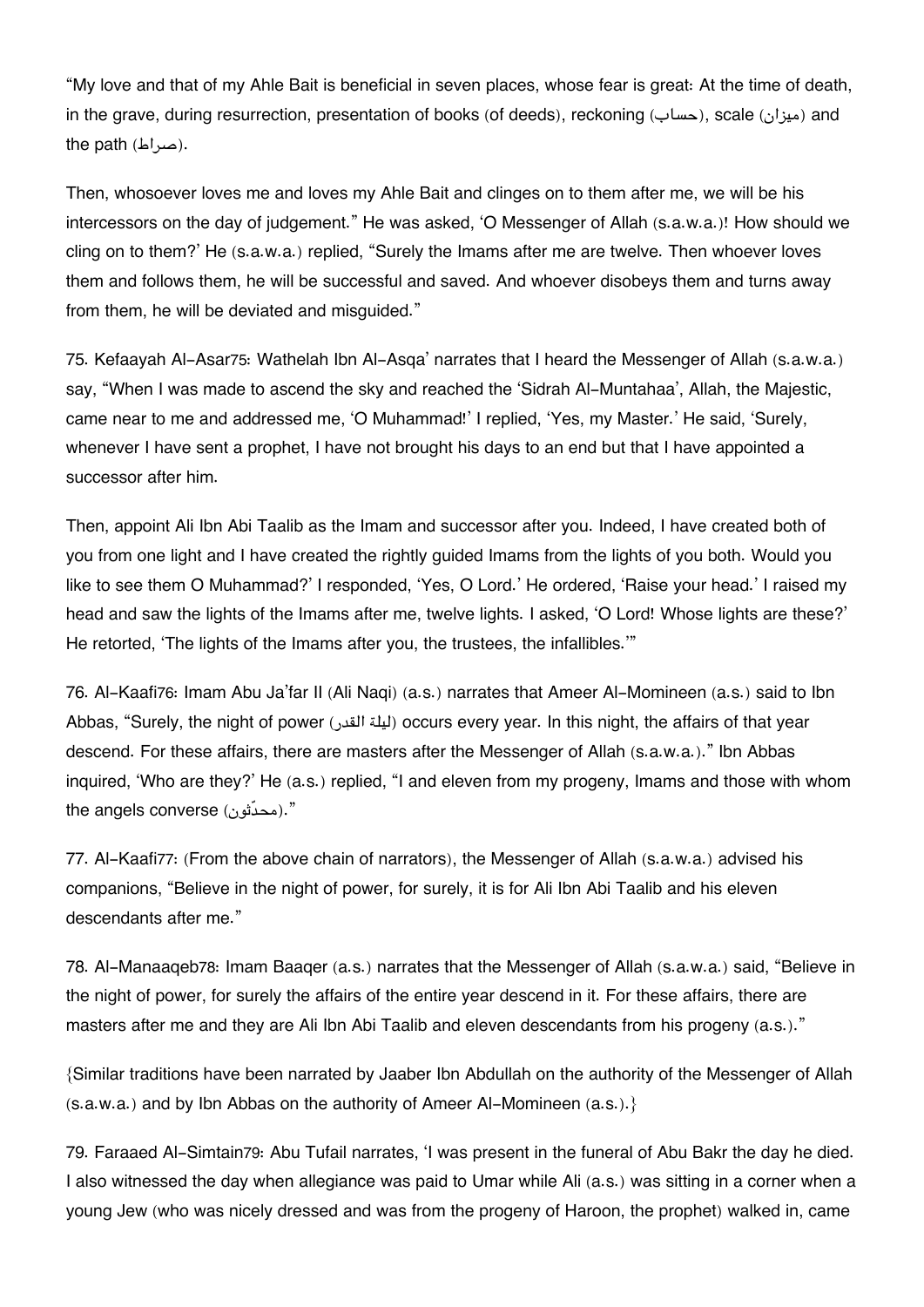up to Umar and asked him, 'O chief of the believers! Are you the most knowledgeable of this nation about their book and the affairs of their prophet?' (On hearing this), Umar lowered his head.

The youth asked again, 'I am addressing you' and repeated his question. Umar asked, 'What do you want?' The youth replied, 'I am confused and doubtful about my religion.' Umar ordered, 'Go to this young man.' The Jew asked, 'Who is he?' He replied, 'He is Ali Ibn Abi Taalib, the cousin of the Messenger of Allah (s.a.w.a.) and the husband of Fatemah, daughter of the Messenger of Allah (s.a.w.a.).' The Jew turned towards Ali Ibn Abi Taalib (a.s.) and asked a few questions which Ali (a.s.) duly replied.

Finally, he asked, 'Inform me of Muhammad (s.a.w.a.), how many just Imams will follow him? And in which Paradise does he reside and who shall accompany him in his Paradise?' He (a.s.) replied, "O Harooni! Surely, for Muhammad there are twelve caliphs, just leaders. One who forsakes them will not harm them nor are they petrified at the opposition of the opponents.

Surely, they are firmer in religion than firmly entrenched mountains. Muhammad (s.a.w.a.) resides in his Paradise with the twelve just Imams." The Jew remarked, 'You have spoken the truth. By Allah, Who there is no god except Him, certainly I have found this in the books of my father Haroon written with his own hands and dictated by my uncle Moosa (a.s.).' (The tradition continues till), thereafter the Harooni shrieked and broke his rosary while uttering, 'I witness that there is no god but Allah, He is One and there is no partner for Him.'

80. Kefaayah Al-Asar[80](#page--1-0): Abu Tufail narrates on the authority of Ali Ibn Abi Talib (a.s.) that the Messenger of Allah (s.a.w.a.) said, "(O Ali) You are the successor upon the dead from my Ahle Bait and the caliph upon the living from my nation. Your war is my war and your peace is my peace. You are an Imam, the father of eleven Imams from your posterity, Imams, purified and infallible.

From them is the Mahdi, who will fill the earth with justice and equity. Then woe unto those who bear malice against you. O Ali! If a man loves a stone for the sake of Allah, Allah will gather him with that stone. Thus, your lover and your follower and the lovers of the Imams from your descendants after you will be raised with you, while you are with Me at the highest level. You are the distributor of Paradise and Hell. You will make your friends enter Paradise and throw your enemies in Hell."

81. Dalaael Al-Imamah[81](#page--1-0): Muhammad Ibn Sinaan Al-Zaaheri narrates from Imam Ja'far Ibn Muhammad (a.s.) who vide his ancestors narrates from Ameer Al-Mumineen (a.s.), "The Messenger of Allah (s.a.w.a.) said to me, 'O Ali! When eleven Imams from your descendants will be completed, the eleventh one will be the Mahdi from my Ahle Bait (a.s.).'"

82. Kefaayah Al-Asar[82](#page--1-0): Heshaam Ibn Muhammad narrates from his father that when Ameer Al-Mumineen (a.s.) was martyred, Imam Hasan Ibn Ali (a.s.) went on the pulpit to speak to the people. Tears flowed from his eyes due to which he sat down for a while. Then, he stood up again and said, "All praise is for Allah, Who was One in His beginning, respected for Divinity in His everlastingness and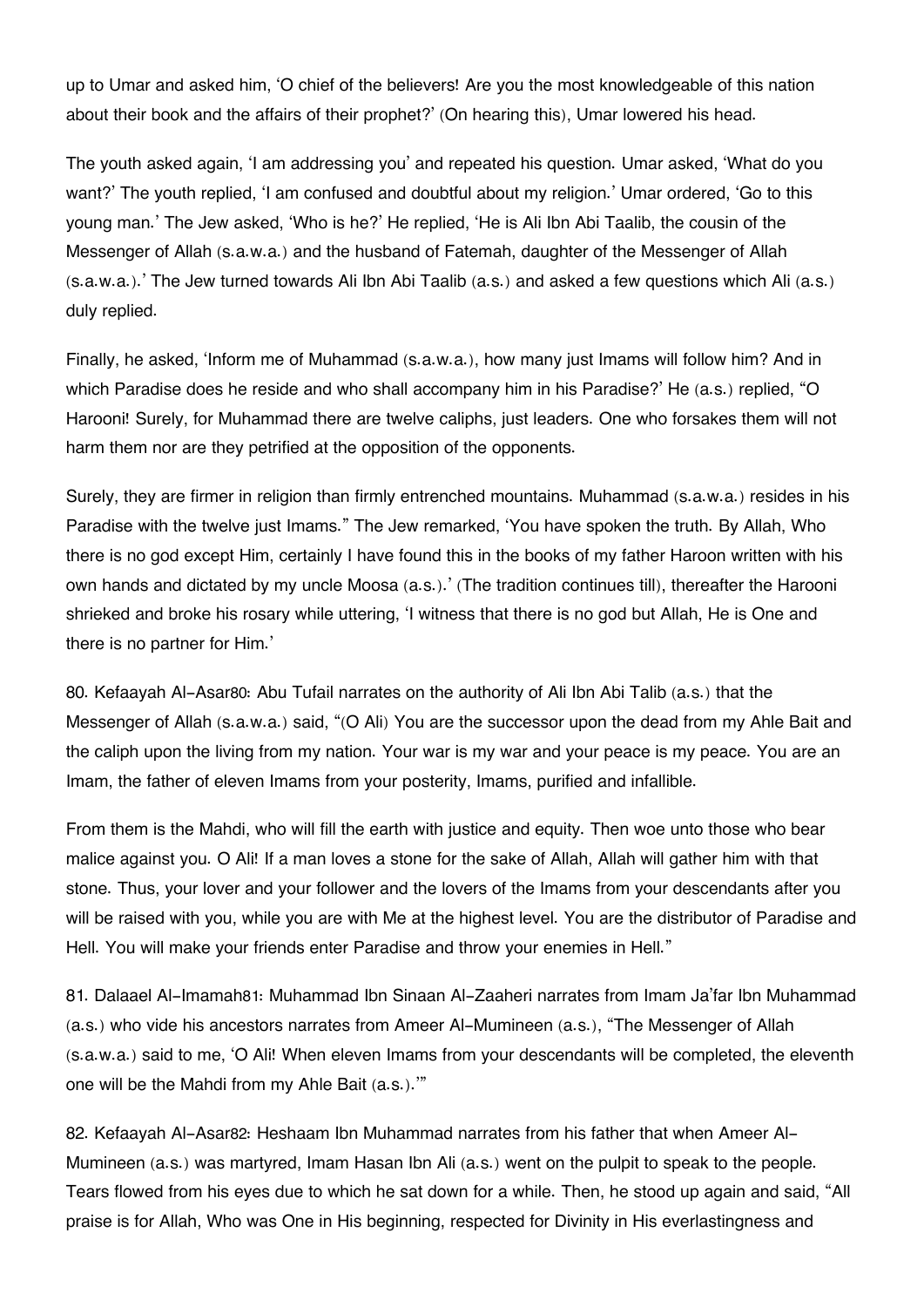Great for His Greatness and Power. He created all what He created, without any example preceding His creation. Our Lord is Gracious by the Grace of His Lordship. He knows the goodness of what He split and by the laws of His Power He created what He created.

There is neither decline for His Kingdom nor termination for His duration. He is above all things high and near to everything. He manifested Himself for His creation without being seen while He was at the highest observation point. He became veiled on account of His Light and Sublime in His Highness. He became hidden from His creation and raised to them a witness against them. He sent amongst them Prophets as givers of good news and warners so that the one who is destroyed is destroyed after explanation and the one who gains life does so after explanation.

That the people may realise about their Lord of what they were ignorant concerning Him and recognise His Lordship after they have denied it. And all praise is for Allah the One Who conferred the caliphate upon us the Ahle Bait (a.s.) and we dedicate our mourning for Ameer Al-Mumineen (a.s.) to Him. Indeed the East and the West have been afflicted (with this tragedy). By Allah! He did not leave behind any dirhams or dinaars but four hundred dirhams. He intended to buy from it a slave for his family. Indeed my grandfather, the Messenger of Allah (s.a.w.a.) has informed me that twelve Imams from his Ahle Bait (a.s.) will rule the affair (Islam). There is none amongst us but that he will be killed (with sword) or poisoned."

83. Isbaat Al-Raja'h[83](#page--1-0): Imam Sadiq (a.s.) narrates vide his ancestors from Imam Hasan Al-Mujtaba (a.s.) who says, "I asked my grandfather, the Messenger of Allah (s.a.w.a.) concerning the Imams after him." He (s.a.w.a.) replied, "The Imams after me are equal to the chiefs of Bani Israel. Allah has endowed them with my knowledge and my understanding. You, O Hasan, are from them." I asked, "O Messenger of Allah (s.a.w.a.)! When will the Qaem from us Ahle Bait emerge?" He (s.a.w.a.) answered, "O Hasan! His likeness is like that of the Hour. Allah has hidden his information from the inhabitants of the heavens and the earth. He will not come but suddenly."

84. Kefaayah Al-Asar[84](#page--1-0): Umme Salmah says, 'I asked the Messenger of Allah (s.a.w.a.) regarding the saying of Allah,

```
فَاولَـئكَ مع الَّذِين انْعم اله علَيهِم من النَّبِيِين والصدِّيقين والشُّهدَاء والصالحين وحسن اولَـئكَ رفيقًا
```
(Qur'an Surah Nisa 4: 69)

He (s.a.w.a.) replied,

الَّذِين انْعم اله علَيهِم من النَّبِيِين

"Those upon whom Allah has bestowed from the Prophets" implies me; "the truthful ones" refers to Ali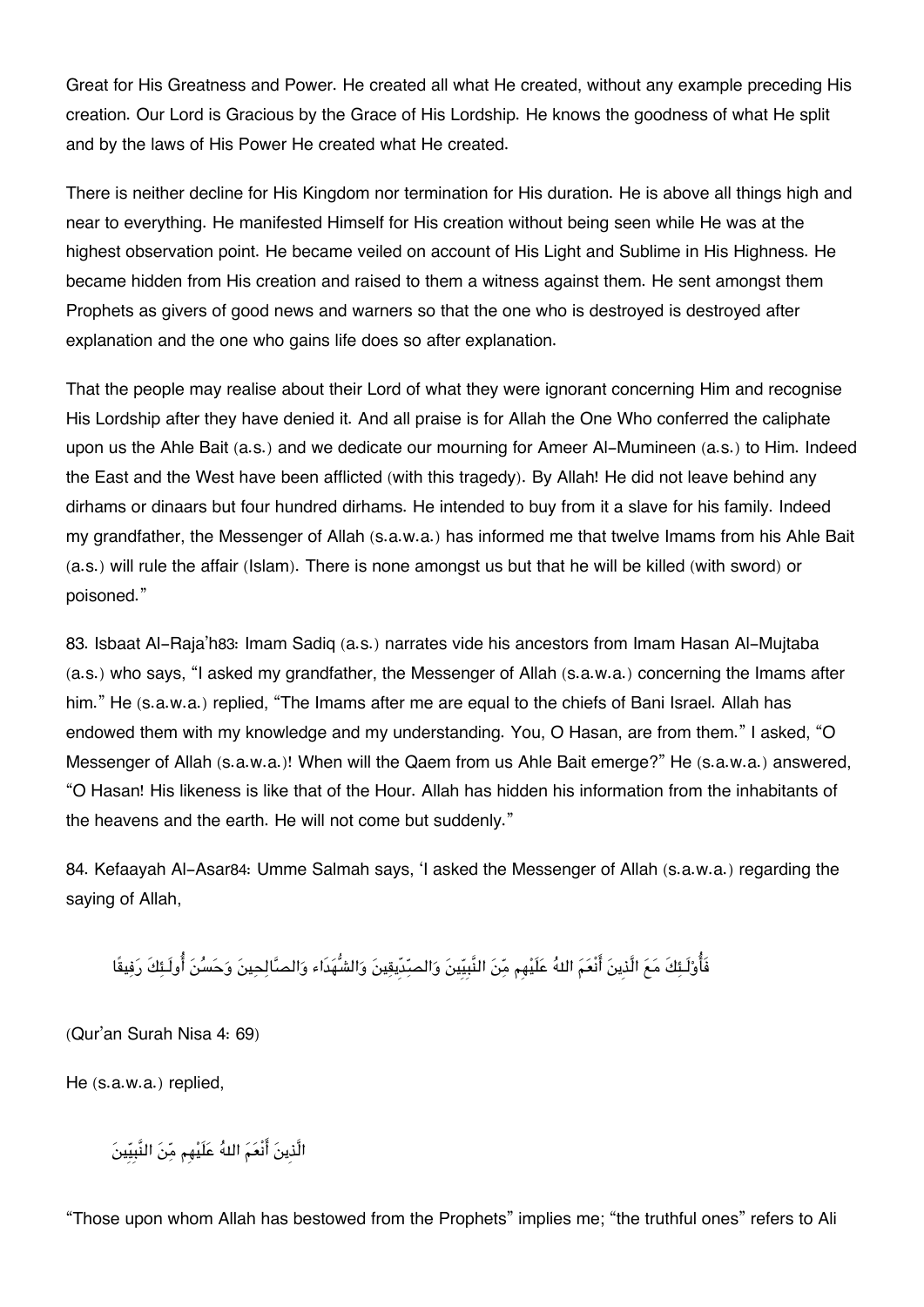Ibn Abi Talib (a.s.); "the witnesses" are Hasan and Husain (a.s.); "the righteous" indicates Hamzah and "how good friends are they" refers to the twelve Imams after me.

85. Al-Ghaibah by No'maani[85](#page--1-0): Abdullah Ibn Umar says, 'I heard the Messenger of Allah (s.a.w.a.) say, "There will be twelve caliphs after me"

86. Kamaal Al-Deen[86](#page--1-0): Imam Muhammad Al-Baaqer (a.s.) narrates vide his ancestors from the Messenger of Allah (s.a.w.a.) that he said, "I give you glad tidings – and he (s.a.w.a.) repeated this thrice. The similarity of my nation is like that of rain. One does not follow whether its beginning is good or its end. Surely, the likeness of my nation (Ahle Bait a.s.) is like that of a garden from which one group is fed in one year and another is fed in another year so much so that the last group, which is fed from it, is the broadest of them all, like an ocean, the deepest and tallest of them all and the best of them in love.

How can that nation be destroyed which begins with me and which will end with twelve righteous ones, the possessors of intellect, after me and Maseeh Eesa, the son of Mariyam? Only those who spread mischief between these two eras will be destroyed. They are not from me and I am not from them."

87. Kamaal Al-Deen[87](#page--1-0): Ameer Al-Mumineen (a.s.) narrates that the Messenger of Allah (s.a.w.a.) said, "The Imams will be twelve from my Ahle Bait (a.s.). Allah, the High, will grant them my understanding, my knowledge and my wisdom and He will create them from my clay (طينت). Then woe unto the arrogant ones against them after me, who will break my relations concerning them. What is wrong with them (opponents)? May Allah not make them reach my intercession!"

88. Kamaal Al-Deen[88](#page--1-0): Imam Ali Ibn Husain (a.s.) narrates that the Messenger of Allah (s.a.w.a.) said, "How can that nation be destroyed whose foremost are me, Ali and eleven of my descendants, the possessors of signs and whose last is Maseeh, the son of Mariyam. But between these two eras, he will be destroyed who is not from me and I am not from him."

[89](#page--1-0). Al-Ghaibah by Shaikh Tusi89: Imam Baager (a.s.) narrates that the Messenger of Allah (s.a.w.a.) said, "O Ali! Myself, you and eleven of my descendants are the buttons of the earth, its stumps and its mountains. Due to us Allah has prevented the earth from swallowing its inhabitants. When the twelfth of my descendants will pass away, the earth will swallow up all its inhabitants and they will not be warned."

90. Al-Manaaqeb by Ibn Shahr Aashob[90](#page--1-0): Jaaber Al-Jo'fi narrates from Imam Al-Baaqer (a.s.) in a lengthy tradition concerning the saying of Allah,

فَقُلْنَا اضرْب بّعَصَاكَ الْحَجَرَ فَانفَجَرَتْ مِنْهُ اثْنَتَا عَشْرَةَ عَيْناً قَدْ عَلِمَ كُلُّ أُنَاسٍ مَّشْرَبَهُمْ

(Qur'an Surah Baqarah 2: 60 )

*That he (a.s) said, "Certainly, the people of Moosa, when they complain to him about drought and*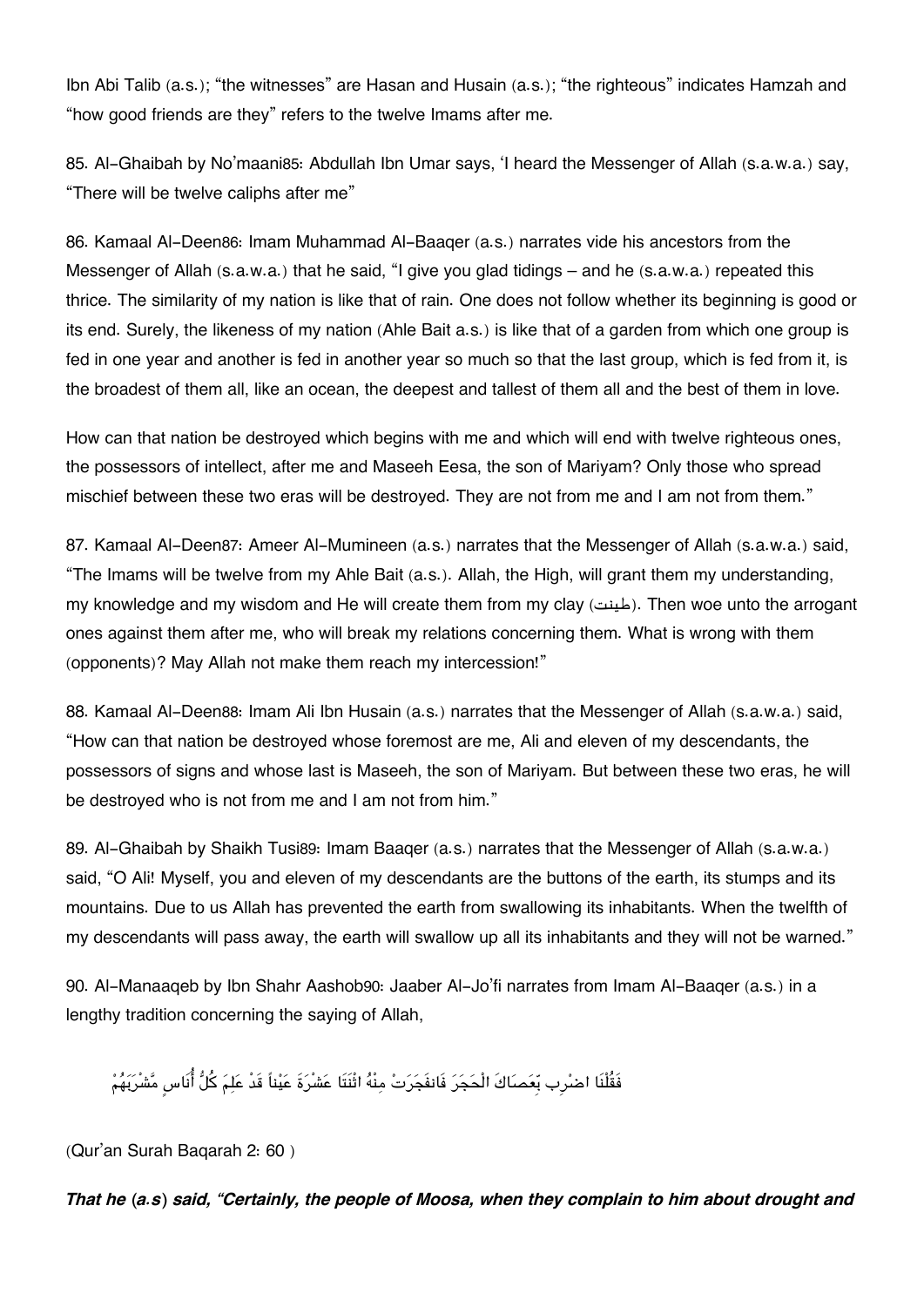#### *thirst, they asked him for water and Moosa (a.s.) provided for them the same.*

Then you heard what Allah said for him. Similarly, some believers came to my grandfather, the Messenger of Allah (s.a.w.a.) and asked, 'O Messenger of Allah (s.a.w.a.)! Will you introduce unto us who are the Imams after you?' ...... (the traditions continues till his saying) "Then surely, when I got Ali married with Fatema, I left behind eleven Imams from the progeny of Ali. They will be, including Ali, twelve Imams. All of them will be guides for your nation. Each nation (in its time) will be guided through the Imam of their time and they will know their Imam like the people of Moosa knew the place of their drink."

91. Al-Manaaqeb by Ibn Shahr Aashob[91](#page--1-0): Imam Baaqer (a.s.) narrates that the Messenger of Allah (s.a.w.a.) said, "From my Ahle Bait there will be twelve chiefs, those who will be talked to by the angels (ثونّمحد (and those who will be granted understanding (مونمفه(. From them is the one who will rise with the truth (القائم). He will fill the earth with justice as it would be fraught with injustice."

92. Al-Khesaal[92](#page--1-0): Abu Najraan says that Abu Al-Khuld has narrated to us on oath that this nation will not be destroyed till there will be twelve caliphs in it. All of them will act on guidance and true religion.

93. Kamaal Al-Deen[93](#page--1-0): Makhool was asked concerning the saying of the Prophet (s.a.w.a.) that there will be twelve caliphs after me. Makhool replied, 'Yes.'

94. Al-Manaaqeb by Ibn Shahr Aashob[94](#page--1-0) narrates from the book Kashf Al-Hayrah: Ameer Al-Mumineen (a.s.) said, "I warn you concerning Allah. Are you aware that Allah has revealed in Surah Hajj,

يَا ايُّهَا الَّذِينَ آمَنُوْا ارْكَعُوْا وَاسْجُدُوْا وَاعْبُدُوْا رَبَّكُمْ...

#### *"O you who believe! Bow down and prostrate and worship your Lord …"* (till the end of the surah).

At this juncture, Salman stood up and asked, 'O Messenger of Allah (s.a.w.a.) who are these upon whom you are a witness while they are witnesses upon the people, whom Allah has chosen and He has not placed upon them in the religion from the difficulties of the nation of Ibrahim?' He (s.a.w.a.) replied, "By this verse Allah meant thirteen special people other than this nation." Salman requested, 'Explain them for us, O Messenger of Allah (s.a.w.a.).' He (s.a.w.a.) responded, "I, my brother Ali and eleven of my descendants." They said, 'O Allah! Yes…'

95. Kamaal Al-Deen[95](#page--1-0): Sulaim Ibn Qais Al-Hilaali relates that I heard Ali (a.s.) say, "No verse from the Quran descended on the Messenger of Allah (s.a.w.a.) but that he recited it for me and dictated it, while I jotted it down. He taught me its interpretation, its exegesis, its abrogating verse, its abrogated verse, its clear verse and its ambiguous verse. He prayed to Allah, Mighty and Glorified be He, that he should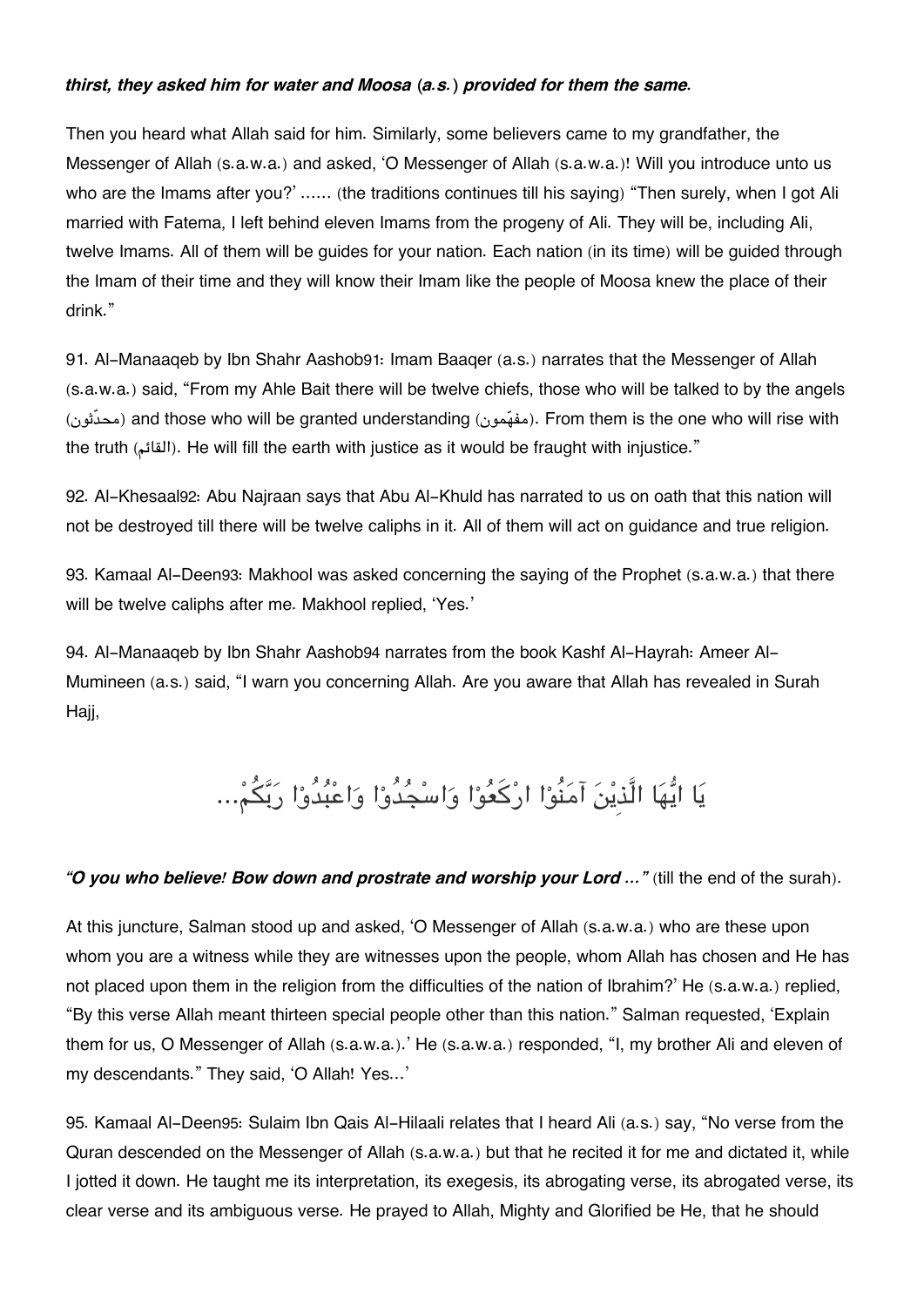teach me its understanding and its memorisation. Consequently, I never forgot even one verse from the Book of Allah, nor the knowledge, which he dictated to me and I had written it down.

He did not leave anything which Allah, Mighty and Glorified be He, taught him from the permissible and the prohibited, the commands and the prohibitions, the past and the present, obedience as well as defiance, but that he taught me and I memorised it. I did not forget even one word from these. Then he placed his hand on my heart and prayed to Allah, Mighty and Glorified be He, that He should fill my heart with knowledge, understanding, wisdom and light. I did not forget any of these nor was there anything which I did not write."

I asked, "O Messenger of Allah (s.a.w.a.), do you fear forgetfulness for me afterwards?" He (s.a.w.a.) replied, "I do not fear for you forgetfulness or ignorance. Indeed, my Lord, mighty is His Majesty, has informed me that He has responded to my prayer for you and your partners, those who will follow you." I asked, "O Messenger of Allah (s.a.w.a.)! Who are my partners after me?" He (s.a.w.a.) replied, "Those whom Allah, Mighty and Glorified be He, has accompanied with Himself and me in His verse

اطيعوا الله و اطيعوا الرسول واولى الامر منكم..

#### *. "Obey Allah and obey the Messenger and the possessors of authority amongst you…"*

(Qur'an Surah Nisaa 4: 59)

I inquired, "O Messenger of Allah (s.a.w.a.)! Who are they?" He (s.a.w.a.) replied, "My successors till they reach unto me at the pond (of Kausar). All of them are guides and guided. One who forsakes them will not harm them. They are with the Quran and the Quran is with them, neither it will separate from them, nor will they separate from it. Due to them my nation will be helped, due to them they will receive rains, due to them calamity will be dispelled from them and their prayers will be accepted." I requested, "O Messenger of Allah (s.a.w.a.)! Name them for me."

He (s.a.w.a.) rejoined, "This son of mine" and he placed his hand on the head of Hasan, "then this son" and he kept his hand on the head of Husain (peace be on them both), "then his son Ali, who will be born in your life, so convey my salaam to him and thus twelve (Imams) will be completed." I prayed, "May my father and my mother be sacrificed for you, O Messenger of Allah (s.a.w.a.), name each one of them for me."

So, he (s.a.w.a.) named them one by one. By Allah! O brother of Bani Hilaal, amongst them, is the Mahdi of this nation, Muhammad, the one who will fill the earth with justice and equity like it has been fraught with injustice. By Allah! Surely I know who will pay allegiance to him between the Rukn and the Maqaam (in Kaabaa) and I know their names and their fathers and their tribes.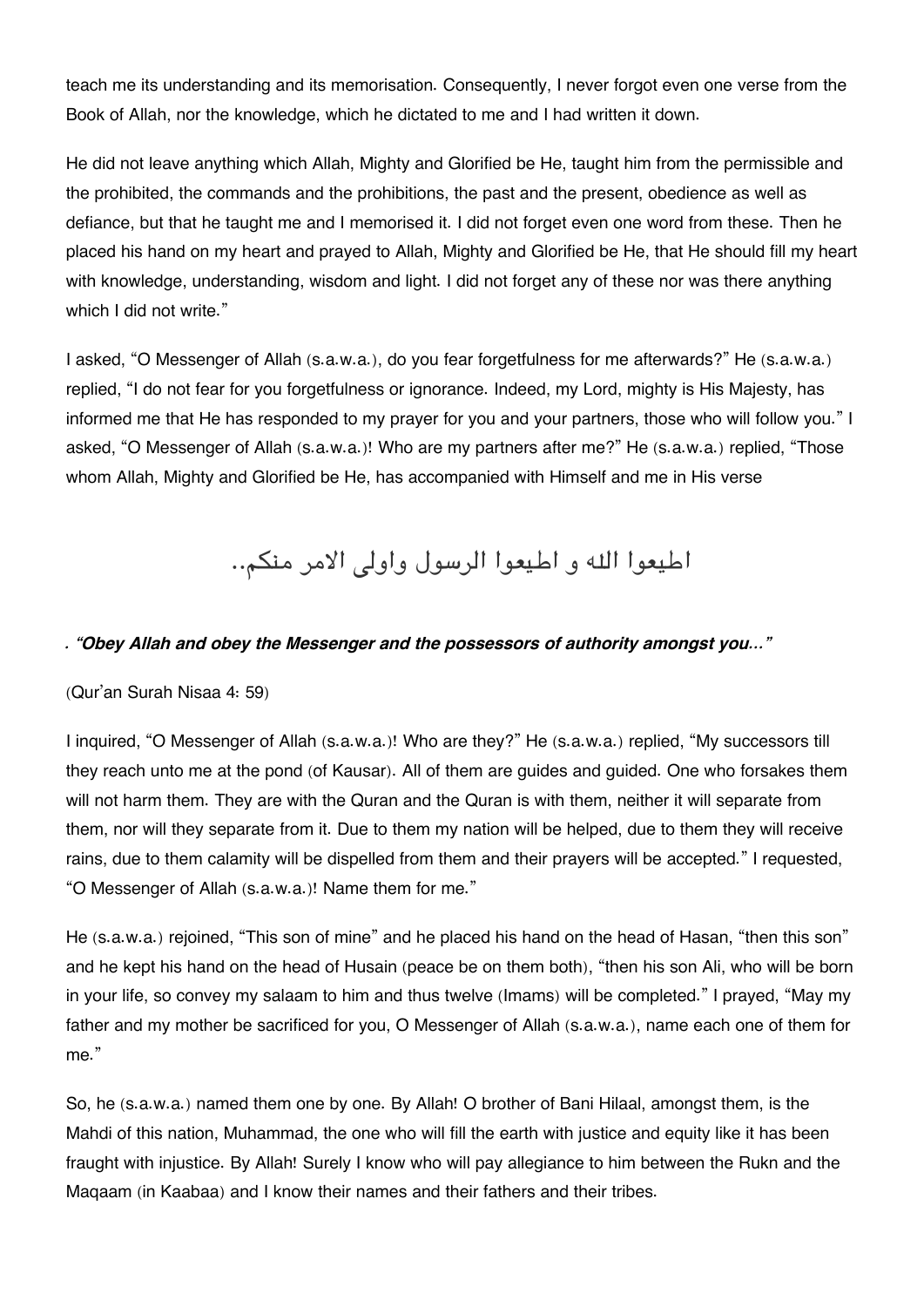96. E'laam Al-Waraa[96](#page--1-0): Abu Tufail narrates that Abdullah Ibn Umar said to me, 'O Abu Tufail! I counted the number of caliphs after the Prophet (s.a.w.a.). Then, there will be killing and fighting.

97. Al-Ghaibah of No'maani[97](#page--1-0): Imam Muhammad Al-Baaqer (a.s.) looked at Humraan and cried. He (a.s.) said, "O Humraan! I am amazed at the people as to how they neglect or forget or pretend to forget. They forgot the saying of the Messenger of Allah (s.a.w.a.) when he was ill. People had come to visit him and were sending salutations on him, when he (s.a.w.a.) began grieving for his family. At that moment Ali (a.s.) came, saluted (the Prophet s.a.w.a.) but could not walk past the crowds nor did they make place for him. When the Messenger of Allah (s.a.w.a.) saw this, he raised his head and called out, "Come to me O Ali."

When the people saw this, some of them leaned on the others and made way for him till he passed by them and reached the Messenger of Allah (s.a.w.a.) who made him sit by his side and said, "O people! This is what you are doing to my Ahle Bait (a.s.) in my life while I am seeing, then what will you do after my death?! By Allah! You will not gain proximity to my Ahle Bait (a.s.) but that you will be nearer to Allah in levels and you will not distance yourself from them or turn away from them a single step but that Allah will turn away from you."

Then he (s.a.w.a.) said, "O people! Listen (to what I am saying to you). Beware! Surely, satisfaction, bliss and love are for the one who loves Ali (a.s.), befriends him, follows him, his virtues and my successors after him. It is my right upon my Lord that He answers me concerning them. Certainly, they are twelve successors and whoever follows them, indeed he is from me while Ibrahim (a.s.) is from me and I am from Ibrahim (a.s.). My religion is his religion and his religion is my religion. His relation is my relation and my relation is his relation. My virtue is his virtue while I am superior to him and (I am) not proud. My claim is verified by the saying of my Lord,

ذرية بعضها من بعض واله سميع عليم

98. Al-Radd Alaa Al-Zaidiyyah[98](#page--1-0): Ibn Abbas narrates that I asked the Messenger of Allah (s.a.w.a.) while he was on his deathbed, 'When that will occur from which we seek refuge in Allah (i.e. your demise), then to whom (should we refer)?' He (s.a.w.a.) pointed out towards Ali (a.s.) and remarked, "To him, for surely he is with the truth and the truth is with him. He will be followed by eleven Imams, whose obedience will be obligatory like my obedience."

99. Al-Radd Alaa Al-Zaidiyyah[99](#page--1-0): Musannaa narrates from his father that he asked Aishaa as to how many successors will the Holy Prophet (s.a.w.a.) have? She replied, 'The Messenger of Allah (s.a.w.a.) informed me that there will be twelve successors after him.' Musannaa's father asked her, 'Who are they?' She replied, 'Their names are written with me, as per the dictation of the Messenger of Allah (s.a.w.a.).' He requested her, 'Show them to me.' But she refused.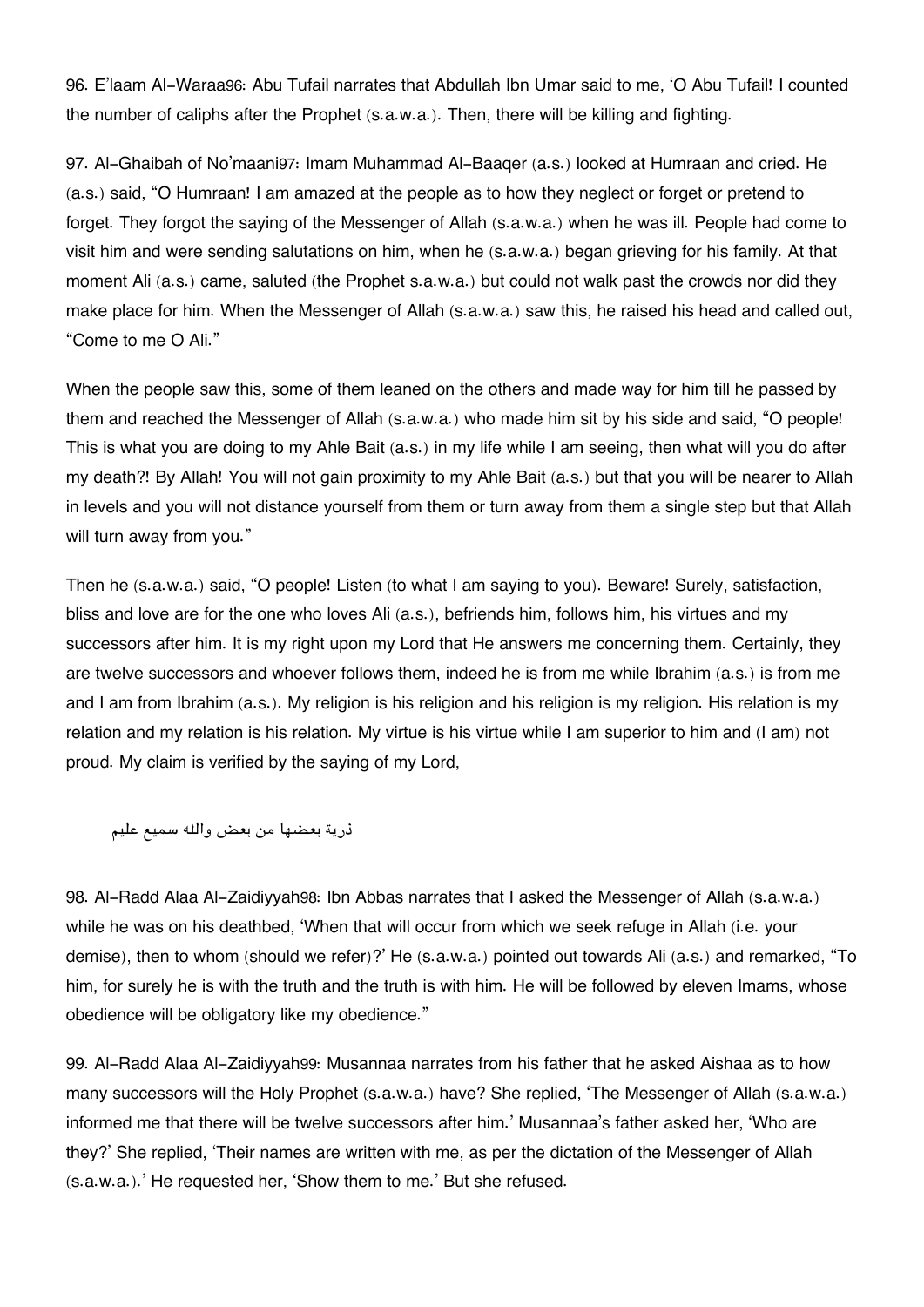100. Kamaal Al-Deen[100](#page--1-0): Imam Jafar Ibn Muhammad (peace be on them both) in a lengthy tradition has talked about a Jew who came to Umar and posed a few questions to him, who directed him to Ali (a.s.). Among the questions that the Jew asked Ali (a.s.) was, 'How many guided Imams does this nation have that if someone follows them will not be harmed?' He (a.s.) replied, "Twelve Imams." The Jew remarked, 'You have said the truth, by Allah. Surely, Haroon (a.s.) has written the same on the dictation of Moosa  $(a.s.).$ 

101. Kamaal Al-Deen[101](#page--1-0): Imam Sadeq (a.s.), in a lengthy tradition has talked about the questions which a young Jew has enquired from Ali (a.s.) and to which he (a.s.) has responded. The Jew asked, 'Inform me as to how many Imams, those who are guides and rightly guided, will be there for this nation that if someone forsakes them, will not harm them? And inform me where is the position of Muhammad (s.a.w.a.) in paradise? And from his nation who will be with him in paradise?'

Ali (a.s.) replied, "As for your question that how many Imams, who are guides and rightly guided, will be there for this nation, then certainly there will be twelve guides and rightly guided Imams for this nation. He who forsakes them, will not harm them. As for your question, where is the place of Muhammad in paradise, (know that) it is in the most superior and most noble place (called as عدن ةّجن(. As for your question, from his nation who will be with him in paradise, (know that) these are the twelve guided Imams." The youth exclaimed, 'You have said the truth. By Allah, Who there is no god except Him, certainly this is written with me as per the dictation of Moosa (a.s.) and penned by Haroon (a.s.) in his own handwriting.'

102. Kefaayah Al-Asar[102](#page--1-0): Abu Khalid Al-Kabuli narrates, 'I went to Imam Ali Ibn Husain (a.s.) while he was sitting in his prayer niche. I too sat down, when he turned to me and was caressing his beard.' I asked, 'O master! Inform me how many Imams will be there after you?' He (a.s.) replied, "Eight." I inquired, 'How?' He (a.s.) reasoned, "For, the Imams after the Messenger of Allah (s.a.w.a.) will be twelve equal to the number of the grandsons. Three were in the past and I am the fourth. There will be eight righteous Imams from my descendents. Whoever loves us and acts as per our command, will be at the highest grade. But whoever hates us and rejects us or rejects even one of us, then indeed, he has denied Allah and His signs."

103. Kefaayah Al-Asar[103](#page--1-0): Zaid Ibn Ali Ibn Husain narrates that my father was in the company of a few of his friends, when a person stood up and asked, 'O son of Allah's Messenger, has your Prophet informed you as to how many Imams will be there after him?' He (a.s.) replied, "Yes, twleve Imams equal to the number of the chiefs of Bani Israel."

104. Kefaayah Al-Asar[104](#page--1-0): Sulaiman Al-Qasri relates that I asked Hasan Ibn Ali (a.s.) concerning the Imams. He (a.s.) replied, "Their number will be equal to the months of a year."

105. Kefaayah Al-Asar[105](#page--1-0): Husain, a son of the fourth Imam, Ali Ibn Husain (a.s.) narrates that a person enquired from my father concerning the Imams. He (a.s.) replied, "(They will be) twelve in number,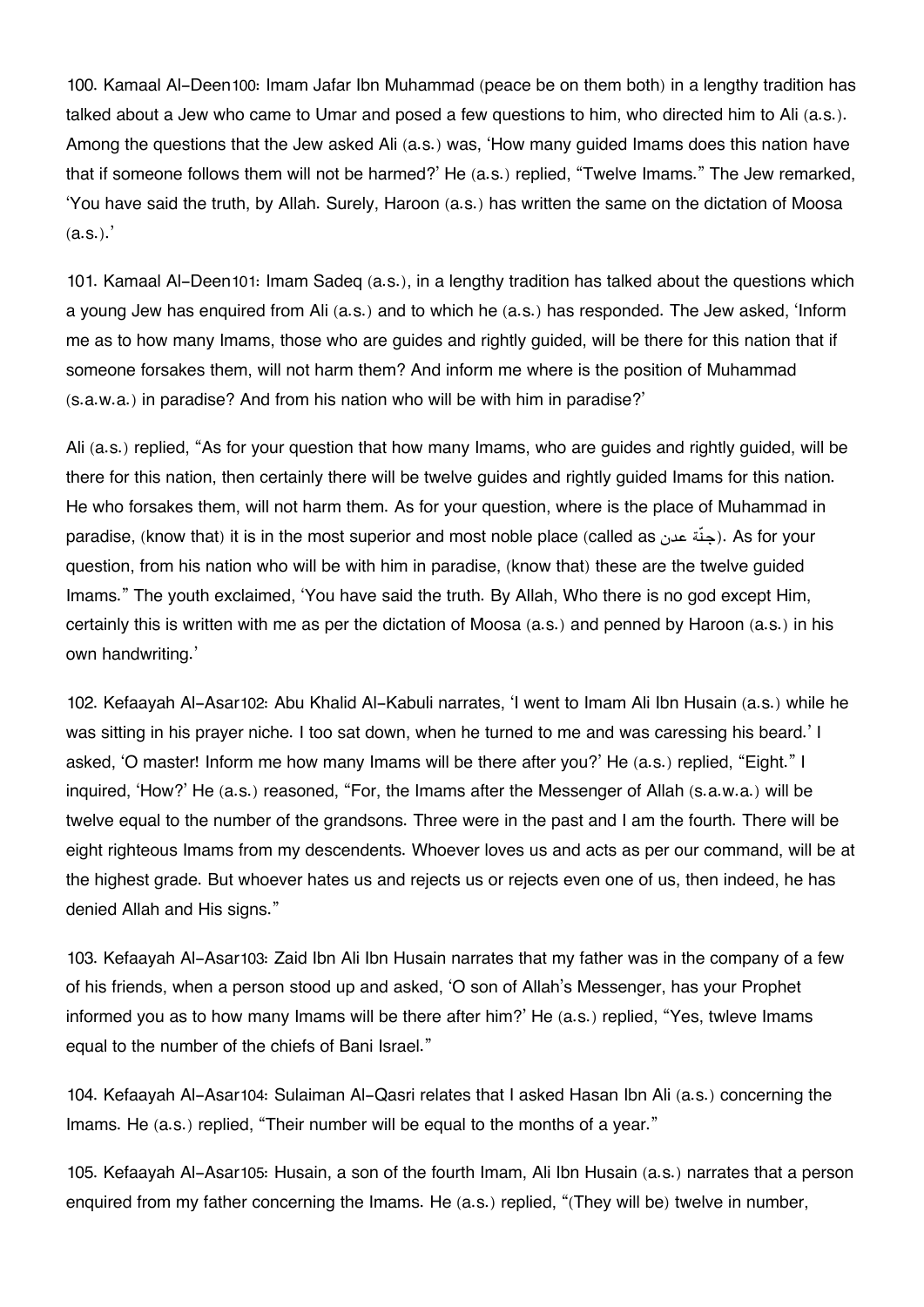seven will be from his descendants and placed his hand on the shoulder of my brother Muhammad (al-Baaqer)."

106. Al-Kaafi[106](#page--1-0): Imam Baaqer (a.s.) said, "Surely Allah sent Muhammad (s.a.w.a.) to the Jinn and the humans and He has appointed twelve successors after him. Some have passed while others are yet to come. The tradition (سنّة) continues through each successor. The successors of Muhammad (s.a.w.a.) are on the tradition (سنّة) of the successors of Eesa (a.s.) and they are twelve in number. Ameer Al-Momineen (a.s.) was on the tradition ( $\omega$ i) of Maseeh (a.s.)."

107. Oyoon Al-Akhbaar Al-Reza[107](#page--1-0): Zoraarah says that I heard Imam Abu Jafar (al-Baaqer) (a.s.) say, "We are twelve Imams from the progeny of Muhammad (s.a.w.a.). All of them are the spoken ones (محدّثون) after the Messenger of Allah (s.a.w.a.) and Ali Ibn Abi Talib (a.s.) is amongst them."

108. Al-Kaafi[108](#page--1-0): Sama'ah Ibn Mehraan narrates that I and Abu Baseer were with Muhammad Ibn Imraan, the slave of Imam Muhammad Baaqer (a.s.) in his house at Mecca. Muhammad Ibn Imraan said, 'I heard Imam Sadeg (a.s.) say, "We are the twelve spoken ones (محدّث)." At this Abu Baseer asked him, 'You heard from Imam Sadeq (a.s.)?' So he swore on oath that he had indeed heard from him. To which Abu Baseer retorted, 'But I have heard it from Imam Baaqer (a.s.).'

109. Al-Kaafi[109](#page--1-0): Karraam says that I took a pledge that I will not have lunch ever till the Qaem of Aale Muhammad (s.a.w.a.) reappears. So, I went to Imam Sadeq (a.s.) and said to him, 'A person from your Shias has taken an oath on Allah that he will not take lunch till the Qaem of Aale Muhammad (s.a.w.a.) reappears.'

Imam (a.s.) advised, "O Karraam! You fast instead but do not fast on the two Eids nor the three days after the Eid Al-Zoha nor when you are traveling or when you are sick. For surely, when Husain (a.s.) was martyred, the heavens, the earth and whatever is on them and the angels cried, 'Our Lord! Permit us to destroy the creatures that we may replace the earth with a new one because of what they have violated of Your sanctity and martyred the chosen one.' Allah revealed to them, 'O My angels, O My heavens and O My earth, be calm.' Then He lifted a curtain from the many curtains behind which were Muhammad (s.a.w.a.) and his twelve successors (a.s.). Then He took the hand of the Qaem from them and said, "O My angels, O My heavens and O My earth, through him I will gain victory." He repeated this thrice.

110. Al-Kaafi[110](#page--1-0): Abi Hamzah says that I heard Imam Ali Ibn Husain (a.s.) say, "Surely, Allah created Muhammad and Ali and eleven of his descendants from the Light of His Greatness. Then He made them stand as shadows in the resplendence of this Light. They worship Him before He created the creation, glorifying Him and purifying Him. And these are the Imams from the progeny of the Messenger of Allah  $(s.a.w.a.).$ 

111. Kamaal Al-Deen[111](#page--1-0): Abu Hamzah narrates that Imam Sadeq (a.s.) said, "There will be twelve Mahdi (guided leaders) from us."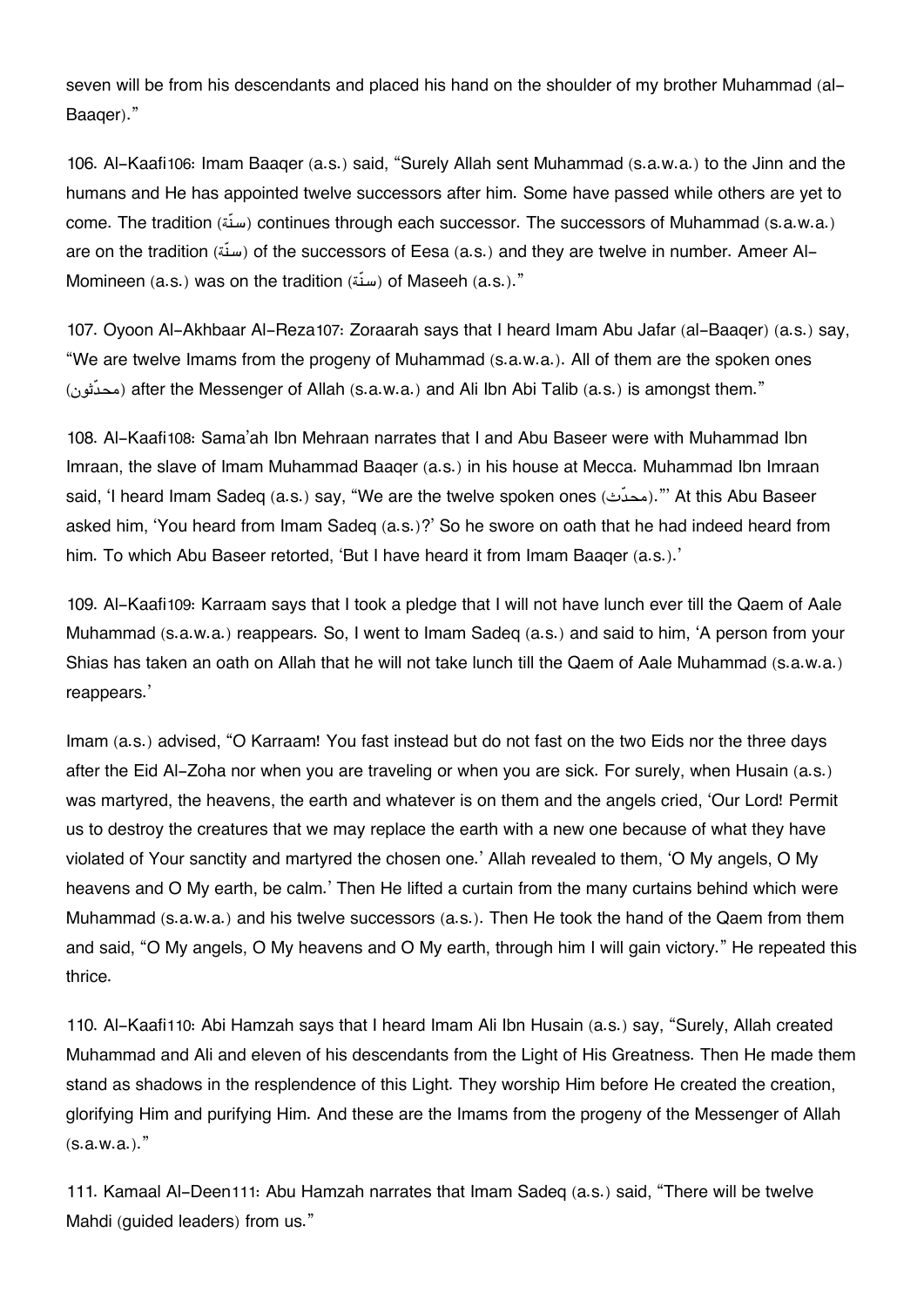112. Kamaal Al-Deen[112](#page--1-0): Abu Baseer says that I heard Imam Sadeq (a.s.) say, "From us there will be twelve Mahdi. Six have passed and six are remaining. Allah will do with the sixth as He pleases."

113. Kamaal Al-Deen[113](#page--1-0): Ibrahim Al-Karkhi narrates that I went to Abu Abdillah Jafar Ibn Muhammad Al-Sadeq (a.s.) and was sitting in his presence when Abu Al-Hasan Musa Ibn Jafar (a.s.) entered while he was a boy. I stood up, kissed him and sat with him. Then Abu Abdillah (a.s.) remarked, "O Ibrahim! Know that, he is your master after me. Know that, concerning him one group will be destroyed while another will be saved. Then may Allah curse his killer and multiply His chastisement for the one who fights against him.

Know that, certainly Allah will bring out from his progeny the best of the inhabitants of the earth in his time. He will be named after his grandfather, he will be the inheritor of this knowledge and his laws in his judgements, the treasure-chest of Imamat and the fountainhead of wisdom. The tyrant king of Bani (Abbas) will kill him after his amazing acts, due to envy.

But Allah (Mighty and Glorified be He) will convey His affairs even if the polytheists dislike it. And Allah will bring forth from his progeny the completion of twelve Mahdi (guided leaders). Allah has chosen them for His nobility, permitted for them the abode of His Holiness and the twelfth awaited one is from them, as if with an open sword standing in front of the Messenger of Allah (s.a.w.a.) in his defence."

Then a person from the friends of Bani Umayyah entered due to which Imam had to cut short his speech. I returned to Abu Abdillah (a.s.) eleven times that he (a.s.) may complete his talk but was unable to do so. In the coming year, which was the second year, I went to him while he was sitting. He (a.s.) said, "O Ibrahim! He is the one who will provide salvation to his Shias after intense straitening, lengthy calamities, grief and fear. Then congratulations to him who finds his time. This is enough for you O Ibrahim." Ibrahim said, 'Then nothing was dearer to my heart or soothed my eyes more than this talk.'

114. Al-Taraaef[114](#page--1-0): In his book Tafseer Al-Quran Al-Suda, who is amongst the ancient and reliable commentators of the Ahle Sunnah, writes, 'When Saarah dislike the position of Haajarah, Allah the High, revealed to Ibrahim Al-Khaleel (a.s.) ordering, "Go with Ismaaeel and his mother till you reach to my House at Makkah. For surely, I will spread his progeny and will make them as a standard against the one who disbelieves in Me. I will appoint from them a great Prophet, the one who will dominate all religions. I will select from his progeny twelve great personalities and will make his descendants equal to the number of the stars of the sky."

It is recorded in Kashf Al-Astaar and it is mentioned that a group has narrated from Al-Suda that he said, 'Whatever has been mentioned in the Torah in the first chapter of Exodus is very near. That is, after the ending of the story of Saarah and what Allah prophesied to Ibrahim (a.s.) concerning his affair and his progeny when He (Mighty and Glorified be He) said, "And indeed, I have accepted your prayers concerning Ismaaeel and I have heard you regarding My blessings on him. Soon, I will multiply his (descendants) and twelve great personalities will be born from him. I will make them Imams like great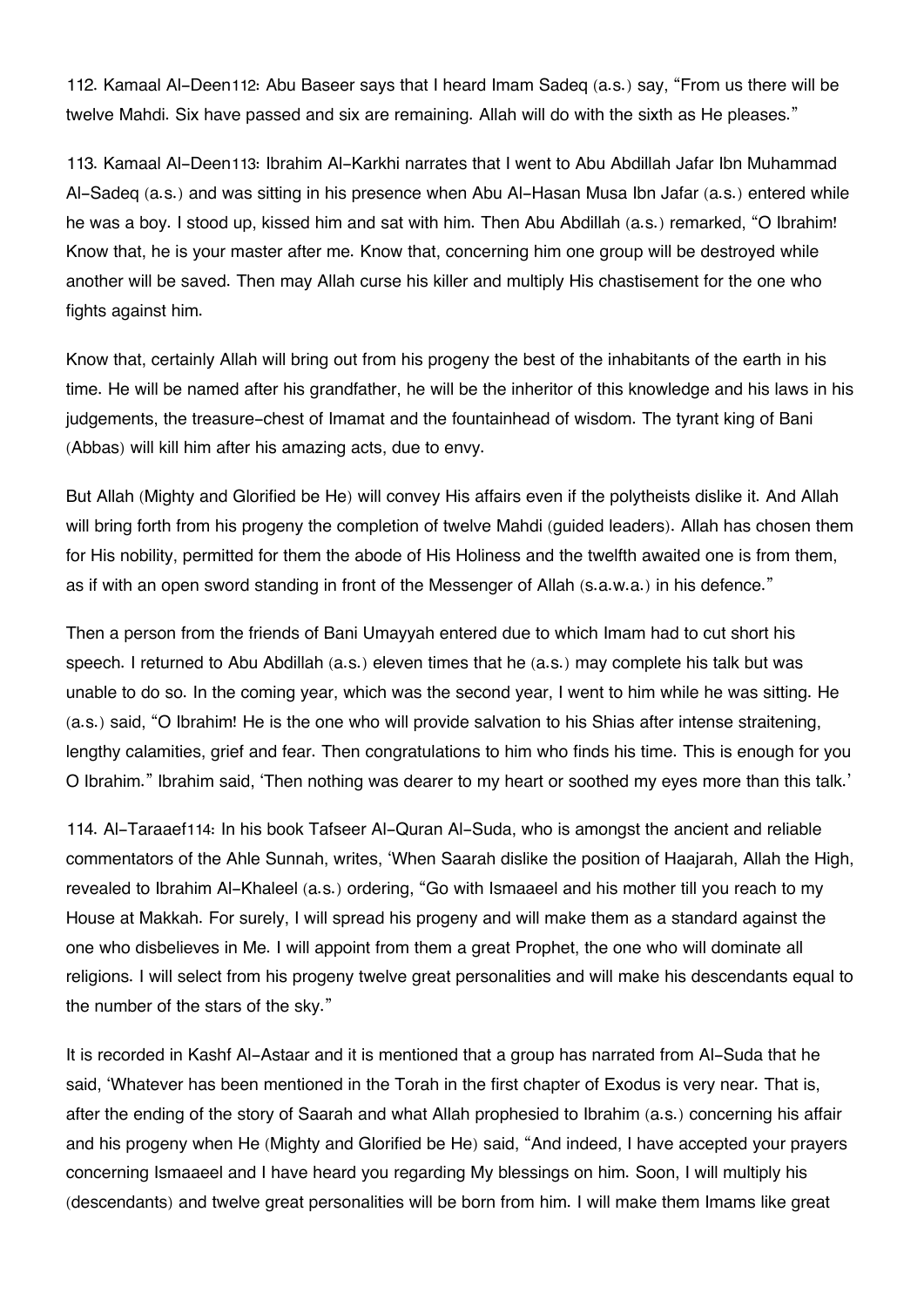branches." This is found in some of the ancient compilations, but in the present manuscript available with us, it is inscribed, "Twelve nobles will be born from him. And I will make from him a great nation..."

115. Al-Ghaibah by Shaikh Tusi (a.r.)[115](#page--1-0): Ibn Abbas narrates that Jibraeel (a.s.) descended with a book from Allah upon the Messenger of Allah (s.a.w.a.), in which there were twelve golden rings (in chain form). Then he said to him (s.a.w.a.), "Surely, Allah the High, conveys salaam to you and orders you that you hand over this book to the chosen one from your family after you. He will separate from it the first ring and do according to what is in it. When he is about to expire, he should hand it (the chain of the remaining eleven rings) over to his successor after him. Thus, the first will hand over to the last, one after the other."

The Holy Prophet (s.a.w.a.) did as he was ordered. Ali Ibn Abi Talib (a.s.) separated the first of them (the rings) and acted as per its instructions. Then he (a.s.) handed it (the chain of the remaining eleven rings) over to Hasan (a.s.), who separated his ring and acted upon it. He (a.s.) handed over to Husain (a.s.), who passed it (the chain of the remaining ten rings) on to Ali Ibn Husain (a.s.). This went on from one to another till it reached the last one amongst them.

116. Muqtazab Al-Asar[116](#page--1-0): Abd Al-Aziz Ibn Khuzair narrates that I heard Abdallah Ibn Abi Awfaa say that the Messenger of Allah (s.a.w.a.) prophesied, "There will be twelve caliphs from the Quraish after me. Thereafter, there will be widespread mischief." I (Abd Al-Aziz) asked, 'Did you (Abd Allah) hear it from the Messenger of Allah (s.a.w.a.)?' He replied, 'Yes, I heard from the Messenger of Allah (s.a.w.a.).' That day Abdallah Ibn Abi Awfaa was wearing a silk cap.

117. Basaaer Al-Darajaat[117](#page--1-0): Imam Baaqer (a.s.) narrates that the Messenger of Allah (s.a.w.a.) predicted, "From my progeny, there will be twelve Muhaddath (those with whom the angels converse)." On hearing this, Abdallah Ibn Zaid, who was Imam's cousin, exclaimed unbelievingly, 'Glory be to Allah! There will be ثّمحد '?Abu Jafar (a.s.) turned to him and retorted, "By Allah! Surely your brother knows about it." On this he kept quiet. Then Abu Jafar (a.s.) remarked, "This is the thing in which Abu Al-Khattaab was destroyed. He could not follow the interpretation of (the difference between) a ثّمحد and a Prophet."

[118](#page--1-0). Muqtazab Al-Asar118: Hasan Ibn Abu Al-Hasan Al-Basri narrates directly (مرفوعًا) that Jibraeel (a.s.) came to the Prophet (s.a.w.a.) and said, "O Muhammad! Allah orders you to get Fatemah (a.s.) married to your brother Ali (a.s.)." The Messenger of Allah (s.a.w.a.) called for Ali (a.s.) and said to him, "O Ali! I am getting you married to my daughter Fatemah (a.s.), the chief of the women of the universe and the most beloved of them to me after you. From you two (will be born) the two chiefs of the people of Paradise. The slain and oppressed martyrs in the earth will be after me. They are the bright chosen ones, through them Allah will dispel the darkness, enliven the truth and destroy falsehood. Their number is the number of the months of a year. Eesa the son of Maryam (a.s.) will pray behind the last of them."

119. Muqtazab Al-Asar[119](#page--1-0): Abaan Ibn Umar says that I was with Abu Abdillah (a.s.) when Sufyaan Ibn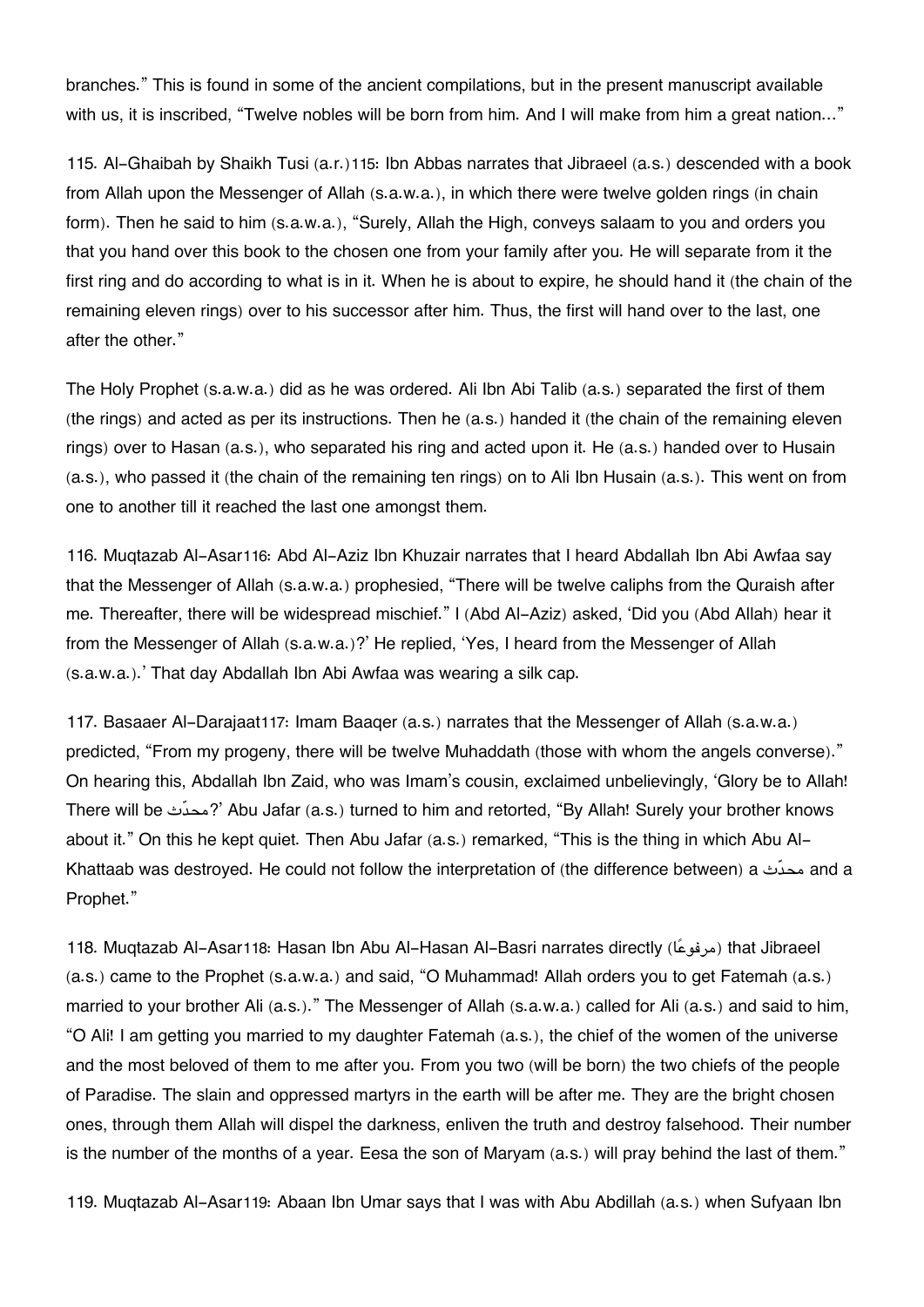Mus'ab Al-Abdi entered and asked, 'May I be held your ransom, what is your view concerning the saying of Allah, High be His remembrance,

وَ عَلَى الْاعْرَاف رِجَال يَعْرِفُوْنَ كُلاًّ بِسِيْمَاهُمْ

(Qur'an Surah A'raaf 7: 46)

He (a.s.) replied, "They are the twelve successors from the progeny of Muhammad (s.a.w.a.). None recognises Allah except the one who recognises them and they recognise him." He inquired, 'Then what is A'raaf, may I be held your ransom?' He (a.s.) retorted, "A hillock of musk on which are the Messenger of Allah (s.a.w.a.) and the successors. They recognise each and every one by their foreheads."

120. Man Laa Yahzoroh al-Faqih[120](#page--1-0): Abu al-Jaarood narrates from Imam Abu Jafar (a.s.) who cites on the authority of Jaaber Ibn Abdillah Al-Ansaari, 'I went to Fatemah (a.s.). There was a tablet placed before her in which were the names of the successors from her progeny. I counted upto twelve, one of them was Al-Qaem (a.s.), three were named Muhammad and four were named as Ali (peace be on them all).'

121. Al-Hidaayah[121](#page--1-0): Imam Zain Al-Aabedeen (a.s.) narrates a lengthy tradition from his father Abi Abdillah Al-Husain, the chief of the martyrs (a.s.) in which he has discussed as to what will happen to him, his family and his friends till the talk reached to me (Imam Zain Al-Aabedeen (a.s.)). At this juncture, Zohair Ibn Al-Qain and Habib Ibn Al-Mazaaher asked Imam Husain (a.s.) concerning me (Imam Zain Al-Aabedeen (a.s.)), 'What will be his condition?' pointing towards me. Tears welling in his eyes, Imam Husain (a.s.) replied, "Allah did not terminate my progeny till the end of this world, then how do they reach unto him while he is the father of eight Imams?"

122. Al-Iqbaal[122](#page--1-0): In a lengthy tradition, Imam Hasan Al-Askari (a.s.) has spoken about the recognition of the new moon and explained in it the number of Imams (a.s.) and that they are twelve.

123. Al-Fetan[123](#page--1-0): Abdullah Ibn Masood narrates that the Messenger of Allah (s.a.w.a.) stated, "There will be twelve caliphs after me equal to the number of the chiefs (iii) of Moosa."

124. Al-Musnad[124](#page--1-0): Masrooq narrates that we were sitting with Abdullah in the mosque and he was reciting for us (the Quran) when a man entered and asked him, 'O son of Masood! Has your Prophet (s.a.w.a.) informed you as to how many caliphs will be there after him?' He replied, 'Yes. Like the number of the chiefs of Bani Israel.'

125. Kefaayah Al-Asar[125](#page--1-0): Abu Zarr (a.r.) narrates that I heard the Messenger of Allah (s.a.w.a.) saying, "Whoever loves me and my Ahle Bait (a.s.), then he and we are like this – indicating with his index and middle fingers."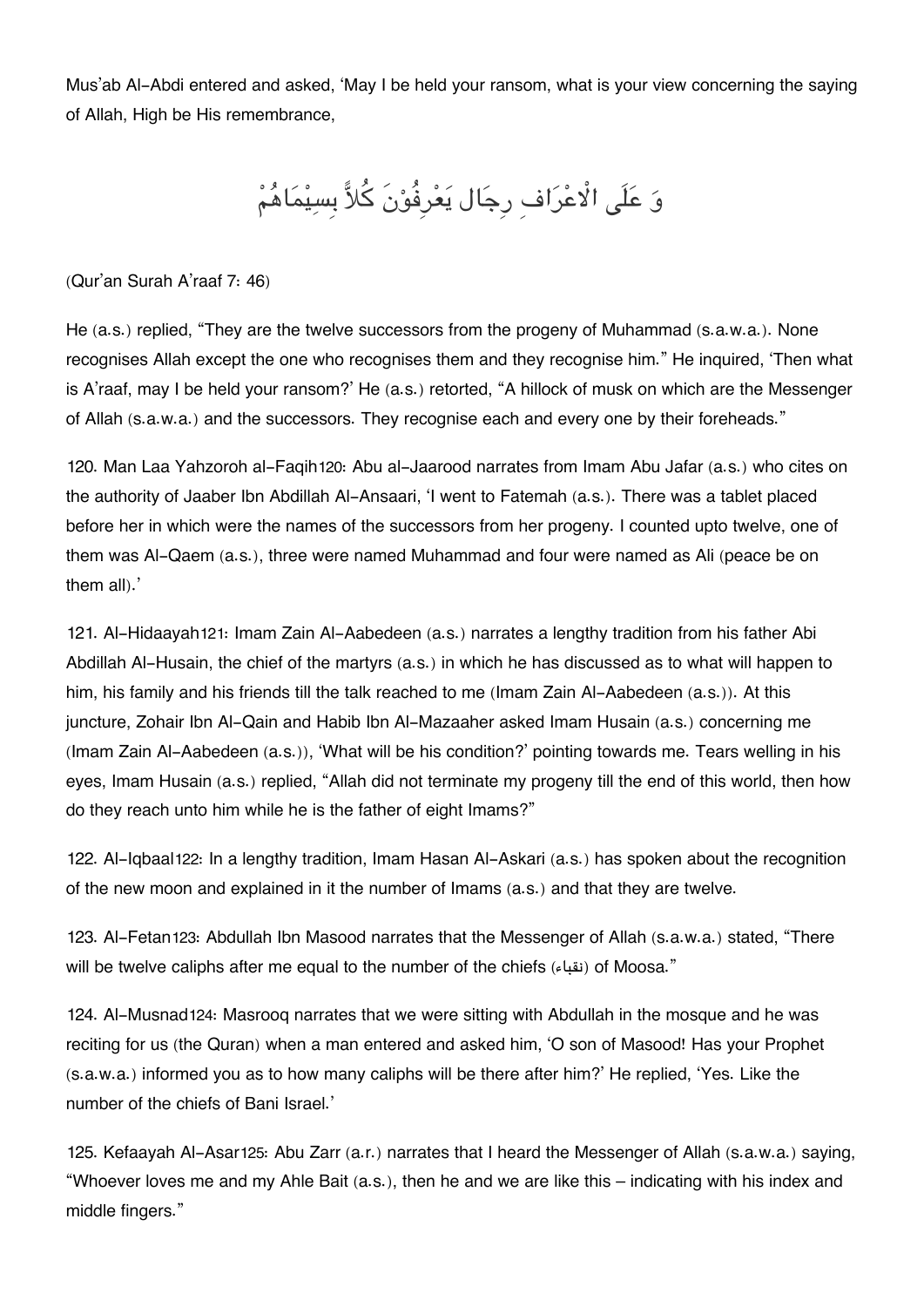Then he (s.a.w.a.) said, "My brother is the best of successors, my grandsons are the best of grandsons. Soon Allah, Blessed and High be He, will bring out from the progeny of Husain (a.s.), noble Imams. And from us is the Mahdi of this nation." I asked, 'O Messenger of Allah (s.a.w.a.)! How many Imams will follow you?' He (s.a.w.a.) responded, "Equal to the number of the chiefs of Bani Israel."

126. Kefaayah Al-Asar[126](#page--1-0): Abu Zarr Al-Ghaffaari (r.a.) narrates that I went to the Messenger of Allah (s.a.w.a.) during the illness in which he (s.a.w.a.) expired. He (s.a.w.a.) said, "O Abu Zarr! Bring my daughter Fatemah to me." He says, 'I stood up and went to her and said, 'O Chief of the Maidens! Answer your father'.'

He says, 'She wore her covering and came out till she reached the Messenger of Allah (s.a.w.a.). On seeing her, the Messenger of Allah (s.a.w.a.) fell on her. She cried and the Messenger of Allah (s.a.w.a.) cried too due to her crying and embraced her. Then he (s.a.w.a.) said, "O Fatemah! Don't cry, may your father be your ransom. For, you will be the first one to join me while you will be oppressed and your rights will be usurped. After me soon there will appear the hatred of hypocrisy wearing the garb of religion. You will be the first to meet me at the pond (of Kausar)."

She (a.s.) asked, "O father! Where shall I meet you?"

He (s.a.w.a.) replied, "You will meet me at the pond while I am giving drink to your followers and your enthusiasts and am driving away your enemies and those who hate you."

She (a.s.) asked, "O Messenger of Allah (s.a.w.a.)! If I don't meet you at the pond?"

He (s.a.w.a.) replied, "Then I will meet you at the scale (ميزان)."

She (a.s.) enquired, "O Messenger of Allah (s.a.w.a.)! If I don't meet you at the scale?"

He (s.a.w.a.) replied, "You will meet me at the صراط, while I will be saying, 'Salute, salute the followers of Ali (a.s.)."

Abu Zarr (r.a.) says, 'Her heart was contented.' Then the Messenger of Allah (s.a.w.a.) turned towards me and said, "O Abu Zarr! She is a part of me. Whoever harms her has indeed harmed me. Beware! She is the chief of the women of the Universe, her husband is the chief of the successors, her two sons, Hasan (a.s.) and Husain (a.s.) are the chiefs of the youth of paradise.

They are Imams whether they are standing or sitting and their father is better than both of them. Soon, nine infallible and just Imams will emerge from the progeny of Husain (a.s.) and from us is the Mahdi of this nation." I asked, 'O Messenger of Allah (s.a.w.a.)! How many Imams will be there after you?' He (s.a.w.a.) replied, "Equal to the number of the chiefs of Bani Israel."

127. Kefaayah Al-Asar[127](#page--1-0): Anas Ibn Maalik narrates that the Messenger of Allah (s.a.w.a.) led us in the morning prayers. Thereafter, he (s.a.w.a.) faced us and said, "O my companions! Whoever loves my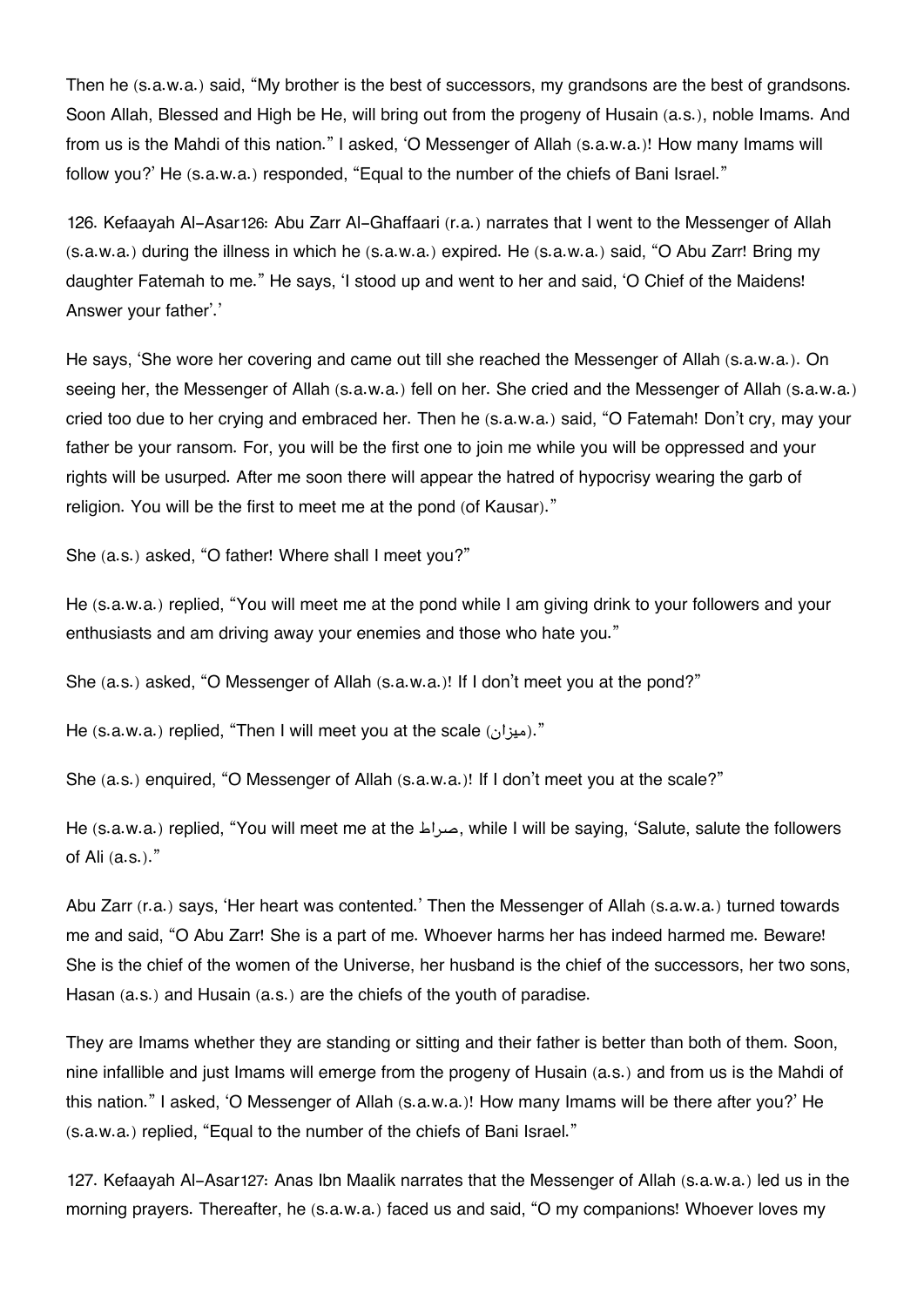Ahle Bait (a.s.) will be raised with us. Whoever fastens to my successors after me, indeed he has fastened to the strongest rope." Abu Zarr Al-Ghaffaari (r.a.) stood up and asked, 'O Messenger of Allah (s.a.w.a.)! How many Imams will be there after you?' He (s.a.w.a.) replied, "Equal to the number of the chiefs of Bani Israel." Again he asked, 'All of them will be from your Ahle Bait (a.s.)?' He (s.a.w.a.) responded, "All of them will be from my Ahle Bait (a.s.), nine will be from the progeny of Husain (a.s.) and the Mahdi is amongst them."

128. Kefaayah Al-Asar[128](#page--1-0): Abu Hurairah narrates that the Messenger of Allah (s.a.w.a.) addressed us as follows, "O people! Whoever intends to live my life and die my death, then he must accept the mastership of Ali Ibn Abi Talib (a.s.) and follow the Imams after him." He (s.a.w.a.) was asked, 'O Messenger of Allah (s.a.w.a.)! How many Imams are there after you?' He (s.a.w.a.) replied, "Equal to the number of the grandsons (اسباط of Bani Israel)."

129. Kefaayah Al-Asar[129](#page--1-0): Zaid Ibn Arqam says that the Messenger of Allah (s.a.w.a.) addressed us in a sermon. After praising Allah and glorifying Him, he (s.a.w.a.) said, "I advise you to fear Allah from Whom the servants cannot be needless. Surely, one who is inclined towards piety will be guided in this world and know that death is path of the worlds, the fate of the surviving ones and seizes the standing ones.Those who flee from it are helpless but to meet it. It destroys every pleasure, does away with every bounty and dispels all happiness.

The world is the abode of destruction. It will dislodge all its inhabitants. It is a fresh sweet meat which is sweet for its seeker. May Allah have mercy on you, gather the best possible provision from it as you can and do not seek from it what is more than necessary for you. Do not look longingly towards what the extravagant ones enjoy.

Beware! Surely the world disguises, turns away, becomes worn out and seeks leave. But know that, the hereafter then enters and embraces with an announcement.

O people! As if I am at the pond (of Kauthar) seeing that some of you come to me while others are driven away. I plead, 'O Lord! They are from me and from my nation.' It will be said, 'Do you understand what they have done after you? By Allah! They turned on their backs after you.'

O people! I advise you (to fear) Allah and be good to my progeny and my Ahle Bait (a.s.). For surely they are the truth and the truth is with them. They are the rightly guided Imams after me and the trustworthy infallibles." Abdullah Ibn Abbas stood up and asked, 'O Messenger of Allah (s.a.w.a.), how many Imams will be there after you?' He (s.a.w.a.) replied, "Equal to the number of the chiefs of Bani Israel and the companions of Hazrat Eesa (a.s.). Nine of them will be from the progeny of Husain (a.s.) and from them is the Mahdi of this nation."

130. Kefaayah Al-Asar[130](#page--1-0): The Messenger of Allah (s.a.w.a.) said, "Charity (صدقه (is not permitted for me and my Ahle Bait (a.s.)." We asked, 'O Messenger of Allah (s.a.w.a.)! Who are your Ahle Bait (a.s.)?' He (s.a.w.a.) replied, "My Ahle Bait (a.s.) are my progeny. They are my flesh and my blood.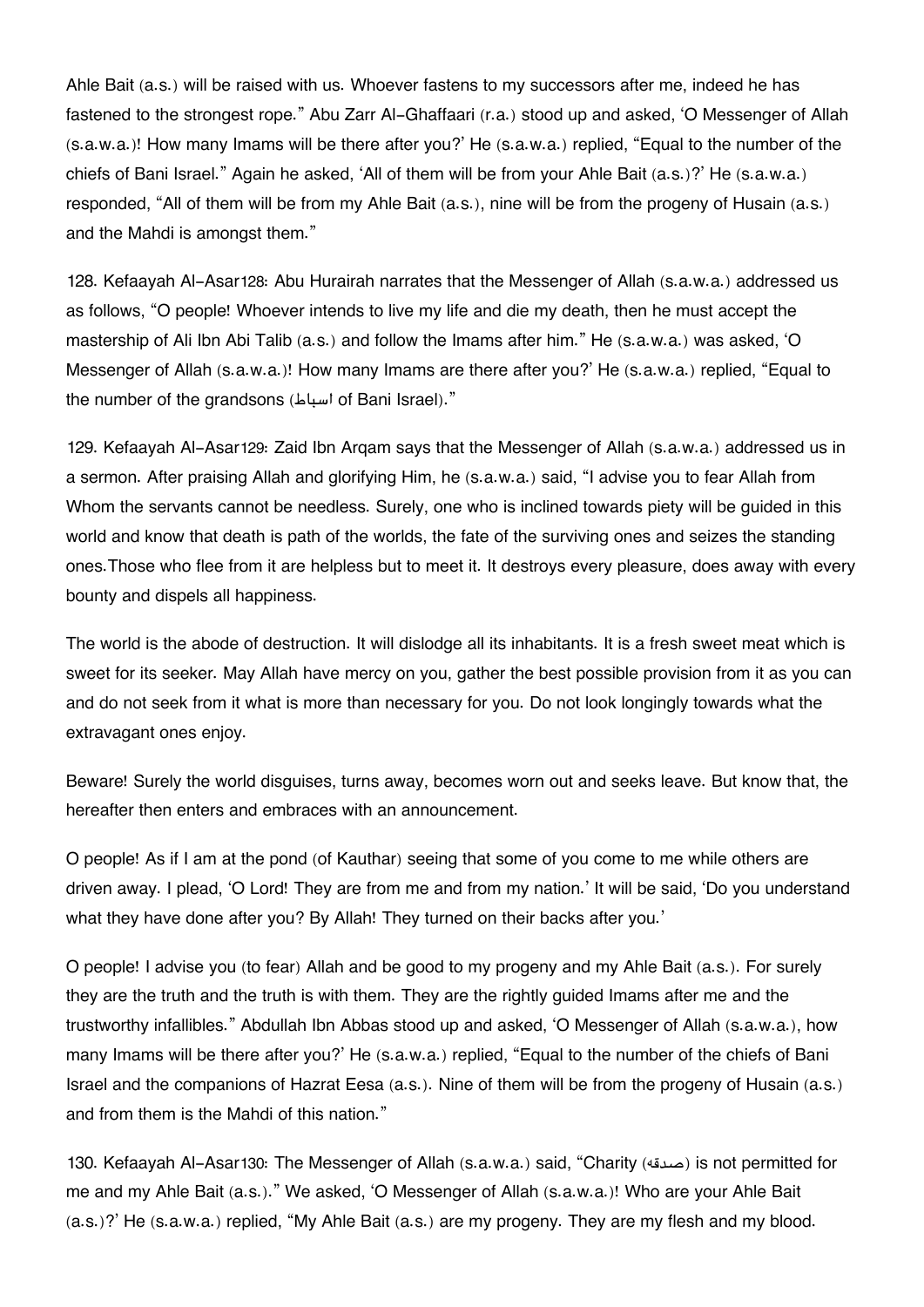They are the Imams after me and equal to the number of the chiefs of Bani Israel."

131. Kefaayah Al-Asar[131](#page--1-0): Waaselah Ibn Al-Asqa' narrates that the Messenger of Allah (s.a.w.a.) declared, "Faith shall not be complete except with the love of us Ahle Bait (a.s.). Certainly, Allah, Blessed and High be He, has promised me that none shall love us Ahle Bait (a.s.) but a pious believer and none shall hate us but an unfortunate hypocrite.

Then congratulations to the one who fastens unto me and the pure Imams (a.s.) from my progeny." He (s.a.w.a.) was asked, 'O Messenger of Allah (s.a.w.a.)! How many Imams (a.s.) will follow you?' He (s.a.w.a.) replied, "Equal to the number of the chiefs of Bani Israel."

132. Kefaayah Al-Asar[132](#page--1-0): Abu Ayyub Al-Ansari narrates that I heard the Messenger of Allah (s.a.w.a.) say, "I am the chief of the Prophets. Ali is the chief of the successors. My grandsons are the best grandsons. From us are the infallible Imams (a.s.) from the progeny of Husain (a.s.) and from us is the Mahdi of this nation."

At this juncture, a bedouin Arab stood up and enquired, 'O Messenger of Allah (s.a.w.a.)! How many Imams will follow you?' He (s.a.w.a.) replied, "Equal to the number of grandsons, the companions of Eesa (a.s.) and the chiefs of Bani Israel."

133. Kefaayah Al-Asar[133](#page--1-0): Huzaifah Ibn Usaid narrates that I heard the Messenger of Allah (s.a.w.a.) say on his pulpit, "O people! Surely I will depart from you and you will come to me at the Pond (of Kauthar), the breadth of which is more than the distance between Basrah (in Iraq) and San'aa (in Yemen). In it are silver goblets equal to the number of stars. When you come to me, I will ask you about the two weighty things (itilian be careful as to how you treat them after me. The greater weighty thing (اكبر ثقل (is the Book of Allah, a part of which is with Allah and a part of it is with you.

Then, hold on to it and you will never deviate. Never seek to replace my progeny, Ahle Bait (a.s.) because the Gracious, the All-Knowing has informed me that these two shall never separate from each other till they meet me at the Pond. (O people! As if I am at the Pond) waiting for you to come to me but soon some of you shall be driven away from me. I will plead, 'My Lord! These are from me and from my nation.' It will be said, 'O Muhammad! Do you know what they did? They turned on their backs after you.'

Then he (s.a.w.a.) continued, "I advise you to be good to my progeny, my Ahle Bait (a.s.) (and he repeated this thrice)." Salman rose and asked, 'O Messenger of Allah (s.a.w.a.)! Will you inform me about the Imams after you? Are they not from your progeny?' He (s.a.w.a.) responded, "Yes, the Imams after me are from my progeny and equal to the number of the chiefs of Bani Israel. Nine of them will be from the descendants of Husain (a.s.). Allah has granted them my knowledge and my understanding. Therefore, do not teach them because they are more learned than you and follow them because they are with the truth and the truth is with them."

134. Kefaayah Al-Asar[134](#page--1-0): Huzaifah Ibn Usaid narrates that when Salman asked the Messenger of Allah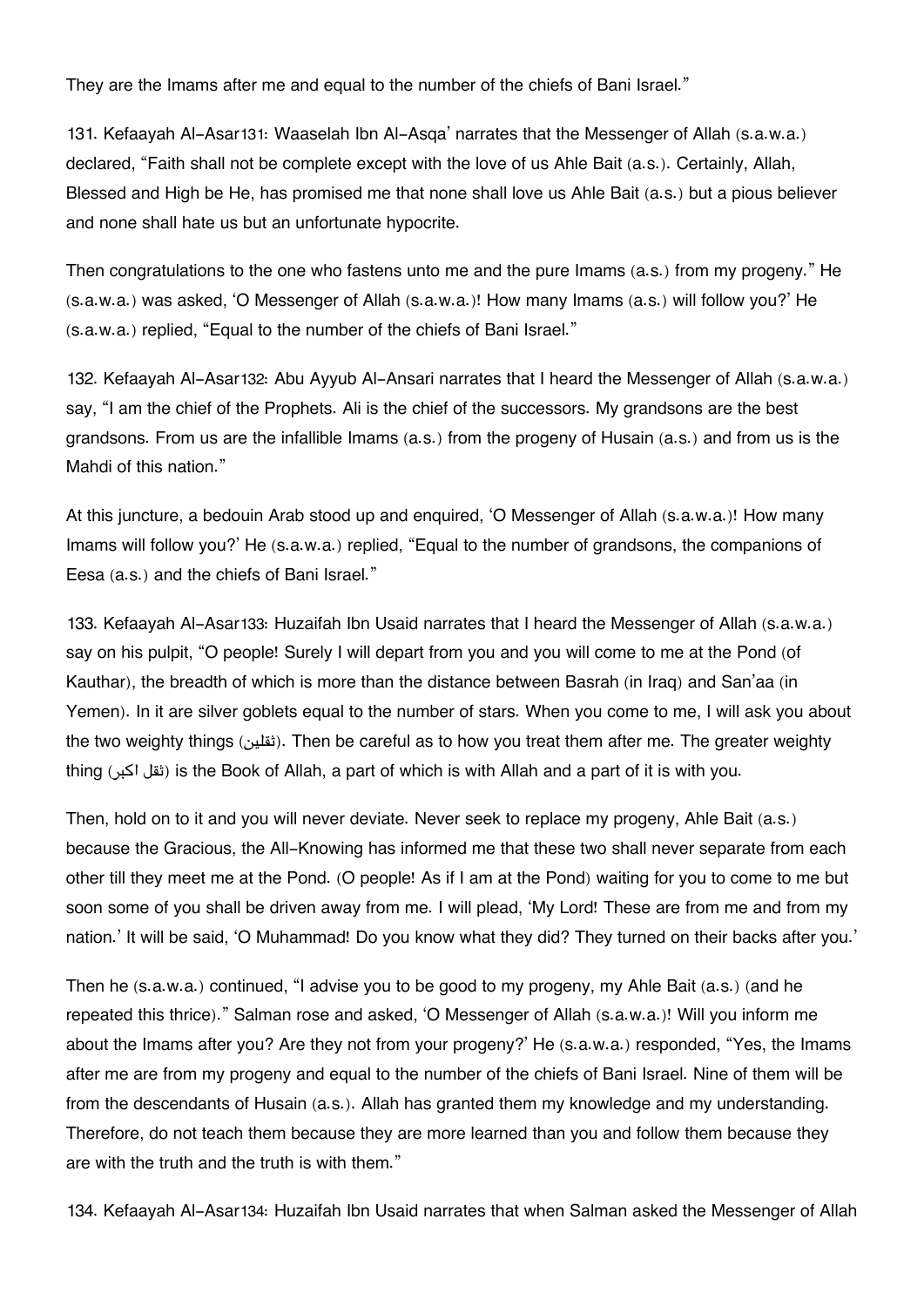(s.a.w.a.) about the Imams, I heard him answer, "The Imams after me are equal to the number of the chiefs of Bani Israel. Nine of them will be from the progeny of Husain (a.s.). From us is the Mahdi of this nation. Know that they are with the truth and the truth is with them. Then see how you treat them after me."

135. Kefaayah Al-Asar[135](#page--1-0): Waaselah Ibn Al-Asqa' narrates that the Messenger of Allah (s.a.w.a.) said, "Consider the position of Ahle Bait (a.s.) (vis-à-vis yourselves) like the position of the head with regards to the body and the eyes to the head. Surely, the head cannot be guided but through the eyes. Follow them after me and you will never be deviated." Then we asked about the Imams. He (s.a.w.a.) replied, "The Imams after me from my progeny, my Ahle Bait (a.s.) are equal to the number of the chiefs of Bani Israel."

136. Kefaayah Al-Asar[136](#page--1-0): Imraan Ibn Haseen narrates that the Messenger of Allah (s.a.w.a.) addressed us thus, "O people! Soon I will depart from you and go to the unseen (world). I advise you to be good to my progeny." Salman stood up and asked, 'O Messenger of Allah (s.a.w.a.)! Are not the Imams after you from your progeny?'

He (s.a.w.a.) replied, "Yes, the Imams after me are from my progeny. They are equal to the number of the chiefs of Bani Israel. Nine of them will be from Husain's (a.s.) offspring. The Mahdi of this nation is from us. Whoever fastens unto them, then indeed he has fastened to the rope of Allah. Do not teach them because they are more knowledgeable than you. Follow them because they are with the truth and the truth is with them till they come to me at the Pond."

137. Kefaayah Al-Asar[137](#page--1-0): Imraan Ibn Haseen narrates that I heard the Messenger of Allah (s.a.w.a.) say to Ali (a.s.), "You are the inheritor of my knowledge and you are the caliph after me. After me, you will teach the people what they do not know. You are the father of my two grandsons and the husband of my daughter. From your offspring is the progeny, the infallible Imams." Salman asked him about the Imams. He (s.a.w.a.) replied, "They are equal to the number of chiefs of Bani Israel."

138. Kefaayah Al-Asar[138](#page--1-0): Huzaifah Ibn Usaid says that I heard the Messenger of Allah (s.a.w.a.) say on the pulpit when they asked him about the Imams (except for the fact that he has not mentioned the name of Salman in his tradition), "The Imams after me are equal to the number of the chiefs of Bani Israel. Beware! They are with the truth and the truth is with them."

139. Kefaayah Al-Asar[139](#page--1-0): Ameer Al-Momineen Ali Ibn Abi Talib (a.s.) narrates that the Messenger of Allah (s.a.w.a.) said, "If anyone from the progeny of a Prophet carries the name of the Prophet, Allah deputes to them an angel who guides them. Surely, from the Imams after me, there is (an Imam) whose name is my name and the one who Moosa Ibn Imran has named.

Surely, the Imams after me are equal to the number of the chiefs of Bani Israel. Allah has granted them my knowledge and my understanding. Whoever opposes them has opposed me. Whoever rejects and denies them, than indeed he has rejected and denied me. Whoever loves me (or loves them) in the way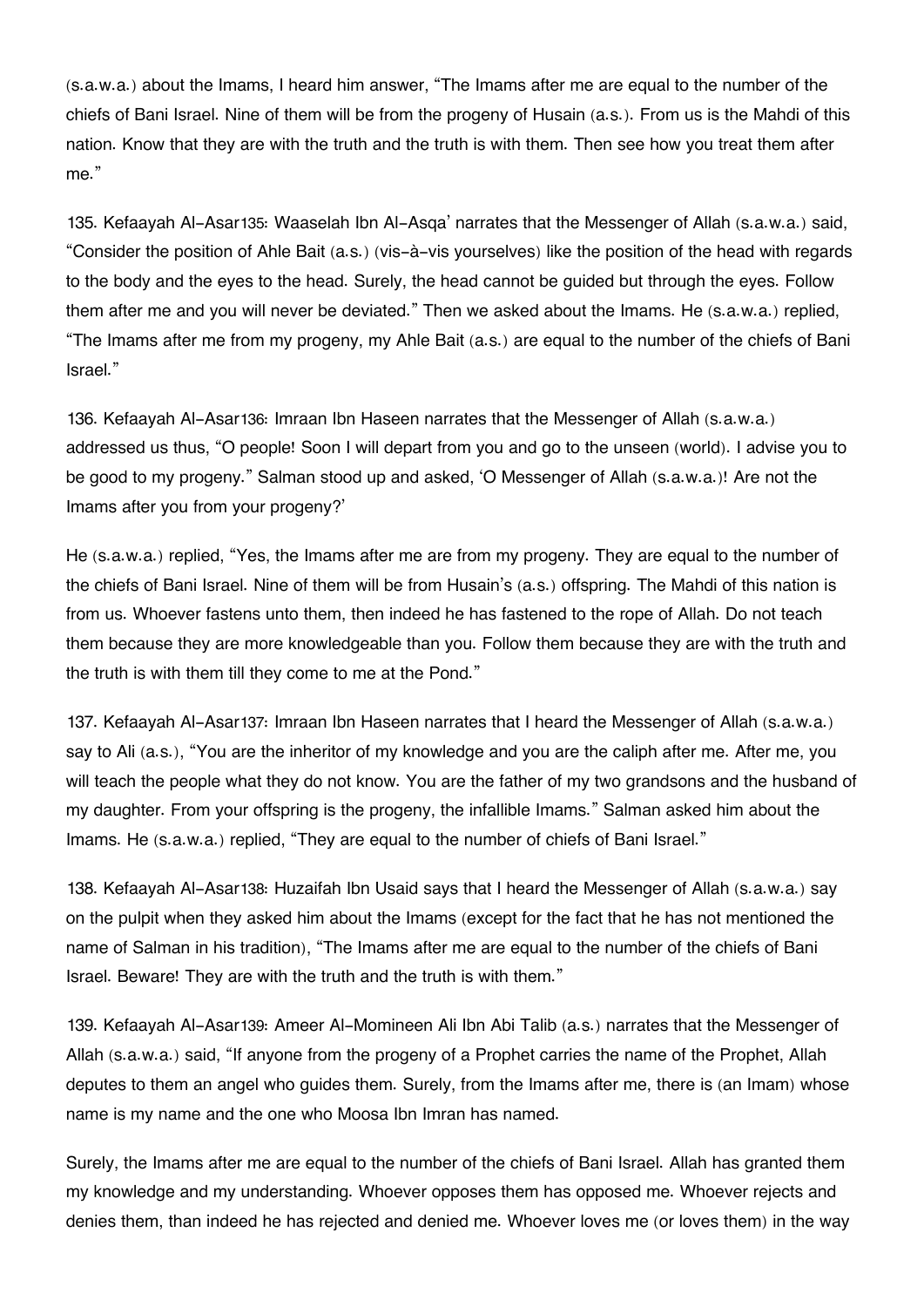of Allah, surely, he will be from the successful ones on the day of judgment."

140. Kefaayah Al-Asar[140](#page--1-0): Ameer Al-Momineen Ali Ibn Abi Talib (a.s.) narrates that I heard the Messenger of Allah (s.a.w.a.) say, "Soon my nation will be divided into seventy-three sects. One sect amongst them will be the saved ones while the remaining shall be destroyed. The saved one are those who will fasten to your mastership, take from your knowledge and will not act whimsically. As for the remaining ones, they shall not find any path." I asked about the Imams. He (s.a.w.a.) replied, "They are equal to the number of the chiefs of Bani Israel."

141. Kefaayah Al-Asar[141](#page--1-0): Sedaad Ibn Aws narrates that on the day of Jamal (battle of Jamal), I said unto myself, 'I will neither fight with nor against Ali.' Hence, I stopped till it was noon. As night approached, Allah inspired in my heart that I should fight with Ali. I duly obliged and the result was what eventually transpired. Later, I returned to Madina and paid a visit to Umme Salmah.

She asked me, 'From where are you coming?' I replied, 'From Basrah.' She inquired, 'You were on which side?' 'O mother of believers! I had refrained from fighting till noon but later Allah (Mighty and Glorified be He) inspired me to fight alongside Ali', was my response. She said, 'Excellent. I have indeed heard the Messenger of Allah (s.a.w.a.) say, "Whoever fights against Ali, has fought against me and whoever has fought against me, has fought against Allah."

I asked, 'Then, do you think that right was with Ali?' She replied, 'Yes, by Allah. Ali is with truth and truth is with Ali. By Allah! The nation of Muhammad has not dealt justly with their Prophet (s.a.w.a.), when they forwarded whom Allah (Mighty and Glorified be He) and His Messenger (s.a.w.a.) withheld and restrained whom Allah, the High, and His Messenger (s.a.w.a.) advanced.

They protected their families in their houses and brought forth the family of the Messenger of Allah (s.a.w.a.) for slaughter. Indeed, I have heard the Messenger of Allah (s.a.w.a.) say, "For my nation, there will be a sect and a succession. So, bring it together whether they congregate or split and acquire the middle path. Take care of my Ahle Bait (a.s.). If they fight, you fight too and if they are at peace, you be at peace as well. If they withdraw, you retreat too because the truth is with them wherever they are."

I asked, 'Who are his Ahle Bait (a.s.), whom we are ordered to fasten unto?' She replied, 'They are the Imams after him (s.a.w.a.) who, as he said, are equal to the number of the chiefs of the Bani Israel. Ali, his (s.a.w.a.) two grandsons and nine from the posterity of Husain are his (s.a.w.a.) Ahle Bait (a.s.). They are the purified and infallible Imams.' I exclaimed, 'By Allah! In this case, the people are destroyed.' She retorted, 'Each group is proud for what is with them.'

142. Kefaayah Al-Asar[142](#page--1-0): Ishaaq Ibn Ammar narrates from Imam Jafar Ibn Muhammad, who in turn narrates from his ancestors that the Messenger of Allah (s.a.w.a.) said, "The Imams after me are equal to the number of the chiefs of Bani Israel and the companions of Eesa (a.s.). Whoever loves them is a believer and whoever bears hatred against them is a hypocrite. They are Allah's proofs in His creation and His signs among His them."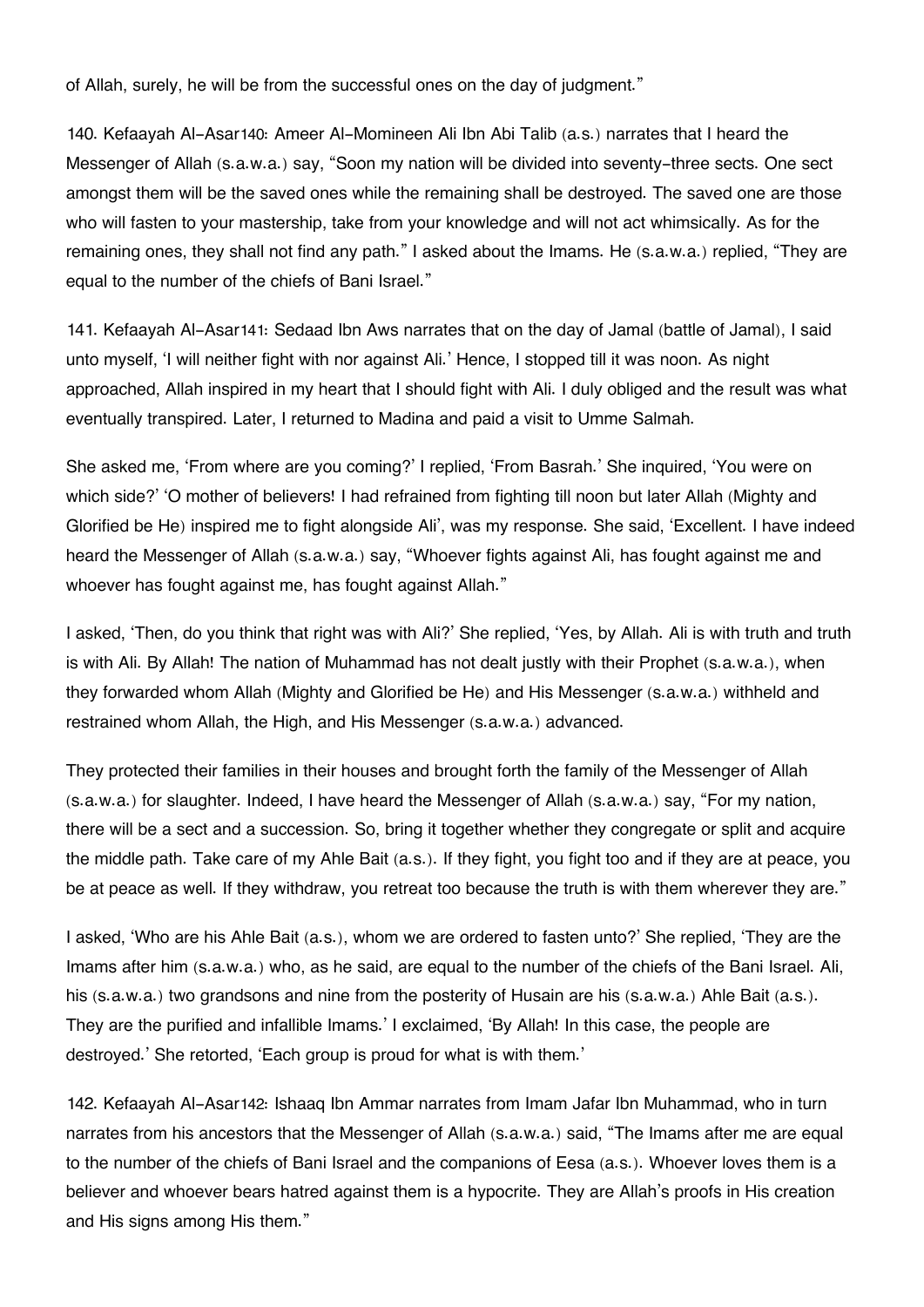143. Kefaayah Al-Asar[143](#page--1-0): Jaaber Ibn Yazeed al-Jo'fi narrates from Muhammad Ibn Ali al-Baaqer (a.s.), who in turn narrates from his father Ali Ibn Husain Zain al-Abedeen (a.s.) that Imam Hasan Ibn Ali (a.s.) remarked, "The Imams are equal to the number of the chiefs of the Bani Israel. From us is the Mahdi of this nation."

144. Kefaayah Al-Asar[144](#page--1-0): Abbas Ibn Sahl al-Saaedi narrates from his father, 'I asked Fatemah al-Zahra (a.s.) concerning the Imams (a.s.).' She replied, "I heard the Messenger of Allah (s.a.w.a.) say, 'The Imams after me are equal to the number of the chiefs of the Bani Israel."

145. Al-Khesaal[145](#page--1-0): Masruq cites that a person came to (Abdullah) Ibn Mas'ud and asked, 'Has your Prophet informed you as to how many successors will follow him (s.a.w.a.)?' He replied, "Yes. None before you has asked me this question while you are the youngest of them all in age. The Messenger of Allah (s.a.w.a.) had said, 'There will be twelve (successors) after me equal to the number of the successors of Moosa (a.s.)."

146. Al-Manaaqeb[146](#page--1-0): A'mash quotes on the authority of Imam Husain Ibn Ali (a.s.), "I asked the Messenger of Allah (s.a.w.a.), 'Inform me, O Messenger of Allah (s.a.w.a.)! Will there be a Prophet after you?' He (s.a.w.a.) replied, 'No. I am the seal of the Prophets but twelve Imams will follow me, who will uphold justice and will be equal to the number of the chiefs of Bani Israel…"

147. Al-Kaafi Fi Al-Fiqh[147](#page--1-0): The Messenger of Allah (s.a.w.a.) informed that the number of Imams after me will be equal to the number of chiefs of Bani Israel.

148. Taqreeb Al-Maaref[148](#page--1-0): It has been reported directly on the authority of the Messenger of Allah (s.a.w.a.) that he (s.a.w.a.) remarked, "The number of Imams after me are equal to the chiefs of Bani Israel."

- [4.](#page--1-0) Musnad-e-Ahmad, vol. 5, pg. 92; Kanz al-Ummaal, vol. 12, pg. 33, Tr. No. 33860 narrating from Tabaraani.
- [5.](#page--1-0) Musnad-e-Ahmad, vol. 5, pg. 106.
- [6.](#page--1-0) Musnad-e-Ahmad, vol. 5, pg. 87.
- [7.](#page--1-0) Musnad-e-Ahmad, vol. 5, pg. 87
- [8.](#page--1-0) Musnad-e-Ahmad, vol. 5, pg. 93.

- [10.](#page--1-0) Musnad-e-Ahmad, vol. 5, pg. 96.
- [11.](#page--1-0) Musnad-e-Ahmad, vol. 5, pg. 97; al-Malaahem by Ibn al-Munaadi, pg. 113.
- [12.](#page--1-0) Musnad-e-Ahmad, vol. 5, pg. 107.
- [13.](#page--1-0) Musnad-e-Ahmad, vol. 5, pg. 97.

[<sup>1.</sup>](#page--1-0) Musnad-e-Tayalesi, vol. 3, pg. 105, Tr. No. 767, published at Hyderabad, Deccan (India) in 1321 A.H.; Al-Mo'jam al-Kabeer, vol. 2, pg. 258, Tr. No. 1964.

[<sup>2.</sup>](#page--1-0) Musnad-e-Tayalesi, vol. 6, pg. 180, Tr. No. 1278.

[<sup>3.</sup>](#page--1-0) Al-Fetan, vol. 1, pg. 39, Chap. 7, Tr. No. 2; Al-Malaahem wa al -Fetan, pg. 32, chap. 29.

[<sup>9.</sup>](#page--1-0) Musnad-e-Ahmad, vol. 5, pg. 93; Al-Ghaibah by No'maani, pg. 116, chap. 6, Tr. No. 17.

[<sup>14.</sup>](#page--1-0) Musnad-e-Ahmad, vol. 5, pg. 86; al-Mo'jam al-Kabeer, vol. 1, pg. 218, Tr. No. 1808; Lawaame' al-Uqool, vol. 5, pg. 150.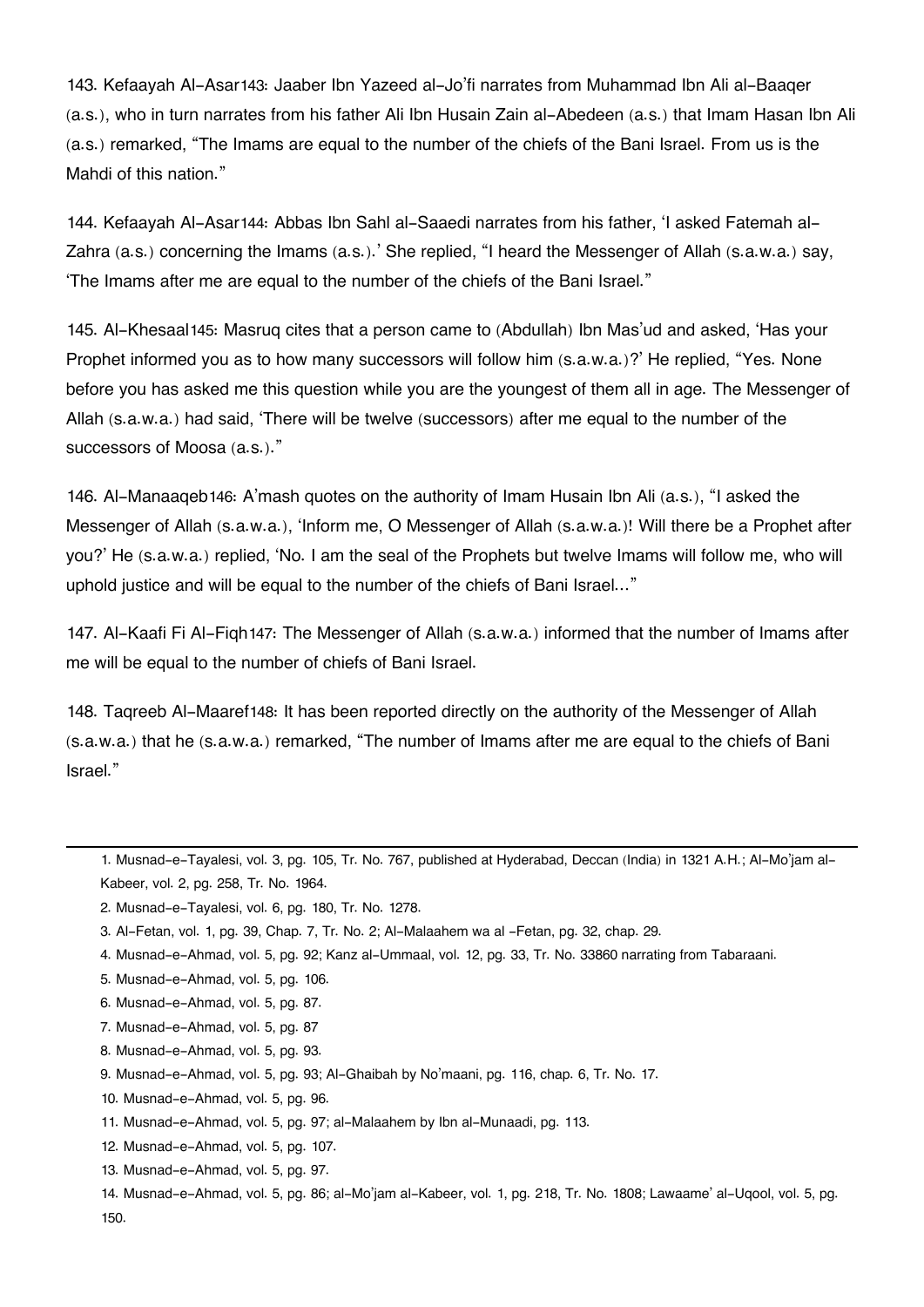[15.](#page--1-0) Musnad-e-Ahmad, vol. 5, pg. 98. I say: In Musnad thirty-four traditions have been narrated on the authority of Jaabir Ibn Samarah concerning the twelve caliphs.

[16.](#page--1-0) Sahih al-Bukhari, part 4, Kitab al-Ahkaam; Al-Mo'jam al-Kabeer, vol. 2, pg. 241, Tr. No. 1896, pg. 277, Tr. 2044, al-Sunan al-Waaredah fi al-Fetan, vol. 5, Tr. 10.

[17.](#page--1-0) Sahih al-Muslim, Kitab al-Imaarah.

[18.](#page--1-0) Sahih al-Muslim, Kitab al-Imaarah.

[19.](#page--1-0) Sahih al-Muslim, Kitab al-Imaarah; al-Malaahim of Ibn al-Munaadi, pg. 112; Musnad-e-Ahmad, vol. 5, pg. 90 and 106; Firdaus al-Akhbaar, Tr. No. 7740; Kanz al-Ummaal, vol. 12, pg. 32, Tr. No. 33851, al-Ghaibah by No'maani, pg. 214, Chap. 6, Tr. No. 16.

[20.](#page--1-0) Sahih al-Muslim, Kitaab al-Imaarah; Al-Malaahim of Ibn al-Munaadi, pg. 113.

[21.](#page--1-0) Sahih al-Muslim, Kitaab al-Imaarah; Kanz al-Ummaal, vol. 12, pg. 32, Tr. No. 33850; al-Mo'jam al-Kabeer,vol. 2,pg. 213, Tr. No. 1791.

[22.](#page--1-0) Sahih al-Muslim, Kitaab al-Imaarah, Mukhtasar al-Sahih al-Muslim by Tirmidhi, Tr. No. 1196, Musnad-e-Ahmad, vol. 5, pg. 89, Musnad-e-Abi Ya'laa, vol. 13, pg. 456, Tr. No. 23 (7463), al-Mo'jam al-Kabeer, vol. 2, pg. 218, Tr. No. 1809, Kanz al-Ummaal,vol. 12, pg. 32, Tr. No. 33855, al-Ghaibah by No'mani, pg. 120, part 6, Tr. No. 9.

[23.](#page--1-0) Sunan Abi Dawood, Kitab al-Mahdi; Taarikh-e-Baghdad, vol. 12, pg. 126, No. 516. I say: Ibn Kathir has explained this tradition in al-Bidaaya wa al-Nihaayah, vol. 1, pg. 18

[24.](#page--1-0) Sunan al-Tirmidhi, Kitab al-Fetan, Chap. 46, Tr. No. 2223; Kanz al-Ummaal, Tr. No. 33803 narrating from Tirmidhi; Tarikh-e-Baghdad, vol. 14, pg. 353, No. 7673; Al-Mo'jam al-Kabeer, vol. 2,pg. 236, Tr. No. 1875 and pg. 248, Tr. No. 1923 and pg. 251,Tr. No. 1936 and pg. 283, Tr. No. 2063; Al-Ghaibah of No'mani, pg. 123, Chap. 6, Tr. No. 14 and pg. 120 Chap. 6, Tr. No. 8.

[25.](#page--1-0) Al-Mo'jam al-Kabeer, vol. 2, pg. 214, Tr. No. 1792 and 1793.

[26.](#page--1-0) Al-Mo'jam al-Kabeer, vol. 2, pg. 214, Tr. No. 1794, al-Mo'jam al-Awsat, vol. 3, pg. 437, Tr. No. 2943, Kanz al-Ummaal, vol. 12, pg. 33, Tr. No. 33858.

[27.](#page--1-0) Al-Mo'jam al-Kabeer, vol. 2, pg. 214, Tr. No. 1795.

[28.](#page--1-0) Al-Mo'jam al-Kabeer, vol.2, pg. 215, Tr. No. 1796, Kanz al-Ummaal, Vol. 12, pg. 33, Tr. No. 33852, Lawaame al-Uqool, vol. 5,pg. 151.

[29.](#page--1-0) Al-Mo'jam al-Kabeer, vol. 2,pg. 215, Tr. No. 1797; Kanz al-Ummaal, Vol. 12, pg. 33, Tr. No. 33853.

[30.](#page--1-0) Al-Mo'jam al-Kabeer, vol. 2, pg. 215, Tr. No. 1798.

[31.](#page--1-0) Al-Mo'jam al-Kabeer, vol. 2, pg. 215,Tr. No. 1799; Kifaayaa al-Asar, pg. 50, chap. 6, Tr. No. 2.

[32.](#page--1-0) Al-Mo'jam al-Kabeer, vol. 2, pg. 216,Tr. No. 1801.

[33.](#page--1-0) Al-Mo'jam al-Kabeer, vol. 2, pg. 226,Tr. No. 1841.

[34.](#page--1-0) Al-Mo'jam al-Kabeer, vol. 2, pg. 228, Tr. No. 1849 and Tr. 1850 and 1851; al-Malaahim by Ibn Munaadi, pg. 112.

[35.](#page--1-0) Al-Mo'jam al-Kabeer, vol. 2, pg. 229,Tr. No. 1852; al-Malaahim by Ibn Munaadi, pg. 113; Al-Sunan al-Waaredah fi al-Fetan, vol. 2, Tr. No. 9, and vol. 5, Tr. 4; Kanz al-Ummaal, vol. 12,pg. 33, Tr. No. 33856; al-Ghaibah of No'maani, pg. 107, Chap. 4, Tr. No. 38.

[36.](#page--1-0) Al-Mo'jam al-Kabeer, vol. 2,pg.236, Tr. No. 1876.

[37.](#page--1-0) Al-Mo'jam al-Kabeer, vol. 2, pg. 238, Tr. No. 1883.

[38.](#page--1-0) Al-Mo'jam al-Kabeer, vol. 2, pg. 282, Tr. No. 2059; Kanz al-Ummaal, vol. 12, pg. 32, Tr. No. 33848; al-Bidaayaa wa al-Nihaayaa, vol. 1, pg. 17; al-Ghaibah of No'maani, pg. 119, Chap. 6, Tr. No. 7

[39.](#page--1-0) Al-Mo'jam al-Kabeer, vol. 2, pg. 285, Tr. No. 2068 and 2069.

[40.](#page--1-0) Al-Mo'jam al-Kabeer, vol. 2, pg. 286, Tr. No. 2073; Majmaa az-Zawaaed, vol. 5, pg. 191, Chapter, 'The Caliphs are Twelve.' I say: Tabaraani in his al-Mo'jam al-Kabeer, vol. 2, has brought this tradition of Jaabir from thirty-seven chain of narrators. It is clear that Jaabir has heard the tradition concerning the twelve caliphs on more than one occasion from the Messenger of Allah (s.a.w.a.), like the eve of the stoning of Al-Aslami, in the last pilgrimage at Arafaah, when he went to the Prophet (s.a.w.a.) alongwith his father and when he heard the Prophet (s.a.w.a.) delivering a sermon in the mosque. It is for the readers to refer and deliberate on this subject.

[41.](#page--1-0) Al-Mo'jam al-Awsat, vol. 1, pg. 474, Tr. No. 863.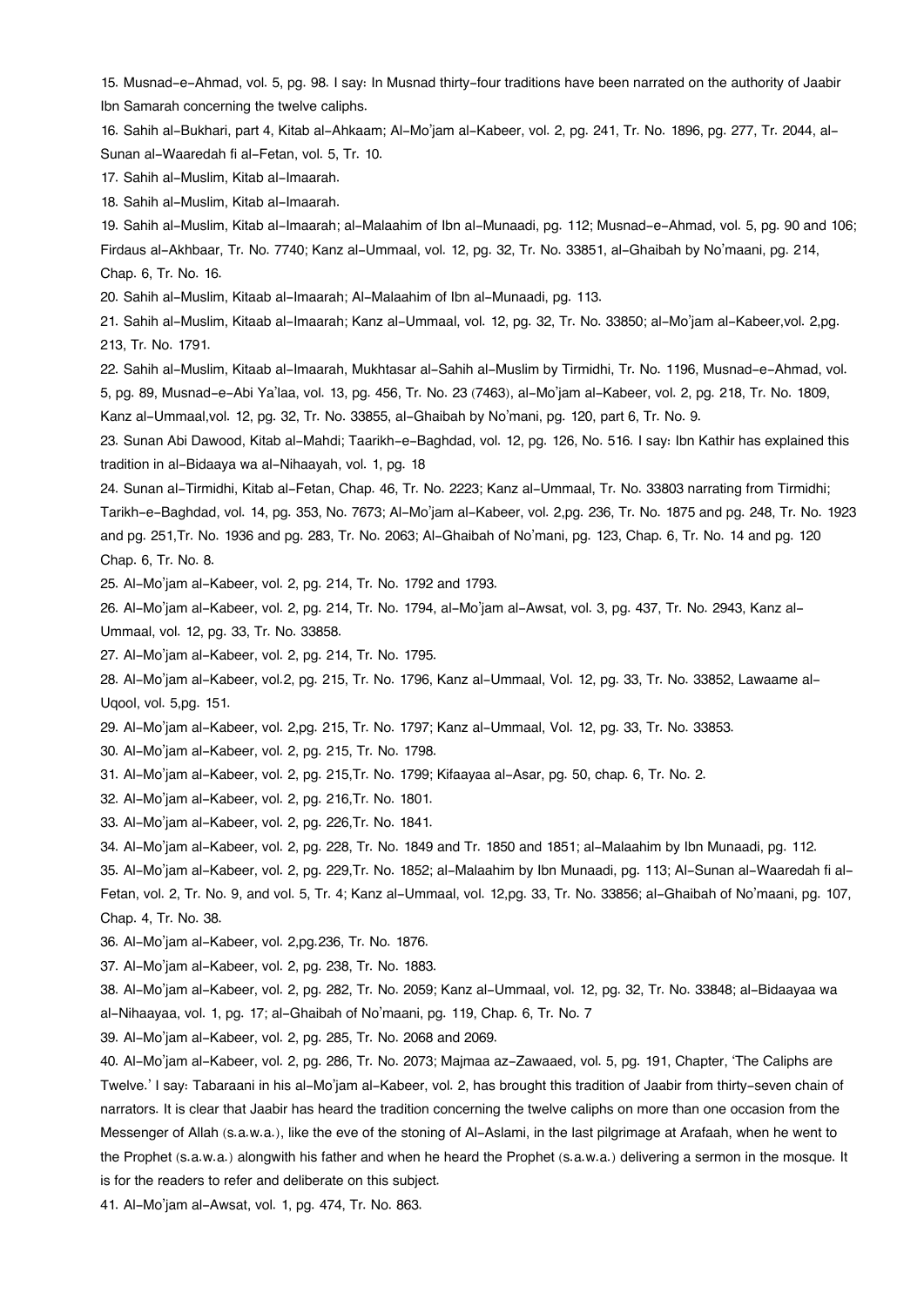[42.](#page--1-0) Al-Malaahim by Ibn Munaadi, pg. 113; Al-Ghaibah al-No'maani, pg. 103, Chap. 4, Tr. No. 33

[43.](#page--1-0) Al-Mustadrak alaa al-Sahihain, Kitaab-o-Ma'refat al-Sahaabaa, vol. 3, pg. 317-617,

[44.](#page--1-0) Tayseer al-Wusool Elaa Jame' al-Usool, vol. 2, pg. 34, Kitaab al-Khilafah wa al-Imaarah, Chap. 1.

[45.](#page--1-0) Nihaayah al-Bidaayah wa al-Nihaayah, vol. 1, pg. 17. I say: I could not find the tradition in these exact terms in the Sahihain. Probably, these were found in a manuscript other than the one available with us or possibly the narrator has simply conveyed the concept instead of being accurate with words.

[46.](#page--1-0) Yanaabi al-Mawaddah, Chap. 77, pg 445; al-Mawaddah al-Qurbah, pg. 215.

[47.](#page--1-0) Taarikh al-Khulafaa, The chapter of the duration of the Caliphs, pg. 7. I say: This tradition has also been narrated in Al-Sawaaeq, chap. 1, pg. 18, in a number of ways.

[48.](#page--1-0) Kashf al-Yaqeen, Chap. 2, pg. 71.

[49.](#page--1-0) Firdaus al-Akhbaar, vol. 5, pg. 7705.

[50.](#page--1-0) Al-Ghaibah by No'maani, pg. 120, Chap. 6, Tr. No. 8.

[51.](#page--1-0) Kefaayah al-Asar, pg. 51, Chap. 6, Tr. No. 3. I say: Numerous Imamite scholars have narrated this tradition in various ways through different chain of narrators. For example, Allamah Majlisi in Behaar al-Anwaar, vol. 36, Al-Taraaef, pg. 168-172, Al-Khesaal, pg. 469-473, Tr. Nos. 12-30, Al-Umdah by Ibn Bitreeq, E'laam al-Waraa by Tabarsi, etc.

[52.](#page--1-0) Kamaal al-Deen, vol. 1, pg. 272, Chap. 24, Tr. No. 21.

[53.](#page--1-0) Musnad-e-Ahmad, vol. 1, pg. 398; Kanz al-Ummaal, vol. 12, pg. 33, Tr. No. 33857; Muntakhab Kanz al-Ummaal, vol. 5, pg. 312; Taarikh al-Khulafaa, pg. 7; Majma al-Zawaaed, vol. 5, pg. 190 (The Chapter of Twelve); Al-Mataaleb al-Aaliyah, vol. 2, pg. 196, Tr. Nos. 2040 and 2041, Al-Durr al-Manthoor by Jalaaluddin al-Suyuti under the Quranic verse, "And We raised amongst them twelve chiefs." (Surah Maaedah (5): verse 12); Mutashaabehaat al-Quran, vol. 2, pg. 53; Yanaabi al-Mawaddah, pg. 258; Mustadrak al-Sahihain, vol. 4, pg. 501; Musnad Abi Ya'laa, vol. 8, pg. 444, Tr. No. 65 (5031), vol. 9, pg. 222, Tr. No. 356 (5322).

[54.](#page--1-0) Al-Ghaibah of No'maani, pg. 118, Chap. 6, Tr. No. 5.

[55.](#page--1-0) Kefaayah al-Asar, pg. 27, Chap. 2, Tr. No. 5; Behaar al-Anwaar, vol. 36, Chap. 41, pg. 282, Tr. No. 103; Al-Insaaf, Tr. No. 129.

[56.](#page--1-0) Kefaayah al-Asar, pg. 23, Chap. 2, Tr. No. 2; Behaar al-Anwaar, vol. 36, Chap. 41, pg. 229, Tr. No. 8 narrating from al-Uyoon, al-Khesaal, Kamaal al-Deen; Al-Lawaame' al-Elaahiyyah, pg. 286.

[57.](#page--1-0) Kefaayah al-Asar, pg. 25, Chap. 2, Tr. No. 3. I say: This tradition has also been narrated by Kamaal al-Deen, vol. 1, pg. 271; Al-Khesaal, vol. 2, pg. 467, Tr. No. 8 (The Chapter of Twelve); Al-Uyoon, vol. 1, pg. 49, Tr. No. 11; Al-Amaali (of Shaikh Saduq), pg. 275, Majlis 51, Tr. No. 6.

[58.](#page--1-0) Kamaal al-Deen, vol. 1, pg. 279, Chap. 24, Tr. No. 26; Al-Insaaf, pg. 292, Tr. N. 264; Behaar al-Anwaar, vol. 26, Chap. 41, pg. 255, Tr. No. 72.

[59.](#page--1-0) Mutazab al-Asar, pg. 3, Tr. No. 1; Isbaat al-Hudaat (by Shaikh Hurr al-Aameli), vol. 3, pg. 196.

[60.](#page--1-0) Al-Malaahem by Ibn Al-Munaadi, pg. 113; Mustadrak Alaa al-Sahihain, vol. 3, pg. 618; Kanz al-Ummaal, vol. 12, pg. 33, Tr. No. 33849; Majma al-Zawaaed, vol. 5, pg. 190; Al-Istinsaar fi Nass Al-Aimmah al-Athaar, pg. 25; Akhbaar Isbahaan, vol. 2, pg. 176 The Chapter of Meem.

[61.](#page--1-0) Kanz al-Ummaal, vol. 12, pg. 34, Tr. No. 33861.

[62.](#page--1-0) Kash al-Astaar, part 1, pg. 99 narrating from al-Ebaanah; E'laam al-Waraa, pg. 384, Manaaqeb of Ibn Shar Aashob,

vol. 1, pg. 290; Muqtazab al-Asar, pg. 3 & 4, Behaar al-Anwaar, vol. 36, pg. 267, Chap. 41, Tr. No. 87; Al-Insaaf, pg. 361. [63.](#page--1-0) Al-Ghaibah by No'maani, pg. 119, Chap. 6, Tr. No. 6; Behaar al-Anwaar, vol. 36, pg. 281, Chap. 41, Tr. No. 102.

[64.](#page--1-0) Kefaayah al-Asar, pg. 76, Chap. 8, Tr. No. 6; pg. 77, Chap. 8, Tr. No. 7; pg. 78, Chap. 8, Tr. No. 9; Behaar al-Anwaar, vol. 36, pg. 311, Chap. 41, Tr. No. 153, 154, 155 & 156; Al-Insaaf, Tr. No. 127 (from Hafsaah) and Tr. 193 (from Heshaam Ibn Anas)

[65.](#page--1-0) Al-Manaaqeb by Ibn Shahr Aashub, vol. 1, pg. 291; Behaar al-Anwaar, vol. 36, pg. 269, Chap. 41, Tr. No. 91.

[66.](#page--1-0) Kefaayah al-Asar, pg. 33, Chap. 3, Tr. No. 9.

[67.](#page--1-0) Kasf al-Astaar, pg. 74, part 1, First Edition; pg. 109, 2nd Edition narrating from Sharh Ghaayah Al-Ahkaam; Kefaayah al-Asar, pg. 139, Chap. 22, Tr. No. 1-3; Al-Insaaf, Tr. No. 166; Behaar al-Anwaar, vol. 36, pg. 332, Chap. 41, Tr. No. 192. [68.](#page--1-0) Kefaayah Al-Asar, pg. 141, Chap. 22, Tr. No. 4 & 5; Al-Insaaf, Tr. No. 300; Al-Seraat Al-Mustaqeem, vol. 2, pg. 115;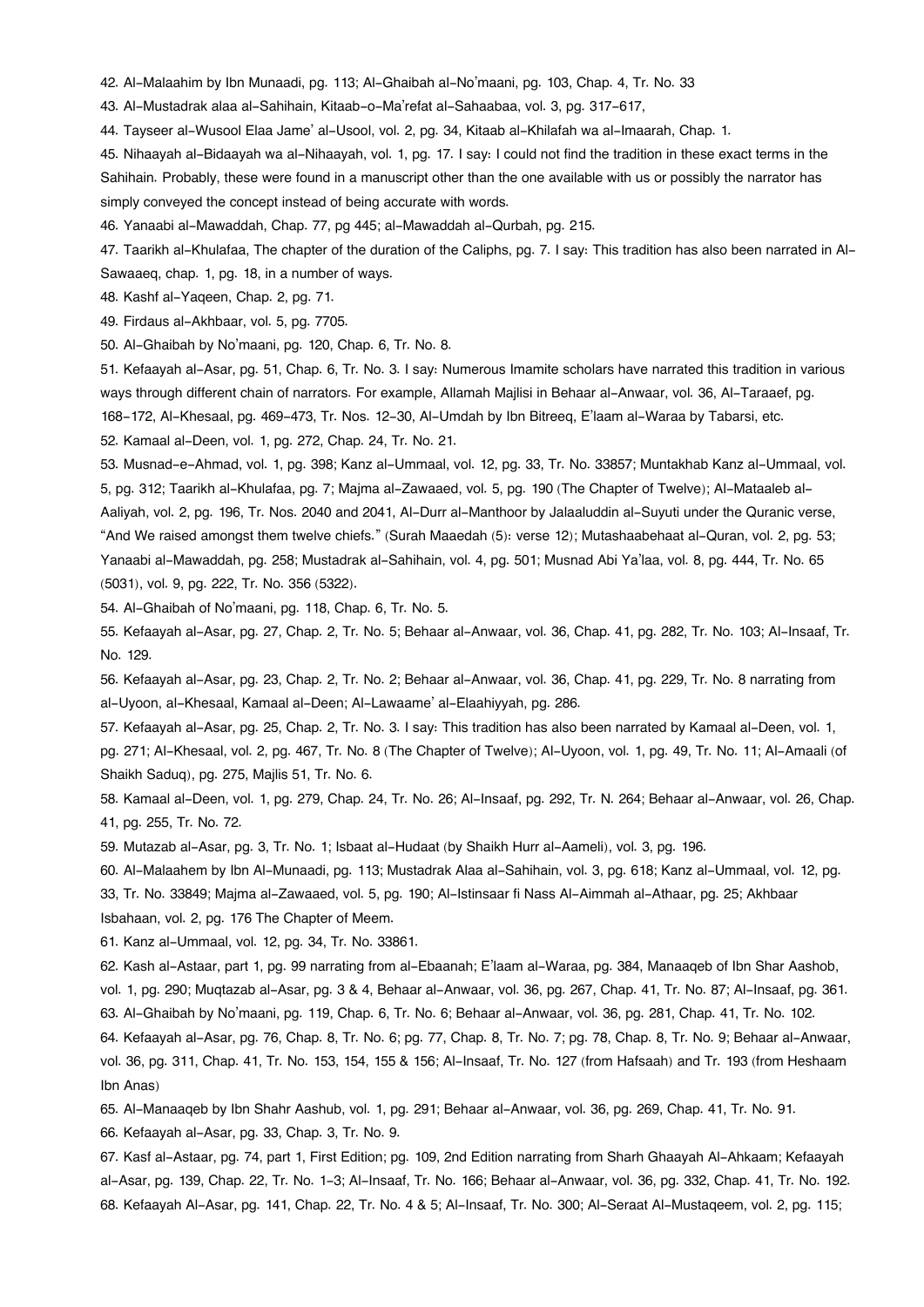Behaar Al-Anwaar, vol. 26, pg. 333, Chap. 41, Tr. No. 193.

[69.](#page--1-0) Kefaayah Al-Asar, pg. 43, Chap. 5, Tr. No. 2; Behaar Al-Anwaar, vol. 36, pg. 303, Chap. 41, Tr. No. 141

[70.](#page--1-0) Kefaayah Al-Asar, pg. 44, Chap. 5, Tr. No 3; An-Insaaf, Tr. No 235; Behaar Al-Anwaar, vol. 36, pg. 303, Chap. 41, Tr. No. 142.

[71.](#page--1-0) Kefaayah Al-Asar, pg. 87, Chap. 9, Tr. No. 5; Behaar Al-Anwaar, vol. 36, pg. 315, Chap. 41, Tr. No. 161.

[72.](#page--1-0) Kefaayah Al-Asar, pg. 87, Chap. 9, Tr. No. 6; Al-Insaaf, pg. 83, Tr. 75; Behaar Al-Anwaar, vol. 36, pg. 315, Chap. 41, Tr. No. 162. I say: This tradition is supported by the traditions brought by Suyuti in Al-Durr Al-Manthoor in his exegesis of the Holy Quran under the verse, "You are only a warner and for eery nation there is a guide." (Surah Ra'd (13): verse 7) When this verse was revealed the Holy Prophet (s.a.w.a.) placed his hand on his chest and declared, "I am the warner." And pointed towards the shoulder of Ali (a.s.) and remarked, "O Ali! You are the guide, through you the guided ones will receive guidance after me." (Al-Durr Al-Manthoor, vol. 4, pg. 45). Similar quotes have been recorded by Ibn Jurair Tabari (in his exegesis, vol. 13, pg. 108 under the same verse), Ibn Murduwayh, Abu Noaim in Al-Ma'refah, Al-Dailami, Ibn Asaaker and Ibn Najjaar. Traditions on this subject are abundant. Those interested may refer to Shawaahed Al-Tanzeel by Haakem Al-Haskaani, vol. 1, pg. 293-303.

[73.](#page--1-0) Kefaayah Al-Asar, pg. 90, Chap. 10, Tr. No. 1; Al-Manaaqeb, vol. 1, pg. 295; Al-Insaaf, pg. 298, Tr. No. 276. [74.](#page--1-0) Kefaayah Al-Asar, pg. 108, Chap. 15, Tr. No. 1; Al-Insaaf, pg. 6, Tr. No. 2; Behaar Al-Anwaar, vol. 36, pg. 322, Chap. 41, Tr. No. 177.

[75.](#page--1-0) Kefaayah Al-Asar, pg. 110, Chap. 15, Tr. No. 3; Al-Insaaf, pg. 303, Tr. No. 282; Behaar Al-Anwaar, vol. 36, pg. 323, Chap. 41, Tr. No. 179.

[76.](#page--1-0) Al-Kaafi, vol. 1, pg. 532 Tr. No. 11; Kamaal Al-Deen, vol. 1, pg. 304, Chap. 26, Tr. No 19; Al-Khesaal, vol. 2, pg. 479; Al-Ghaibah of No'maani, pg. 60, Chap. 4, Tr. No. 3; pg. 141, Tr. No. 106; Al-Irshaad, pg. 374, Tr. No. 3; Al-Waafi, vol. 2, pg. 310, Chap. 31, Tr. No. 767-14; Mir'aat Al-Uqool, vol. 6, pg. 229; Behaar Al-Anwaar, vol. 36, pg. 373, Chap. 42, Tr. No. 3; Al-Insaaf, pg. 127, Tr. No. 116; E'laam Al-Waraa, pg. 369; Kash Al-Ghummah, vol. 2, pg. 448; Rawzah Al-Waaezeen, vol. 2, pg. 261; Kefaayah Al-Asar, pg. 220, Chap. 29, Tr. No. 3; Taqreeb Al-Ma'ref, pg. 182.

[77.](#page--1-0) Al-Kaafi, vol. 1, pg. 533, Tr. No. 12; Mir'aat Al-Uqool, vol. 6, pg. 229; Kamaal Al-Deen, vol. 1, pg. 280, Chap. 24, Tr. No. 30; Al-Khesaal, vol. 2, pg. 480, Tr. No. 48; Al-Waafi, vol. 2, pg 310, Chap. 31, Tr. No. 768-15; Ithbaat Al-Hudaat, vol. 2, pg. 393, Chap. 9, Tr. No. 233; Al-Istensaar, pg. 7; Al-Insaaf, pg. 128; E'laam Al-Waraa, pg. 370.

[78.](#page--1-0) Al-Manaaqeb by Ibn Shahr Aashob, vol. 1, pg. 298.

[79.](#page--1-0) Faraaed Al-Simtain, vol. 1, pg. 354, Chap. 66, Tr. No. 280; Al-Abaqaat, vol. 2, pg. 240, Tr. No. 12. Refer to Al-Kaafi, vol. 1, pg. 530, Tr. No. 5.

[80.](#page--1-0) Kefaayah Al-Asar, pg. 151, Chap. 3, Tr. No. 5; Al-Insaaf, pg. 72, Tr. No. 62; Behaar Al-Anwaar, vol. 36, pg. 335, Chap. 41, Tr. No. 196.

[81.](#page--1-0) Dalaael Al-Imamah, pg. 236, Chapter of 'Necessity of Al-Qaaem's Recognition', Tr. No. 8; Isbaat Al-Hudaat, vol. 3, pg. 109, Chap. 9, Tr. No. 831.

[82.](#page--1-0) Kefaayah Al-Asar, pg. 160, Chap. 24, Tr. No. 1; Al-Insaaf, pg. 361, Tr. No. 265; Behaar Al-Anwaar, vol. 43, pg. 363, Chap. 17, Tr. No. 6; Al-Awaalem, vol. 16, pg. 140, Tr. No. 5.

[83.](#page--1-0) Al-Arbaeen also called as Kefaayah Al-Muhtadi, pg. 41, under the second tradition; Isbaat Al-Hudaat, vol. 1, pg. 650, Tr. No. 809; Kefaayah Al-Asar, pg. 167, Chap. 24, Tr. No. 9.

[84.](#page--1-0) Kefaayah Al-Asar, pg. 182, Chap. 26, Tr. No. 2; Manaaqeb of Ibn Shahr Aasob, vol. 1, pg. 283.

[85.](#page--1-0) Al-Ghaibah of No'maani, pg. 104, Chap. 4, Tr. No. 34; Al-Ghaibah of Shaikh Toosi, pg. 89; Al-Manaaqeb of Ibn Shahr Aashob, vol. 1, pg. 291; E'laam Al-Waraa, pg. 364-365; Muqtazab Al-Asar, pg. 5, Tr. No. 5; Taqreeb Al-Ma'ref, pg. 175; Behaar Al-Anwaar, vol. 36, pg. 237, Chap. 41, Tr. No. 30; Isabaat Al-Hudaat, vol. 3, pg. 197, Tr. No. 144; Al-Insaaf, Tr. No. 190.

[86.](#page--1-0) Kamaal Al-Deen, vol. 1, pg. 269, Chap. 24, Tr. No. 14; Oyoon Akhbaar Al-Reza (a.s.), vol. 1, pg. 52, Chap. 6, Tr. No. 18; Al-Khesaal, vol. 2, pg. 475-476, Tr. No. 39; Behaar Al-Anwaar, vol. 36, pg. 242, Chap. 41, Tr. No. 48.

[87.](#page--1-0) Kamaal Al-Deen, vol. 1, pg. 281, Tr. No. 33; Oyoon Akhbaar Al-Reza (a.s.), vol. 1, pg. 64, Tr. No. 32; Al-Ikhtesaas, pg. 208; Behaar Al-Anwaar, vol. 36, pg. 243, Chap. 41, Tr. No. 52; Isbaat Al-Hodaat, vol. 2, pg. 394, Chap. 9, Tr. No. 236. [88.](#page--1-0) Kamaal Al-Deen, vol. 1, pg. 281, Chap. 24, Tr. No. 34; Oyoon Akhbaar Al-Reza (a.s.), vol. 1, pg. 65, Tr. No. 33; Isbaat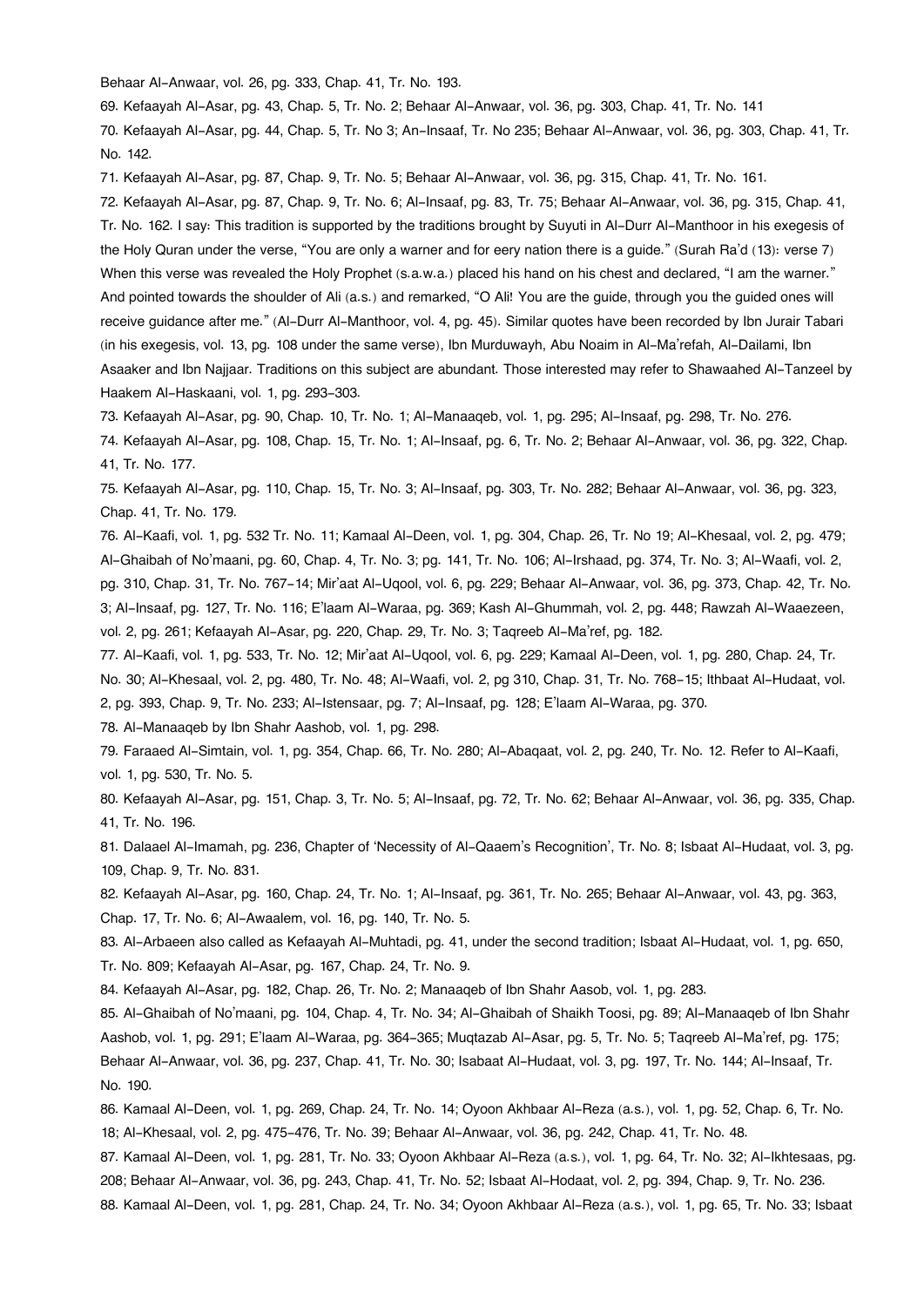Al-Hudaat, vol. 2, pg. 394, Tr. No. 237, Chap. 9; Behaar Al-Anwaar, vol. 36, pg. 244, Chap. 41, Tr. No. 53.

[89.](#page--1-0) Al-Ghaibah by Shaikh Tusi, pg. 138, Tr. No. 102; Al-Kaafi, vol. 1, pg. 534, Tr. No. 17; Isbaat Al-Hudaat, vol. 1, Chap. 9, Tr. No. 89, pg. 460; Miraat Al-Uqool by Allamah Majlisi, vol. 6, pg. 232, Tr. No. 17; Behaar Al-Anwaar, vol. 36, pg. 259, Chap. 41, Tr. No. 79; Taqreeb Al-Ma'ref, pg. 175; Al-Istensaar, pg. 8.

[90.](#page--1-0) Al-Manaaqeb by Ibn Shahr Aashob, vol. 1, pg. 282.

[91.](#page--1-0) Al-Manaaqeb by Ibn Shahr Aasob, vol. 1, pg. 300; Al-Mo'tabar, pg. 24, Al-Kaafi, vol. 1, pg. 534, Tr. No. 18.

[92.](#page--1-0) Al-Khesaal, vol. 2, pg. 474, Tr. No. 32; Kashf Al-Astaar, pg. 109; Isbaat Al-Hudaat, vol. 1, pg. 472, Chap. 9, Tr. No.

117 narrating from Oyoon Akhbaar Al-Reza (a.s.).

[93.](#page--1-0) Kamaal Al-Deen, vol. 1, pg. 273, Tr. No. 22.

[94.](#page--1-0) Al-Manaaqeb by Ibn Shahr Aashob, vol. 1, pg. 284.

[95.](#page--1-0) Kamaal Al-Deen, vol. 1, pg. 284, Tr. No. 37; Kitaab Sulaim Ibn Qais, pg. 38; Al-Ghaibah of No'mani, pg. 75, Chap. 4, Tr. No. 10.

[96.](#page--1-0) E'laam Al-Waraa, pg. 365; Kitaab Al-Ghaibah of Shaikh Tusi, pg. 89, Tr. No. 6; Al-Manaaqeb, vol. 1, pg. 291; Al-Ghaibah of No'maani, pg. 105, Section 4, Tr. No. 35; Tarikh-e-Baghdad, vol 6, pg. 263, No. 3296; Majama' Al-Zawaaed, vol. 5, pg. 190; Al-Faaeq, vol. 3, pg. 125

[97.](#page--1-0) Al-Ghaibah of No'maani, pg. 91, Chap. 4, Tr. No. 22.

[98.](#page--1-0) E'laam al-Waraa, pg. 365; Al-Siraat Al-Mustaqeem, vol. 2, pg. 121; Isbaat Al-Hudaat, vol. 3, pg. 126, Tr. No. 871

[99.](#page--1-0) E'laam Al-Waraa, pg. 365; Qasas Al-Anbiya, pg. 370, Tr. No. 447; Isbaat Al-Hudaat, vol. 1, pg. 615, Section 34, Tr.

No. 640 and vol. 1, pg. 666, Section 74, Chap. 9, Tr. No. 874; Behaar Al-Anwaar, vol. 36, pg. 300, Chap. 41, Tr. No. 137; Al-Siraat Al-Mustaqeem, vol. 2, pg 122, Chap. 10.

[100.](#page--1-0) Kamaal Al-Deen, vol. 1, pg.300, Chap. 26, Tr. No. 8; Oyoon Al-Akhbaar Al-Reza, vol. 1, pg. 52, Chap. 6, Tr. No. 19; Al-Khesaal, vol. 2, pg. 476, Tr. No. 40; Al-Ehtejaaj, pp. 226-227; Behaar Al-Anwaar, vol. 36, pg. 374, Chap. 42, Tr. No. 5; Isbaat Al-Hudaat, vol. 1, pg. 322, Chap. 9, Section 4, Tr. No. 121 and vol. 3, pg. 9, Section 28, Tr. No. 598.

[101.](#page--1-0) Kamaal Al-Deen, vol. 1, pg. 297, Chap. 26, Tr. No. 5; Kitaab Al-Ghaibah of Shaikh Tusi, pg. 97.

[102.](#page--1-0) Kefaayah Al-Asar, pg. 236, Chap. 32, Tr. No. 1; Behaar Al-Anwaar, vol. 36, pg. 388, Chap. 44, Tr. No. 2.

[103.](#page--1-0) Kefaayah Al-Asar, pg. 238, Chap. 32, Tr. No. 3; Behaar Al-Anwaar, vol. 36, pg. 389, Chap. 44, Tr. No. 4.

[104.](#page--1-0) Kefaayah Al-Asar, pg. 224, Chap. 30, Tr. No. 3.

[105.](#page--1-0) Kefaayah Al-Asar, pg. 238, Chap. 32, Tr. No. 4; Behaar Al-Anwaar, vol. 36, pg. 389, Chap. 44, Tr. No. 5.

[106.](#page--1-0) Al-Kaafi, vol. 1, pg. 532, Chap. 184, Tr. No. 10;Kamaal Al-Deen, vol. 1, pg. 326, Chap. 32, Tr. No. 4; Oyoon Al-

Akhbaar Al-Reza, vol. 1, pg. 55, Chap. 6, Tr. No. 21; Al-Khesaal, vol. 2, pg. 478, Chap. 12, Tr. No. 43; Al-Irshaad, vol. 2, pg. 374, Chap. 55, Tr. No. 1; Al-Ghaibah of Shaikh Toosi, pg. 141, Tr. No. 105; Kashf Al-Ghummah, vol. 2, pp. 447 & 506; E'laam Al-Waraa, pg. 266; Rawzah Al-Waaezeen, pg. 261; Isbaat Al-Wasiyyah, pg. 204; Isbaat Al-Hudaat, vol. 1, pg. 296, Chap. 9, Tr. No. 85; Behaar Al-Anwaar, vol. 36, pg. 392, Chap. 45, Tr. No. 4; Taqreeb Al-Maarif, pg. 176; Mir'aat Al-Uqool, vol. 6, pg. 228, Chapter conerning the twelve Imams, Tr. No. 10.

[107.](#page--1-0) Oyoon Al-Akhbaar Al-Reza, vol. 1, pg. 56, Chap. 6, Tr. No. 24; Al-Khesaal, vol. 2, pg. 480, Chap. 12, Tr. No. 49; Al-Kaafi, vol. 1, pg. 531, Chap. 184, Tr. No. 7 & vol. 1, pg. 533, Chap. 184, Tr. No. 14; Mir'aat Al-Uqool, vol. 6, pg. 230, Tr. No. 14; Al-Waafi, vol. 2, pg. 308, Chap. 31, Tr. No. 763/10 & 764/11; Behaar Al-Anwaar, vol. 36, pg. 393, Chap. 45, Tr. No. 6.

[108.](#page--1-0) Al-Kaafi, vol. 1, pg. 534, Chap. 184, Tr. No. 20; Oyoon Al-Akhbaar Al-Reza, vol. 1, pg. 56, Chap. 6, Tr. No. 23; Kamaal Al-Deen, vol. 2, pg. 335, Chap. 33, Tr. No. 6 & pg. 339, Tr. No. 15; Al-Khesaal, vol. 2, pg. 478, Chap. 12, Tr. No. 45; Al-Waafi, vol. 2, pg. 313, Chap. 31, Tr. No. 775/22; Behaar Al-Anwaar, vol. 36, pg. 294, Chap. 45, Tr. No. 7; Mir'aah Al-Uqool, vol. 6, pg. 235, Tr. No. 20.

[109.](#page--1-0) Al-Kaafi, vol. 1, pg. 534, Chap. 184, Tr. 19; Al-Ghaibah of No'maani, pg. 94, Chap. 4, Tr. No. 26; Al-Waafi, vol. 2, pg. 312, Chap. 31, Tr. No. 774/21; Mir'aah Al-Uqool, vol. 6, pg. 234, Tr. No. 19; Behaar Al-Anwaar, vol. 36, pg. 402, Chap. 46, Tr. No. 13.

[110.](#page--1-0) Al-Kaafi, vol. 1, pg. 530, Chap. 184, Tr. No. 6; Mir'aat Al-Uqool, vol. 6, pg. 222; Al-Waafi, vol. 2, pg. 307, Chap. 31, Tr. No. 762/9; Kamaal Al-Deen, vol. 1, pg. 318, Chap. 31, Tr. No. 1; E'laam Al-Waraa, pg. 369; Isbaat Al-Hudaat, vol. 3, pg. 142, Section 85, Chap. 9, Tr. No. 924.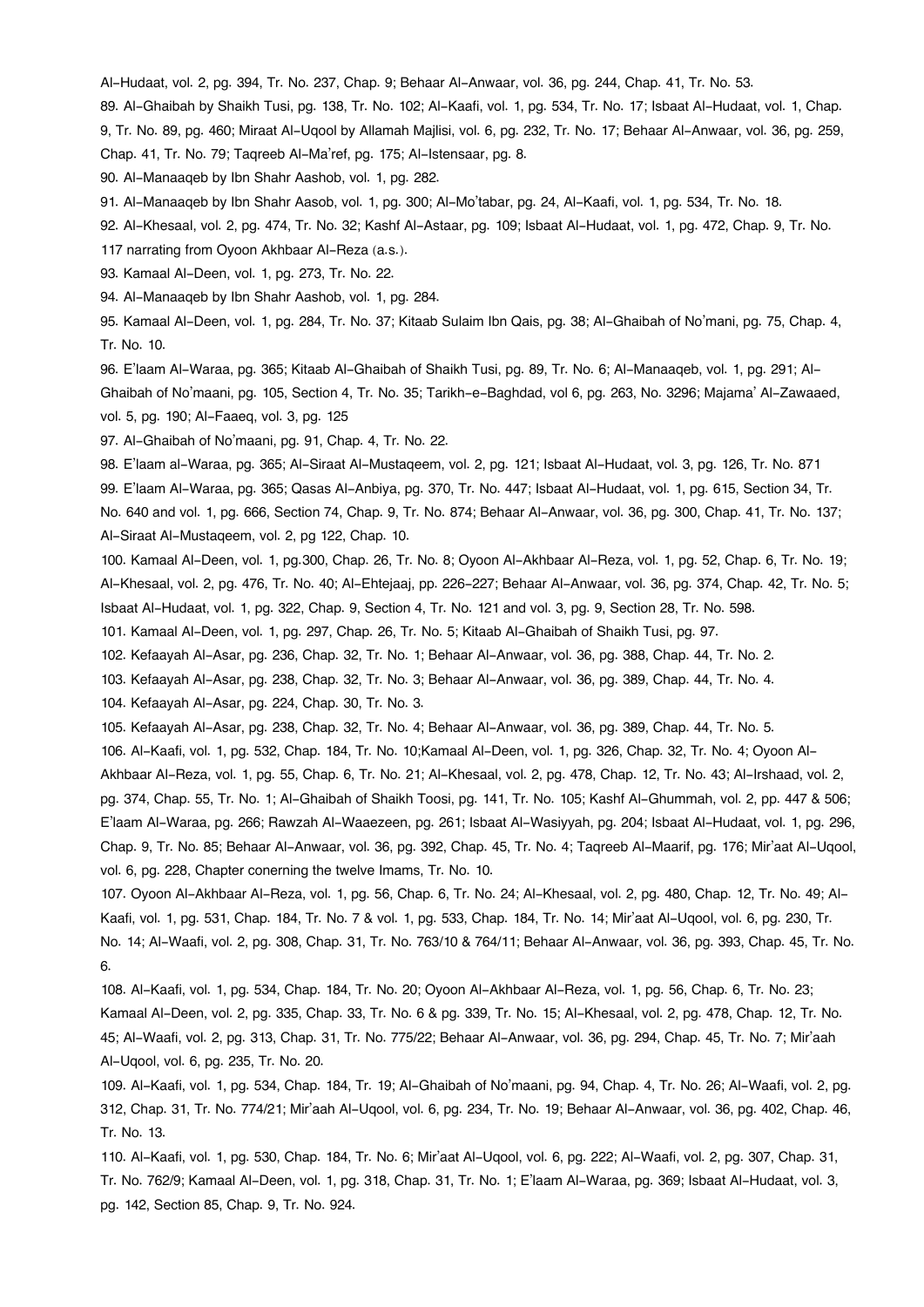[111.](#page--1-0) Kamaal Al-Deen, vol. 2, pg. 338, Chap. 33, Tr. No. 14; Behaar Al-Anwaar, vol. 36, pg. 398, Chap. 46, Tr. No. 4. [112.](#page--1-0) Kamaal Al-Deen, vol. 2, pg. 338, Chap. 33, Tr. No. 13; Oyoon Al-Akhbaar Al-Reza, vol. 1, pg. 69, Chap. 6, Tr. No. 37.

[113.](#page--1-0) Kamaal Al-Deen, vol. 2, pg. 338, Chap. 33, Tr. No. 5 & pg. 647, Chap. 55, Tr. No. 8; Al-Ghaibah of No'maani, pg. 90, Chap. 4, Tr. No. 21; Behaar Al-Anwaar, vol. 36, pg. 401, Chap. 46, Tr. No. 12.

[114.](#page--1-0) Al-Taraaef, pg. 172, Tr. No. 269; Kasf Al-Astaar, pp. 141-142.

[115.](#page--1-0) Al-Ghaibah by Shaikh Tusi (a.r.), pg. 134, Tr. No. 98; Behaar Al-Anwaar, vol. 36, pg. 209, Chap. 40, Tr. No. 9 & vol. 63, pg. 535, Chap. 5, Tr. No. 30.

[116.](#page--1-0) Muqtazab Al-Asar, pg. 4, Tr. No. 4; Behaar Al-Anwaar, vol. 36, pg. 371, Chap. 41 under Tr. No. 234.

[117.](#page--1-0) Basaaer Al-Darajaat, pg. 320, Chap. 5, Tr. No. 4; Al-Ghaibah by No'maani, pg. 66, Chap. 4, Tr. No. 6; Behaar Al-Anwaar, vol. 26, Chap. 2, Tr. No. 6, pg. 67.

[118.](#page--1-0) Muqtazab Al-Asar, pg. 29, Tr. No. 17; Al-Ghaibah of No'maani, pg. 57, Chap. 4, Tr. No. 1; Behaar Al-Anwaar, vol. 36, pg. 272, Chap. 41, Tr. No. 94; Isbaat Al-Hudaat, vol. 3, pg. 201, Chap. 9, Tr. No. 155.

[119.](#page--1-0) Muqtazab Al-Asar, pg. 48; Al-Ghadeer, vol. 2, pg. 295; Behaar Al-Anwaar, vol. 24, pg. 252, Chap. 62, Tr. No. 14. [120.](#page--1-0) Man Laa Yahzoroh al-Faqih, vol. 4, pg. 180, Tr. No. 5408.

[121.](#page--1-0) Al-Hidaayah, Chapter of narrations from Husain Ibn Ali (a.s.); Isbaat al-Hudaat, vol. 1, pg. 654, Chap. 9, Section 67, Tr. No. 825

[122.](#page--1-0) Iqbaal Al-Aamaal, pg. 14, Chap. 4 concerning the importance of the first night of the month of Ramadhaan.

[123.](#page--1-0) Al-Fetan, vol. 1, pg. 31, Tr. No. 1; Al-Malaahem wa Al-Fetan, pg. 32, Chap. 29, Sec. 1; Al-Jaame' Al-Sagheer, vol. 1, pg. 91; Al-Ghaibah of No'maani, pg. 106, Chap. 4, Tr. No. 37 & pg. 116, Chap. 6, Tr. No. 1 & 2; Kanz Al-Ummaal, vol. 12, pg. 23, Tr. No. 33859.

[124.](#page--1-0) Musnad of Ahmad Ibn Hanbal, vol. 1, pg. 406; Kashf Al-Yaqeen, pg. 118, Chap. 19.

[125.](#page--1-0) Kefaayah Al-Asar, pg. 35, Chap. 4, Tr. No. 1; Behaar Al-Anwaar, vol. 36, pg. 294, Chap. 41, Tr. No. 122

[126.](#page--1-0) Kefaayah Al-Asar, pg. 36, Chap. 4, Tr. No. 2; Behaar Al-Anwaar, vol. 36, pg. 288, Chap. 41, Tr. No. 110.

[127.](#page--1-0) Kefaayah Al-Asar, pg. 73, Chap. 8, Tr. No. 3; Behaar Al-Anwaar, vol. 36, pg. 310, Chap. 41, Tr. No. 150.

[128.](#page--1-0) Kefaayah Al-Asar, pg. 86, Chap. 9, Tr. No. 3; Behaar Al-Anwaar, vol. 36, pg. 314, Chap. 41, Tr. No. 159; Manaaqeb of Ibn Shahr Aashob, vol. 1, pg. 301.

[129.](#page--1-0) Kefaayah Al-Asar, pg. 102, Chap. 13, Tr. No. 3; Behaar Al-Anwaar, vol. 36, pg. 320, Chap. 41, Tr. No. 173.

[130.](#page--1-0) Kefaayah Al-Asar, pg. 89, Chap. 9, Tr. No. 7; Behaar Al-Anwaar, vol. 36, pg. 316, Chap. 41, Tr. No. 163.

[131.](#page--1-0) Kefaayah Al-Asar, pg. 109, Chap. 15, Tr. No. 2; Behaar Al-Anwaar, vol. 36, pg. 322, Chap. 41, Tr. No. 178.

[132.](#page--1-0) Kefaayah Al-Asar, pg. 113, Chap. 16, Tr. No. 1; Behaar Al-Anwaar, vol. 36, pg. 323, Chap. 41, Tr. No. 181.

[133.](#page--1-0) Kefaayah Al-Asar, pg. 127, Chap. 18, Tr. No. 1; Behaar Al-Anwaar, vol. 36, pg. 228, Chap. 41, Tr. No. 185.

[134.](#page--1-0) Kefaayah Al-Asar, pg. 129, Chap. 18, Tr. No. 2; Behaar Al-Anwaar, vol. 36, pg. 329, Chap. 41, Tr. No. 186.

[135.](#page--1-0) Kefaayah Al-Asar, pg. 111, Chap. 15, Tr. No.4; Behaar Al-Anwaar, vol. 36, pg. 323, Chap. 41, Tr. No. 180.

[136.](#page--1-0) Kefaayah Al-Asar, pg. 131, Chap. 16, Tr. No. 1; Behaar Al-Anwaar, vol. 36, pg. 330, Chap.. 41, Tr. No. 188.

[137.](#page--1-0) Kefaayah Al-Asar, pg. 132, Chap. 6, Tr. No. 213; Behaar Al-Anwaar, vol. 36, pg. 330, Chap. 41, Tr. No. 189.

[138.](#page--1-0) Kefaayah Al-Asar, pg. 130, Chap. 15, Tr. No. 3; Behaar Al-Anwaar, vol. 36, pg. 329, Chap. 41, Tr. No. 187.

[139.](#page--1-0) Kefaayah Al-Asar, pg. 154, Chap. 23, Tr. No. 8; Behaar Al-Anwaar, vol. 36, pg. 336, Chap. 41, Tr. No. 197; Al-Insaaf, pg. 57, Tr. No. 158

[140.](#page--1-0) Kefaayah Al-Asar, pg. 155, Chap. 23, Tr. No. 9; Behaar Al-Anwaar, vol. 36, pg. 336, Chap. 41, Tr. No. 198.

[141.](#page--1-0) Kefaayah Al-Asar, p. 180, Chap. 23, Tr. No. 1; Behaar Al-Anwaar, vol. 36, p. 346, Chap. 41, Tr. No. 213

[142.](#page--1-0) Kefaayah Al-Asar, p. 166, Chap. 21, Tr. No. 4; Behaar Al-Anwaar, vol. 36, p. 340, Chap. 41, Tr. No. 203

[143.](#page--1-0) Kefaayah Al-Asar, p. 224, Chap. 30, Tr. No. 2; Behaar Al-Anwaar, vol. 36, p. 483, Chap. 43, Tr. No. 2

[144.](#page--1-0) Kefaayah Al-Asar, p. 197, Chap. 28, Tr. No. 6; Behaar Al-Anwaar, vol. 36, p. 352, Chap. 41, Tr. No. 223

[145.](#page--1-0) Al-Khesaal, vol. 2, p. 468, The Chapter of Twelve, Tr. No. 9. He has brought a similar tradition in the same chapter,

Tr. No. 10; Behaar Al-Anwaar, vol. 36, p. 233, Chap. 41, Tr. Nos. 16 & 17

[146.](#page--1-0) Al-Manaaqeb by Ibn Shahr Aashob, vol. 1, p. 300

[147.](#page--1-0) Al-Kaafi Fi Al-Fiqh by Abu al-Salaah al-Halabi, p. 99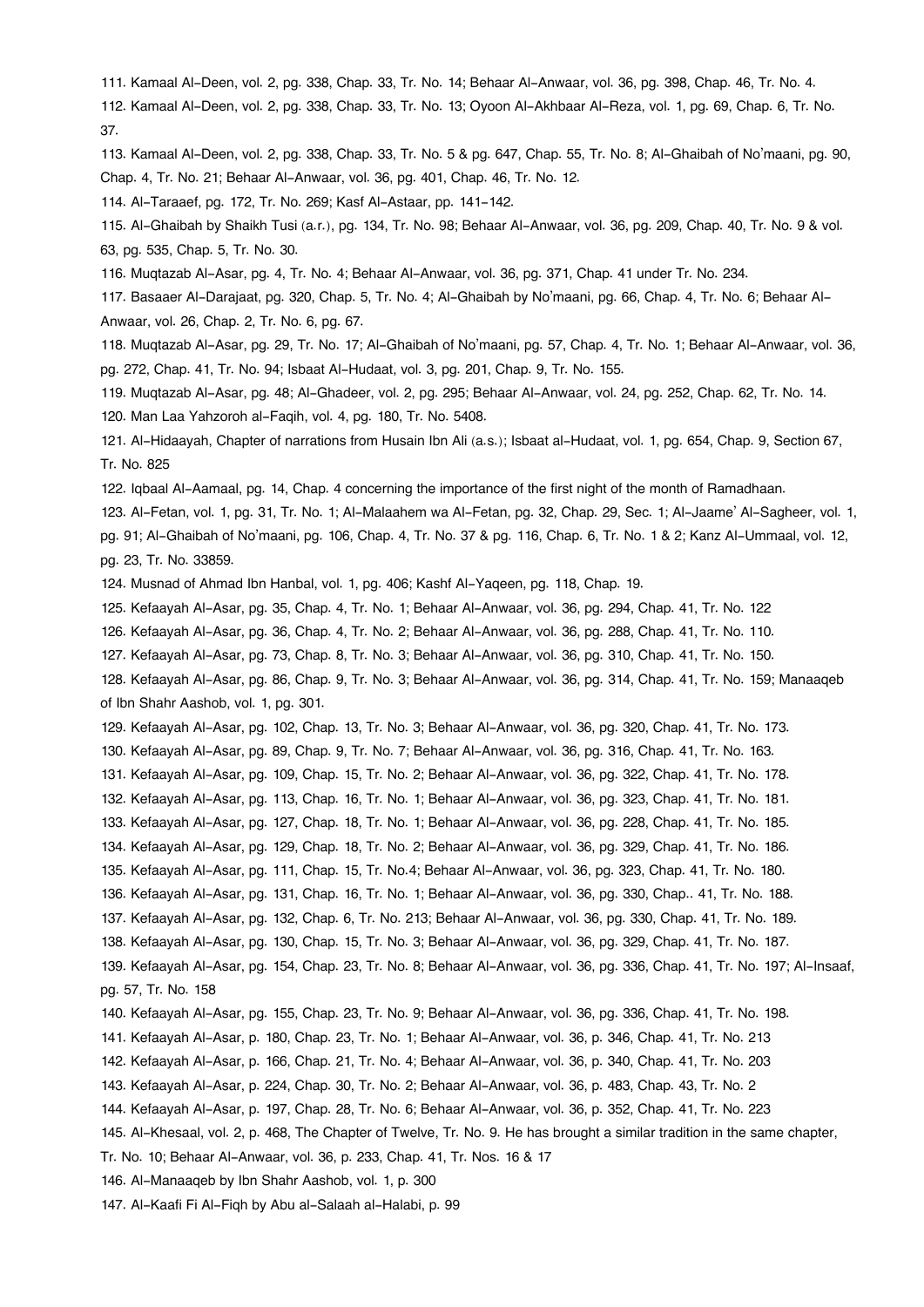# **Chapter 2: Documented Traditions Concerning the Twelve Imams Elaborating Those Brought in the First Chapter**

# **Chapter Two: Documented Traditions Concerning the Twelve Imams (a.s.), Elaborating Those Brought in the First Chapter** [1](#page--1-0)

149. Yanaabi al-Mawaddah[2](#page--1-0): Abu Tufail Aamir Ibn Waathelah – he is the last companion of the Prophet to die as per the consensus of the Ulema – narrates from Ali (a.s.) who said, "The Messenger of Allah (s.a.w.a.) declared, 'O Ali! You are my successor. Your war is my war and your peace is my peace. You are an Imam and the father of eleven Imams, pure and infallible.

From them is the Mahdi, one who will fill the earth with justice and equity. Then woe unto those who bear malice against them! O Ali! If a person loves you and your progeny for the sake of Allah, indeed Allah will raise him with you and with your progeny while all of you are with me in the highest levels. You will be the distributor of the Paradise and the Hell. You will make your lovers enter the Paradise while your enemies will go to Hell.'"

150. Muqtazab al-Asar[3](#page--1-0): Ma'roof Ibn Kharbudh al-Makki narrates from Abu Tufail Aamir Ibn Waathelah al-Kenaani says that I heard Ali (a.s.) say, "Every year in the Night of Power (Lailah al-Qadr), descends on the successors after the Messenger of Allah (s.a.w.a.) what descends." He (a.s.) was asked, 'And who are the successors, O Ameer al-Momineen?'

He (a.s.) replied, 'I and eleven of my offspring. They are the Imams, the addressed ones ([4](#page--1-0)( $\alpha$ ) $\alpha$ .' Ma'roof says, 'I met Abu Abdillah, the slave of Ibn Abbas in Mecca and conveyed to him the contents of this tradition.' He responded, 'I have heard the same tradition from (my master) Ibn Abbas and he recited 'And We have not sent down before you any prophet or messenger or muhaddath".

وَمَا أَرْسَلْنَا مِنْ قَبْلِكَ مِنْ نَبِيِّ وَ لاَ رَسُوْلٍ وَ لاَ مُحَدَّث

And he said, 'By Allah! They are the Muhaddathoon.'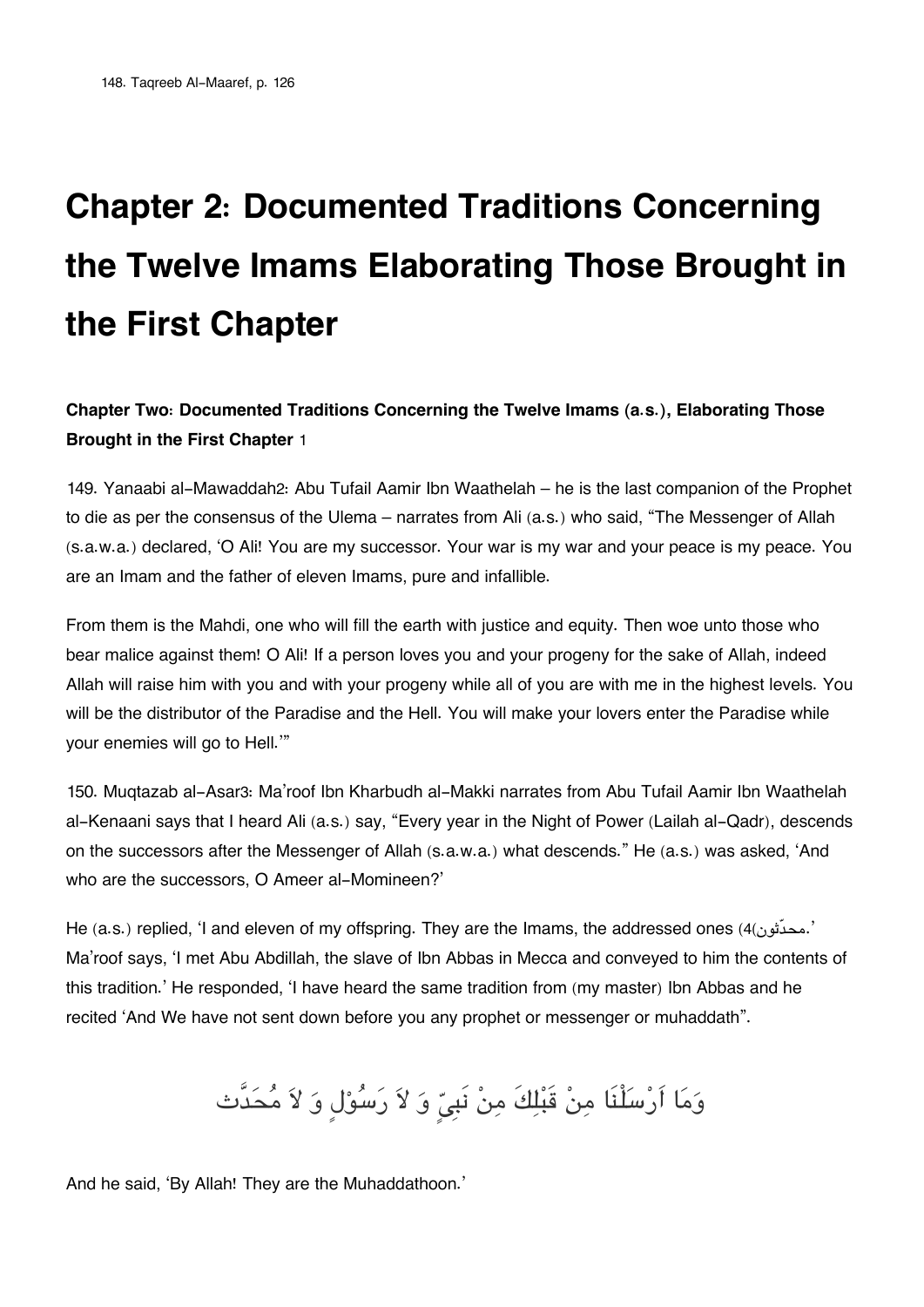151. Al-Irshaad[5](#page--1-0): Zuraarah narrates that I heard Imam Abu Jafar al-Baaqer (a.s.) state, "All the twelve Imams from the progeny of Muhammad are Muhaddath, Ali Ibn Abi Taalib and eleven of his descendants. The Messenger of Allah (s.a.w.a.) and Ali (a.s.), they are the two fathers."

152. Kitaab Sulaim Ibn Qais[6](#page--1-0): Sulaim narrates from Ali (a.s.) that he said, "O Sulaim! Surely, my successors are eleven Imams from my progeny. All of them are Muhaddathoon." I asked, 'O Ameer al-Momineen! Who are they?' He (a.s.) replied, "He, my son, Hasan, and he, my son, Husain." Then he (a.s.) took the hand of his grandson Ali Ibn Husain (a.s.) who was then a suckling child and said, "Then eight descendants from his progeny one after the other. They are those about whom Allah has promised in His book

و والدٍ وما ولَدَ

#### *'And a father and what he begets.'(Surah Balad (90): Verse 3)*

So, the term 'father' (in this verse) implies the Messenger of Allah (s.a.w.a.) and myself and 'what he begets' connotes eleven of my successors.' I asked, 'O Ameer al-Momineen! Is it possible for two Imams to be present at the same time?' He (a.s.) replied, 'Yes, except for the fact that one has to remain silent and not speak till the other dies.'

153. Faraaed al-Simtain[7](#page--1-0): Abdullah Ibn Abbas narrates that the Messenger of Allah (s.a.w.a.) said, 'Surely, my caliphs, my successors and the proofs of Allah upon the creatures after me are twelve. The first of them is my brother and the last is my son.' He (s.a.w.a.) was asked, 'O Messenger of Allah (s.a.w.a.)! Who is your brother?' He (s.a.w.a.) replied, 'Ali Ibn Abi Taalib.'

Again he (s.a.w.a.) was questioned, 'And who is your son?' He (s.a.w.a.) responded, 'The Mahdi, who will fill the earth with justice and equality as it would be fraught with injustice and oppression. I swear by the one Who raised me as a giver of glad tidings with truth! If only one day remains for the world to come to an end, Allah will prolong this day till He brings forth in it my son Mahdi. The Spirit of Allah, Eesa, the son of Maryam, will descend and pray behind him. The earth will light up with the resplendence of its Lord. His (Mahdi) government will encompass the east and the west.'

154. Faraaed al-Simtain[8](#page--1-0): Abdullah Ibn Abbas narrates that the Messenger of Allah (s.a.w.a.) said, 'I am the chief of the messengers while Ali is the chief of the successors. Surely my successors after me are twelve, first of them is Ali Ibn Abi Taalib and the last of them is Al-Qaem (a.s.).'

155. Yanaabi al-Mawaddah[9](#page--1-0): Imam Zain al-Aabedin (a.s.) narrates from his father Sayyed al-Shuhada al-Husain (a.s.) from his father the chief of the successors Ameer al-Momineen Ali (a.s.) that the Messenger of Allah (s.a.w.a.) said, 'The Imams after me are twelve. The first of them is you O Ali and the last of them is the Qaem through whom Allah, Mighty and Glorified be He, will conquer the east and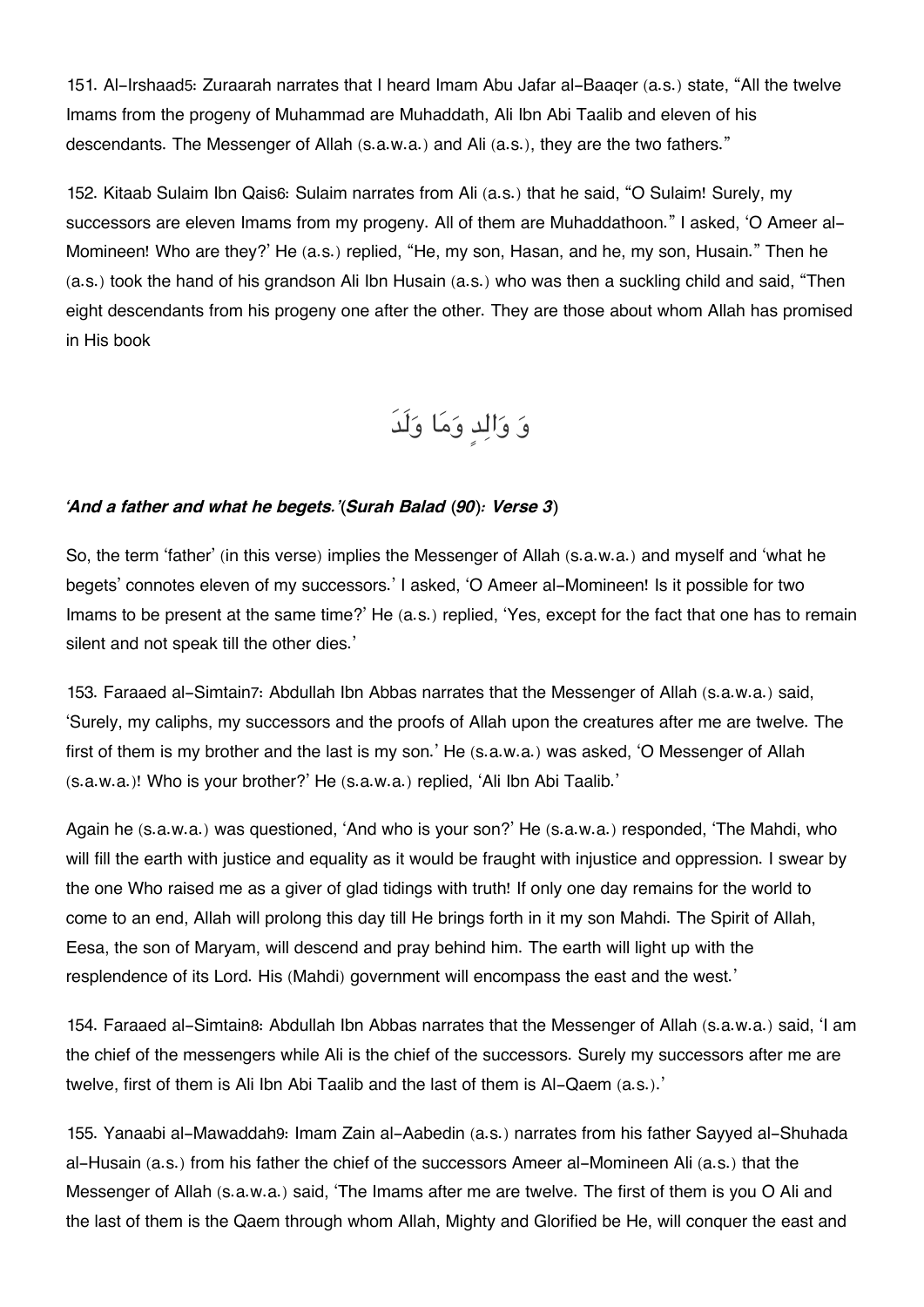the west.'

156. Kamaal al-Deen[10](#page--1-0): Ali (a.s.) narrates that the Messenger of Allah (s.a.w.a.) said, 'The Imams after me will be twelve. The first of them is Ali Ibn Abi Taalib and the last of them is the Qaem. They are my caliphs, my successors, my friends and the proofs of Allah upon my nation after me. The one who accepts them is a believer and the one who denies them is an unbeliever.'

157. Al-Amaali of Saduq (a.r.)[11](#page--1-0): Ameer al-Momineen Ali Ibn Abi Taalib (a.s.) narrates that I requested the Messenger of Allah (s.a.w.a.), 'Kindly inform me of the number of Imams after you.' He (s.a.w.a.) replied, 'O Ali! They are twelve. The first of them is you and the last of them is the Qaem.'

158. Meah Manqebah[12](#page--1-0): Ibn Abbas narrates that I heard the Messenger of Allah (s.a.w.a.) say, 'O people! Know that for Allah there is a door. One who enters it will be safe from the hell-fire and the great fear (الفزع / الاكبر).' At this, Abu Saeed al-Khudri stood up and requisitioned, 'O Messenger of Allah (s.a.w.a.)! Guide us to this door that we may recognise it.'

He (s.a.w.a.) responded, 'He is Ali Ibn Abi Taalib, the chief of the successors, the leader of the believers, the brother of the Messenger of Lord of the worlds (s.a.w.a.) and his caliph on the people, all of them. O people! Whoever loves to fasten to the strong rope, which will never split, must hold on to the mastership (ولاية (of Ali Ibn Abi Taalib (a.s.) because his mastership is my mastership and his obedience is my obedience. O people! Whoever desires to take Allah and His messenger as his master, he must follow Ali Ibn Abi Taalib (a.s.) and the Imams from my progeny for surely, they are the treasurers of my knowledge.'

Here Jaaber Ibn Abdullah Ansari stood up and enquired, 'O Messenger of Allah (s.a.w.a.)! What is the number of these Imams?' He (s.a.w.a.) replied, 'O Jaaber! May Allah have mercy on you, you have asked me about Islam, the whole of it. Their number is equal to the number of months and these with Allah are twelve months in the Book of Allah (since) the day He created the heavens and the earth. Their number is equal to the number of the springs that gushed for Moosa Ibn Imraan (a.s.) when he struck the stone with his staff and their gushed twelve springs from it. Their number is equal to the chiefs of Bani Israel. Allah the High says,

وَلَقَدْ اَخَذَ اللهُ مِيْثَاقَ بَنى اِسرَائِيلَ وَ بَعَثْنَا مِنْهُمْ اِثْنى عَشَرَ نَقِيْبًا

'And indeed We took the covenant from the Bani Israel and raised from them twelve chiefs.' So, O Jaaber, the Imams are twelve. First of them is Ali Ibn Abi Taalib (a.s.) and the last of them is al-Qaem al-Mahdi (a.t.f.s.).'

159. Al-Ikhtesaas[13](#page--1-0): Ibn Abbas narrates that the Messenger of Allah (s.a.w.a.) declared, "The remembrance of Allah, Mighty and Glorified be He, is worship, my remembrance is worship, the remembrance of Ali is worship and the remembrance of the Imams from his progeny is worship. I swear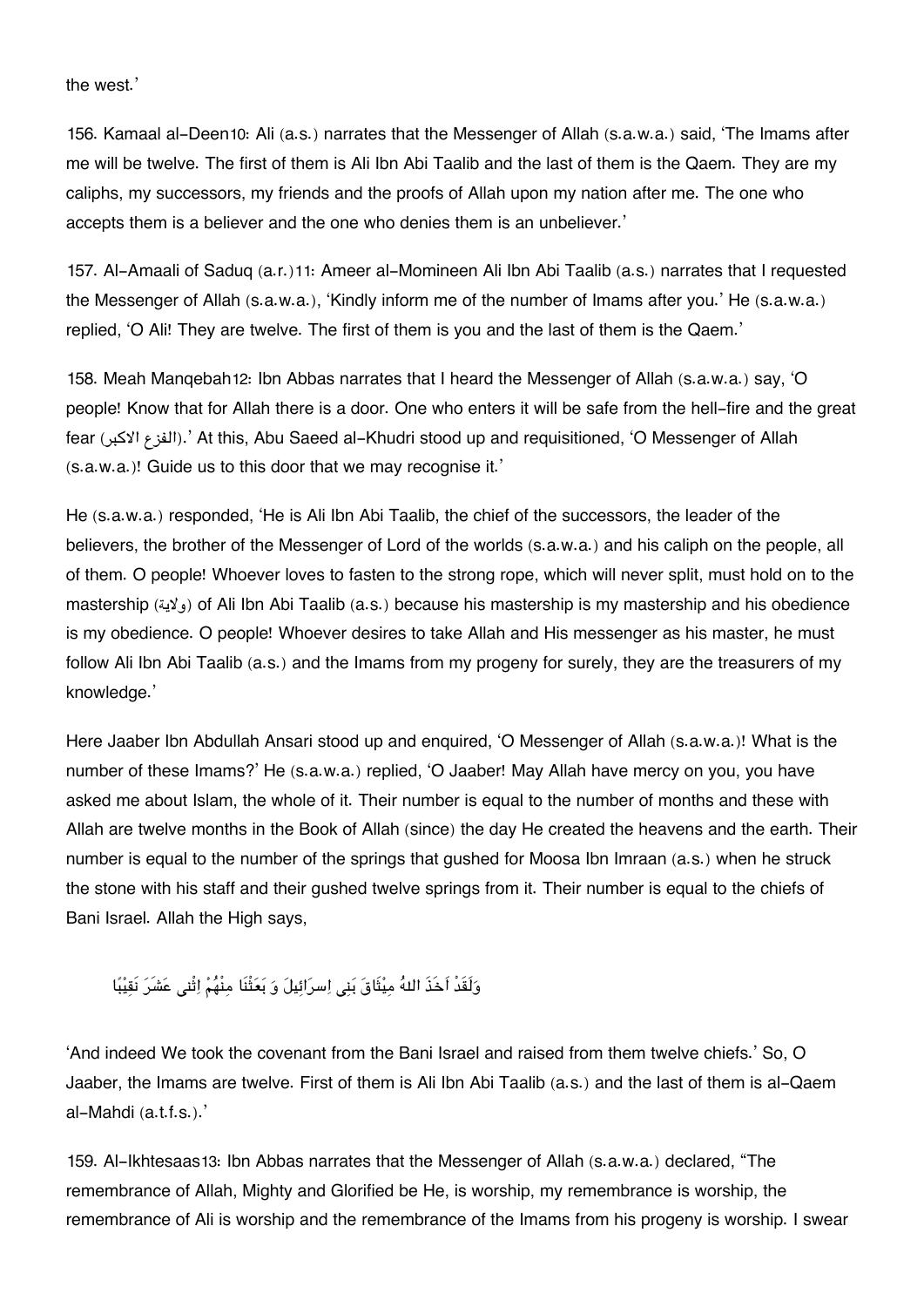by the One Who raised me with prophethood and made me the best of creatures! Surely my successor is the most superior of all the successors. Indeed, he is the proof of Allah upon His servants and His caliph upon His creation. From his progeny are the guided Imams after me.

Due to them, Allah restrains the punishment from the people of the earth and prevents the sky from falling on the earth. Due to them He prevents the mountains from being moved, through them He provides rainwater to His creation and causes the growth of vegetation. They are the true friends of Allah and my real caliphs. Their number is equal to the number of the months and these are twleve. Their number is equal to the number of the chiefs of Moosa Ibn Imraan (a.s.)." Then he (s.a.w.a.) recited the following verse,

والسمآء ذَاتِ الْبروج

#### *'I swear by the mansions of the stars.'*

#### (Qur'an Surah Buruj 8: 1)

Then he (s.a.w.a.) said, "O son of Abbas! Do you think that when Allah swears by the sky the bearer of constellations, does He only imply the sky and its constellations?" I asked, 'Then what is it, O Messenger of Allah (s.a.w.a.)?' He (s.a.w.a.) retorted, "As for the sky, it's me. And as for the constellations, they imply the Imams after me. The first of them is Ali and the last of them is Mahdi (a.s.)."

160. Al-Ghaibah of No'maani[14](#page--1-0): Ameer al-Momineen (a.s.) narrates that the Messenger of Allah (s.a.w.a.) told me, "O Ali! The rightly guided, infallible Imams from your progeny are eleven. You are the first of them and the last of them will bear the same name as that of mine. When he emerges, he will fill the earth with justice as it would be filled with injustice and oppression. A man will come to him while the wealth is hoarded near him and implore, 'O Mahdi! Grant me.' He will reply, 'Take (as much as you like)'."

161. Yanaabi al-Mawaddah[15](#page--1-0): Ali Ibn Moosa ar-Reza (a.s.) narrates on the authority of his forefathers reaching to Ali Ibn Abi Taalib (a.s.) who quotes the Messenger of Allah (s.a.w.a.), "Allah has not created any creature more superior and more honoured in front of Him than me." Ali (a.s.) asked, "O Messenger of Allah (s.a.w.a.)! Are you superior or Jibraeel?" He (s.a.w.a.) responded, "O Ali! Surely Allah, Blessed and High Be He has granted His messengers superiority over the close angels and granted me superiority over all the prophets and messengers. After me superiority is for you and for the Imams from your progeny after you. O Ali! Surely the angels are our servants and the servants of our lovers.

These angels are those who carry the throne (عرش) and are around it, glorifying Allah with His praise and seeking forgiveness for those who believe in our mastership. O Ali! If we were not there, Allah would not have created Adam, Hawwa, Paradise, Hell, Sky and Earth. Then how we are not superior to the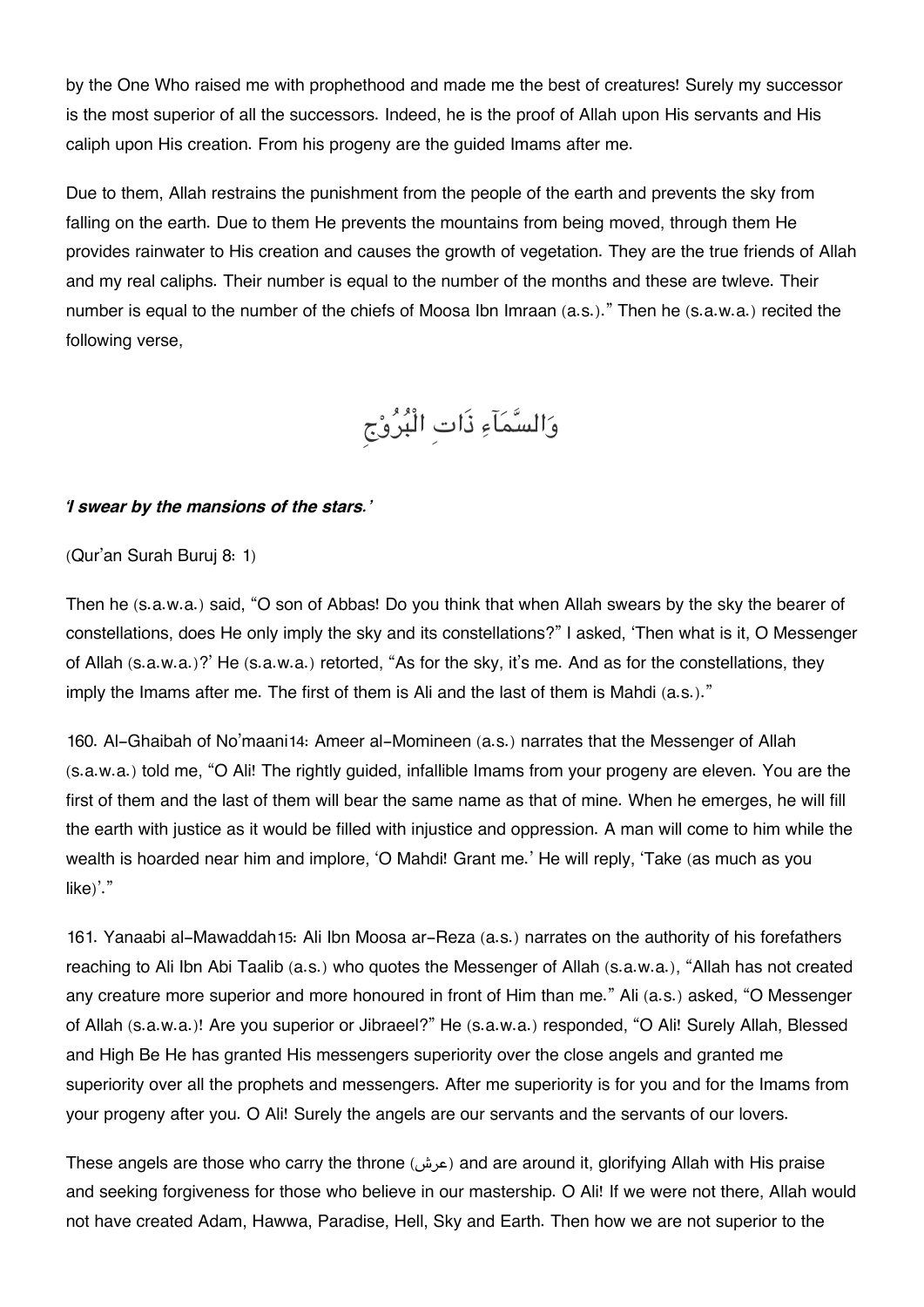angels while we have preceded them in the recognition of our Lord, His glorification, His praise and His holiness? For certainly, the first thing that Allah, Mighty and Glorified be He, created were our souls and He made them speak about His Oneness and His Praise. Thereafter, He created the angels.

When they saw our souls in the form of one light, they were overawed with our affair. Immediately, we glorified Allah (تسبيح (that the angels may know that we are created and that surely He, the High, is transcendent of our attributes. The angels emulated our glorification and purified Allah from our attributes.

When the angels observed the greatness of our position, we declared 'there is no god but Allah' (تهليل( that they may know that there is no god except Allah and that we are His servants and not gods who are to be worshipped with Him or other than Him. When they witnessed the loftiness of our state, we said, 'Allah-o-Akbar' (بيرت (that the angels be informed that Allah is the Greatest and no creature can attain a lofty position but through Him.

When they saw what Allah has made for us from the might and the strength, we confessed, 'There is no power or strength except that of Allah' لاَ حَوْلَ وَ لاَ قُوَّةَ الاَّ بِالله 'power or strength except that of Allah power and strength except that of Allah. When they witnessed the bounties that Allah has conferred on us and our obedience, which He has made obligatory for His creatures, we praised Allah (تحميد) that the angels may become aware that all praise is for Allah on His bounties. The angels said, 'All praise is for Allah.' So, through us, they receive guidance to the recognition of Allah's Oneness, Glorification, Greatness, Praise, etc. And surely Allah, Blessed and High be He, created Adam (a.s.) and placed us in his offspring.

Then how we are not superior to the angels while they all prostrated before Adam? When I was taken to the heavens during ascension (me'raj), Jibraeel said the Azaan and the Iqaamah twice and requested, 'Go ahead, O Muhammad!' I asked, 'Should I go ahead of you O Jibraeel?' 'Yes. Surely Allah, Blessed and High Be He, made His prophets superior to all His angels. He has granted special superiority to you over all of them.'

So, I went ahead, led the prayers (with the angels behind me) and am not proud about it. When I reached to the veils of light, Jibraeel implored again, 'Go ahead, O Muhammad!' And he stepped behind me. I asked, 'O Jibraeel! Are you forsaking me in such a place?' He retorted, 'O Muhammad! This is my limit, which Allah has defined for me. If I exceed it, my wings will be burnt on account of the transgression of the orders of my Lord, Majestic is His Majesty.' The veil of light was removed for me; I reached till where Allah pleased, to the loftiness of His kingdom.

Then I was called out, 'O Muhammad! You are my servant and I am your Lord. Then worship only Me and rely only on Me. I created you from My Light. You are My messenger to My creation and My proof upon My creatures. I created My paradise for you and for the one who follows you. I created My hell for the one who opposses you. I made My honour obligatory for your successors.' I asked, 'O Lord! Who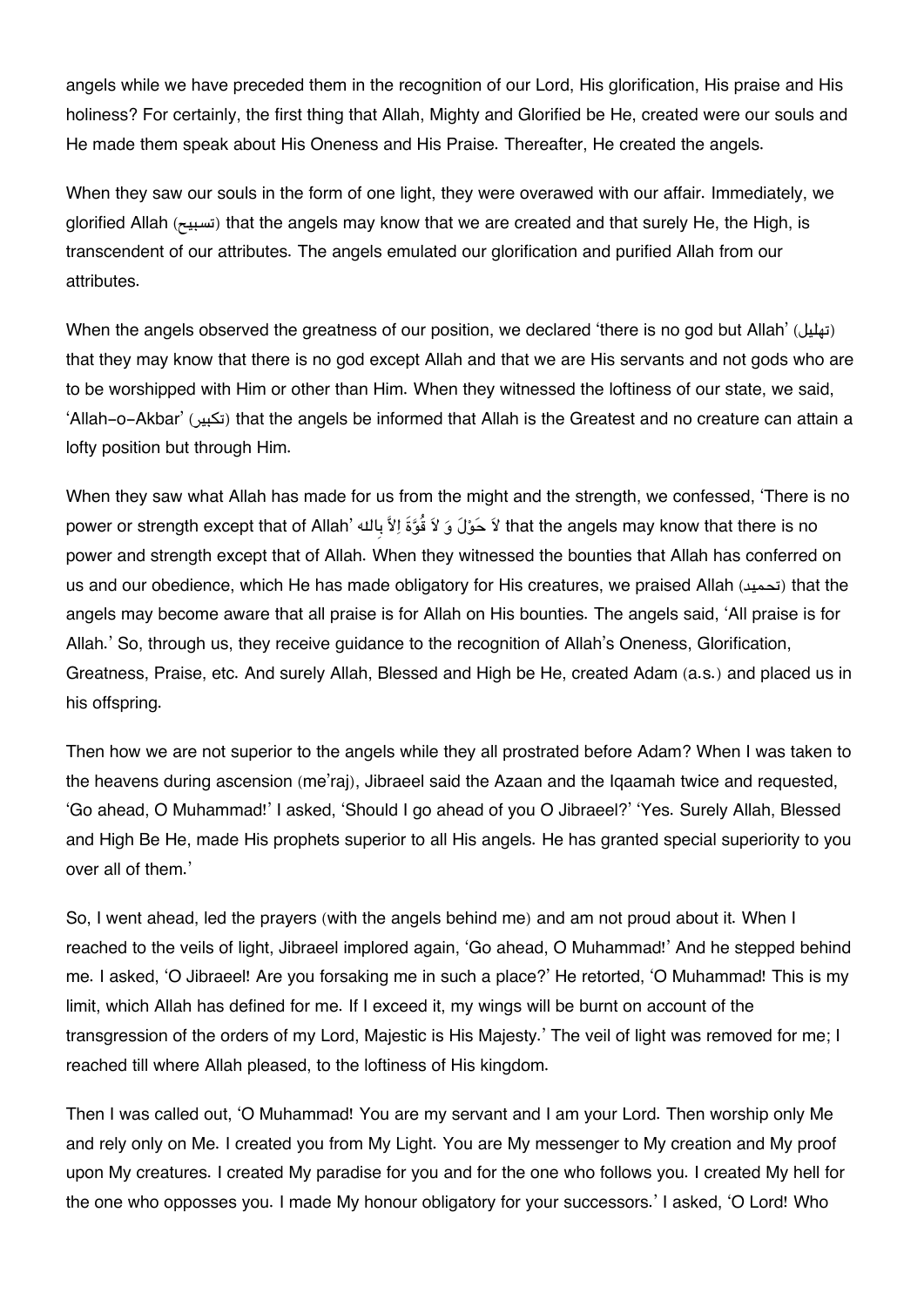are my successors?' It was said, 'O Muhammad! Your successors are transcribed on the canopy of My Throne (arsh).' I looked and I saw twelve lights and in each light there was a green line on which was the name of one of my successors. The first of them was Ali and the last of them was the Qaem al-Mahdi.'

I enquired, 'O Lord! Are these my successors after me?' I was told, 'O Muhammad! These are My friends, My lovers, My chosen ones and My proofs upon My creatures after you. They are your successors. By My Might and My Majesty! Certainly I will clean the earth of injustice with the last of them, al-Mahdi. I will make him rule the east of the earth and its west and make the wind subservient to him. I will make him dominate the skies and overcome the causes.

I will help him with My army and assist him with My angels till My call is prevalent and the creatures gather on My Oneness (tauheed). Thereafter, I will prolong his kingdom and will alternate my friends as the rulers of the earth one after the other till the day of judgement."

162. Yanaabi al-Mawaddah[16](#page--1-0): A lengthy tradition narrated from Al-Manaaqeb from Abu Tufail Aamir Ibn Waathelah in the incident of the arrival of a Jew of Madina to Ali (a.s.) and his questions from him. (The Jew) asked, 'Inform me as to how many Imams will be in this (Muslim) Ummah after its Prophet (s.a.w.a.)? And inform me about the position of Muhammad, where is he in Paradise? And inform me who will stay with him in Paradise?'

Ali (a.s.) replied, "After its Prophet, this Ummah will have twelve Imams. Whoever opposes them (Imams) will not harm them."

Jew: You have spoken the truth.

Ali (a.s.): Muhammad (s.a.w.a.) is placed in Jannah Al-Adn in Paradise, which is centrally located, is its highest position and is closest to the Throne of the Beneficent, Majestic be His Majesty.

Jew: You have spoken the truth.

Ali (a.s.): And as for those who will stay with him in Paradise, then these are the twelve Imams, first of them is me and the last of them is the Al-Qaem Al-Mahdi.

Jew: You have spoken the truth.

Ali (a.s.): Ask anything that you desire.

Jew: Inform me as to how much will you live after your Prophet and will you die a natural death or will you be martyred?

Ali (a.s.): I will live after him (s.a.w.a.) for thirty years and this-indicating towards his beard- will be dyed with this- pointing to his head (i.e. prophesying his martyrdom).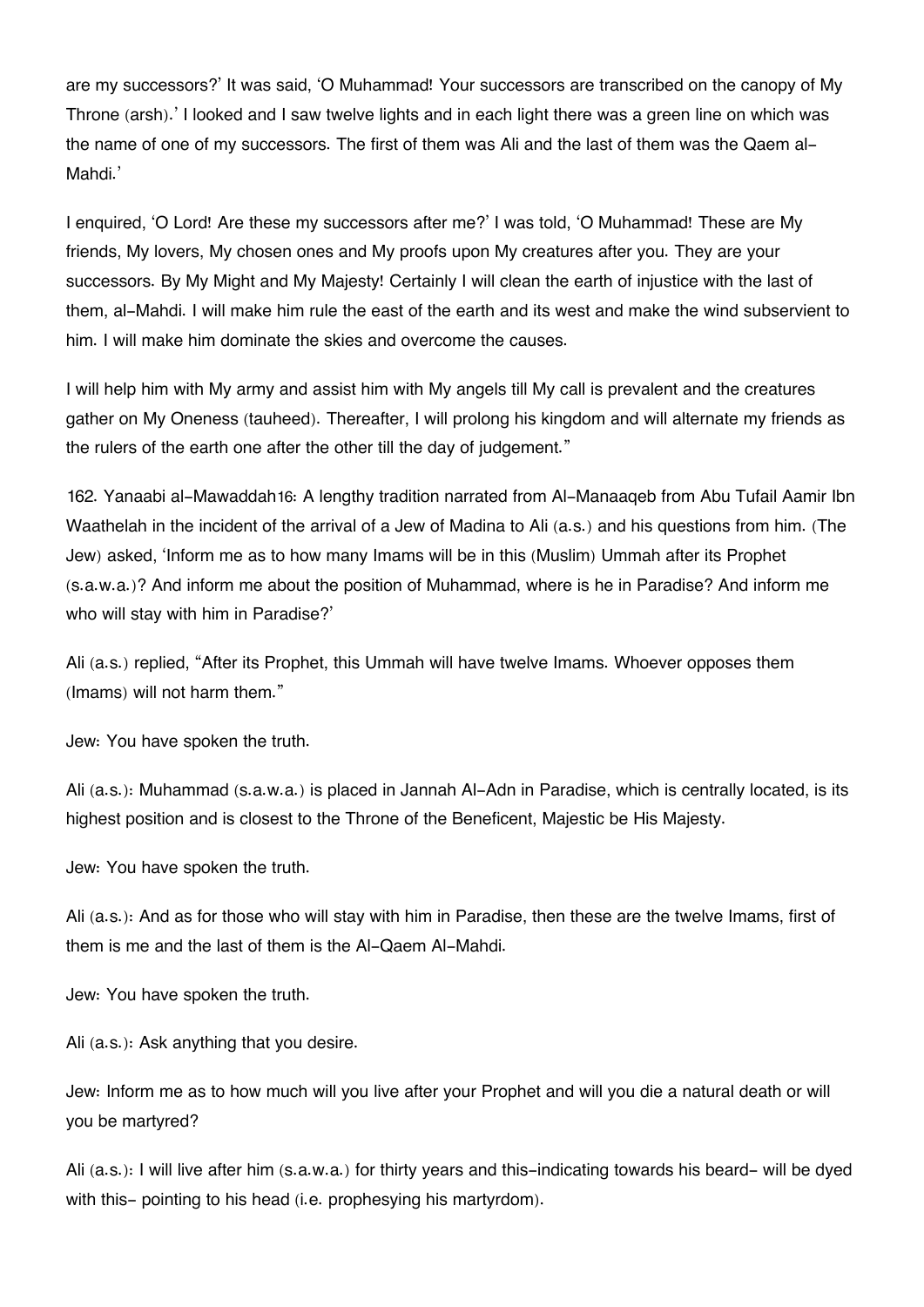Jew: I witness that there is no god but Allah and I witness that Muhammad is the Messenger of Allah (s.a.w.a.). I also witness that surely you are the successor of the Messenger of Allah (s.a.w.a.).

163. Sharh-o-Ghaayah al-Ahkaam[17](#page--1-0): Abu Abdillah al-Husain Ibn Ali Ibn Abi Taalib (a.s.) said, "From us are the twelve guided (Imams). First of them is Ali Ibn Abi Taalib (a.s.) and the last of them is Al-Qaem (a.s.)".

164. Rauz al-Jenaan Fi Tafseer al-Quran[18](#page--1-0): The Messenger of Allah (s.a.w.a.) declared, "The Imams after me are twelve. First of them is Ali, the fourth of them is Ali, the eighth of them is Ali, the tenth of them is Ali and the last of them is Mahdi."

165. Al-Manaaqeb[19](#page--1-0): Imam Sadeq (a.s.) cites on the authority of the Messenger of Allah (s.a.w.a.), who said, "Surely Allah, the High, has taken my covenant and the covenant of the twelve Imams after me. They are the proofs of Allah upon His creatures. The twelfth of them is al-Qaem, through whom Allah will fill the earth with justice and equality as it would be fraught with injustice and tyranny."

166. Faraaed al-Simtain[20](#page--1-0): Asbagh Ibn Nubaatah narrates on the authority of Abdullah Ibn Abbas, who says, 'I heard the Messenger of Allah (s.a.w.a.) say, "I, Ali, Hasan, Husain and nine descendants of Husain are purified and infallible."'

167. Kefaayah al-Asar[21](#page--1-0): Abu Saeed al-Khudri narrates that I heard the Messenger of Allah (s.a.w.a.) say, "My Ahle Bait (a.s.) are (a cause of) protection for the people of the earth like the stars are for the inhabitants of the skies." He was asked, 'O Messenger of Allah (s.a.w.a.)! The Imams after you are from your Ahle Bait (a.s.)?' He (s.a.w.a.) replied, "Yes. The Imams after me are twelve, of which nine will be from the offspring of Husain (a.s.), trustees and infallible. From us is the Mahdi of this Ummah. Beware! Surely they are my Ahle Bait (a.s.) and my progeny, from my flesh and my blood. Those who will hurt me concerning them, I will not intercede to Allah on their behalf (on the day of judgement)."

168. Kefaayah al-Asar[22](#page--1-0): Abu Saeed al-Khudri narrates that I heard the Messenger of Allah (s.a.w.a.) say, "The Imams after me are twelve, nine of them are from the descendants of al-Husain (a.s.) and the Mahdi is from them."

169. Kefaayah al-Asar[23](#page--1-0): Ataa narrates that we visited Abdullah Ibn Abbas at Taaef during the illness in which he expired. We were a group of thirty people from the elders of Taaef. He looked very frail. We did salaam to him and sat down. He asked me, 'O Ataa! Who are these people with you?' I replied, 'They are the elders of this city. Among them are Abdullah Ibn Salmah Ibn Hazrami al-Taaefi, Ammarah Ibn Abi al-Ajlah and Thaabit Ibn Maalik. So I enumerated them for him one by one.

Thereafter, they came forward and said to him, 'O cousin of Allah's Messenger (s.a.w.a.)! Surely you have seen the Messenger of Allah (s.a.w.a.) and heard from him what you heard. Then inform us about the dispute of this Ummah as some have given preference to Ali (a.s.) over others, while some have placed him after three (caliphs).' Ibn Abbas sighed and said, 'I heard the Messenger of Allah (s.a.w.a.)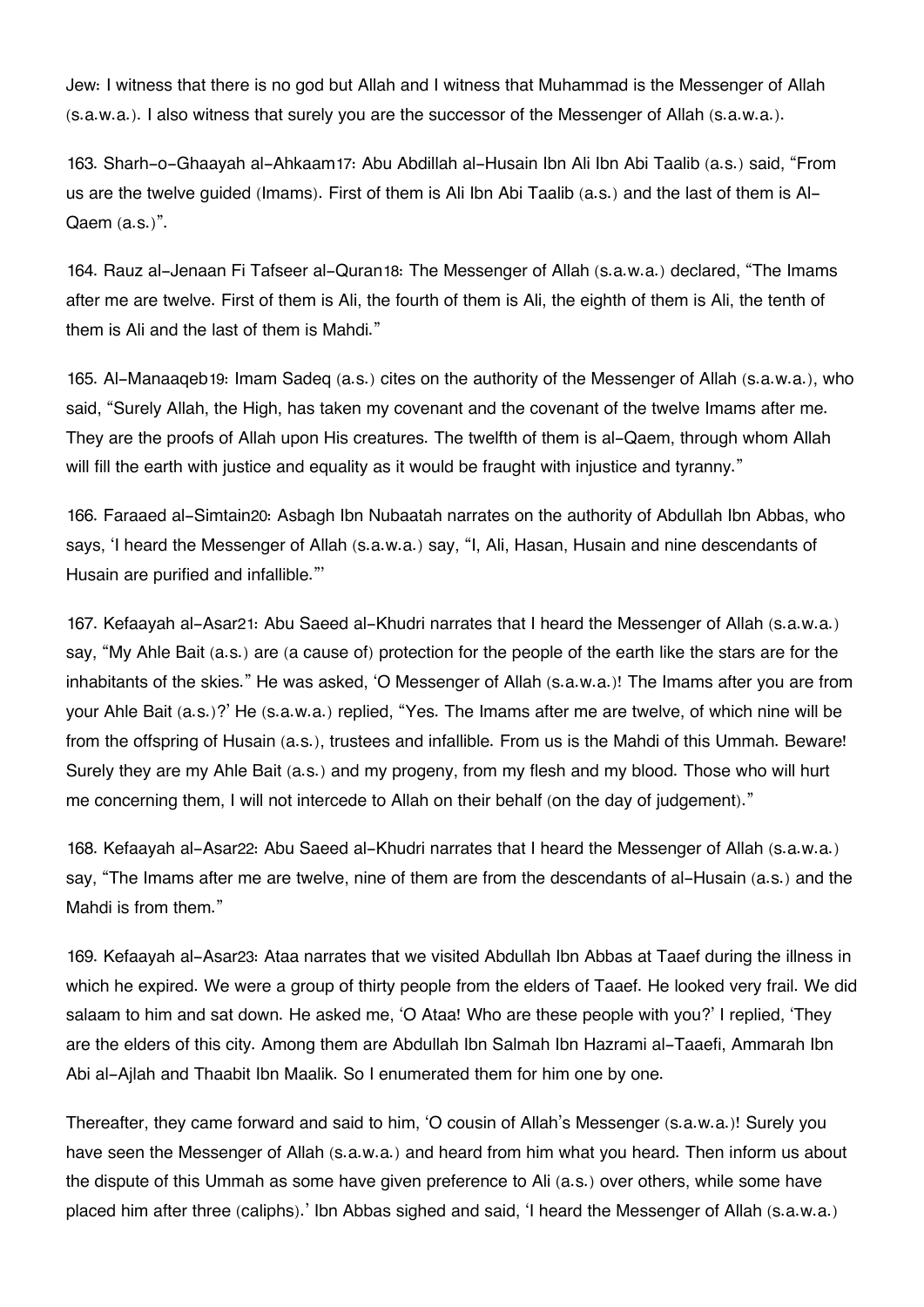say, 'Ali is with Truth and Truth is with Ali.

He is the Imam and the Caliph after me. So, whoever fastens unto him, will be successful and saved. And whoever turns away from him, will stray and be deviated. Nay! (After my death) he will shroud me, give bath to my corpse and pay off my debts. He is the father of my two grandsons, al-Hasan and al-Husain. There will be nine Imams from the offspring of Husain and from us is the Mahdi of this nation.'

At this Abdullah Ibn Salmah Hazrami asked him, 'O cousin of Allah's Messenger! Why have you not introduced these things to us before?' He replied, 'By Allah! Indeed I have conveyed to you what I had heard and advised you. But you don't like those who advise.' Then he continued, 'O servants of Allah! Fear Allah like the one who takes lessons while he is prepared, really dreads, proceeds slowly, is inclined towards seeking and fears from fleeing.

Then act for your hereafter before your death comes upon you and fasten to the strong rope from the progeny of your Prophet (s.a.w.a.). For surely, I have heard him (s.a.w.a.) say, 'He who fastens to my progeny after me, will be from the successful ones'.' Then he (Ibn Abbas) started wailing. People asked, 'Why are you crying while you enjoy such a high status near the Messenger of Allah (s.a.w.a.)?'

He told me, 'O Ataa! I am crying for two things: The fear of the one who sees things at the time of death and the separation of the loved ones.' Thereafter, the people dispersed and he told me, 'O Ataa! Hold my hand and take me to the courtyard of the house.' I and Saeed held his hands and took him to the courtyard, where he raised his hands towards the sky and said, 'O Allah! Surely I seek closeness to you through Muhammad and his progeny. O Allah! Surely I seek closeness to you through the mastership of (my) teacher, Ali Ibn Abi Taalib.' He kept repeating these prayers till he fell on the ground. We waited for a while, after which we picked him up but he was dead (may Allah have mercy on him).'

170. Kefaayah al-Asar[24](#page--1-0): Abu Hurairah narrates that I asked the Messenger of Allah (s.a.w.a.) concerning the saying of Allah,

وَ جَعَلَهَا كَلِمَةً بَاقِيَةً فِيْ عَقِبِه لِعَلَّهُمْ يَرْجِعُوْنَ

#### *And he made it a word to continue in his posterity that they may return.*

(Qur'an Surah Zukhruf 43: 28)

He (s.a.w.a.) replied, "He (Allah) has placed Imamat in the progeny of Husain (a.s.). Nine of the Imams will emerge from his offspring and from them is the Mahdi (a.t.f.s.) of this nation." Then he (s.a.w.a.) warned, "If a person stands on one feet between the Rukn and the Magaam (-e-Ibraheem) but dies in a state bearing hatred against my Ahle Bait (a.s.), he will enter the fire."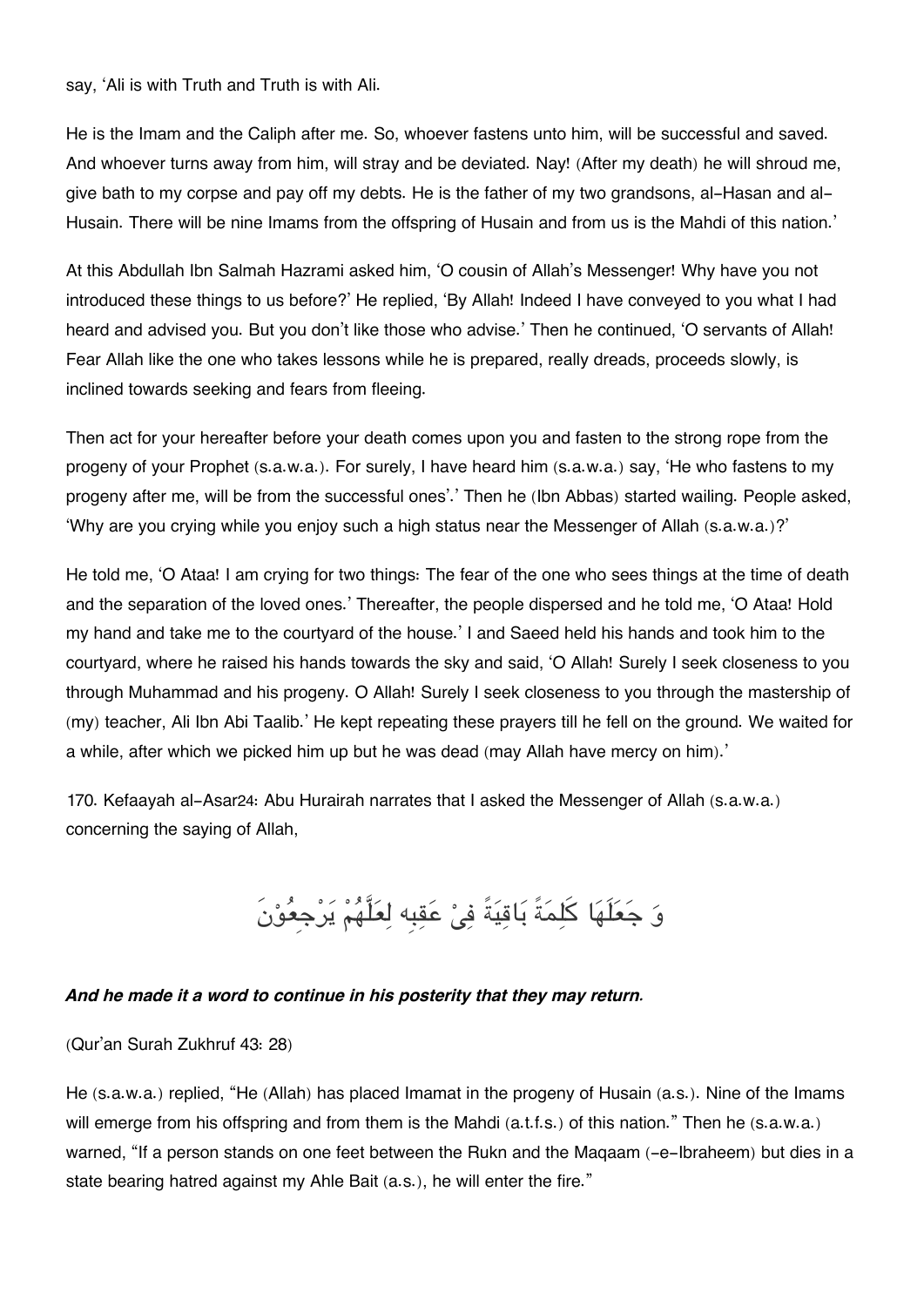171. Kefaayah al-Asar[25](#page--1-0): Umar Ibn Khattaab narrates that I heard the Messenger of Allah (s.a.w.a.) say, "O people! Certainly, I am about to depart from you and surely you will meet me at the Hauz (pond of Kausar), whose breadth is like the distance between San'aa (in Yemen) to Basraa. In it are silver goblets equal to the number of stars. Surely, I will ask you as to how you have dealt with my will concerning the two weighty things (Saqalain).

Thus, beware as to how you treat them after me. The greater heavy thing is the Book of Allah, whose one side is in the hands of Allah and another is in your hands. Therefore, fasten unto it and do not distort it. (The second is) my progeny, my Ahle Bait (a.s.), for indeed, the Gracious, the Knower has informed me that these two will not separate from each other till they meet me at the Hauz." I (Umar) asked, 'O Messenger of Allah (s.a.w.a.)! Who is your progeny?' He (s.a.w.a.) replied, "My Ahle Bait (a.s.) from the children of Ali (a.s.) and Fatema (s.a.), of which nine righteous Imams from the offspring of Husain (a.s.), are my progeny. They are from my flesh and my blood."

172. Al Manqebah al Meah[26](#page--1-0): Ameer al-Mumineen (a.s.) says, "By Allah! Indeed the Messenger of Allah (s.a.w.a.) appointed me as his successor in his nation. So, I am the proof of Allah upon them after him. My mastership is obligatory on the inhabitants of the heavens like it is on the people of the earth. Surely, the angels discuss my virtues and this is their glorification (تسبيح (with Allah.

O people! Follow me that I guide you to the path of guidance and do not stray right or left, lest you be misguided. I am the successor of your prophet, his heir, the Imam of the believers, their master and their chief. I am the leader of my followers to Paradise and I will drag my enemies to hell. I am the sword of Allah upon His enemies and His mercy on His friends. I am the owner of the pond of the Messenger of Allah (s.a.w.a.), his flag, his station and his intercession. I, Hasan, Husain and nine from the progeny of Husain are the caliphs of Allah in His earth, His trustees upon His revelation, the Imams of the Muslims after their prophet (s.a.w.a.) and the proofs of Allah upon His creatures."

173. Kefaayah al-Asar[27](#page--1-0): Zaid Ibn Arqam narrates that I heard the Messenger of Allah (s.a.w.a.) say to Ali (a.s.), "You are the Imam and the successor after me. Your two sons are my grandsons, the two Imams and the leaders of the youth of Paradise. Nine from the offspring of Husain are the infallible Imams and from them is the Qaem of us Ahle Bait (a.s.)." Then he (s.a.w.a.) said, "O Ali! There are no riders on the day of judgement except the four of us." At this juncture, a person from the Ansaar stood up and asked, 'May my father and my mother be sacrificed for you, O Messenger of Allah (s.a.w.a.)! Who are they?'

He (s.a.w.a.) retorted, "I will be on Allah's carrier Buraaq, my brother Saleh (the prophet) will be on Allah's she-camel which was slayed, my uncle Hamzah will be on my she-camel al-Azbaa and my brother Ali will be on a she-camel from the camels of paradise. In his hand, will be the standard of praise (lewaa al-hamd).

He will call out 'There is no god except Allah, Muhammad is the Messenger of Allah.' (On seeing him)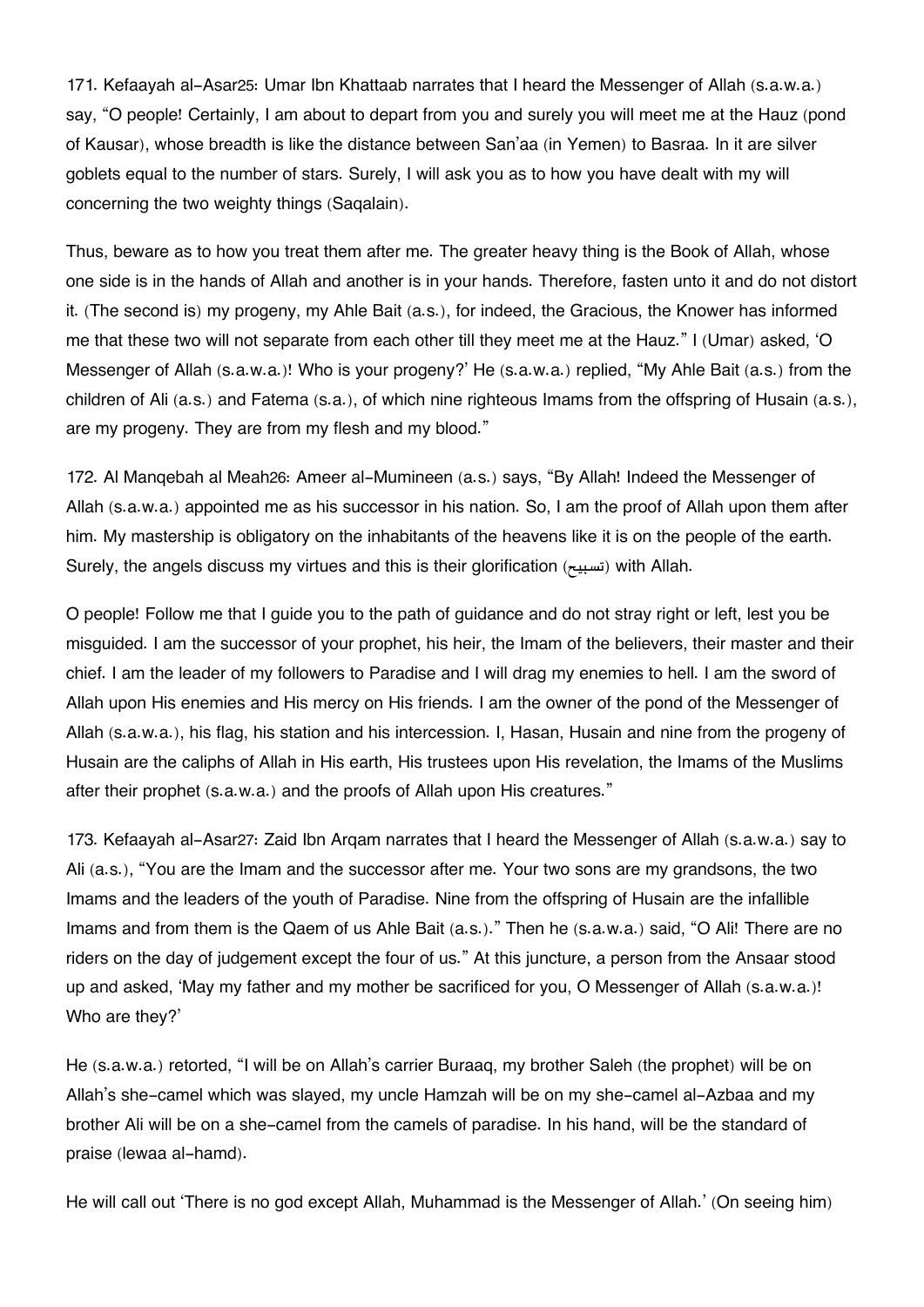the humans will proclaim, 'He is not but a proximate angel or a sent prophet or a carrier of the Arsh.' An angel from beneath the Arsh will reply to them, 'O people! He is neither a proximate angel nor a sent prophet nor a carrier of the Arsh. He is the most truthful (المسّدّيق الاكبر), the greatest distinguisher (الفاروق) الاعظم(, Ali Ibn Abi Taalib (a.s.)."

174. Kefaayah al-Asar[28](#page--1-0): Zaid ibn Arqam narrates that I heard the Messenger of Allah (s.a.w.a.) say to Ali Ibn Abi Taalib (a.s.), "You are the chief of the successors and your two sons are the leaders of the youth of paradise. From the progeny of Husain, Allah, Mighty and Glorified be He, will bring out nine Imams. After I die, a group of people will bear hatred against you in their hearts, deprive you of your rights and join forces against you."

175. Kefaayah al-Asar[29](#page--1-0): Usmaan Ibn Affaan narrates that his father said to him, 'I heard the Messenger of Allah (s.a.w.a.) say, "The Imams (a.s.) after me are twelve, nine are from the progeny of Husain (a.s.). From us is the Mahdi of this nation. Whoever fastens unto them after me then indeed he has fastened to the rope of Allah and whoever leaves them then he has left Allah."

176. Kefaayah al-Asar[30](#page--1-0): Abi Amaamah cites on the authority of the Messenger of Allah (s.a.w.a.), "The Imams after me are twelve. All of them will be from Quraish. Nine will be from the offspring of Husain (a.s.) and the Mahdi (a.t.f.s.) is from them."

177. Kefaayah al-Asar[31](#page--1-0): Ammaar (al-Yaasir) recounts, 'When the Messenger of Allah (s.a.w.a.) was about to die, he called Ali (a.s.) and had a lengthy secretive conversation with him. Thereafter, he (s.a.w.a.) remarked, "O Ali! You are my successor and my heir. Indeed, Allah has granted you my knowledge and my understanding. After I die, some people will bear hatred against you in their hearts and usurp your right." On hearing this, Fatemah (a.s.) started crying and so did Hasan and Husain (a.s.).

He (s.a.w.a.) enquired, "O chief of the womenfolk! Why do you cry?" She (a.s.) expressed, "O my father! I fear destruction after you." He (s.a.w.a.) consoled, "I give you glad-tidings O Fatemah! You will be the first of the Ahle Bait (a.s.) to meet me. So, neither cry nor grieve. You are the chief of the women of paradise, your father is the chief of the prophets, your cousin is the chief of the successors and your two sons are the chiefs of the youth of paradise. From the offspring of Husain (a.s.), Allah will bring out nine pure and infallible Imams. And from us is the Mahdi (a.t.f.s.) of this nation."

Then he (s.a.w.a.) turned to Ali (a.s.) and informed, "O Ali! None will bathe me and shroud me but you." Then Ali (a.s.) asked, "O Messenger of Allah (s.a.w.a.)! Who will hand me the water (while I bathe you)? For surely, you are heavy and I cannot change your positions (during the bath) singlehandedly." He (s.a.w.a.) replied, "Surely, Jibraeel will be with you and Fazl will hand over water to you."'

He (Ammaar) continues, 'When the Messenger of Allah (s.a.w.a.) expired, Fazl was handing over the water during the ceremonial bath while Jibraeel helped Ali (a.s.). When the bathing and shrouding was complete, Abbas (Prophet's uncle) came to Ali (a.s.) and said, "O Ali! The people have gathered to bury the Prophet (s.a.w.a.) in the graveyard of Baqi and one person is leading them."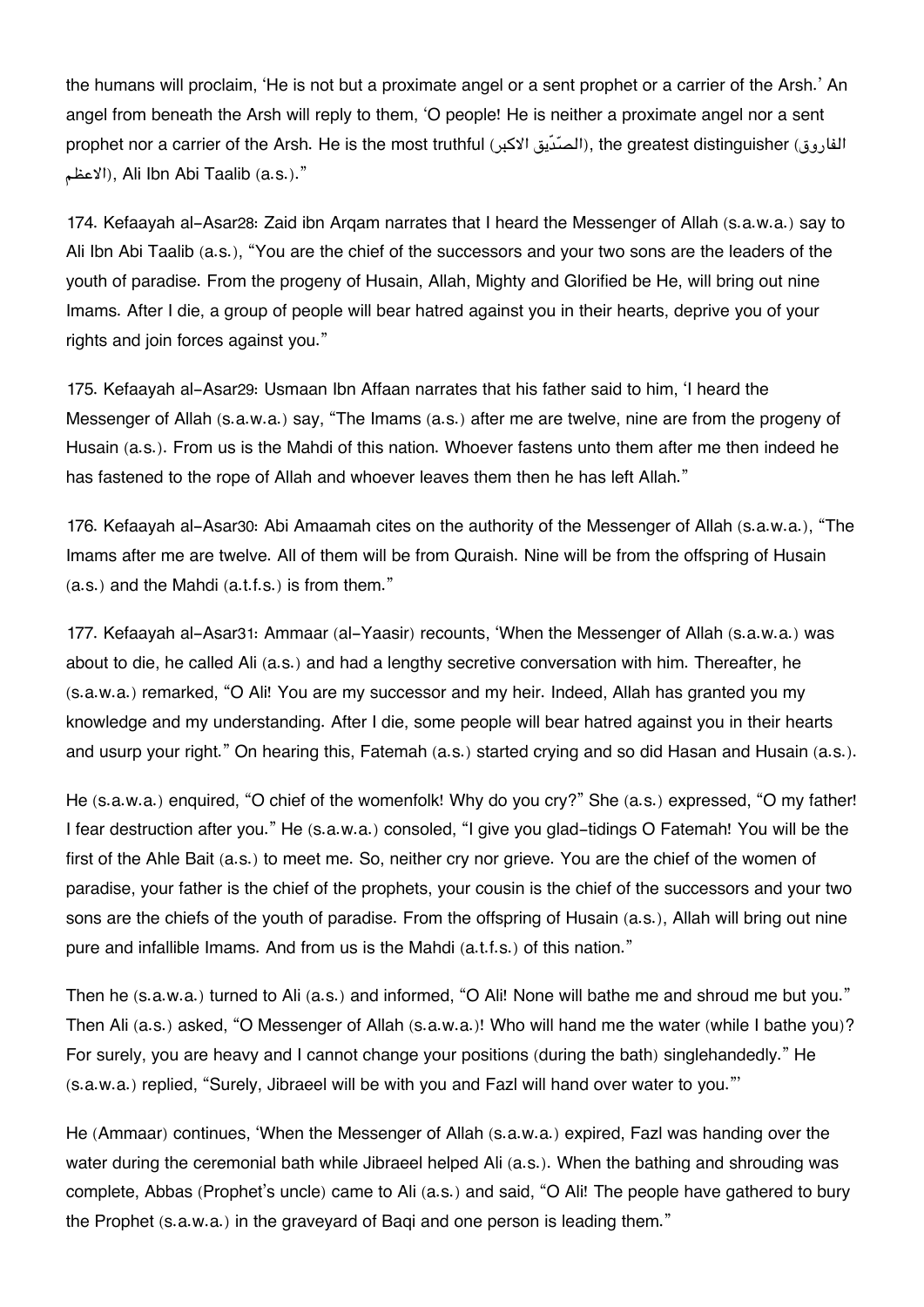Ali (a.s.) came out to the people and said, "O people! Certainly, the Messenger of Allah (s.a.w.a.) was our leader, in life as well as in death. Are you aware that the Messenger of Allah (s.a.w.a.) has cursed the one who performs salaat on the graves, who takes another god with Allah, who breaks his dentures and ruptures his gums." They replied, 'The affair is in your hands; do as you like.' He (a.s.) said, "Then I am burying the Messenger of Allah (s.a.w.a.) in the piece of land where he expired".' Ammaar says, 'He stood on the door and performed the funeral prayers. Thereafter, he ordered the people to perform the prayers in groups of ten and leave.'

178. Kefaayah al-Asar[32](#page--1-0): Sa'd Ibn Maalik says that the Messenger of Allah (s.a.w.a.) said, "O Ali! You are unto me as Haroon was to Moosa (a.s.) except that there is no prophet after me. You will repay my debts and fulfil my promises. You will fight after me for the exegesis of the Quran like I battled for its revelation. O Ali! Your love is faith and bearing malice against you is hypocrisy. Indeed, the Gracious, the Knower has informed me that nine infallible and pure Imams (a.s.) will emerge from the progeny of Husain (a.s.). From them is the Mahdi (a.t.f.s.) of this nation who will establish religion in the last era just as I did it in the beginning."

179. Kefaayah al-Asar[33](#page--1-0): Imam Hasan Ibn Ali (a.s.) narrates that the Messenger of Allah (s.a.w.a.) said, "Certainly, twelve Imams will rule this affair (Islam) after me. Nine will be from the progeny of Husain (a.s.). Allah will grant them my knowledge and my understanding. Those who hurt me concerning them, Allah will prevent my intercession from reaching unto them."

180. Kefaayah al-Asar[34](#page--1-0): Moosa Ibn Abd Rabbeh says that I heard Husain Ibn Ali (a.s.) say in the Mosque of the Prophet (s.a.w.a.), during the lifetime of his father (a.s.), 'I heard the Messenger of Allah (s.a.w.a.) stake, "The first thing that Allah, Mighty and Glorified be He, created were His curtains.

Then, He wrote on its pillars, 'There is no god but Allah, Muhammad is the Messenger of Allah, Ali is his successor'. Thereafter, Allah created the Tablet (lauh) and wrote on its sides, 'There is no god but Allah, Muhammad is the Messenger of Allah, Ali is his successor'. So, whoever thinks that he loves the Prophet (s.a.w.a.) but does not love the successor (Ali), then indeed he has lied. And whoever thinks that he recognises the Prophet (s.a.w.a.) but does not recognise the successor, then again he has disbelieved.

Then he (s.a.w.a.) said, 'Know that my Ahle Bait (a.s.) are source of security for you, then love them for the sake of my love and fasten unto them that you may never be deviated.' He (s.a.w.a.) was asked, 'Who are your Ahle Bait (a.s.), O Prophet of Allah?' He (s.a.w.a.) responded, 'Ali, my two grandsons and nine descendants from the progeny of Husain. They are the Imams, trustees and infallible. Beware! They are my Ahle Bait (a.s.) and my progeny, from my flesh and my blood."'

181. Kefaayah al-Asar[35](#page--1-0): Abu Hamzah Sumaali narrates from Abu Khaled Kaabuli from Imam Ali Ibn Husain (a.s.) from his father Husain Ibn Ali (a.s.), who said, "I went to the Messenger of Allah (s.a.w.a.) while he was in deep thought and sorrowful.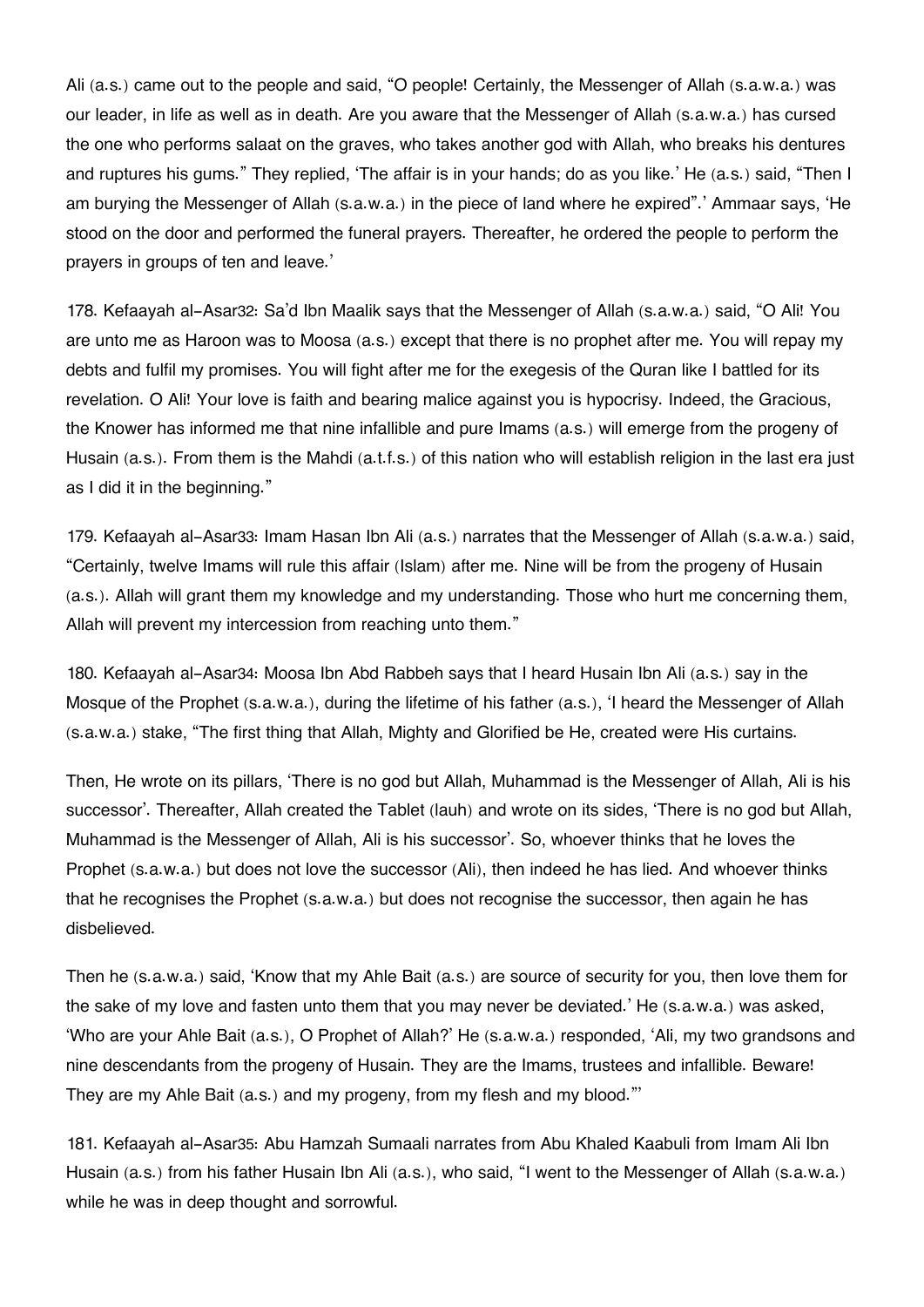I asked, 'O Messenger of Allah (s.a.w.a.)! What are you thinking so deeply about?' He replied, 'Son! Ruh al-Ameen (Jibraeel) came to me and informed, 'O Messenger of Allah! The High, the Highest (Allah) conveys salutations to you and says, 'Indeed I am about to bring your Prophethood to an end and your life to an end. Thus, hand over the greatest name (الاسم الاكبر), the heritage of knowledge and the effects of the knowledge of Prophethood to Ali Ibn Abi Taalib.

For certainly, I don't leave the earth except in it is a learned man through whom My obedience is known and My mastership is recognised. Surely, I did not cut off the knowledge of Prophethood from the Unseen from your progeny just as I did not terminate it from the progenies of the Prophets between you and your father Adam (a.s.).'

I (Husain) asked, 'O Messenger of Allah (s.a.w.a.)! Who will rule over this affair after you?' He (s.a.w.a.) replied, 'Your father Ali Ibn Abi Taalib (a.s.), my brother and my caliph. After Ali, Hasan will rule and you will follow him. Thereafter, there will be nine descendants from your offspring and altogether, twelve Imams will rule this affair. Finally, our Qaem will rise and fill the earth with justice and equality, as it would be fraught with injustice and oppression. He (the Qaem) will cure the hearts of the believers from his followers."

182. Kefaayah al-Asar[36](#page--1-0): Umm Salmah (r.a.) narrates that the Messenger of Allah (s.a.w.a.) used to say, "The Imams after me are (twelve) equal to the number of the chiefs of Bani Israel. Of these, nine will be from the descendants of Husain. Allah will grant them my knowledge and my understanding. So woe unto those who bear grudge against them!"

183. Kefaayah al-Asar[37](#page--1-0): Umm Salmah (r.a.) recounts that the Messenger of Allah (s.a.w.a.) said to Ali (a.s.), "Surely Allah, Blessed and High be He, has granted you the love of the destitute and the weak. So you are satisfied with them being your brothers and they are satisfied with you as their Imam. Congratulations to you and to the one who loves you and testifies in you and woe unto the one who bears hatred against you and denies you. O Ali! I am the city of knowledge and you are its gate. No city is approached but through its gate. O Ali! Your lovers are those who turn to Allah and protect (their faith). Your followers are those who are unkempt and in rags (implying the very poor). If I ever swear on Allah, I will do so in good faith. O Ali! Your brothers will rejoice in four places:

• When their souls are captured, and you and I will be their witness.

- During questioning in their graves.
- At the Hauz, and
- On the Seraat

O Ali! War with you is war with me and war with me is war with Allah. Whoever is at peace with you, is at peace with me, and whoever is at peace with me, is at peace with Allah. O Ali! Give tidings to your Shias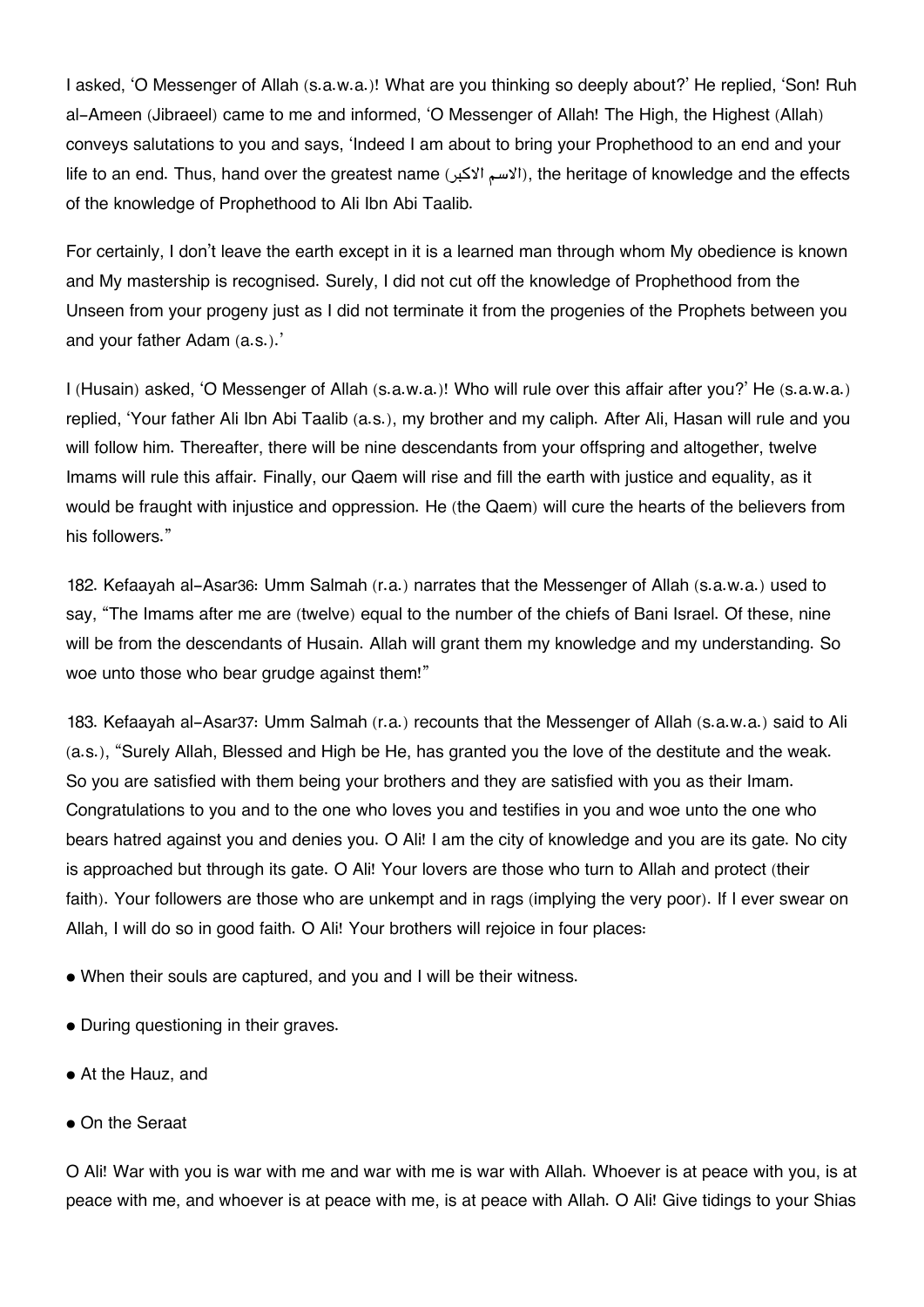that certainly Allah is satisfied with them and satisfied with you being their leader and they are satisfied being your follower. O Ali! You are the master of the believers and the leader of the simple, handsome ones. You are the father of my two grandsons and the father of the nine Imams from the offspring of Husain (a.s.). And from us is the Mahdi of this nation. O Ali! Your Shias are the chosen ones. But for you and your Shias, Allah's religion would not have been durable."

184. Kefaayah al-Asar[38](#page--1-0): Abu Zarr (r.a.) states that I heard Hazrat Fatemah (s.a.) say, 'I asked my father concerning the verse,

وَ عَلَى الاَعْرَافِ رِجَال يَعْرِفُوْنَ كُلاً بِسِيْمَاهُمْ

# *And the dwellers of the most elevated places shall call out to men whom they will recognize by their marks saying* (Qur'an Surah A'raaf 7: 46)

He (s.a.w.a.) replied, "They are the Imams after me, Ali, my two grandsons and nine descendants of Husain. They are the men on the heights (الاعراف(. None will enter paradise except he who knows them and they know him. And none will enter the hell except he who denies them and they deny him. Allah is not recognized but through the path of their recognition."

185. Al-Amaali[39](#page--1-0): Imam Sajjad (a.s.) narrates that somebody asked Ameer al-Momineen (a.s.), 'O Abul Hasan! You are addressed as Ameer al-Momineen. Who has enjoined this authority for you upon them?' He (a.s.) replied, "Allah, Majestic is His Majesty, has appointed me over them." Later, the same person went to the Messenger of Allah (s.a.w.a.) and enquired, 'O Messenger of Allah (s.a.w.a.)! Is Ali (a.s.) speaking the truth when he (a.s.) says that Allah has appointed him as Ameer al-Momineen (a.s.) over the people?'

On hearing this, the Messenger of Allah (s.a.w.a.) became angry and shot back, "Surely, Ali is Ameer al-Momineen through the mastership granted to him by Allah, Mighty and Majestic be He, a promise made by Him beyond His Throne (عرش (and His angels have witnessed the same. Surely Ali (a.s.) is Allah's caliph and His proof and certainly, he is the Imam of the Muslims. His obedience is joined with the obedience of Allah and his disobedience implies the disobedience of Allah. Whoever is ignorant about him is indeed ignorant about me and whoever recognises him has indeed recognised me.

Whoever denies his Imamat has in fact refuted my Prophethood and whoever rejects him as Ameer al-Momineen has in reality repudiated my Messengership. Whoever refutes his superiority has indeed reduced my position, whoever fights against him, fights against me and whoever abuses him has indeed abused me. For, surely, he is from me, created from my soil (طينت). He is the husband of my daughter Fatemah (a.s.) and the father of my two sons, Hasan and Husain (a.s.)." Then he (s.a.w.a.) delcared, "I, Ali, Fatemah, Hasan, Husain and nine descendants of Husain are the proofs of Allah upon His creatures.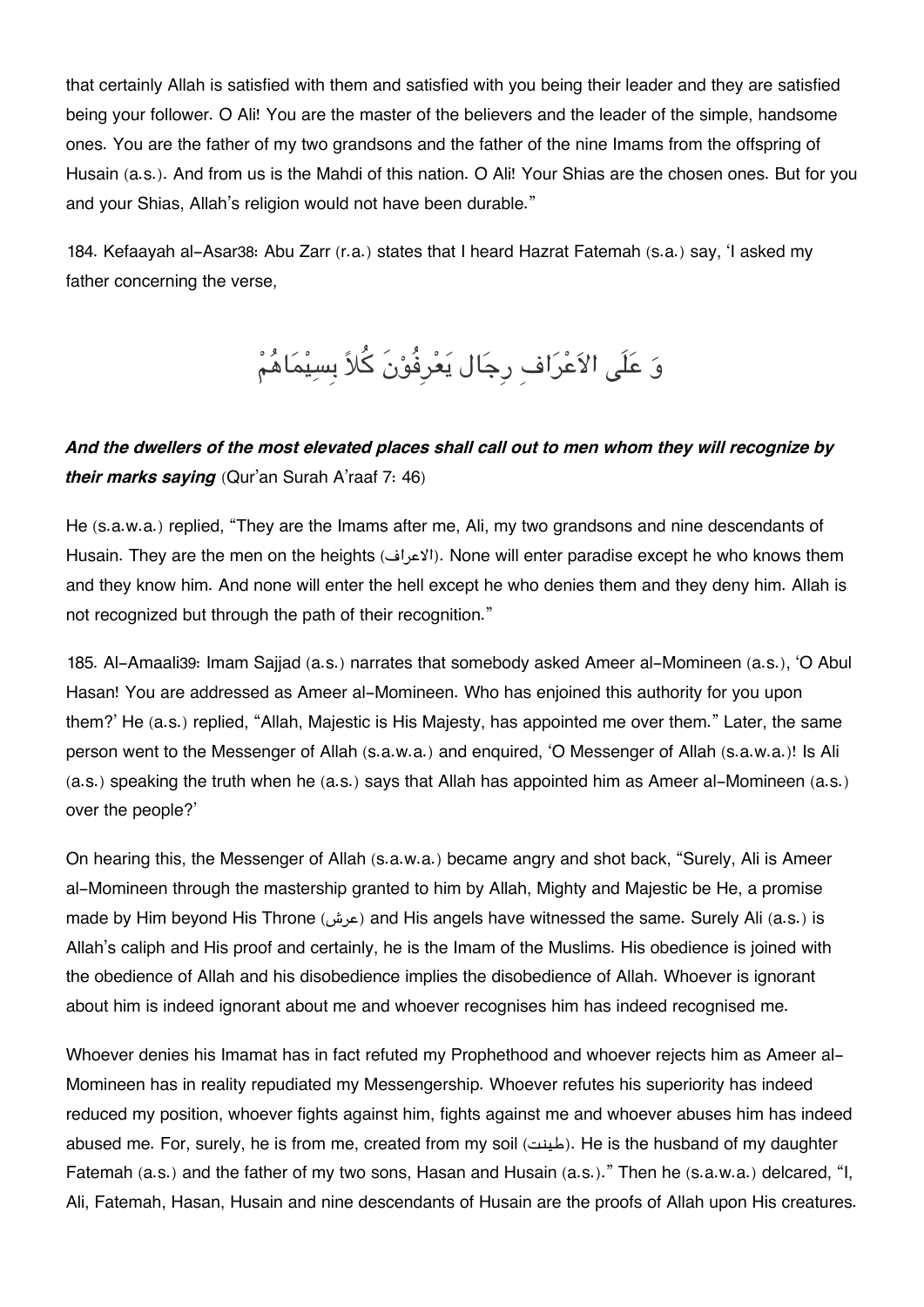Our enemies are the enemies of Allah and our friends are the friends of Allah."

186. Al-Kaafi[40](#page--1-0): Sulaym Ibn Qais recounts that I heard Abdullah Ibn Ja'far Al-Tayyaar say, 'I, Hasan, Husain, Abdullah Ibn Abbas, Umar Ibn Umm Salmah and Osaamah bin Zayd were with Moawiyah, when there broke an argument between us and Moawiyah. I said to him that I heard the Messenger of Allah (s.a.w.a.) say, "I have more authority on the believers than they have on themselves. After me, my brother Ali Ibn Abi Taalib (a.s.) has more authority on the believers than themselves. When Ali (a.s.) is martyred, Hasan Ibn Ali (a.s.) will have more authority on the believers than themselves, followed by my son Husain (a.s.) who will have more authority on the believers than themselves.

When Husain (a.s.) is martyred, his son Ali Ibn Husain (a.s.) will have more authority on the believers than themselves. O Ali! Soon you will meet him. Then his son Muhammad Ibn Ali will have more authority on the believers than themselves and O Husain soon you will meet him. Thereafter, the Messenger of Allah (s.a.w.a.) completed the list of twelve Imams, nine of whom will be from the descendants of Husain (a.s.)."

Abdullah Ibn Ja'far continues, 'I sought testimony from Hasan, Husain, Abdullah Ibn Abbas, Umar Ibn Umm Salmah and Osaamah Ibn Zaid and they all verified my statement before Moawiyah.' Sulaym says, 'And indeed I heard the same from Salmaan, Abu Zarr and Miqdaad and they in turn had heard it from the Messenger of Allah (s.a.w.a.).

187. Manaaqeb Ahlebait (a.s.)[41](#page--1-0): Jaaber Ibn Abdullah al-Ansaari narrates from Salmaan al-Faarsi, 'One day we asked, 'O Messenger of Allah (s.a.w.a.)! Who are the Caliphs after you that we may know?' He (s.a.w.a.) replied, "O Salmaan! Call Abu Zarr, Miqdaad and Abu Ayyub Ansaari to me," while Umm Salmah the wife of the Prophet (s.a.w.a.) was standing behind the door.

Then he (s.a.w.a.) said, "All of you testify and seek to understand from me: Surely, Ali Ibn Abi Taalib (a.s.) is my successor and my heir. He will repay my debts and fulfil my promises. He is the distinguisher between truth and falsehood. He is the head of the Muslims, the Imam of the pious and the leader of the simple, handsome ones. Tomorrow (on the day of judgement) he will carry the standard of the Lord of the Worlds. He, his two sons and nine Imams from the descendants of Husain are the guides, the guided ones till the day of judgement. I will complain to Allah my nation's denial of my brother and their oppression on him…" (till the end of the tradition).

188. Al-Amaali of Shaikh Mufeed[42](#page--1-0): The Messenger of Allah (s.a.w.a.) said to Ali Ibn Abi Taalib (a.s.), "O Ali! I, you, your two sons – Hasan and Husain – and nine descendants from Husain (a.s.) are the pillars of religion and supports of Islam. Whoever follows us will be saved and whoever turns away from us will go to hell."

189. Al-Ghaibah by No'maani[43](#page--1-0): Sulaym Ibn Qais narrates that Ali (a.s.) said to Talha – in a lengthy tradition while mentioning the superiority of the Muhaajireen and Ansaar with their virtues and merits – 'O Talha! Did you not witness the Messenger of Allah (s.a.w.a.) when he ordered us to bring the skin of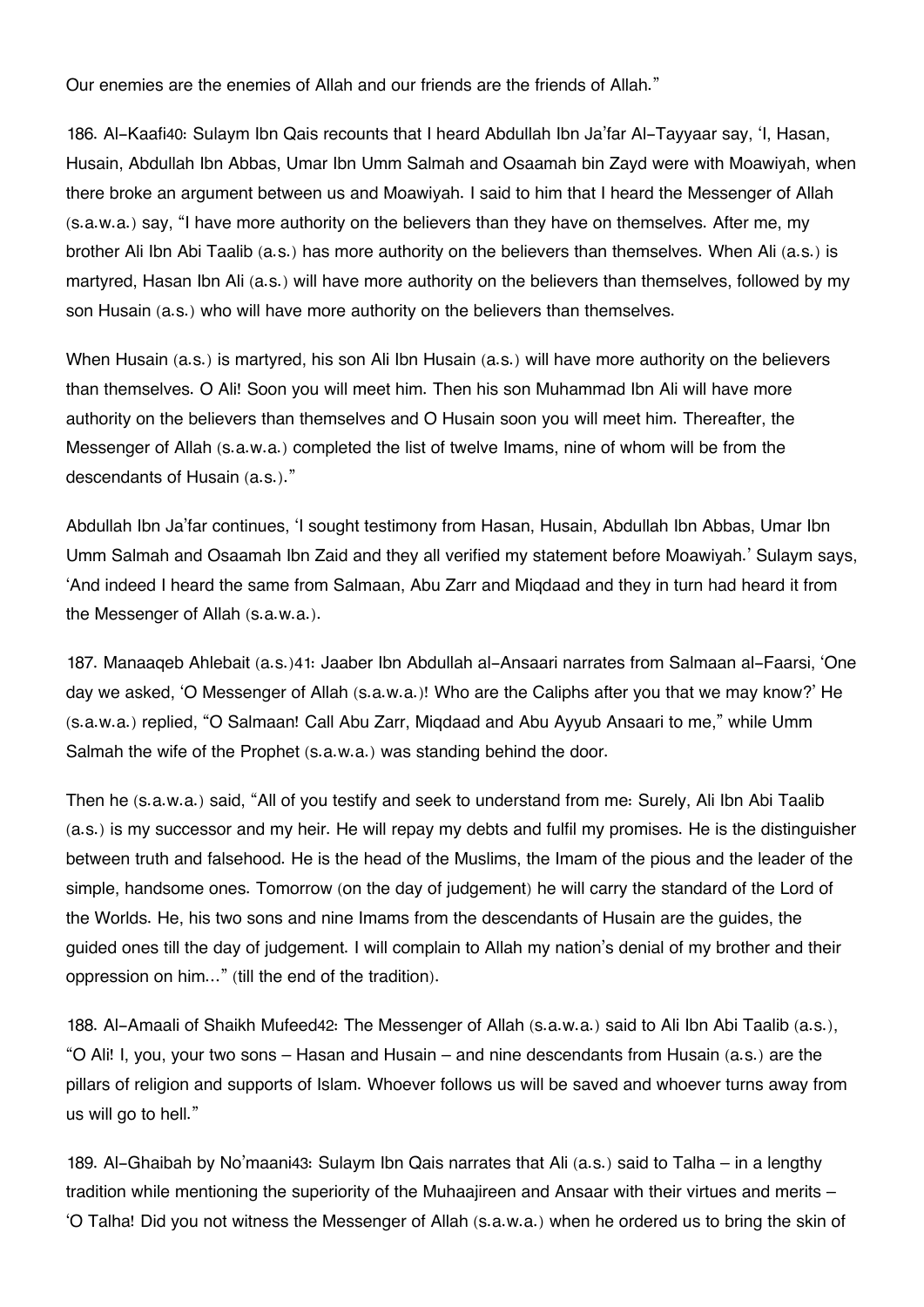an animal that he (s.a.w.a.) may write on it by which the nation would neither deviate nor differ, your companion remarked, 'Surely the Messenger of Allah (s.a.w.a.) is not in his senses,' he (s.a.w.a.) became angry and left it?' He (Talha) replied, 'Yes, I witnessed it.'

Ali (a.s.) continued, 'Certainly, when you all left, the Messenger of Allah (s.a.w.a.) informed me what he (s.a.w.a.) had intended to write on it but the Ummah would go against it. Jibraeel (a.s.) had informed him that indeed Allah knew that the nation would differ and dispute about it. Therefore, he (s.a.w.a.) had ordered us to bring a book that he may dictate what he had intended to be recorded on the animal hide. I have three witnesses for this: Salmaan, Abu Zarr and Miqdaad.

Thereafter, he (s.a.w.a.) named the Imams of guidance whose obedience has been made obligatory upon the beleivers till the day of judgement. He (s.a.w.a.) named me as the first of them followed by my son Hasan, then by Husain and then the nine descendants of my son Husain. Isn't it so, O Abu Zarr and O Miqdaad?'

Both of them said, 'We witness (that we had heard this) from the Messenger of Allah (s.a.w.a.).' Talha remarked, 'By Allah! Indeed I have heard the Messenger of Allah (s.a.w.a.) say to Abu Zarr, 'There is nobody on the face of the earth and in the shades of the trees more truthful and correct in speech than Abu Zarr and I witness that both of them will not testify but the truth and you (O Ali) are more truthful and correct near me than both of them.'

190. Kitaab Sulaym Ibn Qais[44](#page--1-0): (Extracted from a lenghty tradition) The Messenger of Allah (s.a.w.a.) said, "…O people! Surely Allah looked for the third time and selected from them after me twelve successors from my Ahle Bait (a.s.). They are the chosen ones of my nation. From them are the eleven Imams who will succeed my brother (Ali a.s.) one after the other. Whenever one passes away, the other will replace him. Their likeness is that of the stars in the sky, just as one star disappears, another appears because they are Imams, guides and guided (by Allah). Whoever conspires against them or forsakes them will not harm them.

Nay, Allah will impair the one who conspires against them and forsakes them. They are the proofs of Allah in His earth and His witnesses upon His creation. Whoever obeys them has obeyed Allah and whoever disobeys them has defied Allah. They are with the Quran and the Quran is with them, they will not separate from it nor will it split from them till they meet me at the hauz. The first of the Imams is Ali (a.s.), (who is also) the best of them. Then my son, Hasan (a.s.), followed by my son, Husain (a.s.) and then the nine descendants of Husain (a.s.). Their mother is my daughter."

191. Kefaayah al-Asar[45](#page--1-0): Zohri says that I asked Imam Ali Ibn Husain (a.s.), 'O son of Allah's Messenger! Then as per the promise of your Prophet to you, how many successors will follow him?' He (a.s.) replied, "We found in the Sahifah and the Tablet (لوح) twelve names written with their Imamat and the names of their fathers and mothers." Then he (a.s.) informed, "From the offspring of my son Muhammad, there will be seven successors and amongst them is the Mahdi (a.t.f.s.)."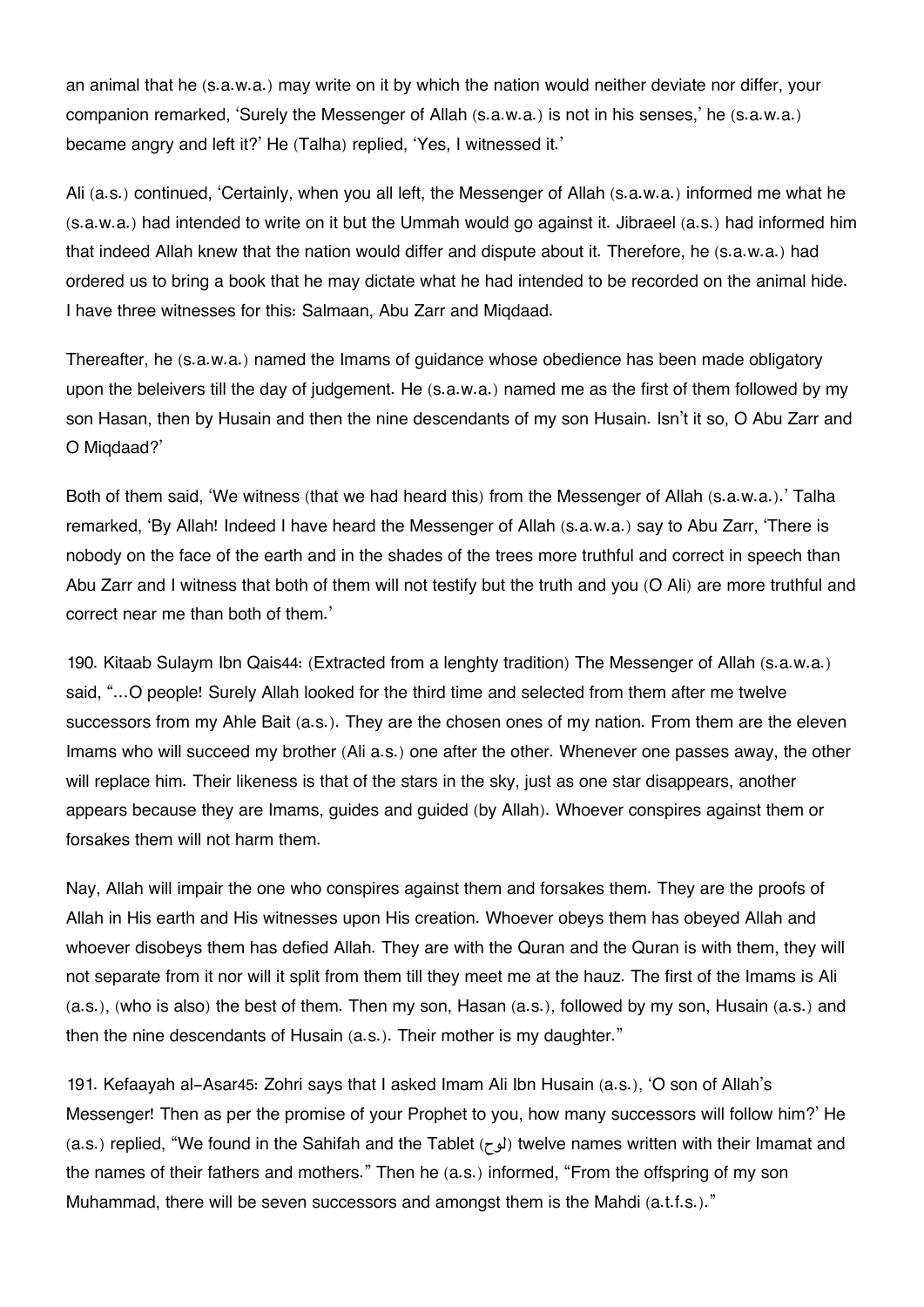192. Al-Kaafi[46](#page--1-0): Zuraarah narrates that he heard Imam Muhammad al-Baaqer (a.s.) say, "We are twelve Imams. From them are Hasan and Husain, followed by the Imams from the descendants of Husain (a.s.)."

193. Kefaayah al-Asar[47](#page--1-0): Asbagh Ibn Nabaatah narrates that he heard Hasan Ibn Ali (a.s.) say, "The Imams (a.s.) after the Messenger of Allah (s.a.w.a.) are twelve, of which, nine are from the offspring of my brother Husain and from them is the Mahdi of this nation."

194. Kitaab Sulaym Ibn Qais[48](#page--1-0): Salmaan al-Faarsi (in a lengthy tradition) recounts that the Messenger of Allah (s.a.w.a.) said to (his daughter) Fatemah (s.a.), "Surely Allah, Blessed and High be He, glanced at the earth, chose me from them and appointed me as a Messenger and a Prophet. Then, He glanced at the earth for a second time, chose your husband and ordered me that I should get you married to him only.

Also, that I should take him as a brother, minister and successor. And that I should appoint him my caliph in my Ummah. So, your father is the best of Allah's Prophets and His Messengers (a.s.) and your husband is the best of the successors and viziers. You are the first of my family to join me after my death.

Thereafter, Allah glanced for a third time at the earth and chose you and eleven of the offspring from you and my brother, your husband. You are the chief of the women of paradise and your two sons are the chiefs of the youth of paradise. Me, my brother and the eleven Imams and my successors till the Day of Judgment, all of them are the guides and the guided. The first of the successors after my brother, Hasan, then Husain, followed by the nine descendants of Husain, will be in one level in paradise. (The tradition being lengthy continues till)…By Him in whose hands is my life, from us is the Mahdi of this nation, through whom Allah will fill the earth with justice and equity as it would be replete with injustice and oppression."

195. Kamaal al-Deen[49](#page--1-0): Saalem, the slave of Saaburi, informs that I asked Imam Sadeq (a.s.) concerning the verse,

أصلُهَا ثَابِتٌ وَ فَرْعُهَا فِيْ السَّمَآءِ

#### *Its root is firm and its branch is in the sky. (*Qur'an Surah Ibraheem 14: 24)

He (a.s.) elucidated, "Its root is the Messenger of Allah (s.a.w.a.), its branch (in the sky) is Ameerul Momineen (a.s.), Hasan and Husain are its fruits, the nine descendants of Husain (a.s.) are its twigs and the Shias are its leaves. By Allah! Surely when a person from them (Shias) dies, a leaf from this tree falls." I asked regarding the verse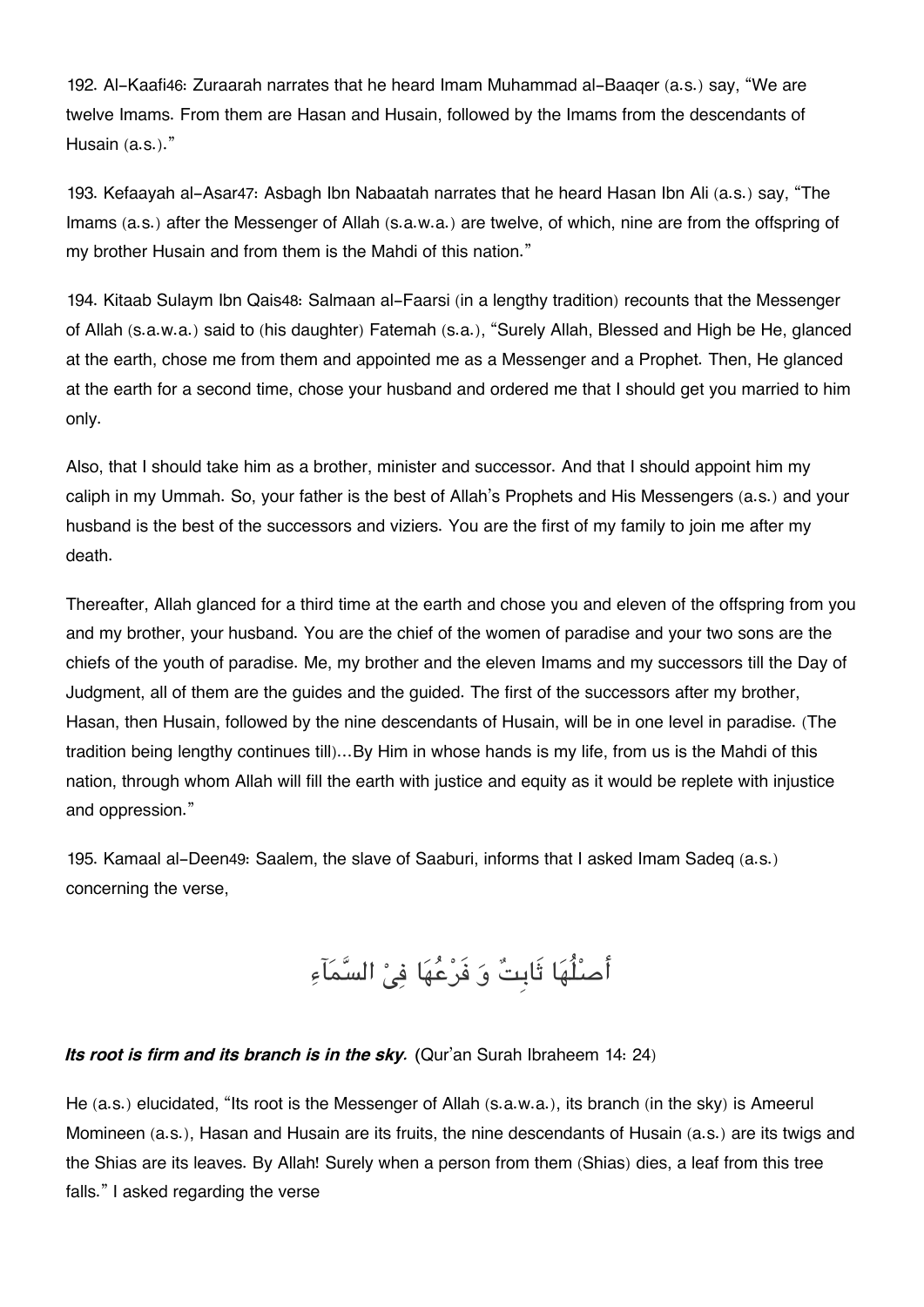# تُوْتِي أُكُلَهَا كُلَّ حِينِ بِإِذْنِ رَبِّهَا

### *Yielding its fruit in every season by the permission of its Lord?* (Surah Ibraheem 14: 25)

He (a.s.) clarified, "Whatever comes out from the Imam's knowledge to you every year from the Hajj and the Umrah."

196. Kamaal al-Deen[50](#page--1-0): Mufazzal Ibn Umar relates that I asked Imam Ja'far Ibn Muhammad al-Sadeq (a.s.) about the Quranic verse,

وَإِذِ ابْتَلَى إِبْرَاهِيمَ رَبُّهُ بِكَلِمَاتٍ فَأَتَمَّهُنَّ

And when your Lord examined Ibraheem with some words, then he completed these[51](#page--1-0) what were these words? He (a.s.) replied, "These were the words that Adam (a.s.) received from his Lord due to which Allah accepted his repentance. These words were as follows, 'I ask You for the sake of Muhammad, Ali, Fatemah, Hasan and Husain that You accept my repentance, so Allah accepted his repentance. Surely He is the Oft-turning, the Merciful." I asked, 'O son of Allah's Messenger! What is the meaning of 'he completed these'?'

He (a.s.) explained, "It implies that he completed the words till the Qaem, twelve Imams, of whom nine are the descendants of Husain (a.s.)." Mufazzal requested, 'O son of Allah's Messenger! Please inform me about the saying of Allah, Mighty and Glorified be He, وَجَعَلَهَا كَلِمَةً بَاقِيَةً فِيْ عَقِبه عَلهَا هَ lasting word in his posterity.'[52](#page--1-0)

He (a.s.) elaborated, "By this, He implies the Imamate. Allah, the High, has made it in the posterity of Husain till the Day of Judgment." Again I inquired, 'O son of Allah's Messenger! How is it that the Imamate continued in the posterity of Husain and not in Hasan's, although both are the sons of Allah's Messenger, his grandsons and the chiefs of the youths of paradise?'

He (a.s.) clarified, "Certainly Moosa and Haroon were Prophets, Messengers and brothers but Allah, Mighty and Glorified be He, made Prophethood in the posterity of Haroon and not in that of Moosa (a.s.) and it does not befit anybody to question Allah's action. Surely Imamate is the Caliphate of Allah in His earth and nobody can dispute His action as to why He has done so. For surely, Allah, Blessed and High be He, is Prudent in His actions. He is not questioned about what He does but the people will be questioned."

197. Faraaed al-Simtain[53](#page--1-0): Sulaym Ibn Qais recounts, 'I saw Ali (a.s.) in the mosque of the Messenger of Allah (s.a.w.a.) during Usman's reign while a group of people were talking and discussing about knowledge and jurisprudence. Then, they mentioned about the Quraish, their virtues, their past, their migration, etc. (and the tradition continues till) the people turned to Ali (a.s.) and said, 'O Abul Hasan!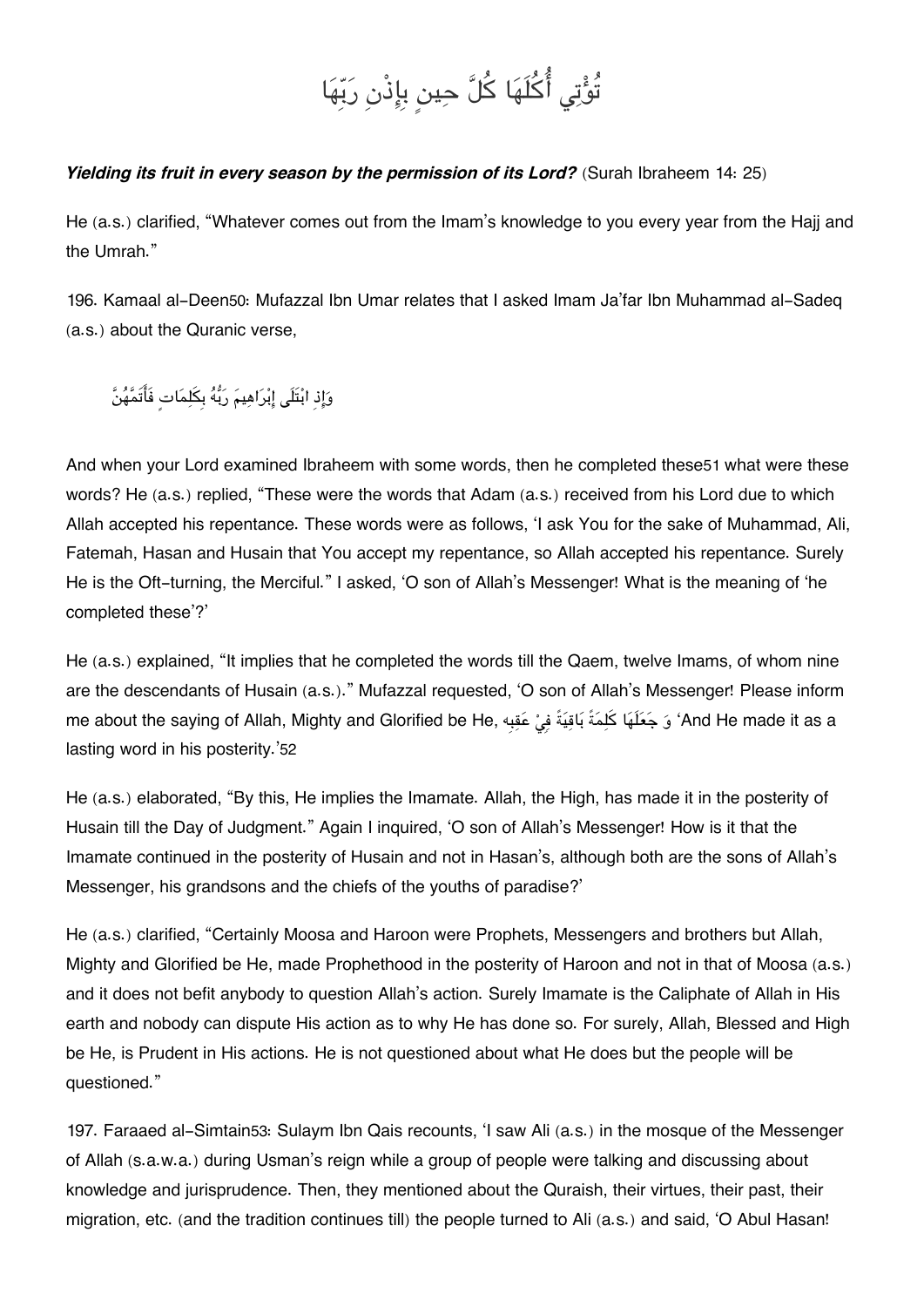What restrains you from speaking?' He (a.s.) retorted, "There is none from the living but that he has mentioned the virtue and spoken the truth.

I ask you, O Quraish and Ansaar! Because of whom Allah has granted you superiority? Due to your own selves, or your close relatives, or your family members, or due to somebody other than you?" They responded, 'Nay! Allah has granted us and obliged us due to Muhammad (s.a.w.a.) and his close relatives. All these virtues are not because of us or our relatives or our family members.'

He (a.s.) appreciated, "You have spoken the truth, O Quraish and Ansaar! Were you not knowing that the one through whom you reached the good of this world and the hereafter is from us Ahle Bait (a.s.)?" (Thereafter, he (a.s.) commenced listing the virtues and merits of the Messenger of Allah (s.a.w.a.) and his Ahle Bait (a.s.) and the people affirmed each one of these saying, 'Yes, by Allah!'

He also proved his point through Quranic verses and the tradition of mastership in Ghadeer-e-Khumm). (In Ghadeer) Salman stood up and asked, 'O Messenger of Allah (s.a.w.a.)! What kind of mastership?' He (s.a.w.a.) responded, "Mastership like my mastership. Whoever considers me to have more authority on him than his own self must also deem Ali (a.s.) to be having more authority on him than his own self. After this, Allah, His remembrance be high, revealed,

الْيَوْمَ أَكْمَلْتُ لَكُمْ دِينَكُمْ وَأَتْمَمْتُ عَلَيْكُمْ نِعْمَتِي وَرَضبِيتُ لَكُمُ الإِسْلاَمَ دِينًا

# *This day I have perfected for you your religion and completed My bounties upon you and am satisfied with Islam as your religion.* (Qur'an Surah Maaedah 5: 3)

On this, the Messenger of Allah (s.a.w.a.) proclaimed, "Allah is Great (اكبر هال (is the completion of my Prophethood and the mastership of Ali after me is the completion of Allah's religion."

At this juncture, Abu Bakr and Umar stood up and asked, 'O Messenger of Allah (s.a.w.a.)! Are these verses concerning Ali only?' He (s.a.w.a.) replied, "Nay! These are for Ali and for my successors till the Day of Judgment." They two requested, 'O Messenger of Allah (s.a.w.a.)! Elaborate them for us.'

He (s.a.w.a.) consented, "Ali, my brother, my minister, my heir, my successor and my caliph in my nation and after me, the master of every believer. His son, Hasan will follow him, then Husain will succeed him and then the nine descendants of Husain shall follow one after the other. The Quran is with them and they are with the Quran. Neither it will separate from them nor shall they separate from it till they meet me at the Hauz."

On hearing this tradition from Ali, they all proclaimed, 'Yes, by Allah!' (The tradition continues till he  $(s.a.w.a.)$  said)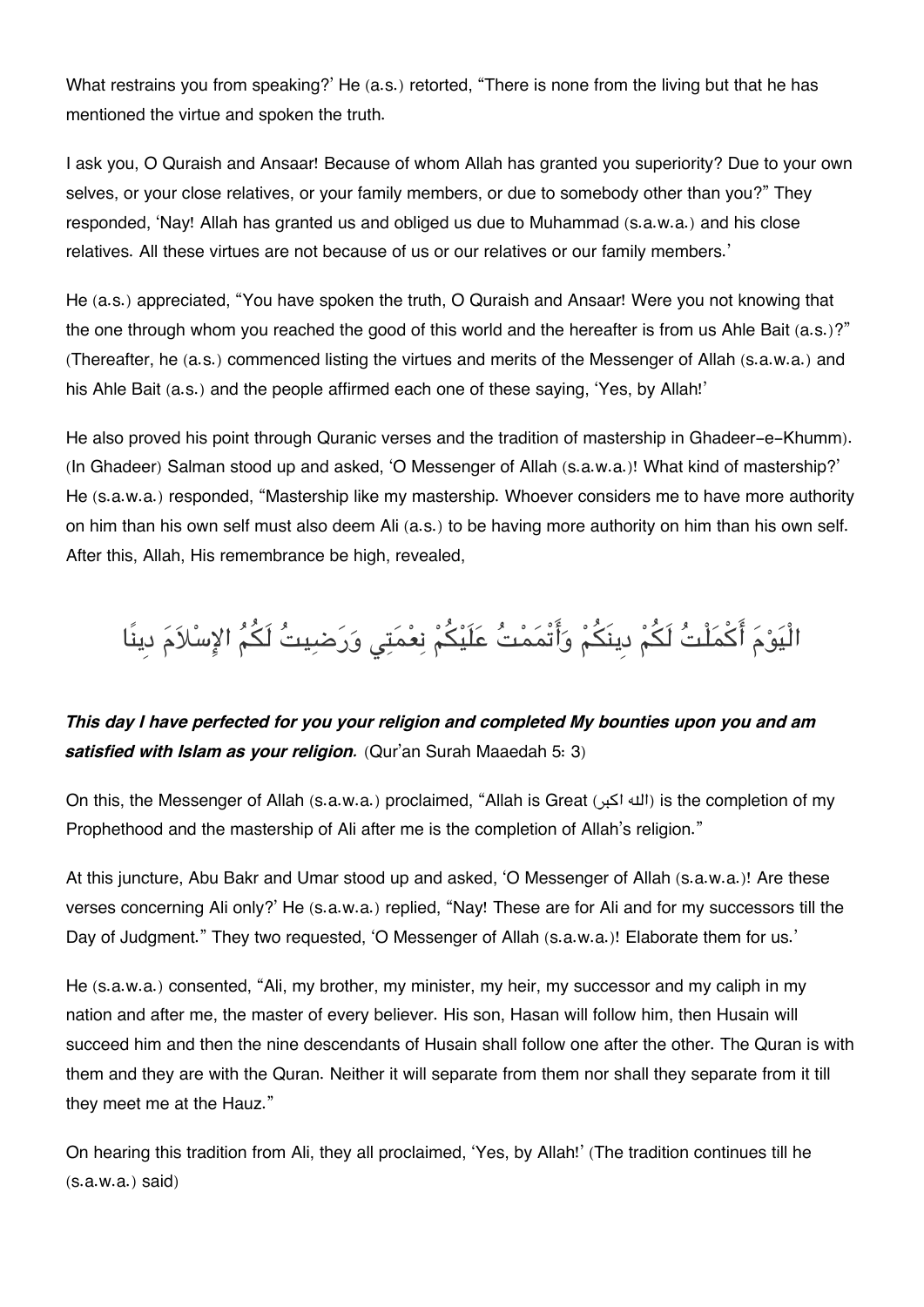"Then Ali (a.s.) said, 'O people! Do you know that Allah has revealed in His Book,

# إِنَّمَا يُرِيدُ اللَّهُ لِيُذْهِبَ عَنكُمُ الرِّجْسَ أَهْلَ الْبَيْتِ وَيُطَهِّرَكُمْ تَطْهِيرًا

## *Surely Allah intends to keep all the filth away only from you, O Ahl al-Bait, and purify you, a purification."* (Qur'an Surah Ahzaab 33: 33)

On this, the Messenger of Allah (s.a.w.a.) gathered me, (my wife) Fatemah (s.a.) and my two sons Hasan (a.s.) and Husain (a.s.), and put a cloak on us, saying, 'O Allah! These are my Ahle Bait (a.s.) and my flesh. Whatever pains them pains me, whatever hurts them hurts me and whatever distresses them causes anguish to me as well. So, You keep away from them all uncleanness and purify them as they ought to be purified.'

Umm Salmah inquired, 'Can I enter, O Messenger of Allah (s.a.w.a.)?' He (s.a.w.a.) retorted, "You are on goodness. (But this verse has only been revealed in particular for me, my daughter (Fatemah), my brother Ali Ibn Abi Taalib (a.s.), my two sons and the nine descendants of my son Husain (a.s.)." (The tradition continues till Ali (a.s.) started talking about the descent of the verse,

لِيَكُوْنَ الرَّسُوْلُ عَلَيْكُمْ شَهِيْدًا وَ تَكُوْنُوْا

شُهدَاء علَ النَّاسِ

## *"That the Messenger may be a witness on you and you may be a witness upon the people."* (Qur'an Surah Hajj 22: 78)

(Explaining the above verse), the Messenger of Allah (s.a.w.a.) said, "It implies only thirteen people in particular, other than this Ummah." Salman (r.a.) begged, 'Explain them for us, O Messenger of Allah (s.a.w.a.)!' He (s.a.w.a.) responded, "I, my brother Ali and eleven of my sons."

They all said, 'By Allah! Yes.'

Ali (a.s.) said, "I ask you for the sake of Allah. Did you know that when the Messenger of Allah (s.a.w.a.) stood up for his final sermon, after which he never sermonized again, he (s.a.w.a.) said, 'O people! Surely I leave behind you two weighty things (tially ), the Book of Allah and my progeny my Ahle Bait (a.s.). Then fasten unto both of them and you will never deviate. For surely, the Gracious, the Knower has informed and promised me that these two shall not separate from each other till they meet me at the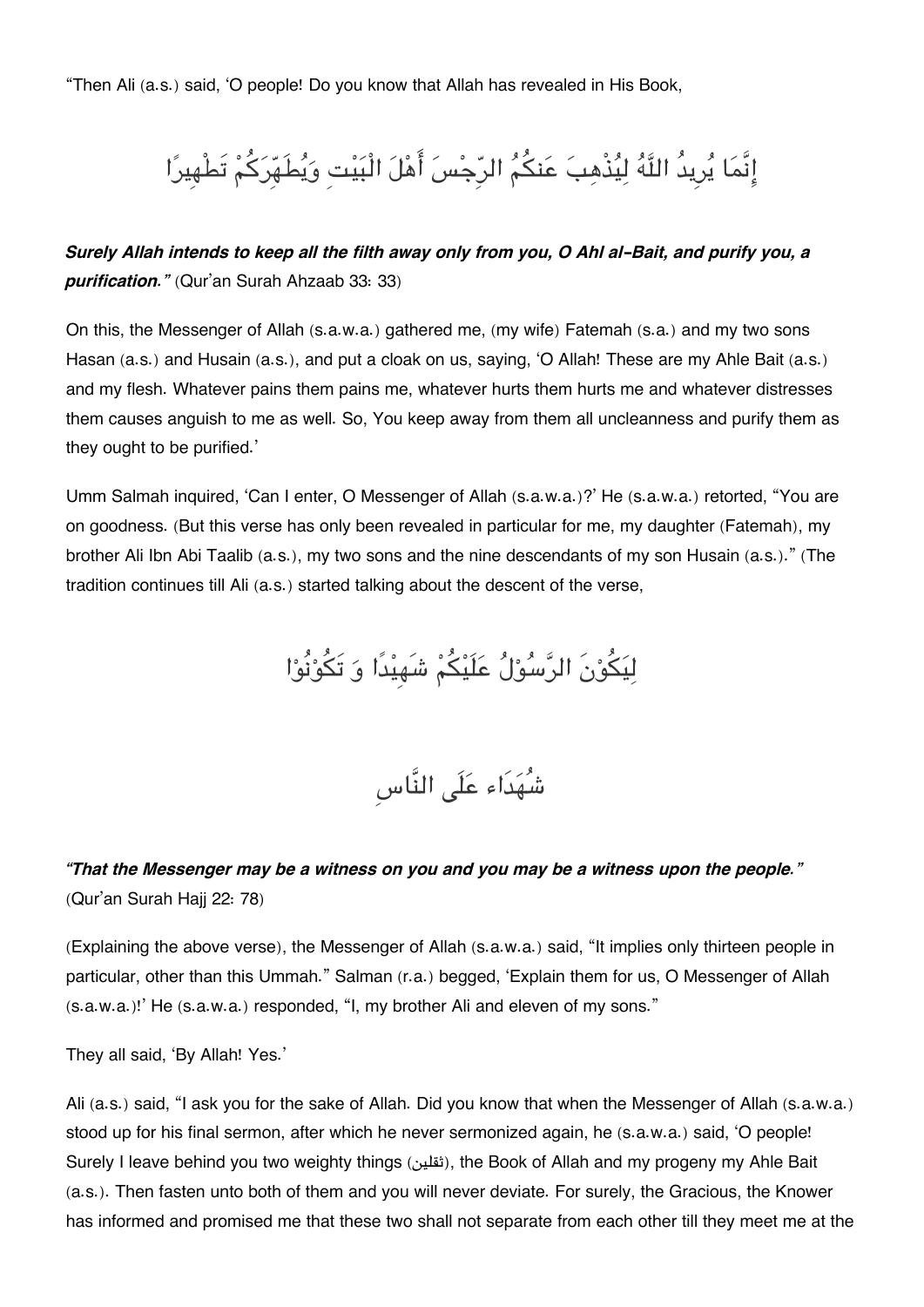Hauz'."

Umar Ibn Khattaab stood up and asked angrily[54](#page--1-0), 'O Messenger of Allah (s.a.w.a.)! All of your Ahle Bait (a.s.)?' He (s.a.w.a.) replied, "No. Only my successors from amongst them. The first of them is Ali, my brother, my vizier, my heir, my caliph in my Ummah and the master of every believer after me. He is the first of them, followed by my son Hasan, then my son Husain and then the nine descendants of Husain, one after the other till they meet me at the Hauz. They are the witnesses of Allah in His earth, His proofs on His creation and the treasurers of His knowledge and wisdom. Whoever obeys them, has in fact obeyed Allah and whoever disobeys them has defied Allah."

{On hearing the testimony of Ali (a.s.)}, they all said, 'We bear witness that the Messenger of Allah (s.a.w.a.) said so.' Thereafter, they continued asking Ali (a.s.) questions and he did not leave anything but that he kept asking them for the sake of Allah and informed them till he (a.s.) came to the last of his virtues. He (a.s.) said many a thing about what the Messenger of Allah (s.a.w.a.) had said about him and for each testimonial, they verified and bore witness that it is the truth.

198. Kitaab Sulaym Ibn Qais[55](#page--1-0): Ali Ibn Abi Taalib (a.s.) narrates on the authority of the Messenger of Allah (s.a.w.a.) that he (s.a.w.a.) said concerning the virtues and merits of Ali (a.s.) (after mentioning a few virtues and merits of Ali (a.s.)), "Know that he is my friend, my vizier, my chosen one, my caliph after me and the master of every believing man and woman after me.

After he dies, my son will succeed him, followed by my son Husain and the nine successors from Husain's posterity. They are the guides and the guided (by Allah). They are with the truth and the truth is with them. They will not part from it and it shall not part from them till the Day of Judgment. They are the buttons of the earth to whom the earth is tied. They are the strong rope of Allah (حبل الله المتين) and His powerful cord (عروة الوثقى), which shall never wither away.

They are the proofs of Allah in His earth, His witnesses upon His creation, the treasurers of His knowledge and the mines of His wisdom. They are like the ark of Nooh (a.s.), whoever boards it, will be saved and whoever forsakes it will be drowned. Their likeness is that of the Door of Hittah among the Bani Israel, whoever entered it was a believer and whoever came out of it became an unbeliever. Allah has made their obedience obligatory in the Book (Quran) and ordered for their mastership. Whoever obeys them has obeyed Allah and whoever defies them, disobeys Allah."

199. Muqtazab al-Asar[56](#page--1-0): Abdullah Ibn Khabbaab has narrated a tradition from both Shia as well as Sunni sources concerning the successorship of the Messenger of Allah (s.a.w.a.). Although, there are variations in the terms of the tradition but there is no difference as far as the number twelve is concerned. In this book, he has brought the tradition from the Sunni sources because that was a necessary condition to establish the mastership of the twelve Imams from Sunni documents. Here, he has mentioned a lengthy tradition in which he has presented some of the proofs of Imamat and established the Imamat of Imam Ali (a.s.), Hasan (a.s.), Husain (a.s.) and the nine descendants of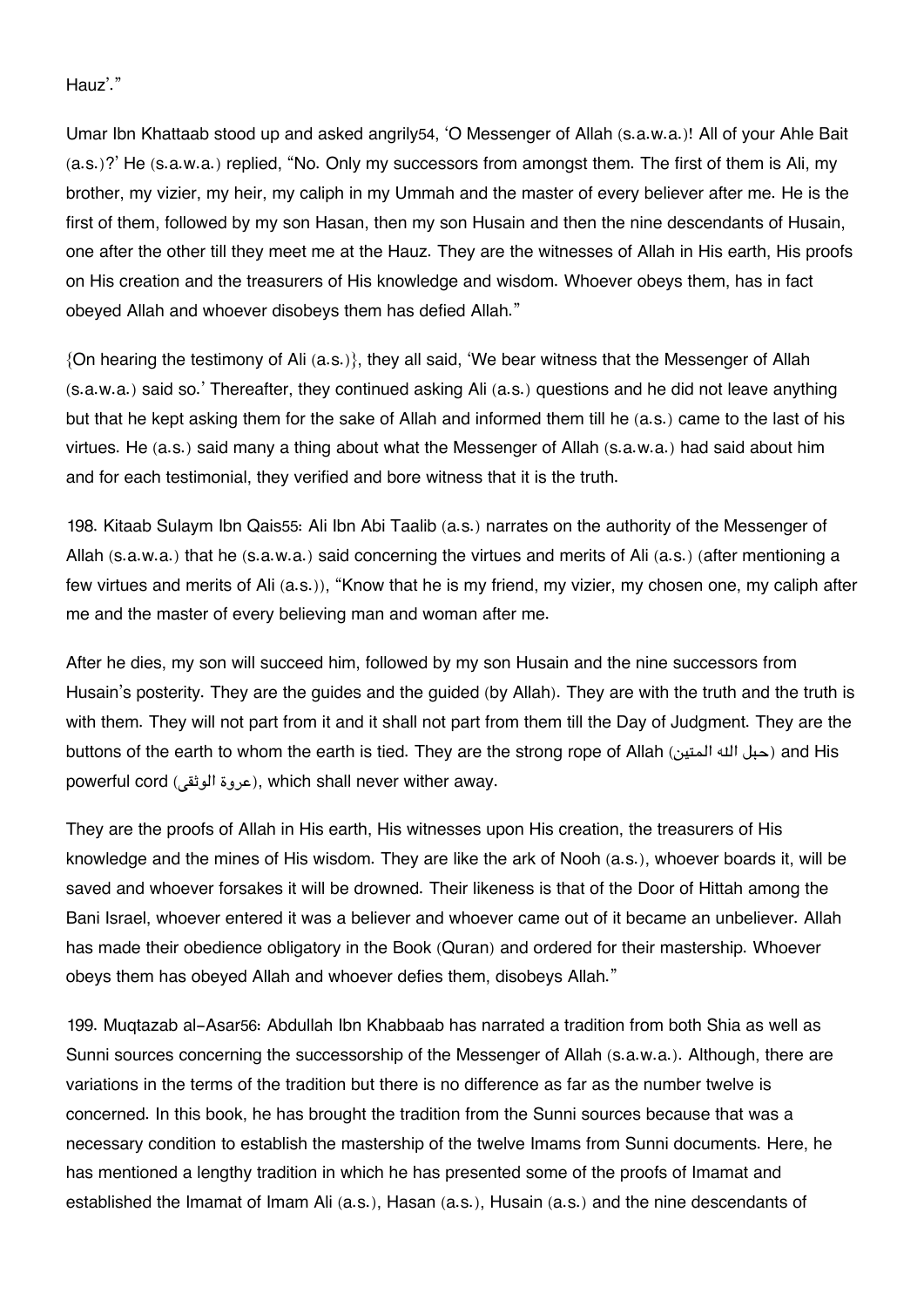Husain (a.s.).

200. Al-Masaael al-Jaarudiyah[57](#page--1-0): The Messenger of Allah (s.a.w.a.) has stated, "Surely, Allah chose me as a Prophet, selected Ali (a.s.) as my successor and chose Hasan (a.s.), Husain (a.s.) and the nine descendants of Husain (a.s.) as successors till the Day of Judgement."

201. Isbaat al-Hudaat[58](#page--1-0): Ibn Abbas narrates that when the Messenger of Allah (s.a.w.a.) was on his deathbed, he (s.a.w.a.) advised the children of Abd Al-Muttalib as follows, "Certainly, Islam is built on five things: Mastership (الولاية), Prayers (الصلاة), Poor-rate (الزكاة), Fasting of the month of Ramazaan (الحج) and Pilgrimage ( $\leftarrow$ الحج). As for the Mastership, it is for Allah, for His Messenger and for the believers…" Salmaan (r.a.) asked, 'O Messenger of Allah (s.a.w.a.)! Is the Mastership for all the believers or some of them in particular?' He (s.a.w.a.) replied, "Nay, it is only and specially for those whom Allah has included alongwith Himself and His Prophet (s.a.w.a.) in a number of Quranic verses."

He implored, 'Who are they, O Messenger of Allah (s.a.w.a.)?' He (s.a.w.a.) responded, "The first of them, the most superior of them and the best of them is this brother of mine, Ali Ibn Abi Taalib (a.s.) – and he (s.a.w.a.) placed his hand on the head of Ali (a.s.). Followed by this son of mine after him – and he (s.a.w.a.) put his hand on the head of Hasan (a.s.). This son of mine will succeed Hasan (a.s.) – and he (s.a.w.a.) placed his hand on the head of Husain (a.s.) – and nine descendants from the posterity of Husain (a.s.) will follow him, one after the other. They are the strong rope of Allah and His powerful cord. They are the proofs of Allah upon His creation and His witnesses in His earth. Whoever obeys them, has indeed obeyed Allah and obeyed me, and whoever disobeys them has defied Allah and defied me.

They are with the Book and the Book is with them. Neither will it part company with them nor will they part company with it till they meet me at the Hauz. O children of Abd Al-Muttalib! Soon you will face oppression of Quraish from their ignorants and their devils as a revolt, calamity, their rallying against you, intending to degrade you and destroy you due to their jealousy and sedition against you. So, be patient till you meet me. (The tradition continues till he (s.a.w.a.) said) And from my Ahle Bait (a.s.) are twelve guided Imams (a.s.), each one of them calling towards Paradise. (They are) Ali (a.s.), Hasan (a.s.), Husain (a.s.) and nine descendants of Husain (a.s.), one after the other. Their Imam and their father is Ali (a.s.) and I am the Imam of Ali (a.s.) and their Imam."

202. Kitaab Sulaym Ibn Qais[59](#page--1-0): Ameer al-Momineen (a.s.) said, "O Sulaym! Certainly my successors are eleven of the descendants, all of them are Imams, the spoken ones (محدّثون)." I asked, 'O Ameer al-Momineen (a.s.)! Who are they?' He (a.s.) replied, "My son Hasan (a.s.), followed by my son Husain (a.s.)." Then, he (a.s.) took the hand of his grandson Ali Ibn Husain (a.s.) who was then a suckling child and said, "He will succeed Husain (a.s.) and eight of his descendants will follow him, one after the other. They are the ones on whom Allah has sworn,ولد وما ووالد

Therefore, 'the father' in this verse implies the Messenger of Allah (s.a.w.a.) and 'whatever he gives birth' refers to me. That is, these are the eleven successors." I inquired, 'O Ameer al-Momineen (a.s.)!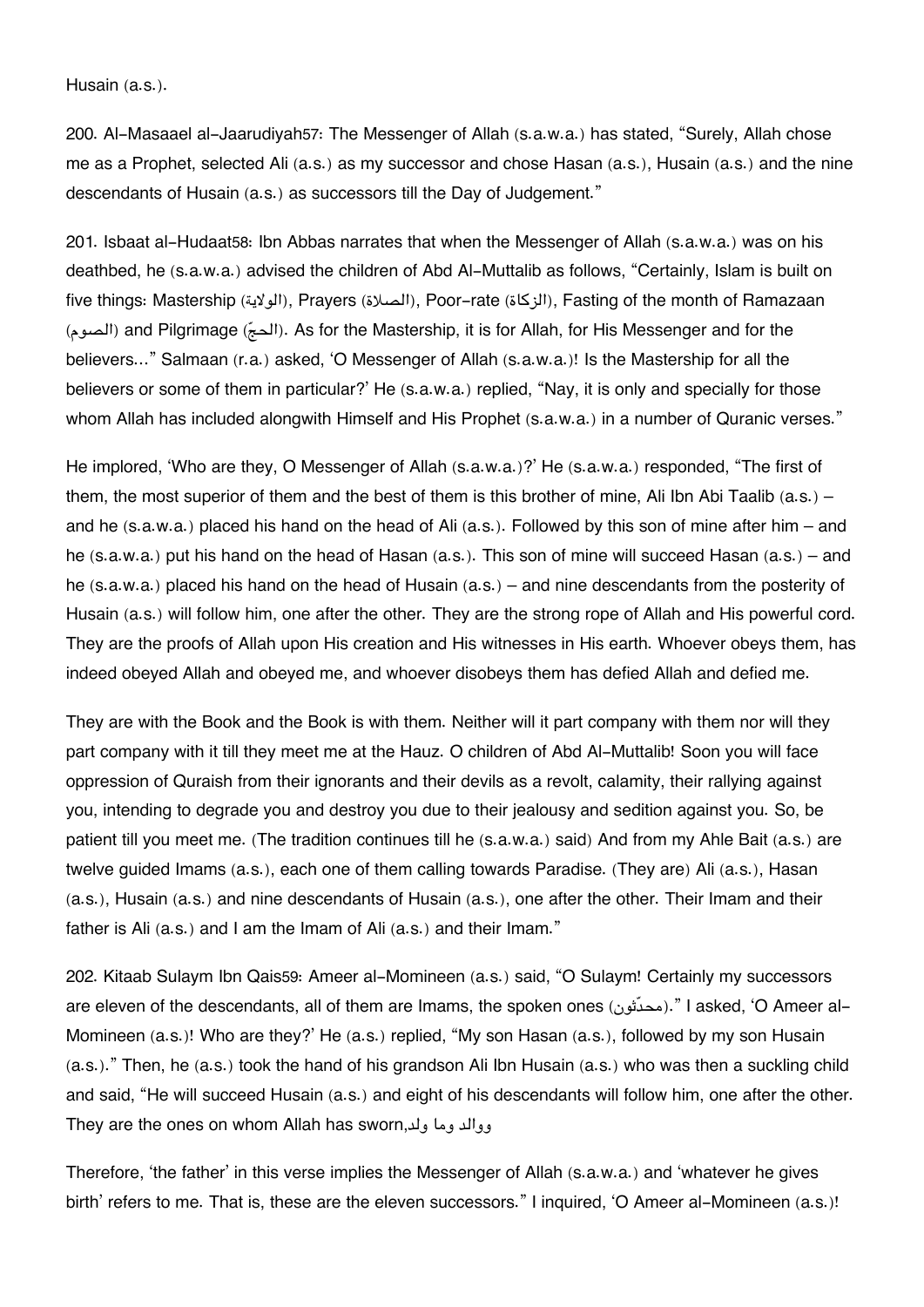Can two Imams exist at one time?' He (a.s.) replied, "Yes but one of them will be silent and will not speak till the first one expires."

203. Al-Arbaeen[60](#page--1-0): The author has narrated a tradition from the book of 'Tanaaqozaat al-Bukhaari' by Emaad al-Deen Ibn Safrawah al-Hanafi which goes as follows, 'Certainly, the Imams are twelve, Ali (a.s.), Hasan (a.s.), Husain (a.s.) and the nine descendants of Husain (a.s.).

204. Manaaqeb Ahle Bait (a.s.)[61](#page--1-0): The Messenger of Allah (s.a.w.a.) informed, "Surely, Ali Ibn Abi Taalib (a.s.) is my successor. He (a.s.) is the chief of the Muslims, the leader of the pious ones and his children after him. Nine Imams will follow him from the progeny of Husain (a.s.), guides, guided, till the Day of Judgement."

205. Kamaal al-Deen[62](#page--1-0): Abdullah Ibn Abbas cites on the authority of the Messenger of Allah (s.a.w.a.) who said, "Surely, Allah, Blessed and High be He, glanced at the earth, chose me from it and appointed me as a Prophet. Then He glanced for the second time, selected Ali (a.s.) and made him an Imam. Thereafter, He ordered me that I take Ali (a.s.) as a brother, friend, successor, caliph and vizier.

So, Ali (a.s.) is from me and I am from Ali (a.s.). He is the husband of my daughter and the father of my two grandsons, Hasan (a.s.) and Husain (a.s.). Know that surely Allah, Blessed and High be He, has appointed me and them as proofs upon His servants. From the offspring of Husain (a.s.), He has designated Imams who will stand by my affair and will protect my will. The ninth of them will be the Qaem (a.s.) of my Ahle Bait (a.s.).

He will be the Mahdi (a.t.f.s.) of this nation and the most similar to me in traits, words and deeds. He will appear after a prolonged occultation and a deviating confusion. After that, he will announce the command of Allah and manifest the religion of Allah, Mighty and Majestic be He. The assistance of Allah and His angels will help him. He will fill the earth with justice and equity as it would be replete with injustice and tyranny."

206. Kefaayah al-Asar[63](#page--1-0): Abdullah Ibn Mas'ood narrates from the Messenger of Allah (s.a.w.a.), "The Imams after me are twelve. Nine are from the offspring of Husain (a.s.) and the ninth of them is their Mahdi (a.t.f.s.)."

207. Kefaayah al-Asar[64](#page--1-0): Abu Saeed al-Khudri narrates that he heard the Messenger of Allah (s.a.w.a.) say to Husain (a.s.), "You are the Imam, son of Imam and brother of Imam. Nine from your offspring will be Imams, good doers. The ninth of them is their Qaem."

208. Kefaayah al-Asar[65](#page--1-0): Abu Saeed al-Khudri recounts that he heard the Messenger of Allah (s.a.w.a.) say, "The Imams after me are twelve. Nine will be from the descendants of Husain (a.s.) and the ninth of them is their Qaem. Then congratulations to the one who loves them and woe unto him who bears malice against them."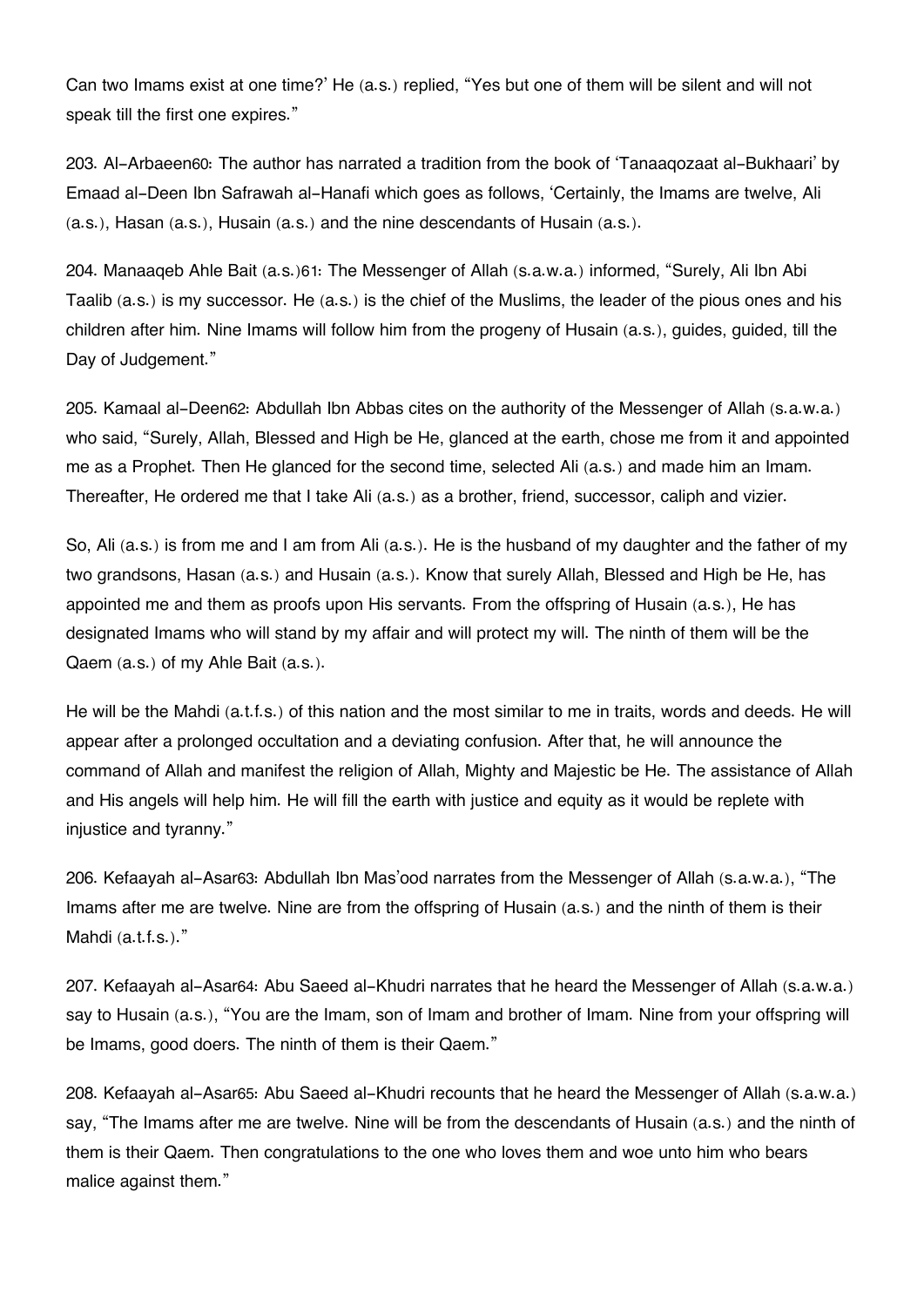209. Kefaayah al-Asar[66](#page--1-0): Abu Saeed al-Khudri narrates that I heard the Messenger of Allah (s.a.w.a.) say to Husain (a.s.), "O Husain! You are an Imam, the son of an Imam. Nine from your descendants are Imams and righteous. The ninth of them is their Qaem (a.t.f.s.)." He (s.a.w.a.) was asked, 'O Messenger of Allah (s.a.w.a.)! How many Imams are there after you?' He (s.a.w.a.) replied, "Twelve, nine of them will be from the offspring of Husain (a.s.)."

210. Kefaayah al-Asar[67](#page--1-0): Abu Saeed al-Khudri recollects that the Messenger of Allah (s.a.w.a.) said, "The Imams after me are twelve. Nine will be from the progeny of Husain (a.s.) and the ninth is their Qaem (a.t.f.s.)." Then he (s.a.w.a.) said, "None will bear malice against us but a hypocrite."

211. Kefaayah al-Asar[68](#page--1-0): Abu Saeed al-Khudri narrates that he heard the Messenger of Allah (s.a.w.a.) say, "The Imams after me are twelve. Nine of them are from the posterity of Husain (a.s.) and the ninth of them is their Qaem."

212. Kefaayah al-Asar[69](#page--1-0): Abu Saeed al-Khudri recounts that he heard the Messenger of Allah (s.a.w.a.) say, "The Caliphs after me are twelve, nine of them are from the progeny of Husain (a.s.). The ninth of them is their Qaem and their Mahdi. Congratulations to their lovers and woe unto those who bear malice against them."

213. Kefaayah al-Asar[70](#page--1-0): Abu Zarr al-Ghaffaari narrates that the Messenger of Allah (s.a.w.a.) informed, "The Imams after me are twelve, nine will be from the progeny of Husain (a.s.) and the ninth will be their Qaem. Know that their example is that of the ark of Nooh (a.s.), whoever boards it, will be saved and whoever turns away from it will be drowned. Their likeness is also like that of the Door of Hittah of the Bani Israel."

214. Kefaayah al-Asar[71](#page--1-0): Salmaan al-Farsi (a.r.) narrates that I went to the Messenger of Allah (s.a.w.a.) while Hasan (a.s.) and Husain (a.s.) were with him and were dining. The Prophet (s.a.w.a.) was putting one morsel in the mouth of Hasan (a.s.) and the next one in the mouth of Husain (a.s.). When they finished eating, the Messenger of Allah (s.a.w.a.) put Hasan (a.s.) on his shoulder and Husain (a.s.) on his lap and asked, "O Salmaan! Do you love them?" I replied, 'O Messenger of Allah (s.a.w.a.)! How can I not love them while their status is like your status?'

He (s.a.w.a.) informed me, "O Salmaan! Whoever loves them has indeed loved me and whoever loves me has loved Allah." Then he (s.a.w.a.) put his hand on the shoulder of Husain (a.s.) and said, "He is an Imam, the son of an Imam. Nine of his descendants are Imams, righteous, trustworthy, infallible and the ninth of them is their Qaem."

215. Maqtal al-Husain by Khwaarazmi[72](#page--1-0): Salmaan al-Muhammadi (r.a.) narrates that he went to the Prophet (s.a.w.a.), while Husain (a.s.) was sitting on his thigh and he (s.a.w.a.) was kissing his eyes and lips, saying, "Certainly, you are a Chief (sayyad), the son of a chief and the father of chiefs. Surely, you are an Imam, the son of an Imam and the father of Imams. Indeed, you are a proof, the son of a proof and the father of nine proofs from your posterity, the ninth of them is their Qaem."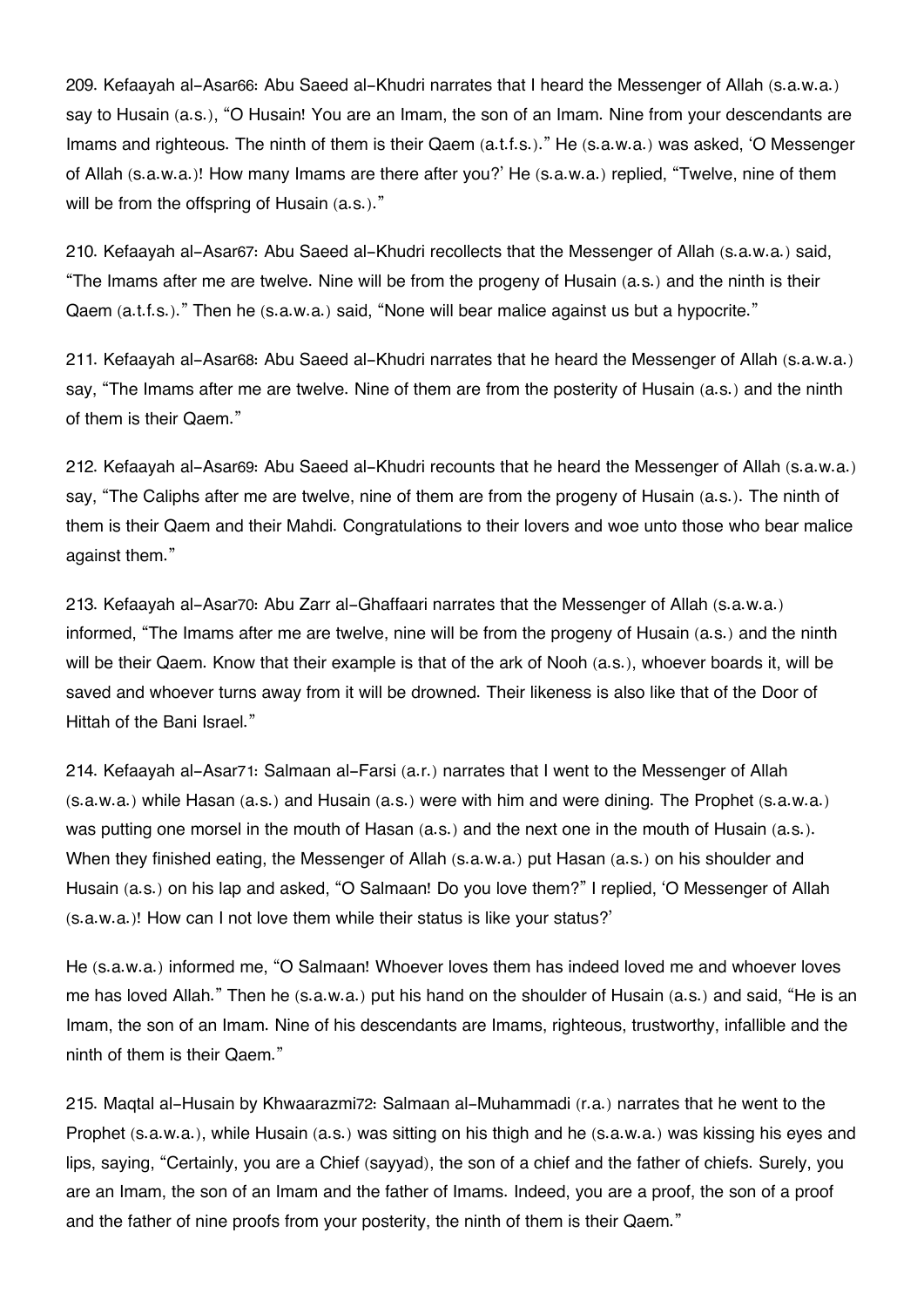216. Kefaayah al-Asar[73](#page--1-0): Salmaan al-Faarsi narrates that the Messenger of Allah (s.a.w.a.) stated, "The Imams after me are equal to the number of the chiefs of Bani Israel and they were twelve." Then he (s.a.w.a.) put his hand on the back of Husain (a.s.) and said, "Nine will be from his posterity. The ninth of them will be their Mahdi, who will fill the earth with justice and equity as it would be filled with injustice and oppression. Then woe unto those who bear malice against them!"

217. Kefaayah al-Asar[74](#page--1-0): Jaaber Ibn Abdullah al-Ansaari (r.a.) recounts, 'I was with the Prophet (s.a.w.a.) in the house of Umm Salmah (r.a.) when the verse descended, 'Surely Allah has kept away from you all uncleanness, O people of the House, and purified you, a thorough purification.'[75](#page--1-0) The Prophet (s.a.w.a.) called out to Hasan (a.s.), Husain (a.s.) and Fatemah (s.a.) and made them sit before him. Thereafter, he called out to Ali (a.s.) and making him sit behind him (s.a.w.a.), he (s.a.w.a.) prayed, "O Allah! These are my Ahle Bait (a.s.). So, dispel all uncleanness from them and purify them, a thorough purification." Umm Salmah inquired, 'Am I with them, O Messenger of Allah (s.a.w.a.)?' He (s.a.w.a.) retorted, "You are on goodness."

I (Jaaber) said, 'O Messenger of Allah (s.a.w.a.)! Indeed Allah has honored this pure progeny and blessed offspring by dispelling uncleanness from them.' He (s.a.w.a.) replied, "O Jaaber! They are my progeny, from my flesh and my blood. My brother is the chief of the successors, my two sons are the best of grandsons, my daughter is the leader of all women and from us is the Mahdi."

I asked, 'O Messenger of Allah (s.a.w.a.)! And who is the Mahdi?' He (s.a.w.a.) clarified, "Nine of the Husain's (a.s.) descendants are righteous Imams. The ninth of them is their Qaem, who will fill the earth with justice and equity, as it would be replete with tyranny and injustice. He will fight for the exegesis (of the Holy Quran) as I had struggled for its descent."

218. Kefaayah al-Asar[76](#page--1-0): Zaid Ibn Saabit chronicles that Hasan (a.s.) and Husain (a.s.) became ill. The Messenger of Allah (s.a.w.a.) paid a visit to them. He took them, kissed them, raised his hands towards the sky and prayed, "O Allah! Lord of the seven heavens and whatever they shadow! Lord of the winds and whatever they pollinate! O Allah! Lord of everything! You are the First, so there is nothing prior to You. You are the Hidden, so there is nothing hidden from You. Lord of Jibraeel (a.s.), Mikaaeel (a.s.) and Israafeel (a.s.)! God of Ibraheem (a.s.), Ishaaq (a.s.) and Yaqoob (a.s.)! I ask You that you oblige both of them through Your relief. Place them beneath Your shelter and Your protection. For the sake of Your mercy, do away all kinds of evils and harms from them."

Then he (s.a.w.a.) placed his hand on the shoulder of Hasan (a.s.) and said, "You are Imam, the son of Allah's friend." Then, he (s.a.w.a.) put his hand on the back of Husain (a.s.) and remarked, "You are Imam, the father of nine Imams. From your offspring are nine righteous Imams. The ninth of them is their Qaem. Whoever fastens unto them and the Imams from your progeny will be with us on the Day of Judgment. He will be with us in paradise at our levels." Jaaber (a.r.) narrates that due to the supplications of the Messenger of Allah (s.a.w.a.), both of them were cured of their illnesses.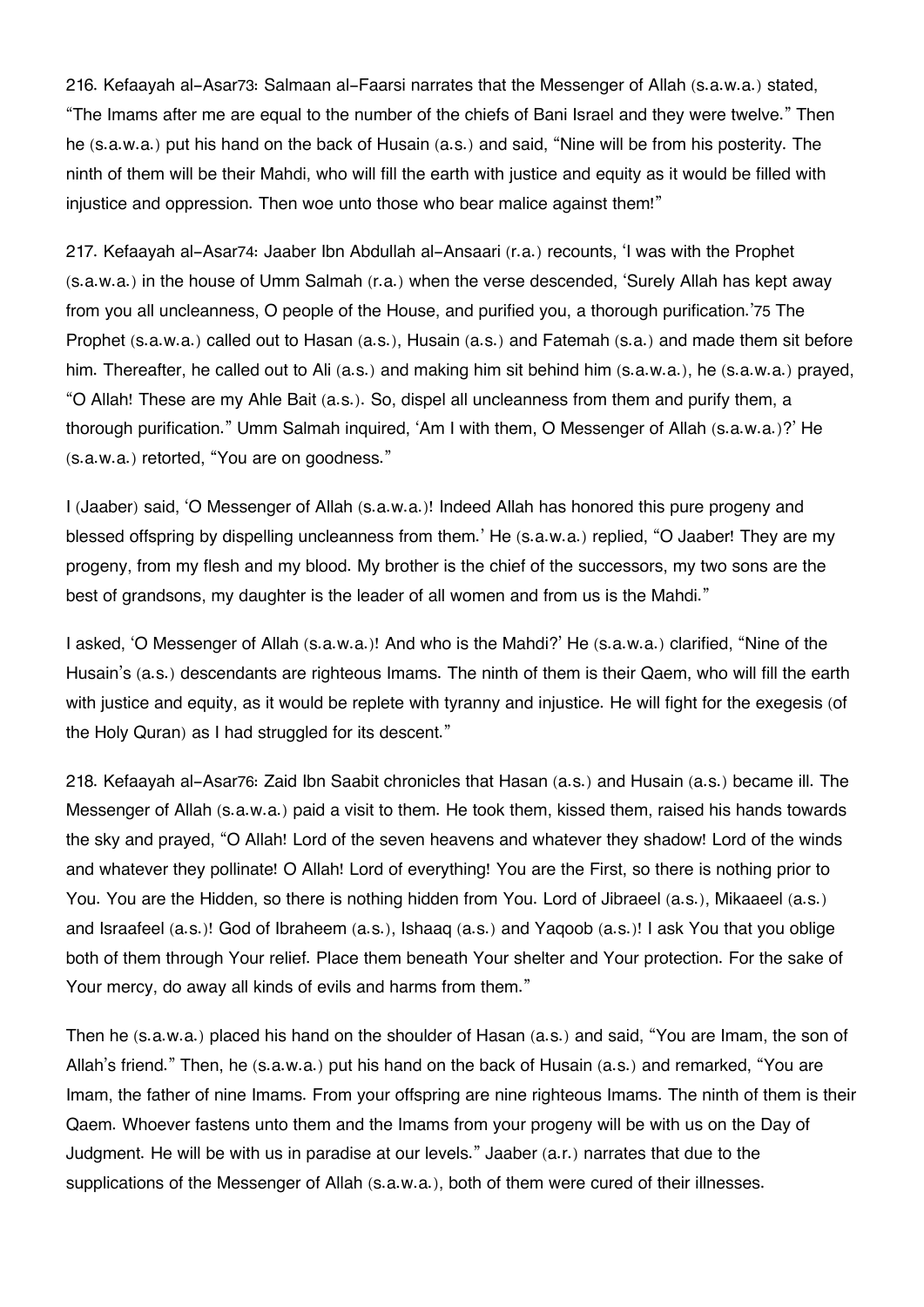219. Kefaayah al-Asar[77](#page--1-0): Zaid Ibn Saabit recounts that the Messenger of Allah (s.a.w.a.) sermonized, "O people! Shall I guide you to the grandfather and the grandmother of the best of people?" We replied, 'Yes, O Messenger of Allah (s.a.w.a.)!' He (s.a.w.a.) commenced, "Hasan (a.s.) and Husain (a.s.), I am their grandfather, while their grandmother is Khadijah, the lady of the women of paradise. Shall I guide you the mother and father of the best of people?" We replied, 'Yes, O Messenger of Allah (s.a.w.a.).'

He (s.a.w.a.) informed, "Hasan (a.s.) and Husain (a.s.), their father is Ali Ibn Abi Taalib (a.s.) and their mother Fatemah, the chief of the women of the universe. Shall I guide you the paternal uncle and paternal aunt of the best of people?" We exclaimed, 'Yes, O Messenger of Allah (s.a.w.a.)!' He (s.a.w.a.) replied, "Hasan (a.s.) and Husain (a.s.), their uncle is Ja'far al-Tayyaar (the son of Abu Taalib) and their aunt is Umm Haani, the sister of Ali Ibn Abi Taalib (and the daughter of Abu Taalib). O people! Shall I guide you the maternal uncle and maternal aunt of the best of the people?" We said, 'Yes, O Messenger of Allah (s.a.w.a.)!'

He (s.a.w.a.) informed, "Their maternal uncle is Qasem, the son of Allah's Messenger, and their maternal aunt is Zainab, his daughter." At this juncture, the Messenger of Allah (s.a.w.a.) started crying and invoked, "The curse of Allah, His angels and all the people be on the killers of these two (Hasan and Husain-a.s.).

Surely, from the offspring of Husain (a.s.) shall emerge Imams, righteous, trustworthy, infallible and just. And from us is the Mahdi of this Ummah, behind whom Eesa (a.s.), the son of Maryam, will pray." We asked, 'Who is he, O Messenger of Allah (s.a.w.a.)?' He (s.a.w.a.) informed, "He is the ninth from the offspring of Husain (a.s.). There will be nine righteous Imams from the offspring of Husain (a.s.) and the ninth of them will be their Mahdi. He will fill the earth with justice and equity, as it would be replete with injustice and tyranny."

220. Kefaayah al-Asar[78](#page--1-0): Husain Ibn Ali (a.s.) informs that an Arab (Bedouin) came to the Messenger of Allah (s.a.w.a.) with the intention of accepting Islam. He had a lizard with him in his bag, which he had captured in the desert. The Prophet (s.a.w.a.) began presenting Islam to him.

He argued, 'I will not believe in you, O Muhammad, till this lizard believes in you' and taking the lizard out of his bag, he flung it on the ground. It started running out of the mosque.

The Messenger of Allah (s.a.w.a.) demanded, "O lizard! Who am I?"

It answered, 'You are Muhammad Ibn Abdullah Ibn Abd al-Muttalib Ibn Haashim Ibn Abd Munaaf.'

He (s.a.w.a.) asked, "O lizard! Whom do you worship?"

It rejoined, 'I worship the Allah, Who split the grain, created the breeze, took Ibraheem (a.s.) as a friend, conversed with Moosa (a.s.) during (his) supplications and chose you, O Muhammad.'

The Bedouin declared, 'I witness that there is no god but Allah and surely you are the Messenger of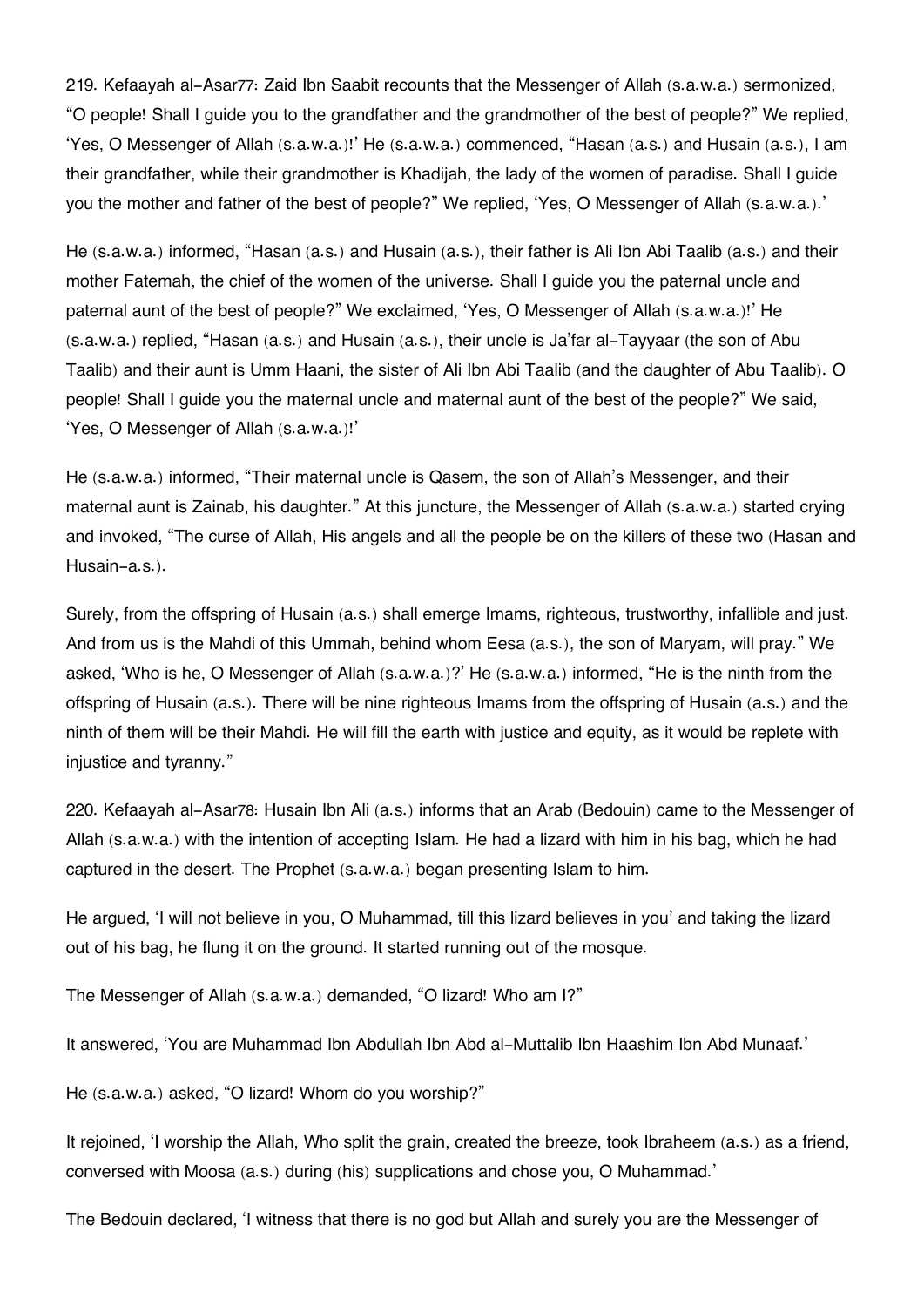Allah (s.a.w.a.) with truth. So, inform me, will there be a Prophet after you?'

He (s.a.w.a.) clarified, "No. I am the seal of the Prophets but after me, there will be just Imams from my progeny equal to the number of the chiefs of Bani Israel. The first of them is Ali Ibn Abi Taalib (a.s.) and he is the Imam and the Caliph after me. Nine Imams will be from his offspring" placing his hand on my (Husain) chest. "The Qaem is their ninth. He will stand with religion in the last era just as I stood with it in the first."

Instantly, the Bedouin recited a few verses glorifying the Messenger of Allah (s.a.w.a.). He (s.a.w.a.) inquired, "O Brother of Bani Sulaym! Do you have any money with you?" He answered, 'I swear by the One Who honored you with Prophethood and revered you with Messengership! There are four thousand houses in Bani Sulaym and there is none poorer than me.'

On hearing this, the Messenger of Allah (s.a.w.a.) gave him his own camel. When the Bedouin returned to his people, he informed them about the entire event. They said, 'The Bedouin accepted Islam in the greed of the camel!' Aggrieved by what they said, he spent the remaining part of the day in a hill and did not eat anything. On the morrow, he came to the Messenger of Allah (s.a.w.a.) and recited another poem glorifying the Prophet (s.a.w.a.) and expressing his state (of hunger and want). When the Messenger of Allah (s.a.w.a.) heard his verses, he (s.a.w.a.) requested Ali (a.s.), "O Ali! Give the Bedouin what he needs." Ali (a.s.) took him to the house of Fatemah (s.a.), satiated his hunger, and gave him a camel and a few dates.

221. Kefaayah al-Asar[79](#page--1-0): Husain Ibn Ali (a.s.) narrates, "The Messenger of Allah (s.a.w.a.) used to say to me while giving me glad-tidings, 'O Husain! You are the leader, the son of a leader, the father of leaders, nine of your descendants will be the righteous Imams. The ninth of them will be their Mahdi. You are an Imam, the son of an Imam and the father of nine Imams from your offspring. The ninth of them will be their Mahdi, who will fill the earth with justice and equity. He will rise in the last era as I stood in the first'."

222. Kefaayah al-Asar[80](#page--1-0): Fatemah (s.a.) recounts, "The Messenger of Allah (s.a.w.a.) visited me when my son Husain (a.s.) was born. I handed him over to the Messenger of Allah (s.a.w.a.) while he was wrapped in yellow diapers. He (s.a.w.a.) replaced them with white diapers and told me, 'O Fatemah! Take him. Surely, he is the Imam, son of an Imam and the father of nine Imams from his posterity. They will be righteous Imams and the ninth is their Qaem<sup>'."</sup>

223. Kefaayah al-Asar[81](#page--1-0): Imam Husain (a.s.) chronicles that my mother Fatemah (s.a.) told me, "When you were born, the Messenger of Allah (s.a.w.a.) visited me. I handed you to him (s.a.w.a.) in yellow diapers. He (s.a.w.a.) replaced them with white diapers, recited the Azaan in your right ear and the Eqaamah in your left ear. Then he (s.a.w.a.) told me, 'O Fatemah! Take him. Indeed he is the father of Imams, nine of his descendants will be righteous Imams and the ninth of them will be their Mahdi  $(a.t.f.s.)$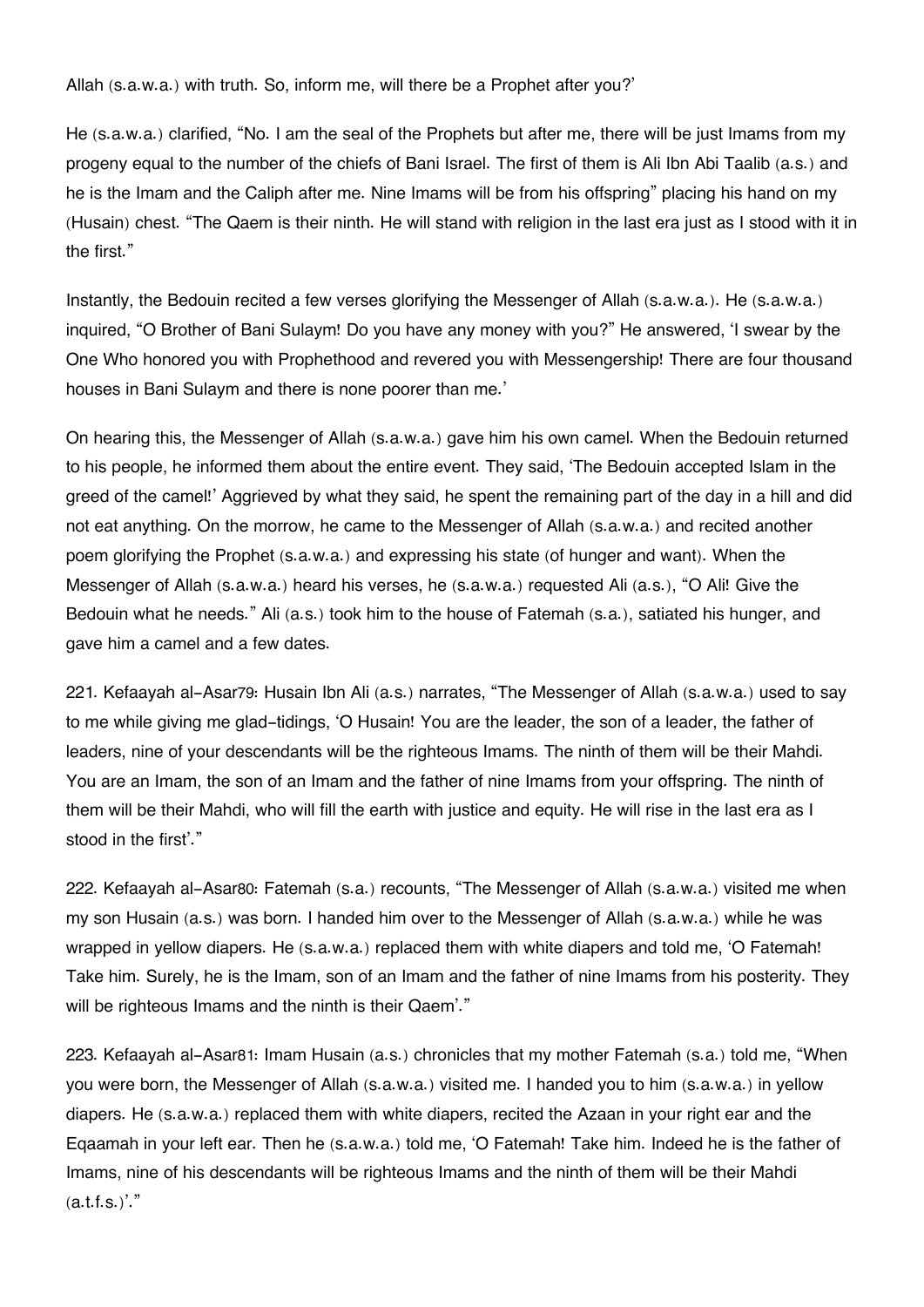224. Kefaayah al-Asar[82](#page--1-0): Mahmood Ibn Lubaid narrates, "When the Messenger of Allah (s.a.w.a.) expired, Fatemah (s.a.) used to visit the graves of the martyrs, the grave of Hamzah (a.s.) in particular, and cry. After a few days, I went to the grave of Hamzah (a.s.) and saw her (s.a.) crying there. I waited for a while, until she stopped crying. Thereafter, I approached her, did salaam to her and beseeched, 'O chief of the woman-folk! By Allah, your crying has ripped my heart apart.' She (s.a.) retorted, "O Aba Amr! I have the right to cry because I have lost the best of fathers, the Messenger of Allah (s.a.w.a.). How eager I am to join the Messenger of Allah (s.a.w.a.)!' Then she recited an elegy in memory of her father".

I said, 'My lady! I want to ask you a question that has been troubling me for quite some time.' She (s.a.) said, "Ask." I inquired, 'Did the Messenger of Allah (s.a.w.a.) appoint Ali (a.s.) for Imamat before his demise?' She (s.a.) exclaimed, "Amazing! Have you all forgotten the day of Ghadeer-e-Khumm?" I answered, 'Certainly that was there but you inform me of that in which he (s.a.w.a.) had made you a confidante.'

She (s.a.) elaborated, "I hold Allah the High as Witness that I have heard him say, 'Ali is the best that I am appointing amongst you. He is the Imam and the caliph after me. My two grandsons and nine from the progeny of Husain (a.s.) are righteous Imams. If you follow them, you will find them guides and guided (by Allah). But if you oppose them, differences will plague you till the Day of Judgement'." I asked, 'My lady! Then why did he (a.s.) sit upon his right?' She (s.a.) shot back, "O Aba Amr! Indeed the Messenger of Allah (s.a.w.a.) declared, 'The example of an Imam is like that of Ka'bah, people go to it but it does not go to the people'."

Then she (s.a.) said, "By Allah! Had they left the truth to whom it belonged and followed the progeny of their Prophet (s.a.w.a.), no two individuals would have disputed about Allah, the High. Generations would follow in the same manner until our Qaem (a.t.f.s.), the ninth from the descendants of Husain (a.s.), reappeared. But they brought ahead whom Allah had kept behind and they kept back whom Allah had advanced. When the Prophet (s.a.w.a.) expired and they laid him in his grave, they chose with their desire and acted whimsically. Woe unto them! Did they not hear the sayings of Allah,

# و ربكَ يخْلُق ما يشَاء و يخْتَار ما كانَ لَهم الْخيرة

(Qur'an Surah Qasas 28: 68)

'*And your Lord creates what He pleases and chooses. There is no choice for them.' Nay! They heard but they were as Allah,*

Glorified be He, has described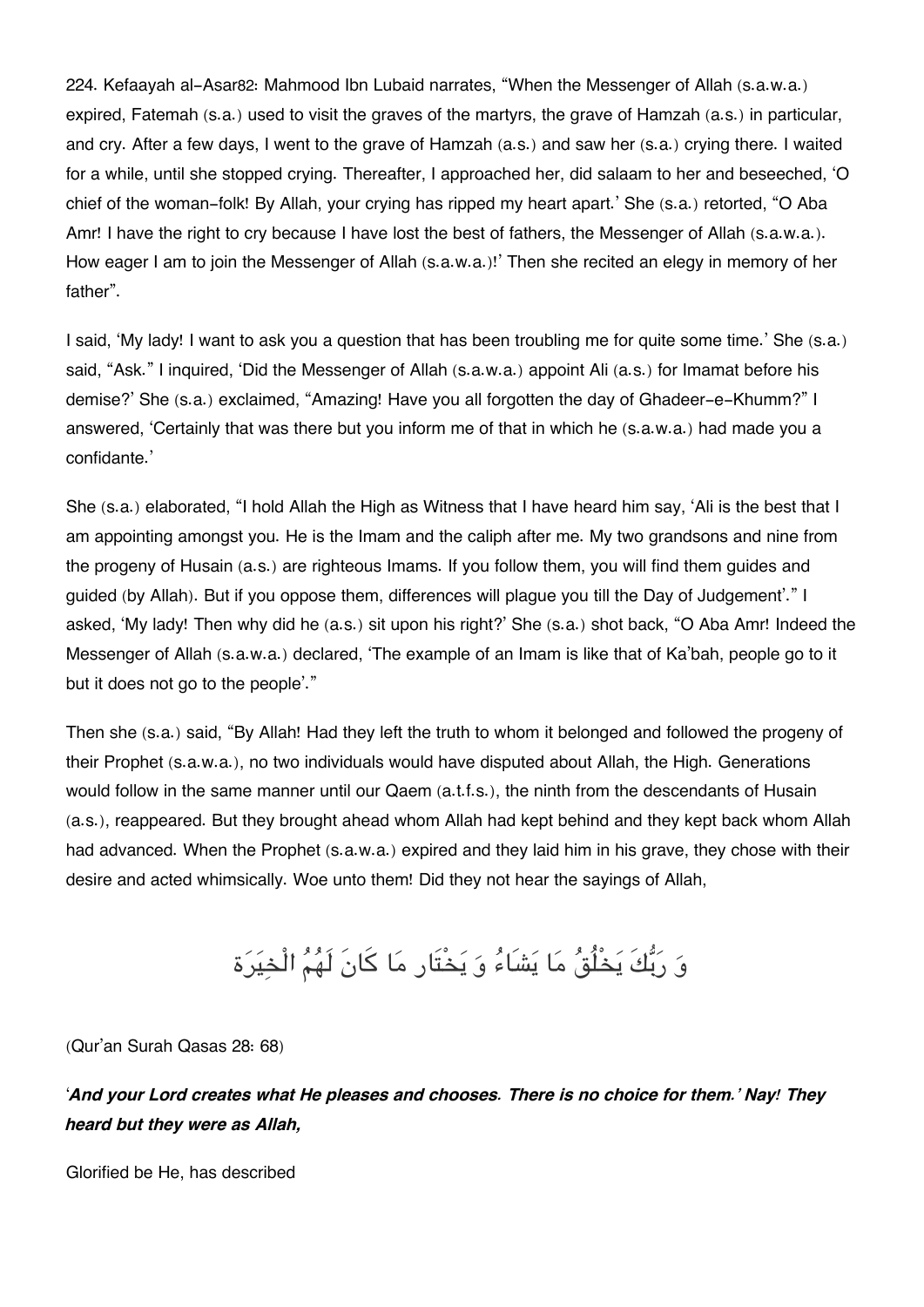# فَتَعسا لَهم و اَضل اَعمالَهم

(Qur'an Surah Hajj 22: 46)

#### *'For surely their eyes were not blind but it was their hearts in their chests that had become blind.'*

How wrong were they! They unfolded their hopes in this world and they forgot their deaths.

فَإِنَّهَا لَا تَعْمَى الْأَبْصَارُ وَلَكِن تَعْمَى الْقُلُوبُ الَّتِي فِي الصُّدُورِ

## *And (as for) those who disbelieve, for them is destruction and He has made their deeds ineffective.*

(Qur'an Surah Muhammad 47: 8)

اعوذُ بِكَ يا ربِ من الحور بعد الور

#### *O Lord! I seek refuge in You from loss after profit.*

225. Kamaal al-Deen[83](#page--1-0): Abd al-Rahmaan Ibn Samarah narrates that the Messenger of Allah (s.a.w.a.) said, "The disputers in the religion of Allah have been cursed on the tongues of seventy prophets (a.s.). Whoever disputes concerning the signs of Allah, has indeed disbelieved. Allah, Mighty and Glorified be He, says,

مَا يُجَادِلُ فِي آيَاتِ اللهِ اِلاَّ الَّذِيْنَ كَفَرُوْا فَلاَ يَغْرُرْكَ تَقَلَّبُهُمْ فِي الْبِلاَدِ

## *None dispute concerning the communications of Allah but those who disbelieve, therefore let not their going to and fro in the cities deceive you.* (Qur'an Surah Gaafir 40: 4.)

Whoever explains the Quran whimsically, he has forged a lie against Allah and whoever passes a judgment amongst the people without knowledge, upon him is the curse of the sky and the earth." I requested, 'O Messenger of Allah (s.a.w.a.)! Guide me to salvation.' He (s.a.w.a.) advised, "O son of Samarah! When desires differ and opinions vary, then fasten unto Ali Ibn Abi Taalib (a.s.). For surely, he (a.s.) is the Imam of my Ummah and my caliph upon them after me. He (a.s.) is the distinguisher, who will differentiate between truth and falsehood.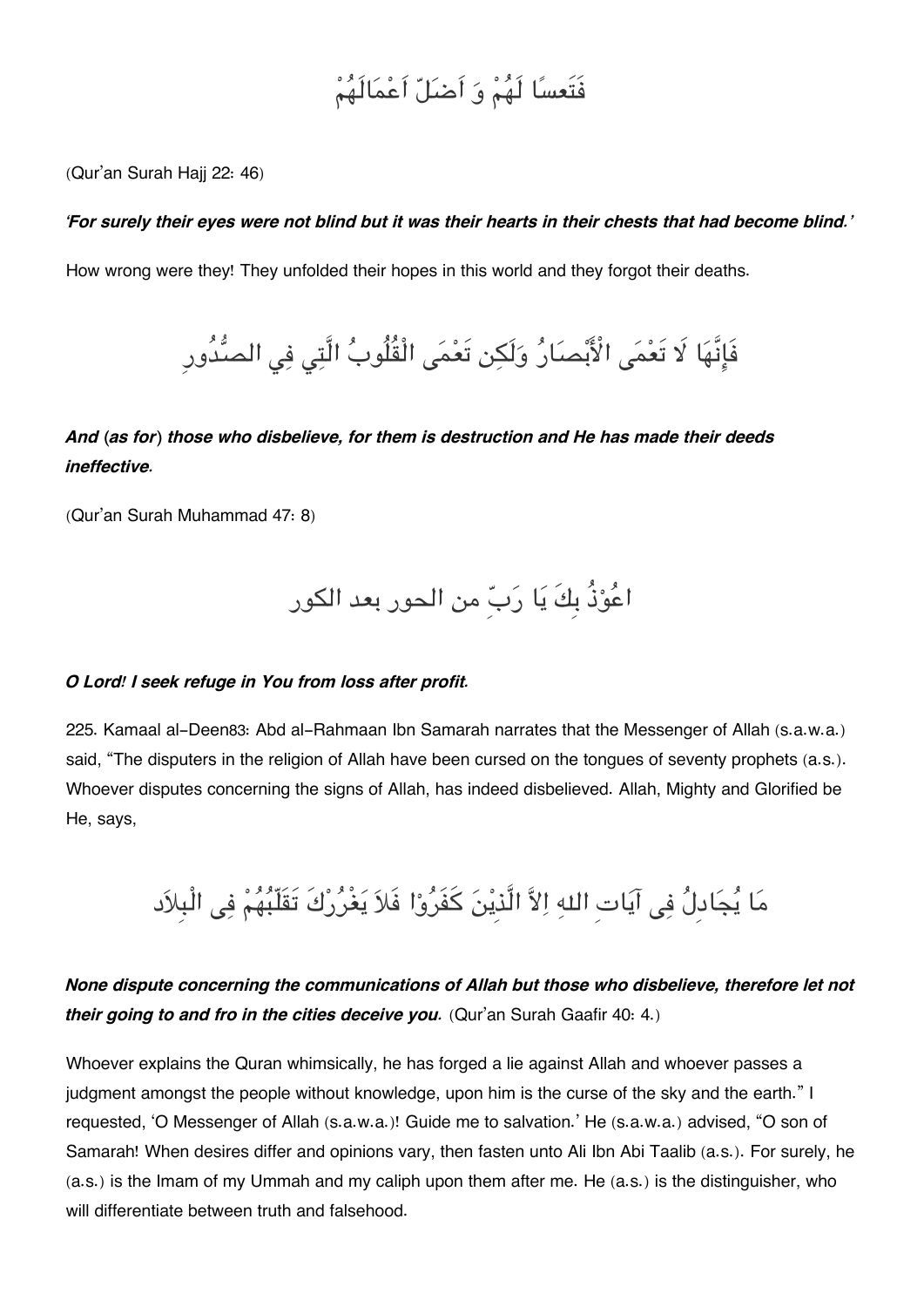Whoever asks him (a.s.), he will answer him and whoever seeks guidance from him (a.s.), he will guide him. Whoever searches for truth in him shall find it. Whoever requests guidance from him, will find it. Whoever seeks refuge in him, will be secure. Whoever fastens unto him, will be saved. Whoever follows him, he (a.s.) will guide him.

O son of Samarah! Whoever amongst you is at peace with him and takes him as a master will be safe. However, whoever rejects him and bears enmity against him, will be destroyed. O son of Samarah! Surely Ali (a.s.) is from me. His soul is from my soul and his soil (teenat) is from my soil. He is my brother and I am his brother. He is the husband of my daughter Fatemah (s.a.), the chief of the women of the Universe, from the beginning to the end. From him are the two Imams of my Ummah and the two chiefs of the youth of Paradise, Hasan and Husain (a.s.), and the nine descendants of Husain (a.s.). The ninth of them is the Qaem of my Ummah, who will fill the earth with justice and equity as it would be filled with injustice and oppression."

226. Kamaal al-Deen[84](#page--1-0): Imam Hasan al-Askari (a.s.) narrates from his forefathers that the Messenger of Allah (s.a.w.a.) said to Ali Ibn Abi Taalib (a.s.), "O Ali! None will love you but the one whose birth is pure and none will hate you but the one of impure birth. None will befriend you but a believer and none will bear enmity against you but a disbeliever."

Abdullah Ibn Masood stood up and asked, 'O Messenger of Allah (s.a.w.a.)! We came to know the sign of impure birth and a disbeliever in your life by malice and enmity against Ali (a.s.). But what is the sign of impure birth and disbelief after you, when Islam will appear only on the tongues while its essence shall remain concealed?' He (s.a.w.a.) answered, "O son of Masood! Surely, Ali Ibn Abi Taalib (a.s.) is your Imam after me and my caliph upon you. After he expires, my son Hasan (a.s.) is your Imam after him and my caliph upon you. When he dies, my son Husain (a.s.) is your Imam after him and my caliph upon you.

Thereafter nine descendants of Husain (a.s.), one after the other are your Imams and my caliphs upon you. The ninth of them is the Qaem of my nation, who will fill the earth with justice and equity, as it would be fraught with injustice and oppression. None shall love them save the one whose birth is pure and none shall hate them but the one with impure birth.

None will befriend them but a believer and none will bear enmity against them but a disbeliever. Whoever denies any one amongst them has indeed denied me and whoever denies me has indeed denied Allah, Mighty and Glorified be He. Whoever rejects even one from them, then indeed he has rejected me and whoever rejects me has rejected Allah, Mighty and Glorified be He. For certainly, their obedience is my obedience and my obedience is the obedience of Allah.

(Similarly), their disobedience is my disobedience and my disobedience is the disobedience of Allah, Mighty and Glorified be He. O son of Masood! Keep away from any skepticism in your heart concerning their judgments, lest you become a disbeliever. By the Might of my Lord, I am not indulging in pretense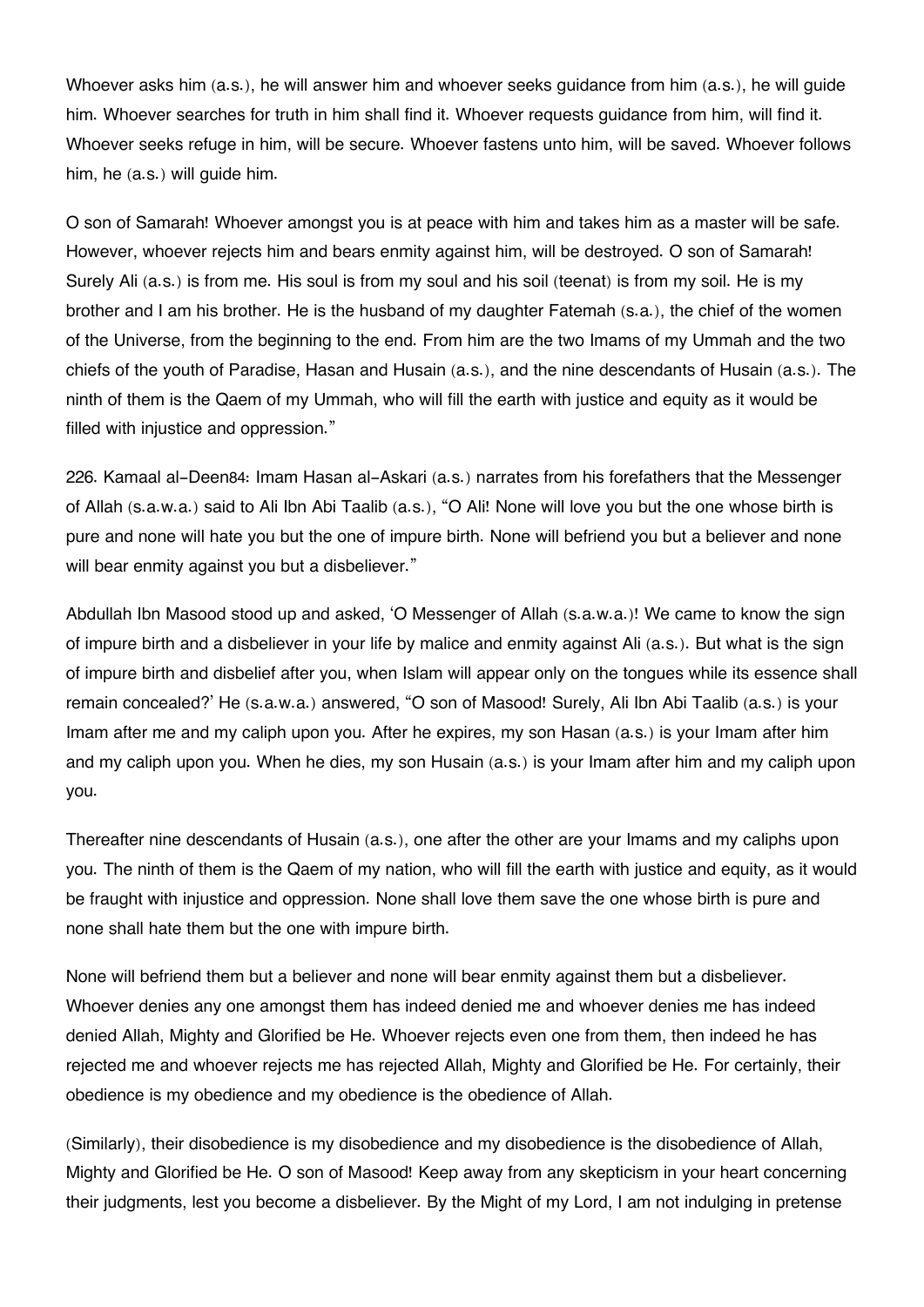nor am I speaking from my desire concerning Ali and the Imams from his descendants."

Then he (s.a.w.a.) raised his hands towards the sky and prayed, "O Allah! You take him as Your slave whoever takes my caliphs and the Imams of my Ummah after me as their masters, and You take as enemy whoever takes them as enemy. You help him who helps them and You forsake him who forsakes them. Do not leave the earth without a proof from them, either he is apparent, or occult and fearful that Your religion, Your proof and Your arguments may not be nullified." Then he (s.a.w.a.) said, "O son of Masood! I have told you now, all those things which if you leave them, you will be destroyed but if you fasten unto them, you will be saved. And safe is the one who follows the guidance."

227. Kamaal al-Deen[85](#page--1-0): Asbagh Ibn Nubaatah chronicles that one day Ameerul Momineen Ali Ibn Abi Taalib (a.s.) came out, holding the hand of his son Hasan, while he (a.s.) was saying, "The Messenger of Allah (s.a.w.a.) met us in a similar fashion one day. That is, my hand was in his hand and he (s.a.w.a.) was saying, 'The best of creatures after me, and their chief is this brother of mine and he is the Imam of every Muslim and the master of every believer after my death.

Beware! And certainly I declare, 'The best of creatures after me, and their chief is this son of mine and he is the Imam of every Muslim and the master of every believer after my death. Beware! He will be oppressed after me just as I was oppressed after the Messenger of Allah (s.a.w.a.). The best of creatures and their chief after Hasan is my son and his brother Husain (a.s.), the oppressed after his brother and the martyr at Karbala. Know that he and his companions are the chiefs of the martyrs on the Day of Judgment. After Husain (a.s.), nine of his descendants are Allah's Caliphs in His earth, His proofs upon His servants, His trustees upon His revelation, the Imams of the Muslims, the leaders of the believers and the pilots of the pious.

The ninth (of the Imams) is the Qaem through whom Allah will fill the earth with light after its darkness, justice after its oppression and knowledge after its ignorance. By the One Who sent my brother Muhammad with Prophethood and chose me for Imamat, revelation has descended from the sky in this regard on the tongue of the Trustworthy Spirit Jibraeel (a.s.). Indeed, the Messenger of Allah (s.a.w.a.) was asked while I was with him (s.a.w.a.), concerning the Imams after him. He (s.a.w.a.) replied to the questioner,

والسماء ذَاتِ الْبروج

### *By the sky, the possessor of constellations*! (Qur'an Surah Buruj 85:1)

Certainly, their number is equal to the number of the constellations, by the Lord of the nights, days and months and their number is equal to the number of the months!" The questioner asked, 'Who are they, O Messenger of Allah (s.a.w.a.)?' He (s.a.w.a.) placed his hand on my head and said, "He is the first of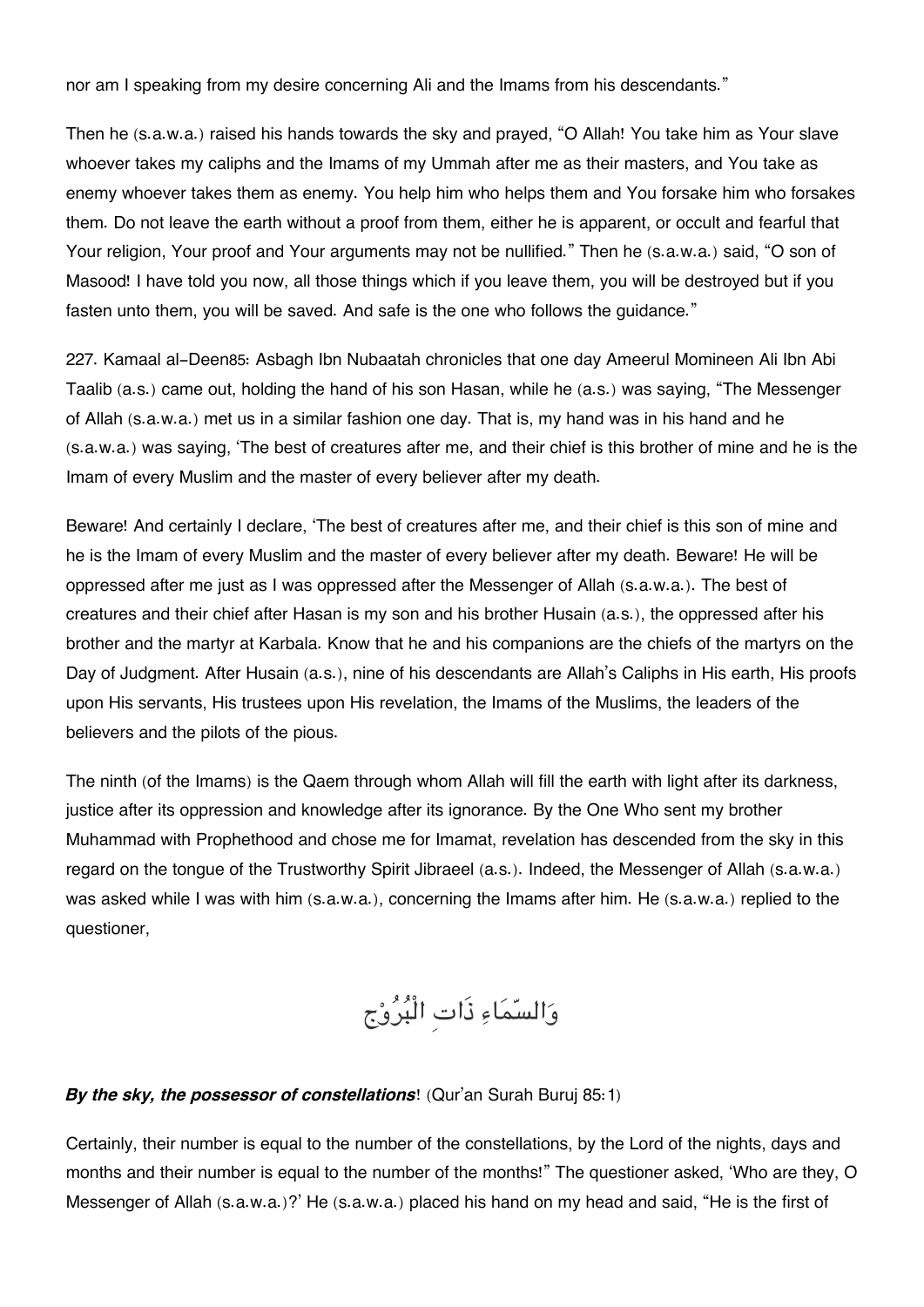them and the last of them is Mahdi. Whoever befriends them has befriended me and whoever bears enmity against them bears enmity against me. Whoever loves them loves me and whoever bears malice against them, bears malice against me. Whoever denies them denies me and whoever recognizes them, recognizes me.

Through them, Allah, Mighty and Glorified be He, will protect His religion, inhabit His cities and sustain His servants. Due to them, rains descend from the skies and the earth throws up its bounties. They are my chosen ones, my caliphs, the Imams of the Muslims and the masters of the believers."

228. Kamaal al-Deen[86](#page--1-0): Ali Ibn Moosa al-Reza (a.r.) narrates from his forefathers that the Messenger of Allah (s.a.w.a.) said, "Whoever desires to fasten unto my religion and board the ark of salvation after me, he must follow Ali Ibn Abi Taalib (a.s.), bear enmity against his enemies and befriend with his friends. For surely, he (a.s.) is my successor and my caliph on my nation in my life and after my death. He (a.s.) is the chief of every Muslim and the chief of every believer after me. His saying is my saying, his command is my command, his prohibition is my prohibition, his follower is my follower, his helper is my helper and one who forsakes him has forsaken me."

Then he (s.a.w.a.) continued, "Whoever separates from Ali (a.s.) after me, shall not see me and I will not see him on the Day of Judgment. Whoever opposes Ali (a.s.), Allah will make Paradise forbidden for him, his abode will be the Hell-fire, and evil will be his fate. Whoever forsakes Ali (a.s.), he will be forsaken on the Day of Presentation, and whoever helps Ali (a.s.) Allah will help him on the day he will meet Him. Allah's Hujjah (a.s.) will prompt his answers to him on the day of questioning."

Thereafter he (s.a.w.a.) said, "Hasan (a.s.) and Husain (a.s.) are the two Imams of my Ummah after their father and the leaders of the youth of Paradise. Their mother is the chief of the women of universe, and their father is the chief of the successors. From the descendants of Husain (a.s.), there will be nine Imams, and the ninth of them will be the Qaem of my progeny. Their obedience is my obedience and their defiance is my defiance. I will complain to Allah against those who challenge their superiority and deny their sanctity after me. Allah suffices as a Master and as a Helper for my progeny and the Imams of my Ummah, and as an Avenger for those who have denied them their rights.

وَسَيَعْلَمُ الَّذِينَ ظَلَمُوا أَيَّ مُنقَلَبٍ يَنقَلِبُونَ

# *And they who act unjustly shall know to what final place of turning they shall turn back*. (Qur'an Surah Shuara 26: 227)

229. Kamaal al-Deen[87](#page--1-0): Ali Ibn Moosa al-Reza (a.r.) narrates from his forefathers that the Messenger of Allah (s.a.w.a.) said, "I am the chief of the creation of Allah, Mighty and Glorified be He. I am better than Jibraeel, Mikaaeel, Israafeel, the carriers of the Throne (arsh), all the close angels of Allah and the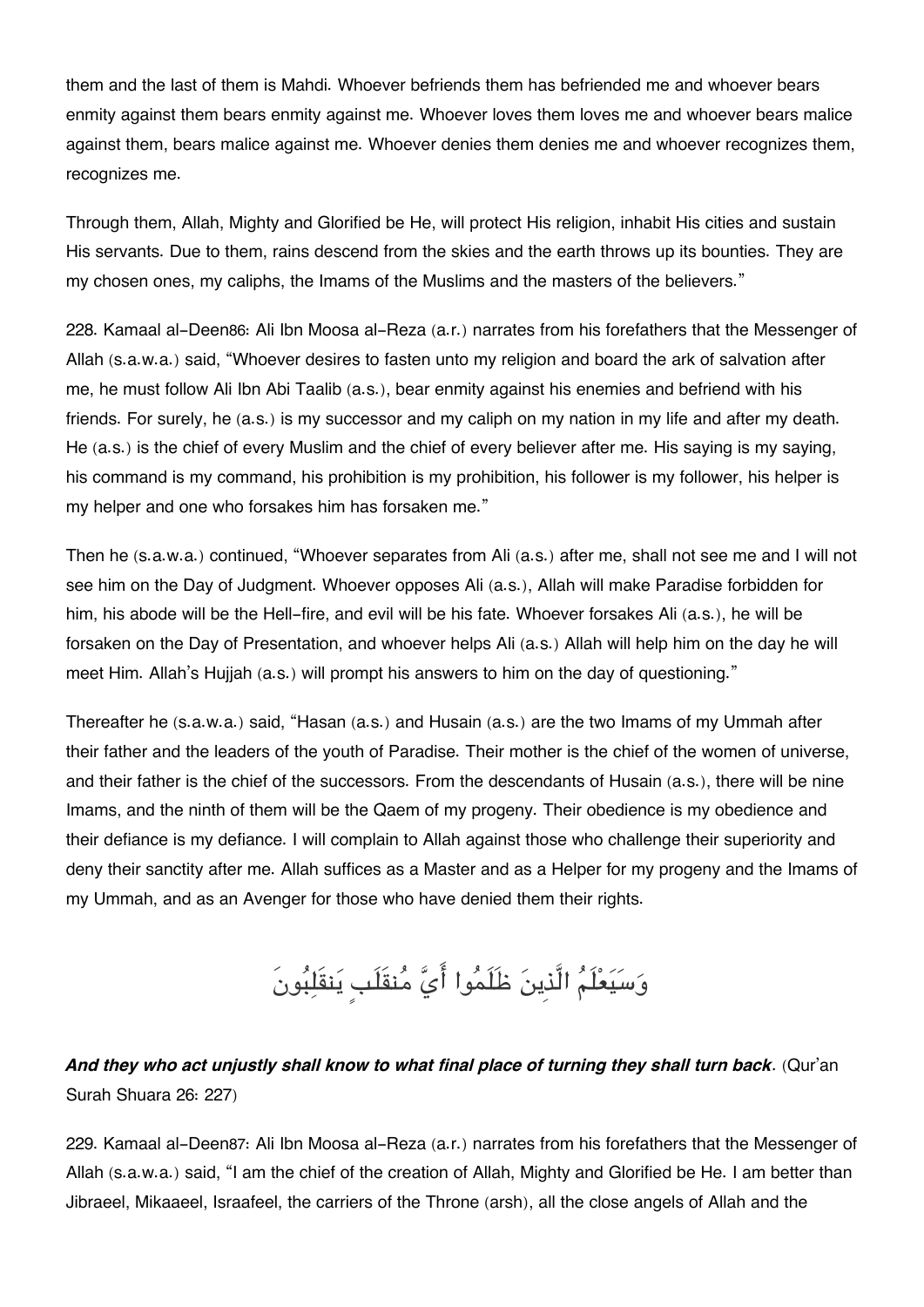messengers of Allah (s.a.). I am the owner of the Intercession (شفاعة (and the honorable Hauz. I and Ali are the fathers of this Ummah.

Whoever recognizes us has indeed recognized Allah, Mighty and Glorified be He. And whoever refutes us has indeed refuted Allah, Mighty and Glorified be He. From Ali are the two grandsons of my Ummah and the chiefs of the people of Paradise, Hasan (a.s.) and Husain (a.s.). From the descendants of Husain (a.s.) are nine Imams (a.s.), their obedience is my obedience and their disobedience is my disobedience. The ninth of them is their Qaem and their Mahdi."

230. Kamaal al-Deen[88](#page--1-0): Imam Hasan al-Mujtaba (a.s.) recounts, "I and my brother (Husain) went to my grandfather, the Messenger of Allah (s.a.w.a.). He (s.a.w.a.) made me sit on one lap and made my brother sit on the other. Then he (s.a.w.a.) kissed us and said, 'By my father! You two are Imams, grandsons and virtuous. Allah has chosen you from me, from your father and your mother. He has also chosen from your progeny, O Husain, nine Imams. The ninth of them is their Qaem and all of them are equal before Allah in superiority and status'."

231. Kamaal al-Deen[89](#page--1-0): Imam al-Sadeq (a.s.) narrates from his forefathers that the Messenger of Allah (s.a.w.a.) said, "Surely Allah, Mighty and Glorified be He, chose Friday from the days, the month of Ramazaan from the months, the Night of Power (الملة القدر) from the nights, chose me from all the Prophets and chose Ali (a.s.) from me. He granted him (Ali (a.s.)) superiority over all the successors. From Ali (a.s.) He chose Hasan (a.s.) and Husain (a.s.) and from Husain (a.s.), He chose the successors from his descendants. They (descendants) will dispel the distortion of the exaggerators (غالين (from the Quran, the plagiarism of the liars and the interpretation of the deviated ones. The ninth of them is their Qaem (a.t.f.s.) and he is their apparent and their concealed."

232. Al-Ikhtesaas[90](#page--1-0): Salmaan al-Faarsi (r.a.) recounts, 'I saw Husain Ibn Ali (a.s.) in the Prophet's (s.a.w.a.) room, who was kissing his eyes and lips, saying, "You are a chief, the son of a chief and the father of chiefs. You are a proof, the son of a proof and the father of proofs. You are an Imam, the son of an Imam and the father of nine Imams from your progeny. The ninth of them is their Qaem (a.t.f.s.)".'

233. Kefaayah al-Asar[91](#page--1-0): Imam Husain Ibn Ali (a.s.) informs that the Messenger of Allah (s.a.w.a.) declared, "O Husain! You are an Imam, the brother of an Imam, the son of an Imam and nine of your descendants will be trustees, infallible. The ninth of them is their Mahdi (a.t.f.s.). Then congratulations to the one who loves them and woe unto the one who bears malice against them."

234. Al-Ghaibah of Fazl Ibn Shaazaan[92](#page--1-0): Imam Husain Ibn Ali (a.s.) chronicles, "Ameer al-Momineen (a.s.) was asked concerning the saying of the Messenger of Allah (s.a.w.a.), 'Surely I leave amongst you two weighty things, the Book of Allah and my progeny', who is the progeny? He (a.s.) replied, 'I, Hasan, Husain and the nine Imams from the descendants of Husain (a.s.). The ninth of them is their Mahdi (a.t.f.s.). They shall not separate from the Book of Allah, Mighty and Glorified be He, and it shall not separate from them till they call upon the Messenger of Allah (s.a.w.a.) at his Hauz'."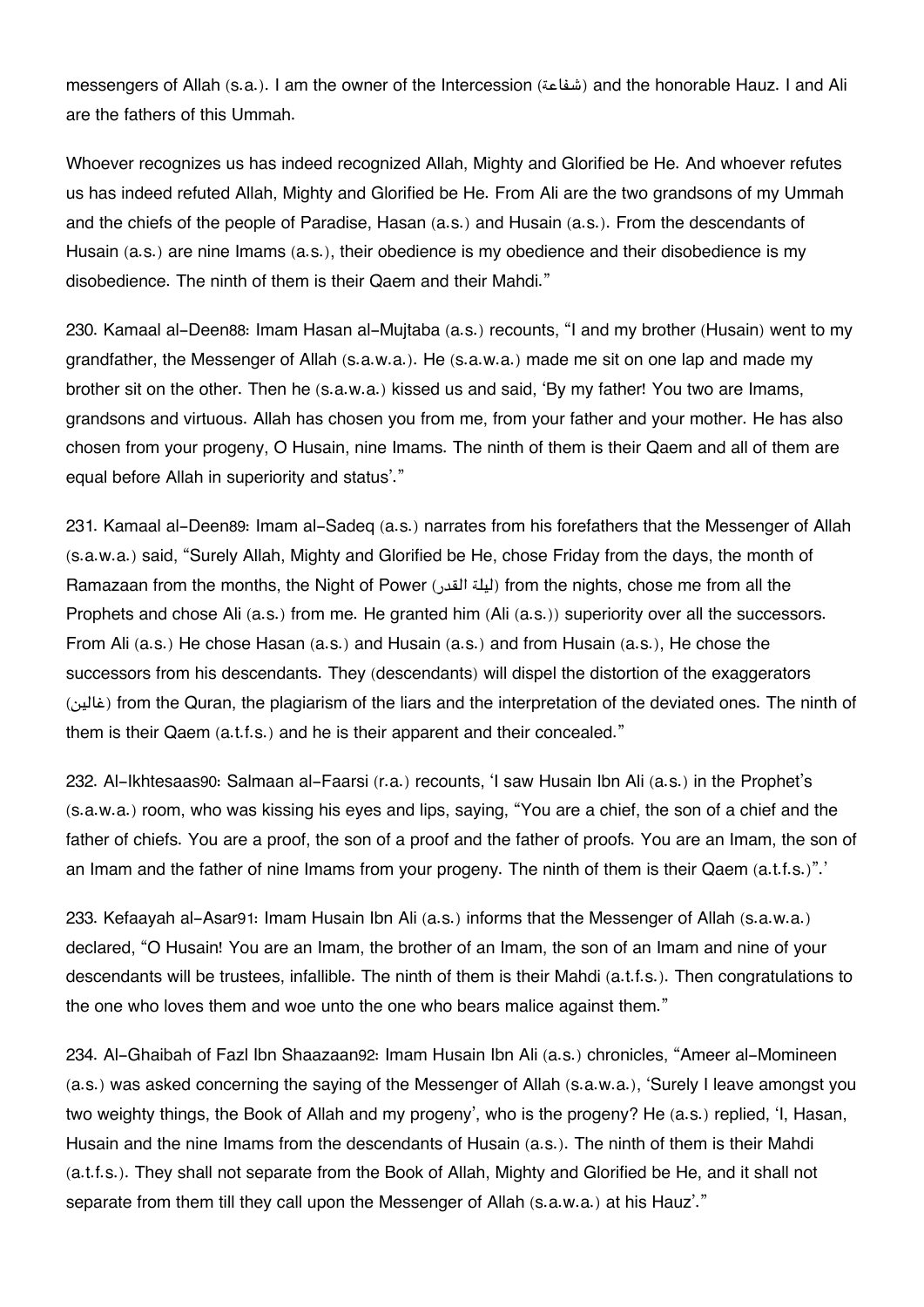235. Kefaayah al-Asar[93](#page--1-0): Abu Maryam Abd al-Ghaffaar Ibn al-Qasim narrates, 'I went to my master, al-Baaqer (a.s.), while there were a number of his companions with him. When the discussion of Islam arose, I asked, 'O my master! Which Islam is the best?'

He (a.s.) replied, "In which the believers are safe from the tongue and hands of the Muslim."

'Which of the ethics is the best?'

"Patience and forgiveness."

'Which believer is the most complete in belief?'

"The best of them in morality."

'Which is the best struggle?'

"Where generosity is a habit and blood is spilled."

'Which is the best prayer?'

"Prolonging the Qunoot (supplication in prayers)."

'Which is the best charity?'

"That you abstain from what Allah, Mighty and Glorified be He, has prohibited for you."

'What is your opinion vis-à-vis calling upon the rulers?'

"I don't deem it proper."

'But I travel quite often to Syria and pay a visit to (governor) Ibraheem Ibn al-Waleed.'

"O Abd al-Ghaffaar! Certainly your paying a visit to the rulers invites three consequences: (a) the love of the world, (b) forgetting death and (c) decrease in satisfaction of what Allah has destined for you."

'O son of Allah's Messenger! I have a large family and I go to them only to obtain some benefits for myself. What is your view in this regard?'

"O servant of Allah! For sure, I don't order you to forsake the world. I am only commanding you to abstain from sins, because forsaking the world is a virtue (recommended) but abstaining from sins is obligatory. You are more in need of performing the obligations than acquiring the virtues."

I kissed his (a.s.) hands and his feet and asked, 'May my father and my mother be sacrifice for you, O son of Allah's Messenger! We do not find correct knowledge but from you (Ahle Bait a.s.). Now I have become old, my bones have become fragile and the state I see you (Ahle Bait a.s.) in, does not please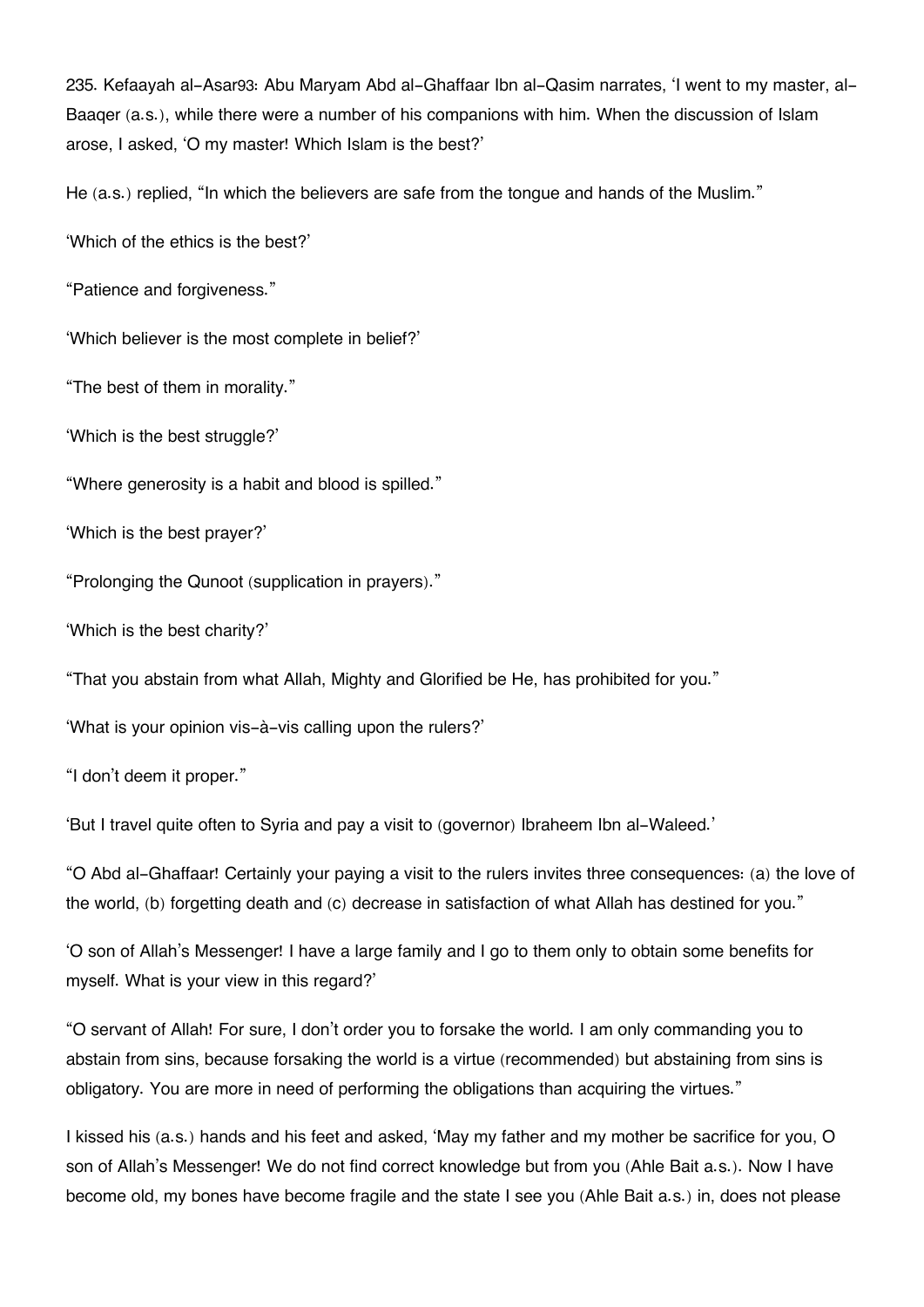me. I see you being killed, expelled and fearful while I have been waiting for your Qaem (a.t.f.s.) since a long time, thinking he will appear today or tomorrow.'

"O Abd al-Ghaffaar! Surely our Qaem, he is the seventh from my descendants and now is not the time of his emergence. Indeed, my ancestors have narrated that the Messenger of Allah (s.a.w.a.) said, 'Certainly the Imams after me are twelve, equal to the number of the chiefs of Bani Israel. Nine of them are from the progeny of Husain (a.s.) and the ninth of them is their Qaem (a.t.f.s.). He will appear in the last era and shall fill the earth with justice and equity as it would be fraught with injustice and oppression."

'So, if this is the case, O son of Allah's Messenger, who will be your successor?'

"Jafar (my son). He is the chief of my sons and the father of Imams. He is truthful in word and deed. Indeed, you have asked a big question O Abd al-Ghaffaar, and you deserves to be answered. For sure, the keys of knowledge are questions." Then he (a.s.) recited a couplet whose theme runs as follows:

The cure of blindness is prolonging the question and

all of blindness is to keep quiet despite being ignorant.'

236. Al-Kaafi[94](#page--1-0): Abu Baseer narrates from Imam Baaqer (a.s.), "After Husain (a.s.), there will be nine Imams. The ninth of them is their Qaem."

237. Kamaal al-Deen[95](#page--1-0)Abu Baseer narrates from Imam Sadeq (a.s.), "After Husain (a.s.), there will be nine Imams. The ninth of them is their Qaem."

238. Muqtazab al-Asar[96](#page--1-0): Salmaan al-Faarsi (r.a.) recollects, 'We were with the Messenger of Allah (s.a.w.a.) while Husain Ibn Ali (a.s.) was sitting on his lap. Then the Messenger of Allah (s.a.w.a.) became a mount for him (a.s.) and said to him, "O Aba Abdillah (Husain)! You are the chief from the chiefs and you are an Imam, the son of an Imam, the brother of an Imam and the father of nine Imams. The ninth of them is their Qaem, their Imam, the most knowledgeable of them, the most judicious of them and the most superior of them".'

239. Kashf al-Yaqeen[97](#page--1-0): Ahmad Ibn Hanbal in his Musnad records that the Messenger of Allah (s.a.w.a.) said for Husain (a.s.), "This son of mine is an Imam, the brother of an Imam and the father of Imams. The ninth of them is their Qaem (a.t.f.s.)."

240. Muqtazab al-Asar[98](#page--1-0): Jaaber Ibn Abdullah al-Ansaari narrates, 'The Messenger of Allah (s.a.w.a.) informed, "Surely, Allah chose Friday from the days, the Night of Power from the nights and the month of Ramazaan from the months. Then He chose me and Ali (a.s.) and selected from Ali (a.s.), Hasan (a.s.) and Husain (a.s.). Thereafter, He chose from Husain (a.s.), the proofs of the universe, the ninth of them is their Qaem (a.t.f.s.) who is the most knowledgeable and the most judicious amongst them".'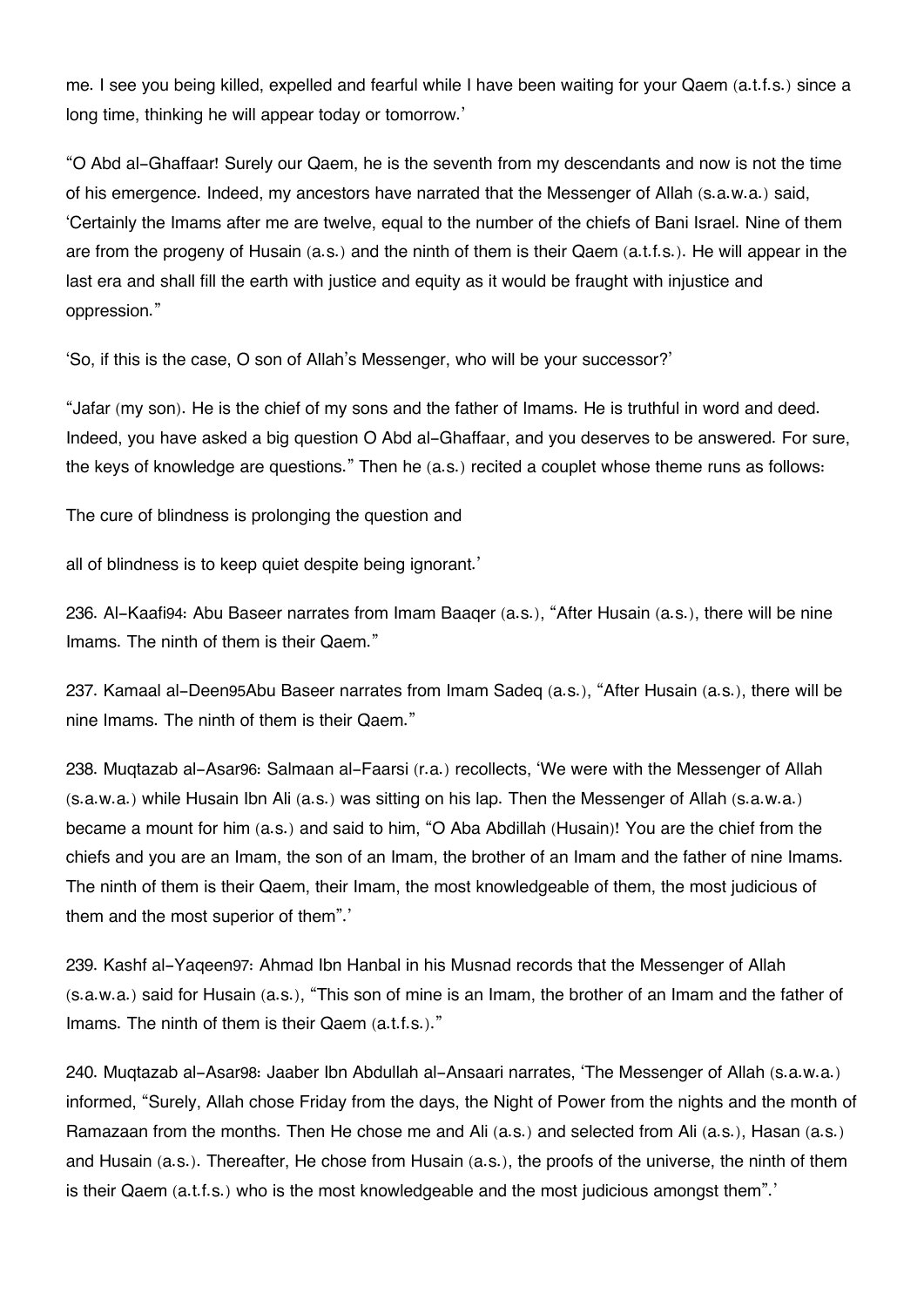241. Al-Nukat al-Eteqaadiyyah[99](#page--1-0): The author of this book, while talking about Imamate argues, 'The proof of their Imamate is that the Messenger of Allah (s.a.w.a.) has successively endorsed their caliphate like his saying for Husain (a.s.), "This son of mine is an Imam, the son of an Imam, the brother of an Imam and the father of Imams. Their ninth is their Qaem who will fill the earth with justice and equity as it would be filled with injustice and oppression".'

242. Faraaed al-Simtain[100](#page--1-0): Ibn Abbas (r.a.) chronicles that a Jew named Na'sal came to the Messenger of Allah (s.a.w.a.) and said, 'O Muhammad! I want to ask you a few things that have been troubling me for quite some time. If you answer me concerning them, I will accept Islam at your hands.' He (s.a.w.a.) replied, "Ask, O Abu Amaarah!" He requested, 'O Muhammad! Describe unto me your Lord.' He (s.a.w.a.) responded, "Surely the Creator cannot be described except by what He has described Himself. How can the Creator be described, Whom the attributes are helpless from comprehending, imaginations from reaching Him, thoughts from confining Him and intellects from encompassing Him? He is more Majestic than the description of those who describe Him. He is Far in His nearness and Near in His remoteness. He has made 'how' so the question 'how' is not applicable for Him. He has made 'where' so the question 'where' cannot be used for Him. He is distinct from 'howness' and 'where-ness'. Then, He is One, He is Needless as He has described Himself. Those who describe Him cannot reach unto His attribute. He is neither born nor does He give birth. And none is equal to Him."

He said, 'You have said the truth, O Muhammad! Inform me about your statement, 'He is One, there is nothing similar to Him'. Is not Allah, the High, One like man is one?' So, surely, His Oneness is similar to the oneness of man.'

He (s.a.w.a.) explained, "Allah, the High, is One in the actual meaning of oneness. But man is one in the meaning of compound i.e. he is made of substance, accident, soul and body. So, the similarity is only literal, nothing more."

He confessed: You have spoken the truth, O Muhammad! Inform me about your successor, who is he? For, there has been no Prophet but that he had a successor. Indeed, our Prophet Moosa Ibn Imran (a.s.) appointed Yoosha' Ibn Nun (a.s.) as his successor.'

He (s.a.w.a.) clarified, "Yes. Surely my successor and caliph after me is Ali Ibn Abi Taalib (a.s.), followed by my two grandsons, Hasan (a.s.) and Husain (a.s.), who will be followed by nine of his descendants, righteous Imams, from his progeny."

He requested, 'O Muhammad! Name them for me.'

He (s.a.w.a.) agreed, "Yes. When Husain (a.s.) dies, his son Ali (a.s.) will succeed him. And when Ali (a.s.) dies, his son Muhammad (a.s.), then his son Ja'far (a.s.), then his son Moosa (a.s.), then his son Ali (a.s.), then his son Muhammad (a.s.), then his son Ali (a.s.), then his son Hasan (a.s.) and then, al-Hujjah Ibn al-Hasan (a.t.f.s.). These are the twelve Imams, their number being equal to the chiefs of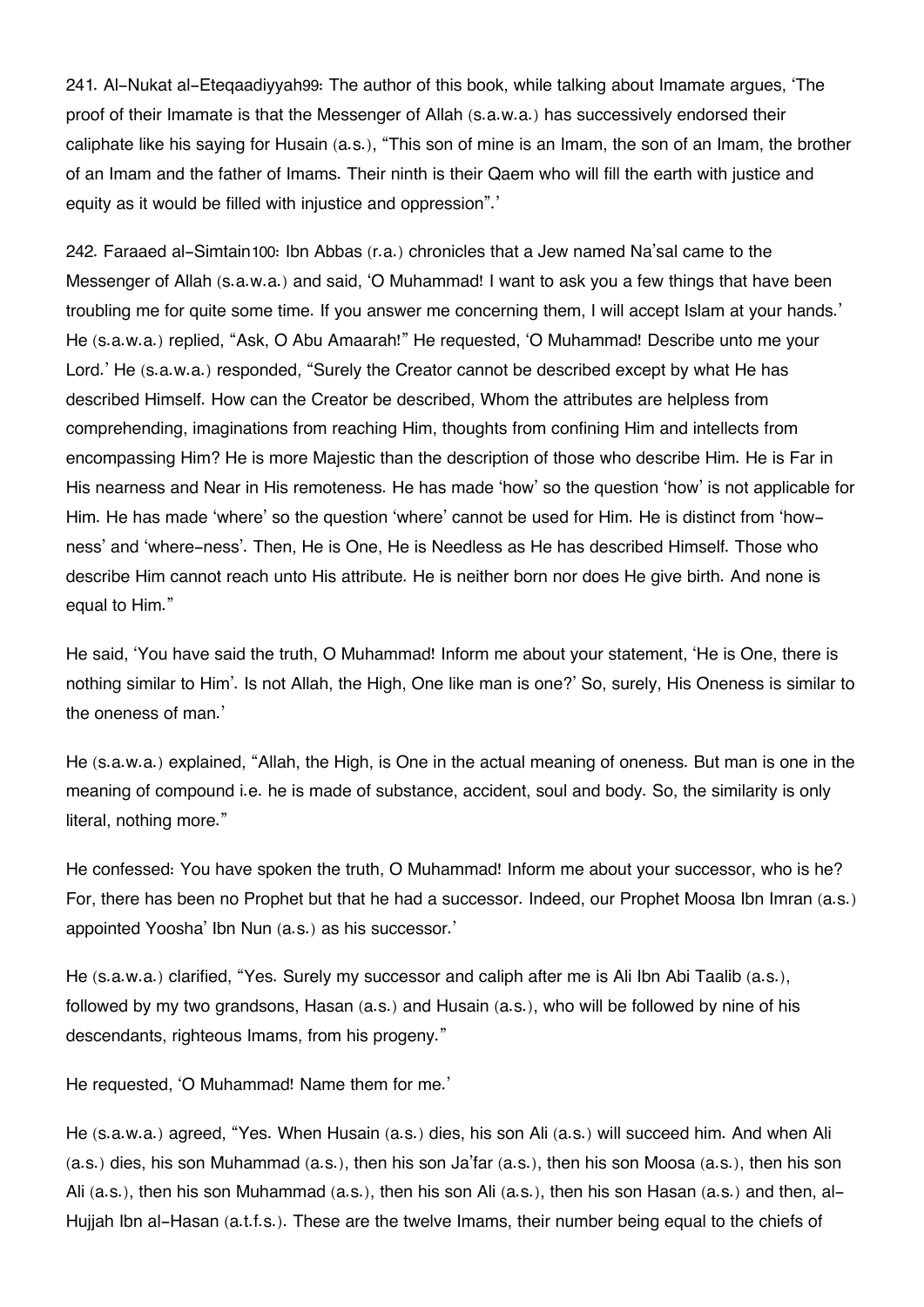Bani Israel."

He asked, 'So, where is their place in Paradise?'

He (s.a.w.a.) retorted, "With me at my level."

He acknowledged, 'I witness that there is no god but Allah and that surely you are the Messenger of Allah (s.a.w.a.). I also witness that they are the successors after you. Indeed, I have found them in the previous books. In his covenant unto us, Moosa Ibn Imran (a.s.) prophesied, 'With the advent of the last era, there will emerge a Prophet named Ahmad, the seal of the Prophets. There will be no Prophet after him. From his progeny, nine righteous Imams will come forth, equal to the number of the grandsons.'

He (s.a.w.a.) inquired, "O Abu Amaarah! Do you know the grandsons?"

He replied, 'Yes, O Messenger of Allah (s.a.w.a.)! They were twelve. The first of them was Laavi Ibn Barkhiyaa and he is the one who had gone into a prolonged occultation from the Bani Israel. Then he returned and Allah manifested His Shariah through him after its learning. He fought against the King Firishtiaa till he killed him.'

The Messenger of Allah (s.a.w.a.) responded, "Whatever occurred in the Bani Israel will happen in my Ummah, step by step, in toto. The twelfth of my successors will go in occultation till he is not seen. A time will come upon my Ummah when nothing will remain from Islam except its name, and nothing shall remain from Quran but its image. Only then will Allah permit him to reappear, and (after his reappearance), he will make Islam prevail and renew religion."

Then he (s.a.w.a.) declared, "Congratulations to the one who loves them and woe unto the one who bears malice against them. Congratulations to the one who fastens unto them."

Shivering, Na'sal stood up before the Messenger of Allah (s.a.w.a.) and started recited a poem in his glorification.

243. Kefaayah al-Asar[101](#page--1-0): Abdullah Ibn Abbas narrates, 'I went to the Messenger of Allah (s.a.w.a.), while Hasan (a.s.) was sitting on his shoulder and Husain (a.s.) was on his lap. He (s.a.w.a.) was kissing both of them and praying, "O Allah! Befriend him who befriends these two and be enemy of the one who takes them as enemy."

Then he (s.a.w.a.) prophesied, "O Ibn Abbas! As if I am seeing his (Husain) beard being dyed in his blood. He will call out (for help) but none will respond to his call. He will seek help but nobody will come to his help." I asked, 'Who will do this, O Messenger of Allah?' He (s.a.w.a.) responded, "The worst of my Ummah. Allah will not make my intercession reach unto them. O Ibn Abbas! Whoever visits him (his grave), while being cognizant of his rights, a reward of a thousand Hajj and a thousand Umrah will be recorded for him. Know that whoever visits him, it is as if he has visited me, and whoever visits me it is as if he has visited Allah. And the right of Allah's visitor (on Him) is that He will not punish him with hell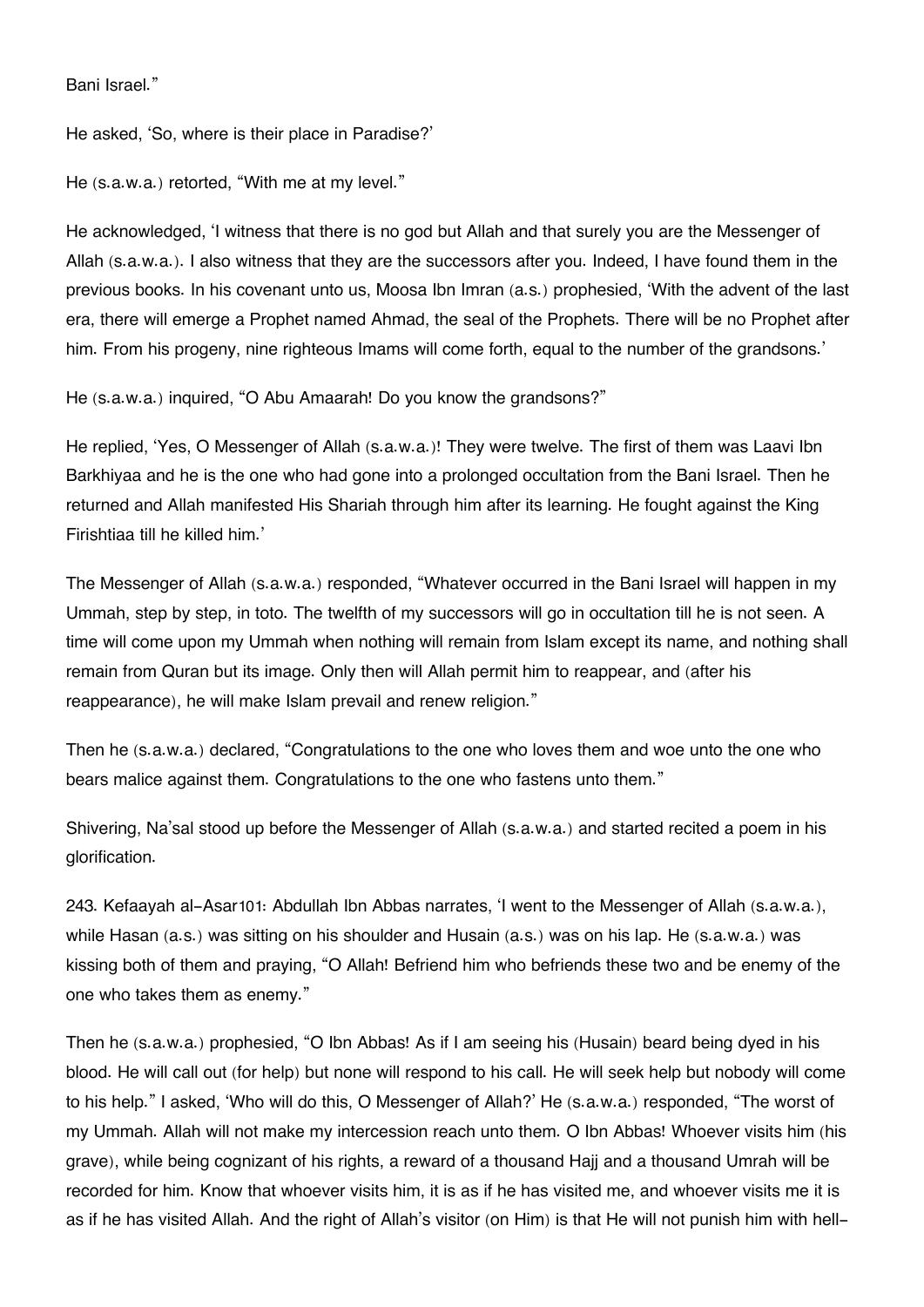fire. Know that prayers will be answered beneath his tomb and cure will be found in the soil of his grave and that of the Imams (a.s.) from his progeny."

Ibn Abbas says, 'I asked, 'O Messenger of Allah! How many Imams will be there after you?'' He (s.a.w.a.) replied, "They will be equal to the number of the companions (حواريّون) of Hazrat Eesa (a.s.), the grandsons of Hazrat Moosa (a.s.) and the chiefs of Bani Israel?" I enquired, 'O Messenger of Allah! How many will they be?' He (s.a.w.a.) informed, "They were twelve and the Imams after me will be twelve in number. The first of them is Ali Ibn Abi Taalib (a.s.), followed by my two grandsons, Hasan (a.s.) and Husain (a.s.). When Husain (a.s.) will die, his son Ali (a.s.) will succeed him, followed by his son Muhammad (a.s.). When Muhammad (a.s.) expires, his son Ja'far (a.s.) will succeed him, followed by his son Moosa (a.s.). After the martyrdom of Moosa (a.s.), his son Ali (a.s.) will succeed him, followed by his son Muhammad (a.s.). When Muhammad (a.s.) expires, his son Ali (a.s.) will be his heir, followed by his son Hasan (a.s.), who finally, will be succeeded by his son al-Hujjah (a.t.f.s.)."

Ibn Abbas recounts, 'I questioned, 'O Messenger of Allah! These are names that I have never heard before!'' He (s.a.w.a.) prophesied, "O Ibn Abbas! They are the Imams after me even if they are subjugated and oppressed. They are trustees, infallible, chosen ones and the best (among the people). O Ibn Abbas! One who comes on the day of judgement cognizant of their rights, I will take his hand and make him enter the paradise. O Ibn Abbas! Whoever denies them or rejects even one of them, then it is as if he has denied and rejected me. And, whosoever denies and rejects me, then he has denied and rejected Allah.

O Ibn Abbas! Soon the people will be divided into factions. When this is the case, you follow Ali (a.s.) and his party for surely, he is with truth and truth is with him and they will not separate from each other till they meet me at the Hauz. O Ibn Abbas! Their mastership is my mastership and my mastership is the mastership of Allah. War with them is war with me and war with me is war with Allah. Their peace is my peace and my peace is Allah's peace." Then the Messenger of Allah (s.a.w.a.) recited the Quranic verse,

يُرِيدُونَ أَن يُطْفِؤُواْ نُورَ اللهِ بِأَفْوَاهِهِمْ وَيَأْبَى اللهُ إِلاَّ أَن يُتِمَّ نُورَهُ وَلَوْ كَرِهَ الْكَافِرُونَ

## *They intend to extinguish Allah's light with their mouths and Allah will not allow but to complete His light even if the unbelievers dislike it*. (Qur'an Surah Taubah 9: 32)

244. Kefaayah al-Asar[102](#page--1-0): Salmaan al-Faarsi chronicles, 'The Messenger of Allah (s.a.w.a.) addressed us thus, "O people! Soon I will depart from you and go into the unseen (world). I advise you to be good to my progeny. Keep away from innovations, for surely, every innovation is a deviation and every deviation and its initiator will be in hell-fire.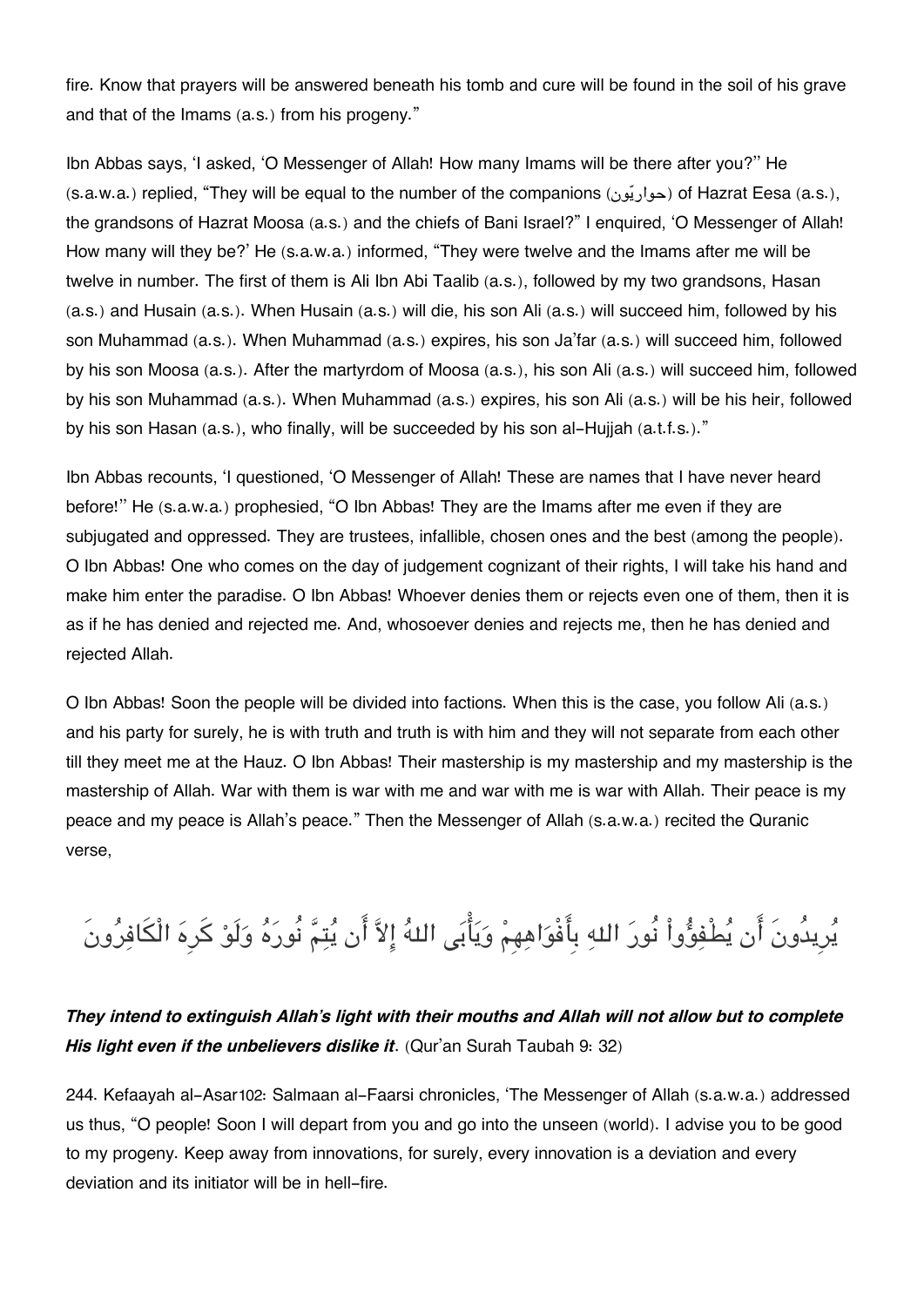O people! O whoever loses the sun must fasten to the moon, and whoever loses the moon must hold on to the two bright stars of the Ursa Minor. And whoever loses the two bright stars of the Ursa Minor must fasten to the brilliant stars after me. I say this unto you and seek forgiveness from Allah for me and for you.' When he (s.a.w.a.) descended from the pulpit, I trailed him (s.a.w.a.). He (s.a.w.a.) entered the house of Ayesha and I followed suit.

Then I asked, 'May my father and my mother be sacrificed for you, O Messenger of Allah (s.a.w.a.)! I heard you say that whoever loses the sun, must fasten to the moon, and whoever loses the moon must hold on to the two bright stars of the Ursa Minor. And whoever loses the two bright stars of the Ursa Minor must fasten to the brilliant stars after me. So, who is the sun, the moon, the two bright stars of the Ursa Minor and the brilliant stars?"

He (s.a.w.a.) elaborated, "As for the sun, then it's me, while the moon is Ali (a.s.). So if you lose me, then fasten unto him after me. Hasan (a.s.) and Husain (a.s.) are the two bright stars of the Ursa Minor, so if you lose the moon, then hold on to these two. The brilliant stars are the nine infallible Imams (a.s.) from the progeny of Husain (a.s.) and the ninth of them is their Mahdi (a.t.f.s.)."

Then he (s.a.w.a.) continued, "They are the successors and the caliphs after me, the Imams, the righteous, equal to the grandsons of Yaqub (a.s.) and the companions of Eesa (a.s.)." I requested, 'Name them for me, O Messenger of Allah (s.a.w.a.)!' He (s.a.w.a.) complied, "The first and the chief of them is Ali Ibn Abi Taalib (a.s.) followed by my two grandsons. After them is Zain al-Aabedeen Ali Ibn Husain (a.s.), followed by Muhammad Ibn Ali al-Baaqer (a.s.), the splitter of the knowledge of the Prophets (a.s.). He will be succeeded by Ja'far Ibn Muhammad, his son al-Kaazem (a.s.) the namesake of Moosa Ibn Imran (a.s.), who will be followed by his son, who will be martyred in Khorasan while being away from his homeland. His son Muhammad and the two truthful ones, Ali and Hasan will succeed him. Finally the Hujjah, the Qaem, the Awaited One during his occultation, will succeed them. Surely, they are my progeny from my blood and my flesh. Their knowledge is my knowledge and their judgement is my judgement. Whoever tortures me concerning them, Allah will not make my intercession reach unto them."'

245. Kamaal al-Deen[103](#page--1-0): Jaaber Ibn Yazeed al-Jo'fi narrates that I heard Jaaber Ibn Abdullah Ansaari say, 'When Allah, Mighty and Glorified be He, revealed upon His Prophet Muhammad (s.a.w.a.),

# يَا أَيُّهَا الَّذِينَ آمَنُواْ أَطِيعُواْ اللهَ وَأَطِيعُواْ الرَّسُولَ وَأُوْلِي الأَمْرِ مِنكُمْ

*O ye who believe! Obey Allah and obey the messenger and those possessing authority among you*. (Qur'an Surah Nisaa 4: 59)

I said, 'O Messenger of Allah! We know Allah and His Messenger. But who are the possessors of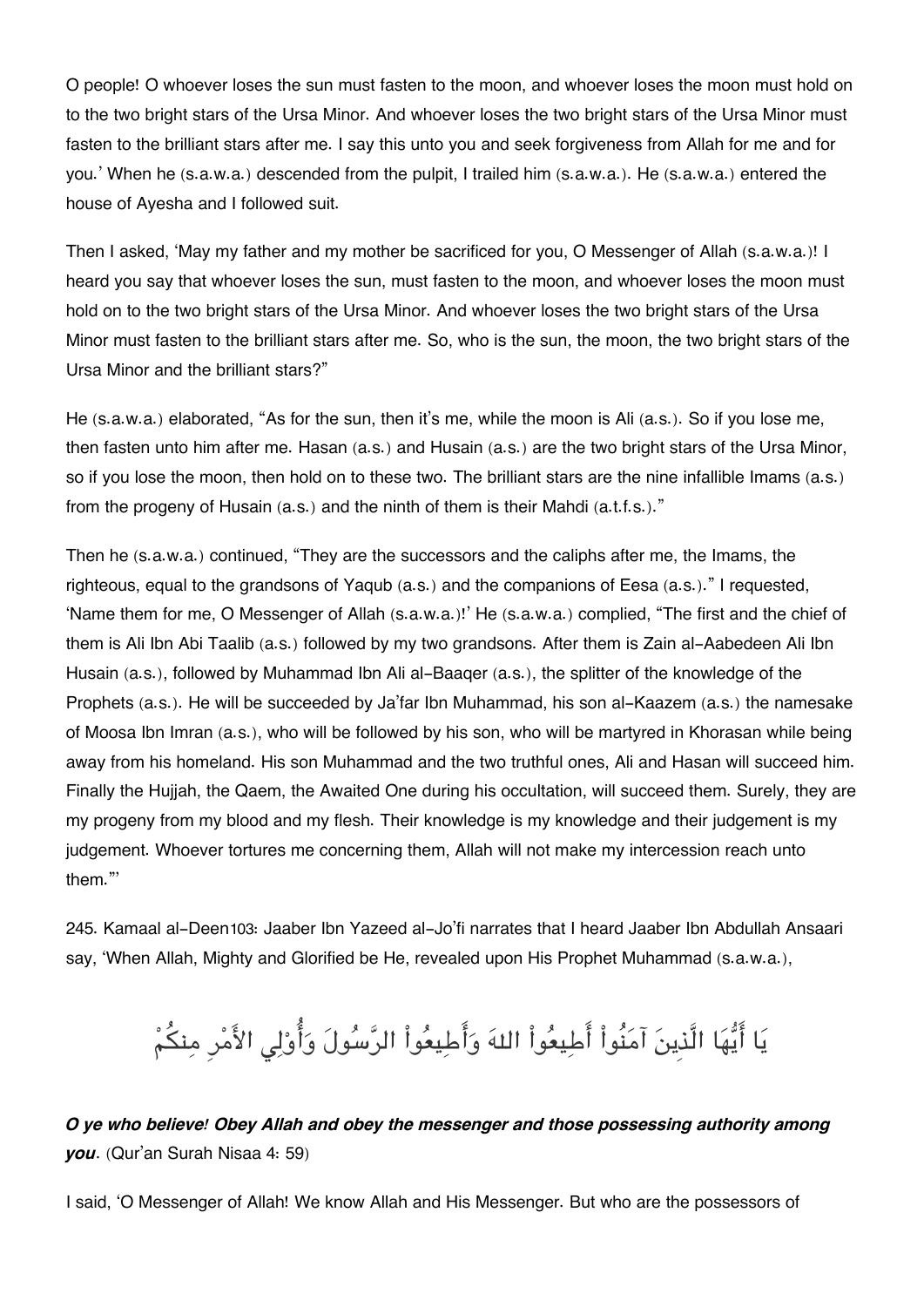authority whose obedience Allah has accompanied with your obedience?' He (s.a.w.a.) explained, "They are my caliphs, O Jaaber, and the Imams of the Muslims after me. The first of them is Ali Ibn Abi Taalib (a.s.), then Hasan (a.s.) and Husain (a.s.), then Ali Ibn Husain (a.s.), then Muhammad Ibn Ali (a.s.) the one who is famous as al-Baaqer in the Old Testament. Soon, you will meet him, O Jaaber, so when you face him, convey my salutation to him.

He will be followed by Sadeq, Ja'far Ibn Muhammad, then Moosa Ibn Ja'far, then Ali Ibn Moosa, then Muhammad Ibn Ali, then Ali Ibn Muhammad, then al-Hasan Ibn Ali, then the one who will be my namesake and bear my agnomen, the proof of Allah in His earth and His remainder among His servants, the son of Hasan Ibn Ali. He (a.t.f.s.) is the one at whose hands Allah, High be His remembrance, will open the east of the earth and its west.

He (a.t.f.s.) is the one who will be concealed from his Shias and his friends, an occultation in which none will be steadfast on the belief of his Imamate except the one whose heart has been tested by Allah for faith."

Jaaber says that he asked, 'O Messenger of Allah (s.a.w.a.)! Will the Shias benefit from him during the occultation?' He (s.a.w.a.) replied, "Yes, by the One Who sent me with Prophethood! Surely they will benefit with his light and gain from his mastership in his occultation like the people derive benefit from the sun when the clouds hide it. O Jaaber! This is from the hidden secrets of Allah and the treasures of His knowledge, so hide it except from the ones worthy of it."

Jaaber Ibn Yazeed recounts: When Jaaber Ibn Abdullah Ansaari paid a visit to Ali Ibn Husain (a.s.) and was conversing with him, Muhammad Ibn Ali al-Baaqer (a.s.) emerged from the ladies room while he was a small boy and a forelock was dropping on his forehead. The moment his eyes fell on him, Jaaber trembled all over with every strand of hair on his body being raised in amazement. Jaaber stared at him for a long time and then asked, 'Son! Come forward', he came forward. Then he said, 'Go back' and he duly obliged. Jaaber exclaimed, 'By the Lord of the Ka'bah! His traits are exactly like those of the Prophet (s.a.w.a.).'

Jaaber stood up and going near him, asked, 'Son! What is your name?' He replied, "Muhammad." 'Whose son?' "Ali Ibn Husain" was the response. Jaaber queried, 'Son, may my life be sacrificed for you, are you al-Baaqer?' He replied in the affirmative and said, "Convey to me what you are carrying from the Messenger of Allah (s.a.w.a.)." Jaaber responded, 'O my master! The Messenger of Allah (s.a.w.a.) gave me glad tidings of survival till I meet you and to convey his salutations to you. O my master! The Messenger of Allah (s.a.w.a.) conveys salutations to you!' Abu Ja'far (a.s.) remarked, "O Jaaber! May the salutations be on the Messenger of Allah (s.a.w.a.) till the heavens and the earth subsist. And may the salutations be on you for conveying the salutations."

Thereafter, Jaaber used to frequent him and learn things from him. Once, Imam Baaqer (a.s.) asked him some question. At this, Jaaber pleaded, 'By Allah! I don't intend to violate the prohibition of Allah's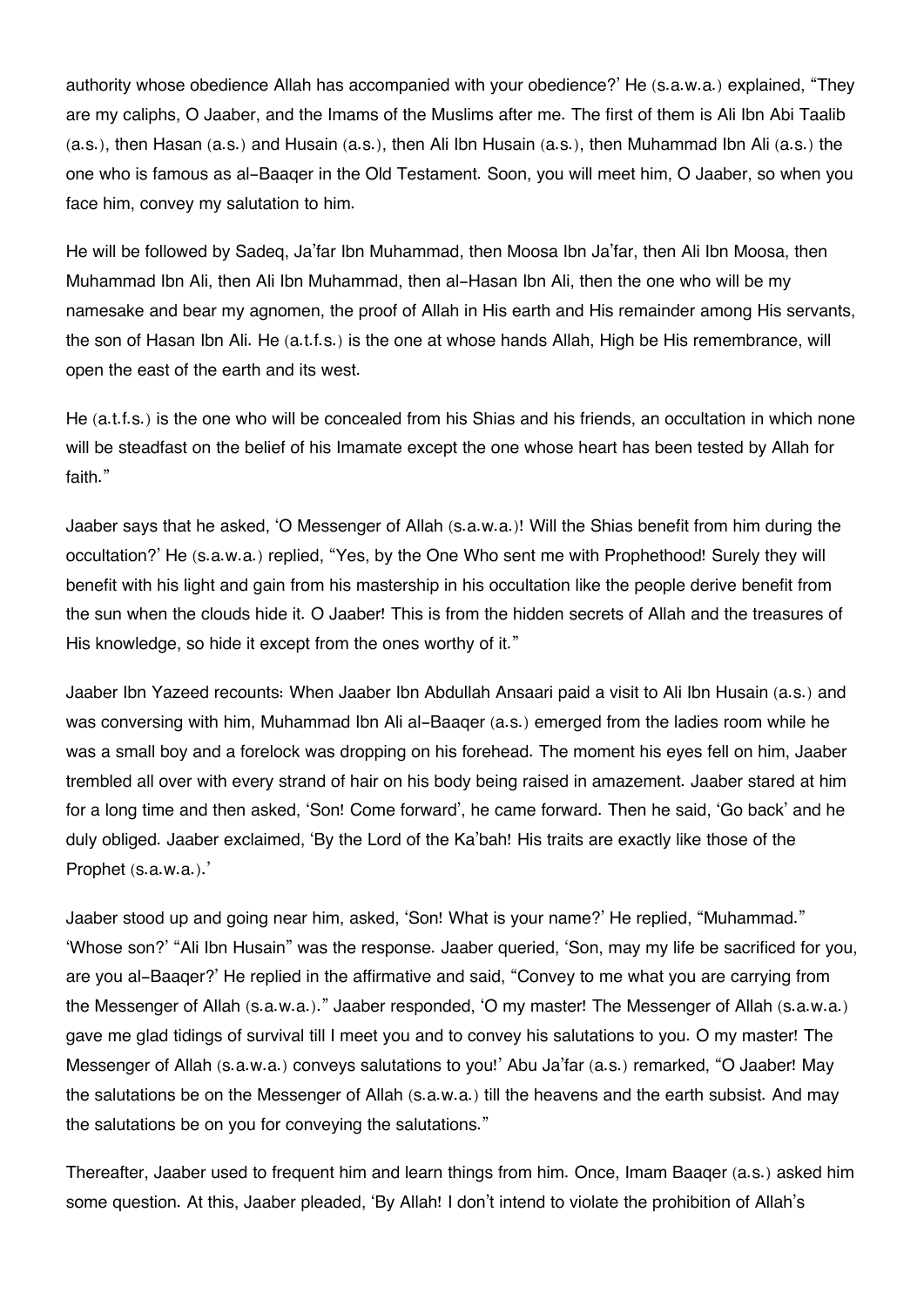Messenger (s.a.w.a.). For certainly, he (s.a.w.a.) has informed me that you are the Imams, the guides from his Ahle Bait (a.s.) after him (s.a.w.a.).

The most forbearing of the people in childhood and the most knowledgeable of them in old age. And he (s.a.w.a.) warned, "Don't teach them for they are more knowledgeable than you." Hearing this, Abu Ja'far (a.s.) retorted, "Indeed my grandfather (s.a.w.a.) has spoken the truth. Certainly, I am more informed than you of what I asked you, as I have been granted wisdom in childhood. All this is due to the grace of Allah and His mercy upon us Ahle Bait (a.s.)."

246. Kefaayah al-Asar[104](#page--1-0): Jaaber Ibn Abdullah Ansari narrates that the Messenger of Allah (s.a.w.a.) said to Husain (a.s.), "O Husain! Nine Imams will emerge from your loins. From them, is the Mahdi of this Ummah. So, when your father is martyred, Hasan will succeed him and when Hasan is poisoned, you will follow him. When you will be martyred, your son Ali will succeed you. When Ali dies, his son Muhammad, and when Muhammad dies, his son Ja'far will succeed him. When Ja'far dies, his son Moosa, and when Moosa dies, his son Ali will follow him. When Ali dies, his son Muhammad and when Muhammad expires, his son Ali will be his heir. When Ali dies, his son Hasan will take charge and when Hasan departs, his son, al-Hujjah will succeed him. He will fill the earth with justice and equity as it would be filled with injustice and oppression."

247. Kefaayah al-Asar[105](#page--1-0): Anas Ibn Maalik recounts, 'I, Abuzar, Salman, Zaid Ibn Saabit and Zaid Ibn Arqam were with the Messenger of Allah (s.a.w.a.) when Hasan (a.s.) and Husain (a.s.) entered. The Messenger of Allah (s.a.w.a.) kissed them. Then Abuzar turned enthusiastically towards them, kissed their hands, returned and sat with us. We whispered to him, 'O Abuzar! You are an old companion of the Prophet, yet you stand up for the two children of Bani Hashim, move enthusiastically towards them and kiss their hands?!' He retorted, 'Yes. Had you heard what I heard concerning these two from the Messenger of Allah (s.a.w.a.), you would have done more than what I do.'

We inquired, 'What did you hear, O Abuzar?' He replied, 'I heard him (s.a.w.a.) say to Ali (a.s.): O Ali! By Allah, if a person prays and fasts till he becomes like a decomposed skin waterbag, yet his prayers and fasting will not benefit him without your love and hatred towards your enemies. O Ali! Whoever pleads to Allah through the medium of your love, it becomes a right upon Allah not to return him disappointed. O Ali! Whoever loves you and fastens unto you, then indeed he has fastened unto the strong rope'.' Thereafter Abuzar stood up and left.

We went to the Messenger of Allah (s.a.w.a.) and verified, 'O Messenger of Allah (s.a.w.a.)! Abuzar has narrated to us from you such and such things.' He (s.a.w.a.) confirmed, "Abuzar has spoken the truth, indeed he has spoken the truth, by Allah. There is nobody on the face of the earth more truthful than Abuzar." He (s.a.w.a.) continued, "Allah, Blessed and High Be He, created me and my Ahle Bait (a.s.) from one light, seven thousand years before He created Adam (a.s.). Thereafter, He transferred us from his loin to the loins of the pure men and the wombs of the pure women."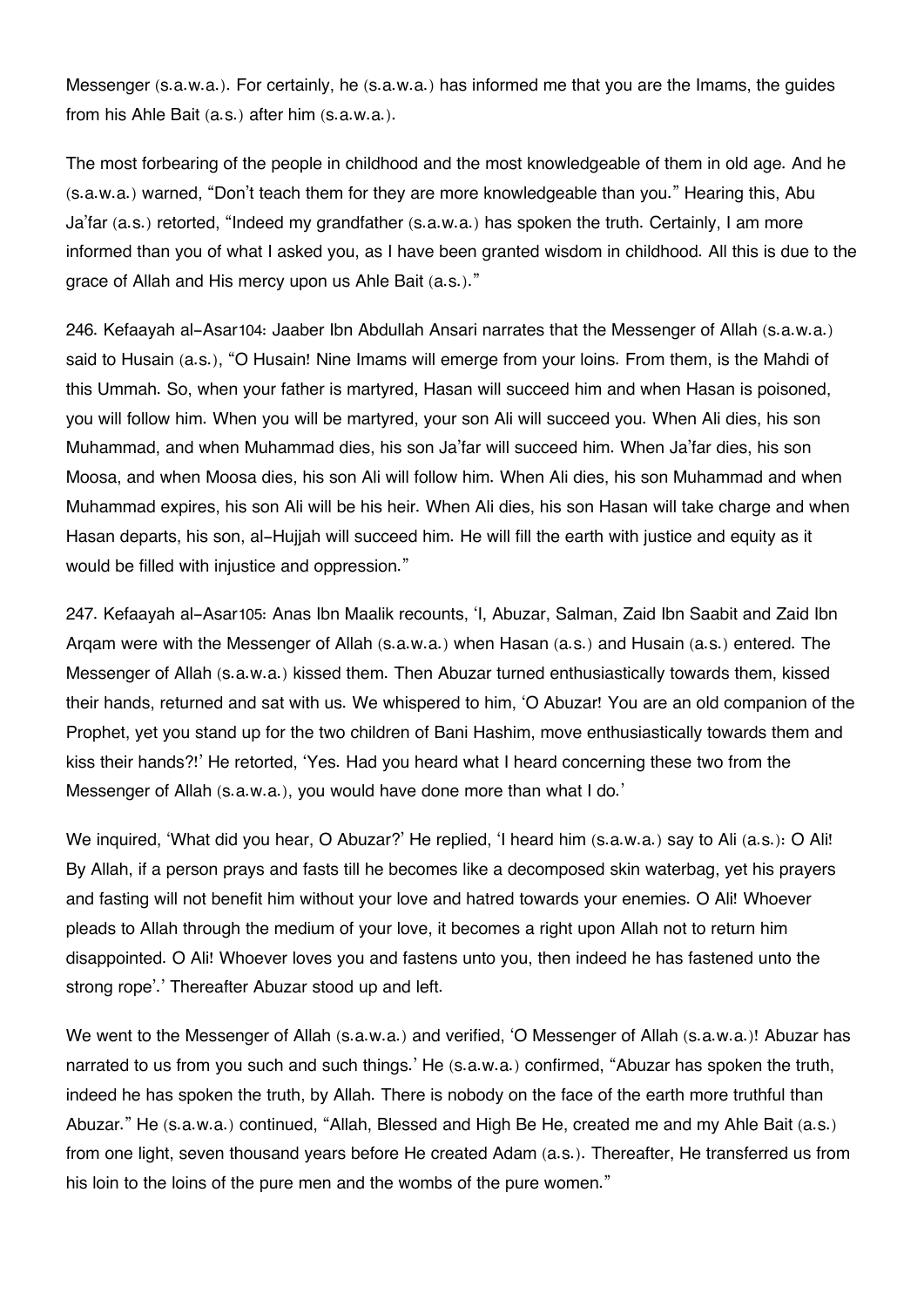I asked, 'O Messenger of Allah (s.a.w.a.)! Where were you and in which form were you?' He (s.a.w.a.) replied, "We were shadows of light beneath the Throne (arsh), glorifying Allah and declaring His Majesty." He (s.a.w.a.) proceeded, "When I was taken to the heavens for ascension (معراج) and reached the lotus tree (سدرة المتنهى), Jibraeel left me alone. I cried, 'My friend, Jibraeel, are you forsaking me in such a place?' He (a.s.) replied, 'O Muhammad! I am not permitted to cross this limit lest my wings be burnt.' From there, I was taken to in the light till Allah pleased, when Allah revealed unto me, 'O Muhammad! I glanced through the earth, selected you from it and appointed you as a Prophet. For the second time, I glanced through the earth, chose Ali from it and nominated him as your successor, the inheritor of your knowledge and the Imam after you. I will bring forth from the loins of you two, pure progeny and infallible Imams and the treasurers of My knowledge. Had you not been there, I would not have created the world, the hereafter, the paradise and the hell. O Muhammad! Do you like to see them (the Imams)?' I replied in the affirmative. I was called, 'O Muhammad! Raise your head! I raised my head and I saw the lights of Ali, Hasan, Husain, Ali Ibn Husain, Muhammad Ibn Ali, Ja'far Ibn Muhammad, Moosa Ibn Ja'far, Ali Ibn Moosa, Muhammad Ibn Ali, Ali Ibn Muhammad, Hasan Ibn Ali and al-Hujjah. The last named was shining amongst them like a brilliant star.'

I asked, 'Who are these and who is he?' He replied, 'O Muhammad! They are the Imams after you, the infallible from your progeny. He is the Hujjah, who will fill the earth with justice and equity and pacify the hearts of the believers'." We (the companions) remarked, 'May our fathers and mothers be sacrificed for you! Indeed you have said a strange thing, O Messenger of Allah (s.a.w.a.)!' He (s.a.w.a.) retorted, "Stranger than this is the fact that some people will hear these things from me and yet turn their backs after Allah has guided them and trouble me concerning these Imams. May Allah not make my intercession reach unto them!"'

248. Kefaayah al-Asar[106](#page--1-0): Anas Ibn Maalik chronicles that the Messenger of Allah (s.a.w.a.) said, "When I was taken to the heavens (معراج(, I saw transcribed on the leg of the throne (عرش(,' There is no god but Allah. Muhammad is the Messenger of Allah. I have assisted and helped him through Ali.' I saw twelve names written with light. They were of Ali Ibn Abi Taalib, my two grandsons and nine names after them, of which three were Ali, two were Muhammad, Ja'far, Moosa, Hasan and al-Hujjah, who shone from amongst them. I asked, 'O Lord! Whose names are these?' My Lord, mighty be His Majesty, called out, 'They are the successors from your progeny. Through them, I will reward and I will chastise.'"

249. Kefaayah al-Asar[107](#page--1-0): Abu Hurairah reports, 'I, Abu Bakr, Umar, Fazl Ibn Abbas, Zaid Ibn Haaresah and Abdullah Ibn Mas'ood were with the Messenger of Allah (s.a.w.a.) when Husain Ibn Ali (a.s.), (a child learning to walk) entered. The Prophet (s.a.w.a.) held him and kissed him, saying, "Come on, come on, take small steps."

Then, the Prophet (s.a.w.a.) placed his mouth on his mouth and prayed, "O Allah! Surely I love him, so you love him too, and love the one who loves him. O Husain! You are an Imam, the son of an Imam and the father of nine Imams from your righteous progeny."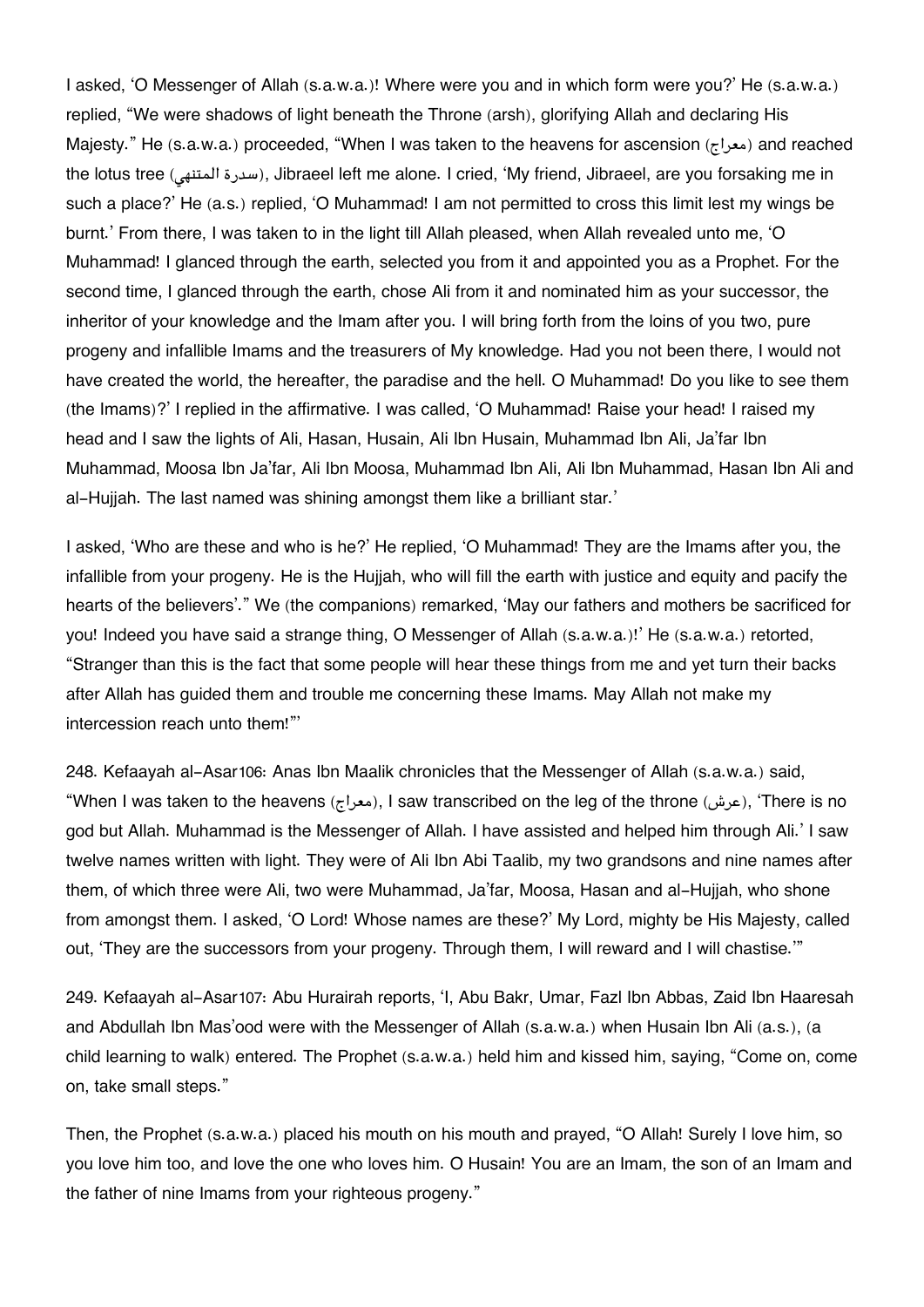At this, Abdullah Ibn Masood asked, 'Who are these Imams, O Messenger of Allah (s.a.w.a.), whom you just mentioned, from the progeny of Husain?' He (s.a.w.a.) bowed his head for a long time, then he (s.a.w.a.) raised it and said, "O Abdullah! You have asked a great question but I will inform you of it. Certainly, this son of mine - and he (s.a.w.a.) placed his hand on the shoulder of Husain - will have a son who will be the namesake of his grandfather, Ali (a.s.). He will be called as Abid and the light of the puritans. Allah will bring forth from the loin of Ali, whose name will be my name[108](#page--1-0) and he will bear utmost similarity to me from the people. He will split the knowledge, as it ought to be split, speak with truth and command only for the right things.

Thereafter, Allah will cause to emerge from his offspring the word of right and the tongue of truth[109](#page--1-0), the truthful in his word and speech. He who doubts about him is like the one who has doubted about me and the one who rejects him is as if he has rejected me." At this juncture, Hassaan Ibn Saabit entered, recited a few poems glorifying the Messenger of Allah (s.a.w.a.) and the tradition was discontinued.

On the morrow, we prayed along with the Messenger of Allah (s.a.w.a.). After the prayers, he (s.a.w.a.) entered the house of Ayesha. Ali Ibn Abi Taalib (a.s.) Abdullah Ibn Abbas and I (Abu Hurairah) followed him. It was his (s.a..w.a.) habit that when he was asked, he answered and when he was not questioned, he initiated the talk. I asked him, 'May my father and my mother be held your ransom, O Messenger of Allah! Will you not inform me of the remaining Caliphs from the progeny of Husain (a.s.)?' He (s.a.w.a.) said, "Yes, O Abu Hurairah! Allah will bring forth from the progeny of Ja'far, a pure, immaculate son, a namesake of (Prophet) Moosa Ibn Imran (a.s.)."

Ibn Abbas inquired, 'Then who, O Messenger of Allah?' He (s.a.w.a.) responded, "From the offspring of Moosa will emerge his son Ali, called Reza (a.s.). He will be the place of knowledge and the mine of forbearance. By my father! He will be martyred as a stranger (far away from his homeland). From the progeny of Ali will come out his son Muhammad (a.s.), the praised one, the purest of the people in creation and the best of them in ethics.

Then, from the progeny of Muhammad will emerge his son Ali, pure of heart and truthful in speech. From the loin of Ali will come out Hasan, the blessed, the pure, the immaculate, the speaker from Allah and the father of His proof. Finally, from the offspring of Hasan, the Qaem of us Ahle Bait (a.s.) will emerge. He will fill the earth with justice and equity, as it would be fraught with injustice and oppression. He will bear the awe of (Prophet) Moosa, the judgement of Dawood and the brightness of Eesa. Then he (s.a.w.a.) recited the verse,

ذُرِّيَّةً بَعْضُهَا مِن بَعْضٍ وَاللَّهُ سَمِيعٌ عَلِيمٌ

*Offspring, one of the other. And Allah is the Hearing, the Knowing.* (Qur'an Surah Aale Imran 3: 34)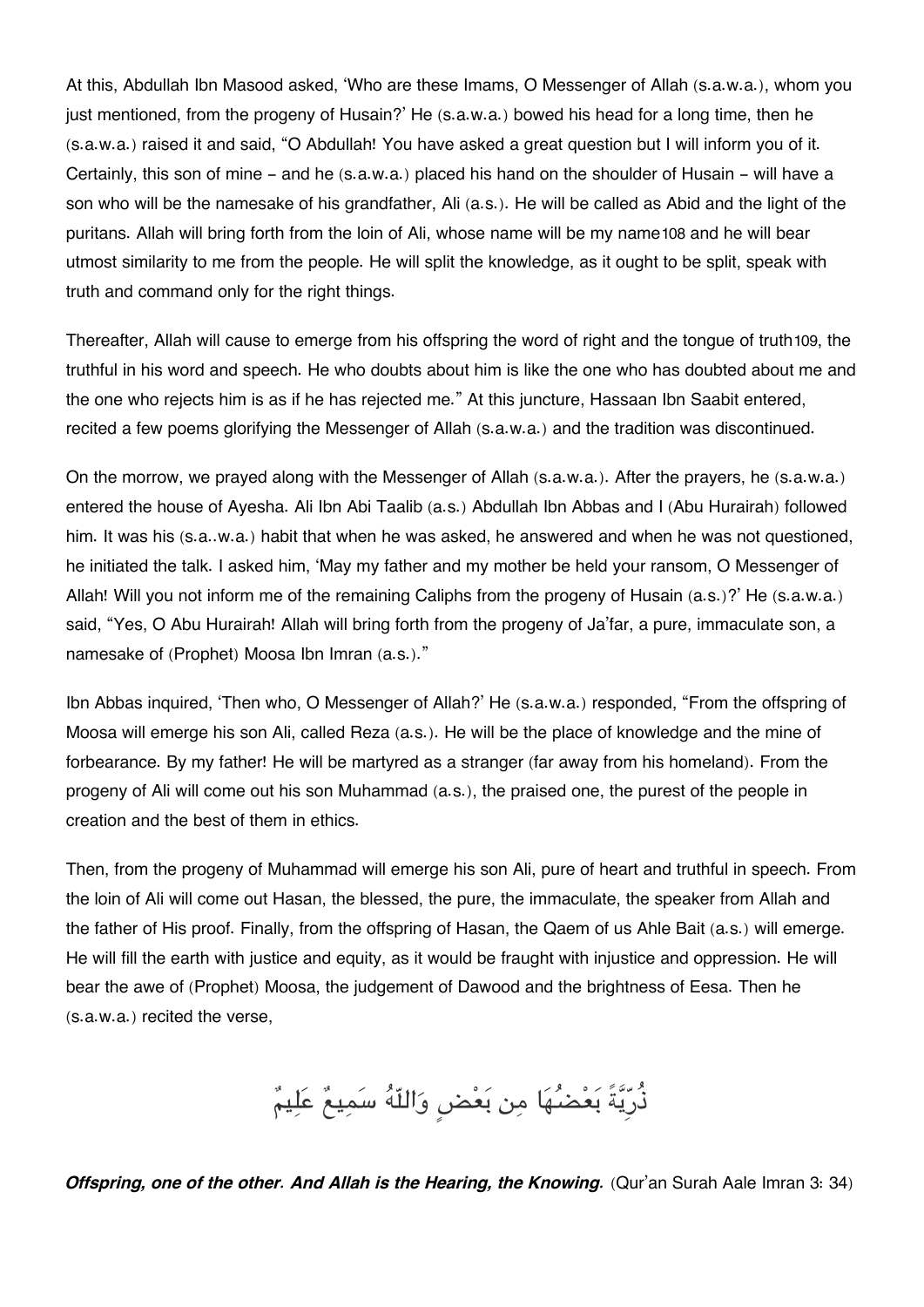Here, Ali Ibn Abi Taalib (a.s.) asked him, "May my father and my mother be sacrificed for you, O Messenger of Allah! Who are these whose names you have just mentioned?" He (s.a.w.a.) informed, "O Ali! These are the names of the successors after you, a pure progeny and a blessed offspring."

He (s.a.w.a.) continued, "I swear by the One in Whose hands is the life of Muhammad! Even if a person worships Allah for a thousand years, then another thousand years between the Rukn (al-Yamaani) and the Maqaam(-e-Ibraheem) but comes to me denying their mastership, Allah will throw him in the hellfire, whoever he may be."'

Abu Ali Ibn Humaam (one of the links in the chain of narrators of this tradition) remarks, 'Amazing, very amazing, indeed from Abu Hurairah! He narrates such traditions but denies the virtues of the Ahle Bait  $(a.s.).'$ 

250. Kefaayah al-Asar[110](#page--1-0): Abu Amaamah recounts that the Messenger of Allah (s.a.w.a.) said, "When I was taken to the heavens (معراج), I saw written with light on the leg of the throne (عرش), 'There is no god but Allah. Muhammad is the Messenger of Allah. I assisted him with Ali and helped him with Ali. After him, will be Hasan and Husain. I saw Ali written thrice, Muhammad twice, Ja'far, Moosa, Hasan and Hujjah; twelve names written with light. I asked, 'O Lord! Whose names are these that you have accompanied with me?' I was called out, 'O Muhammad! They are the Imams after you and the best ones from your progeny.'"

251. Kefaayah al-Asar[111](#page--1-0): Yazeed Ibn Haroon reports that our teachers and our scholars informed us from Abd al-Qays (in a lengthy tradition in which the Battle of Jamal is discussed) that, '…then the woman (Ayesha) was caught and taken to the fort of Bani Halaf where Ali, Hasan, Husain, Ammaar, Zaid and Abu Ayyub Khalid Ibn Zaid al-Ansaari arrived.

When Abu Ayyub went to the houses of the Hashemiites, thirty of us from the elders of Basrah gathered, went to him, saluted him and asked, 'You have fought with the Messenger of Allah (s.a.w.a.) in (the battles of) Badr and Ohod against the polytheists and now you have come to fight against the Muslims?' He replied, 'By Allah! I have heard the Messenger of Allah (s.a.w.a.) say to Ali (a.s.), "Surely you will fight against the Naakeseen (the people of Jamal- Ayesha, Talha, Zubair, etc.), the Qaaseteen (the people of Siffeen viz. Moaviyah and his sycophants) and the Maareqeen (the people of Naharwan- the Khariiiites)."

We asked, 'By Allah! Did you hear this from the Messenger of Allah (s.a.w.a.) concerning Ali?!' He said, 'I heard him (s.a.w.a.) say, "Ali is with the truth and truth is with Ali. He is the Imam and the Caliph after me. He will fight for the interpretation of the Quran as I fought for its revelation. His two sons, Hasan and Husain, my two grandsons from this Ummah, are Imams, whether they stand or sit, and their father is better than they are. The Imams after Husain are nine from his progeny and from them is the Qaem, who will rise in the last era just as I stood up in its beginning and he will conquer the forts of deviation."

We asked, 'Who are these nine (Imams)?' He replied, 'They are the Imams after Husain, one after the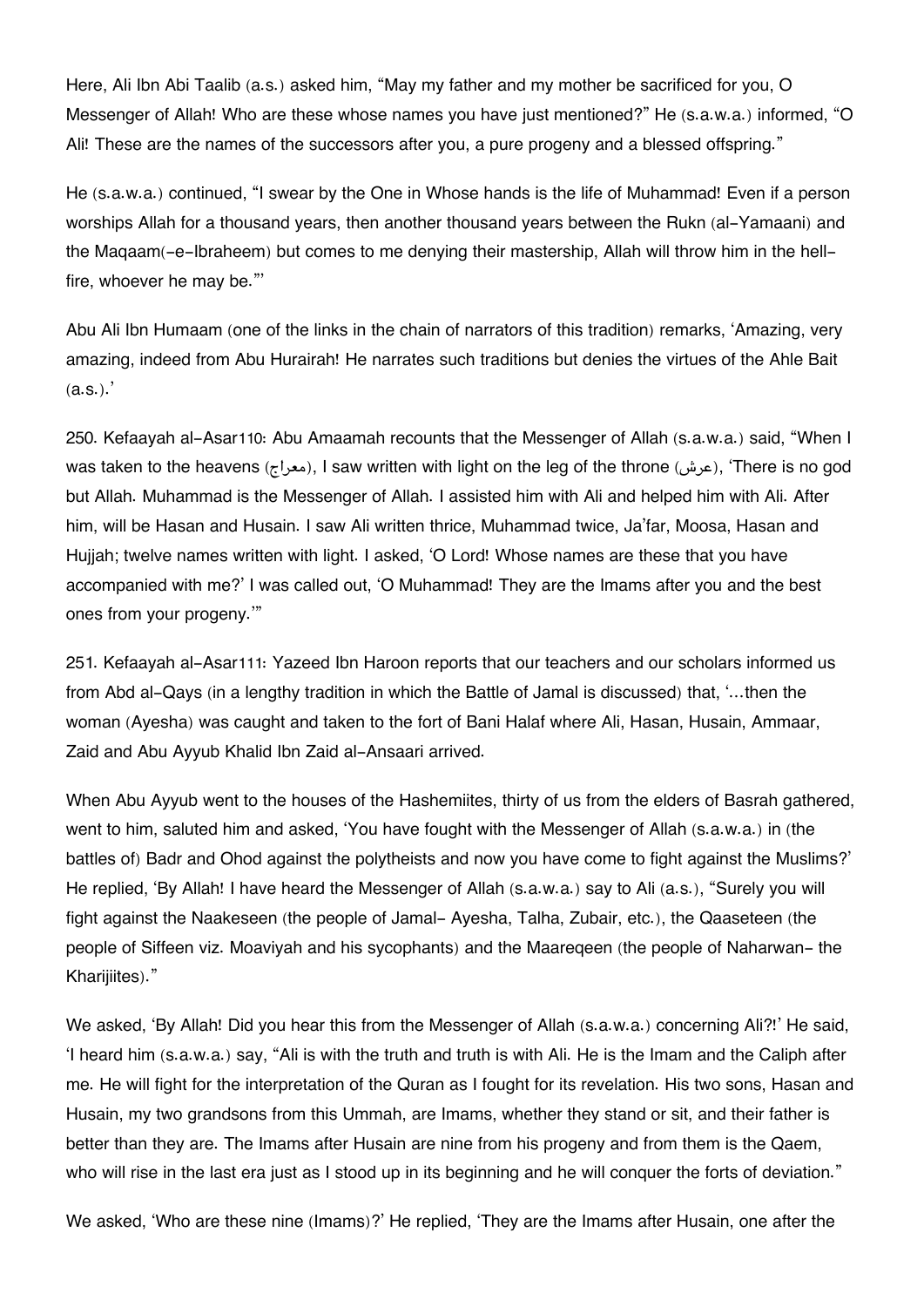other.' We inquired, 'How many Imams did the Messenger of Allah (s.a.w.a.) promise you that would succeed him (s.a.w.a.)?' He retorted, 'Twelve.' We requested, 'Can you name them for us?' He responded, 'Yes. Surely the Messenger of Allah (s.a.w.a.) informed us, "When I was taken to the skies for ascension, I looked at the leg of the Throne (arsh) where it was written with light: There is no god but Allah. Muhammad is the Messenger of Allah. I have supported him with Ali and assisted him with Ali. Moreover, I saw eleven names transcribed with light on the leg of the Throne after Ali. They were Hasan, Husain, Ali (thrice), Muhammad (twice), Ja'far, Moosa, Hasan and Hujjah. I asked, 'My Lord and my master! Whose are these whom You have honoured and associated their names with Your Name?' I was told, 'O Muhammad! They are the successors after you and the Imams. So, congratulations to their lovers and woe unto those who bear malice against them…"'

252. Kefaayah al-Asar[112](#page--1-0): Huzaifah Ibn Yamaan reports that the Messenger of Allah (s.a.w.a.) prayed with us. Then he (s.a.w.a.) turned towards us and addressed us thus, "O my companions! I advise you to fear Allah and act in accordance with His obedience. Whoever does so will be successful and triumphant. But whosoever forsakes it will regret and lament. So, fasten unto piety and you will be safe and secure from the fears of the Day of Judgement. I have been called for (i.e. I am going to die) and I have responded. Thus, I leave behind you two weighty things, the Book of Allah and my progeny the Ahle Bait (a.s.). If you hold on to them, you will not deviate. And whoever fastens unto my progeny after me will be among the successful ones. But whoever lags behind will be from the destroyed ones."

I asked, "O Messenger of Allah (s.a.w.a.)! Whom will you depute among us?" He (s.a.w.a.) questioned, "Whom did Moosa Ibn Imran (a.s.) depute among his nation?" I said, 'His successor, Yoosha' Bin Nun.' He (s.a.w.a.) retorted, "Then certainly my successor and my caliph after me will be Ali Ibn Abi Taalib (a.s.), the leader of the righteous and the killer of the transgressors. Who helps him will be helped (by Allah) and who forsakes him will be forsaken."

I asked, 'O Messenger of Allah (s.a.w.a.)! How many Imams will succeed you?' He (s.a.w.a.) replied, "Equal to the number of Bani Israaeel, of which, nine will be from the descendants of Husain (a.s.). Allah will give them my knowledge and my understanding. They will be the treasures of Allah's knowledge and the mine of His revelation." I inquired, 'O Messenger of Allah (s.a.w.a.)! Then what about the descendants of Hasan (a.s.)?' He (s.a.w.a.) argued, "Indeed, Allah, Blessed and High be He, has placed Imamat in the progeny of Husain (a.s.) and this is His saying, Mighty and Glorified be He,

وَجَعَلَهَا كَلِمَةً بَاقِيَةً فِي عَقِبِهِ

#### *And He made it a remaining word in his posterity.* (Qur'an Surah Zukhruf 43: 28)

I pleaded, 'Will you not name them for me, O Messenger of Allah (s.a.w.a.)?' He (s.a.w.a.) replied, "Yes. When I was taken to the heavens for ascension (me'raaj), I saw that it was transcribed with light on the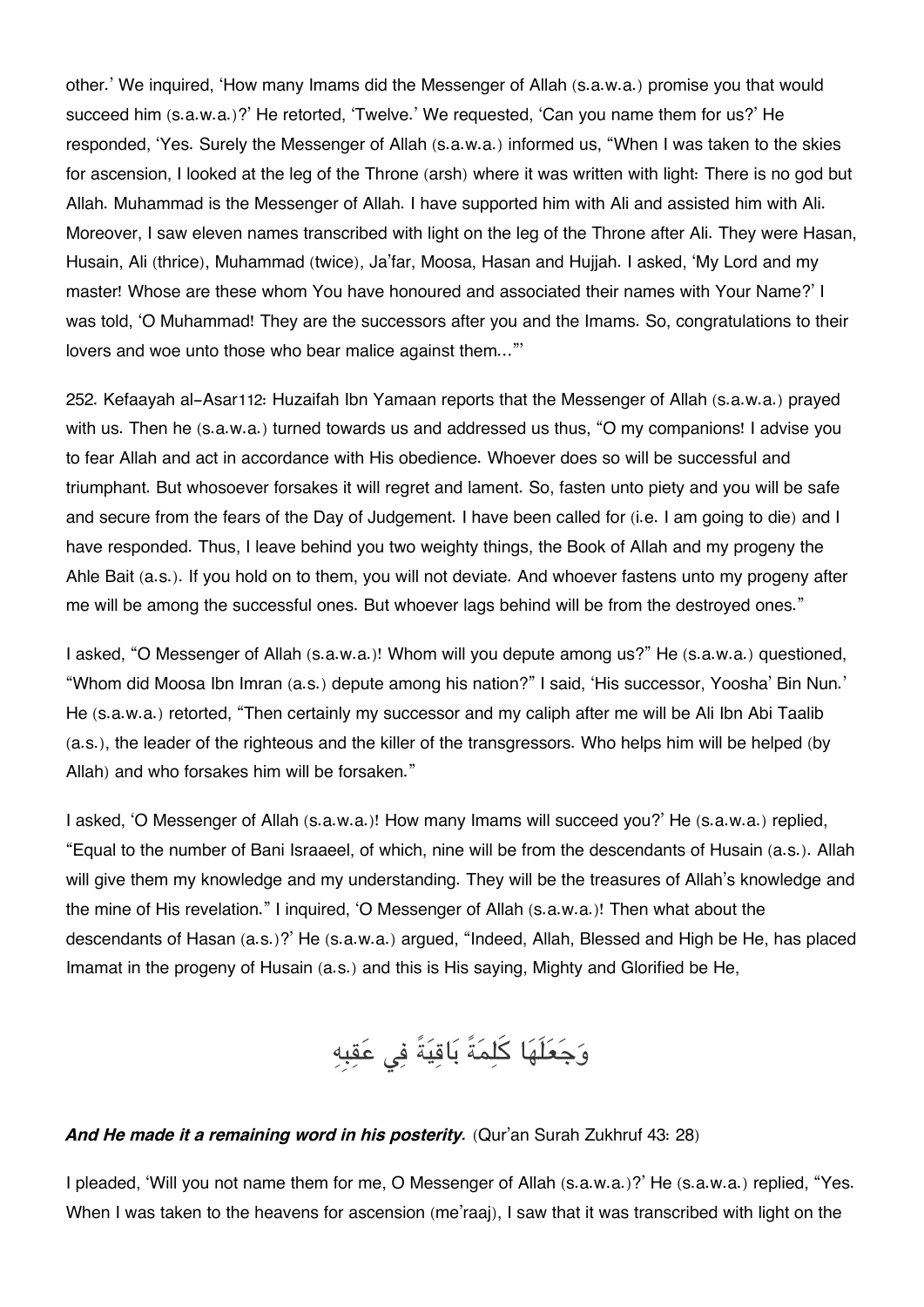leg of the throne: There is no god but Allah. Muhammad is the Messenger of Allah. I have assisted him and helped him with Ali. I saw the lights of Hasan, Husain and Fatemah. I observed Ali written in three places, Muhammad in two places, Moosa, Ja'far, Hasan and Hujjah, who was shining amongst them like a brilliant star.

I asked, 'O Lord! Who are these whose names You have associated with Your Name?' He answered, 'O Muhammad! Surely these are successors and Imams after you. I have created them from your soil (طينت(. Then congratulations to the one who loves them and woe unto the one who bears enmity against them. For, due to them I send down the rains and through them I reward and I punish."' Thereafter, the Messenger of Allah (s.a.w.a.) raised his hands towards the sky and prayed a few supplications. I heard him (s.a.w.a.) say, "O Allah! Place information and deep knowledge in my posterity and the posterity of my posterity, in my progeny[113](#page--1-0) and the progeny of my progeny."

253. Kamaal al-Deen[114](#page--1-0): Imam Ja'far Sadeq (a.s.) narrates on the authority of his ancestors that the Messenger of Allah (s.a.w.a.) said, "Jibraeel (a.s.) has reported to me from the Lord of the Might, may His Majesty be Mighty, that He said, 'Whoever knows (believes) that there is no god but Me alone, Muhammad (s.a.w.a.) is My servant and My messenger, Ali Ibn Abi Taalib (a.s.) is My caliph and that surely the Imams form his progeny are My proofs, I will make him enter the paradise on account of My mercy, save him from My hell due to My forgiveness and allow him to reside in My neighbourhood. I will make My honour obligatory on him, complete My bounties on him and make him from My special and pure (servants). If he calls Me, I will answer him, if he invokes Me, I will accept his invocation and if he asks Me, I will grant him. If he is silent, I will initiate the talk with him and if he errs, I will have mercy on him. If he flees from Me, I will call him and if he returns unto Me, I will accept him. If he knocks on My door, I will open it.

But one who does not witness that there is no god but Me alone; or bears testimony for the same but does not bear witness that Muhammad is My servant and My messenger; or testifies for the above two but does not acknowledge that Ali Ibn Abi Taalib (a.s.) is My caliph; or witnesses for all the above but refuses to confess that the Imams (a.s.) from his progeny are My proofs, then indeed He has denied My bounties, belittled My greatness and disbelieved in My signs and My books.

If he desires Me, I will veil Myself from him and if he asks Me, I will deprive him. When he calls Me, I will not hear his call and when he invokes Me, I will not accept his invocation. If he expects from Me, I will disappoint him. This is my retribution for him and I am not unjust unto My servants.'"

At this juncture, Jaaber Ibn Abdullah Ansaari stood up and asked, 'O Messenger of Allah (s.a.w.a.)! Who are the Imams from the progeny of Ali Ibn Abi Taalib (a.s.)?' He (s.a.w.a.) informed, "Hasan and Husain, the two leaders of the youth of paradise. Then, the chief of the worshippers in his time, Ali Ibn Husain, then Baaqer, Muhammad Ibn Ali; soon you will reach unto him O Jaaber, so when you meet him, convey my salutations unto him. He will be followed by Sadeq, Ja'far Ibn Muhammad, then Kaazem, Moosa Ibn Ja'far, then Reza, Ali Ibn Moosa, then Taqi, Muhammad Ibn Ali, then Naqi, Ali Ibn Muhammad, then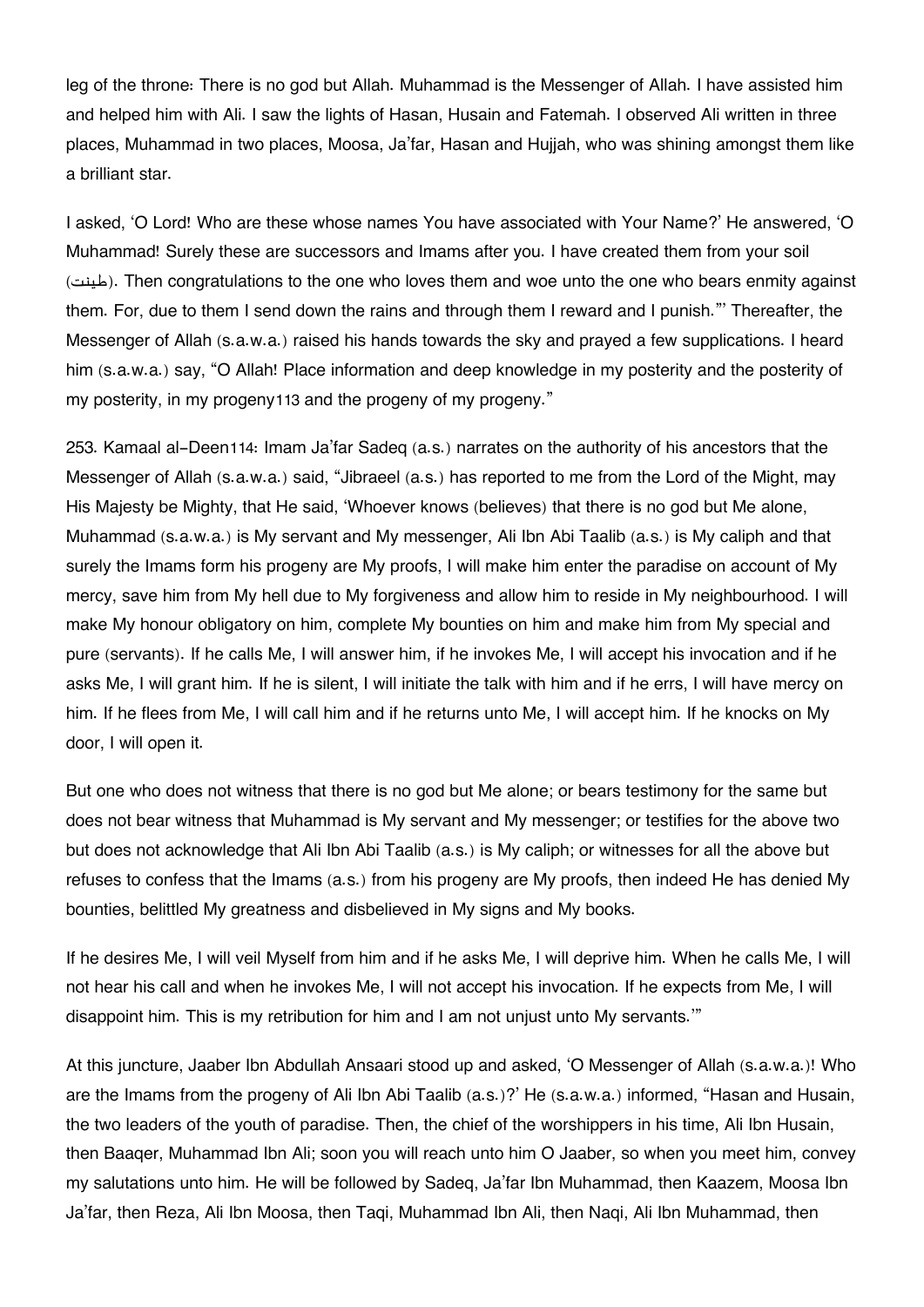Zaki, Hasan Ibn Ali, then his son, the one who will rise with the truth, the Mahdi of this Ummah. He will fill the earth with justice and equity, as it would be fraught with injustice and oppression.

These, O Jaaber, are my caliphs, my successors, my descendants and my progeny. Whoever obeys them has obeyed me and whoever disobeys them has defied me. Whoever denies them or denies even one of them, then indeed he has denied me. Through them, Allah, Mighty and Glorified be He, will prevent the skies from falling on the earth, of course, with His permission. Due to them, Allah protects the earth from swallowing up its inhabitants."

254. Kefaayah al-Asar[115](#page--1-0): Ali (a.s.) chronicles, "I was with the Messenger of Allah (s.a.w.a.) in the house of Umm Salmah (r.a.) {and the tradition is a lengthy one concerning the successors of the Prophets (a.s.) and it reaches till} when the Messenger of Allah (s.a.w.a.) said, 'And I am handing over the succession to you and you hand it over to your son Hasan, who in turn will hand it over to his brother Husain. He will hand it over to his son Ali, Ali to his son Muhammad, Muhammad to his son Ja'far, Ja'far to his son Moosa, Moosa to his son Ali, Ali to his son Muhammad, Muhammad to his son Ali, Ali to his son Hasan and Hasan will hand it over to his son al-Qaem.

Thereafter, their Imam will disappear from them till Allah pleases and he will have two occultations, of which one will be greater than the other.' Then he (s.a.w.a.) turned to us and addressed us in a raised voice, 'Beware! Beware! When the fifth descendant of my seventh offspring goes in occultation!" I asked, "O Messenger of Allah! What will happen after his occultation?" He (s.a.w.a.) replied, "He will be patient till Allah grants him permission to emerge. He will reappear from a village called 'Kar'ah'. He will wear a turban (amaamah) on his head, sport my armour and don my sword the Zulfiqaar. Then, a caller will call out, 'This is Mahdi, the Caliph of Allah, so obey him.'

He will fill the earth with justice and equity, as it would be fraught with injustice and oppression. This will be at a time when the world will become a place of confusion, chaos and disorder and people will envy each other. Neither the elder will have mercy on the younger nor will the strong deal the weak with compassion. Only then will Allah permit him to reappear.'"

255. Kefaayah al-Asar[116](#page--1-0): Imam Sadeq (a.s.) cites on the authority of his ancestors till Ameer al-Momineen Ali Ibn Abi Taalib (a.s.) that the Messenger of Allah (s.a.w.a.) said, "When I was taken to heavens, my Lord, mighty be His Majesty, revealed unto me, 'O Muhammad! I scanned the earth thoroughly, selected you from it, appointed you as a Prophet and derived for you a name from My Name.

So I am Mahmood while you are Muhammad. Then, I scanned for the second time, chose Ali from it, made him as your successor and your caliph, the husband of your daughter, the father of your progeny and derived his name from among My Names. So I am al-Ali al-A'laa while he is (named) Ali. I have made Fatemah, Hasan and Husain from the lights of you two and presented their mastership to the angels.

So, whoever accepted it (mastership) became among My close angels. O Muhammad! If a person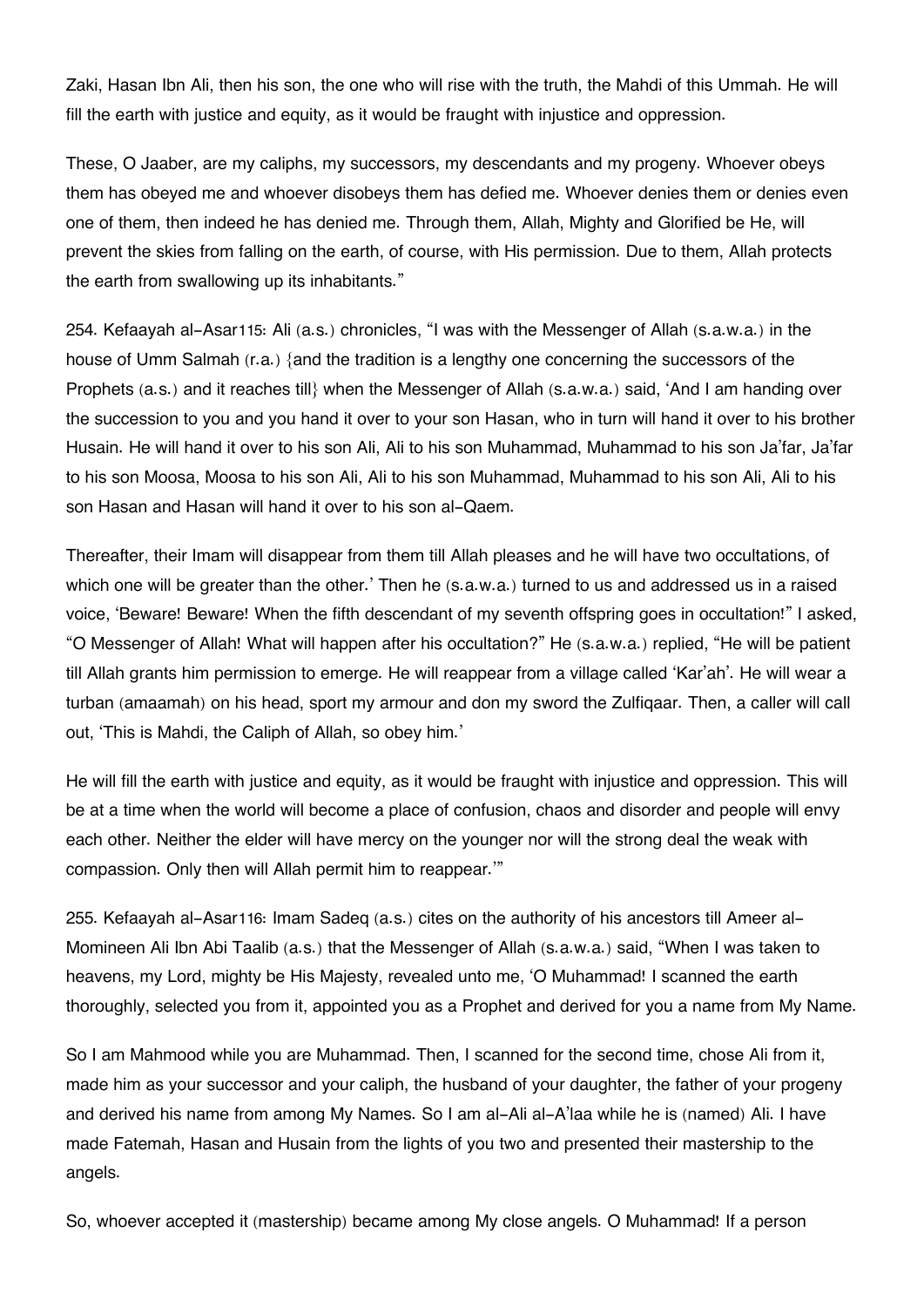worships Me till he breaks down and becomes like a decomposed skin waterbag but approaches Me denying their mastership, I will not make him reside in My Paradise nor will I grant him a shadow beneath My Throne (عرش(. O Muhammad! Do you love to see them?'

I replied in the affirmative. He, Mighty and Glorified be He, ordered, 'Raise your head.' So I raised my head and saw the lights of Ali, Fatemah, Hasan, Husain, Ali Ibn Husain, Muhammad Ibn Ali, Ja'far Ibn Muhammad, Moosa Ibn Ja'far, Ali Ibn Moosa, Muhammad Ibn Ali, Ali Ibn Muhammad, Hasan Ibn Ali and Muhammad (د.م.ح.م.د), the son of Hasan, the Qaem was standing between them like a brilliant star.

I asked, 'O Lord! Who are these?' He replied, 'These are the Imams and this is the Qaem who will make My permissible, permissible and My prohibited, prohibited. Through him, I will take revenge from My enemies. He will be a source of comfort for My friends. He is the one who will cure the hearts of your Shias from the oppressors, the deniers and the unbelievers'."

256. Kefaayah al-Asar[117](#page--1-0): Ameerul Momineen Ali (a.s.) recounts, "I went to the Messenger of Allah (s.a.w.a.) in the house of Umm Salmah (r.a.) when the verse,

## إِنَّمَا يُرِيدُ اللَّهُ لِيُذْهِبَ عَنكُمُ الرِّجْسَ أَهْلَ الْبَيْتِ وَيُطَهِّرَكُمْ تَطْهِيرًا

### *Surely Allah intends to keep all the filth away only from you, O Ahl al-Bait, and purify you, a purification*. (Qur'an Surah Ahzaab 33: 33.)

was revealed. The Messenger of Allah (s.a.w.a.) said, 'O Ali! This verse was revealed concerning you and my two grandsons, who are the Imams from your progeny.' I asked, 'O Messenger of Allah! How many Imams will be there after you?' He (s.a.w.a.) replied, 'You, O Ali, then your two sons Hasan and Husain, after Husain his son Ali, after Ali his son Muhammad, after Muhammad his son Ja'far, after Ja'far his son Moosa, after Moosa his son Ali, after Ali his son Muhnammad, after Muhammad his son Ali, after Ali his son Hasan and the Hujjah is the son of Hasan. Thus I found their names written on the leg of the Throne (arsh). I asked Allah, Mighty and Glorified be He, about them. He informed, 'O Muhammad! These are the Imams after you, pure and infallible, and their enemies are cursed'."

257. Kefaayah al-Asar[118](#page--1-0): Imam Hasan Ibn Ali (a.s.) chronicles, "The Messenger of Allah (s.a.w.a.) addressed us thus, after praising and glorifying Allah, 'O people! I have been invited (to die) and I have accepted the invitation. Surely, I leave behind you two weighty things, the Book of Allah and my progeny, my Ahle Bait (a.s.). If you fasten unto both of them, you will never go astray. Learn from them and do not teach them because they are more learned than you. The earth cannot be devoid from them. If it ever does, it will be destroyed along with its inhabitants.'

Then he (s.a.w.a.) invoked, 'O Allah! I know that knowledge is neither destroyed nor terminated. You will not leave Your earth without a proof upon Your creation, whether he is apparent but disobeyed or fearful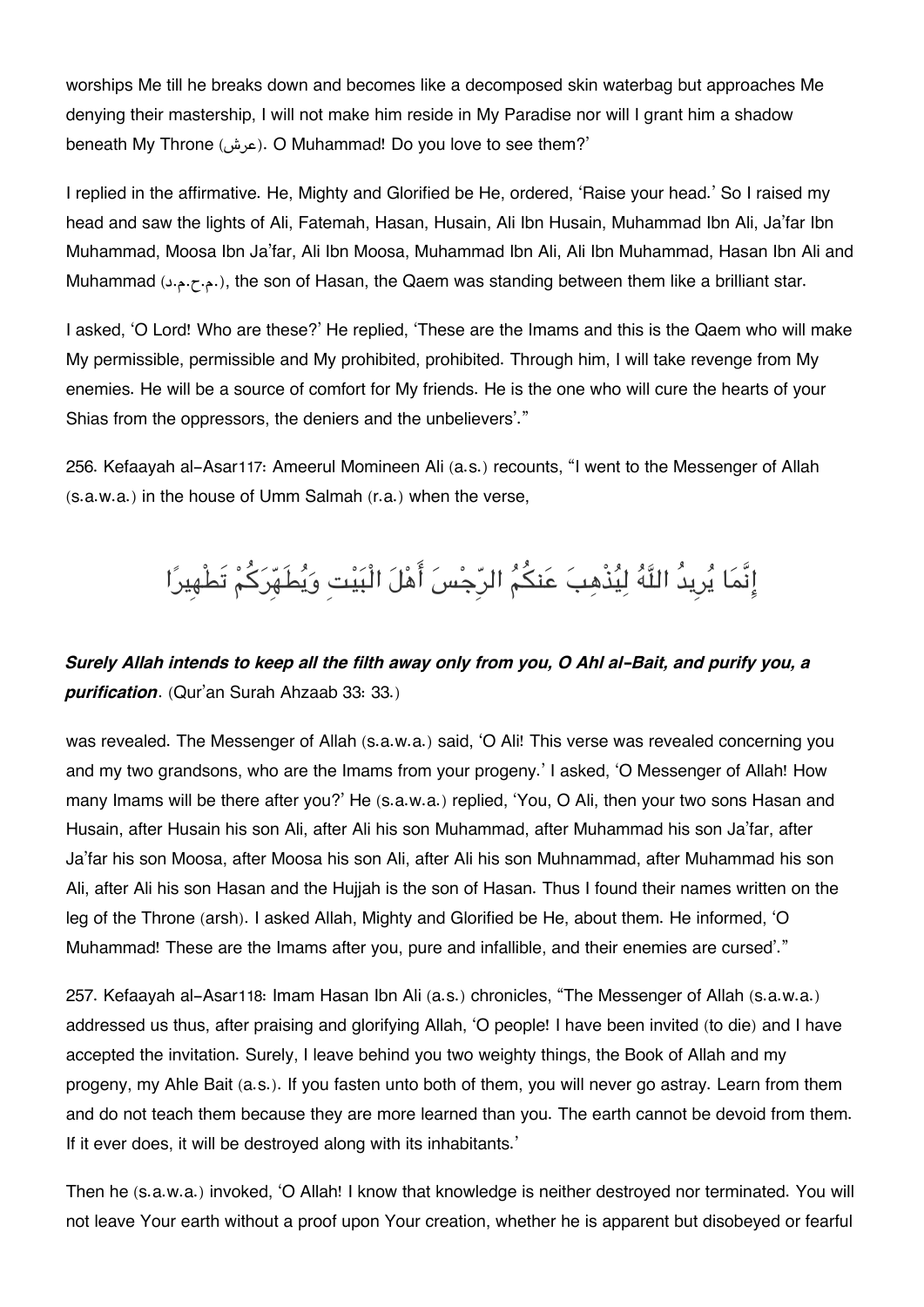and concealed, so that Your proof is not invalidated nor do Your friends go astray after You have guided them. They are (Your friends) less in number but high in value before Allah.' When he (s.a.w.a.) descended from the pulpit, I asked, 'O Messenger of Allah (s.a.w.a.)! Aren't you the proof (of Allah) upon the creation, all of them?' He (s.a.w.a.) replied, 'O Hasan! Verily Allah says,

إِنّما اَنْتَ مُنْذِرٌ وَ لكُلّ قَوْم هَاد

#### You are only a warner and for every nation there is a guide. (Surah Ra'd (13): Verse 7)

So, I am the warner while Ali is the guide.' I inquired, 'O Messenger of Allah (s.a.w.a.)! Then what about your saying that the earth cannot exist without a proof?' He (s.a.w.a.) retorted, 'Yes, Ali is the Imam and the proof after me and you are the proof and the Imam after him. Husain is the Imam and the proof after you. Indeed, the Gracious, the Knower, has informed me that He will bring forth from the loin of Husain, a son called Ali, the namesake of his grandfather. When Husain dies, his son Ali will succeed him and he will be the proof and the Imam.

Then, Allah will bring out from the progeny of Ali a son, who will be my namesake and the most similar of the people to me. His knowledge is my knowledge and his judgment is my judgment. He is the Imam and the proof after his father. Thereafter, Allah will bring forth from his posterity a son called Ja'far. He will be the most truthful of the people in word and deed and he is the Imam and the proof after his father. Then Allah, the High, will cause to emerge from the loin of Ja'far a son, who will be the namesake of (Prophet) Moosa Ibn Imraan.

He will be the best of worshippers among the people and he is the Imam and the proof after his father. Later, Allah will bring forth from the progeny of Moosa a son called Ali. He will be the mine of Allah's Knowledge and the station of His Wisdom. He is the Imam and the proof after his father.

Thereafter, Allah will cause to emerge from the posterity of Ali a child called Muhammad. He is the Imam and the proof after his father. Then, Allah will bring out from the posterity of Muhammad a son called Ali. He is the Imam and the proof after his father. Later, Allah will bring forth from the progeny of Ali a son called Hasan. He is the Imam and the proof after his father. Finally, from the progeny of Hasan, Allah will bring forth the Hujjah, the Qaem, the Imam of his time and the liberator of his friends. He will go in occultation and remain unseen. A group of people will turn away from believing in him while others will remain steadfast

وَ يَقُوْلُوْنَ مَتى هذَا الْوَعْدُ اِنْ كُنْتُمْ صَادقِيْن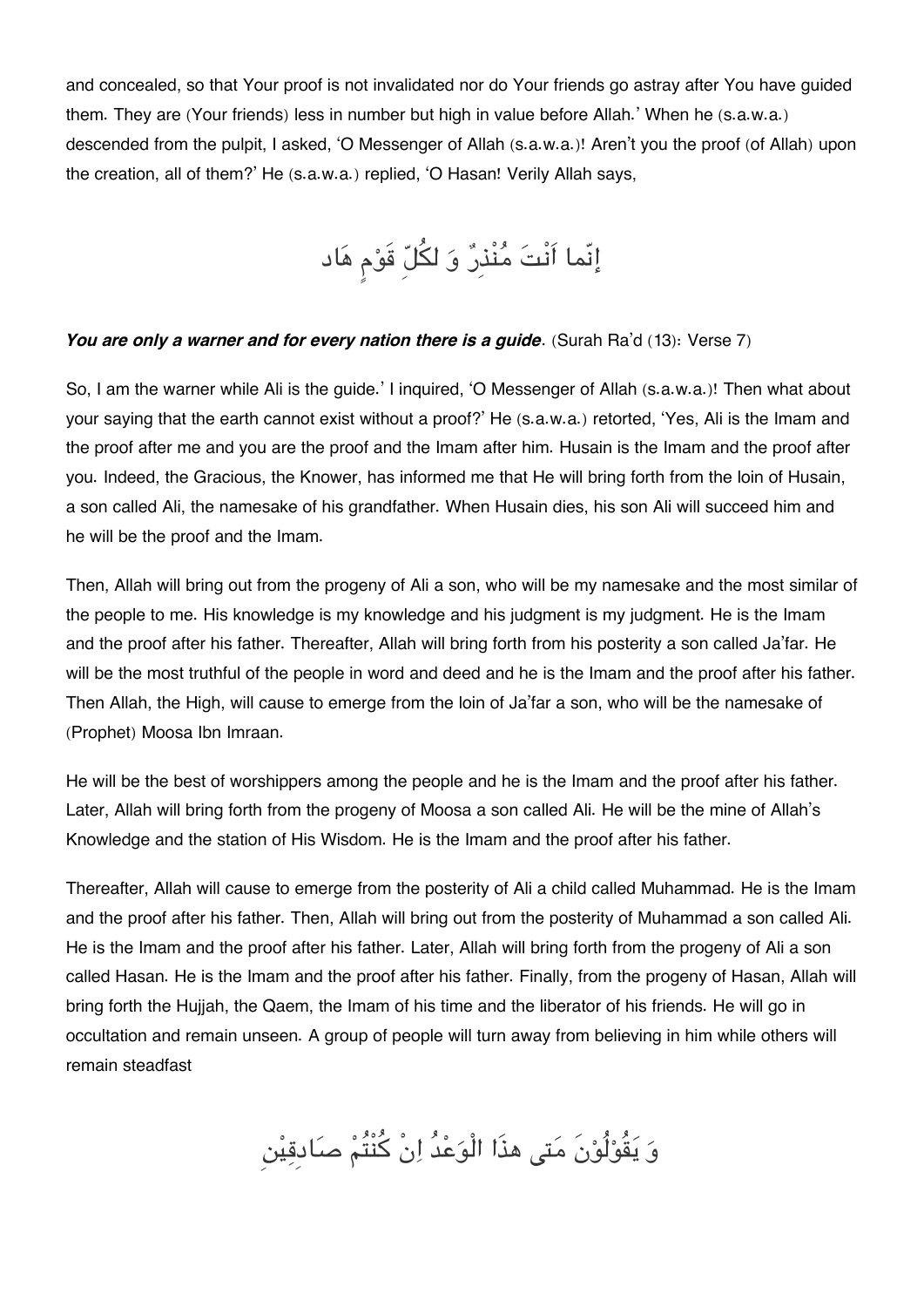*And they say when is this promise, if you were truthful? (*Qur'an Surah Yunus 10: 48; Qur'an Surah Anbiya 21: 38; Qur'an Surah Naml 27: 71; Qur'an Surah Sabaa 34: 29; Qur'an Surah Yaasin 36: 48.)

Even if one day remains for the world to come to an end, Allah, Mighty and Glorified be He, will prolong this day till He brings forth our Qaem. He will fill the earth with justice and equity as it would be fraught with injustice and oppression. So, the earth cannot exist without you. Allah has given you my knowledge and my understanding. Indeed, I had prayed to Allah that He should place the knowledge and understanding in my posterity, the posterity of my posterity, my progeny and the progeny of my progeny."

258. Muqtazab al-Asar[119](#page--1-0): From the most precise, strange and amazing traditions, and from the protected, unseen (knowledge) concerning the number of the Imams and their names from the Sunni channel, without the chain of narrators (مرفوعًا) is the narration of al-Jaarood Ibn al-Munzir from Qass Ibn Saaedah {then its chain is mentioned till al-Jaarood and it is stated that he was a scholar before the Prophet's (s.a.w.a.) declaration (بعثت), who was aware of the names of his (s.a.w.a.) successors.

The narration is lengthy, in which it is mentioned that al-Jaarood al-Abdi was a Christian and accepted Islam in the year of the treaty of Hudaibiyyah. His Islam was sincere and he used to recite the heavenly books. He narrated this tradition for us during the caliphate of Umar Ibn Khattaab, till it reaches to this point}.

I requested, 'O Messenger of Allah (s.a.w.a.)! Please inform me- may Allah inform you with goodnessof these names which we have not seen but only in the narration of Qass.' The Messenger of Allah (s.a.w.a.) replied, "O Jaarood! The night in which I was taken to the heavens, Allah, Mighty and Glorified be He, revealed unto me, 'Ask the Messengers whom We have sent before you on what were they raised?'

I asked them, 'On what were you raised?' They replied, 'On your prophethood and the mastership of Ali Ibn Abi Taalib (a.s.) and the Imams from you two.' Then it was revealed to me that I should turn to the right of the Throne (arsh). I turned and there I saw Ali, Hasan, Husain, Ali Ibn Husain, Muhammad Ibn Ali, Ja'far Ibn Muhammad, Moosa Ibn Ja'far, Ali Ibn Moosa, Muhammad Ibn Ali, Ali Ibn Muhammad, Hasan Ibn Ali and the Mahdi in the flickers of light, praying.' The Lord, the High, informed me, 'These are the proofs, My friends. And he (Mahdi) is the avenger from My enemies'."

259. Kefaayah al-Asar[120](#page--1-0): Imam Hasan Ibn Ali (a.s.) narrates, "I heard the Messenger of Allah (s.a.w.a.) say to Ali (a.s.), 'O Ali! You are the heir of my knowledge, the treasure-chest of my wisdom and the Imam after me. When you will be martyred, your son Hasan (will succeed you). When Hasan is martyred, then your son Husain and when Husain is martyred, his son Ali will succeed him. Nine infallible Imams will come successively from the progeny of Husain.'

I asked, 'O Messenger of Allah (s.a.w.a.)! What are their names?' He (s.a.w.a.) replied, 'Ali, Muhammad, Ja'far, Moosa, Ali, Muhammad, Ali, Hasan and the Mahdi from the posterity of Husain. Allah, the High,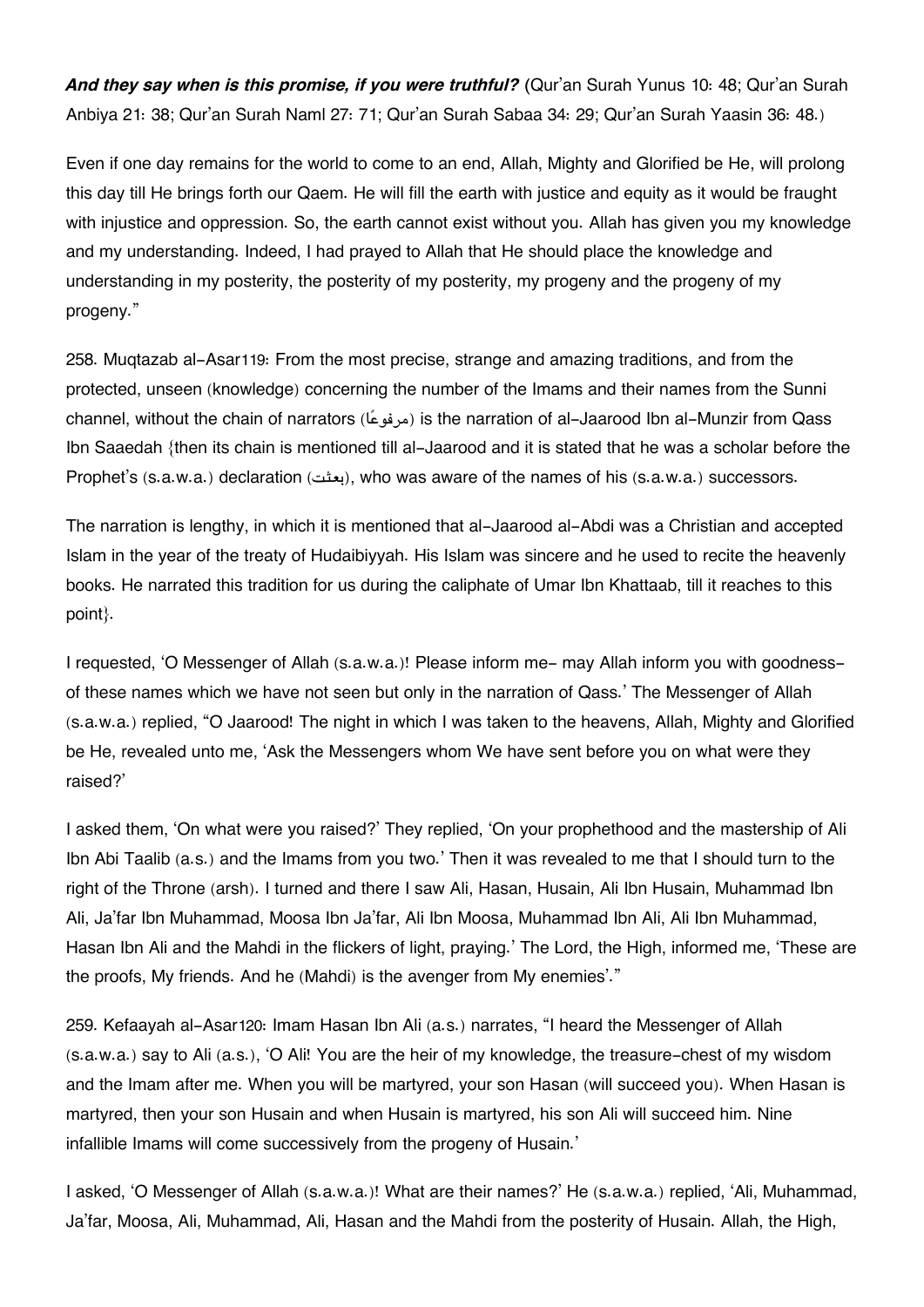will fill the earth through him (Mahdi) with justice as it would be replete with injustice and oppression'."

260. Kefaayah al-Asar[121](#page--1-0): Imam Husain (a.s.) chronicles that the Holy Prophet (s.a.w.a.) said, "Jibraeel informed me, 'When Allah, Blessed and High be He, transcribed the name of Muhammad on the leg of the Throne, I asked him, 'O Lord! This name that I see written on the leg of the Throne is the most honourable of Your creatures.' He (s.a.w.a.) says, 'Then Allah showed him (Jibraeel) twelve shadows, bodies without souls between the heaven and the earth.'

He requested, 'O Lord! For the sake of their right upon You, inform me about them.' Allah responded, 'This is the light of Ali Ibn Abi Taalib (a.s.), this is the light of Hasan (a.s.), this is the light of Husain (a.s.), this is the light of Ali Ibn Husain (a.s.), this is the light of Muhammad Ibn Ali (a.s.), this is the light of Ja'far Ibn Muhammad (a.s.), this is the light of Moosa Ibn Ja'far (a.s.), this is the light of Ali Ibn Moosa (a.s.), this is the light of Muhammad Ibn Ali (a.s.), this is the light of Ali Ibn Muhammad (a.s.), this is the light of Hasan Ibn Ali (a.s.) and this is the light of the Hujjah, the Qaem, the awaited one.' Imam Husain (a.s.) says, 'The Messenger of Allah (s.a.w.a.) used to say that none shall gain proximity and closeness to Allah, Mighty and Glorified be He, through these people but that Allah will free his neck from the fire'."

261. Kefaayah al-Asar[122](#page--1-0): Imam Husain Ibn Ali (a.s.) recounts, "When the verse of the Holy Quran

وَ أُوْلُوْا الْأَرْحَام بَعْضُهُمْ اَوْلِي بِبَعْضٍ

## *And the possessors of relationships, some of them are worthier than the others, (*Qur'an Surah Anfaal 8: 75)

was revealed, I asked the Messenger of Allah (s.a.w.a.) about its interpretation.' He (s.a.w.a.) explained, 'By Allah! It does not imply anyone but you (Imams) and you are the possessors of relationships. When I die, your father Ali is the closest to me and my position. When your father dies, your brother Hasan is closest to him and when he dies, you will be most worthy to take his position.'

I asked, 'O Messenger of Allah (s.a.w.a.)! Then who will be worthy (of this position) after me?' He (s.a.w.a.) elaborated, 'Your son Ali will be the most worthy after you. When he dies, his son Muhammad will be the most worthy after him. When Muhammad dies, his son Ja'far will be the most worthy after him to take his place (of Imamat). When Ja'far dies, his son Moosa will be the most worthy after him. When Moosa dies, his son Ali will be the most worthy after him. When Ali dies, his son Muhammad will be the most worthy after him.

When Muhammad dies, his son Ali will be the most worthy after him. When Ali dies, his son Hasan will be the most worthy after him. When Hasan dies, your ninth descendant will go in occultation. These are the nine Imams from your progeny. Allah has granted them my knowledge and my understanding, their soil (teenat) is my soil. As for the nation that troubles me concerning them, may Allah not make my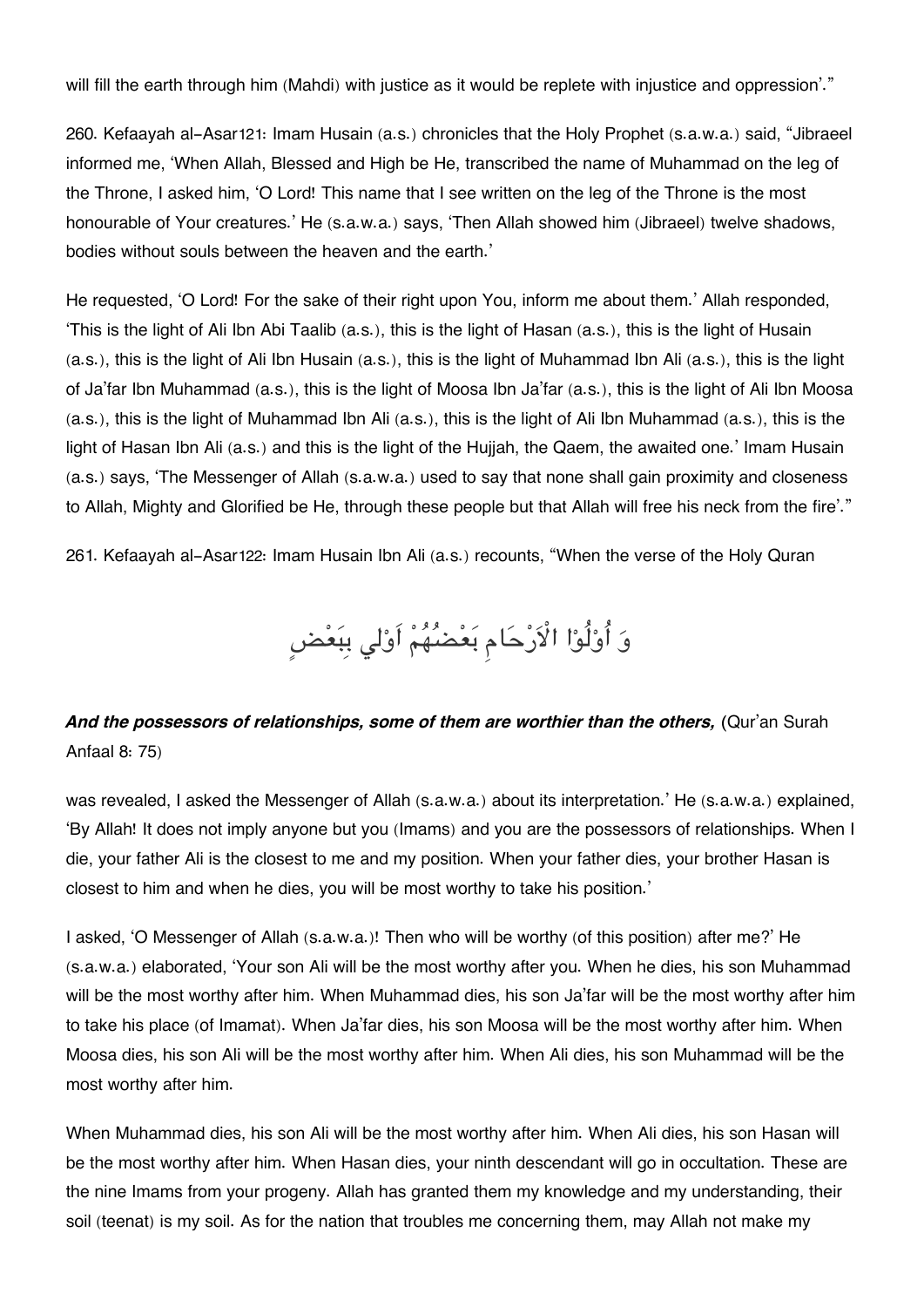intercession reach unto them!'"

262. Kefaayah al-Asar[123](#page--1-0): Imam Husain Ibn Ali (a.s.) narrates that the Messenger of Allah (s.a.w.a.) said to Ali (a.s.), "I have more rights on the believers than they themselves. Then you, O Ali, have more rights upon the believers than they themselves. After you, Hasan has more rights upon the believers than they themselves. After him, Husain has more rights upon the believers than they themselves. After him, Ali has more rights upon the believers than they themselves.

After him, Muhammad has more rights upon the believers than they themselves. After him, Ja'far has more rights upon the believers than they themselves. After him, Moosa has more rights upon the believers than they themselves. After him, Ali has more rights upon the believers than they themselves.

After him, Muhammad has more rights upon the believers than they themselves. After him, Ali has more rights upon the believers than they themselves. After him, Hasan has more rights upon the believers than they themselves. And al-Hujjah Ibn al-Hasan has more rights upon the believers than they themselves. They are the righteous Imams. They are with the Truth and the Truth is with them."

263. Kefaayah al-Asar[124](#page--1-0): Umm Salmah (r.a.) recounts that the Messenger of Allah (s.a.w.a.) said, "When I was taken to the skies (me'raj), I saw written on the Throne, 'There is no god but Allah, Muhammad is the Messenger of Allah. I supported him with Ali and helped him with Ali.' I saw the lights of Ali, Fatemah, Hasan and Husain. And the lights of Ali Ibn Husain, Muhammad Ibn Ali, Ja'far Ibn Muhammad, Moosa Ibn Ja'far, Ali Ibn Moosa, Muhammad Ibn Ali, Ali Ibn Muhammad, Hasan Ibn Ali and I saw the light of al-Hujjah shining amongst them like a brilliant star.

I asked, 'O Lord! Who is this? And who are these?' I was told, 'O Muhammad! This is the light of Ali and Fatemah and this is the light of your two grandsons, Hasan and Husain and these are the lights of the Imams after you from the progeny of Husain, purified and infallible. And this is the Hujjah who will fill the earth with justice and equity.'"

264. Kefaayah al-Asar[125](#page--1-0): Sahl Ibn Sa'd al-Ansaari says, 'I asked Fatemah, the daughter of the Messenger of Allah (s.a.w.a.), about the Imams.' She replied, "The Messenger of Allah (s.a.w.a.) used to say, 'O Ali! You are the Imam and the caliph after me and you have more right upon the believers than they themselves. After you die, your son Hasan will have more right upon the believers than they themselves. After Hasan dies, your son Husain will have more right upon the believers than they themselves. After Husain dies, his son Ali will have more right upon the believers than they themselves. After Ali dies, his son Muhammad will have more right upon the believers than they themselves. After Muhammad dies, his son Ja'far will have more right upon the believers than they themselves. After Ja'far dies, his son Moosa will have more right upon the believers than they themselves. After Moosa dies, his son Ali will have more right upon the believers than they themselves. After Ali dies, his son Muhammad will have more right upon the believers than they themselves. After Muhammad dies, his son Ali will have more right upon the believers than they themselves. After Ali dies, his son Hasan will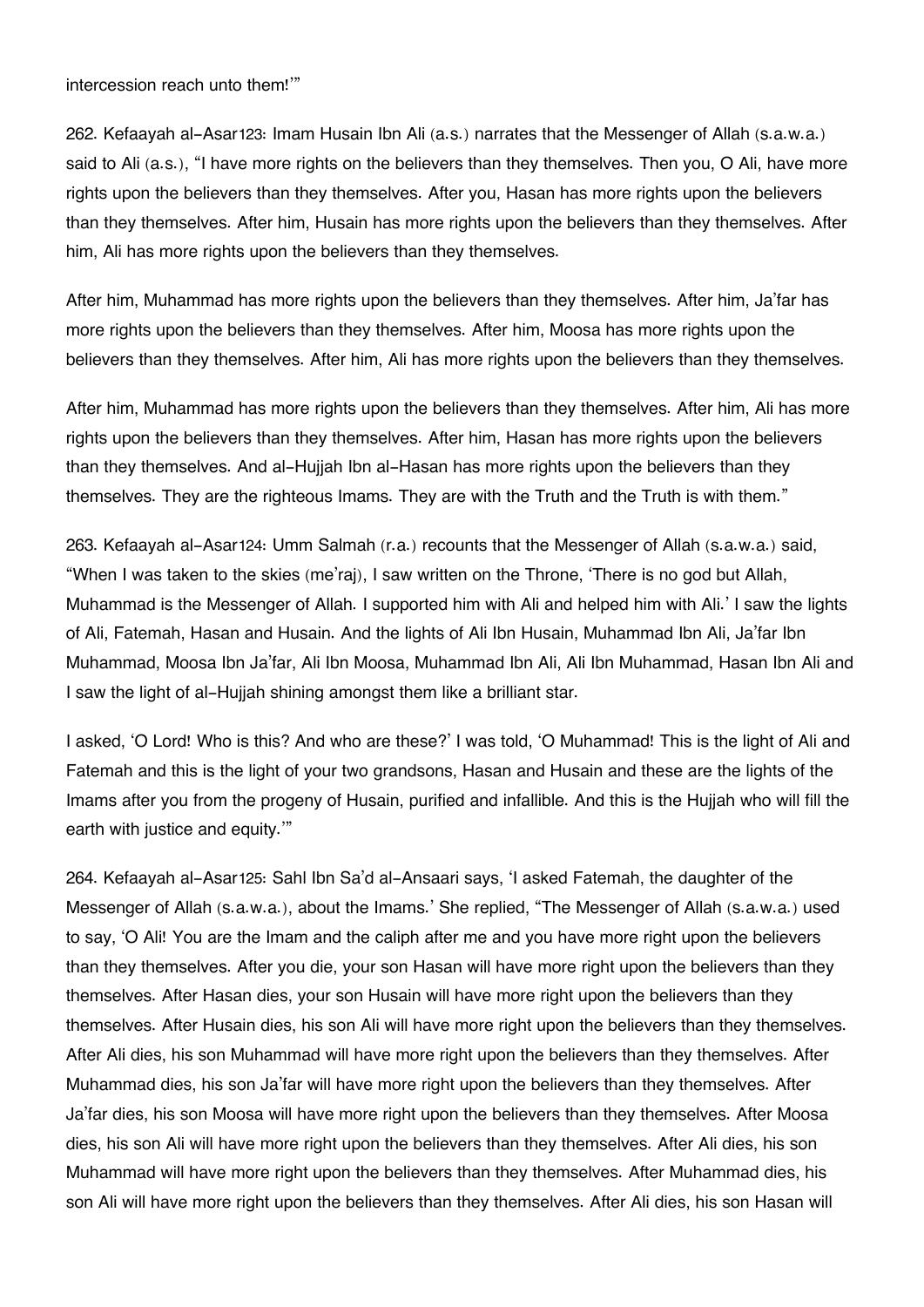have more right upon the believers than they themselves. After Hasan dies, the Qaem, the Mahdi will have more right upon the believers than they themselves. Through him, Allah, the High, will conquer the easts of the earth and its wests. Then they are the rightful Imams and the truthful tongues. Whoever helps them will be helped and whoever forsakes them will be forsaken'."

265. Al-Fazaael[126](#page--1-0): Abdullah Ibn Aufaa narrates on the authority of the Messenger of Allah (s.a.w.a.) that he said, "When Allah created Ibraheem (a.s.), His friend, He removed the veils of his vision. Hence, when he looked towards the Throne, he saw a light and asked, 'My God and my Master! What is this light?' He replied, 'O Ibraheem! This is Muhammad, My chosen and selected one.'

Ibraheem (a.s.) enquired, 'My God and my Master! I see next to him another light.' He replied, 'O Ibraheem! This is Ali, the helper of My religion.' Again he asked, 'My God and my Master! I see next to these two a third light, following the two lights.' He replied, 'O Ibraheem! This is Fatemah following her father and her husband. I have separated her followers from the fire.' Ibraheem (a.s.) asked, 'My God and my Master! I see two lights following the third light.' He replied, 'O Ibraheem! These two are Hasan and Husain following their father, their mother and their grandfather.'

He asked, 'My God and my Master! I see nine lights encircled by these five lights.' He replied, 'O Ibraheem! These are the Imams from their progeny.' He asked, 'My God and my Master! Through whom are they recognized (i.e. How should I know them)? He replied, 'O Ibraheem! The first of them is Ali Ibn Husain then Muhammad the son of Ali, Ja'far the son of Muhammad, Moosa the son of Ja'far, Ali the son of Moosa, Muhammad the son of Ali, Ali the son of Muhammad, Hasan the son of Ali and the Muhammad the son of Hasan, the Qaem, the Mahdi.'

He asked, 'My God and my Master! I see a number of lights around them that cannot be enumerated except by You.' He answered, 'O Ibraheem! These are their Shias and their lovers.' Ibraheem asked, 'My God and my Master! How will their Shias and their lovers be recognized?' He informed, 'They will perform fifty-one rak'ats of namaz (everyday), recite الرحيم الرحمن هال بسم loudly (in their prayers), read the Qunoot before the ruku' (of the second rak'at), perform two prostrations of thanks giving (sajdatayy al-shukr) and will wear their rings in their right hands.' Ibraheem (a.s.) implored, 'My God! Make me from their Shias and lovers.' Allah responded, 'I have made you.' Thereafter, Allah, the High, revealed concerning him,

وان من شيعته لابراهيم. اذ جاء ربه بقلب سليم

### *And surely from his Shias is Ibraheem. When he came to his Lord with a secure heart*. (Qur'an Surah Saaffaat 37: 83-84)

Allah, the High, and His Messenger have spoken the truth. Mufazzal Ibn Umar narrates, 'When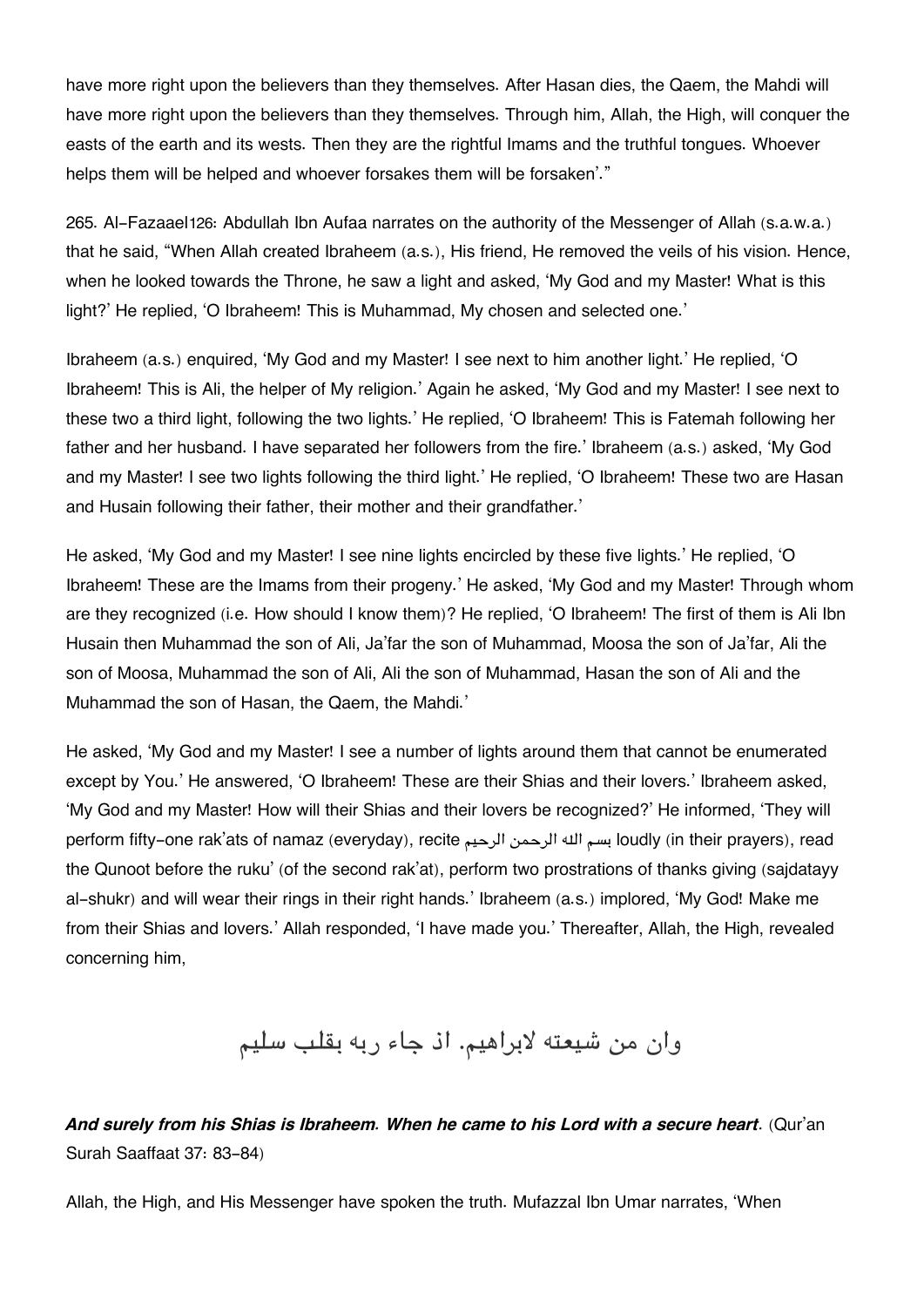Ibraheem felt death approaching him, he narrated this tradition, went into prostration and his soul was captured in this very state'."

266. Muqtazab al-Asar[127](#page--1-0): Abu Salmaa, the caretaker of the Messenger of Allah (s.a.w.a.)'s camel narrates that he heard the Messenger of Allah (s.a.w.a.) say, "When I was taken to the skies, (Allah) the Mighty, majestic be His praise, said,

آمن الرسول بما انزل اليه من ربه

## *The Messenger believed on what was revealed to him from his Lord*. (Qur'an Surah Baqarah 2: 285.)

I said, 'And the believers (also believed).' He affirmed, 'You spoke the truth, O Muhammad. Who did you depute (as your caliph) for your nation?' I replied, 'The best of them.' He enquired, 'Ali Ibn Abi Taalib?' I answered, 'Yes, O Lord.' He said, 'O Muhammad! I scanned the earth as it ought to be scanned, chose you from it and derived for you a name from My names. So, I am not remembered in any place but that you are mentioned with Me.

Thus, I am the Mahmood while you are Muhammad. Later, I scanned (again) and chose from it Ali. I derived for him a name from My names. So, I am the Highest (al-A'laa) while he is Ali. O Muhammad! Surely I have created you and created Ali, Fatemah, Hasan and Husain from the type of My light. I presented the mastership of you (all) to the people of the heavens and the earths. Then whoever accepted it was a believer before Me and whoever denied it was from the unbelievers before Me.

O Muhammad! If a person from My slaves worships Me till he is cut into pieces or becomes like a decomposed skinbag but comes to Me denying your mastership, I will not forgive him unless he confesses to your mastership. O Muhammad! Do you like to see them?' I replied, 'Yes, O Lord.' He ordered me, 'Look to the right of the Throne.' I turned and there were Ali, Fatemah, Hasan, Husain, Ali Ibn Husain, Muhammad Ibn Ali, Ja'far Ibn Muhammad, Moosa Ibn Ja'far, Ali Ibn Moosa, Muhammad Ibn Ali, Ali Ibn Muhammad, Hasan Ibn Ali and the Mahdi.

They will be in the flickers of light, standing and praying. The Mahdi will be right in the middle amongst them shining like a brilliant star.' He declared, 'O Muhammad! These are the proofs and he (Mahdi) will avenge the blood of your progeny. I swear by My Might and My Majesty, he is the essential proof for My friends and the avenger from My enemies'."

267. Al-Manaaqeb[128](#page--1-0): Abdullah Ibn Umar informs on the authority of the Messenger of Allah (s.a.w.a.) who said, "O Ali! I am the warner of my nation, you are its guide, Hasan is its leader, Husain is its impeller, Ali Ibn Husain is its gatherer, Muhammad Ibn Ali is its knower, Ja'far Ibn Muhammad is its writer, Moosa Ibn Ja'far is its enumerator, Ali Ibn Moosa is its interpreter, saviour and the repeller of its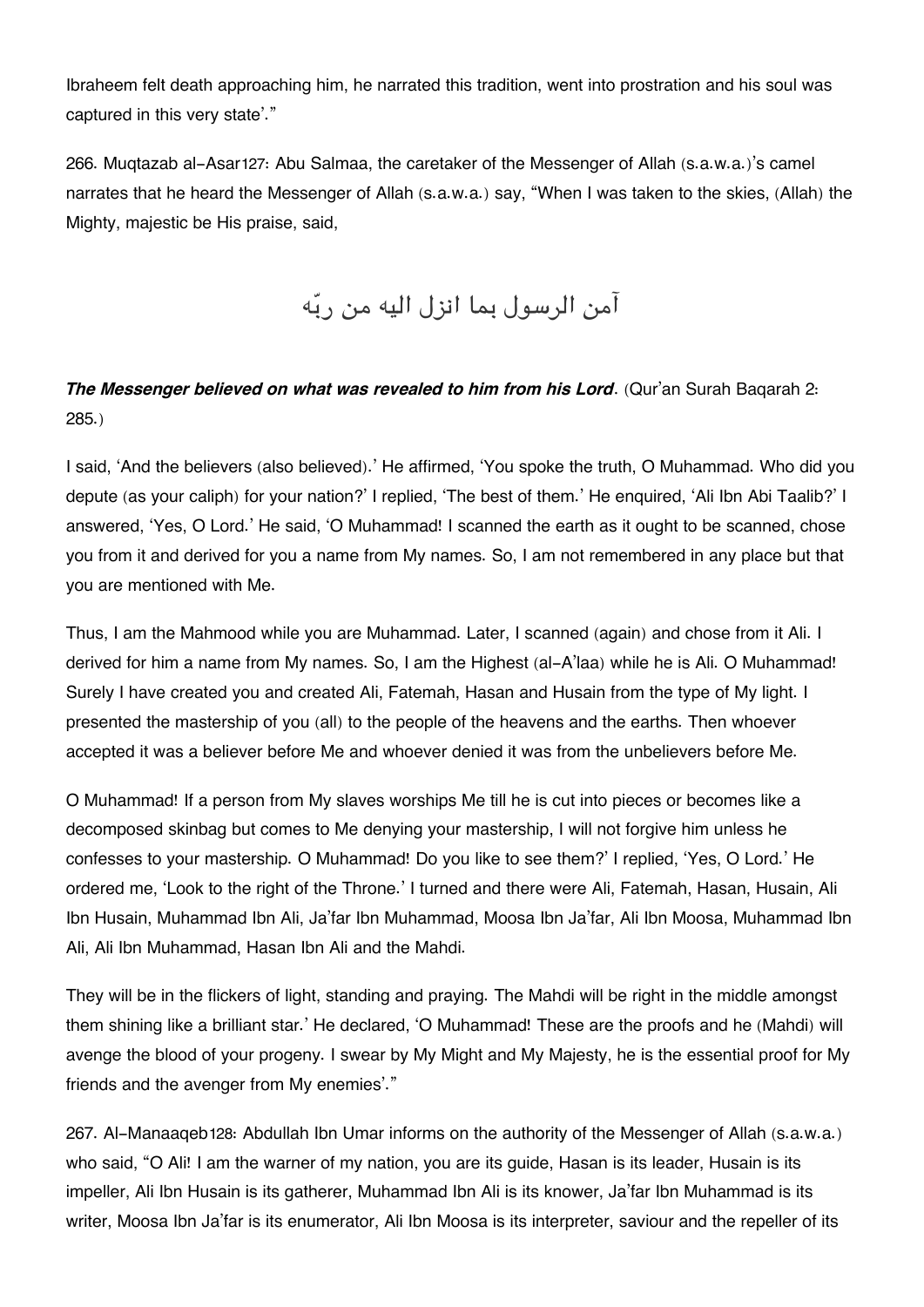enemies, and who will bring its believers nearer, Muhammad Ibn Ali is its leader and its impeller, Ali Ibn Muhammad is its traveler and scholar, Hasan Ibn Ali is its announcer and its endower and the Qaem, the (last) successor is its quencher, implorer and its witness. Surely in these are the signs for the believers." Ibn Shahr Aashob says that a group of narrators has narrated this tradition from Jaaber Ibn Abdullah Ansaari on the authority of the Messenger of Allah (s.a.w.a.).

268. Meah Manqebah[129](#page--1-0): Ali Ibn Abi Taalib (a.s.) narrates that the Messenger of Allah (s.a.w.a.) said, "I will meet you at the Hauz (pond of Kausar) while you, O Ali, will be its distributor, Hasan will be the protector, Husain will be the commander, Ali Ibn Husain will be the allocator, Muhammad Ibn Ali will be the dispenser, Ja'far Ibn Muhammad will be the impeller, Moosa Ibn Ja'far will be the enumerator of the lovers and the malicious and the uprooter of the hypocrites, Ali Ibn Moosa will adorn the believers, Muhammad Ibn Ali will take the people of paradise to their levels, Ali Ibn Muhammad will address his Shias and get them married to the Hoor al-Een, Hasan Ibn Ali will be the lamp of the people of paradise from which they gain light and the Qaem, the Haadi, the Mahdi will be their intercessor on the Day of Judgment when Allah will not permit except whomsoever He pleases and is satisfied with."

269. Al-Ghaibah of Shaikh Toosi (r.a.)[130](#page--1-0): Imam Ali Ibn Muhammad al-Naqi (a.s.) narrates on the authority of his ancestors that the Messenger of Allah (s.a.w.a.) said to Ali Ibn Abi Taalib (a.s.), "Whoever desires that he should meet Allah, Mighty and Glorified be He, in a state of safety and purity and that the Great Fear (المزع اكبر), then he must befriend you and befriend your sons Hasan, Husain, Ali Ibn Husain, Muhammad Ibn Ali, Ja'far Ibn Muhammad, Moosa Ibn Ja'far, Ali Ibn Moosa, Muhammad, Ali, Hasan and the Mahdi, who will be their seal. In the last era, there will be a group who will befriend you, O Ali. People will hate them although had they loved them (the Shias), it would have been better for them, if they were knowing. They (Shias) will give preference to you and your sons over their fathers, mothers, brothers, sisters, relatives and kin, blessings of Allah be on them, the best of blessings. They will be gathered beneath the Standard of Praise (Lewaa al-Hamd), their sins will be overlooked and their grades will be raised as a reward for what they were doing'."

270. Muqtazab al-Asar[131](#page--1-0): Abdullah Ibn Umar recounts that the Messenger of Allah (s.a.w.a) said, "Surely Allah, the High, revealed to me when I was taken to the sky, 'O Muhammad! Whom did you depute (as your representative) in the earth, who is the most knowledgeable about that? I replied, 'My brother.' He asked, 'O Muhammad! Ali Ibn Abi Taalib?' I answered, 'Yes, O Lord.' He informed, 'O Muhammad! Indeed I scanned the earth as it ought to be scanned, then chose you from it.

So, I am not remembered till you are remembered with Me. I am the Mahmood and you are Muhammad. Again, I scanned the earth as it ought to be scanned, then chose from it Ali Ibn Abi Taalib (a.s.). I made him your successor. So, you are the chief of the Prophets while Ali is the chief of successors.

Then I derived for him a name from My Names. Thus, I am the Highest (al-A'laa) and he is Ali. O Muhammad! Verily, I created Ali, Fatemah, Hasan and Husain and the Imams from one light. Thereafter, I presented their mastership for the angels. So, whoever accepted, was from the proximate ones and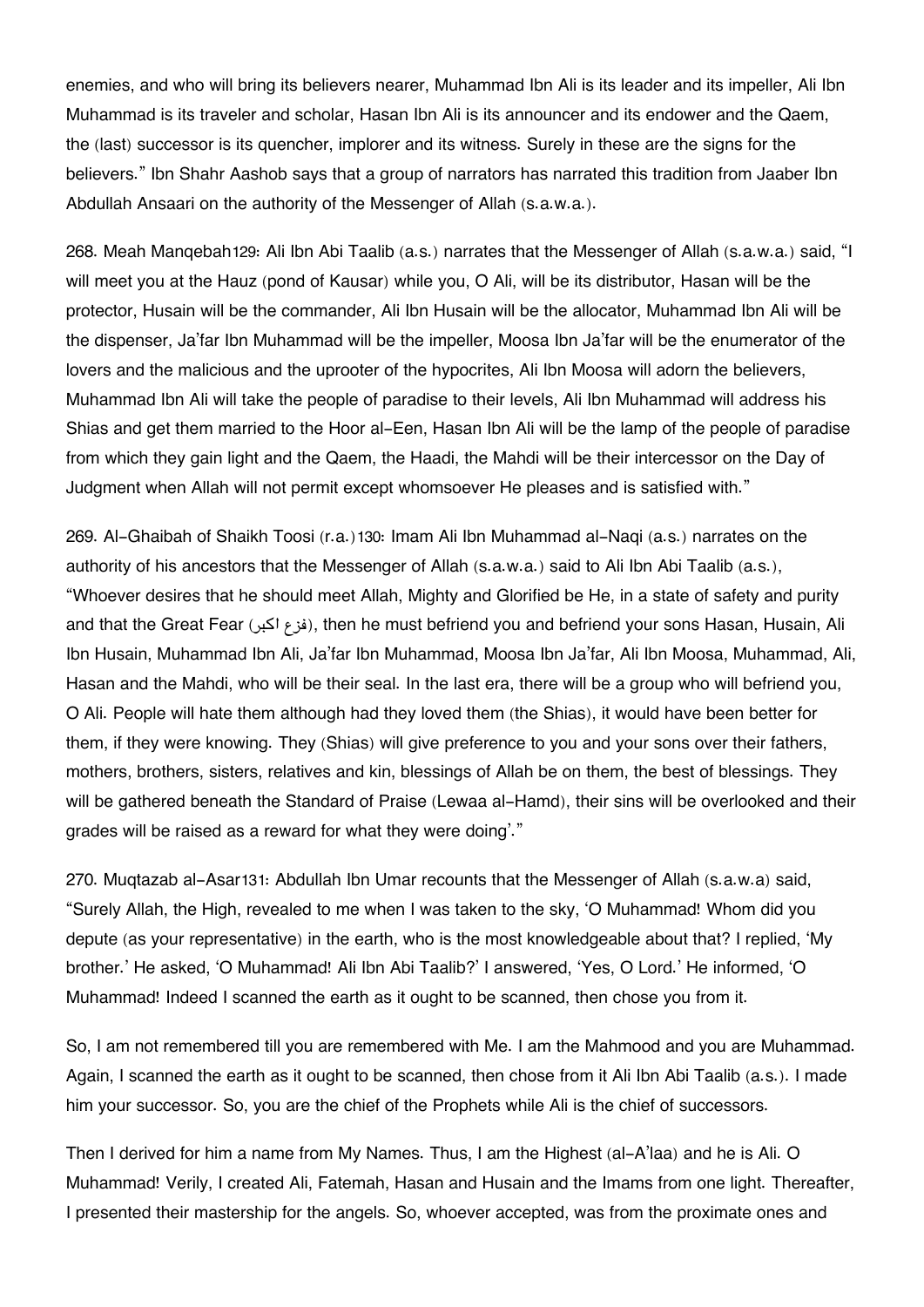whoever denied, was from the disbelievers. O Muhammad! If a person from My slaves worships Me till his last breath but meets Me in a state of denial of their mastership, I will make him enter My fire. O Muhammad! Would you like to see them?' I replied in the affirmative.

He ordered me to come forward. I came forward and there were Ali Ibn Abi Taalib, Hasan, Husain, Ali Ibn Husain, Muhammad Ibn Ali, Ja'far Ibn Muhammad, Moosa Ibn Ja'far, Ali Ibn Moosa, Muhammad Ibn Ali, Ali Ibn Muhammad, Hasan Ibn Ali and the Hujjah, the Qaem who was like a brilliant star in their midst.

I asked, 'O Lord! Who are these?' He replied, 'These are the Imams and this is the Qaem. He will make My permissible, permissible and My prohibited, prohibited and take revenge from My enemies. O Muhammad! Love him and love the one who loves him'."

271. Al-Arbaeen of Al-Haafez Abu al-Fath Muhammad Ibn Abi al-Fawaares[132](#page--1-0): Ameerul Momineen Ali Ibn Abi Taalib (a.s.) informs that my brother, the Messenger of Allah (s.a.w.a.) said to me, "One who loves that he should meet Allah, Mighty and Glorified be He, while He is turning to him and not away from him, then he should befriend Ali (a.s.).

Whoever desires that he meets Allah, Mighty and Glorified be He, while He is satisfied with him, then he should befriend your son Hasan (a.s.). Whoever loves that he meets Allah, while he is absolutely fearless, then he should befriend your son Husain (a.s.). Whoever loves that he meets Allah, while He is purified and cleansed of his sins, then he should befriend Ali Ibn Husain (a.s.). For surely, it is like Allah, the High, has said,

سِيمَاهُمْ فِی وُجُوهِهِم مِّنْ أَثَرِ السُّجُودِ

#### *Their marks are on their faces due to the effects of prostration*. (Surah Fath (48): Verse 29)

Whoever loves that he meets Allah, Mighty and Glorified be He, while his eyes are soothed, then he should befriend Muhammad Ibn Ali (a.s.). Whoever loves that he meets Allah, Mighty and Glorified be He, while his book is given in his right hand, then he should befriend Ja'far Ibn Muhammad al-Sadeq (a.s.).

Whoever loves that he meets Allah, Mighty and Glorified be He, pure and purified, then he should befriend Moosa Ibn Ja'far, the light, the Kaazem (a.s.). Whoever loves that he meets Allah, while he is laughing, then he should befriend Ali Ibn Moosa al-Reza (a.s.). Whoever loves that he meets Allah, while his grades are raised and his sins are replaced with good deeds, then he must befriend his son Muhammad (a.s.). Whoever loves that he meets Allah, Mighty and Glorified be He, while his accounting is done very lightly and he enters the paradise whose breadth is equal to the heavens and the earth, prepared for the pious ones, then he must befriend his son Ali (a.s.).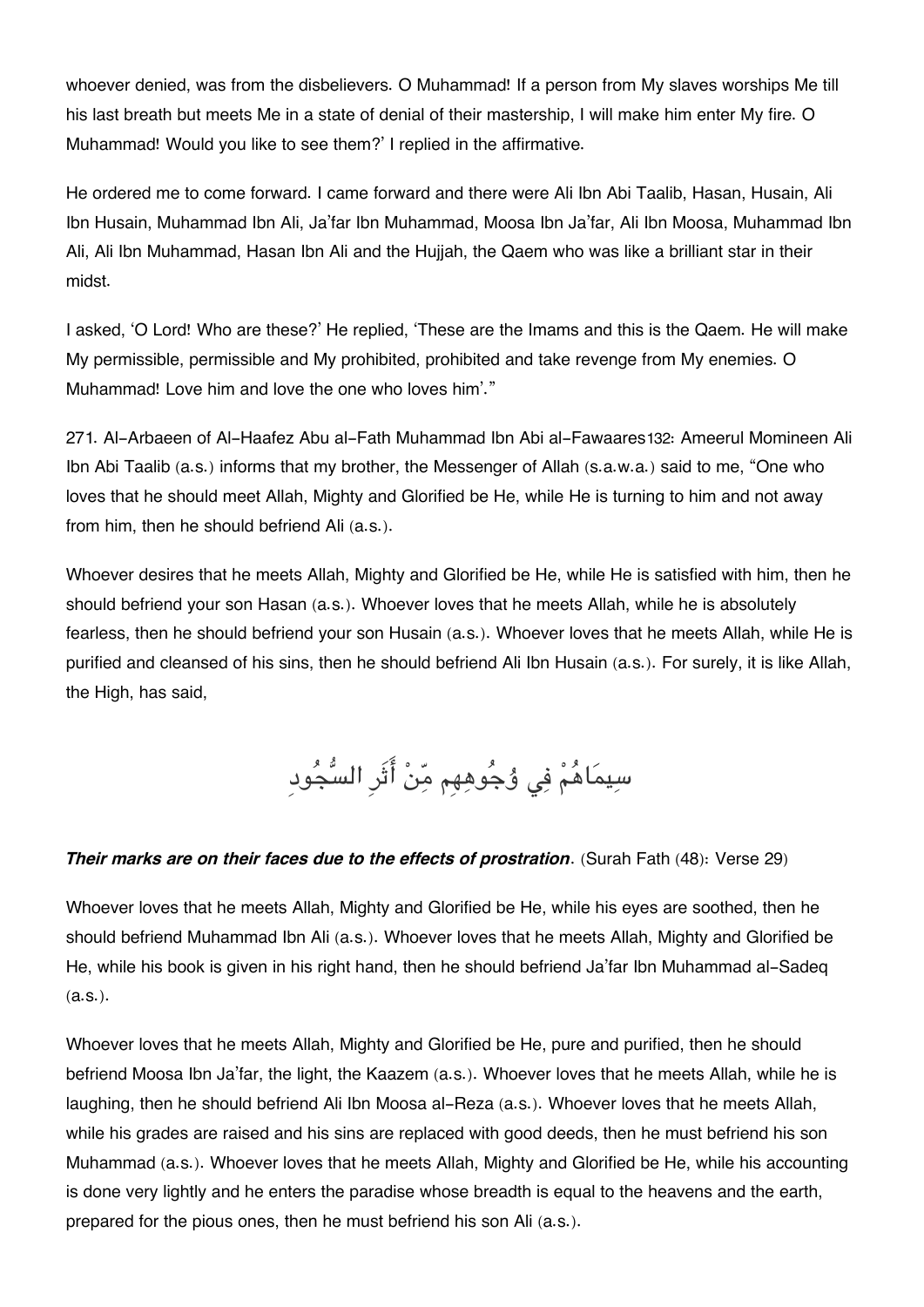Whoever loves that he meets Allah, Mighty and Glorified be He, while he is from the successful ones, then he must befriend his son Hasan al-Askari (a.s.). And whoever loves that he meets Allah, Mighty and Glorified be He, while his belief is complete, his Islam is excellent, then he must befriend his son Saaheb al-Zamaan, the Mahdi (a.t.f.s.). These are the lamps in darkness, the Imams of guidance and the standards of piety. Then whoever loves them and befriends them, I am his guarantor before Allah for paradise'."

272. Kefaayah al-Asar[133](#page--1-0): Alqamah Ibn Qais chronicles that when Ameerul Momineen (a.s.) was delivering a beautiful sermon in Masjid al-Kufa, he (a.s.) remarked, "Know that soon I will depart from you…" A person called Aamer Ibn Kaseer stood up and pleaded, 'O Ameerul Momineen (a.s.)! You have informed us about the Imams of disbelief and the caliphs of falsehood. Please inform us about the rightful Imams and truthful tongues after you.'

He (a.s.) responded, "Yes. Certainly it is a covenant which the Messenger of Allah (s.a.w.a.) has promised to me that this affair (Islam) will be ruled by twelve Imams. Nine of these will be from the progeny of Husain (a.s.). Indeed, the Messenger of Allah (s.a.w.a.) has informed, 'When I was taken to the sky, I looked at the leg of the Throne, where it was written, 'There is no god but Allah. Muhammad is the messenger of Allah. I have supported him with Ali and helped him with Ali.' I saw twelve lights and asked, 'O Lord! Whose lights are these?' I was told, 'O Muhammad! These lights are the Imams from your progeny.' I (Ali a.s.) requested, 'O Messenger of Allah (s.a.w.a.)! Name them for me.

He said, 'Yes. You are the Imam and the caliph after me. You will repay my debts and fulfil my promises. After you, your two sons Hasan and Husain (will be the Imams). Husain will be succeeded by his son, Ali, after him, his son Muhammad called as Baaqer, after Muhammad, his son Ja'far, called Sadeq, after Ja'far, his son, Moosa called al-Kazem, after Moosa, his son Ali called Reza, after Ali, his son Muhammad called Zaki, after Muhammad, his son Ali called Naqi, after Ali, his son Hasan called Ameen, Askari. The Qaem will be from the descendants of Husain. He will be my namesake and the most similar of the people to me. He will fill the earth with justice and equity as it would be replete with injustice and oppression…'"

273. Kefaayah al-Asar[134](#page--1-0): Yahya Ibn No'maan narrates, 'I was with Husain (a.s.) when a veiled darkbrown skinned Arab entered and saluted him. Husain (a.s.) replied to his salaam.

The Arab said, 'O son of Allah's messenger! (I have a) question.'

He (a.s.) said, "Bring it forth."

The Arab enquired, 'How much is the difference between belief (إيقين) and certitude (ايمان)?

He (a.s.) responded, "Four fingers."

'How?'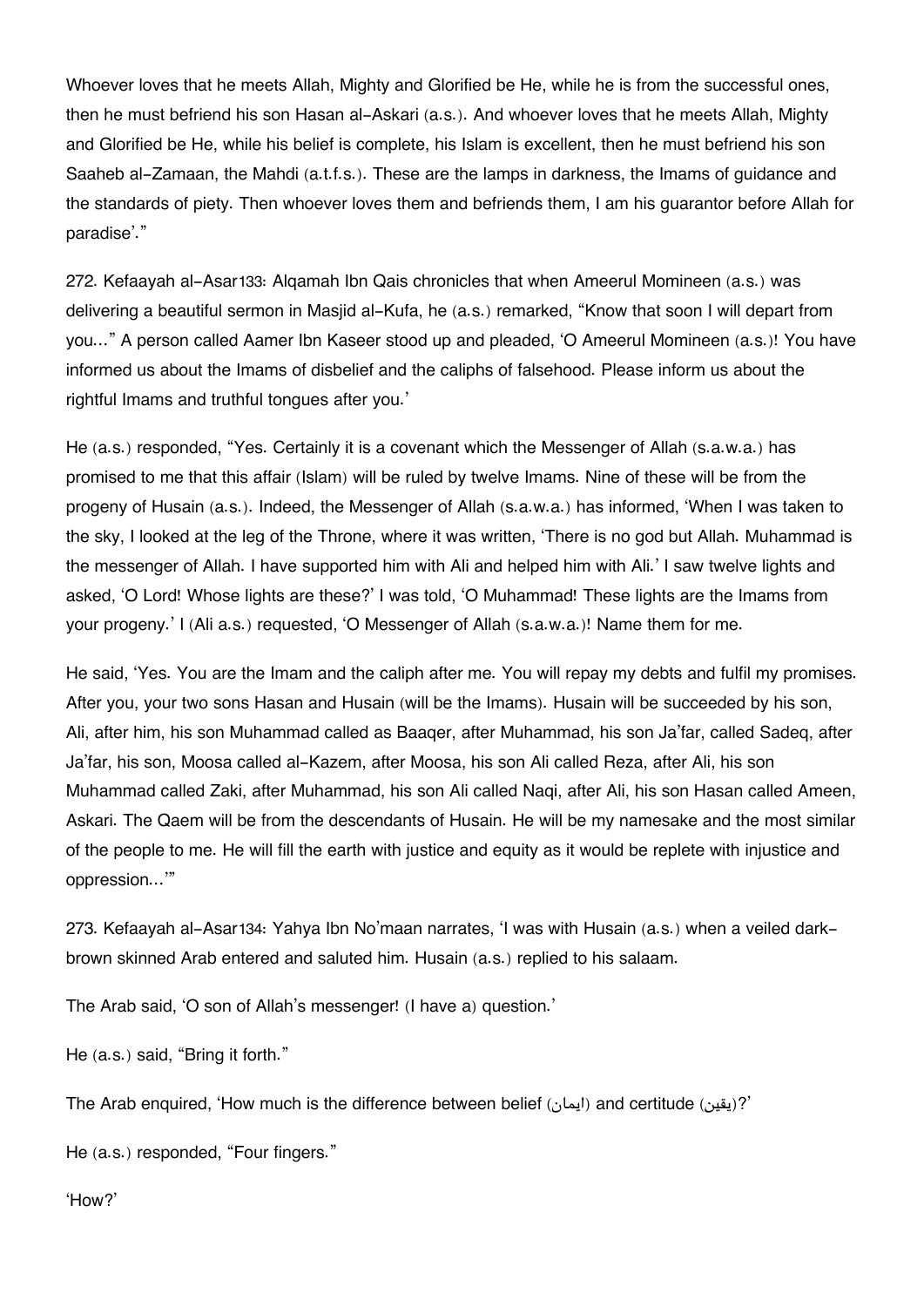"Belief is what we hear, while certitude is what we see and the distance between the eyes and the ears is four fingers."

'What is the distance between the sky and the earth?'

'An accepted prayer."

'What is the distance between the east and the west?'

"The distance of a day for the sun."

'What is the respect of a man?'

"His needlessness from the people."

'What is the most evil thing?'

"Sins by an old man is evil, anger by a king is evil, lies by a noble is evil, miserliness by a wealthy person is evil and greed by a scholar is evil."

'You have spoken the truth, O son of Allah's messenger. Then inform me about the number of the Imams after the Messenger of Allah (s.a.w.a.).'

"Twelve, equal to the number of chiefs of Bani Israael."

'Name them for me.'

Imam Husain (a.s.) lowered his head for a while, then raised it and said, "Yes. I will inform you, O Arab brother. Surely, the Imam and the caliph after the Messenger of Allah (s.a.w.a.) was my father, Ameerul Momineen Ali Ibn Abi Taalib (a.s.), my brother Hasan, myself and nine of my descendants. From them is Ali, my son followed by his son, Muhammad. After him, his son Ja'far followed by his son, Moosa, his son, Ali, his son, Muhammad, his son, Ali, his son, Hasan and after him the Caliph, the Mahdi. He is the ninth of my descendants and he will establish the religion in the last era."

The Arab stood up and left, glorifying the Prophet and his ancestors.

274. Kefaayah al-Asar[135](#page--1-0): Ghaalib al-Johni narrates that Abu Ja'far Muhammad Ibn Ali, al-Baaqer (a.s.) said, "Surely the Imams after the Messenger of Allah (s.a.w.a.) are like the number of the Bani Israel chiefs and they were twelve. Whoever takes them as their masters will be successful and whoever bears enmity against them will be destroyed. Indeed, my father has narrated from his ancestors that the Messenger of Allah (s.a.w.a.) said, 'When I was taken to the skies, I looked at the leg of the Throne where it was written, 'There is no god but Allah. Muhammad is the Messenger of Allah. I have supported him with Ali and I have helped him with Ali.' I saw written in places Ali, Ali, Ali, Muhammad, Muhammad, Ja'far, Moosa, Hasan and Husain and the Hujjah. I have enumerated them for you and they are twelve. I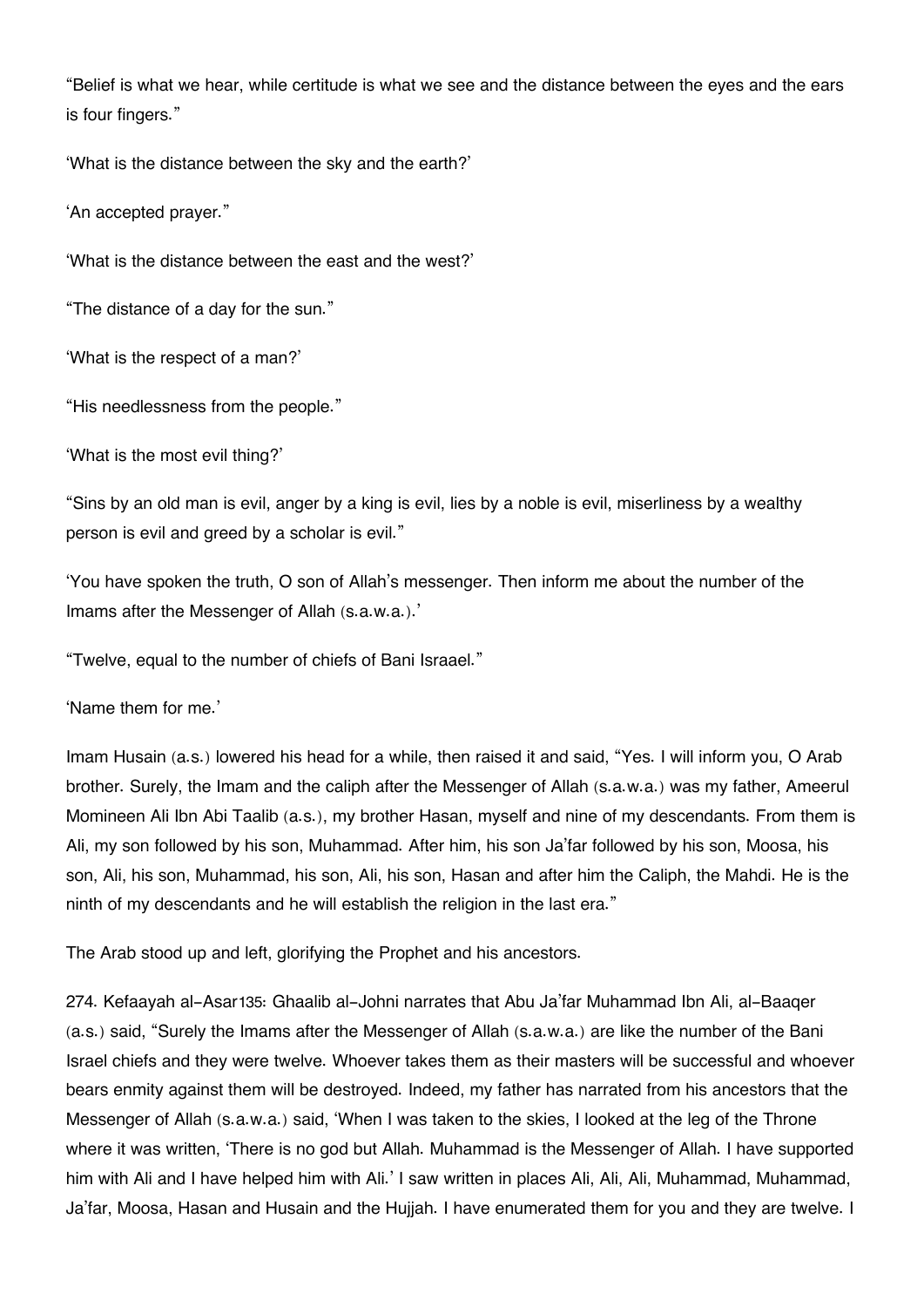asked, 'O Lord! Who are these whom I am seeing?' He replied, 'O Muhammad! This is the light of your successor and your two grandsons and these are the lights of the Imams from their progeny. Through them I will reward and through them I will punish'."

275. Kefaayah al-Asar[136](#page--1-0): Kumayt Ibn Abi Al-Mustahil narrates, 'I went to my master, Abu Ja'far Muhammad Ibn Ali al-Baaqer (a.s.) and asked, 'O son of Allah's Messenger! I have written a few poems in your eulogy. Do you permit me to recite them for you?' Imam (a.s.) replied, "These are the days of Beez."[137](#page--1-0) I argued, 'But these (verses) are exclusively for you.' Imam (a.s.) said, "Bring them forth."

The first four verses that I recited were on the changing of times, the fickleness of fortunes and that the ultimate robe of every man is his shroud (كفن). Hearing these two couplets, Imam (a.s.) cried and so did his son, Imam Sadeq (a.s.) and I also heard his slave girl sobbing from behind the curtain.

The next two couplets talked as to how even their close ones had forsaken the Imams and how their remembrance stimulates grief and restlessness in our existence. Again, Imam (a.s.) cried and said, "When a person remembers us or we are mentioned before him and tears flow from his eyes, even if they are equal to the size of a fly's wing, Allah will build a house for him in paradise and will make it as a barrier between him and the hell."

The following two couplets were about the joy of being associated with the Imams (a.s.) and about the injustices meted out to them.

Imam (a.s.) took my hand and prayed, "O Allah! Forgive all the sins of Kumayt, past and present."

The last couplet went as follows

When will the truth be established concerning you and

When will your second Mahdi uprise.

Imam (a.s.) exclaimed, "Soon, Inshallah, soon. O Aba Mustahil! Our Qaem is the ninth descendant of Husain (a.s.). For, the Imams after the Messenger of Allah (s.a.w.a.) are twelve and the twelfth is the Qaem." I asked, 'Master! Who are these twelve?' He (a.s.) replied, "The first of them is Ali Ibn Abi Taalib (a.s.) followed by Hasan, Husain, Ali Ibn Husain and myself. After me, this son of mine – and he kept his hand on the shoulder of Imam Sadeq (a.s.) – Ja'far." I enquired, 'And after him?' He (a.s.) explained, "His son Moosa followed by the son of Moosa, Ali, then the son of Ali, Muhammad, followed by the son of Muhammad, Ali. Then the son of Ali, Hasan and he is the father of the Qaem, who will emerge and fill the world with justice and equity and cure the hearts of our Shias." I asked, 'When will he reappear, O son of Allah's Messenger?' He (a.s.) answered, "Indeed, the Messenger of Allah (s.a.w.a.) was asked the same question and he (s.a.w.a.) had replied that the likeness of Mahdi is the likeness of the Hour. It will not come to you but suddenly."

276. Kefaayah al-Asar[138](#page--1-0): Jaaber Ibn Yazeed al-Jo'fi reports, 'I asked Abu Ja'far Muhammad Ibn Ali al-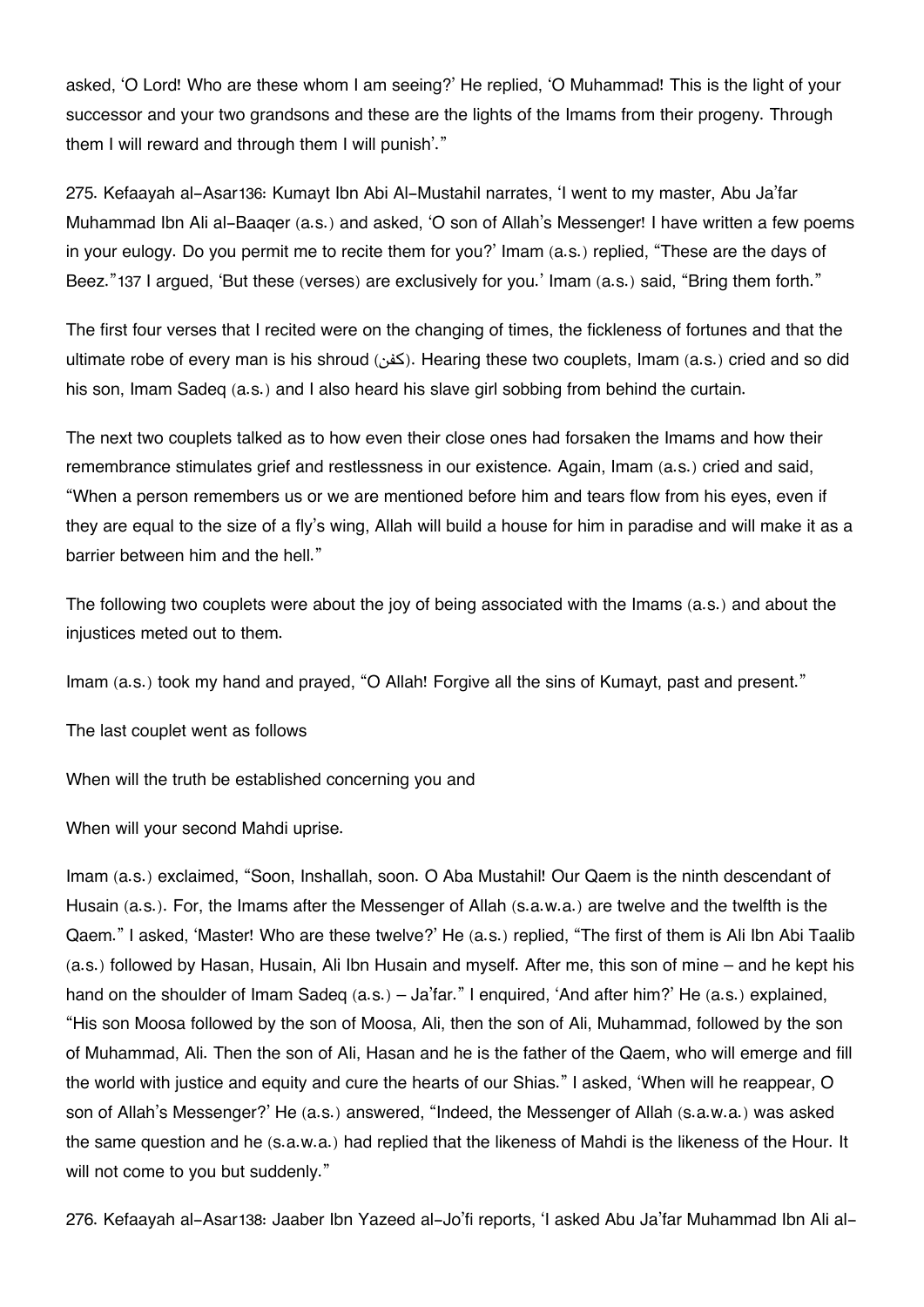Baaqer (a.s.), 'O son of Allah's Messenger! Verily, a group thinks that Allah, the High, has placed Imamat in the posterity of (both) Hasan and Husain.' He (a.s.) denied, "They lie, by Allah, did they not hear Allah, high be His remembrance, says,

وجعلها كلمة باقية في عقبه

#### *And he made it a word to continue in his posterity. (*Qur'an Surah Zukhruf 43: 28.)

Then, did he make it but in the posterity of Husain (a.s.)? O Jaaber! Surely the Imams are those whose Imamat has been documented by the Messenger of Allah (s.a.w.a.). They are those about whom the Messenger of Allah (s.a.w.a.) says, 'When I was taken to the sky for ascension, I found their names written on the leg of the Throne with light, twelve names. From them were Ali, his (Prophet's) two grandsons, Ali, Muhammad, Ja'far, Moosa, Ali, Muhammad, Ali, Hasan and al-Hujjah, al-Qaem.

These are the Imams from the chosen and purified Ahle Bait (a.s.). By Allah! None can claim Imamat except us but that Allah, the High, will gather him alongwith Iblees and his army.' Then Imam (a.s.) took a deep breath and said, 'May Allah not observe the rights of this nation as they have not observed the rights of their Prophet. By Allah! Had the truth been left for those worthy of it, no two persons would have disputed concerning Allah. Then Imam (a.s.) recited a couplet whose meaning went as follows,

'Surely the Jews for the love of their Prophet believed in the calamities of various eras, but the believers due to the love of Muhammad's progeny were thrown in the fire as punishment.'

I asked, 'Master! Is not this affair for you?' Imam (a.s.) replied in the affirmative. I enquired again, 'Then why are you sitting upon your rights and your claims, while Allah, Blessed and High be He, orders,

و جاهدوا في الله حق جهاده هو اجتباكم

## *And strive hard in the way of Allah, a striving as is due to Him. He has chosen you*. (Qur'an Surah Haij 22: 28.)

He (a.s.) retorted, "Why did Ameerul Momineen Ali (a.s.) sit upon his right? Because he did not find any helper. Did you not hear Allah say in the story of Lut,

قال لو ان لی بکم قوة او آوي الی رکن شديد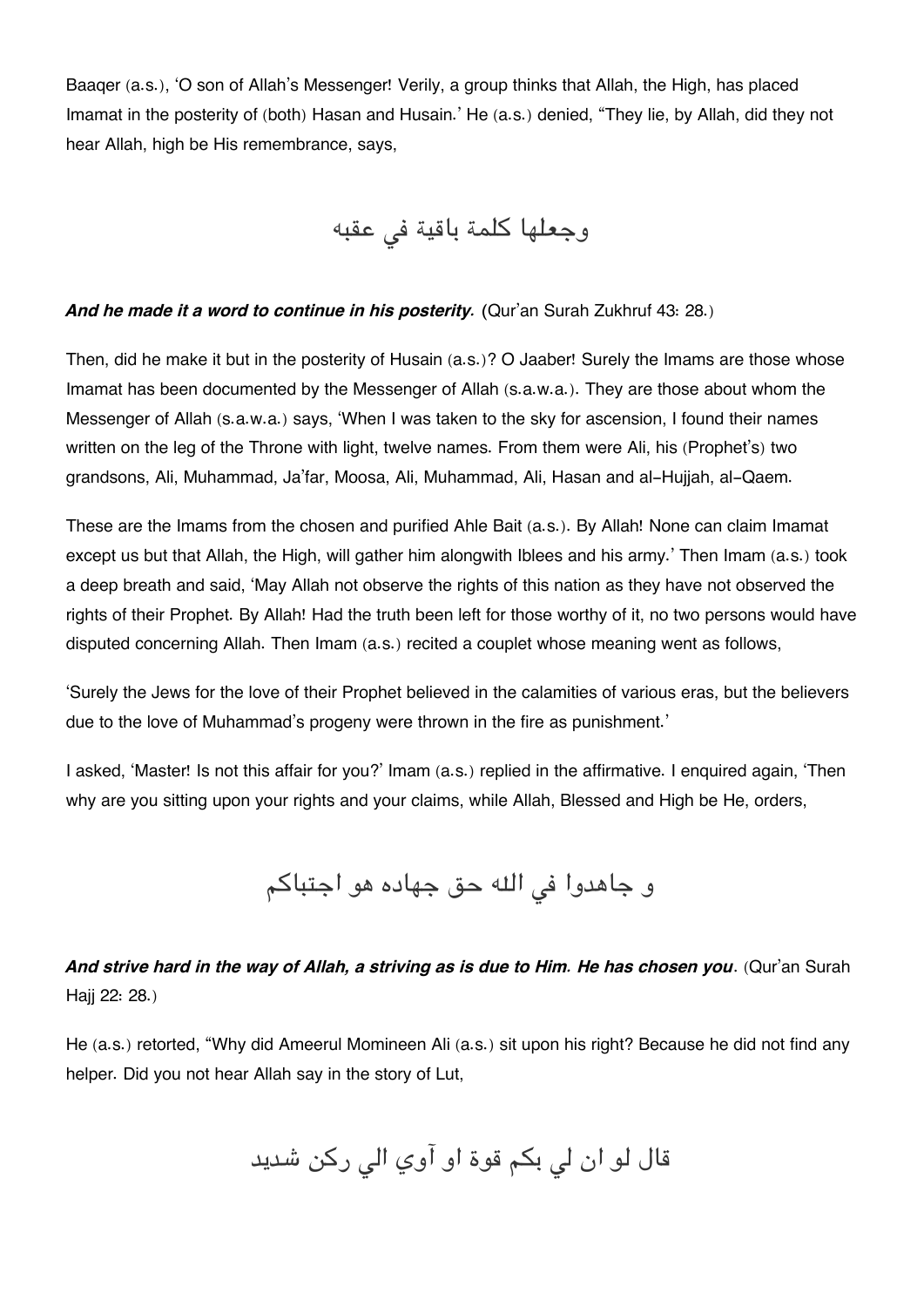*He said: Ah! That I had power to suppress you, rather I shall have recourse to a strong support*. (Qur'an Surah Hud 11: 80)

Or did you not hear Allah say in the incident of Nuh,

فدعا ربّه انی مغلوبٌ فانتصر

*Then he called out to his Lord, I have been overpowered, so grant me victory*. (Qur'an Surah Qamar 54: 10.)

And He says in the story of Moosa,

ربّ انيّ لا املك إلاّ نفسى و اخى فافرق بيننا و بين القوم الفاسقين

*He said: My Lord! Surely I have not control but my ownself and my brother; therefore make a separation between us and the nation of transgressors*. (Qur'an Surah Maaedah 5 : 25.)

So, when this is the state of the Prophet, then the successor is definitely more excusable. O Jaaber! Surely, the likeness of the Imam is the likeness of the Ka'bah, the people go to it and it does not go to the people."

277. Kefaayah al-Asar[139](#page--1-0): Yunus Ibn Zibyaan has narrated a lengthy tradition from Imam Sadeq (a.s.) containing plenty of Divine Realities and true knowledge. In a part of that tradition, Imam (a.s.) says, "O Yunus! If you desire correct knowledge, then it is with us, Ahle Bait (a.s.). For surely, we have inherited and have been granted the path of wisdom (شرع الحكمة) and the desicive statement (. فصل الخطاب).

I enquired, 'O son of Allah's Messenger! Has everybody, who is from the Ahle Bait (a.s.), inherited like you, the children of Ali (a.s.) and Fatemah (s.a.), have done?' Imam (a.s.) replied, "None has inherited it except the twelve Imams." I requested, 'Name them for me, O son of Allah's Messenger.' He (a.s.) answered, "The first of them is Ali Ibn Abi Taalib, followed by Hasan, Husain, Ali Ibn Husain, Muhammad Ibn Ali, then myself and after me, my son, Moosa, followed by his son Ali, then his son Muhammad, then his son Ali, then his son Hasan and after Hasan, the Hujjah. Allah has chosen us, purified us and granted us what none in the universe has been granted."

278. Kefaayah al-Asar[140](#page--1-0): Muhammad Ibn Abi Umair narrates from Heshaam, 'I was with Imam Ja'far Ibn Muhammad Sadeq (a.s.) when Moawiyah Ibn Wahb Ibn Abd al-Malik Ibn A'yan entered. (This tradition comprises of the discussions of Allah's recognition and other extremely important topics, till it reaches to.)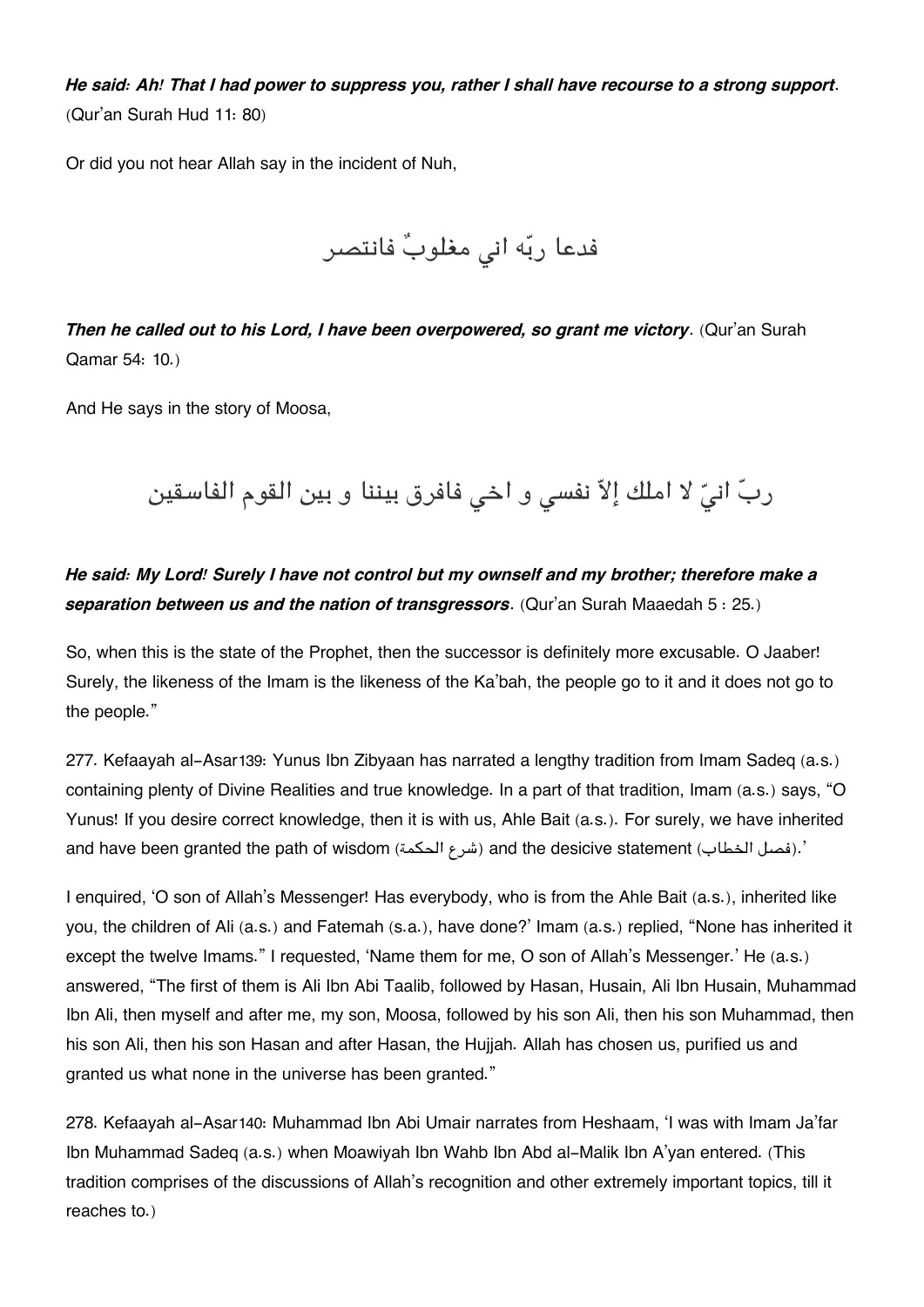Then Imam (a.s.) said, "Verily, the most obligatory and essential of the duties on mankind is the recognition of the Lord and acknowledgement of slavery to Him. The (minimum) limit of recognition is to know that there is no god but Him and there is none similar or like Him. Also, he should know that Allah is Eternal, Present, Existent, not absent, Described but without any similar or parallel. There is nothing like Him and He is the Hearing, the Seeing.

After this, he should have the recognition of the Messenger and testify for his prophethood. The minimum recognition of the Messenger is to confess to his prophethood, and whatever he has brought from the Book or the commands or the prohibitions are all from Allah, Mighty and Glorified be He.

After this, he should have the recognition of the followed Imam, by his attributes, characteristics and his name in the states of difficulty and comfort. The minimum recognition of the Imam is that he is equal to a prophet, except the status of Prophethood, and his heir. And that his obedience is the obedience of Allah and His Messenger (s.a.w.a.).

And that one should submit to him in every affair, refer to him and take from his sayings. Also, one should know that the Imam after the Messenger of Allah (s.a.w.a.) is Ali Ibn Abi Taalib followed by Hasan, Husain, Ali Ibn Husain, Muhammad Ibn Ali, myself, then after me my son Moosa, after him his son, Ali, after him his son, Muhammad, after him his son, Ali, after him his son, Hasan and the Hujjah is the son of Hasan…"

279. Kamaal al-Deen[141](#page--1-0): Tameem Ibn Bohlool reports that I asked Abdullah Ibn Abi Huzail about Imamat on whom is it obligatory and what are the signs of an Imam? He said to me, 'Surely, its evidence is that he is the proof upon the believers, the establisher of the affairs of the Muslims, speaks with the Quran, knower of Divine Laws, brother of the Messenger of Allah (s.a.w.a.), his caliph upon his nation, his successor upon them and his administrator who is unto the Prophet (s.a.w.a.) as Haroon (a.s.) was to Moosa (a.s.). His obedience is obligatory as per the saying of Allah, Mighty and Glorified be He,

يَا أَيُّهَا الَّذِينَ آمَنُواْ أَطِيعُواْ اللّهَ وَأَطِيعُواْ الرَّسُولَ وَأُوْلِي الأَمْرِ مِنكُمْ

*O you who believe! Obey Allah, obey the Messenger and those in authority amongst you*. (Qur'an Surah Nisaa 4: 59)

And Allah, Mighty and Glorified be He, said,

انَّما وليم اله ورسولُه والَّذِين آمنُواْ الَّذِين يقيمونَ الصلاةَ ويوتُونَ الزكاةَ وهم راكعونَ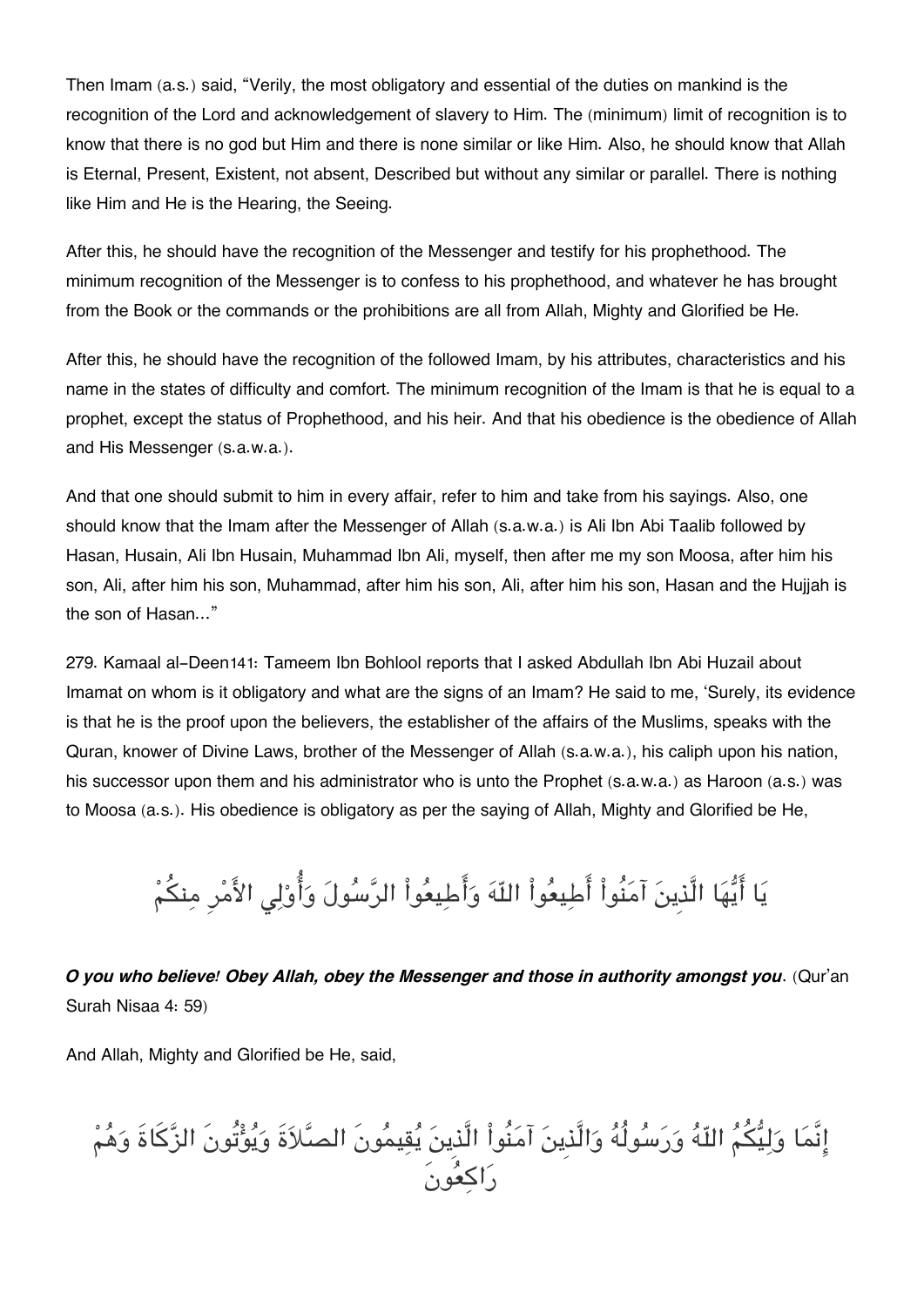### *Only Allah is your Master and His Messenger and those who believe, who establish prayer and give zakaat while they are in a state of genuflection (ruku'). (*Qur'an Surah Maaedah 5: 55)

He is entitiled for mastership and Imamat was confirmed for him on the day of Ghadeer-e-Khumm by the saying of the Messenger of Allah (s.a.w.a.) on the command of Allah, Mighty and Glorified be He, "Do I not have more authority upon you than you yourselves?" They all replied in the affirmative. He (s.a.w.a.) declared, "Then, of whomsoever I am his master, Ali is his master. O Allah! Take him as Your slave, who takes him (Ali) as his master and take him as Your enemy, who takes him as his enemy. Help him who helps him and forsake him who forsakes him. Honour him who supports him."

This was Ali Ibn Abi Taalib, the chief of the faithfuls, the leader of the pious, the chief of the handsome, the most superior of the successors and the best of all creation after the Messenger of the Lord of the worlds. After him are Hasan and Husain, the two grandsons of the Messenger of Allah (s.a.w.a.) and the sons of the best of the women. They will be followed by Ali Ibn Husain, Muhammad Ibn Ali, Ja'far Ibn Muhammad, Moosa Ibn Ja'far, Ali Ibn Moosa, Muhammad Ibn Ali, Ali Ibn Muhammad, Hasan Ibn Ali and Muhammad Ibn Hasan (peace be upon them all), one after the other.

They are the progeny of the Messenger (s.a.w.a.), the known ones through successorship and Imamat. The earth cannot exist without a proof from them in every era and in every time. They are the strong rope, the Imams of guidance, and the proof upon the people of the world till Allah inherits the earth and whoever is on it. Whoever opposses them, is deviated and has left the truth and guidance. Indeed, they have been talked about by the Quran and the Messenger has spoken concerning them elaborately.

Surely, one who dies without recognizing them dies the death of ignorance. Verily, in them their religion are the traits of precautious piety, chastity, truthfulness, betterment (of the people), striving hard (in the way of Allah), repaying the trust to the good doer as well as the transgressor, prolonging the prostration, performing the night prayers, abstaining from the prohibited, awaiting the reappearance with patience and keeping good company and good neighbourhood.

280. Amaali al-Sadooq[142](#page--1-0): Shah Abdul Azeem al-Hasani (r.a.) narrates, 'I went to meet my master (the tenth Imam) Ali Ibn Muhammad al-Naqi (a.s.).' When he (a.s.) saw me, he (a.s.) remarked, "Welcome, O Aba Qaasim! You are our real follower."

I asked, 'O son of Allah's Messenger! I intend to present my religion before you. If it is right, then I will remain steadfast on it till I meet Allah, Mighty and Glorified be He (i.e. till my death).'

Imam (a.s.) ordered, "Come forth with it, O Abul Qaasim."

I said, 'Verily, I believe that Allah, the High, is One. There is nothing like Him. He is removed from the two limits, the limit of negation (ابطال) and the limit of immanence (تشبيه). He does not have a body or form or accident[143](#page--1-0) or substance. Nay! He is the Maker of bodies, the Creator of forms, the Originator of the accidents and the substances and the Lord of everything, its Owner, its Maker and its Initiator.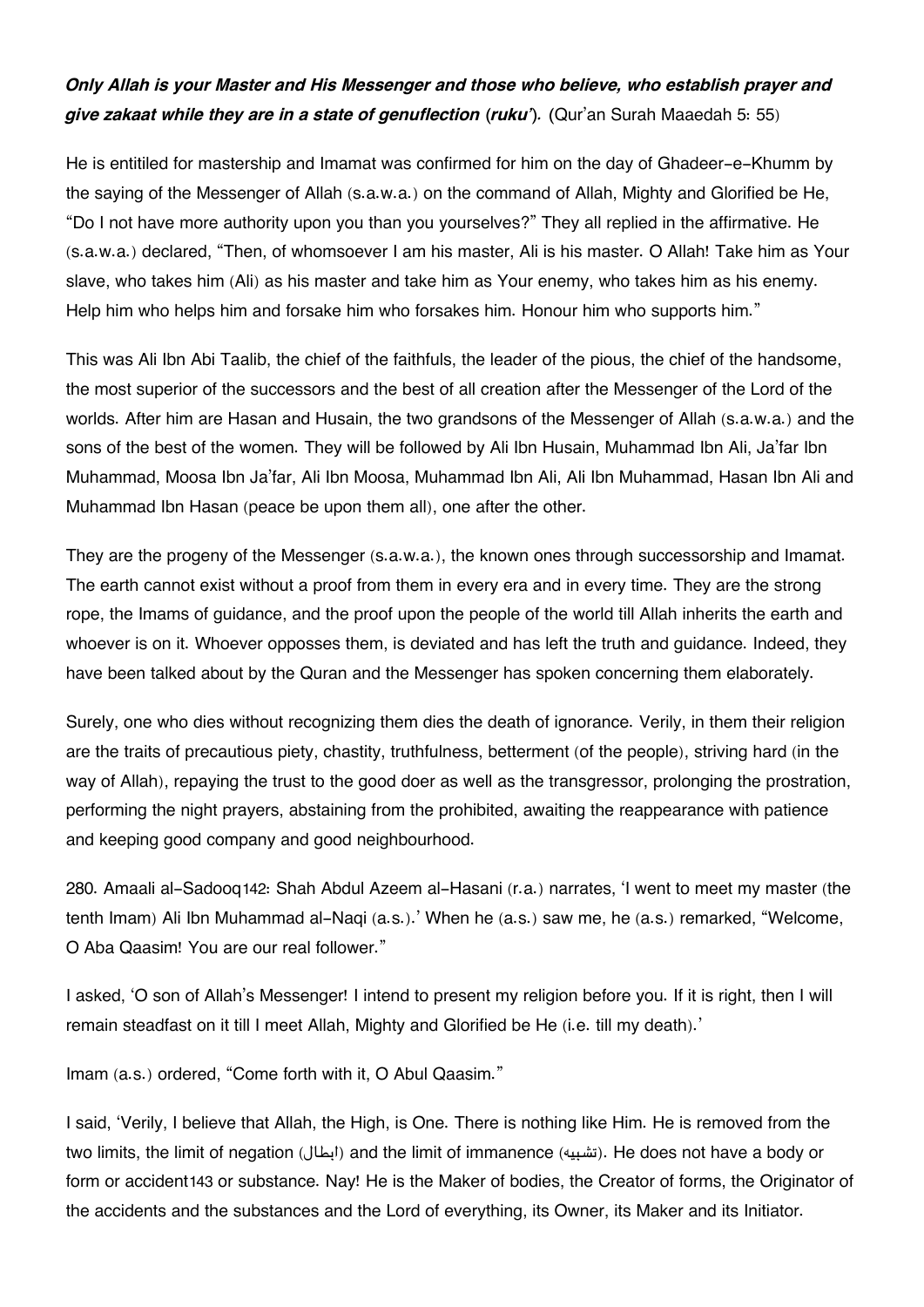Indeed, Muhammad (s.a.w.a.) is His servant and His Messenger, the seal of the Prophets and there is no Prophet after him, till the Day of Judgment. His Shariah is the last Shariah and there is no Shariah after it till the Day of Judgment.

I also believe that the Imam, the Caliph and the Master of the affair after him is Ameerul Momineen Ali Ibn Abi Taalib (a.s.) followed by Hasan, Husain, Ali Ibn Husain, Muhammad Ibn Ali, Ja'far Ibn Muhammad, Moosa Ibn Ja'far, Ali Ibn Moosa, Muhammad Ibn Ali, then you O my Master.

He (a.s.) informed, "After me is my son Hasan (al-Askari). How difficult will be the condition of the people concerning his successor (i.e. the twelfth Imam)?"

I asked, 'Why will that be so, my master?'

He (a.s.) explained, "This is because he will be hidden and it will not be permitted to use his name till he reappears. And when he does so, he will fill the earth with justice and equity as it would be fraught with injustice and oppression."

#### I said, 'I believe.'

Then I said, 'I also believe that their friend is the friend of Allah and their enemy is the enemy of Allah. Their obedience is the obedience of Allah and their defiance is the defiance of Allah. I also believe that the ascension (معراج) is the truth, the questioning in the grave is the truth, paradise is truth, hell is truth, path (صراط (is truth, weighing scale (ميزان (is truth and that the Hour (قيامة (will come and Allah will raise all those in the graves.

I also believe that the obligations after the mastership of the Ahle Bait (a.s.) are prayers, zakaat, fasting, hajj, jehaad, enjoining good and prohibiting evil.'

Thereafter, Imam Ali Ibn Muhammad (a.s.) remarked, "O Aba Qaasim! By Allah! This is the religion of Allah, which He has chosen for His servants. Then be steadfast on it, may Allah keep you steadfast through firm beliefs in this world as well as the hereafter."

281. Al-Khesaal[144](#page--1-0): Saqr Ibn Abi Dalf al-Karkhi reports, 'When Mutawakkil took away our master Abul Hasan al-Askari (a.s.), I came to ask about his well being. Mutawakkil's doorkeeper, Raazeqi, saw me and ordered that I should come to him. I obliged. He asked, 'O Saqr! How are things with you?' I answered, 'Fine, Sir.' He asked me to sit down and talked about the past as well as the future. I thought unto myself that I had erred in coming. After dispersing the people from around him, he asked me, 'Why have you come?' I retorted, 'Just like that.'

He enquired, 'Perhaps you want to know about the well being of your master.' I said, 'My master? My master is Ameerul Momineen (Mutawakkil).' He reprimanded, 'Keep quiet. Your master is the truthful master. Don't be shy before me because I am on your religion (i.e. I am also a Shia).' I exclaimed, 'All praise is for Allah.'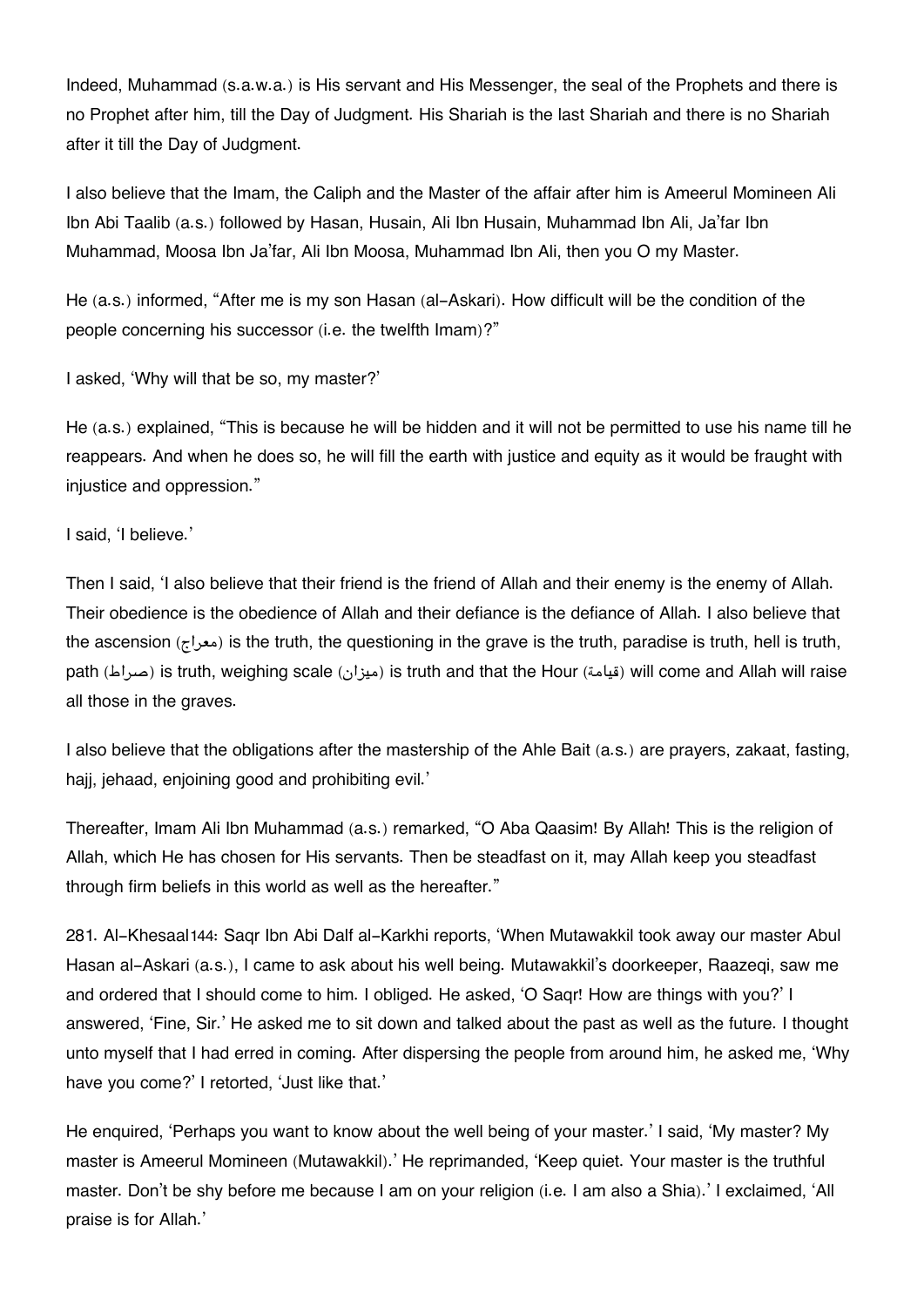He asked, 'Do you want to see him?' I replied in the affirmative. He said, 'Sit till the courier leaves him.' I did so. When the courier left, Raazeqi told his slave, 'Catch the hand of Saqr and take him to the room where the Alavi (implying Imam Ali Naqi a.s.) is imprisoned and leave them alone.' He took me to the room in which the Alavi was imprisoned and directed me to his cell. I went and saw Imam (a.s.) sitting on a mat and infront of him was a dug grave. I saluted him, he (a.s.) responded to my salutation and ordered me to sit down. I sat down.

He (a.s.) asked, "O Saqr! What has brought you here?" I said, 'Master! I came to enquire about your well being. Then I looked at the grave and cried.' He (a.s.) pacified me saying, "O Saqr! Don't cry because no harm is going to reach unto us for the time being." I heard a sigh of relief, 'All praise is for Allah.'

Then I asked, 'Master! There is a tradition narrated on the authority of the Prophet (s.a.w.a.) whose meaning I cannot understand.' He (a.s.) asked, "What is it?" I said, 'His (s.a.w.a.) saying, 'Do not commit aggression agaisnt the days, lest they assail you.' What does it mean?'

He (a.s.) replied, "Yes. We are the days. The heavens and the earth subsist due to us, hence, Saturday refers to the Messenger of Allah (s.a.w.a.), Sunday refers to Ameerul Momineen, Monday refers to Hasan and Husain, Tuesday belongs to Ali Ibn Husain, Muhammad Ibn Ali, Ja'far Ibn Muhammad, Wednesday is of Moosa Ibn Ja'far, Ali Ibn Moosa, Muhammad Ibn Ali and myself. Thursday belongs to my son, Hasan Ibn Ali and Friday is of my grandson, around whom the groups of truth will gather. He will fill the earth with justice and equity as it would be filled with injustice and oppression. This is the meaning of the days. So, do not commit aggression against them in this world, lest they do so against you in the hereafter." Then he (a.s.) said, "You can leave and I don't quarantee your safety."

282. Kefaayah al-Asar[145](#page--1-0): Yahya Ibn Zaid[146](#page--1-0) says, 'I asked my father about the Imams.' He informed, 'The Imams are twelve, four have passed away and eight remain.' I requested, 'O Father! Name them.' He retorted, 'As for the past Imams, they are Ali Ibn Abi Taalib, Hasan, Husain and Ali Ibn Husain. As for the remaining, they are my brother Baaqer followed by Ja'far al-Sadeq, his son Moosa, his son Ali, his son Muhammad, his son Ali, his son Hasan and finally his son Mahdi.' 'O Father! Are you not from them?' He answered, 'No. But I am from the progeny.' I enquired, 'Then how did you know their names?' He explained, 'It is a promised covenant, which the Messenger of Allah (s.a.w.a.) pledged to us.'

283. Kamaal al-Deen[147](#page--1-0): Imam Husain (a.s.) chronicles, 'I went to the Messenger of Allah (s.a.w.a.) while Ubayy Ibn K'ab was with him.' The Messenger of Allah (s.a.w.a.) exclaimed, "Welcome! O Aba Abdillah! O adornment of the heavens and the earth."

Ubayy asked, 'O Messenger of Allah (s.a.w.a.)! How somebody other that you can be the adornment of the heavens and earth?'

He (s.a.w.a.) replied, "O Ubayy! I swear by the One, Who raised me as a Prophet with truth. Verily, Husain Ibn Ali, in the heaven enjoys a greater position than in the earth. Surely, it is written on the right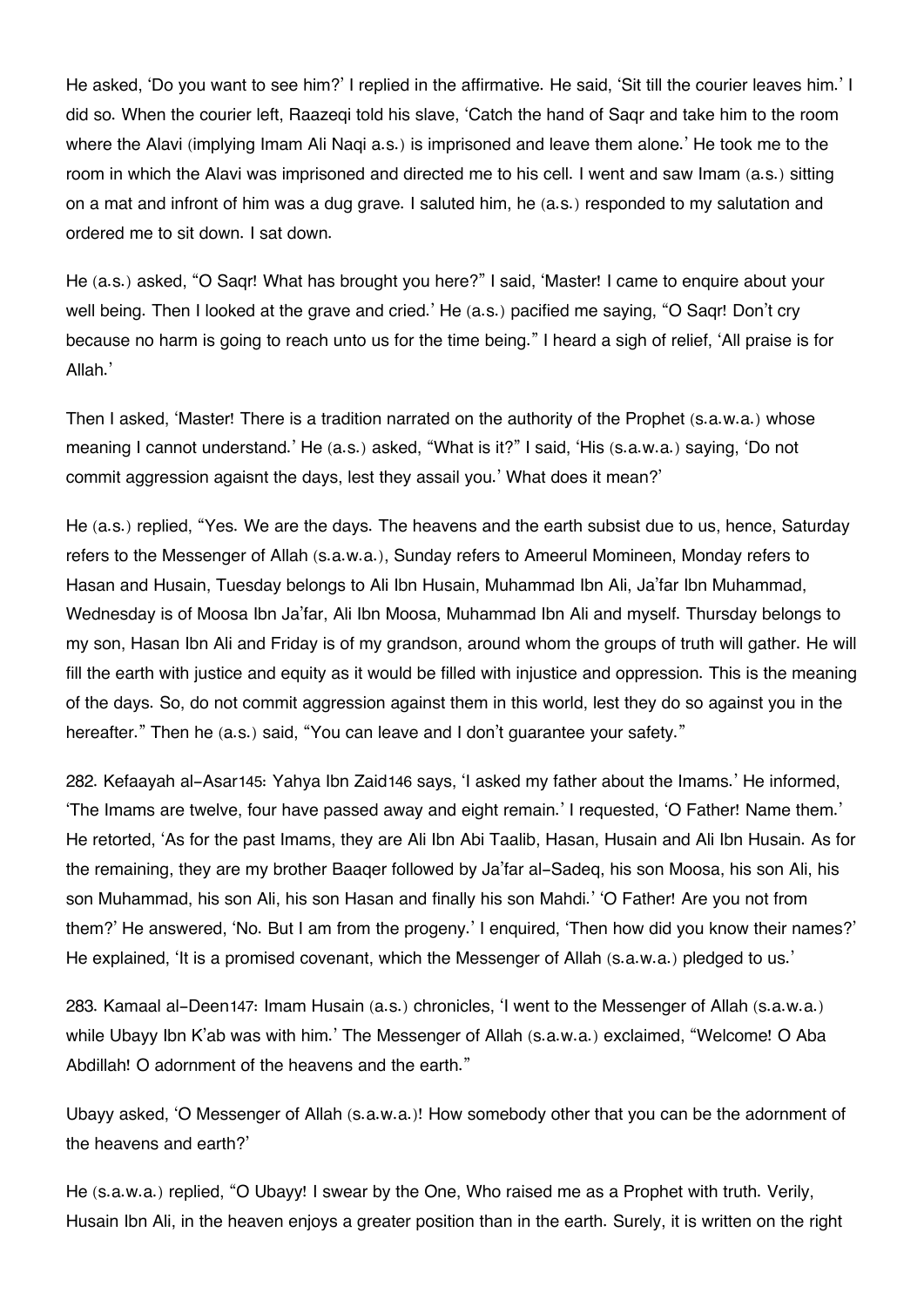side of the Throne that he is the light of guidance, the ark of salvation, the untiring Imam, might, pride, the ocean of knowledge and the treasure-chest. (Is he still not the adornment of the heavens and the earth?).

Certainly, Allah, Mighty and Glorified be He, has carried in his loins pure, blessed and chaste sperm, which was created before the creation came into existence in the wombs of the mothers, or semen flowed in the backs of the fathers, or even before day and night existed. Indeed, Allah inspired the creatures the prayers by which they would invoke but that Allah, Mighty and Glorified be He, would gather them with him (Husain). He will be their intercessor in his hereafter and Allah will remove from him, his difficulty, repay his debt, ease his affair, expand his path, strengthen him against his enemy and will not rip apart his veil (i.e. conceal his sins)."

Ubayy enquired, 'What are these prayers, O Messenger of Allah (s.a.w.a.)?'

He (s.a.w.a.) answered, "When you are sitting after finishing your prayers say,

اللهم إنى أسألك بكلماتك ومعاقد عرشك وسكان سماواتك (وأرضك) وأنبيائك ورسلك (أن تستجيب لي) فقد رهقني من أمري عسر، فأسألك أن تصلى على محمد وآل محمد وأن تجعل ل من عسري يسرا

O Allah! Certainly I ask You for the sake of Your Kingdom, the contracting parties of Your Might, the residents of Your heavens (and Your earth) and Your Prophets and Messengers (that You answer me) because difficulty has overcome my affair. Thus, I ask You that You bless Muhammad and the Progeny of Muhammad and that You make my affair easy for me.

Then surely Allah, Mighty and Glorified be He, will ease your affair, expand your heart for you and inspire unto you the testimony هال إلا إله لا There is no god but Allah' at the time of your death.'

Ubayy questioned, 'O Messenger of Allah (s.a.w.a.)! What is this sperm, which is in the loin of my beloved Husain (a.s.)?'

He (s.a.w.a.) elucidated, "The likeness of this sperm is like that of the moon, which throws light and shows the way; whoever follows it will be quided and whoever deviates from it will be led astray."

He asked, 'Then, what is his name and what is his supplication?'

He (s.a.w.a.) explained, "His name is Ali and his supplication is,

يا دائم يا ديموم، يا حى يا قيوم، يا كاشف الغم ويا فارج الهم، ويا باعث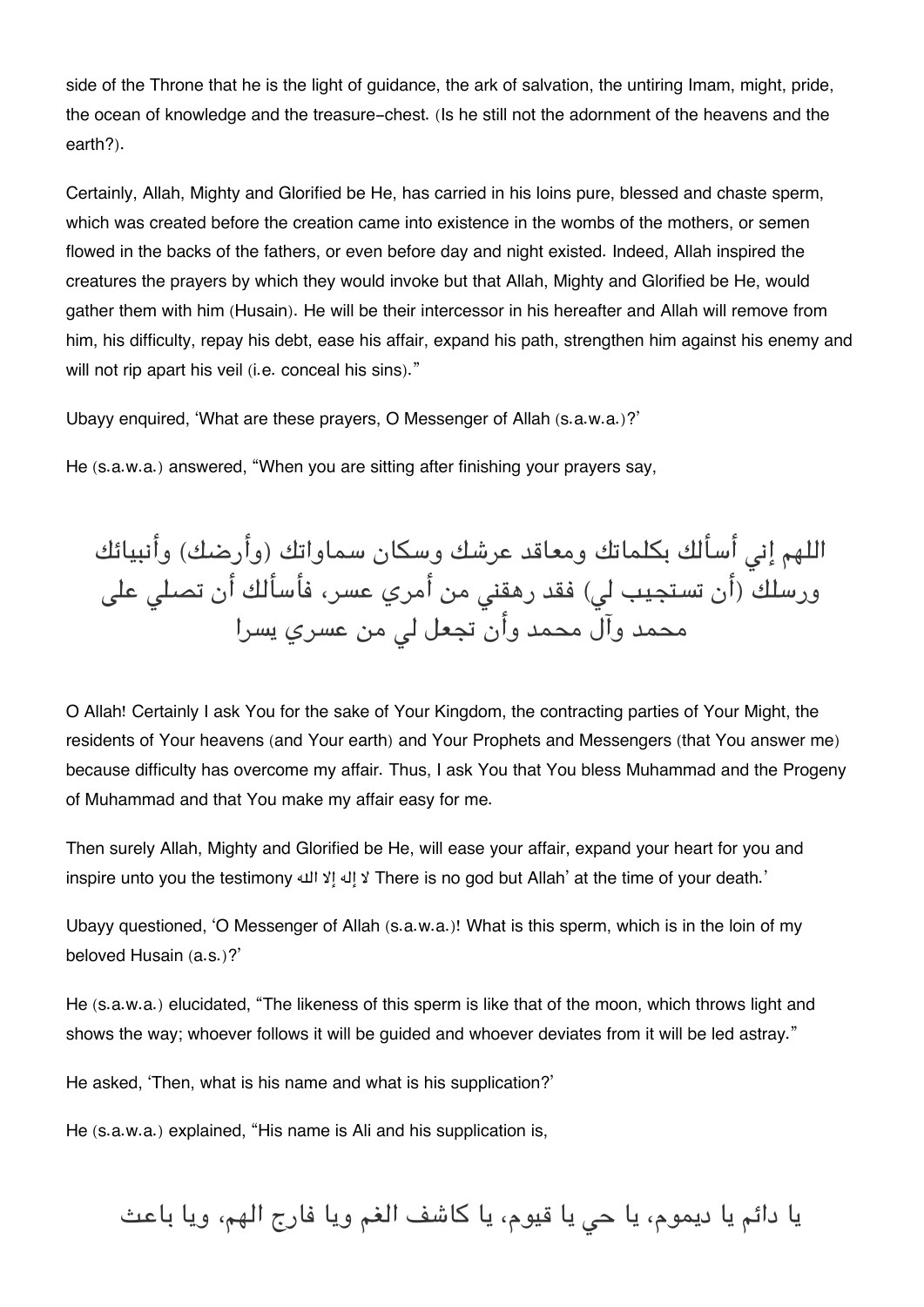## الرسل، ويا صادق الوعد

O Eternal! O Everlasting! O Living! O Controller! O Reliever of sorrows! O Remover of grief! O Sender of Messengers and O Truthful in His promise!

Whoever invokes through this supplication, Allah, Mighty and Glorified be He, will raise him alongwith Ali Ibn Husain and he (a.s.) will be his guide to paradise.

Ubayy enquired, 'O Messenger of Allah (s.a.w.a.)! Will he have any caliph or successor?'

He (s.a.w.a.) replied, "Yes. For him will be the inheritances of the heavens and the earth."

Ubayy asked, 'What does 'the inheritances of the heavens and the earth' mean?'

He (s.a.w.a.) replied, "Decreeing the truth, ordering righteousness, interpretation of the laws and explanation of what will be."

Ubayy asked, 'What is his name?'

He (s.a.w.a.) replied, "His name is Muhammad. Verily, the angels will soon be acquainted with him in the heavens and invoke with his invocation.

اللهم إن كان ل عندك رضوان وود فاغفر ل ولمن تبعن من إخوان وشيعت وطيب ما ف صلب

O Allah! If there is any satisfaction or love near You for me, then forgive me and whoever follows me from my brothers or my followers, and purify what is in my loin, O the most Merciful of all mercifuls.

Then, Allah will place in his loin a blessed, pure and immaculate sperm. Jibraeel informed me that surely Allah, Mighty and Glorified be He, has purified this sperm and named it Ja'far and made him a guide, the guided one, he is satisfied with Allah and Allah is satisfied with him. He prays to his Lord and says in his supplication,

يا ديان غير متوان يا أرحم الراحمين اجعل لشيعت من النار وقاء، ولهم عندك رضاء، فاغفر ذنوبهم، ويسر امورهم، واقض ديونهم، واستر عوراتهم، وهب لهم الكبائر التى بينك وبينهم، يا من لا يخاف الضيم ولا تأخذه سنة ولا نوم، اجعل ل من كل (هم) وغم فرجا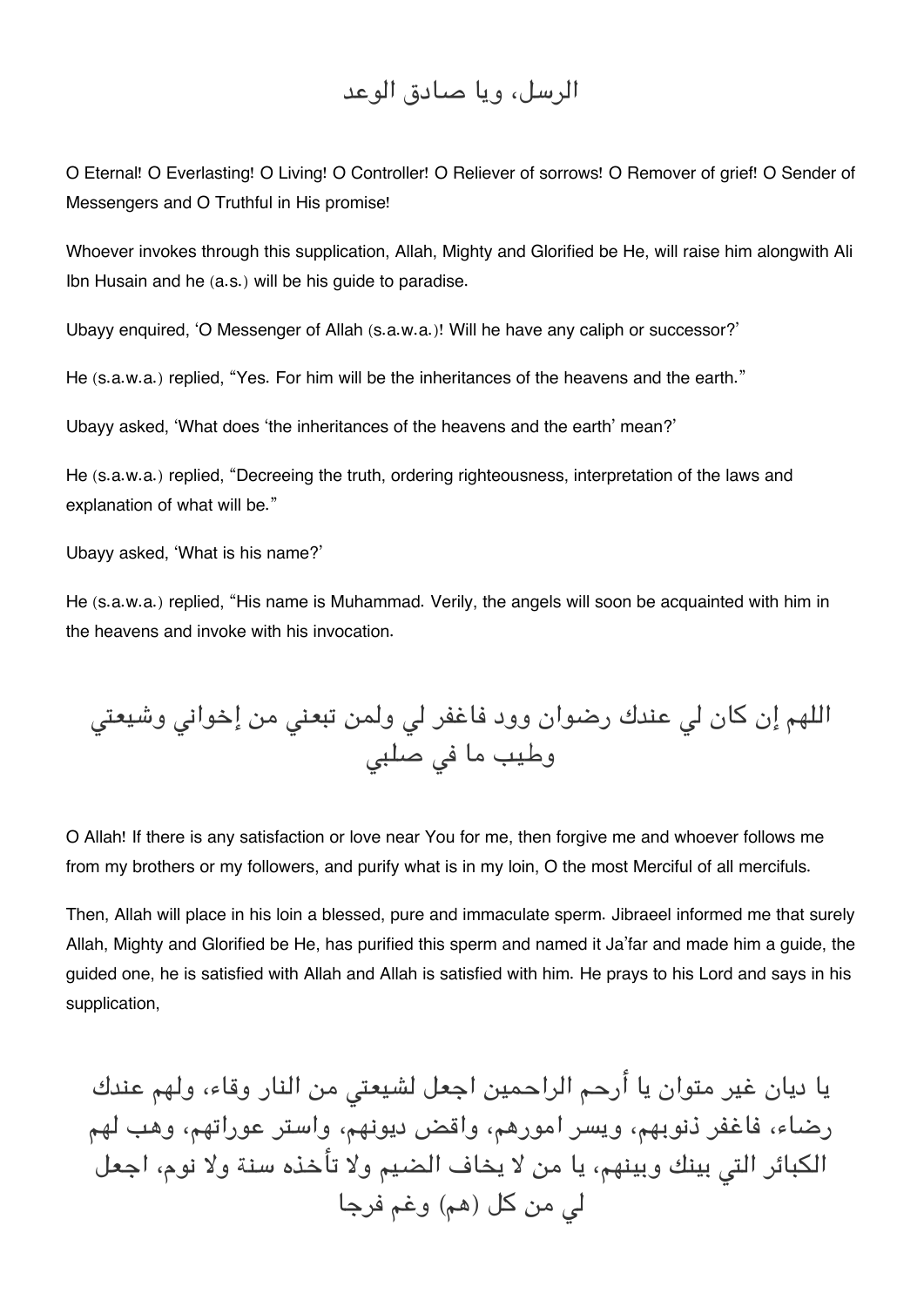O Untiring Provider! O the most Merciful of all mercifuls! Grant protection for my Shias from the fire and satisfaction near You for them. Then, forgive their sins, ease their affairs, repay their debts, conceal their secrets and forgive their major sins which are between You and them. O He, Who does not fear injustice nor does sleep and slumber overtake Him! Grant salvation for me from every grief and sorrow.

Whoever prays with this supplication, Allah will raise him with a white (bright) face along with Ja'far Ibn Muhammad to the paradise, O Ubayy! Surely Allah, Blessed and High be He, has placed in this sperm a pure, blessed and immaculate sperm, upon which He has sent mercy. He named it Moosa and made him an Imam.

Ubayy asked, 'O Messenger of Allah (s.a.w.a.)! Have each one of them been described in detail, procreate, inherit and describe each other in the aforementioned manner?'

He (s.a.w.a.) replied, "Jibraeel (a.s.) has described them for me on the authority of Allah, the Lord of the worlds, Mighty be His Majesty."

Ubayy asked, 'Did Moosa (Ibn Ja'far) have any specific supplication, which he (a.s.) prayed, other than the supplications of his forefathers?'

He (s.a.w.a.) replied, "Yes. He will say in his supplications

يا خالق الخلق، ويا باسط الرزق، ويا فالق الحب (والنوى)، ويا بارئ النسم ومحيى الموتى ومميت الاحياء، و (يا) دائم الثبات، ومخرج النبات افعل بي ما أنت أهله

O Creator of creation! O Giver of sustenance! O Splitter of grain! O Creator of winds! O Giver of life to the dead and Who causes death to the living! O Everlasting and Who brings forth the vegetation! Do unto me as You are worthy of doing.

One who invokes in this manner, Allah, Mighty and Glorified be He, will fulfill his needs and raise him on the Day of Judgment along with Moosa Ibn Ja'far. Surely, Allah has placed in his loin a pure and immaculate sperm with which He is satisfied. He has named it Ali and Allah, Mighty and Glorified be He, in His knowledge and His wisdom, was satisfied with his creation. He made him a proof for his Shias, through which they will demonstrate on the Day of Judgment. He has an invocation by which he invokes

اللهم أعطنى الهدى، وثبتنى عليه، واحشرنى عليه آمنا أمن من لا خوف عليه ولا حزن ولا جزع، إنك أهل التقوى وأهل المغفرة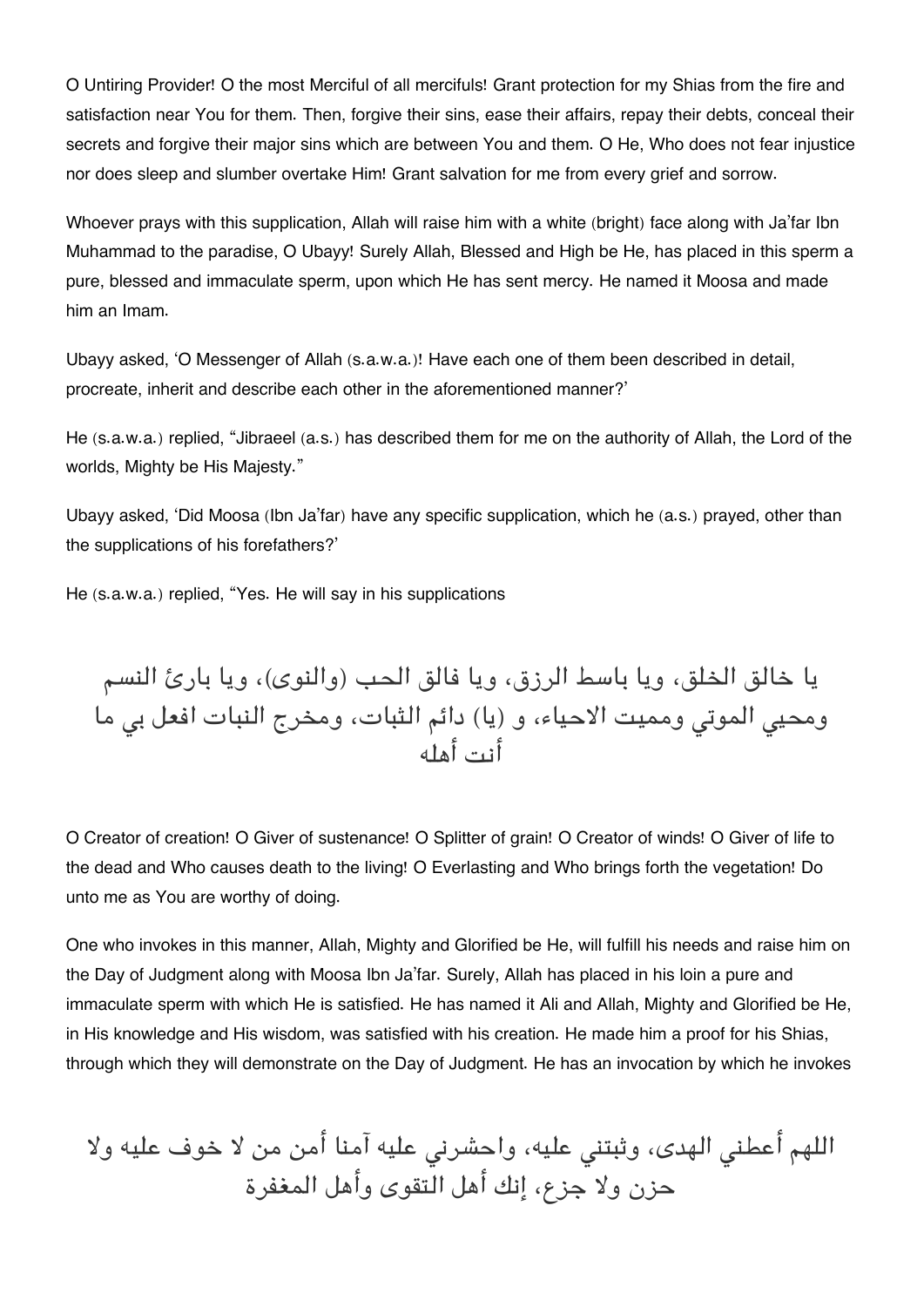O Allah! Grant me guidance, make me firm on it, and raise me on it in a state of security, like the safety of the one who has neither fear nor grief nor sorrow. Surely, You are Worthy of fear and Worthy of forgiveness.

And verily, Allah, Mighty and Glorified be He, has put in his sperm a blessed, pure and immaculate sperm, with which He is satisfied and named him Muhammad Ibn Ali. He is the intercessor of his Shias and the inheritor of his grandfather's knowledge. He has clear signs and apparent arguments. When he will be born, he will declare, وآله عليه وآله عليه هال الله عنه هال الله محمد رسول الله صلى الله عليه وآله Muhammad is the Messenger of Allah. And he will recite in his supplications

يا من لا شبيه له ولا مثال، أنت اله لا إله إلا أنت ولا خالق إلا أنت تفن المخلوقين وتبق أنت، حلمت عمن عصاك، وف المغفرة رضاك

O the One Who has neither any similar nor any example. You are Allah, there is no god but You and there is no creator but You. You will annihilate the creatures while You will remain. You are forebearing with the one who disobeys You and in forgiveness is Your satisfaction.

Whoever prays with this supplication, Muhammad Ibn Ali will be his intercessor on the Day of Judgment. Surely Allah, Blessed and High be He, has placed in his loin a pure, bright, blessed, immaculate and clean sperm. He has named it Ali Ibn Muhammad. He has clothed him with contentment and dignity, and deposited in him sciences and secrets of every hidden thing. Whoever meets him, he will inform him of what is in his heart and caution against his enemy and he will supplicate in this manner

يا نور يا برهان يا منير يا مبين يا رب اكفن شر الشرور وآفات الدهور، وأسألك النجاة يوم ينفخ ف الصور

O Light of all lights! O Proof! O Illuminator! O Explanator! O Lord! Protect me from the evil of the evil ones and the calamities of the times. I ask You salvation on the Day when the trumpet is blown.

Whoever recites this supplication, Ali Ibn Muhammad will be his intercessor and his leader to paradise. Surely Allah, Blessed and High be He, has placed in his loin a sperm and named it Hasan Ibn Ali. He made him a light in His cities, a caliph in His earth, an honour for His nations, a guide for His Shias, an intercessor for them near their Lord, a punishment for those who oppose him, a proof for whoever befriends him and a clear argument for whoever takes him as an Imam. He will say in his supplication,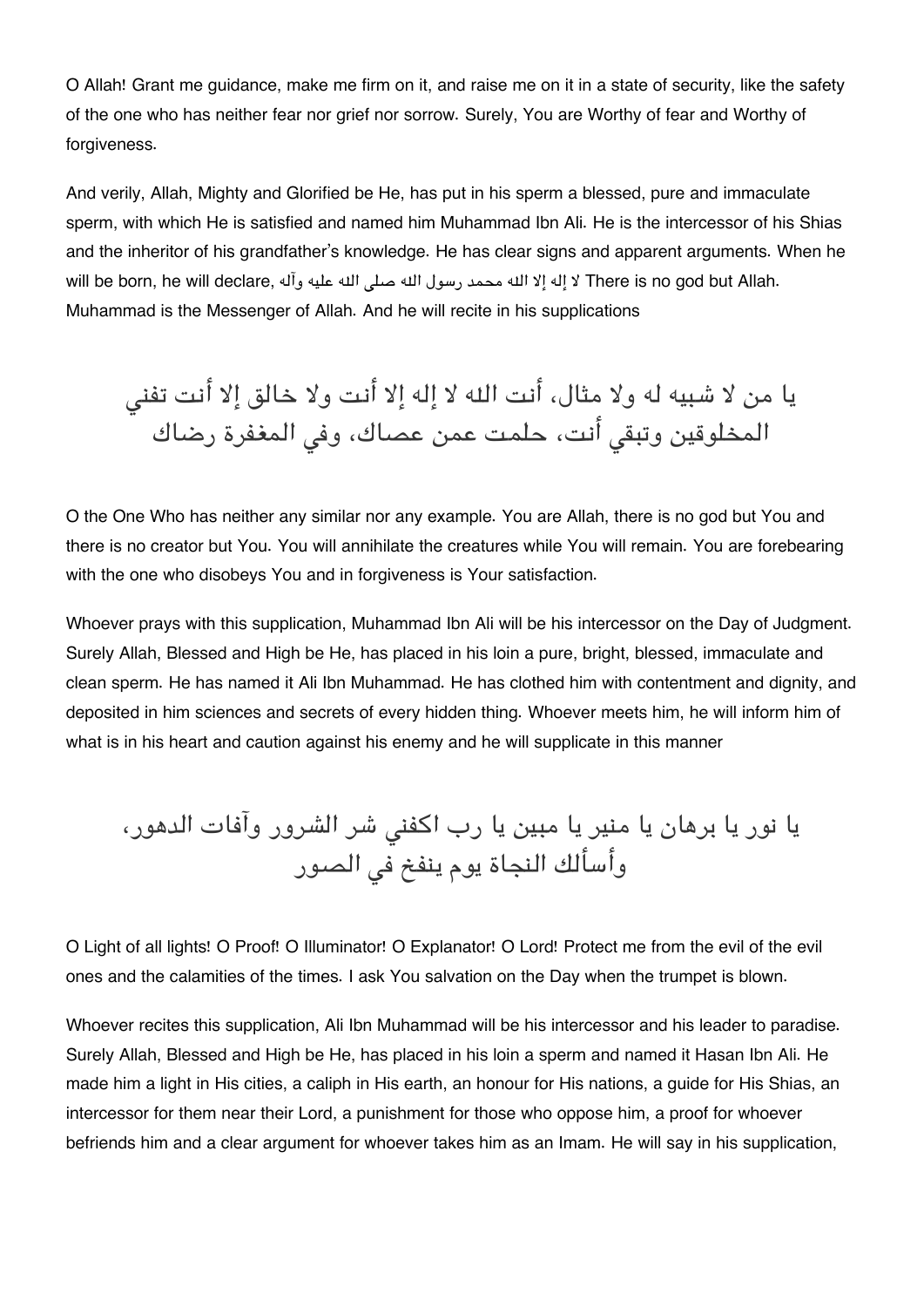يا عزيز العز في عزه، يا عزيزا عزني بعزك، وأيدني بنصرك وأبعد عني همزات الشياطين، وادفع عنى بدفعك وامنع عنى بمنعك واجعلني من خيار خلقك، يا واحد يا أحد يا فرد يا صمد

O Mighty of reverence in His Might! O Mighty! Grant me might for the sake of Your Might, assist me with Your help, keep far from me the whisperings of the devils, defend me with Your defence, protect me with Your protection and make me from the chosen ones of Your creatures. O One! O Unique! O Singular! O Needless!

Whoever invokes with this supplication, Allah, the High, will raise him with him (Hasan Ibn Ali) and for him is salvation from hell even if it was obligatory on him. Surely Allah, Mighty and Glorified be He, has placed in the loin of Hasan, a blessed, pure, clean, immaculate and purified sperm. Every believer from whom Allah has taken the covenant of mastership (ولاية) is satisfied with it and only the deniers will disbelieve in him.

He is the pure, immaculate, righteous, guide and guided Imam. He is the beginning of justice and its end. He will verify Allah, Mighty and Glorified be He, and Allah will verify him in his saying. He will emerge from Mecca till the proofs and signs are manifested. In Taaleqaan[148](#page--1-0), he will have treasures that are neither gold nor silver but beautiful war-horses and imposing men. Allah, Mighty and Glorified be He, will gather for him three hundred and thirteen men from distant cities equal to the number of the Muslim soldiers in Badr.

With him is a sealed book, which comprises the number of his companions along with their names, their geneology, their cities, their business, their speech and their agnomen. They will be steadfast and will strive hard in his obedience.

Ubayy asked, 'And what will be his proofs and his signs, O Messenger of Allah (s.a.w.a.)?'

He (s.a.w.a.) replied, 'He will have a standard. When the time of his reappearance nears, this standard will unfurl on its own and Allah, Blessed and High be He, will give it the power of speech. The standard will call out, 'Emerge, O friend of Allah, and kill the enemies of Allah.' He will also have two flags and two marks, besides a sheathed sword, which will call out, 'Come forth, O friend of Allah, as it is not permitted for you to sit (quietly) before the enemies of Allah.'

Then he will reappear and kill the enemies of Allah wherever he will find them. He will uphold the laws of Allah and judge by the judgment of Allah. Jibraeel will appear from his right side, Mikaaeel from his left, (Prophets) Shoaib and Saaleh infront of him. Soon, you will remember what I am telling you and I entrust my affairs to Allah, Mighty and Glorified be He, even if it is after a long time. O Ubayy! Congratulations to the one who meets him, congratulations to the one who loves him and congratulations to the one who believes in him.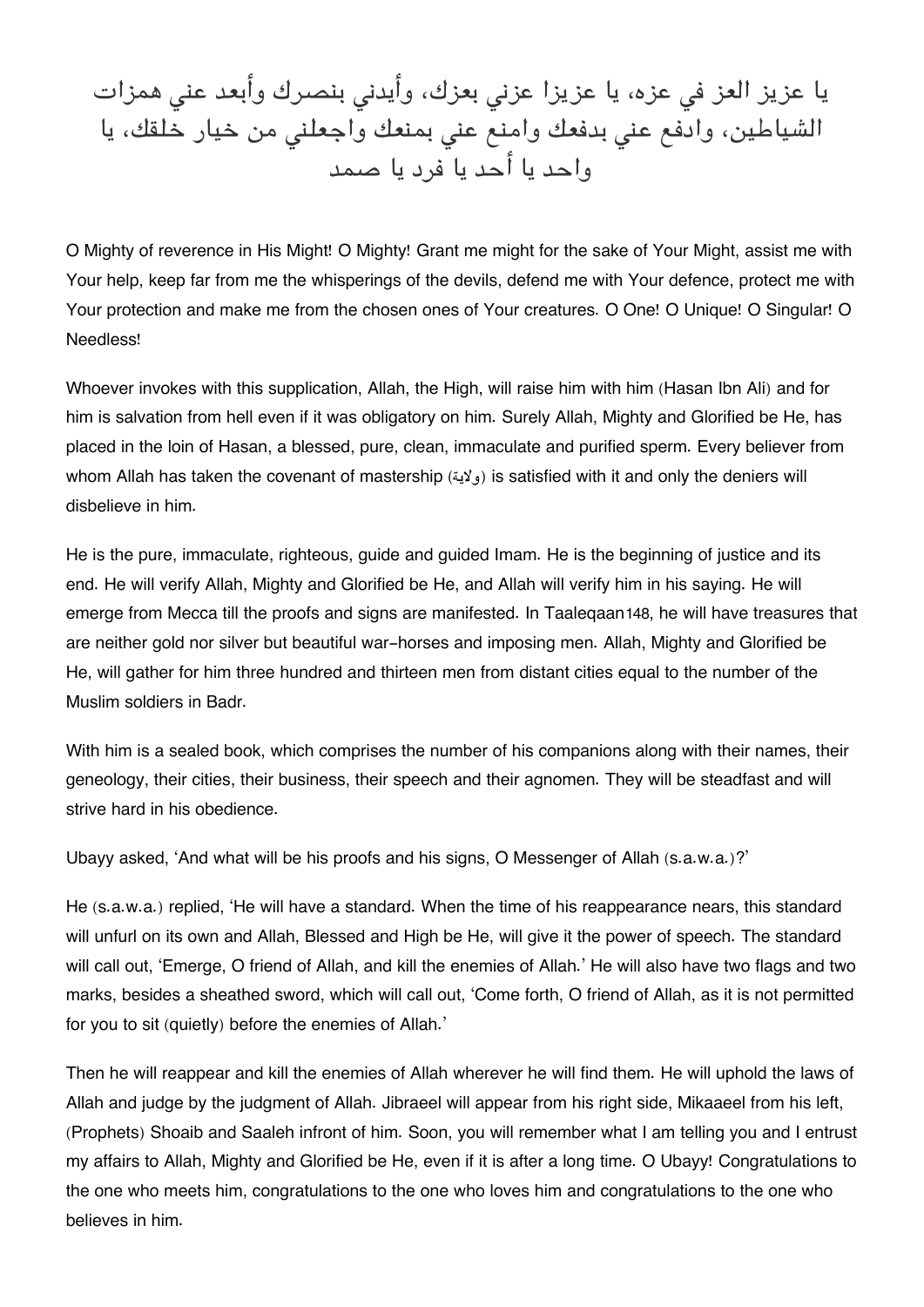Allah will save him from destruction because of his acknowledgement in Him, in the Messenger of Allah (s.a.w.a.) and in all the Imams (a.s.). Allah will open for them the paradise. Their likeness in the earth is like that of the (perfume) musk, the fragrance of which never diminishes after diffusion. Their similarity in the heavens is like that of an illuminated moon, the light of which never extinguishes.

Ubayy asked, 'O Messenger of Allah (s.a.w.a.)! How has Allah, Mighty and Glorified be He, explained the condition of these Imams?'

He (s.a.w.a.) answered, "Surely Allah, Blessed and High be He, sent down upon me twelve seals and twelve books. The name of each Imam is on his seal and his attribute is in his book, may Allah bless them all.

284. Kamaal al-Deen[149](#page--1-0): Ibn Abbas reports, 'I heard the Messenger of Allah (s.a.w.a.) say, "Surely for Allah, Blessed and High be He, there is an angel called Dardaaeel {the tradition has a lengthy narration about this angel, the greatness of the world of creation, its expanse, the virtues of our master Imam Husain (a.s.) and the gravity of the crime of his murder, etc. till it reaches to  $\ldots$  the Imams after me are Ali – the guide, Hasan – the recipient of guidance, Husain – the helper, Ali Ibn Husain – the helped one, Muhammad Ibn Ali – the intercessor, Ja'far Ibn Muhammad – the benefactor, Moosa Ibn Ja'far – the trustee, Ali Ibn Moosa – the satisfied one, Muhammad Ibn Ali – the active, Ali Ibn Muhammad – the trusted one, Hasan Ibn Ali – the knowing and the Qaem – behind whom Eesa Ibn Maryam (a.s.) will pray…".'

285. Kefaayah al-Asar[150](#page--1-0): Alqamah Ibn Muhammad al-Khuzrami chronicles that Ja'far Ibn Muhammad al-Sadeq (a.s.) said, "The Imams are twelve." I requested, 'O son of Allah's Messenger! Name them for me.' He (a.s.) obliged, "From the past, Ali Ibn Abi Taalib (a.s.), Hasan, Husain, Ali Ibn Husain, Muhammad Ibn Ali and myself." I asked, 'And after you, O son of Allah's Messenger?' He (a.s.) answered, "Verily, I have willed unto my son, Moosa and he is the Imam after me."

I questioned, 'Who will succeed Moosa?' He (a.s.) replied, "His son Ali, called as Reza. He will be buried in the land of Khurasan, a stranger. His son Muhammad will succeed him followed by his son Ali. After Ali, his son Hasan will succeed him followed by Mahdi the son of Hasan."

Then he (a.s.) stated, "My father has narrated to me from his ancestors that the Messenger of Allah (s.a.w.a.) said, 'O Ali! When our Qaem emerges three hundred and thirteen men, equal to the number of Muslim soldiers at Badr, will gather around him. When the time of his reappearance nears, his sheathed sword will call out, 'Stand up, O friend of Allah and kill the enemies of Allah'."

286. Oyoon Akhbaar al-Reza (a.s.)[151](#page--1-0): Abu Baseer reports that Imam Sadeq (a.s.) said, "My father (a.s.) said to Jaaber Ibn Abdullah Ansaari, 'I have some work with you. So, when is it possible for you to give me some time that I may ask you something?' Jaaber replied, 'Whenever you wish.'

Thus, when my father (a.s.) met him in privacy, he (a.s.) asked him, "O Jaaber! Inform me about the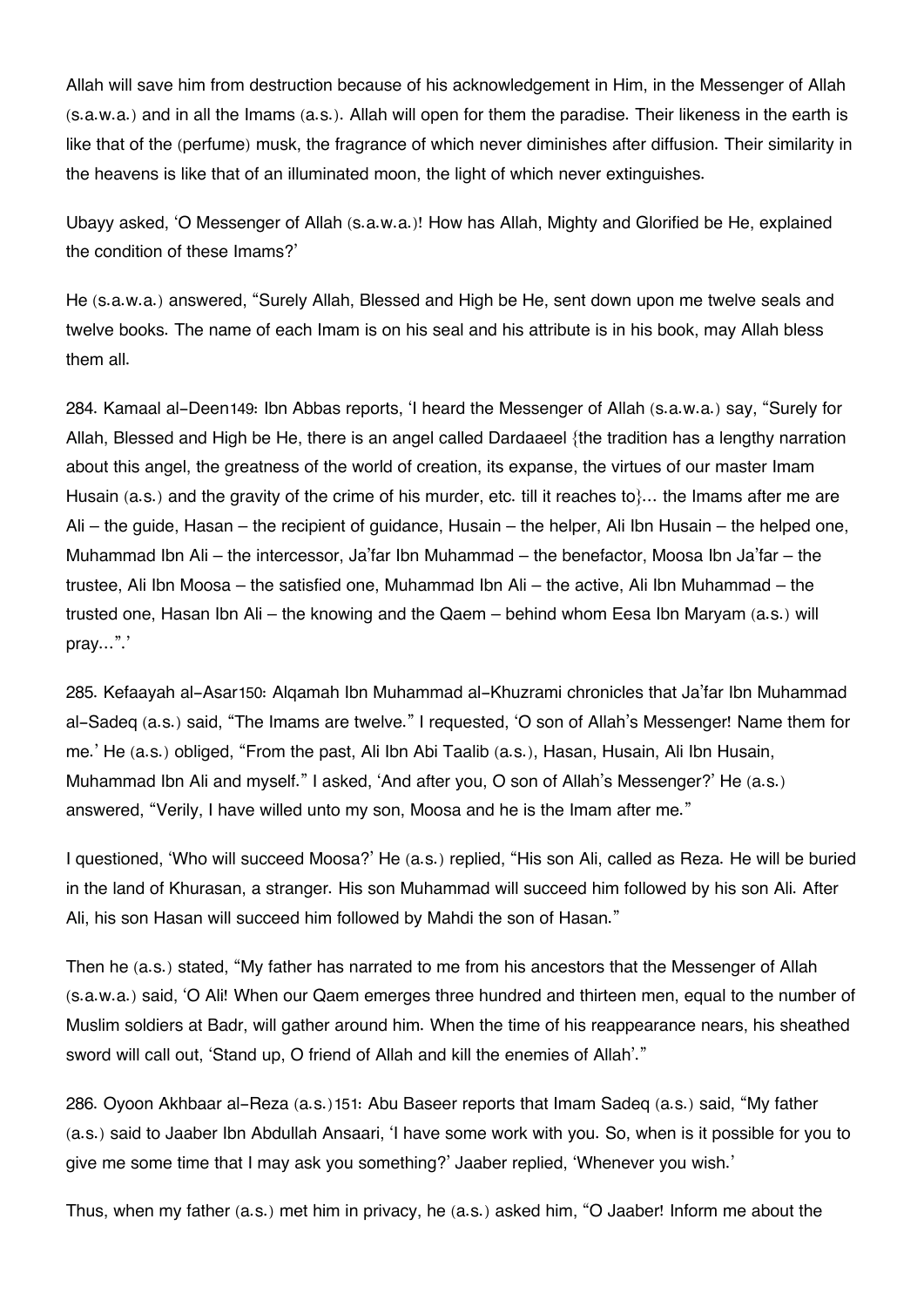Tablet which you saw in the hand of my mother, Fatemah, the daughter of the Messenger of Allah (s.a.w.a.) and what did she tell you as to what was written in it?" Jaaber replied, 'I hold Allah as Witness that I went to visit your mother, Fatemah (a.s.) during the lifetime of the Messenger of Allah (s.a.w.a.) to congratulate her for Husain (a.s.)'s birth. I saw in her hand a green Tablet, which I thought to be of emerald and its writing was as bright as sunlight.

I asked her, 'May my father and my mother be sacrificed for you, O daughter of Allah's Messenger (s.a.w.a.)! What is this Tablet?' She (s.a.) replied, "This is the Tablet, which Allah, Mighty and Glorified be He, has gifted to the Messenger of Allah (s.a.w.a.). In it is the name of my father, the name of Ali, the name of my two sons and the names of the successors from my progeny. In turn, my father gave it to me that I may rejoice through it."

Jaaber said, 'Thus, your mother Fatemah (a.s.) gave it to me. I read it and copied it.' My father (a.s.) asked, "O Jaaber! Can you show it (the copied manuscript) to me?" He replied in the affirmative. My father (a.s.) accompanied Jaaber to his house where he took out a book from a parchment and giving it to my father he said, 'I hold Allah as Witness that this is what I saw written in the Tablet:

In the Name of Allah, the Beneficent, the Merciful. This is a Book from Allah, the Mighty, the Wise to Muhammad, His light, His ambassador, His veil and His proof. The trustworthy spirit (Jibraeel) has descended with it from the Lord of the worlds. O Muhammad! Magnify my names, be grateful for My bounties and do not deny My endowments.

Verily I am Allah, there is no god but Me, the Destroyer of the oppressors, the Degrader of the tyrants and the Establisher of the Day of Judgment. Verily I am Allah, there is no god but Me. Whoever expects grace from other than Me or fears other than My justice and My punishment, I will punish him in such a way that I will not punish anybody in this manner in the worlds. Hence, worship only Me and rely only on Me. Indeed, I did not raise a messenger, completed his days and terminated his duration but that I appointed for him a successor.

Certainly, I made you superior over all other Prophets and made your successor superior over all other successors. After him, I honoured you with your two grandsons, Hasan and Husain. I made Hasan the mine of My knowledge after the end of the days of his father and I made Husain the treasurechest of My revelation, honoured him with martyrdom and sealed it for him with eternal bliss. So, he is the best of the martyrs and the highest of them in grade before Me. I have placed My perfect word with him and the complete proof near him. Through his progeny, I shall reward and I shall punish.

The first of them is the chief of the worshippers and the adornment of My past friends, then his son (Muhammad) who resembles his grandfather al-Mahmood[152](#page--1-0), the splitter of My knowledge and the mine of My wisdom. Soon, those who doubt concerning his son Ja'far will be destroyed. He who rejects him has rejected Me. I speak the truth, I will indeed honour the position of Ja'far and make him happy vis-à-vis his Shias, his helpers and his friends. After him, I have selected Moosa and there will be a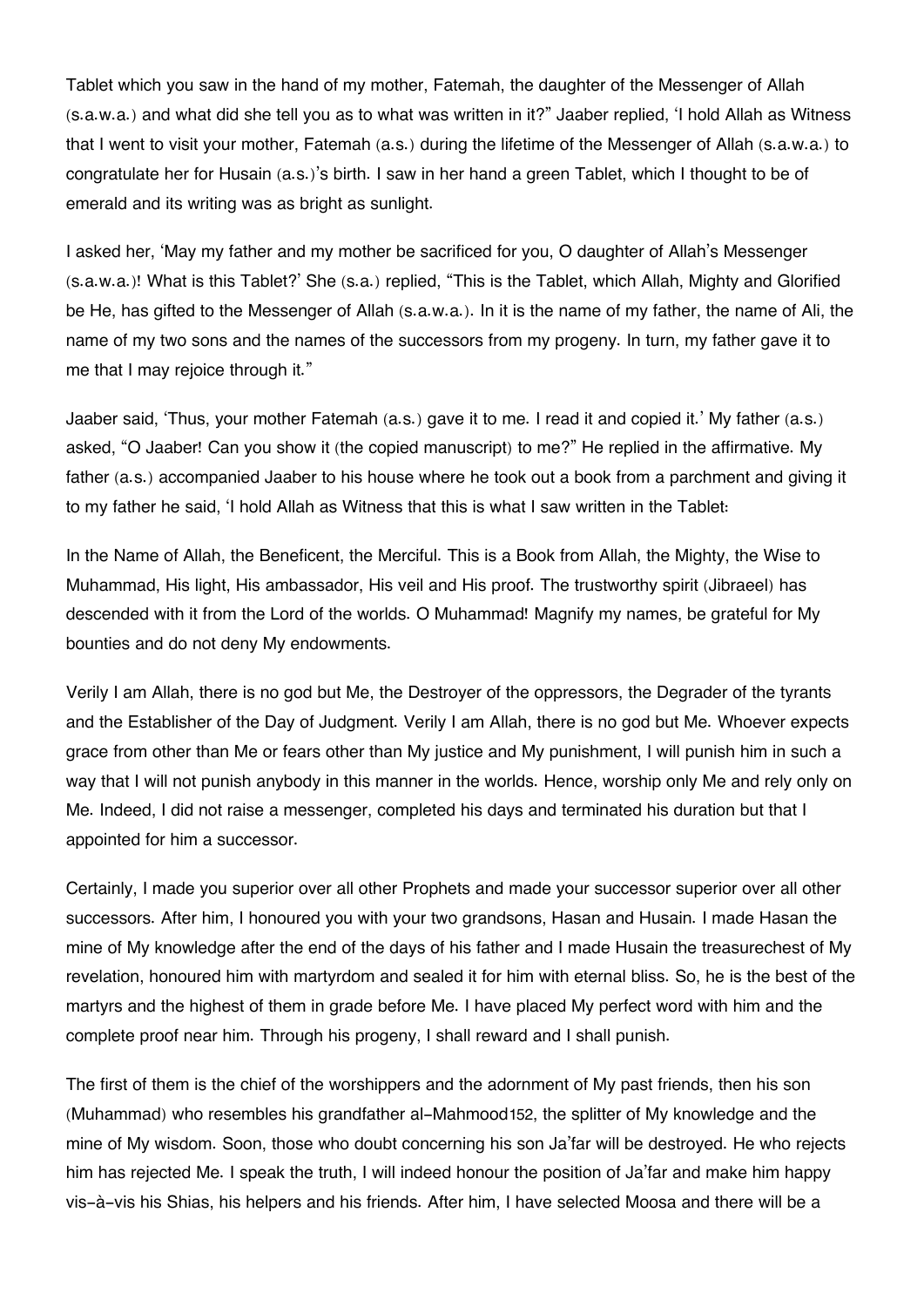blinding, dark corruption so that the spark of My obedience is not terminated, My proof is not hidden and My friends are not afflicted with misfortune.

Beware! Whoever denies even one of them, he has denied My bounty. Whoever changes one verse from My Book, then indeed he has attributed a lie unto Me. Then woe unto the liars, the deniers with the termination of the duration of My servant, My beloved and My chosen one, Moosa. Verily, the one who denies the eighth is as if he has denied all My friends (Imams). Ali is My friend, My helper and the one upon whom I have placed Prophethood's burden of proof and conferred upon him mastership.

An arrogant devil[153](#page--1-0) will murder him. He will be buried in a city, which the righteous servant[154](#page--1-0) has built, next to the worst of My creatures. I speak the truth, I will soothe his eyes with Muhammad, his son and his successor after him. He is the heir of My knowledge, the mine of My wisdom, the place of My joy and My proof upon My creatures.

None shall believe in him but that the paradise will be his abode and I will allow him to intercede for seventy of his family members, even if all of them are eligible for hell. I will complete his bliss with his son Ali, My friend, My helper, My witness amongst My creatures and My trustee upon My revelation. From him, I will bring forth Hasan, the caller to My path and the treasurer of My knowledge.

Thereafter, I will complete this (chain of Imamat) with his son, د.م. mercy for the worlds. He will possess the perfection of Moosa, the brightness of Eesa and the patience of Ayyub. Soon, My friends will be humiliated in his time and their heads will be gifted as trophies like the heads of the Turks and the Dylamites.

They will be killed, they will be burnt, they will live in a state of fear, terror and trepidation. The earth will be coloured with their blood and wailing and sobbing will be commonplace among their womenfolk. They are My true friends! Through them I will repel all blinding and dark mischief, remove the earthquakes and do away with the burdens and the chains.

اولَـئكَ علَيهِم صلَوات من ربِهِم ورحمةٌ واولَـئكَ هم الْمهتَدُونَ

### *They are those upon them is the blessings of their Lord and mercy. And they are the guided ones*. (Qur'an Surah Baqarah 2: 157)

Abu Baseer says, 'If you do not hear in your time anything but this tradition, it will suffice for you. Hence, conceal it except from those who are worthy of it.'

287. Muqtazab al-Asar[155](#page--1-0): Salmaan narrates, 'One day I went to the Messenger of Allah (s.a.w.a.). When he (s.a.w.a.) looked at me, he (s.a.w.a.) said, "O Salmaan! Surely Allah, Mighty and Glorified be He, did not raise a Prophet or a Messenger but that He has placed in him twelve successors." I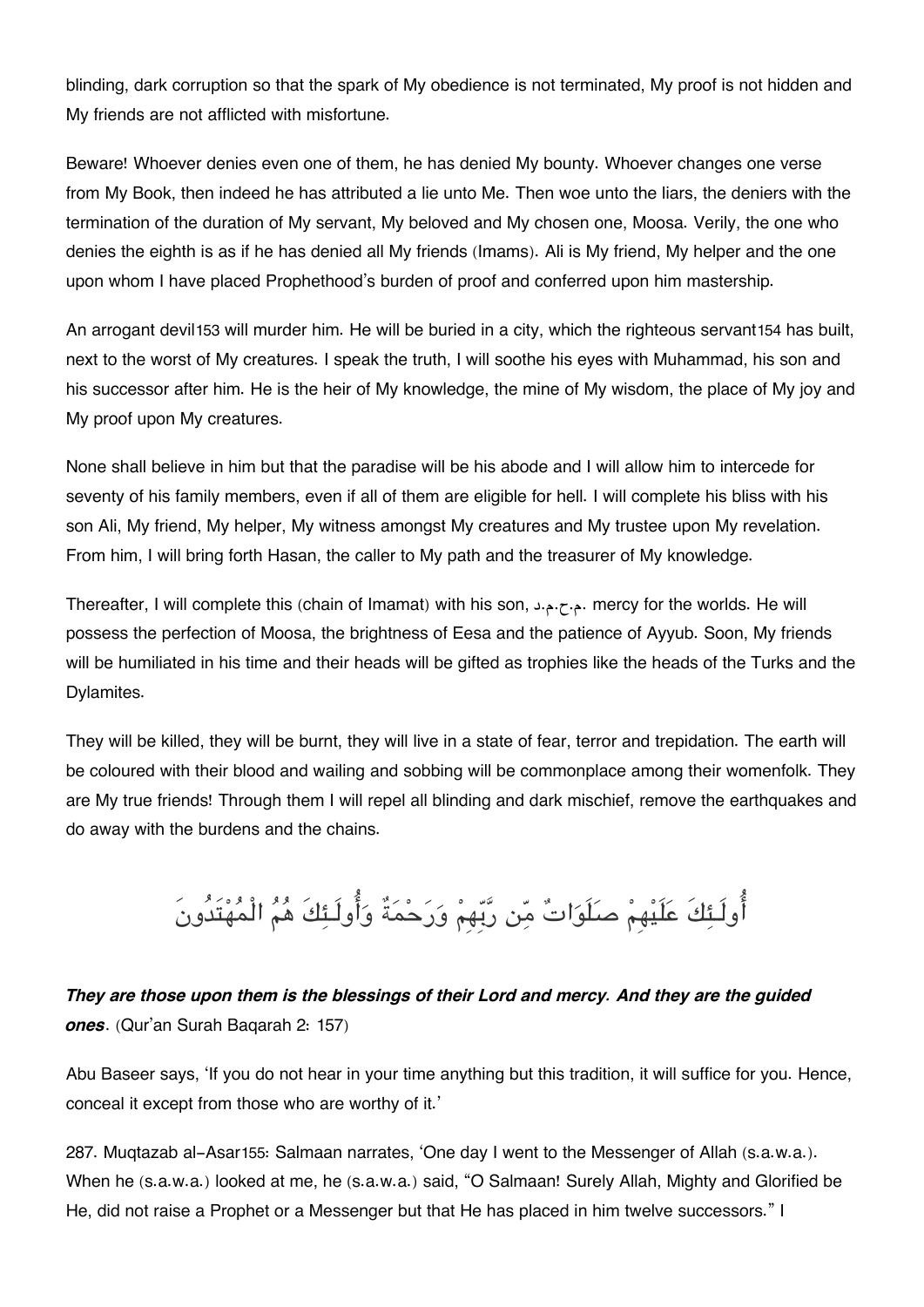acknowledged, 'O Messenger of Allah (s.a.w.a.)! I came to know about this from the People of the Book'

He (s.a.w.a.) questioned, "O Salmaan! Do you recognise my twelve successors, whom Allah has chosen for Imamat after me?" I answered, 'Allah and His Messenger know the best.' He (s.a.w.a.) informed, "O Salmaan! Allah created me from His chosen Light. He called me and I obeyed Him. From my light, He created Ali. He called him to His obedience, so he obeyed Him. From my light and the light of Ali, He created Fatemah. He called her and she obeyed Him. From my light and the from the lights of Ali and Fatemah, He created Hasan and Husain. He called both of them and they obeyed Him. So, Allah, Mighty and Glorified be He, named us with five names from His names.

Hence, Allah is Mahmood and I am Muhammad; Allah is al-Ali (the High) and he is Ali. Allah is Faatir (Creator) and she is Fatemah. Allah is Zu al-Ehsaan (the Owner of goodness) and this is Hasan. Allah is Mohsin (Obliger) and this is Husain.

Thereafter, He created from us and from the light of Husain, nine Imams. He called them and they obeyed Him. Before Allah, Mighty and Glorified be He, created the established sky, the vast earth, the air, the water, the angels and the humans, we were in His knowledge lights, glorifying Him, listening to and obeying Him."

Salmaan asked, 'O Messenger of Allah (s.a.w.a.)! May my father and my mother be sacrifice for you, what is the reward of the one who recognizes them?' He (s.a.w.a.) prophesied, "Whoever recognizes them as they ought to be recognized, follows them, befriends their friends and bears enmity against their enemies, then by Allah, he is from us, he will enter where we enter and he will reside where we reside."

I asked, 'O Messenger of Allah (s.a.w.a.)! Is it possible to believe in them without knowing their names and geneology?' He (s.a.w.a.) replied, "No, O Salmaan!"

I asked, 'O Messenger of Allah (s.a.w.a.)! Please introduce them unto me.' He (s.a.w.a.) elaborated, "You know till Husain. After him is the chief of the worshippers Ali Ibn Husain followed by his son, Muhammad Ibn Ali, the splitter of the knowledge of the Prophets and the Messengers, from the beginning till the end. After him will be Ja'far Ibn Muhammad, the truthful tongue of Allah. Then, Moosa Ibn Ja'far, the controller of anger, the forbearing in the way of Allah.

Then, Ali Ibn Moosa, the one who is satisfied with the command of Allah. Then, Muhammad Ibn Ali, the generous, the chosen one of Allah's creation. Then, Ali Ibn Muhammad, the guide towards Allah. Then, Hasan Ibn Ali, the silent, the trustee of Allah's secret. Then his son, the proof of Allah, so and so and he took his name, the son of Hasan, the Mahdi, one who will speak and rise with Allah's right…"

288. Dalaael al-Imaamah[156](#page--1-0): Ameerul Momineen (a.s.) reports, "The Messenger of Allah (s.a.w.a.) said to me, 'The night when I was taken for ascension, I saw palaces made of ruby, green chrysolite, pearls, corals and pure gold. Its floors were of pungent musk and its soil was of saffron. In them were fruits, dates, pomegranates, fairies, beautiful women, rivers of milk, rivers of honey flowing on pearls and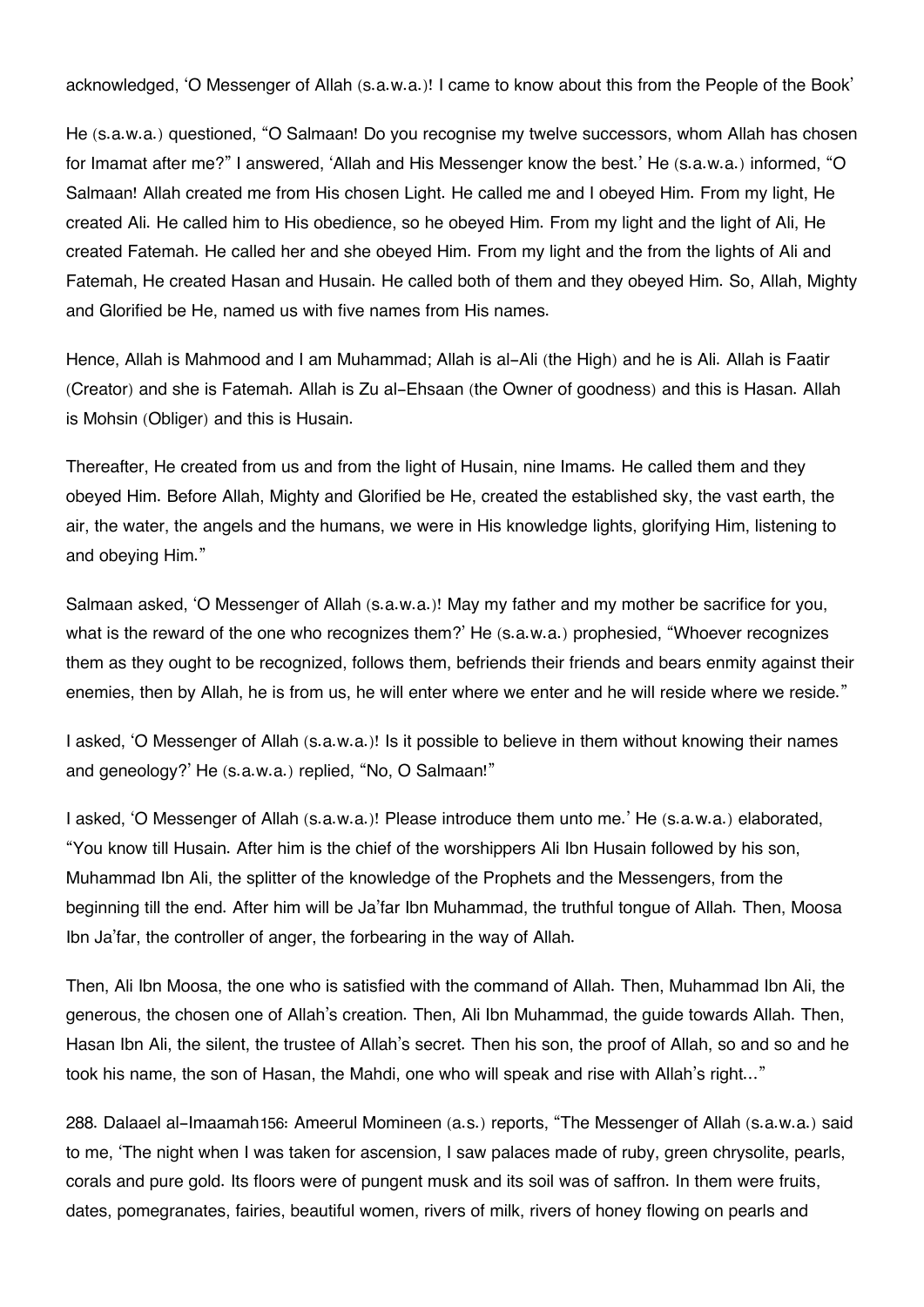jewels.

There were domes on the two shores of these rivers and rooms, tents, servants and young ones. Its carpets were of brocades and silk and birds were in it. I asked, 'O my friend Jibraeel! For whom are these palaces and what's their status?' Jibraeel (a.s.) informed me, 'These palaces and whatever are in them, Allah, Mighty and Glorified be He, has created them thus and prepared in them as you see and their multiples, for the Shias of your brother, Ali, your caliph after you upon your nation.

They (Shias) will be called in the last era as 'Raafezis'[157](#page--1-0), an appellation more apt for other (than them). Yet, it will be an adornment for them because they will abandon falsehood and fasten unto truth. They are the real majority. (Also, these palaces are created) for the Shias of his son Hasan after him, for the Shias of Husain after him, for the Shias of his son Ali Ibn Husain after him, for the Shias of his son Muhammad Ibn Ali after him, for the Shias of his son Ja'far Ibn Muhammad after him, for the Shias of his son Moosa Ibn Ja'far after him, for the Shias of his son Ali Ibn Moosa after him, for the Shias of his son Muhammad Ibn Ali after him, for the Shias of his son Ali Ibn Muhammad after him, for the Shias of his son Hasan Ibn Ali after him and for the Shias of his son Muhammad al-Mahdi after him.

O Muhammad! These are the Imams after you, the standards of guidance and the lamps in darkness. Their Shias and the Shias of your progeny and their lovers are the truthful Shias. They are the friends of the Messenger of Allah (s.a.w.a.), who will abandon falsehood and keep away from it. They will aim for the truth and follow it. They will befriend them (the Imams) in their lives, visit their graves after their death, support them and strive for their love. Allah's Mercy is upon them. Surely, He is the Forgiving, the Merciful'."

289. Al-Ghaibah of Shaikh Toosi (r.a.)[158](#page--1-0): Jaaber al-Jo'fi chronicles, 'I asked Abu Ja'far (Imam Baaqer) (a.s.) concerning the interpretation of the saying of Allah, Mighty and Glorified be He,

إِنَّ عِدَّةَ الشَّهُورِ عِندَ اللّهِ اثْنَا عَشَرَ شَهْرًا فِي كِتَابِ اللّهِ يَوْمَ خَلَقَ السَّمَاوَات وَالأَرْضَ مِنْهَا أَرْبَعَةً حُرُمٌ ذَلِكَ الدِّينُ الْقَيِّمُ فَلاَ تَظْلِمُواْ فِيهِنَّ أَنفُسَكُمْ

*Surely the number of months with Allah is twelve months in Allah's ordinance since the day He created the heavens and the earth, of these four being sacred; that is the right reckoning; therefore be not unjust to yourselves regarding them.* (Qur'an Surah Taubah 9: 36)

My master (a.s.) heaved a deep sigh and said, "O Jaaber! As for the year, it is my grandfather the Messenger of Allah (s.a.w.a.) and its months are twelve months. They are from Ameerul Momineen till myself, and from me to my son Ja'far, followed by his son Moosa, then his son Ali, then his son Muhammad, then his son Ali, then his son Hasan and then his son Muhammad, al-Haadi, al-Mahdi.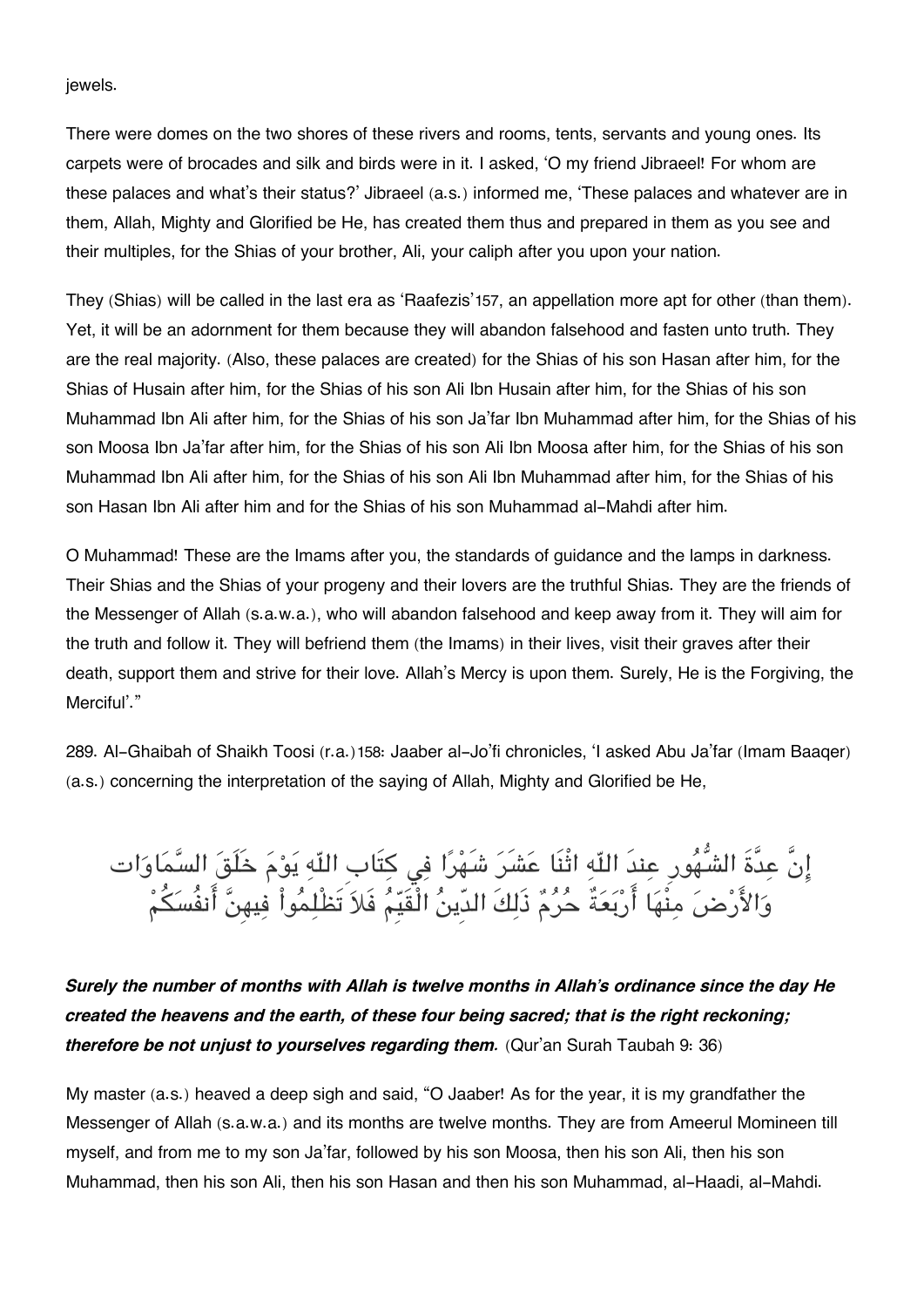These are the twelve Imams, the proofs of Allah upon His creation and the trustees of His revelation and His knowledge. As for the four sacrosanct[159](#page--1-0) months, which are the strong religion, they are the four (of the twelve) who bear one name Ali and they are Ameerul Momineen Ali, my father Ali Ibn Husain, Ali Ibn Moosa al-Reza and Ali Ibn Muhammad (al-Naqi). Acknowledging the Imamat of these four, it is a strong religion. 'And do not oppress yourselves' means believe in all of them that you may be guided."

290. Taweel al-Aayaat al-Zaaherah[160](#page--1-0): Jaaber Ibn Yazeed al-Jo'fi enquired from Imam Ja'far Ibn Muhammad al-Sadeq (a.s.) regarding the interpretation of the verse

وانَّ من شيعته براهيم

#### And surely from his Shias is Ibraheem. (Qur'an Surah Saaffaat 37: 83)

He (a.s.) explained, "Verily, when Allah, Glorified be He, created Ibraheem (a.s.), the veil from his vision was raised and he saw a light on the side of the Throne." He asked, 'My God! What is this light?' He was told, 'This is the light of Muhammad, the chosen one of My creation.' He saw a light next to him (s.a.w.a.). Again he enquired, 'My God! What is this light?' He was told, 'This is the light of Ali Ibn Abi Taalib (a.s.), the helper of My religion.'

Again, he saw three lights next to them and asked, 'My God! What are these lights?' He was told, 'This is the light of Fatemah (s.a.), I have separated her followers from the hell-fire and the lights of her two sons, Hasan and Husain.' He exclaimed, 'My God! I also see nine lights encircling them.' He was told, 'O Ibraheem! These are the Imams from the progeny of Ali and Fatemah.'

Ibraheem (a.s.) pleaded, 'My God! For the sake of these five, let me know who are these nine (Imams)?' He was told, 'O Ibraheem! The first of them is Ali Ibn Husain, then his son Muhammad, then his son Ja'far, then his son, Moosa, then his son Ali, then his son Muhammad, then his son Ali, then his son al-Hasan and then his son, the Hujjah, the Qaem.' Ibraheem (a.s.) remarked, 'My God and my Master! I also see more lights that are encircling these lights and who cannot be enumerated but by You.'

He was told, 'O Ibraheem! These are their Shias, the Shia of Ameerul Momineen Ali Ibn Abi Taalib (a.s.).' Ibraheem (a.s.) enquired, 'How will their Shias be recognized?' He (Allah) replied, 'They will perform fifty-one rakats of prayers (daily), recite 'In the name of Allah, the Beneficent, the Merciful' loudly (in their prayers), recite Qunoot before Ruku' (genuflection)[161](#page--1-0) and wear their rings in their right hand.' Hearing this, Ibraheem (a.s.) pleaded, 'O Allah! Make me from the Shias of Ameerul Momineen!'" Imam (a.s.) says, "Then Allah, the High, informed about this in His Book through the verse, 'And surely from his Shias is Ibraheem."

291. Al-Kaafi[162](#page--1-0): Imam Ali Ibn Muhammad al-Naqi (a.s.) narrates, 'Ameerul Momineen (a.s.) was in Masjid al-Haraam (Kaabah) along with his son, Imam Hasan (a.s.) and Salmaan. He was reclining on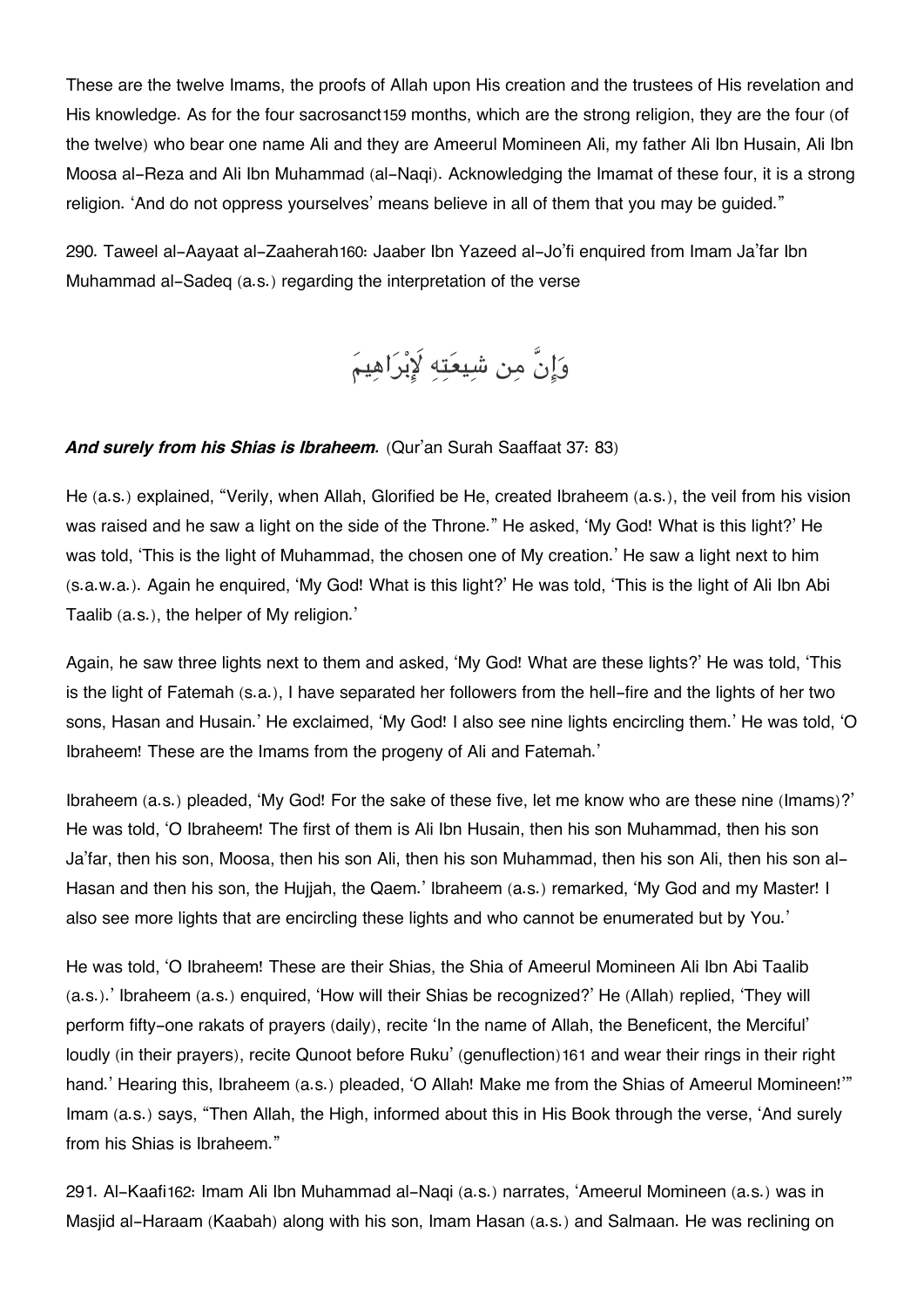the shoulder of the latter, when a handsome and well-dressed man entered and saluted him. Ameerul Momineen (a.s.) replied to his salutation.

The person sat down and said, 'O Ameerul Momineen (a.s.)! I ask you three questions. If you answer them correctly, I will know that people have failed in their duty concering you, which was imposed upon them and that they will not be safe in this world as well as the hereafter. But, if you fail to answer my questions, I will understand that you and they are both one and the same.' Ameerul Momineen (a.s.) told him, "Ask whatever you desire." He said,

'Inform me that when a person sleeps, where does his soul go?

What is the cause of remembrance and forgetfulness?

How come one person resembles his paternal uncles while another is similar to his maternal uncles?

Ameerul Momineen (a.s.) turned to his son, Hasan and ordered, "O Aba Muhammad! Answer him." Imam Hasan (a.s.) answered his questions. Hearing the answers, the man exclaimed, "I bear witness that there is no god but Allah and I always believed this. I bear witness that Muhammad is the Messenger of Allah and I always believed this. I bear witness that you are the successor of Allah's Messenger and the upholder of His testimony and I always believed it."

Then he turned to Imam Hasan and said, 'I bear witness that you are his successor and the upholder of His testimony and I bear witness that Husain Ibn Ali is the successor of his brother. I bear witness that Ali Ibn Husain is the successor of Husain after him. I bear witness that Muhammad Ibn Ali is the successor of Ali after him. I bear witness that Ja'far Ibn Muhammad is the successor of Muhammad after him. I bear witness that Moosa Ibn Ja'far is the successor of Ja'far after him. I bear witness that Ali Ibn Moosa is the successor of Moosa after him. I bear witness that Muhammad Ibn Ali is the successor of Ali after him.

I bear witness that Ali Ibn Muhammad is the successor of Muhammad after him. I bear witness that Muhammad Ibn Ali is the successor of Ali after him. I bear witness that Hasan Ibn Ali is the successor of Ali after him. I also bear witness that a person from the progeny of Hasan will neither have an agnomen nor will he be named till he manifests his affair. He will fill the earth with justice as it would be filled with injustice. Salutations be upon you, O Ameerul Momineen and the mercy of Allah and His blessings.'

Then he stood up and went away. Ameerul Momineen (a.s.) said, "O Aba Muhammad! Follow him and see where he goes." Imam Hasan Ibn Ali (a.s.) went after him, and reports, 'The moment he kept his foot out of the Mosque, I did not comprehend where he disappeared from the earth of Allah. I returned to Ameerul Momineen (a.s.) and upprised him of the same.' He (a.s.) asked, "O Aba Muhammad! Did you recognize him?" I retorted, 'Allah, His Messenger and Ameerul Momineen know the best.' He (a.s.) answered, "He was (Prophet) Khizr."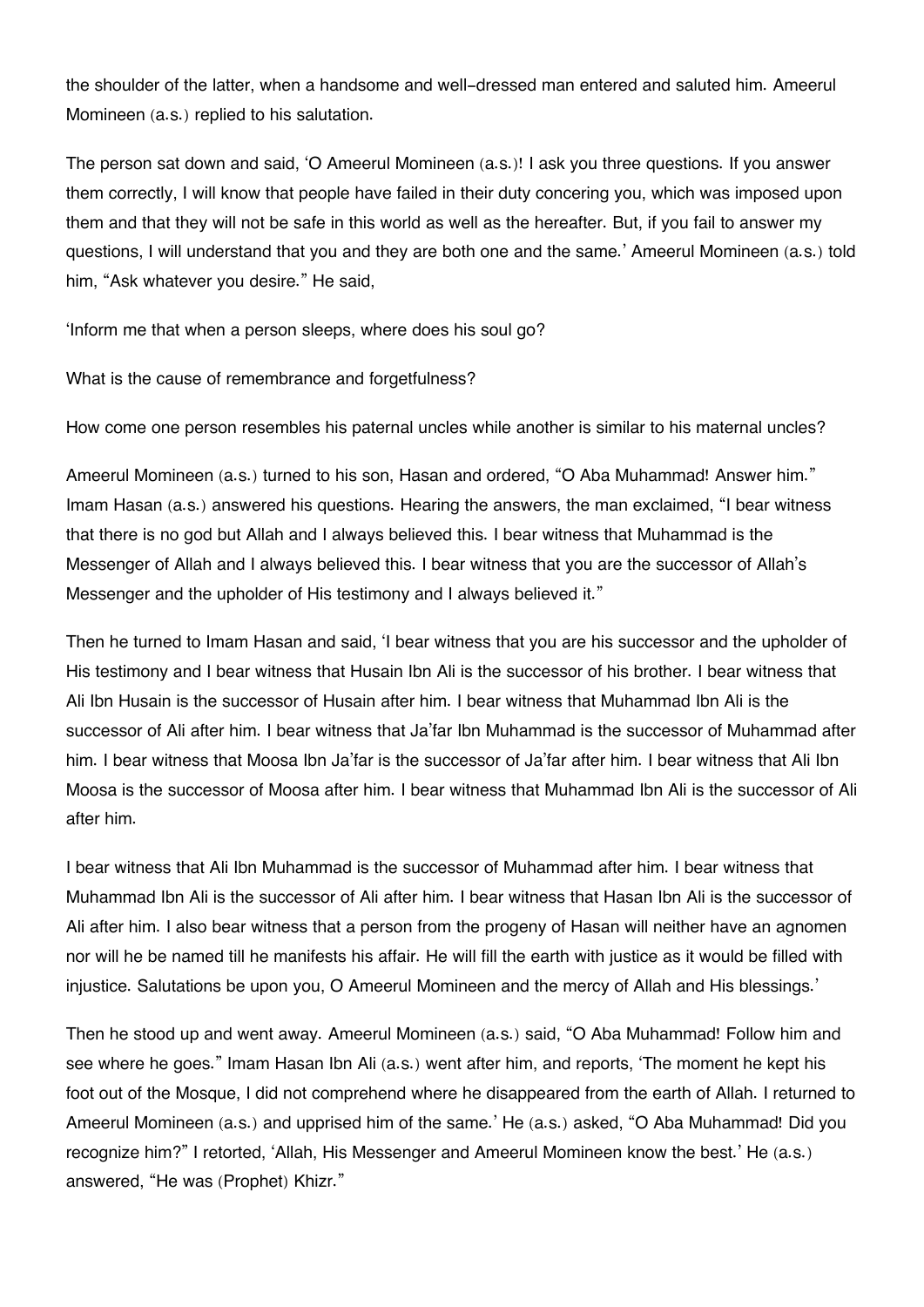292. ManLaa Yahzoroh al-Faqih[163](#page--1-0): Abdullah Ibn Jandab reports that Imam Moosa Ibn Ja'far (a.s.) said, "You pray in the prostration of thanksgiving (sajdah al-shukr) thus,

أَللّهمّ إنّي أُشهدك و أُشهِدُ ملائكتَكَ وَ أَنبياءَكَ وَ رُسُلك و جميعَ خَلْقِكَ اللهَ رَبّي وَالإسلامَ ديني و محمدًا نبيّي و عليًّا والحسن و الحسين و علي بن الحسين و محمد بن علی و جعفر بن محمد و موسی بن جعفر و علی بن موسی و محمد بن على و على بن محمد والحسن بن على و الحجّة بن الحسن بن على أئمتي، بهم اتولّ و من اعدائهم اتبرا.

O Allah! Verily, I hold You as a witness and I hold Your angels, Your Prophets, Your Messengers and all Your creation as witnesses that Allah is my Lord, Islam is my religion, Muhammad is my Prophet, Ali, Hasan, Husain, Ali Ibn Husain, Muhammad Ibn Ali, Ja'far Ibn Muhammad, Moosa Ibn Ja'far, Ali Ibn Moosa, Muhammad Ibn Ali, Ali Ibn Muhammad, Hasan Ibn Ali and al-Hujjah, the son of Hasan are my Imams. I take them as my masters and express disgust from their enemies.

293. Oyoon Akhbaar al-Reza (a.s.)[164](#page--1-0): Ameerul Momineen Ali Ibn Abi Taalib (a.s.) narrates, "The Messenger of Allah (s.a.w.a.) said, 'When I was taken to the heaven for ascension, my Lord, mighty is His Majesty, revealed unto me, 'O Muhammad! I glanced to the earth, chose you from it, appointed you as a Prophet and derived your name from My Name.

So, I am the Praised One (المحمود (while you are Muhammad. I glanced for the second time, chose Ali from it, appointed him as your successor, your caliph, the husband of your daughter and the father of your progeny. I derived his name from My Name. So, I am the High (العل), the Highest (الاعلى) while he is Ali. I created Fatemah, Hasan and Husain from the lights of you two. Thereafter, I presented their mastership before the angels. Whoever accepted it became from My close ones.

O Muhammad! If a person worships Me till he breaks and becomes like a decomposed skin-bag but comes to me denying their mastership, I will not allow him to stay in My paradise nor will I provide him shadow beneath My Throne (arsh). O Muhammad! Do you like to see them?' I replied, 'Yes, O my Lord!' Then He, Mighty and Glorified be He, ordered, 'Raise your head.' I raised my head and saw the lights of Ali, Fatemah, Hasan, Husain, Ali Ibn Husain, Muhammad Ibn Ali, Ja'far Ibn Muhammad, Moosa Ibn Ja'far, Ali Ibn Moosa, Muhammad Ibn Ali, Ali Ibn Muhammad, al-Hasan Ibn Ali and al-Hujjah Ibn al-Hasan, the Qaem, was right in the middle amongst them like a brilliant star.

I asked, 'My Lord! Who are they?' He informed, 'They are the Imams and he is the Qaem, who will implement My permitted and prohibit My prohibitions. Through him I will take revenge from My enemies. He is the comfort for My friends and he is the one who will cure the hearts of your Shias from the oppressors, the deniers and the unbelievers…'"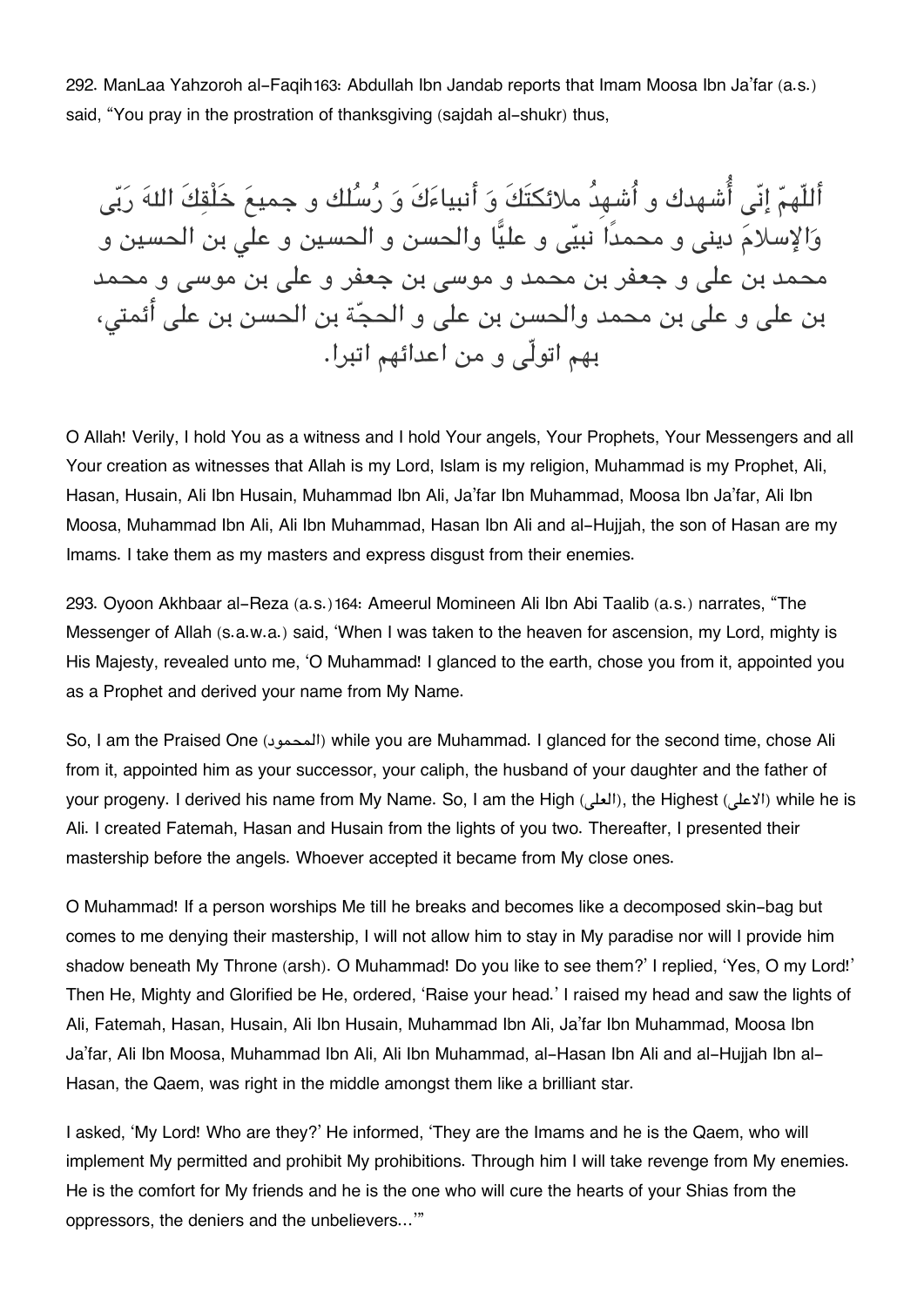294. Oyoon Akhbaar al-Reza (a.s.)[165](#page--1-0): Fazl Ibn Shaazaan reports, 'Mamoon asked Ali Ibn Moosa al-Reza (a.s.) to write for him the core of Islam in a brief and eloquent manner. Imam (a.s.) wrote to him thus, "Verily, the core of Islam is the testimony that there is no god but Allah, there is no partner for Him, the Lord, the One, the Unique, the Solitary, the Needless, the Controller, the All-Hearing, the All-Seeing, the Powerful, the Eternal, the Existing, the Surviving, the Knowing Who is not ignorant, the Powerful Who is not helpless, the Self-Sufficient Who is not needy and the Just Who does not oppress. He is the Creator of everything and there is nothing like Him. He has neither any similar nor opposite nor alike nor equal. He is the objective of worship, supplication, inclination and fear.

And that verily Muhammad is His servant, His messenger, His trustee, His purified one and His chosen one from among His creation, the chief of the Messengers, the seal of the Prophets and the most superior in the entire universe. There is no prophet after him, there is no change in his nation (ملّت) and there is no alteration for his shariat.

And (to believe) that whatever Muhammad Ibn Abdullah (s.a.w.a.) has brought is the clear truth.

To testify for him (s.a.w.a.) and for all the past Prophets, Messengers and Proofs of Allah (peace be on them all), who preceded him.

To testify for his truthful, mighty Book which, 'Falsehood cannot reach unto it from in front or from behind, a descent from the Wise, the Praiseworthy.'[166](#page--1-0) And that it (the Holy Quran) is dominant over all the books and it is the truth from its beginning till its end. We believe in its clear as well as ambiguous verses, particular as well as general verses, promises as well as threats, abrogating as well as abrogated verses, its stories and its news. None among the creatures has the power to bring its like.

The guide after him (s.a.w.a.), the proof upon the believers, the upholder of the affairs of the Muslims, the interpretor of the Quran and the cognizant of its laws, is his brother, his caliph, his successor and his friend, the one who was unto him as Haroon was unto Moosa (a.s.), Ali Ibn Abi Taalib (a.s.), the chief of the faithfuls, the leader of the pious, the guide of the handsome (in faith), the most superior of the successors and the heir of the knowledge of the Prophets and the Messengers.

After him are his two sons, Hasan and Husain, the chief of the youth of paradise. After him is Ali Ibn Husain, the adornment of the worshippers, Muhammad Ibn Ali, the splitter of the knowledge of the Prophets, Ja'far Ibn Muhammad, the heir of the knowledge of the successors, Moosa Ibn Ja'far al-Kaazim, Ali Ibn Moosa al-Reza, Muhammad Ibn Ali, Ali Ibn Muhammad, Hasan Ibn Ali and the Hujjah, the Qaem and the awaited one (blessings of Allah be on them all).

I bear witness for them vis-à-vis successorship and Imamat. And that the earth will not be devoid of a proof of Allah, the High, upon His creatures in every time and era. They are the strong rope (al-urwah al-wusqaa), the Imams of guidance and the proof upon the people of the world till Allah inherits the earth and whosoever is upon it. Whoever opposes them is the deviator, who leads others astray, false and the forsaker of truth and guidance. They (Imams) speak from the Quran and explain on the authority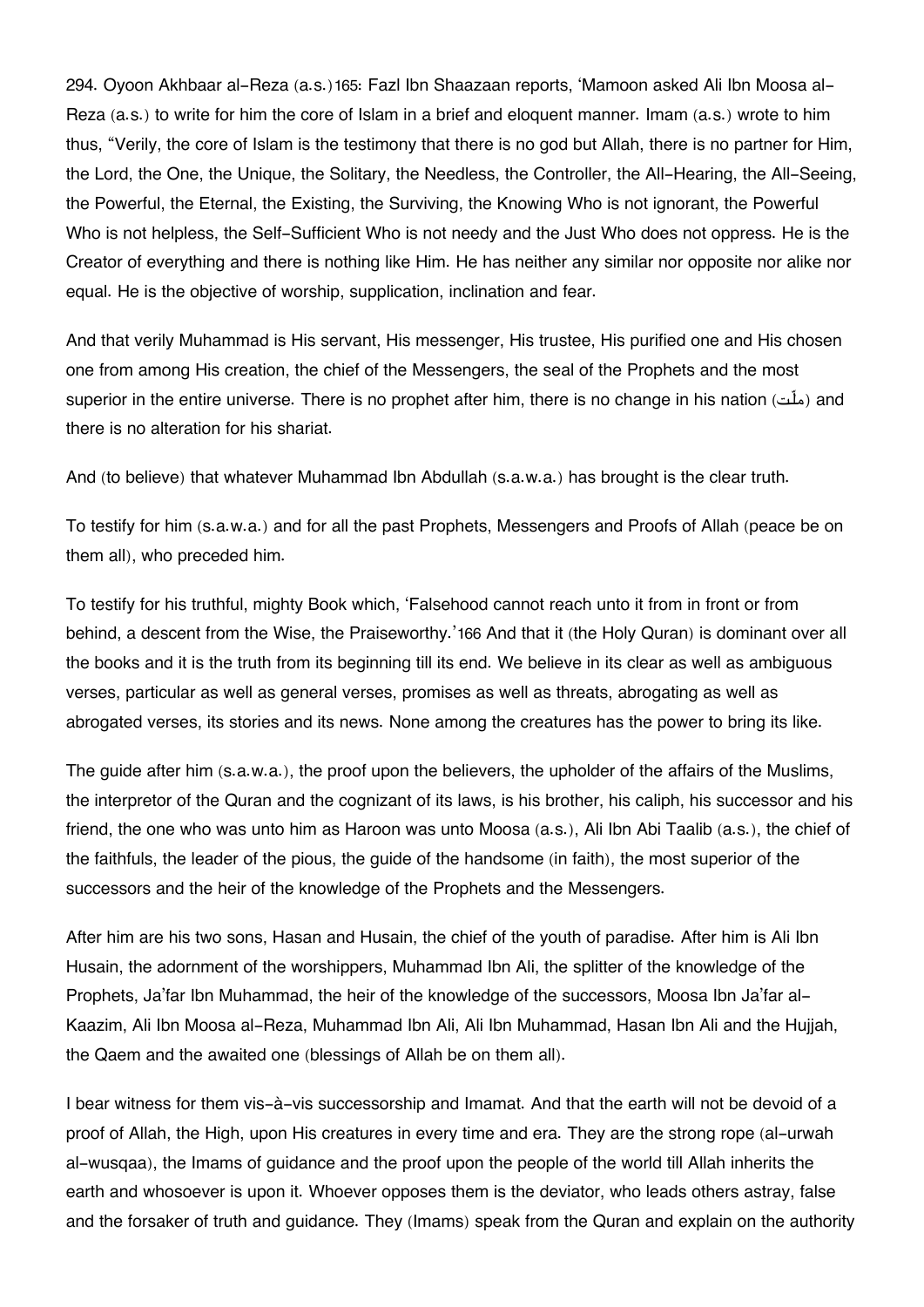of the Messenger of Allah (s.a.w.a.). One who dies without recognizing them has died the death of ignorance.

And that from their religion is precautious piety, chastity, truthfulness, righteousness, steadfastness, struggle, repaying the trust to the good as well as the transgressor, prolonging the prostration, fasting during the day, praying during the night, abstaining from the prohibited, awaiting salvation with patience, being a good neighbour, being a noble friend and (finally, always being with) ablutions (وضو) like Allah, the High, has commanded in His Book…'

295. Kitaab al-Fazl Ibn Shaazaan[167](#page--1-0): Sulaym Ibn Qais al-Hilaali reports, 'I enquired from Ameerul Momineen (a.s.), 'Surely I have heard from Salmaan, Miqdaad and Abuzar things vis-à-vis the interpretation of Quran and the tradition of the Prophet (s.a.w.a.), other than what is available with the people. I also heard from you things that endorse what I have heard from these three.

I see many things concerning the exegesis of the Quran and the interpretation of the Prophetic traditions while you oppose them in these and consider all of these as false and incorrect. Do you think that the people are attributing lies unto Allah and His Messenger (s.a.w.a.) deliberately and are indulging in the whimsical interpretation of the Holy Quran?''

Ali (a.s.) replied, "Since you have asked, then understand the answer. Certainly, in the hands of the people, there is right as well as wrong, truth as well as lies, abrogating as well as abrogated, particular as well as general, clear as well as the ambiguous, and preserved as well as the imaginary. Indeed, lie was attributed unto the Messenger of Allah (s.a.w.a.) during his lifetime so much so that he (s.a.w.a.) had to deliver a sermon saying, 'O people! Many lies have been attributed unto me. So, whoever ascribes anything falsely unto me intentionally, his seat will be in the hell fire.' Therefore, (obviously) the lies attributed to him (s.a.w.a.) after his death will be much more than those ascribed to him (s.a.w.a.) in his lifetime.

Any tradition that comes to you can originate only from four sources and there cannot be a fifth source for it:

A hypocrite, who professes faith apparently and feigns to believe in Islam, does not consider it as a sin or does not hesitate to attribute a lie to the Messenger of Allah (s.a.w.a.) deliberately. Had the people known that he is a hypocrite, a liar, they would neither accept from him nor verify in him. But they said, 'He is from the companions of the Messenger of Allah (s.a.w.a.), he has seen and heard him (s.a.w.a.). Hence they took from him without being aware of his condition. While Allah has informed about the hypocrites and described them in no uncertain terms as follows,

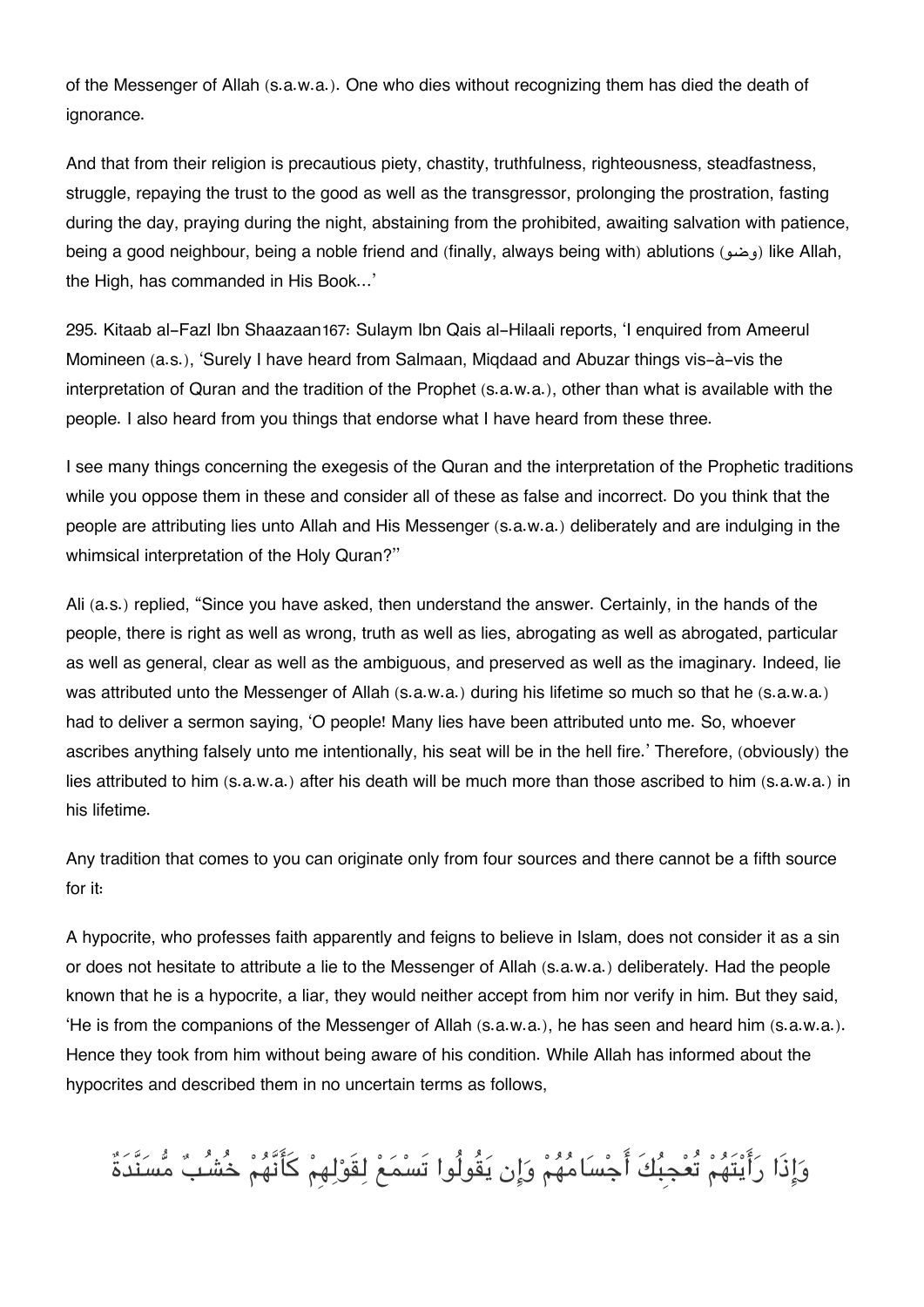*And when you see them, their persons will please you, and If they speak, you will listen to their speech; (they are) as if they were big pieces of wood clad with garments*. (Qur'an Surah Munaafeqoon 63: 4)

After him, they became close to the leaders of deviation and the callers towards the hell fire through vanity, lies and slander, who ordained actions for them, imposed them on the necks of the people and acquired the world through them. The masses merely follow the rulers and the world except the one whom Allah, the High has protected. This was the first of the four.

The second is the one who has heard a thing from the Messenger of Allah (s.a.w.a.), could not memorize the exact wordings and developed a wrong notion about it but did not lie deliberately. So, he believes in whatever is with him, acts upon it, narrates it and says, 'I have heard it from the Messenger of Allah (s.a.w.a.).' Had the Muslims known that this is just his notion, they would not accept it. Even if he himself had known that this is his own imagination, he would have rejected it.

The third is he who heard that the Messenger of Allah (s.a.w.a.) has ordered something and later prohibited it or prohibited a thing and later ordered for it, but he is not aware of it. Hence, he has memorized only the abrogated part but is ignorant of the abrogating command. Had he known that this order has been abrogated, he would have rejected it and had the Muslims known, when they heard it from him, that it is abrogated, they too would have dispelled it.

The fourth is he who did not ascribe a lie to the Messenger of Allah (s.a.w.a.) as he hates lies due to fear of Allah, the High, and respect for His Messenger (s.a.w.a.). He did not forget, rather, he memorized the exact wordings. Whenever he reproduced it, he did it in toto without adding anything to it or reducing a part of it. He was aware of the abrogating as well as the abrogated, while keeping away the abrogated one. He also knew that the tradition of the prophet is like the Quran, bearing the abrogating as well as the abrogated, the particular and the general and the clear and the ambiguous. Indeed, the sayings of the Messenger of Allah (s.a.w.a.), like the Holy Quran, were of two kinds, general and particular. Allah, Blessed and High be He, says,

## وما آتَاكم الرسول فَخُذُوه وما نَهاكم عنْه فَانتَهوا

### *And whatever the Apostle gives you, accept it, and from whatever he forbids you, keep back*. (Qur'an Surah Hashr (59): Verse 7.)

Thus whoever did not know and did not follow what Allah and His Messenger (s.a.w.a.) implied with it became confused. All the companions of the Messenger of Allah (s.a.w.a.) were not asking questions about everything. Whoever asked him, understood and whoever understood preserved it.

There was a group amongst them who never asked him (s.a.w.a.) a question. They preferred that a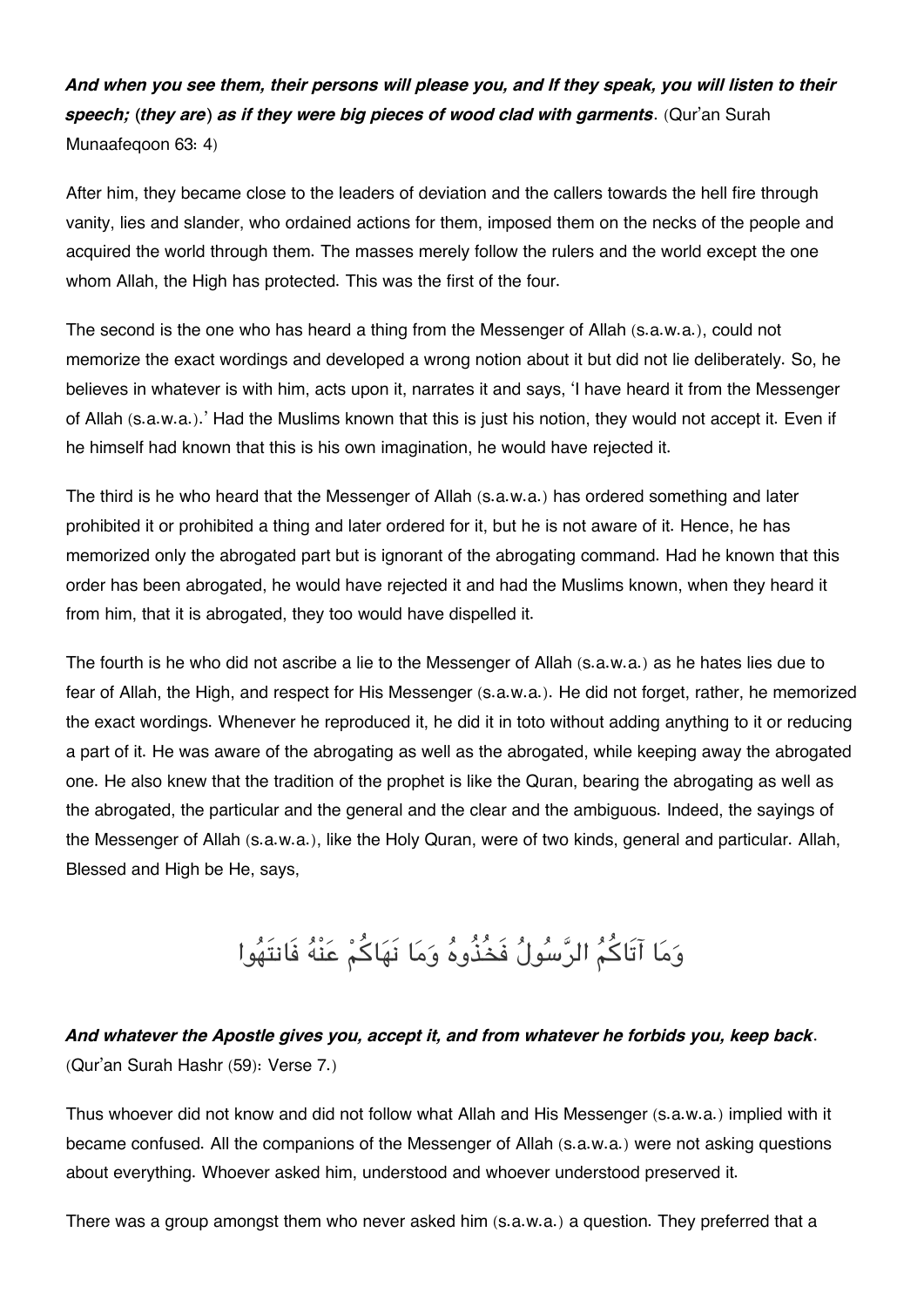bedouin or a desert-folk comes and asks the Messenger of Allah (s.a.w.a.) a question and they listen to the answer. But I used to go to him (s.a.w.a.) everyday atleast once and every night atleast once, when he (s.a.w.a.) used to give me an absolutely private hearing. He (s.a.w.a.) answered what I asked and I went with him (s.a.w.a.) wherever he (s.a.w.a.) went. The companions of the Messenger of Allah (s.a.w.a.) were aware that he (s.a.w.a.) did not treat anybody from the people in this manner as he (s.a.w.a.) dealt with me.

Often, the Messenger of Allah (s.a.w.a.) used to come to my house. I too, used to go to some of his (s.a.w.a.) houses, when he (s.a.w.a.) used to ask his wives to leave that we could talk in private, and none remained there but me. On the other hand, when a visitor came and demanded privacy, he (s.a.w.a.) did not ask me, Fatemah or our two sons to leave. Whenever I asked him (s.a.w.a.) a question, he (s.a.w.a.) answered and when I was silent or my questions were exhausted, he (s.a.w.a.) commenced talking with me.

So, no single verse of the Holy Quran descended upon the Messenger of Allah (s.a.w.a.) but that he (s.a.w.a.) read it for me and dictated it to me. I wrote it in my own hand-writing. He (s.a.w.a.) taught me its exegesis, its interpretation, its abrogating and abrogated verses, its clear and ambiguous verses, its particular and general verses, its apparent and concealed. He (s.a.w.a.) invoked Allah to grant me its understanding and its memorization.

Consequently, I did not forget a single verse from the Book of Allah or any knowledge which he (s.a.w.a.) dictated to me. Whatever Allah taught him (s.a.w.a.) from the permissible or prohibited, command or prohibition, obedience or disobedience, past or present or any other book that was revealed before us, he (s.a.w.a.) taught it to me and I memorized it. I did not forget a single alphabet from it.

Whenever the Messenger of Allah (s.a.w.a.) informed me of these things, he (s.a.w.a.) placed his hand on my chest and prayed that He fills my heart with knowledge, understanding, wisdom and light. He used to supplicate, "O Allah! Teach him, make him memorise and do not cause him to forget anything of what I have informed him and taught him."

One day, I said to him (s.a.w.a.), "O Messenger of Allah (s.a.w.a.)! May my father and my mother be held ransom for you, from the time you have invoked Allah what you invoked, I did not forget anything nor whatever you have taught me, has escaped from me. Whatever you taught me, I wrote it down. Did you fear forgetfulness on my part?" He (s.a.w.a.) replied, "O brother! I did not fear forgetfulness on your part. I only loved to pray for you for, Allah, the High, had informed me that He will answer my prayers concerning you and your partners, whose obedience He has associated with my obedience, when He ordered concerning them,

يَا أَيُّهَا الَّذِينَ آمَنُواْ أَطِيعُواْ اللّهَ وَأَطِيعُواْ الرَّسُولَ وَأُوْلِي الأَمْرِ مِنكُمْ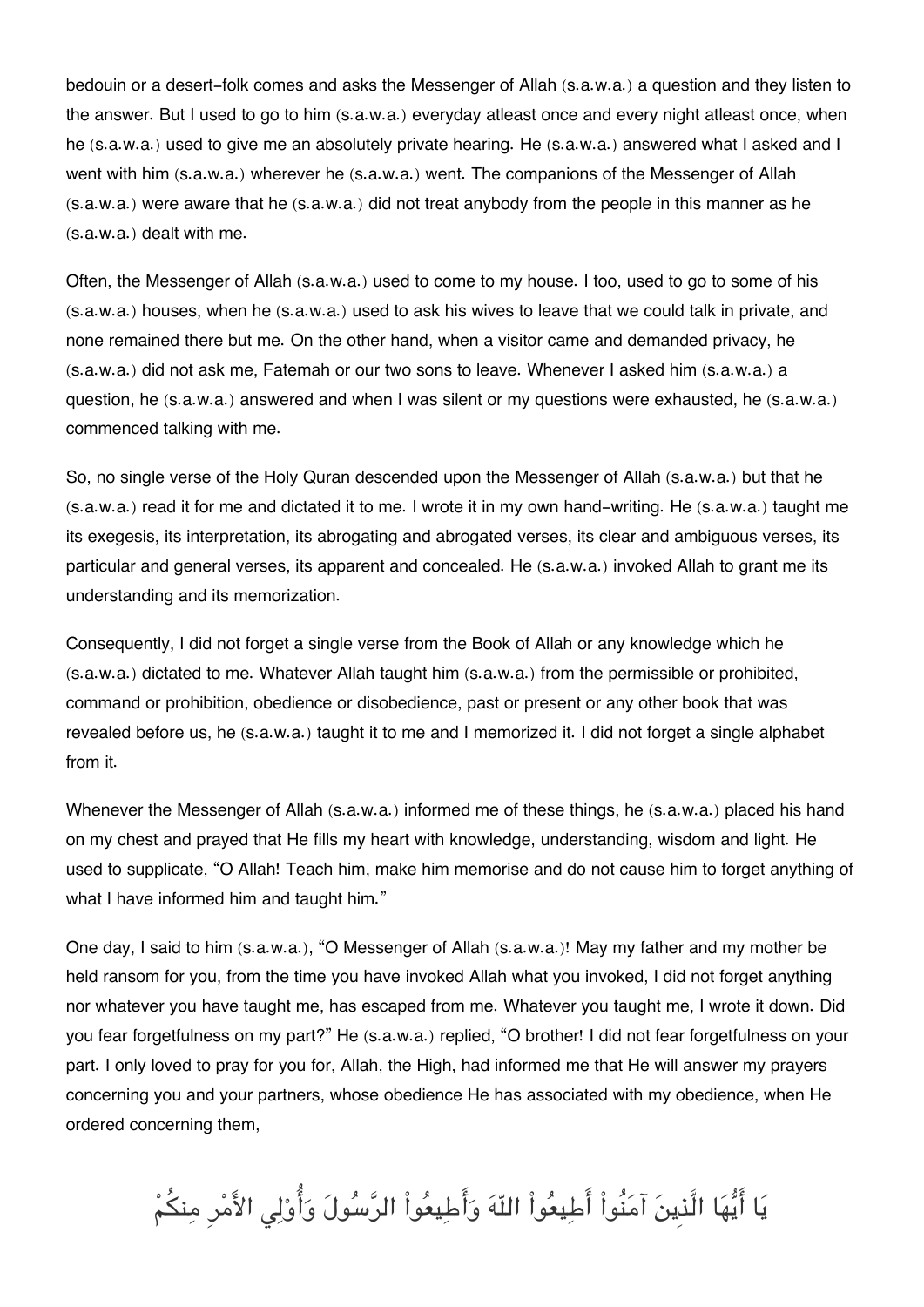### *O you who believe! Obey Allah and obey the Apostle and those in authority from among you*. (Qur'an Surah Nisaa 4: 59)

I asked, 'Who are they, O Messenger of Allah (s.a.w.a.)?' He (s.a.w.a.) answered, 'They are the successors after me. One who forsakes them will not harm them. They are with the Quran and the Quran is with them, neither will they part from it nor will it separate from them till they meet me at the Hauz (of Kausar).

Through them, my nation shall gain victory, and through them, it will rain. Through them, calamities will be repelled and supplications will be accepted.' I requested, 'Name them for me, O Messenger of Allah (s.a.w.a.)!' He (s.a.w.a.) obliged, 'O Ali! You are the first of them, then this son of mine – and he (s.a.w.a.) placed his hand on the head of Hasan. Then, this son of mine - and he (s.a.w.a.) placed his hand on the head of Husain, followed by his son, your namesake, Ali, the adornment of the worshippers. O brother! He will be born in your lifetime, so convey my salutations unto him. He will be followed by his son, Muhammad al-Baaqer, the splitter of my knowledge and the treasurer of the revelation of Allah, the High.

Then his son, Ja'far al-Sadeq, then his son, Moosa al-Kazem, then his son, Ali al-Reza, then his son, Muhammad al-Taqi, then his son, Ali al-Naqi, then his son, Hasan al-Zaki and finally his son the Hujjah, the Qaem, the seal of my successors and my caliphs and the avenger from my enemies. He will fill the earth with justice and equity as it will be replete with injustice and oppression." Then Ameerul Momineen (a.s.) says, "O Sulaym! By Allah, I recognize him when he is taking allegiance between the Rukn and the Maqaam. I also know the names of his helpers and the names of their tribes…"

296. Misbaah al-Mutahajjid[168](#page--1-0): In a supplication (it has come)

يا رباّه يا سيداه يا غاية رغبتاه أسألك بك و بمحمد و عل و فاطمة و الحسن و الحسين و علي بن الحسين و محمد بن علي و علي بن محمد والحسن بن علي والقائم المهدي الائمّة الهادية عليهم السلام أن تصلّى على محمّد و آل محمّد، وأسألك يا الله أن لا تشوّه خلقى بالنّار و أن تفعل بى ما أنت أهله

'O Lord! O Chief! O Pinacle of desire! I ask You for Your sake and for the sake of Muhammad, Ali, Fatemah, Hasan, Husain, Ali Ibn Husain, Muhammad Ibn Ali, Ja'far Ibn Muhammad, Moosa Ibn Ja'far, Ali Ibn Moosa, Muhammad Ibn Ali, Ali Ibn Muhammad, Hasan Ibn Ali and the Qaem, the Mahdi, the guiding Imams (peace be on them all) that You bless Muhammad and the progeny of Muhammad. I ask You, O Allah, that You do not roast me in the hell fire and deal with me as You are worthy of.'

297. Misbaah al-Mutahajjid[169](#page--1-0): Amongst the supplications that are to be recited after the morning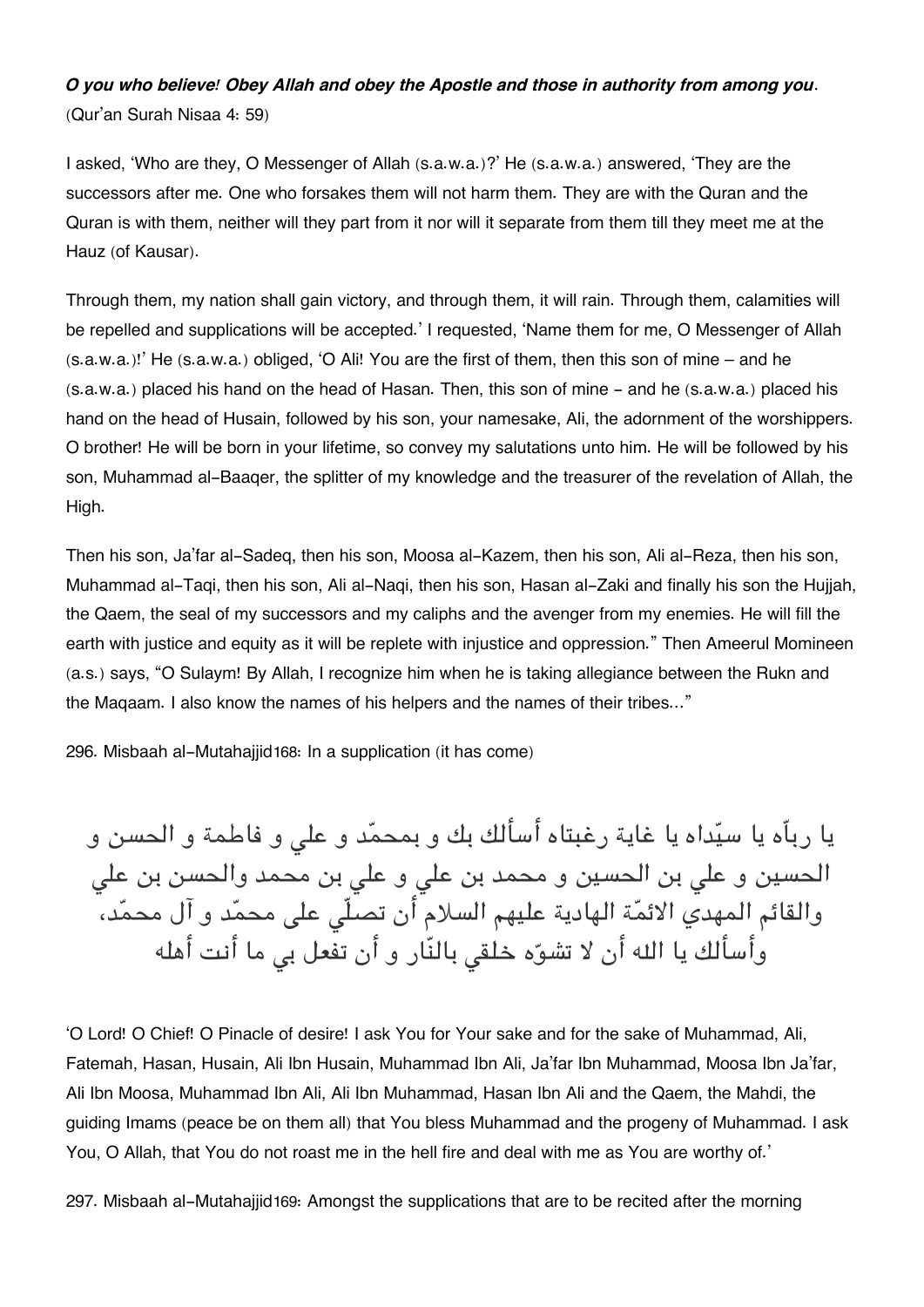prayers, the following has been highly recommended.

رضيت باله ربا و بالإسلام ديناً و بمحمد صلّ اله عليه و آله و سلّم نبيا و بالقرآن كتاباً و بعل إماما و بالحسن و الحسين و عل بن الحسين و محمد بن علی و جعفر بن محمّد و موسی بن جعفر و علی بن موسی و محمّد بن علی و على بن محمّد و الحسن بن على والخلف الصـالح ائمَّة وقادة…

'I am satisfied with Allah as (my) Lord, with Islam as (my) religion, with Muhammad (s.a.w.a.) as Prophet, with Quran as Book, with Ali as Imam and with Hasan, Husain, Ali Ibn Husain, Muhammad Ibn Ali, Ja'far Ibn Muhammad, Moosa Ibn Ja'far, Ali Ibn Moosa, Muhammad Ibn Ali, Ali Ibn Muhammad, Hasan Ibn Ali and the righteous successor as Imams and leaders…'

298. Misbaah al-Mutahajjid[170](#page--1-0): Aasim Ibn Humaid reports that Abu Abdillah Imam Sadeq (a.s.) used to recite the following supplication after the prayers of need (الحاجة صلاة (on Friday:

اللّهم و أتقرب إليك بوليك و خيرتك من خلقك و وص نبيك مولاي و مول المؤمنين والمؤمنات قسيم النار و قائد الابرار

O Allah! I seek proximity to You through Your friend, the chosen one from Your creation, the successor of Your Prophet, my master and the master of the believing men and women, the separator from the hell fire and the leader of the righteous – till he (a.s.) said

اللّهم و أتقرّب إليك بالوليّ البارّ التقيّ الطيّب الزكيّ الإمام ابن الإمام، السيّد ابن السيّد الحسن بن على و أتقرّب إليك بالقتيل المسلوب قتيل كربلاء الحسين بن عل، و أتقرب إليك بسيد العابدين و قرة عين الصالحين عل بن الحسين، و أتقرب إليك بباقر العلم، صاحب الحمة و البيان و وارث من كان قبله محمد بن عل، و أتقرب إليك بالصادق الخير الفاضل جعفر بن محمد، و أتقرب إليك بالكريم الشهيد الهادي المولى موسى بن جعفر، و أتقرّب إليك بالشهيد الغريب الحبيب المدفون بطوس علي بن موسى، وأتقرّب إليك بالزكيّ التقى محمد بن على، و أتقرّب إليك بالطهر الطاهر النقى على بن محمد، و أتقرّب إليك بوليّك الحسن بن عل، و أتقرب إليك بالبقية الباق المقيم بين أوليائه الذي رضيته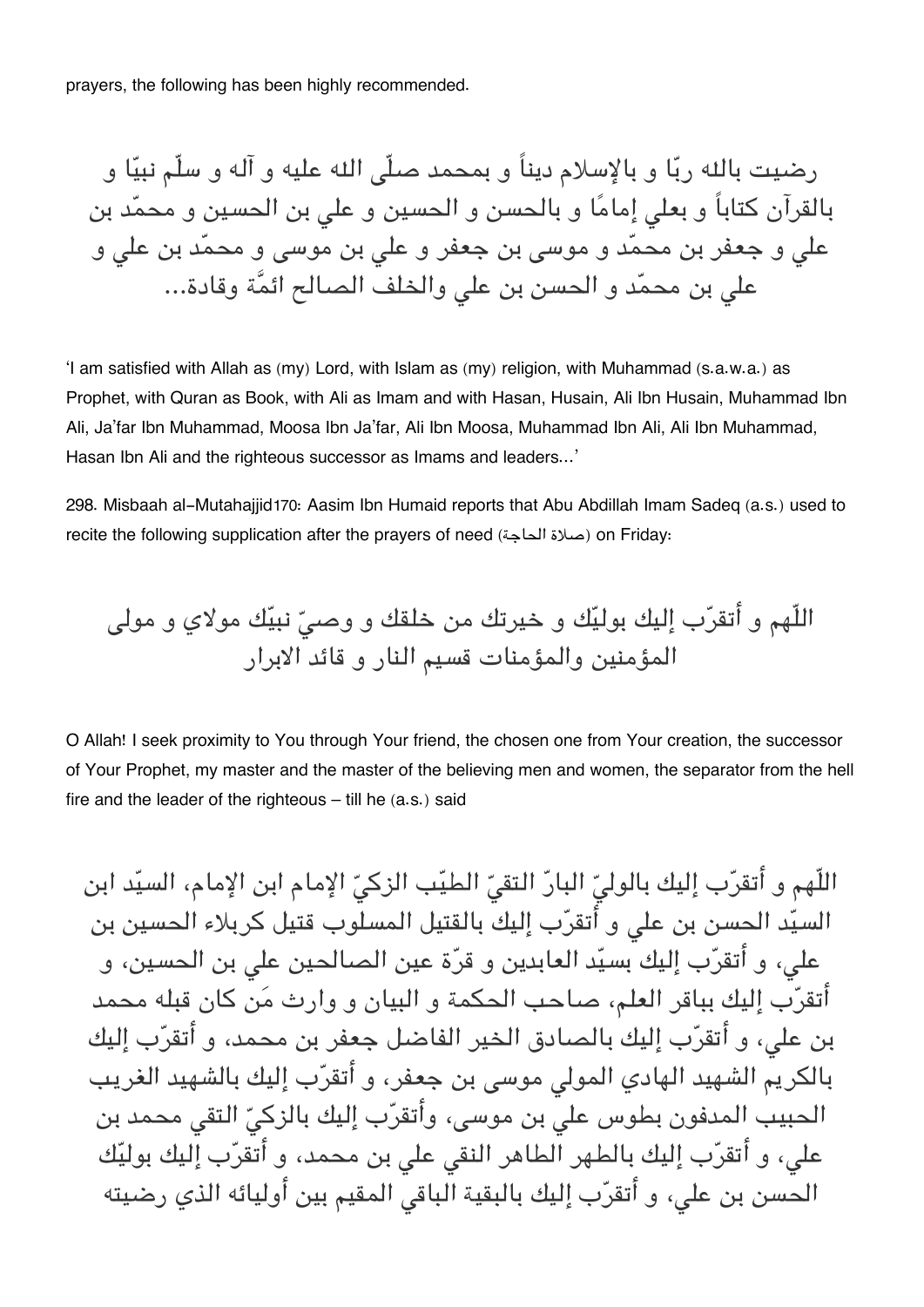لنفسك الطيب الطاهر الفاضل الخير نور الارض و عمادها و رجاء هذه الامة و سيّدها الآمر بالمعروف والناهي عن المنكر الناصح الامين المؤدّي عن النبيّين و خاتم الاوصياء النجباء الطاهرين صلوات اله عليهم أجمعين...

O Allah! I seek proximity to you through the master, the virtuous, the pure, the good, the immaculate, the Imam and the son of an Imam, the Sayyid and the son of a Sayyid, Hasan Ibn Ali. And I seek nearness to You through the Martyr, the crucified and the martyr of Karbala, Husain Ibn Ali. And I seek nearness to You through the chief of the worshippers and the beloved of the righteous, Ali Ibn Husain.

And I seek nearness to You through the splitter of knowledge, the owner of wisdom and explanation, and the inheritor of what was before him, Muhammad Ibn Ali. And I seek nearness to You through al-Sadeq, the virtuous and the scholar, Ja'far Ibn Muhammad. And I seek nearness to You through the noble, the martyr, the guide and the master, Moosa Ibn Ja'far. And I seek nearness to You through the martyr, the stranger, the beloved who is buried in Toos[171](#page--1-0), Ali Ibn Moosa.

And I seek nearness to You through the pure and the immaculate, Muhammad Ibn Ali. And I seek nearness to You through the clean, the pure and the immaculate, Ali Ibn Muhammad. And I seek nearness to You through Your friend, Hasan Ibn Ali.

And I seek nearness to You through the remainder, the surviving one, the resider amongst his friends with whom You are satisfied, the pleasant, the pure, the scholar, the chosen one, the light of the earth and its pillar, the hope of this nation and its chief, the enjoiner of good, the prohibitor of evil, the advisor, the trustworthy, the conveyer from the Prophets and the seal of the successors, the chosen ones and the purified ones, blessings of Allah be on them all…'

299. Mohij al-Da'waat[172](#page--1-0): A supplication which Abu Hamzah al-Sumaali heard from Imam Zain al-Abedin (a.s.) contained the following:

… و أتوسّل إليك و أستشفع إليك بنبيّك نبى الرحمة محمد صلى الله عليه وآله و سلم تسليمًا و بأمير المؤمنين على بن أبى طالب و فاطمة الزهراء و الحسن والحسين و عبديك و أمينك

'…and I seek to reach unto You and Your intercession through the medium of Your Prophet, the Prophet of mercy, Muhammad (s.a.w.a.) and through Ameerul Momineen Ali Ibn Abi Taalib (a.s.), Fatemah al-Zahra (a.s.), Hasan (a.s.) and Husain (a.s.), Your servant and Your trustee (and in it are the names of the Imams, all of them, till he (a.s.) said)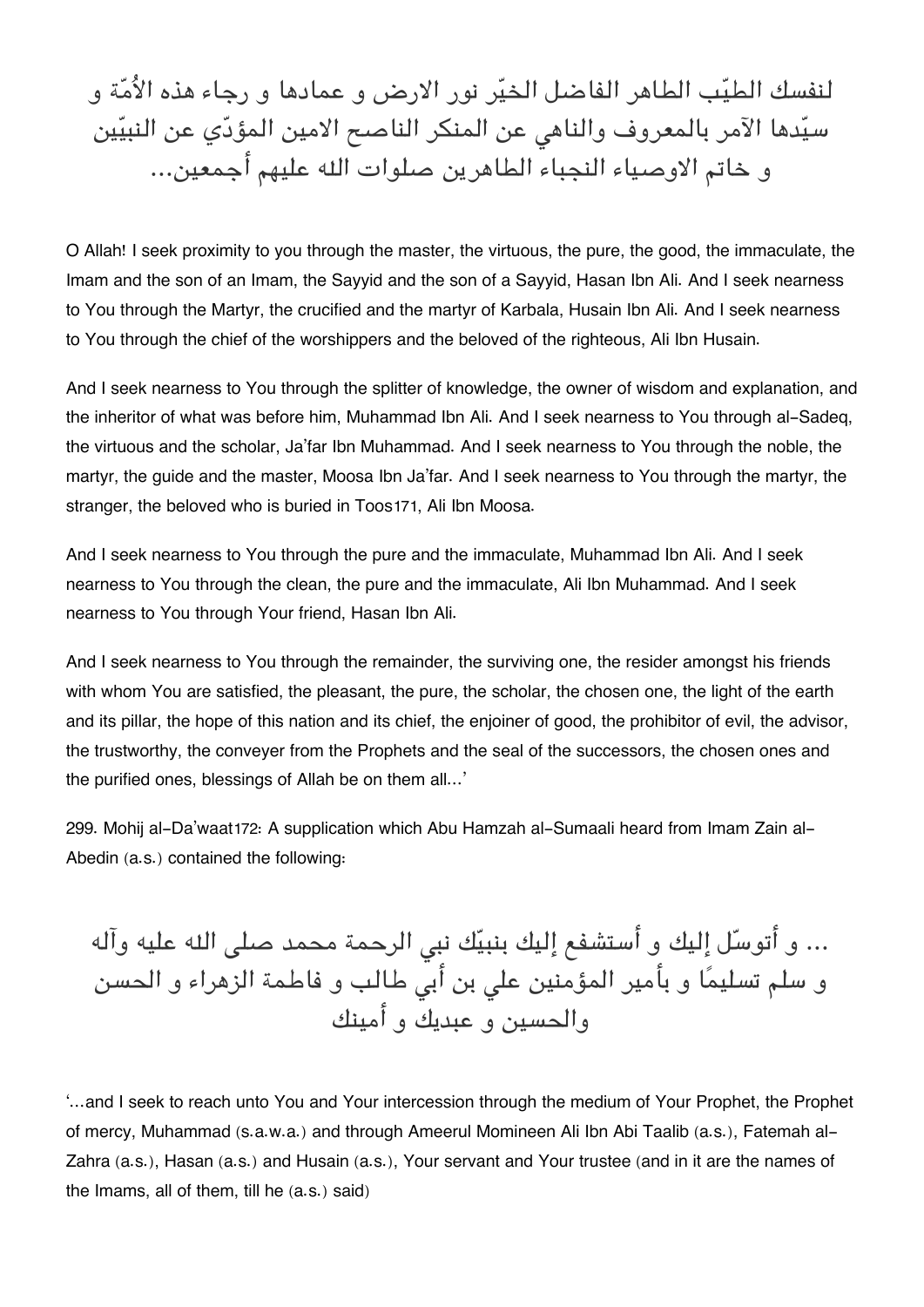### و بحقّ خلف الائمة الماضين و الامام الزكى الهادي المهديّ.

And for the sake of the caliph of the past Imams, the Imam, the pure, the guide and the guided.'

300. Misbaah al-Mutahajjid[173](#page--1-0): Abaan Ibn Taghlib reports that Abu Abdillah Imam Sadeq (a.s.) used to recite the following supplication after the prayers of need (الحاجة صلاة(

و بالاسم الذي جعلته عند محمد صلواتك (ورحمتك) عليه وآله و عند عل و الحسن والحسين و علي و محمد و جعفر و موسى و على و محمد و على و الحسن و الحجّة عليهم السلام أن تصلّى على محمد وآل محمد و أن تقضى لى حاجت...

'And for the sake of the name which You have placed with Muhammad (s.a.w.a.) and with Ali, Hasan, Husain, Ali, Muhammad, Ja'far, Moosa, Ali, Muhammad, Ali, Hasan and Hujjah (peace be on them all) that You bless Muhammad and the progeny of Muhammad and that You fulfil for me my need…'

301. Jamaal al-Usboo'[174](#page--1-0): Shaikh Toosi (a.r.) narrates through his chain of narrators that Imam Sadeq (a.s.) used to recite the following supplication

بمحمد يا الله بعلى يا الله بفاطمة يا الله بالحسن يا الله بالحسين يا الله بعلى يا اله بمحمد يا اله بجعفر يا اله بموس يا اله بعل يا اله بمحمد يا اله بعل يا الله بالحسن يا الله بحجّتك و خليفتك فى بلدك يا الله صلّ على محمّد و آله محمد...

'For the sake of Muhammad, O Allah! For the sake of Ali, O Allah! For the sake of Fatemah, O Allah! For the sake of Hasan, O Allah! For the sake of Husain, O Allah! For the sake of Ali, O Allah! For the sake of Muhammad, O Allah! For the sake of Ja'far, O Allah! For the sake of Moosa, O Allah! For the sake of Ali, O Allah! For the sake of Muhammad, O Allah! For the sake of Ali, O Allah! For the sake of Hasan, O Allah! For the sake of Your Proof and Your Caliph in Your city, O Allah! Bless Muhammad and the progeny of Muhammad…'

302. Al-Iqbaal[175](#page--1-0): Abu Muhammad Haroon Ibn Moosa al-Tal'akbari narrates through his chain of narrators that when the month of Ramazaan approached, Abu Abdillah Imam Sadeq (a.s.) used to recite the following supplication: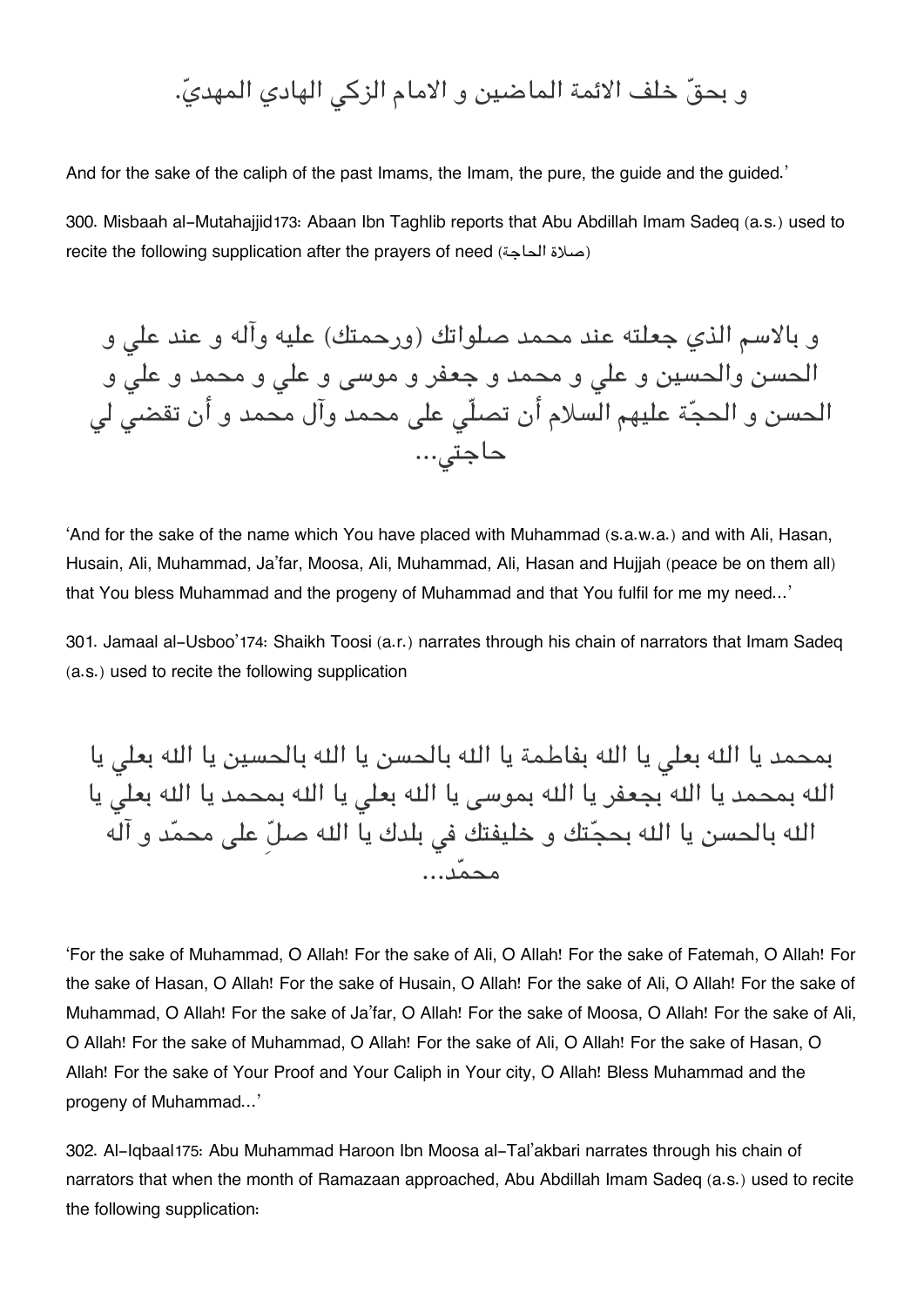اللّهم هذا شهر رمضان المبارك الذي أنزلت فيه القرآن و جعلته هدى للناس

O Allah! This is the blessed month of Ramazaan in which You have sent the Quran and made it (Quran) as a guidance for the people – till he (a.s.) said after a lengthy invocation

فأسألك بحقّ محمد و على و فاطمة و الحسن و الحسين و على بن الحسين و محمد بن علی و جعفر بن محمد و موسی بن جعفر و علی بن موسی و محمد بن على و عليّ بن محمّد و الحسن بن عليّ و الحجّة القائم بالحقّ صلواتك يا رب عليهم أجمعين...

Then I ask You for the sake of Muhammad, Ali, Fatemah, Hasan, Husain, Ali Ibn Husain, Muhammad Ibn Ali, Ja'far Ibn Muhammad, Moosa Ibn Ja'far, Ali Ibn Moosa, Muhammad Ibn Ali, Ali Ibn Muhammad, Hasan Ibn Ali and the Hujjah, the upriser with truth. O Lord! Your blessings be on them all...'

303. Al-Iqbaal[176](#page--1-0): In the supplications of the thirteenth day of Imam Zain al-Abedin (a.s.), it has been reported:

اللّهم إنّ الظلمة جحدوا آياتك

O Allah! Surely the oppressors denied Your signs – till he (a.s.) said

اللّهم إنّى أدينك يا ربّ بطاعتك و لا ننكر ولاية محمد صلّى الله عليه و على أهل بيته و ولاية أمير المؤمنين على بن أبي طالب عليه السلام و ولاية الحسن و الحسين عليهما السلام سبطى نبيّك و ولدي رسولك عليهما السلام و ولاية الطاهرين المعصومين من ذرية الحسين على بن الحسين و محمد بن على و جعفر بن محمد و موسی بن جعفر و علی بن موسی و محمد بن علی و علی بن محمد و الحسن بن على سلام الله و بركاته عليهم أجمعين و ولاية القائم السابق منهم بالخيرات المفترض الطاعة صاحب الزمان.

O Allah! Surely I believe in Your obedience, O Lord, and we do not deny the mastership of Muhammad (s.a.w.a.), the mastership of Ali Ibn Abi Taalib (a.s.), the mastership of Hasan and Husain (a.s.), the two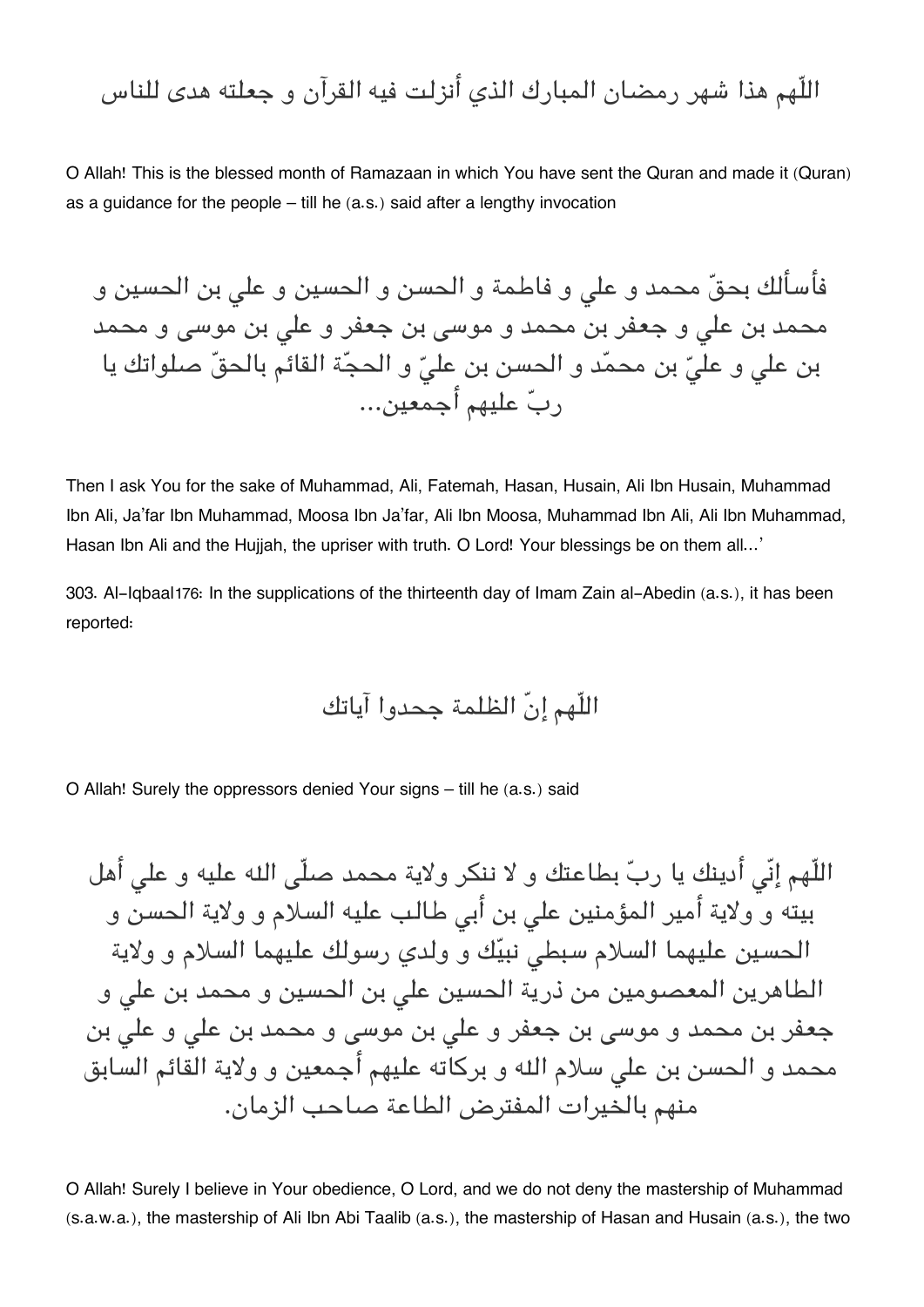grandsons of Your Prophet (s.a.w.a.) and the sons of Your Messenger, the mastership of the pure and infallible (Imams) from the progeny of Husain (a.s.), (namely) Ali Ibn Husain, Muhammad Ibn Ali, Ja'far Ibn Muhammad, Moosa Ibn Ja'far, Ali Ibn Muhammad, Muhammad Ibn Ali, Ali Ibn Muhammd, Hasan Ibn Ali (salutations of Allah and His blessings be on them all) and the mastership of the Qaem, the foremost amongst them in goodness, the one whose obedience is obligatory and the master of the time.

304. Misbaah al-Mutahajjid[177](#page--1-0): Ibraheem Ibn Umar al-San'aani reports that in frightening circumstances Abu Abdillah Imam Sadeq (a.s.) used to recite a supplication after prayers. It is the same supplication that was recited by Hazrat Zahra (s.a.) and it is as follows:

أسألك أن تصلّي على محمد و آله و أن تقضي لي حوائجي و تُسمع محمدًا و عليا و فاطمة و الحسن و الحسين و عليا و محمدا و جعفرا و موس و عليا و محمدًا و عليا و الحسن والحجة صلواتك عليهم و رحمتك و بركاتك و رحمتك صوتی، فیشفعوا لی إلیك و تشفّعهم فیّ و لا تردّنی خائبًا…

I ask You that You bless Muhammad and his progeny, fulfil my needs, make Muhammad, Ali, Fatemah, Hasan, Husain, Ali, Muhammad, Ja'far, Moosa, Ali, Muhammad, Ali, Hasan and the Hujjah (Your salutations, Your blessings and Your mercy be on them all)hear my voice that they may intercede on my behalf before You and You accept their intercession for me and do not return me disappointed…

305. Kitaab al-Fazl Ibn Shaazaan[178](#page--1-0): Abu Khalid al-Kabuli chronicles, 'I went to my master Ali Ibn Husain Ibn Ali Ibn Abi Taalib (a.s.) and saw a book in his hand which he was looking at and crying profusely.' I enquired, 'May my father and my mother be held ransom for you, O son of Allah's Messenger! What is this book?'

He (a.s.) informed, "This is the copy of the tablet which Allah, the High, gifted to the Messenger of Allah (s.a.w.a.). In it is the name of Allah, the High, His Messenger, Ameerul Momineen (a.s.), my uncle Hasan Ibn Ali and my father (peace be on them all), my name, the name of my son Muhammad al-Baaqer, his son Ja'far al-Sadeq, his son Moosa al-Kazem, his son Ali al-Reza, his son Muhammad al-Taqi, his son Ali al-Naqi, his son Hasan al-Zaki and his son the proof of Allah, the upriser with the command of Allah, the avenger from the enemies of Allah and the one who will go into a long occultation. Thereafter, he will reappear and fill the earth with justice and equity as it would be filled with injustice and oppression."'

306. Al-Seraat al-Mustaqeem[179](#page--1-0): On the day of Shura, Ibn Abbas argued, 'How much of our rights will you prevent? By the Lord of the Ka'bah, surely Ali is the Imam and the Caliph. Eleven Imams from his descendants will rule, judging with truth. The first of them is Hasan (nominated) by the will of his father in his favour, followed by Husain by the will of his brother in his favour. Then his son Ali by the will of his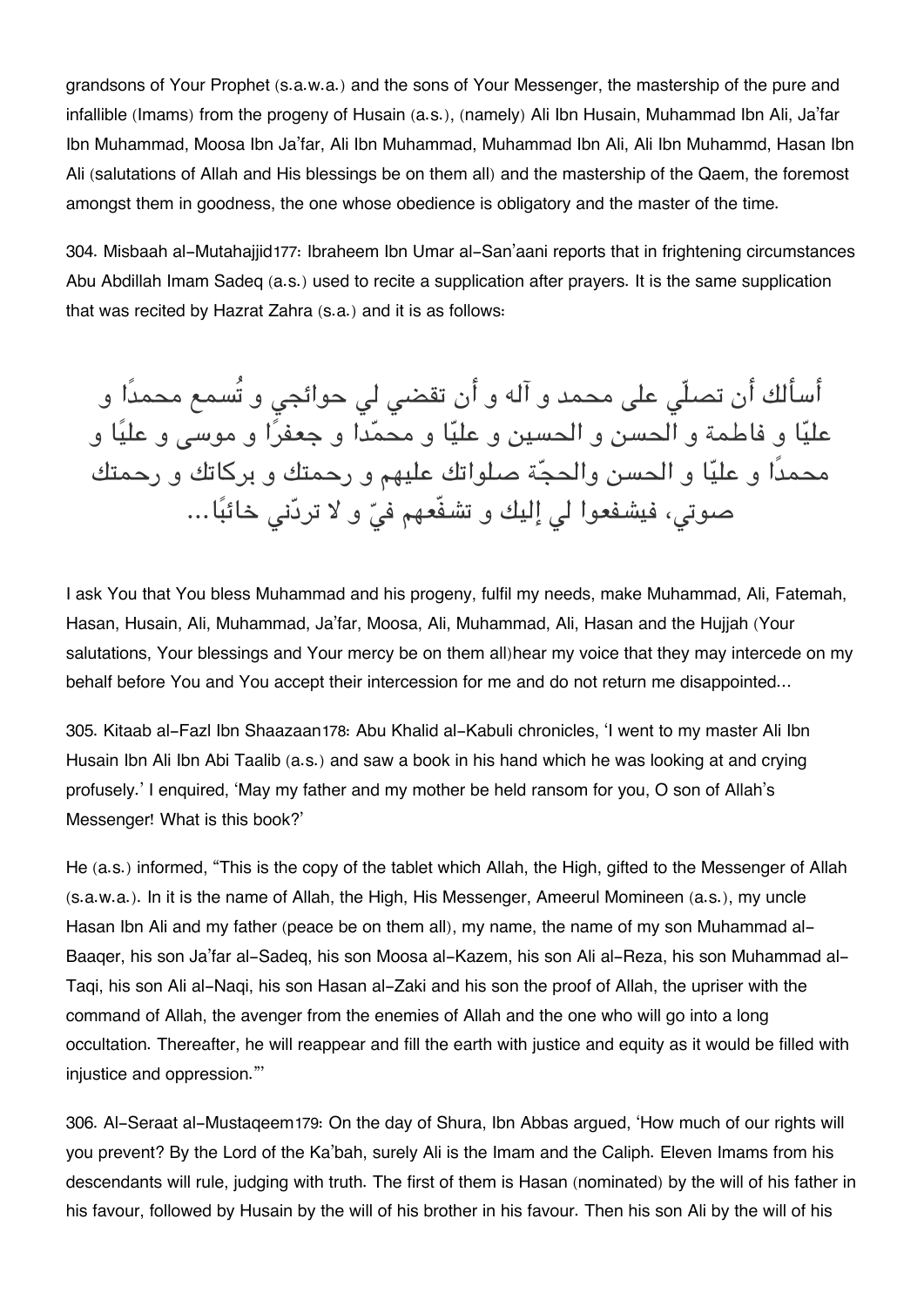father in his favour, then his son Muhammad by the will of his father in his favour, then his son Ja'far by the will of his father in his favour, then his son Moosa by the will of his father in his favour, then his son Ali by the will of his father in his favour, then his son Muhammad by the will of his father in his favour, then his son Ali by the will of his father in his favour, then his son Hasan by the will of his father in his favour. When he (Hasan) expires, the awaited, the occult (will rule).'

Aleem asked Ibn Abbas, 'Where did you get this information?' He replied, 'Verily, the Messenger of Allah (s.a.w.a.) taught Ali (a.s.) one thousand doors (of knowledge). From each door, another thousand doors opened. Surely, this (what I am saying) is from there.'

307. Kitaab al-Fazl Ibn Shaazaan[180](#page--1-0): Muhammad Ibn Muslim reports on the authority of Abu Ja'far (Muhammad al-Baaqer a.s.) that the Messenger of Allah (s.a.w.a.) said to Ali Ibn Abi Taalib (a.s.), "O Ali! I have more right over the believers than they themselves. Then you, O Ali, have more right upon the believers than they themselves. Then Hasan has more right on the believers than they themselves. Then Husain has more right on the believers than they themselves. Then Ali Ibn Husain has more right on the believers than they themselves. Then Muhammad Ibn Ali has more right on the believers than they themselves. Then Ja'far Ibn Muhammad has more right on the believers than they themselves. Then Moosa Ibn Ja'far has more right on the believers than they themselves. Then Ali Ibn Moosa has more right on the believers than they themselves. Then Muhammad Ibn Ali has more right on the believers than they themselves. Then Ali Ibn Muhammad has more right on the believers than they themselves. Then Hasan Ibn Ali has more right on the believers than they themselves. Finally, (the affair will reach unto) al-Hujjah Ibn al-Hasan, at whom caliphate and successorship will terminate and who will go into prolonged occulation. Thereafter, he will reappear and fill the earth with justice and equality as it would be fraught with injustice and tyranny."

308. Kitaab al-Fazl Ibn Shaazaan[181](#page--1-0): Saeed Ibn Jubair reports that Ammaar Ibn Yaasir was asked, 'What makes you love Ali Ibn Abi Taalib (a.s.)?' He retorted, 'Allah and His Messenger have made me love him. Indeed Allah, the High, has revealed a number of verses concerning him and the Messenger of Allah (s.a.w.a.) has related numerous traditions in his favour.' He was asked, 'Can you convey to us a few traditions that the Messenger of Allah (s.a.w.a.) has stated in his favour?' Ammar replied, 'Why won't I? Indeed, I hate those who conceal the truth and spread falsehood.'

He continued, 'I was with the Messenger of Allah (s.a.w.a.) when I saw Ali (a.s.) kill a number of the elite of Quraish in some of the battles. I asked the Messenger of Allah (s.a.w.a.), 'O Messenger of Allah (s.a.w.a.)! Certainly Ali fights in the way of Allah as one should fight.' He (s.a.w.a.) responded, "And why shouldn't he? He is from me and I am from him. He is my heir, the repayer of my debts, the fulfiller of my promises and my successor after me. Had he not been there, a pure believer could not be recognized during my lifetime and after my death. His war is my war and my war is Allah's war. His peace is my peace and my peace is Allah's peace. Allah will cause to emerge from his loin the rightly guided Imams. O Ammar! Know that Allah, Blessed and High be He, gave me a covenant that He will grant me twelve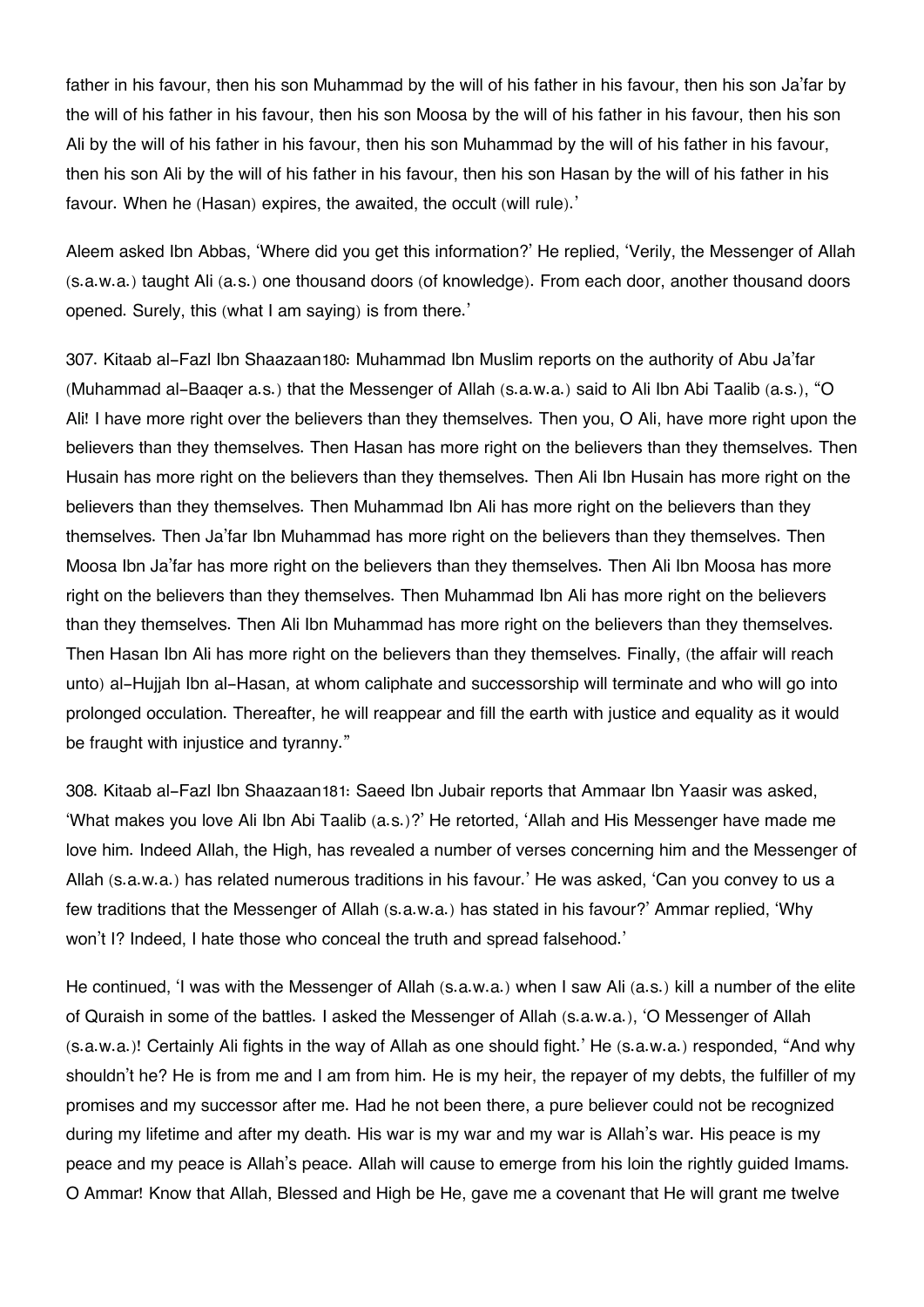caliphs. From them is Ali and he is the first of them and their chief."

I asked, 'O Messenger of Allah (s.a.w.a.)! Who are the others?' He (s.a.w.a.) replied, "The second from them is Hasan Ibn Ali Ibn Abi Taalib (a.s.), the third from them is Husain Ibn Ali Ibn Abi Taalib (a.s.), the fourth from them is Ali Ibn Husain, the adornment of the worshippers, the fifth from them is Muhammad Ibn Ali, followed by his son Ja'far, then his son Moosa, then his son Ali, then his son Muhammad, then his son Ali, then his son Hasan and then his son who will be hidden from the people, a prolonged occultation. This is the saying of Allah, Blessed and High be He,

قل ارأيتم أن اصبح ماؤكم غورا فمن ياتيم بماء معين

### *Say: Have you considered if your water should go down, who is it then that will bring you flowing water? (*Qur'an Surah Mulk 67; 30.)

Thereafter, he will emerge and fill the earth with equality and justice as it would be fraught with injustice and oppression. O Ammar! Soon after me, there will be a discord. In this situation you follow Ali and his party because he is with the truth and the truth is with him. Soon you will fight against the ناكسين) the people of Jamal) and the قاسطين) the people of Siffeen) along with him. A rebellious group will murder you. Your last provision of this world will be a glass of milk that you shall drink."

Saeed Ibn Jubair says, 'It happened exactly as the Messenger of Allah (s.a.w.a.) had prophesied.'

309. Misbaah al-Mutahajjid[182](#page--1-0): Imam Sadeq (a.s.) used to recite the following supplication after the prayers of need (الحاجة صلاة(

واسئلك بالحقّ الّذي جعلته عند محمّد وآل محمّد و عند الائمّة علىّ و الحسن و الحسين و على و محمّد و جعفر و موسى و علي و محمّد و علي والحسن والحجّة أن تصلّي على محمّد و أهل بيته و أن تقضي حاجتي و تيسّر عسيرها و أن تكفيني مهمّاتها

And I ask You for the sake of the right, which You have reposed with Muhammad and the progeny of Muhammad and with the Imams Ali, Hasan, Husain, Ali, Muhammad, Ja'far, Moosa, Ali, Muhammad, Ali, Hasan and the Hujjah that You bless Muhammad and his Ahle Bait (a.s.), fulfil my needs, ease its difficulty and protect me from its sorrows.

The author Ayatullah Lutfullah Saafi Golpaygani (may Allah prolong his life) says: Documents concerning the Imamat of our leaders, the twelve Imams (a.s.), abound to the extent that it is not possible to bring all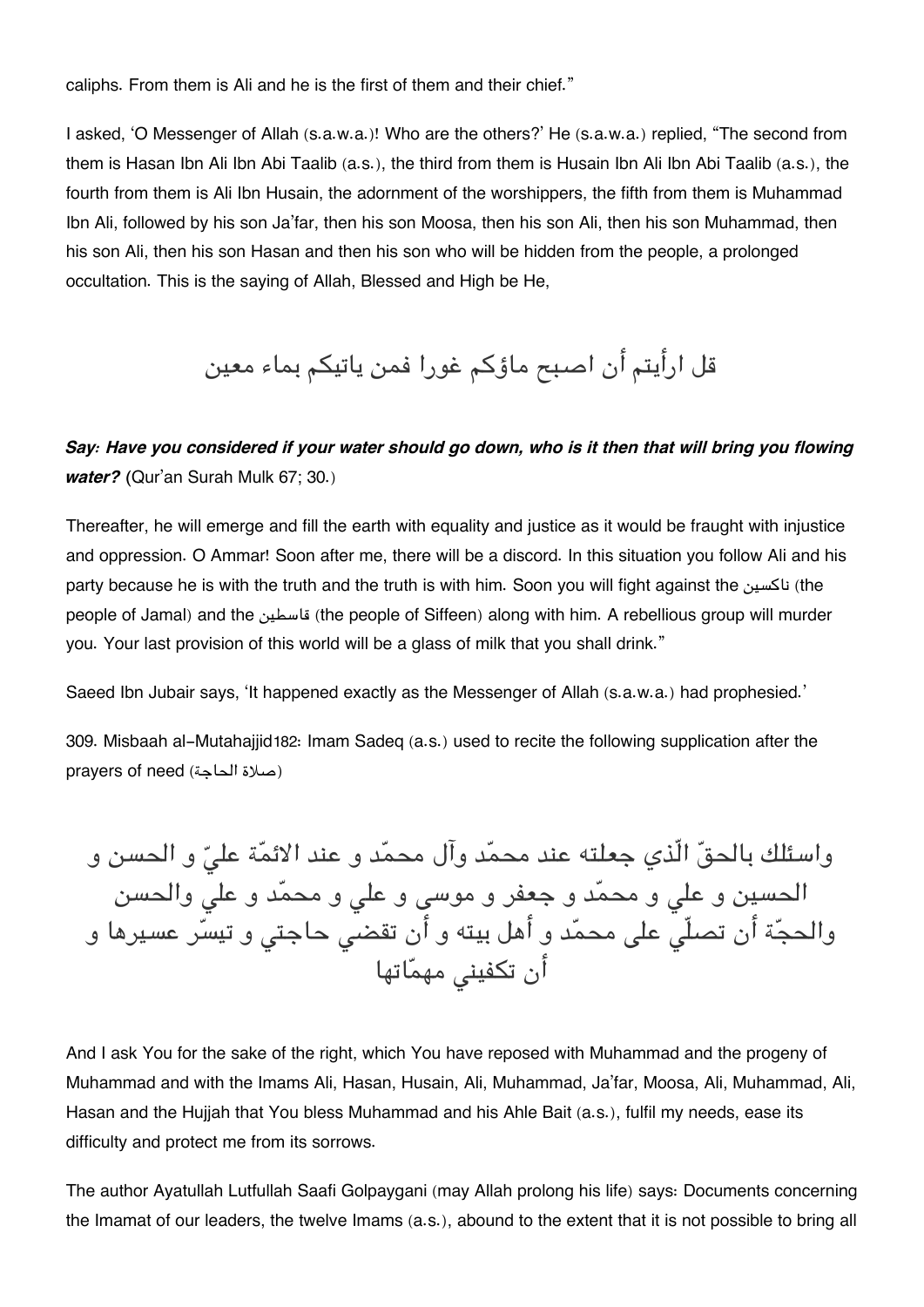of them in this book. If we bring all the reliable traditions only, quoted in our books, it would require many volumes. Hence, we have confined ourselves to only a few of these traditions. Those who are interested in acquiring further knowledge on the subject may refer to the books written on the subject.

For the benefit of our readers, we cite the names of a few books written by acclaimed scholars, like Abu Abdillah Ahmad Ibn Muhammad Ibn Abdullah al-Ayyaash (exp. 401 A.H.), the author of Muqtazab al-Asar Fi Al-Nusoos Alaa al-Aimmah al-Isna Ashar; Shaikh Kamaluddin Maisam Ibn Ali Ibn Maisam al-Bahraani, author of Isteqsaa al-Nazar Fi Imaamate al-Aimmah al-Isna Ashar; Sharho Nahj al-Balaagah (major, medium and minor); Sharho al-Meah Kalemah; Risaalah Fi al-Imaamah; and a number of other books.

Moreoever, quite a few poems had been read in their eulogy, in their lifetime, which is a further proof for their truthfulness like the poems of al-Abdi in the era of Imam Sadeq (a.s.). Those who are interested may refer to Al-Ghadeer by Allamah Amini (a.r.), vol. 2, Ghadeeriyah al-Abdi, pg. 290; and other similar books.

310. Misbaah al-Mutahajjid: There is another supplication, which Imam Sadeq (a.s.) used to recite on Friday after the prayers of need (الحاجة صلاة(. It is as follows:

واسئلك بالحق الذي جعلته عند محمد و آل محمد و عند الائمة عل والحسن و الحسين و عل و محمد و جعفر و موس و عل و محمد و عل والحسن والحجة عليهم السلام ان تصلّ عل محمد و أهلبيته و ان تقض حاجت

I ask You for the sake of the right which You have reposed in Muhammad and the progeny of Muhammad and with the Imams, Ali, Hasan, Husain, Ali, Muhammad, Ja'far, Moosa, Ali, Muhammad, Ali, Hasan and the Hujjah (peace be on them all) that You send blessings on Muhammad and his Ahle Bait (a.s.) and fulfil my need…

[1.](#page--1-0) It is clear for you that some of the traditions we have brought in the previous chapter explain the fact that there will be twelve Imams from the Bani Hashim, from the progeny of the Messenger of Allah (s.a.w.a.). The first of them is Ali (a.s.) and Hazrat Mahdi (a.t.f.s.) is from them and the last of them. Nine of these will be from the descendants of Imam Husain (a.s.). The first of them is Ali (a.s.), the second is Hasan (a.s.), the third is Husain (a.s.), the fourth is Ali Ibn Husain (a.s.) and the seventh from them is from the offspring of Muhammad Ibn Ali al-Baaqer (a.s.). When these holy and infallible Imams (a.s.) will depart from this earth, it will be destroyed along with all its inhabitants. These and other such attributes of the infallible Imams (a.s.) can be found in the following traditions: 49, 62, 66, 70, 71, 72, 74, 75, 76, 77, 78, 80, 81, 82, 83, 86, 87, 88, 89, 90, 91, 94, 95, 97, 98, 102, 105, 106, 107, 108, 109, 110, 113, 115, 117, 118, 120, 121, 125, 126, 127, 128, 129, 131, 132, 133, 134, 135, 136, 137 and 147. They reach to 52 traditions and in this chapter another 161 will be added, making the sum total to 213 elucidative traditions.

[2.](#page--1-0) Yanaabi al-Mawaddah, pg. 85, Chap. 16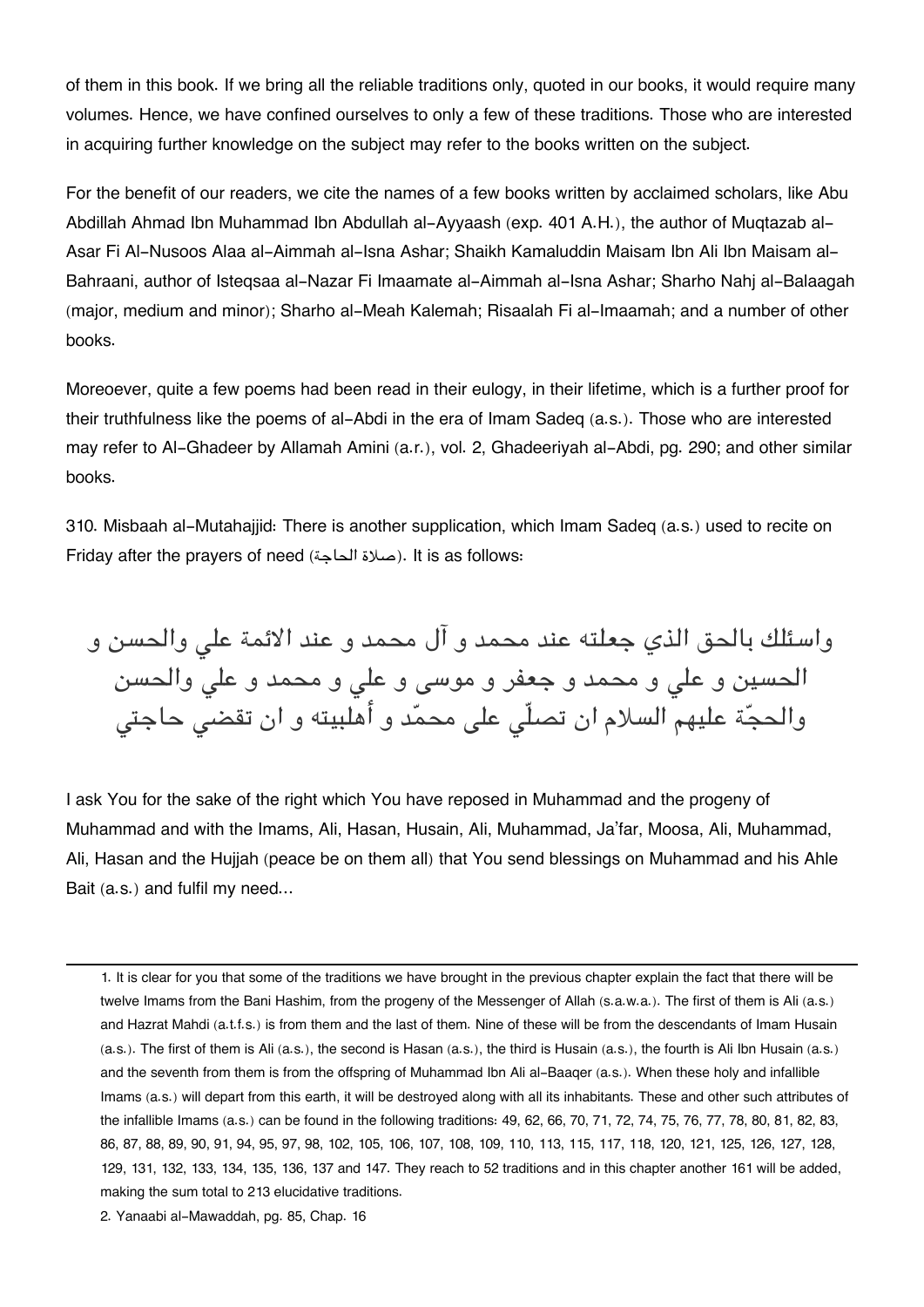- [3.](#page--1-0) Muqtazab al-Asar, p. 29, Tr. No. 18; Behaar al-Anwaar, vol. 36, pg. 382, Chap. 42, Tr. No. 9.
- [4.](#page--1-0) The term muhaddathoon implies those who converse with the angels but cannot see them Translator.
- [5.](#page--1-0) Al-Irshaad, vol. 2, pg. 375, Chap. 19, Tr. No. 5; Kash al-Ghummah, vol. 2, pg. 448
- [6.](#page--1-0) Kitaab Sulaim Ibn Qais, pg. 227.

[7.](#page--1-0) Faraaed al-Simtain, vol. 2, pg. 312, Chap. 61, Tr. No. 562; Kamaal al-Deen, vol. 1, pg. 280, Chap. 24, Tr. No. 27; Yanaabi al-Mawaddah, pg. 447, Chap. 78 (in brief); Ghaayah al-Maraam, pg. 692, Chap. 141, Tr. No. 6; Behaar al-Anwaar, vol. 51, pg. 71, Chap. 1, Tr. No. 12.

[8.](#page--1-0) Faraaed al-Simtain, vol. 2, pg. 313, Chap. 61, Tr. No. 564; Kamaal al-Deen, vol. 1, pg. 280. Chap. 24, Tr. No. 29; Ghaayah al-Maraam, Chap. 141, Tr. No. 8; Yanaabi al-Mawaddah, pg. 258 & pg. 445, Chap. 77, & pg. 447, Chap. 78; Behaar al-Anwaar, vol. 36, pg. 226, Chap. 41, Tr. No. 1; Oyoon Akhbaar al-Reza (a.s.), vol. 1, pg. 64, Tr. No. 31; Kashf al-Astaar, pg. 74, Section 1.

[9.](#page--1-0) Yanaabi al-Mawaddah, pg. 492-493, Chap. 94; Kamaal al-Deen, vol. 1, pg. 282, Chap. 24, Tr. No. 35; Oyoon Akhbaar al-Reza (a.s.), vol. 1, pg. 65, Tr. No. 34; Al-Amaali of Saduq (a.r.), pg. 97, Majlis No. 23, Tr. No. 9; Al-Manaaqeb of Ibn Shahr Ashob, vol. 1, pg. 298; Rawzah al-Waaezin, vol. 1, pg. 102.

[10.](#page--1-0) Kamaal al-Deen, vol. 1, pg. 259, Chap. 24, Tr. No. 4; Oyoon Akhbaar al-Reza (a.s.), vol. 1, pg. 59, Tr. No. 28, Chap. 6; Kefaayah al-Asar, pg. 145, Chap. 23, Tr. No. 2; Behaar al-Anwaar, vol. 36, pg. 244, Chap. 41, Tr. No. 57; Al-Insaaf, pg. 323, Tr. No. 296; Munaar al-Huda, pg. 369.

[11.](#page--1-0) Al-Amaali of Saduq (a.r.), Majlis No. 91, Tr. No. 10; Behaar al-Anwaar, vol. 36, pg. 232, Chap. 41, Tr. No. 15.

[12.](#page--1-0) Meah Manqebah, pg. 71, Manqebah No. 41; Al-Yaqeen, pg. 60; Behaar al-Anwaar, vol. 36, pg. 263, Chap. 41, Tr. No. 84.

[13.](#page--1-0) Al-Ikhtesaas, pg. 223, Chap. 71; Behaar al-Anwaar, vol. 36, pg. 370, Chap. 41, Tr. No. 234.

[14.](#page--1-0) Al-Ghaibah of No'maani, pg. 92, Chap. 4, Tr. No. 23; Al-Ghaibah of Shaikh Tusi (a.r.), pg. 135, Tr. No. 99; Behaar al-Anwaar, vol. 36, pg. 259, Chap. 41, Tr. No. 78 and pg. 281, Chap. 41, Tr. No. 101.

[15.](#page--1-0) Yanaabi al-Mawaddah, pg. 485, Chap. 93; Kamaal al-Deen, vol. 1, pg. 254, Chap. 23, Tr. No. 4; Oyoon Akhbaar al-Reza (a.s.), vol. 1, pg. 262, Chap. 22, Tr. No. 22; Elal al-Sharaae, pg. 13; Behaar al-Anwaar, vol. 26, pg. 335, Chap. 8, Tr. No. 1 and vol. 57, pg. 303, Chap. 39, Tr. No. 16.

[16.](#page--1-0) Yanaabi al-Mawaddah, pg. 443, Chap. 76

[17.](#page--1-0) Kashf al-Astaar, pg. 109, Section 1 narrating from Sharh-o-Ghaayah al-Ahkaam

[18.](#page--1-0) Rauz al-Jenaan, vol. 9, pg. 240 under the exegesis of Surah Taubah, Verse 36

[19.](#page--1-0) Al-Manaaqeb of Ibn Shahr al-Ashob, vol. 1, pg. 283

[20.](#page--1-0) Faraaed al-Simtain, vol. 2, pg. 132, Chap. 31, Tr. No. 430 & pg. 313, Chap. 61, Tr. No. 563; Al-Manaaqeb by Ibn Shahr Aashob, vol. 1, pg.209; Kamaal al-Deen, vol.1, pg. 280, Chap. 24, Tr. No. 28; Oyoon-o-Akhabaar al-Reza (a.s.), vol.1, pg. 64, Chap. 6, Tr. No. 30; Kefaayah al-Asar, pg. 19, Chap. 1, Tr. No. 4; Behaar al-Anwaar, vol. 36, pg. 286, Chap. 41, Tr. No. 50 & 108; Yanaabi al-Mawaddah, pg. 258 narrating from Mawaddah al-Qurbaa; Al-Seraat al-Mustaqeem, vol. 2, pg. 110

[21.](#page--1-0) Kefaayah al-Asar, pg. 29, Chap. 3, Tr. No. 2; Behaar al-Anwaar, vol. 36, pg. 291; Chap. 41, Tr. No. 114

[22.](#page--1-0) Kefaayah al-Asar, pg. 34, Chap. 3, Tr. No. 10; Behaar al-Anwaar, vol. 36, pg. 293; Chap. 41, Tr. No. 121

[23.](#page--1-0) Kefaayah al-Asar, pg. 20, Chap. 1, Tr. No. 5; Behaar al-Anwaar, vol. 36, pg. 287; Chap. 41, Tr. No. 109

[24.](#page--1-0) Kefaayah al-Asar, pg. 86, Chap. 10, Tr. No. 3; Behaar al-Anwaar, vol. 36, pg. 315, Chap. 41, Tr. No. 160; Manaaqeb of Ibn Shahr Aashob, vol. 4, pg. 46

[25.](#page--1-0) Kefaayah al-Asar, pg. 91, Chap. 10, Tr. No. 2; Behaar al-Anwaar, vol. 36, pg. 317, Chap. 41, Tr. No. 165

[26.](#page--1-0) Al Manqebah al Meah, 32nd Manqebah, pg. 59; Al-Istinsaar, pg. 21.

[27.](#page--1-0) Kefaayah al-Asar, pg. 100, Chap. 13, Tr. No. 1; Behaar al-Anwaar, vol. 36, pg. 319, Chap. 41, Tr. No. 17; Taarikh-e-Baghdad, vol. 11, pg. 112, Tr. No. 5805 and vol. 13, pg. 122, Tr. No. 7106; Kanz al-Ummaal, vol. 13, pg. 153, Tr. No. 36478

[28.](#page--1-0) Kefaayah al-Asar, pg. 101, Chap. 13, Tr. No. 2; Behaar al-Anwaar, vol. 36, pg. 320, Chap. 41, Tr. No. 172.

[29.](#page--1-0) Kefaayah al-Asar, pg. 93, Chap. 11, Tr. No. 1; Behaar al-Anwaar, vol. 36, pg. 317, Chap. 41, Tr. No. 166.

[30.](#page--1-0) Kefaayah al-Asar, pg. 106, Chap. 14, Tr. No. 2; Behaar al-Anwaar, vol. 36, pg. 321, Chap. 41, Tr. No. 175.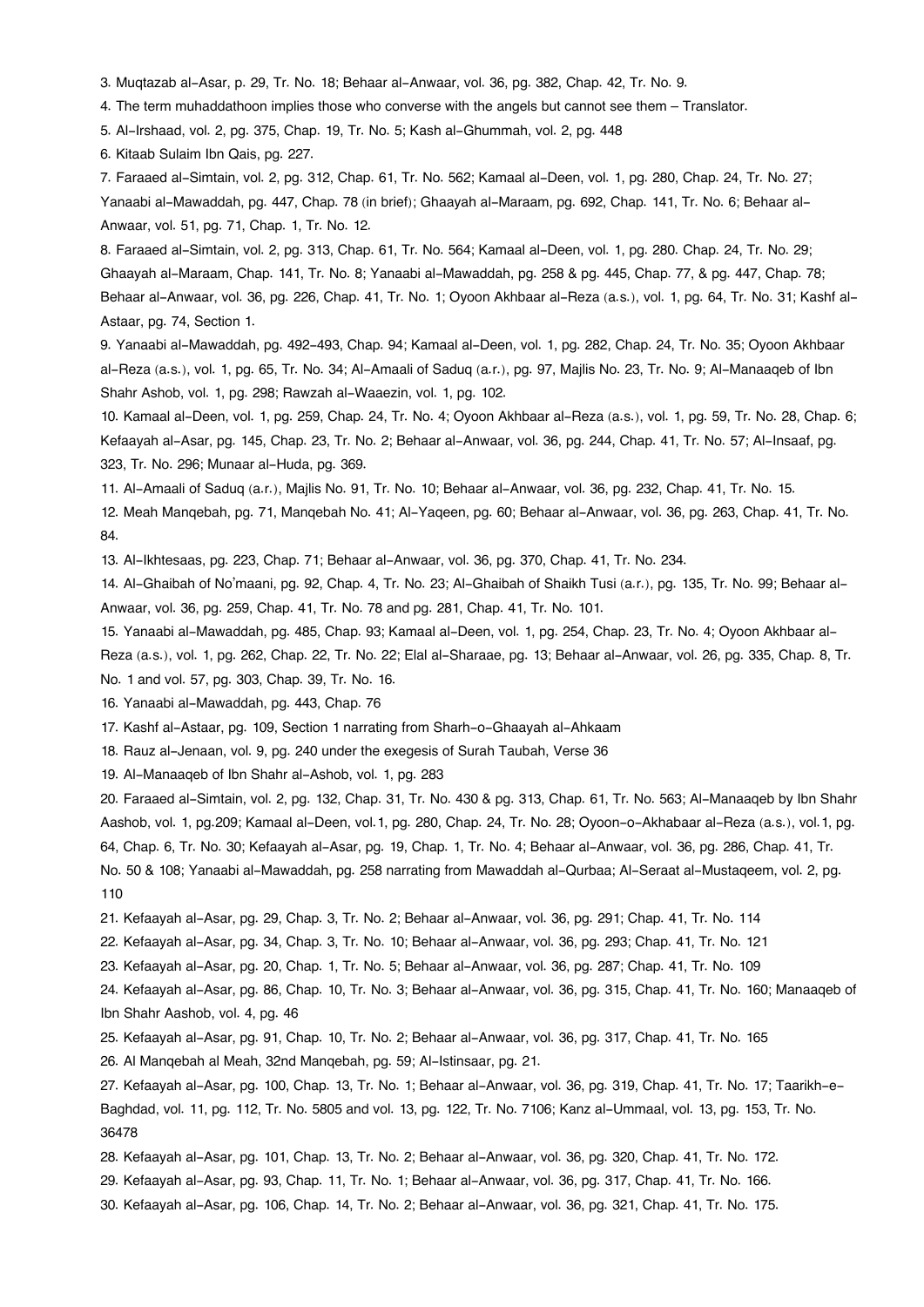[31.](#page--1-0) Kefaayah al-Asar, pg. 124, Chap. 17, Tr. No. 2; Behaar al-Anwaar, vol. 36, pg. 328, Chap. 41, Tr. No. 184.

[32.](#page--1-0) Kefaayah al-Asar, pg. 134, Chap. 20, Tr. No. 1; Behaar al-Anwaar, vol. 36, pg. 231, Chap. 41, Tr. No. 190

[33.](#page--1-0) Kefaayah al-Asar, pg. 165, Chap. 24, Tr. No. 3; Behaar al-Anwaar, vol. 36, pg. 340, Chap. 41, Tr. No. 202; Al-Insaaf, pg. 140, Tr. No. 180.

[34.](#page--1-0) Kefaayah al-Asar, pg. 170, Chap. 25, Tr. No. 2; Behaar al-Anwaar, vol. 36, pg. 341, Chap. 41, Tr. No.207; Al-Insaaf, pg. 304, Tr. No. 283

[35.](#page--1-0) Kefaayah al-Asar, pg. 177, Chap. 25, Tr. No. 6; Behaar al-Anwaar, vol. 36, pg. 345, Chap. 41, Tr. No.212; Al-Insaaf, pg. 58, Tr. No. 48

[36.](#page--1-0) Kefaayah al-Asar, pg. 183, Chap. 26, Tr. No. 3; Behaar al-Anwaar, vol. 36, pg. 347, Chap. 41, Tr. No.215; Al-Seraah al-Mustaqeem, vol. 2, pg. 122, Chap. 10, Section 4

[37.](#page--1-0) Kefaayah al-Asar, pg. 184, Chap. 26, Tr. No. 4; Behaar al-Anwaar, vol. 36, pg. 347, Chap. 41, Tr. No.216; Al-Insaaf, pg. 30, Tr. No. 26

[38.](#page--1-0) Kefaayah al-Asar, pg. 194, Chap. 28, Tr. No. 2; Manaaqeb of Ibn Shahr Aashob, vol. 1, pg. 296, Tr. No. 10; Behaar al-Anwaar, vol. 36, pg. 351, Chap. 41, Tr. No. 220

[39.](#page--1-0) Al-Amaali of Saduq (a.r.), pg. 116, 27th Majlis, Tr. No. 8; Bashaarah al-Mustafa, pg. 24; Al-Nawaader, pg. 72, Chap. 41, Kitaab al-Nabuwwah wa al-Imamah; Behaar al-Anwaar, vol. 36, pg. 227, Chap. 41, Tr. No. 5; Mashaareq al-Anwaar al-Yaqeen, pg. 55 (briefly)

[40.](#page--1-0) Al-Kaafi, vol. 1; Kitaab al-Hujjah, pg. 529, Chap. 184, Tr. No. 4; Oyoon, vol. 1, pg. 47, Chap. 6, Tr. No. 8; Al-Khesaal, vol. 2, pg. 477, Chap. 12, Tr. No. 41; Kamaal al-Deen, vol. 1, pg. 270, Chap. 24, Tr. No. 15; Al-Ghaibah by Shaikh Tusi, pg. 137, Tr. No. 101; Al-Ghaibah by No'amaani, pg. 95, Chap. 4, Tr. No. 27; Al-Mo'tabar, pg. 4; Behaar al-Anwaar, vol. 36, pg. 231, Chap. 41, Tr. No. 13; Isbaat al-Hudaat, vol. 1, pg. 456, Chap. 9, Tr. No. 75 and pg. 660, Tr. No. 848; Al-Waafi, vol. 2, pg. 303, Chap. 31, Tr. No. 578; E'laam al-Waraa, pg. 154; Al-Insaaf, pg. 165, Tr. No. 173; Kitaab Sulaym Ibn Qais, pg. 155 (1st edn.) and pg. 231 (recent edn.); Hilyah al-Abraar, vol. 2, pg. 65, Chap. 17, Tr. No. 2; Kash al-Ghummah, vol. 2, pg. 508; Taqreeb al-Maarif, pg. 177; Miraat al-Oqool, vol. 6, pg. 216, Chap. 184, Tr. No. 4.

[41.](#page--1-0) Al-Yaqeen, Chap. 195, pg. 487-488; Al-Seraat al-Mustaqeem, Chap. 10; Maraasid al-Irfaan, vol. 2, pg. 119, Sec. 3, Chap. 10.

[42.](#page--1-0) Al-Amaali of Shaikh Mufeed (r.a.), pg. 239, 25th Majlis, Tr. No. 4; Bashaarah al-Mustafa, pg. 48; Behaar al-Anwaar, vol. 36, pg. 271, Chap. 41, Tr. No. 93.

[43.](#page--1-0) Al-Ghaibah by No'maani, pg. 81, Chap. 4, Tr. No. 11; Kitaab Sulaym (recent edn.), pg. 123; Behaar al-Anwaar, vol. 36, pg. 277, Chap. 41, Tr. 97; Al-Insaaf, Tr. No. 177.

[44.](#page--1-0) Kitaab Sulaym Ibn Qais, pg. 140 (recent edn.); Al-Ghaibah by No'maani, pg. 82, Chap. 4, Tr. No. 12; Behaar al-Anwaar, vol. 36, pg. 287, Chap. 41, Tr. No. 98; Al-Insaaf, Tr. No. 178; Mashaareq Anwaar al-Yaqeen, pg. 191; Isbaat al-Hudaat, vol. 1, pg. 657, Chap. 9, Sec. 71, Tr. No. 840

[45.](#page--1-0) Kefaayah al-Asar, pg. 241, Chap. 32, Tr. No. 7; Al-Insaaf, pg. 147, Tr. No. 142; Behaar al-Anwaar, vol. 46, pg. 232, Chap. 4, Tr. No. 9.

[46.](#page--1-0) Al-Kaafi, vol. 1, pg. 533, Chap. 184, Tr. No. 16; Oyoono Akhbaar al-Reza (a.s.), vol. 1, pg. 56, Chap. 6, Tr. No. 22; Al-Khesaal, vol. 2, p. 478, Chap. 12, Tr. No. 25; Al-Irshaad, vol. 2, pg. 375, Chap. 59,Tr. No.7; Isbaat al-Hudaat, vol. 2, pg. 298, Chap. 9, Tr. No. 84; Behaar al-Anwaar, vol. 36, pg. 392, Chap. 45, Tr. No. 5; Al-Insaaf, Tr. No. 137; Al-Waafi, vol. 2, pg. 311, Chap. 31, Tr. No. 18, Mer'aat al-Oqool, vol. 6, pg. 231, Chap. 16

[47.](#page--1-0) Kefaayah al-Asar, pg. 233, Chap. 30, Tr. No. 1; Al-Insaaf, Tr. No. 91; Behaar al-Anwaar, vol. 36, pg. 383, Chap. 43, Tr. No. 1.

[48.](#page--1-0) Kitaab Sulaym, pg. 8 (Old Edn.), pg. 70 (New Edn.); Kamaal al-Deen, vol. 1, pg. 262, Chap. 24, Tr. No. 10; Irshaad al-Quloob, vol. 2, pg. 276; Al-Insaaf, pg. 185, Tr. No.179.

[49.](#page--1-0) Kamaal al-Deen, vol. 2, pg.345, Chap. 33, Tr. No. 30; Al-Seraat al-Mustaqeem, vol. 2, pg. 134, Chap. 10, Sec. 5 narrating from Saaburi, who asked Imam Sadeq (a.s.) concerning the verse, "....its root is firm and its branch is in the sky." (Surah Ibraheem (14): Verse 24), he (a.s.) explained, "The Prophet (s.a.w.a.) is its root, Ali (a.s.) is its branch, Hasan and Husain are its fruits, the nine descendants (Imams) are its twigs and the Shias are its leaves; Behaar al-Anwaar, vol. 24, pg. 141, Chap. 44, Tr. No. 7.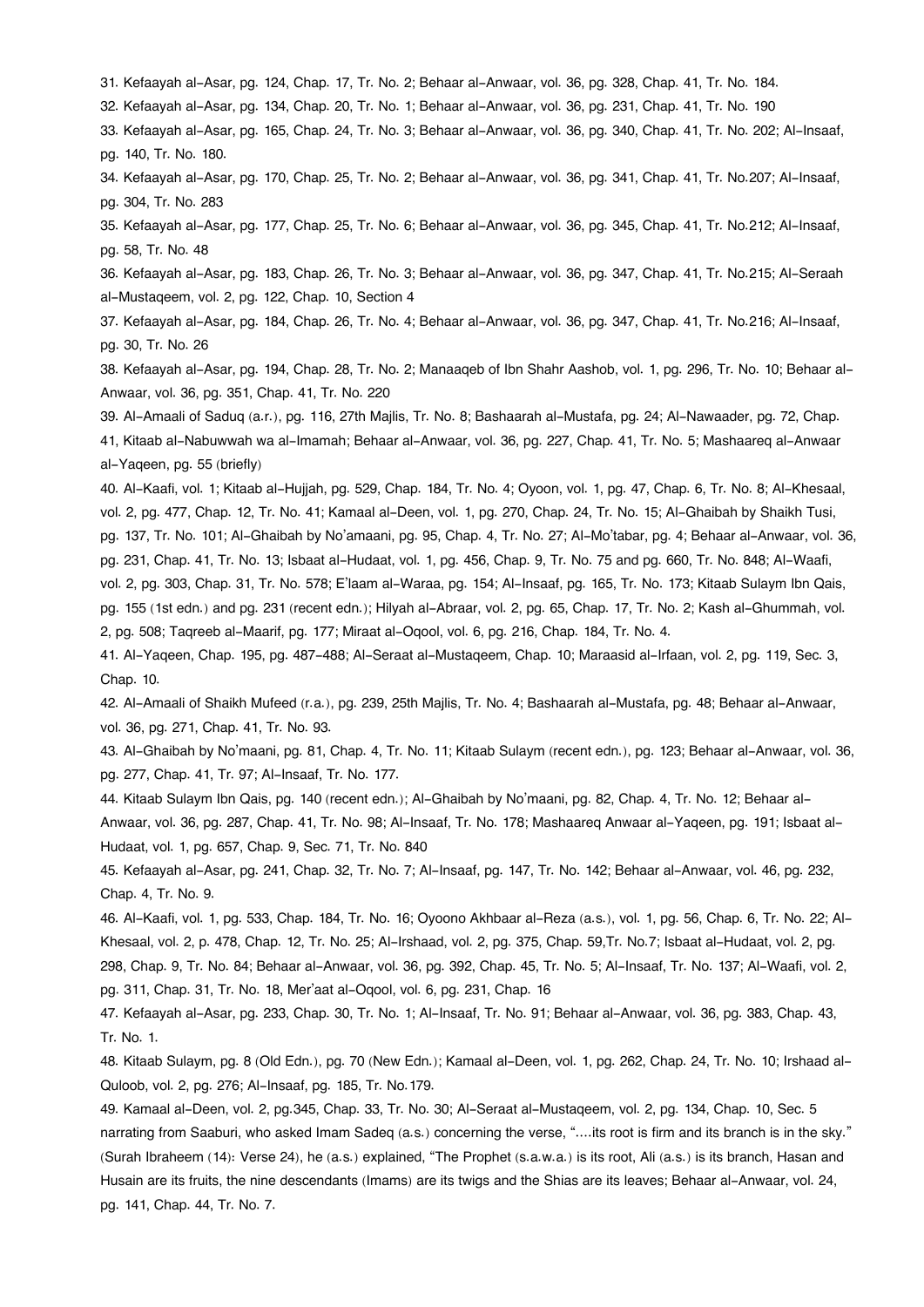[50.](#page--1-0) Kamaal al-Deen, vol. 2, pg. 358, Chap. 33, Tr. No. 57; Ma'ani al-Akhbaar, pg. 126; Al-Khesaal, vol. 1, pg. 304, Chap. 5, Tr. No. 84; Yanaabi al-Mawaddah,; Manaaqeb of Ibn Shahr Aashob, vol. 1, pg. 283; Irshaad al-Quloob, vol. 2, pg. 280; Isbaat al-Hudaat, vol. 2, pg. 358, Tr. No. 178, Chap. 9 and vol. 3, pg. 84, Sec. 53, Tr. No. 783; Majma' al-Bayaan from Kitaab al-Noboovat of Shaikh Sadooq (a.r.), vol. 1, pg. 200; Noor al-Saqalain, vol. 1, pg. 57, Tr. No. 145 and vol. 4, pg. 597, Tr. No. 27; Taveel al-Ayaat al-Zaaherah, pg. 82, Tr. No. 57 and pg. 541; Tafseer al-Saafi, vol. 1, pg. 138 and vol. 2, pg. 526.

[51.](#page--1-0) Surah Baqarah (2): Verse 124

[52.](#page--1-0) Surah Zukhruf (43): Verse 28

[53.](#page--1-0) Faraaed al-Simtain, vol. 1, pg. 312, Simt I, Chap. 58, Tr. No. 250; Kamaal al-Deen, vol. 1, pg. 274, Chap. 24, Tr. No. 25; Al-Ghadeer, vol. 1, pg. 163; Al-Ehtejaaj, pg. 145; Isbaat al-Hudaat, vol. 3, pg. 7, Sec. 28, Tr. No. 596. [54.](#page--1-0) Some ignoramuses don't accept such quotes concerning about Umar thinking that such a behavior is tantamount to the rejection of Allah's and His Messenger's commands and prohibitions. Such defense shows the lack of knowledge concerning Umar's psychology and attitude. It should be borne in mind that such defense holds no water considering Umar's past history of questioning the policies and decisions of the Prophet (s.a.w.a.) on numerous occasions. He was the one who had objected to the Prophet (s.a.w.a.) during the Treaty of Hudaibiyyah, concerning the Mut'ah of Hajj and when he (s.a.w.a.) had asked, 'Bring me a pen and paper that I may write for you by which you will never be led astray.' On this, Umar passed a remark, which I cannot reproduce out of shame in front of Allah, His Messenger and his Ummah. Such rude and undesirable behaviour was not displayed by any of the companions of the Prophet (s.a.w.a.) with the exceptions of people like Haarith Ibn No'man Fehri (may Allah curse him and his ilk).

[55.](#page--1-0) Kitaab-o-Sulaym, pg. 171 (recent edn.)

[56.](#page--1-0) Muqtazab al-Asar, pg. 18, Tr. No. 13; Behaar al-Anwaar, vol. 25, pg. 185, Chap. 5, Tr. No. 6.

[57.](#page--1-0) Al-Masaael al-Jaarudiyah, pg. 7.

[58.](#page--1-0) Isbaat al-Hudaat, vol. 1, pg. 658, Chap. 9, Sec. 71, Tr. No. 844; Kitaab Sulaym Ibn Qais (recent edn.), pg. 186.

[59.](#page--1-0) Kitaab Sulaym Ibn Qais, (recent edn.), pg. 227; Isbaat al-Hudaat, vol. 1, pg. 659, Chap. 9, Sec. 71, Tr. No. 846.

[60.](#page--1-0) Isbaat al-Hudaat narrating from Al-Arbaeen by Muhammad Taahir Al-Qummi, vol. 1, pg. 728, Chap. 9, Sec. 34, Tr. No. 234.

[61.](#page--1-0) Isbaat al-Hudaat, vol. 1, pg. 730, Chap. 9, Sec. 36, Tr. No. 251.

[62.](#page--1-0) Kamaal al-Deen, vol. 1, pg. 257, Chap. 24, Tr. No. 2; Kefaayah al-Asar, pg. 110, Chap. 10, Tr. No. 1; Irshaad al-

Quloob, vol. 2, pg. 272; Behaar al-Anwaar, vol. 36, pg. 282, Chap. 41, Tr. No. 105; Al-Insaaf, pg. 155, Tr. No. 155; Munaar al-Huda, pg. 368.

[63.](#page--1-0) Kefaayah al-Asar, pg. 23, Chap. 2, Tr. No. 1; Al-Manaaqeb by Ibn Shahr Aashob, vol. 1, pg. 295, Tr. No. 2; Behaar al-Anwaar, vol. 36, pg. 282, Chap. 41, Tr. No. 104; Al-Insaaf, pg. 153, Tr. No. 151.

[64.](#page--1-0) Kefaayah al-Asar, pg. 28, Chap. 3, Tr. No. 1; Al-Manaaqeb by Ibn Shahr Aashob, vol. 1, pg. 295, Tr. No. 3; Al-Insaaf, pg. 231, Tr. No. 222; Behaar al-Anwaar, vol. 36, pg. 290, Chap. 41, Tr. No. 113.

[65.](#page--1-0) Kefaayah al-Asar, pg. 30, Chap. 3, Tr. No. 3; Behaar al-Anwaar, vol. 36, pg. 291, Chap. 41, Tr. No. 115; Al-Insaaf, pg. 230, Tr. No. 223.

[66.](#page--1-0) Kefaayah al-Asar, pg. 30, Chap. 3, Tr. No. 4; Behaar al-Anwaar, vol. 36, pg. 291, Chap. 41, Tr. No. 116; Al-Insaaf, pg. 230, Tr. No. 224.

[67.](#page--1-0) Kefaayah al-Asar, pg. 31, Chap. 3, Tr. No. 5; Behaar al-Anwaar, vol. 36, pg. 292, Chap. 41, Tr. No. 117; Al-Insaaf, pg. 158, Tr. No. 161.

[68.](#page--1-0) Kefaayah al-Asar, pg. 31, Chap. 3, Tr. No. 6; Al-Insaaf, pg. 231, Tr. No. 225; Behaar al-Anwaar, vol. 36, pg. 292, Chap. 41, Tr. No. 118.

[69.](#page--1-0) Kefaayah al-Asar, pg. 32, Chap. 3, Tr. No. 8; Behaar al-Anwaar, vol. 36, pg. 292, Chap. 41, Tr. No. 119.

[70.](#page--1-0) Kefaayah al-Asar, pg. 38, Chap. 4, Tr. No. 3; Behaar al-Anwaar, vol. 36, pg. 293, Chap. 41, Tr. No. 123

[71.](#page--1-0) Kefaayah al-Asar, pg. 44, Chap. 5, Tr. No. 4; Behaar al-Anwaar, vol. 36, pg. 304, Chap. 41, Tr. No. 143

[72.](#page--1-0) Maqtal al-Husain by Khwaarazmi, vol. 1, pg. 146, Sec. 7; Meah Manqebah, pg. 124, the 58th Manqebah; Kefaayah al-Asar, pg. 45, Chap. 5, Tr. No. 5; Kamaal al-Deen, vol.1, pg.262, Chap. 24, Tr. No. 9; Al-Khesaal, vol. 2, pg. 475, Chap. 12, Tr. No. 38; Al-Oyoon, vol. 1, pg. 52, Chap. 6, Tr. No. 17; Behaar al-Anwaar, vol. 43, pg. 295, Chap. 12, Tr. No. 56; Al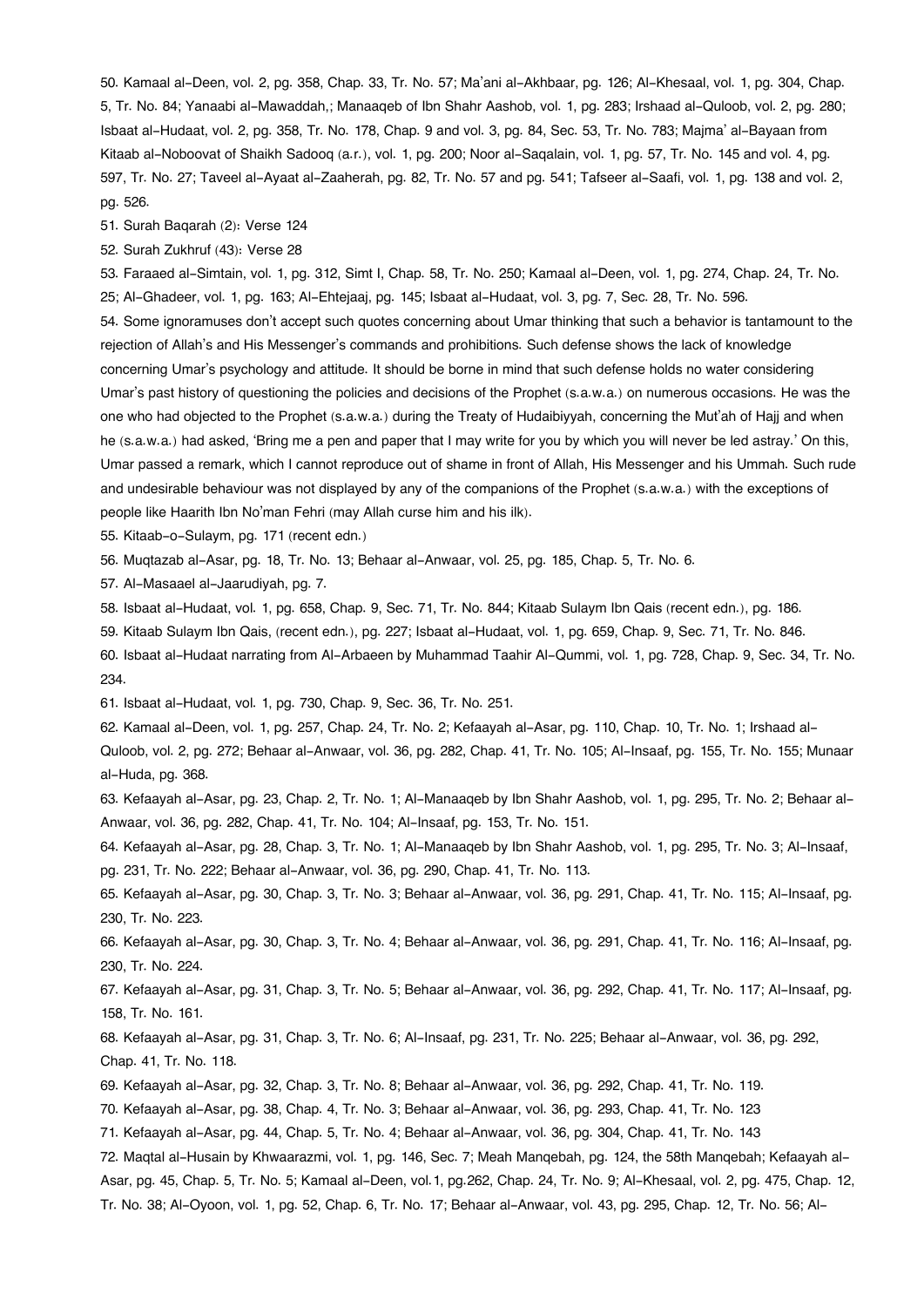Awaalem, vol. 17, pg. 73, Chap. 7, Tr. No. 1; Hilyah al-Abraar, vol. 2, pg. 720, Tr. No. 128; Al-Insaaf, pg. 164, Tr. No. 172; Munaar al-Huda, pg. 370.

[73.](#page--1-0) Kefaayah al-Asar, pg. 47, Chap. 5, Tr. No. 6; Manaaqeb of Ibn Shahr Aashob, vol. 1, pg. 295, Tr. No. 6; Behaar al-Anwaar, vol. 36, pg. 290, Chap. 41, Tr. No. 112; Al-Insaaf, pg. 36, Tr. No. 38

[74.](#page--1-0) Kefaayah al-Asar, pg. 65, Chap. 7, Tr. No. 4; Behaar al-Anwaar, vol. 36, pg. 308, Chap. 41, Tr. No. 147; Al-Insaaf, pg. 149, Tr. No. 144

[75.](#page--1-0) Surah Ahzaab (33): Verse 33

[76.](#page--1-0) Kefaayah al-Asar, pg. 95, Chap. 12, Tr. No. 1; Behaar al-Anwaar, vol. 36, pg. 317, Chap. 41, Tr. No. 167; Al-Insaaf, pg. 264, Tr. No. 248

[77.](#page--1-0) Kefaayah al-Asar, pg. 98, Chap. 12, Tr. No. 5; Al-Insaaf, pg. 265, Tr. No. 249; Behaar al-Anwaar, vol. 36, pg. 319, Chap. 41, Tr. No. 170; Al-Seraat al-Mustaqeem, vol. 2, pg. 116, Chap. 10, Sec. 4.

[78.](#page--1-0) Kefaayah al-Asar, pg. 172, Chap. 25, Tr. No. 3; Al-Insaaf, pg. 328, Tr. No. 303; Behaar al-Anwaar, vol. 36, pg. 342, Chap. 41, Tr. No. 208; Al-Seraat al-Mustaqeem, vol. 2, pg. 129, Chap. 10, Sec. 4

[79.](#page--1-0) Kefaayah al-Asar, pg. 176, Chap. 25, Tr. No. 5; Al-Insaaf, pg. 221, Tr. No. 213; Behaar al-Anwaar, vol. 36, pg. 344, Chap. 41, Tr. No. 210; Al-Seraat al-Mustaqeem, vol. 2, pg. 130, Chap. 10, Sec. 4.

[80.](#page--1-0) Kefaayah al-Asar, pg. 193, Chap. 28, Tr. No. 1; Al-Insaaf, pg. 152, Tr. No. 150; Behaar al-Anwaar, vol. 36, pg. 350, Chap. 41, Tr. No. 219; Al-Seraat al-Mustaqeem, vol. 2, pg. 123, Chap. 10, Sec. 3.

[81.](#page--1-0) Kefaayah al-Asar, pg. 196, Chap. 28, Tr. No. 5; Behaar al-Anwaar, vol. 36, pg. 352, Chap. 41, Tr. No. 222; Al-Insaaf, pg. 330, Tr. No. 304.

[82.](#page--1-0) Kefaayah al-Asar, pg. 197,Chap. 28, Tr. No. 7; Al-Insaaf, pg. 290, Tr. No. 263; Behaar al-Anwaar, vol. 36, pg. 352, Chap. 41, Tr. No. 224; Al-Seraat al-Mustaqeem, vol. 2, pg. 123, Chap. 10, Sec. 3.

[83.](#page--1-0) Kamaal al-Deen, vol. 1, pg. 256, Chap. 24, Tr. No. 1; Al-Amaali, 7th Majlis, Tr. No. 3; Behaar al-Anwaar, vol. 36, pg. 226, Chap. 41, Tr. Nos. 2 & 3; Al-Insaaf, pg. 213, Tr. No. 210; Rauzah al-Waaezeen, vol. 1, pg. 100, Al-Seraat al-

Mustaqeem, vol. 2, pg. 115, Chap. 10, Sec. 3; Isbaat al-Hudaat, vol. 3, pg. 25, Sec. 35, Tr. No. 8645; Mashaareqo Anwaar al-Yaqeen, pg. 56; Munaar al-Huda, pg. 367.

[84.](#page--1-0) Kamaal al-Deen, vol. 1, pg. 261, Chap. 24, Tr. No. 8; Al-Ehtejaaj, pg. 69; Al-Insaaf, pg. 241, Tr. No. 232; Behaar al-Anwaar, vol. 36, pg. 246, Chap. 41, Tr. No. 59.

[85.](#page--1-0) Kamaal al-Deen, vol. 1, pg. 259, Chap. 24, Tr. No. 5; Al-Insaaf, pg. 280, Tr. No. 257; Isbaat al-Hudaat, vol. 2, pg. 379, Chap. 9, Tr. No. 216; Qasas al-Anbiyaa, pg. 266, Sec. 16, Tr. No. 439; Munaar al-Huda, pg. 369

[86.](#page--1-0) Kamaal al-Deen, vol. 1, pg. 260, Chap. 24, Tr. No. 6; Behaar al-Anwaar, vol. 36, pg. 254, Chap. 41, Tr. No. 70; Al-Insaaf, pg. 131, Tr. No. 120; Munaar al-Huda, pg. 370

[87.](#page--1-0) Kamaal al-Deen, vol. 1, pg. 261, Chap. 24, Tr. No. 7; Behaar al-Anwaar, vol. 26, pg. 342, Chap. 8, Tr. No. 13 & vol. 36, pg. 255, Chap. 41, Tr. No. 71; Al-Insaaf, pg. 132, Tr. No. 121; Munaar al-Huda, pg. 370.

[88.](#page--1-0) Kamaal al-Deen, vol. 1, pg. 269, Chap. 24, Tr. No. 12; Dalaael al-Imaamah, pg. 237; Behaar al-Anwaar, vol. 36, pg. 255, Chap. 41, Tr. No. 72; Al-Insaaf, pg. 53, Tr. No. 43; Isbaat al-Hudaat, vol. 1, pg. 654, Sec. 67, Chap. 9, Tr. No. 823 narrating from the "Book of Virtues" by Husain Ibn Hamdaan.

[89.](#page--1-0) Kamaal al-Deen, vol. 1, pg. 281, Chap. 24, Tr. No. 32; Dalaael al-Imaamah, pg. 240; Al-Ghaibah by No'maani, pg. 67, Chap. 4, Tr. No. 7; Al-Ghaibah of Shaikh Tusi (a.r.), pg. 140, Tr. No. 107; Isbaat al-Wasiyyah, pg. 251; Al-Mo'tabar, pg. 24; Muqtazab al-Asar, pg. 9, Tr. No. 9; Taqreeb al-Maarif, pg. 176; Al-Mohtazar, pg. 159; Behaar al-Anwaar, vol. 25, pg. 363, Chap. 12, Tr. No. 22 & vol. 36, pg. 256, Chap. 41, Tr. No. 74 & pg. 260, Chap. 41, Tr. No. 80 & pg. 372, Tr. No. 234. [90.](#page--1-0) Al-Ikhtesaas, pg. 207; Kefaay al-Asar, pg. 45, Chap. 5, Tr. No. 5; Kashf al-Ghummah, vol. 2, pg. 508; Yanaabi al-Mawaddah, pg. 492, Chap. 94; Isbaat al-Hudaat, vol. 3, pg. 64, Sec. 42, Tr. No. 745.

[91.](#page--1-0) Kefaayah al-Asar, pg. 299, Chap. 40, Tr. No. 4; Behaar al-Anwaar, vol. 36, pg. 360, Chap. 41, Tr. No. 231; Al-Insaaf, pg. 59, Tr. No. 49.

[92.](#page--1-0) Kefaayah al-Mahdi, pg. 82, Tr. No. 16; Isbaat al-Hudaat, vol. 3, pg. 95, Chap. 9, Sec. 60, Tr. No. 812 narrating from the book of Isbaat al-Raj'ah of Fazl Ibn Shaazaan; Oyoon-o-Akhbaar al-Reza, vol. 1, pg. 57, Chap. 6, Tr. No. 25; Kamaal al-Deen, pg. 240; Maani al-Akhbaar, pg. 90 The chapter of the meaning of Saqalain and Etrat, Tr. No. 4; Isbaat al-Hudaat, vol. 6, pg. 326, Chap. 9, Sec.4, Tr. No. 125; Behaar al-Anwaar, vol. 36, pg. 373, Chap. 42, Tr. No. 2; E'laam al-Waraa, pg.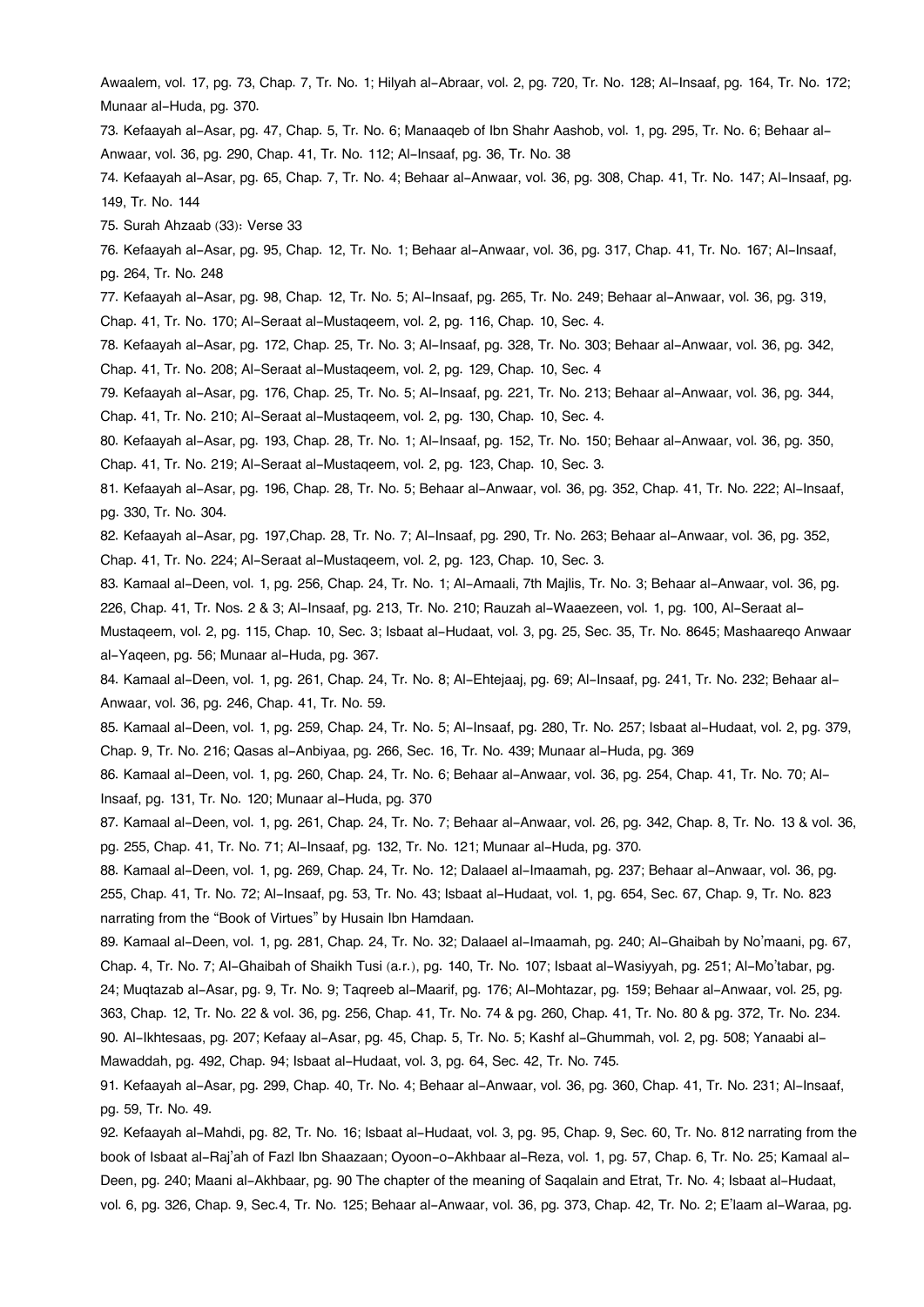375, Sec. 2; Al-Insaaf, pg. 260, Tr. No. 244.

[93.](#page--1-0) Kefaayah al-Asar, pg. 250, Chap. 33, Tr. No. 5; Behaar al-Anwaar, vol. 36, pg. 358, Chap. 41, Tr. No. 228; Al-Insaaf, pg. 81, Tr. No. 74; Al-Seraat al-Mustaqeem, vol. 2, pg. 132, Chap. 10, Sec. 4.

[94.](#page--1-0) Al-Kaafi, vol. 1, pg. 533, Chap. 184, Tr. No. 15; Al-Ghaibah by No'maani, pg. 94, Chap. 4, Tr. No. 25; Al-Khesaal, vol. 1, pg. 419, Chapter of Nine, Tr. No. 12 and vol. 2, pg. 80, Chapter of Twelve, Tr. No. 50; Al-Ghaibah by Shaikh Tusi, pg. 140, Tr. No. 104; Al-Irshaad, vol. 2, pg. 348, Chap. 59, Tr. No. 6; Al-Waafi, vol. 2, pg. 310, Chap. 31, Tr. No. 767/14; Kashf al-Ghummah, vol. 2, pg. 448; Manaaqeb of Ibn Shahr Aashob, vol. 1, pg. 296; Dalaael al-Imamah, pg. 240; Isbaat al-Wasiyyah, pg. 203; Al-Insaaf, pg. 20, Tr. No. 13; Al-Istinsaar, pg. 170; Taqreeb al-Maarif, pg. 183; Isbaat al-Hudaat, vol. 1, pg. 460, Chap. 9, Tr. No. 83 and pg. 533, Chap. 9, Tr. No. 312; Behaar al-Anwaar, vol. 36, pg. 392, Chap. 45, Tr. No. 3. [95.](#page--1-0) Kamaal al-Deen, vol. 2, pg. 350, Chap. 33, Tr. No. 45; Al-Seraat al-Mustaqeem, vol. 2, pg. 134, Chap. 10, Sec. 4; Behaar al-Anwaar, vol. 36, pg. 391, Chap. 46, Tr. No. 5; Al-Insaaf, pg. 29, Tr. No. 24; Isbaat al-Hudaat, vol. 1, pg. 518, Chap. 9, Tr. No. 258.

[96.](#page--1-0) Muqtazab al-Asar, pg. 8 & 9, Tr. No. 7; Behaar al-Anwaar, vol. 36, pg. 372 under tradition 234; Nafas al-Rahmaan, pg. 94.

[97.](#page--1-0) Kashf al-Yaqeen, pg. 118; Irshaad al-Quloob, vol. 2, pg. 33.

[98.](#page--1-0) Muqtazab al-Asar, pg. 9, Tr. No. 8; Al-Seraat al-Mustaqeem, vol. 2, pg. 120, Chap. 10.

[99.](#page--1-0) Al-Nukat al-Eteqadiyyah, pg. 35; al-Etemaad Fi Sharhe Risaalah Wajib al-Eteqaad, pg. 397.

[100.](#page--1-0) Faraaed al-Simtain, vol. 2, pg. 132, Chap. 31, Tr. No. 431; Kefaayah al-Asar, pg. 11, Chap. 1, Tr. No. 2; Yanaabi al-Mawaddah, pg. 440, Chap. 76, Tr. No. 1; Behaar al-Anwaar, vol. 3, pg. 303 & vol. 36, pg. 283, Chap. 41, Tr. No. 101; Al-Awaalem, vol. 15/3, pg. 138, Chap. 1, Tr. No. 78; Al-Insaaf, pg. 276, Tr. No. 255.

[101.](#page--1-0) Kefaayah al-Asar, pg. 16, Chap. 1, Tr. No. 3; Behaar al-Anwaar, vol. 36, pg. 285, Chap. 41, Tr. No. 107; Al-Awaalem, vol. 15/3, pg. 140, Chap. 1, Tr. No. 79; Al-Insaaf, pg. 202, Tr. No. 202.

[102.](#page--1-0) Kefaayah al-Asar, pg. 40, Chap. 5, Tr. No. 1; Behaar al-Anwaar, vol. 36, pg. 289, Chap. 41, Tr. No. 111; Al-Awaalem, vol. 15/3, pg. 144, Chap. 1, Tr. No. 83; Al-Insaaf, pg. 261, Tr. No. 246.

[103.](#page--1-0) Kamaal al-Deen, vol. 1, pg. 253, Chap. 23, Tr. No. 3; Yanaabi al-Mawaddah, pg. 494, Chap. 94; Kefaayah al-Asar, pg. 53, Chap. 7, Tr. No. 1; Al-Manaaqeb of Ibn Shahr Aashob, vol. 1, pg. 282 narrating from the Tafseer of Jaaber al-Jo'fi from Jaaber al-Ansaari; E'laam al-Waraa, pg. 397; Al-Awaalem, vol. 15/3, pg. 11; Tafseer Rauz al-Jenaan, vol. 3, pg. 423; Behaar al-Anwaar, vol. 23, pg. 289, Chap. 17, Tr. No. 16 & vol. 36, pg. 249, Chap. 41, Tr. No. 67; Al-Insaaf, pg. 114, Tr. No. 107; Kefaayah al-Mohtadi, pg. 56, Tr. No. 5; Tabyeen al-Mahajjah, pg. 278; Ta'veel al-Ayaat al-Zaaherah, pg. 141; Kashf al-Ghummah, vol. 2, pg. 509; Tafseer al-Saafi, vol. 1, pg. 366; Ilzaam al-Naaseb, vol. 1, pg. 54; Al-Seraat al-Mustaqeem, pg. 143, Chap. 10, Sec. 21; Tafseer Noor al-Saqlain, vol. 1, pg. 414, Tr. No. 331; Tafseer Kanz al-Daqaaeq, vol. 2, pg. 393; Reyaaz al-Saalekeen, vol. 5, pg. 173, Rauzah No. 34.

[104.](#page--1-0) Kefaayah al-Asar, pg. 61, Chap. 7, Tr. No. 3; Behaar al-Anwaar, vol. 36, pg. 306, Chap. 41, Tr. No. 145; Al-Insaaf, pg. 162, Tr. No. 168.

[105.](#page--1-0) Kefaayah al-Asar, pg. 69, Chap. 8, Tr. No. 2; Irshaad al-Quloob, pg. 272; Al-Insaaf, pg. 317, Tr. No. 291; Behaar al-Anwaar, vol. 36, pg. 301, Chap. 41, Tr. No. 140.

[106.](#page--1-0) Kefaayah al-Asar, pg. 74, Chap. 8, Tr. No. 4; Behaar al-Anwaar,vol. 36, pg. 310, Chap. 41, Tr. No. 151; Al-Insaaf, pg. 320, Tr. No. 292.

[107.](#page--1-0) Kefaayah al-Asar, pg. 81, Chap. 9, Tr. No. 2; Behaar al-Anwaar, vol. 36, pg. 312, Chap. 41, Tr. No. 158; Al-Insaaf, pg. 210, Tr. No. 208.

[108.](#page--1-0) Imam Muhammad al-Baqer (a.s.)

[109.](#page--1-0) Imam Ja'far al-Sadeq (a.s.)

[110.](#page--1-0) Kefaayah al-Asar, pg. 105; Al-Manaaqeb of Ibn Shahr Aashob, vol. 1, pg. 296, Tr. No. 11; Behaar al-Anwaar, vol. 36, pg. 321, Chap. 41, Tr. No. 174; Al-Insaaf, pg. 97, Tr. No. 83.

[111.](#page--1-0) Kefaayah al-Asar, pg. 114, Chap. 16, Tr. No. 2; Behaar al-Anwaar, vol. 36, pg. 324, Chap. 41, Tr. No. 182.

[112.](#page--1-0) Kefaayah al-Asar, pg. 136, Chap. 21, Tr. No. 1; Behaar al-Anwaar, vol. 36, pg. 331, Chap. 41, Tr. No. 191; Al-Insaaf, pg. 97, Tr. No. 84.

[113.](#page--1-0) lit.: crop – Tr.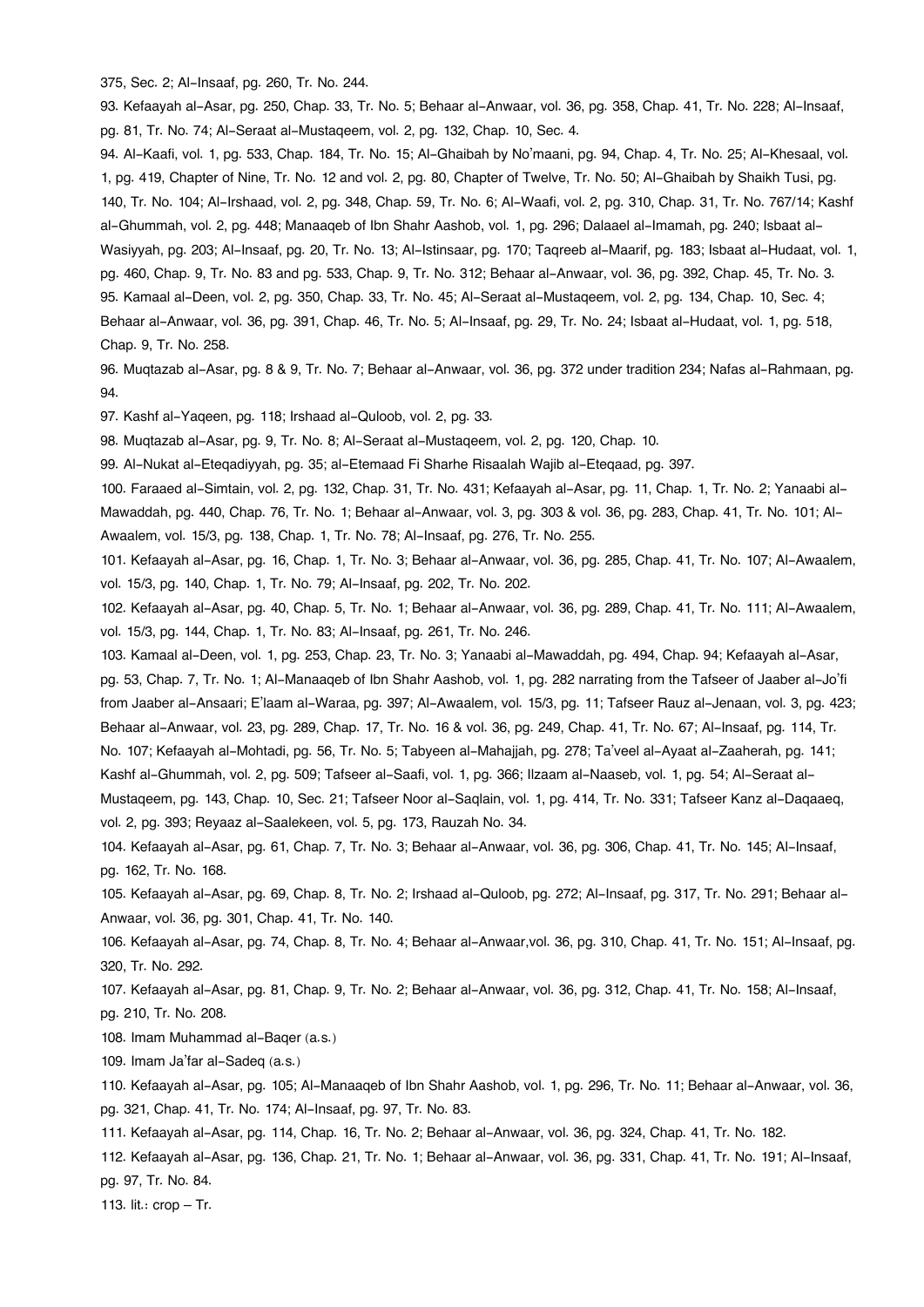[114.](#page--1-0) Kamaal al-Deen, vol. 1, pg. 258, Chap. 24, Tr. No. 3; Kefaayah al-Asar, pg. 143, Chap. 22, Tr. No. 1; E'laam al-Waraa, pg. 4, Section 2; Al-Ehtejaaj, vol. 1, pg. 68; Behaar al-Anwaar, vol. 36, pg. 251, Chap. 41, Tr. No. 68; Qasas al-Anbiyaa, pg. 368, Section 17, Tr. No. 440; Munaar al-Huda, pg. 368; Al-Insaaf, pg. 238, Tr. No. 230. [115.](#page--1-0) Kefaayah al-Asar, pg. 146, Chap. 23, Tr. No. 3; Al-Insaaf, pg. 84, Tr. No. 76; Behaar al-Anwaar, vol. 36, pg. 333, Chap. 41, Tr. No. 195.

[116.](#page--1-0) Kefaayah al-Asar, pg. 152, Chap. 23, Tr. No. 5; Kamaal al-Deen, vol. 1, pg. 252, Chap. 23, Tr. No. 2; Oyoon-o-Akhbaar al-Reza (a.s.), vol. 1, pg. 58, Chap. 6, Tr. No. 27; Behaar al-Anwaar, vol. 36, pg. 245, Chap. 41, Tr. No. 58; Isbaat al-Hudaat, vol. 2, pg. 327, Chap. 9, Tr. No. 126; Ghaayah al-Maraam, pg. 142, Tr. No. 3; Al-Insaaf, pg. 299, Tr. No. 277 [117.](#page--1-0) Kefaayah al-Asar, pg. 155, Chap. 23, Tr. No. 9; Behaar al-Anwaar, vol. 36, pg. 366, Chap. 41, Tr. No. 199; Al-Insaaf, pg. 258, Tr. No. 242.

[118.](#page--1-0) Kefaayah al-Asar, pg. 162 – 165, Chap. 24, Tr. No. 2; Behaar al-Anwaar, vol. 36, pg. 238-240, Chap. 41, Tr. No. 201; Al-Insaaf, pg. 125-127, Tr. No. 115.

[119.](#page--1-0) Muqtazab al-Asar, pg. 31, Tr. No. 21; Kanz al-Fawaaed, pg. 256; Kitaab al-Arbaeen of Allamah Majlisi (a.r.), pg. 239, under the discussion of Tr. No. 20; Behaar al-Anwaar, vol. 15, pg. 241, Chap. 2, Tr. No. 60; vol. 18, pg. 293, Chap. 3, Tr. No. 2; Vol. 26, pg. 298, Chap. 6, Tr. No. 65; Isbaat al-Hudaat, vol. 3, Chap. 9, Section 62, Tr. No. 818.

[120.](#page--1-0) Kefaayah al-Asar, pg. 166, Chap. 24, Tr. No. 5; Behaar al-Anwaar, vol. 36, pg. 340, Chap. 41, Tr. No. 204; Al-Insaaf, pg. 34, Tr. No. 34.

[121.](#page--1-0) Kefaayah al-Asar, pg. 169, Chap. 25, Tr. No. 1; Behaar al-Anwaar, vol. 36, pg. 341, Chap. 41, Tr. No. 206; Al-Insaaf, pg. 222, Tr. No. 212.

[122.](#page--1-0) Kefaayah al-Asar, pg. 175, Chap. 25, Tr. No. 4; Behaar al-Anwaar, vol. 36, pg. 343, Chap. 41, Tr. No. 209; Al-Insaaf, pg. 101, Tr. No. 88.

[123.](#page--1-0) Kefaayah al-Asar, pg. 177, Chap. 25, Tr. No. 6; Behaar al-Anwaar, vol. 36, pg. 345, Chap. 41, Tr. No. 211; Al-Insaaf, pg. 229, Tr. No. 221.

[124.](#page--1-0) Kefaayah al-Asar, pg. 185, Chap. 26, Tr. No. 5; Behaar al-Anwaar, vol. 36, pg. 348, Chap. 41, Tr. No. 217; Al-Insaaf, pg. 31, Tr. No. 270.

[125.](#page--1-0) Kefaayah al-Asar, pg. 195, Chap. 28, Tr. No. 3; Behaar al-Anwaar, vol. 36, pg. 351, Chap. 41, Tr. No. 221; Al-Insaaf, pg. 191, Tr. No. 188.

[126.](#page--1-0) Al-Fazaael, pg. 158; Behaar al-Anwaar, vol. 36, pg. 213-214, Chap. 40, Tr. No. 15; Isbaat al-Hudaat, vol. 2, pg. 417, Section 7, Chap. 9, Tr. No. 278.

[127.](#page--1-0) Muqtazab al-Asar, pg. 10, Tr. No. 10; Al-Ghaibah, pg. 147, Tr. No. 109; Maqtal al-Husain by Khwaarazmi, vol. 1, Section 6, pg. 95; Faraaed al-Simtain, vol. 2, pg. 319, Tr. No. 571; Meah Manqebah, pg. 37; Kefaayah al-Mahdi, pg. 60, Tr. No. 7; Tabyeen al-Mahajjah, pg. 283; Al-Taraaef, pg. 172, Tr. No. 270; Yanaabi al-Mawaddah, pg. 486, Chap. 93 & pg. 261, Chap. 41, Tr. No. 82; Al-Awaalem, vol. 15/3, pg. 35-38, Section 1, Tr. No. 1; Behaar al-Anwaar, vol. 36, pg. 216-217, Chap. 40, Tr. No. 18; Tafseer al-Furaat, pg. 5; Al-Insaaf, pg. 62, Tr. No. 56; Ghaayah al-Maraam, pg. 695, Tr. No. 27 and many more books other than what we have hinted at.

[128.](#page--1-0) Al-Manaqeb, vol. 1, pg. 292, Chap. Of what the sunnis have narrated; Meah Manqebah, pg. 24; Behaar al-Anwaar,vol. 36, pg. 270, Chap. 41, Tr. No. 91; Al-Seraat al-Mustaqeem, vol. 2, pg. 150; Tabyeen al-Mahajjah, pg. 243; Isbaat al-Hudaat, vol. 3, pg. 222, Chap. 9, Section 27, Tr. No. 210; Al-Istinsaar, pg. 22; Al-Awaalem, vol. 153, pg. 134, Tr. No. 68.

[129.](#page--1-0) Meah Manqebah, pg. 23; Maqtal al-Husain, vol. 1, pg. 95, Section 6, Al-Manaqeb, vol. 1, pg. 292; Faraaed al-Simtain, vol. 2, pg. 321, Section 61, Tr. No. 572; Al-Seraat al-Mustaqeem, vol. 2, pg. pg. 150, Chap. 10, Section 4; Kashf al-Astaar, pg. 110; Al-Taraaef, pg. 273, Tr. NO. 271; Al-Najm al-Saaqeb, Chap. 50; Al-Awaalem, vol. 15/3, pg. 134, Tr. No. 69; Behaar al-Anwaar, vol. 26, pg. 316, Chap. 6, Tr. No. 80; Al-Istinsaar, pg. 23; Al-Insaaf, pg. 14, Tr. No. 10; Ghayah al-Maraam, Chap. 141, Tr. No. 2.

[130.](#page--1-0) Al-Ghaibah of Shaikh Toosi, pg. 136, Tr. No. 100; Behaar al-Anwaar, vol. 36, pg. 258, Chap. 41, Tr. No. 77; Al-Manaaqeb, vol. 1, pg. 293; Isbaat al-Hudaat, vol. 2, pg. 460, Section 17, Chap. 9, Tr. No. 372 & vol. 3, pg. 224, Section 27, Chap. 9, Tr. No. 213.

[131.](#page--1-0) Muqtazab al-Asar, pg. 23, Tr. No. 15; Al-Ghaibah of No'maani, pg. 93, Chap. 4, Tr. No. 24; Behaar al-Anwaar, vol.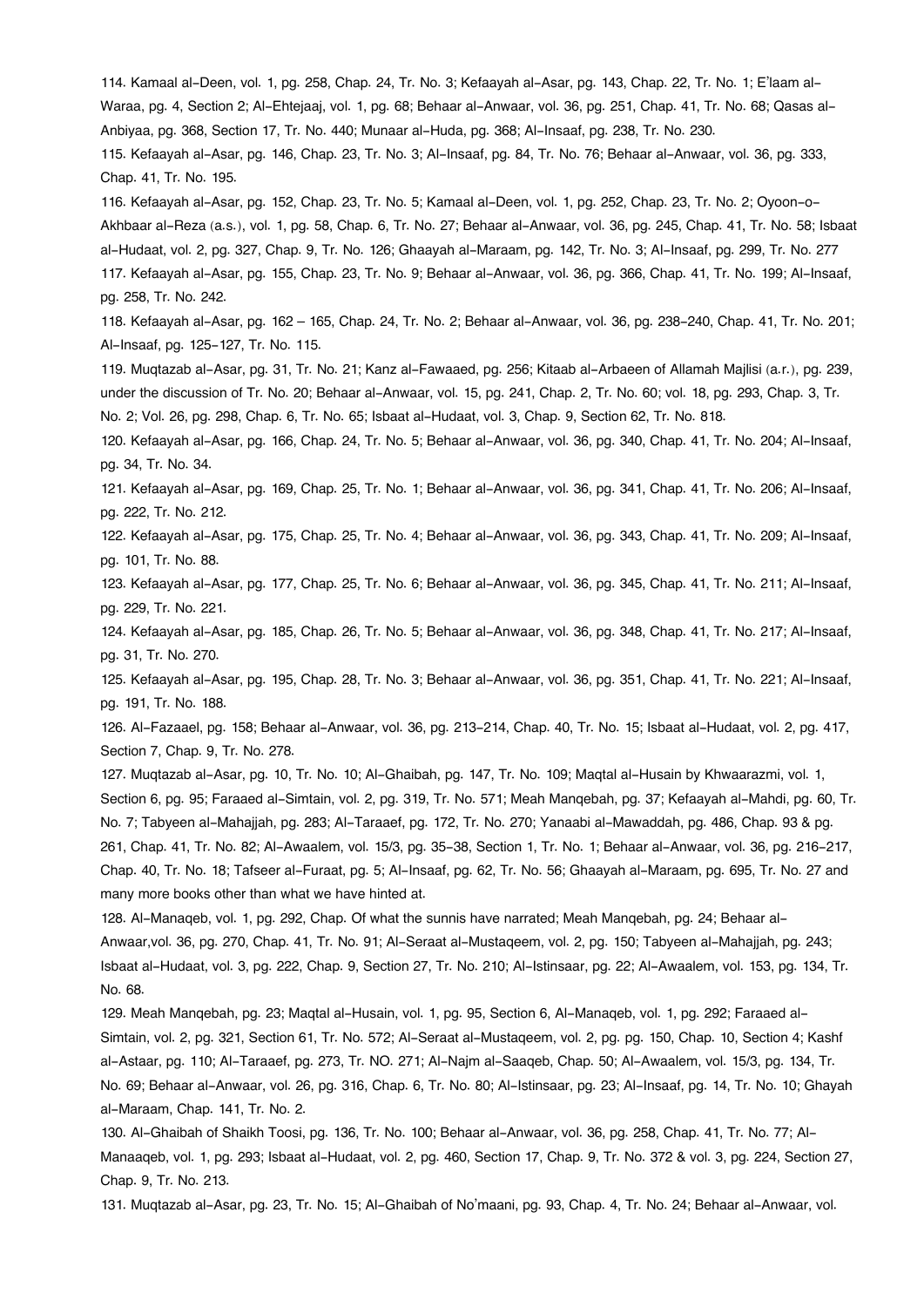36, pg. 222, Chap. 40, Tr. No. 21; Al-Awaalem, vol. 15/3, pg. 42, Tr. No. 8; Tabyeen al-Mahajjah, pg. 286; Al-Insaaf, pg. 113, Tr. No. 106.

[132.](#page--1-0) Al-Arbaeen, Tr. No. 4; Al-Abaqaat, vol. 12, pg. 253, Tr. No. 2; Kashf al-Astaar, pg. 60; Al-Fazaael, pg. 116; Behaar al-Anwaar, vol. 36, pg. 296, Chap. 41, Tr. No. 125.

[133.](#page--1-0) Kefaayah al-Asar, pg. 213, Chap. 29, Tr. No. 1; Behaar al-Anwaar, vol. 36, pg. 354, Chap. 41, Tr. No. 225; Al-Insaaf, pg. 232, Tr. No. 227; Tabyeen al-Mahajjah, pg. 310, Tr. No. 20.

[134.](#page--1-0) Kefaayah al-Asar, pg. 232, Chap. 31, Tr. No. 2; Behaar al-Anwaar, vol. 36, pg. 384, Chap. 43, Tr. No. 5; Tabyeen al-Mahajjah, pg. 331, Tr. No. 27; Al-Insaaf, pg. 326, Tr. No. 301; Al-Awaalem, vol. 15/3, pg. 256, Chap. 214.

[135.](#page--1-0) Kefaayah al-Asar, pg. 244, Chap. 33, Tr. No. 1; Al-Awaalem, vol. 15/3, pg. 262, Chap. 6, Tr. No. 1; Behaar al-

Anwaar, vol. 36, pg. 390, Chap. 45, Tr. No. 1; Al-Insaaf, pg. 259, Tr. No. 243.

[136.](#page--1-0) Kefaayah al-Asar, pg. 248, Chap. 3, Tr. No. 4; Al-Insaaf, pg. 270, Tr. No. 254; Behaar al-Anwaar, vol. 36, pg. 390, Chap. 5, Tr. No. 2; Al-Awaalem, vol. 15/3, pg. 262, Chap. 6, Tr. No. 2; Tabyeen Al-Mahajjah, pg. 329, Tr. No. 26. [137.](#page--1-0) The thirteenth, fourteenth and fifteenth of every month are called as 'Ayyam-e-Beez'. Apparently, Imam (a.s.) has

hinted that recitation of poems on these days are abominable (makrooh).

[138.](#page--1-0) Kefaayah al-Asar, pg. 246, Chap. 33, Tr. No. 3; Behaar al-Anwaar, vol. 36, pg. 357, Chap. 41, Tr. No. 226; Al-Muhajjah, pg. 198, Verse 83, Tr. No. 1; Tabyeen Al-Mahajjah, pg. 287; Al-Awaalem, vol. 15/3, pg. 233, Tr. No. 223; Al-Insaaf, pg. 117, Tr. No. 108.

[139.](#page--1-0) Kefaayah al-Asar, pg. 255, Chap. 34, Tr. No. 1; Al-Awaalem, vol. 15/3, pg. 278, Tr. No. 16; Behaar al-Anwaar, vol. 36, pg. 403, Chap. 46, Tr. No. 15; Al-Insaaf, pg. 330, Tr. No. 105; Tabyeen al-Mahajjah, pg. 348, Tr. No. 36.

[140.](#page--1-0) Kefaayah al-Asar, pg. 256, Chap. 34, Tr. No. 2; Behaar al-Anwaar, vol. 36, pg. 406, Chap. 46, Tr. No. 16; Al-

Awaalem, vol. 15/3, pg. 281, Tr. No. 18; Tabyeen al-Mahajjah, pg. 334; Al-Insaaf, pg. 313, Tr. No. 288.

[141.](#page--1-0) Kamaal al-Deen, vol. 2, pg. 336, Chap. 33, Tr. No. 9; Al-Khesaal, vol. 2, pg. 478, Chap. 12, Tr. No. 46; Al-Oyoon, vol. 1, pg. 54, Chap. 6, Tr. No. 20; Behaar al-Anwaar, vol. 36, pg. 396, Chap. 46, Tr. No. 2; Al-Awaalem, vol. 15/3, pg. 270, Tr. No. 2; Al-Insaaf, pg. 109, Tr. No. 103; Tabyeen al-Mahajjah, pg. 346, Tr. No. 35.

[142.](#page--1-0) Amaali al-Sadooq, pg. 302, Majlis 54, Tr. No. 24; Kamaal al-Deen, vol. 2, pg. 379, Chap. 37, Tr. No. 1; Al-Awaalem, vol. 15/3, pg. 294, Chap. 11, Tr. No. 1; Al-Tawheed, pg. 81, Chap. 2, Tr. No. 37; Kefaayah al-Asar, pg. 286, Chap. 38, Tr. No. 1; E'laam al-Waraa, pg. 436; Chap. 2, Section 2; Kefaayah al-Muhtadi, pg. 101, Tr. No. 27; Behaar al-Anwaar, vol. 3, pg. 268, Chap. 10, Tr. No. 4 & vol. 36, pg. 412, Chap. 47, Tr. No. 2 & vol. 66, pg. 1, Chap. 28, Tr. No. 1; Al-Insaaf, pg. 219, Tr. No. 212; Sifaat al-Shia, pg. 90, Tr. No. 68; Rawzah al-Waaezin, vol. 1, pg. 31; Kashf al-Ghummah, vol. 2, pg. 525; Isbaat al-Hudaat, vol. 1, pg. 542, Chap. 9, Section 13, Tr. No. 354.

[143.](#page--1-0) Philosophical term for the Arabic equivalent of 'aradh'.

[144.](#page--1-0) Al-Khesaal, vol. 2, pg. 395, Chap. 7, Tr. No. 102; Kamaal al-Deen, vol. 2, pg. 382, Chap. 37, Tr. No. 9; Ma'ani al-Akhbaar, pg. 123; Kefaayah al-Asar, pg. 289, Chap. 38, Tr. No. 3; Jamaal al-Usboo', pg. 25, Section 3, Tr. No. 1; E'laam al-Waraa, pg. 437, Section 2; Behaar al-Anwaar, vol. 24, pg. 238, Chap. 60, Tr. No. 1, & vol. 36, pg. 412, Chap. 47, Tr. No. 3, & vol. 56, pg. 20, Chap. 15, Tr. No. 3; Rawzah al-Waaezin, vol. 2, pg. 392; Al-Manaaqeb, vol. 1, pg. 308; Isbaat al-Hudaat, vol. 1, pg. 491, Chap. 9, Tr. No. 177; Al-Insaaf, pg. 200, Tr. No. 201.

[145.](#page--1-0) Kefaayah al-Asar, pg. 300, Tr. No. 10; Behaar al-Anwaar, vol. 46, pg. 198, Chap. 11, Tr. No. 72; Tanqeeh al-Maqaal, vol. 2, pg. 470; Al-Insaaf, pg. 324, Tr. No. 298.

[146.](#page--1-0) Zaid Ibn Ali Ibn Husain (a.s.).

[147.](#page--1-0) Kamaal al-Deen, vol. 1, pg. 264, Chap. 24, Tr. No. 11; Al-Oyoon, vol. 1, pg. 59, Chap. 6, Tr. No. 29; Faraaed al-Simtain, vol. 1, pg. 155, Chap. 35, Tr. No. 447; Al-Insaaf, pg. 243, Tr. No. 233; Qasas al-Anbiyaa, pg. 361, Section 1, Tr. No. 437; Behaar al-Anwaar, vol. 36, pg. 204, Chap. 40, Tr. No. 8; Isbaat al-Hudaat, vol. 1, pg. 477, Chap. 9, Tr. No. 128; Ilzaam al-Naaseb, vol. 1, pg. 201; Tabyeen al-Mahajjah, pg. 266, Tr. No. 4; Al-Awaalem, vol. 15/3, pg. 58. [148.](#page--1-0) A state in modern Iran.

[149.](#page--1-0) Kamaal al-Deen, vol. 1, pg. 282, Chap. 24, Tr. No. 36; Behaar al-Anwaar, vol. 42, pg. 248, Chap. 11, Tr. No. 24; Al-Awaalem, vol. 17, pg. 15, Chap. 2, Tr. No. 5; Al-Insaaf, pg. 276, Tr. No. 256.

[150.](#page--1-0) Kefaayah al-Asar, pg. 262, Chap. 34, Tr. No. 5; Behaar al-Anwaar, vol. 36, pg. 409, Chap. 46, Tr. No. 18, & vol. 52, pg. 303, Chap. 26, Tr. No. 72; Al-Awaalem, vol. 15/3, pg. 269, Chap. 7, Tr. No. 1; Al-Insaaf, pg. 231, Tr. No. 226; Tabyeen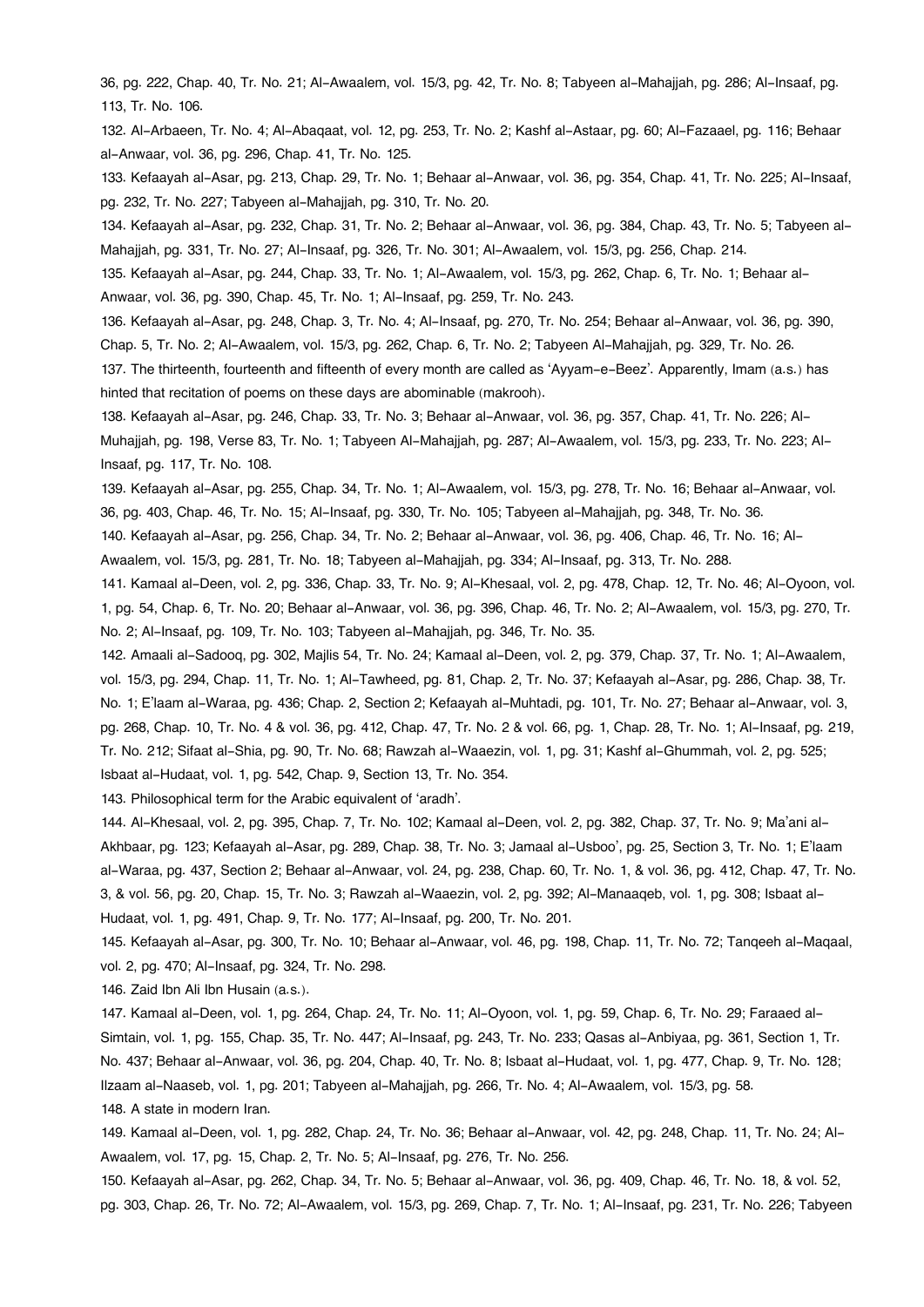al-Mahajjah, pg. 333, Tr. No. 29; Isbaat al-Hudaat, vol. 1, pg. 603, Chap. 9, Tr. No. 587.

[151.](#page--1-0) Oyoon Akhbaar al-Reza (a.s.), vol. 1, pg 41, Chap. 6, Tr. No. 2; Al-Kaafi, vol. 1, pg. 527, Chap. 184, Tr. No. 3; Miraat al-Oqool, vol. 6, pg. 210; Faraaed al-Simtain, vol. 2, pg. 136; Taqreeb al-Maarif, pg. 178; Al-Waafi, vol. 2, pg 296, Chap. 31, Tr. No. 755/1; Al-Ikhtesaas, pg. 210; Mashaareqo Anwaar al-Yaqeen, pg. 103; Al-Manaaqeb of Ibn Shahr Ashob, vol. 1, pg. 296; Kamaal al-Deen, vol. 1, pg. 308, Chap. 28, Tr. No. 1; al-Ghaibah of Shaikh Tusi (r.a.), pg. 143, Tr. No. 108; Al-Ghaibah of No'maani, pg. 62, Chap. 4, Tr. No. 5; E'laam al-Waraa, pg. 4, Section 2; Irshaad al-Quloob, vol. 2, pg. 108; Al-Ehtejaaj, pg. 67; Behaar al-Anwaar, vol. 36, pg. 195, Chap. 40, Tr. No. 3; Tafseer al-Burhaan, vol. 2, pg. 123, Tr. No. 6; Isbaat al-Hudaat, vol. 2, pg. 285, Chap. 9, Tr. No. 73; Al-Seraat al-Mustaqeem, vol. 2, pg. 137, Chap. 10; Isbaat al-Wasiyyah, pg. 29, Tr. No. 5; Al-Hidaayah, the Chapter of Twelve Imams (a.s.), Tr. No. 5; Al-Awaalem, vol. 15/3, pg. 68, Tr. No. 6; Al-Insaaf, pg. 21, Tr. No. 17; Tabyeen al-Mahajjah, pg. 271; Tr. No. 5; Ilzaam al-Naaseb, vol. 1, pg. 213; Taaweel al-Aayaat al-Zaaherah, pg. 210.

[152.](#page--1-0) A title of the Messenger of Allah (s.a.w.a.).

[153.](#page--1-0) Ma'moon al-Abbasi.

[154.](#page--1-0) Implying Prophet Zulqarnain (a.s.) as he was the one who had built the city of Khorasan during his rule.

[155.](#page--1-0) Muqtazab al-Asar, pg. 6, Tr. No. 6; Dalaael al-Imaamah, pg. 237, Tr. No. 11; Misbaah al-Shariah, pg. 46, Chap.

68-69; Al-Mohtazar, pg. 106; Behaar al-Anwaar, vol. 53, pg. 142, Chap. 29, Tr. No. 162; Al-Seraat al-Mustaqeem, vol. 2, pg. 142, Chap. 10, Section 1, Tr. No. 2; Isbaat al-Hudaat, vol. 1, pg. 708, Section 18, Tr. No. 145.

[156.](#page--1-0) Dalaael al-Imaamah, pg. 254, Tr. No. 53; Isbaat al-Hudaat, vol. 1, pg. 655, Chap. 9, Section 69, Tr. No. 835 & vol. 1, pg. 724, Chap. 9, Section 27, Tr. No. 211.

[157.](#page--1-0) Literally, Raafezi means one who discards and abandons religion. – Translator.

[158.](#page--1-0) Al-Ghaibah of Shaikh Toosi, pg. 149, Tr. No. 110; Al-Manaaqeb of Ibn Shahr Ashob, vol. 1, pg. 284; Noor al-Saqalain, vol. 2, pg. 215, Tr. No. 140; Al-Mahajjah, pg. 93, Chap. 24; Al-Burhaan, vol. 2, pg. 123, Tr. No. 5 in the exegesis of Surah Taubah (9): Verse 36; Isbaat al-Hudaat, vol. 1, pg. 549, Chap. 9, Tr. No. 375; Behaar al-Anwaar, vol. 24, pg. 240, Chap. 60, Tr. No. 2.

[159.](#page--1-0) Literally, Horom is the pl. of Haraam which means prohibited.

[160.](#page--1-0) Taweel al-Aayaat al-Zaaherah, pg. 485 under surah saaffaat (37): Verse 83; Behaar al-Anwaar, vol. 36, pg. 151, Chap. 39, Tr. No. 131; Isbaat al-Hudaat, vol. 3, pg. 85, Chap. 9, Section 53, Tr. No. 787; Al-Mahajjah, pg. 181, Chap. 70, Tr. No. 1.

[161.](#page--1-0) In the second rakat of each prayer.

[162.](#page--1-0) Al-Kaafi, vol. 1, pg. 525, Chap. 184, Tr. No. 1; Al-Waafi, vol. 2, pg. 299, Chap. 31, Tr. No. 756/2; Al-Ghaibah of No'maani, pg. 58, Chap. 4, Tr. No. 2; Kamaal al-Deen, vol. 1, pg. 313, Chap. 29, Tr. No. 1; Al-Oyoon, vol. 1, pg. 65, Chap. 6, Tr. No. 35; Elal al-Sharaae, pg. 96, Chap. 85, Tr. No. 6; Tafseer al-Qummi, vol. 2, pg. 44; Al-Ehtejaaj, pg. 266; Al-Ghaibah of Shaikh Toosi, pg. 154, Tr. No. 124; Isbaat al-Wasiyyah, pg. 121; Dalaael al-Imaamah, pg. 69, Tr. No. 21; Taqreeb al-Maaref, pg. 177; Behaar al-Anwaar, vol. 36, pg. 414, Chap. 48, Tr. No. 1 and Vol. 58, pg. 36, Chap. 42, Tr. No. 8 and pg. 39, Tr. No. 9; Isbaat al-Hudaat, vol. 2, pg. 283, Chap. 9, Tr. No. 72; Al-Mahaasin, pg. 332; Hilyah al-Abraar, vol. 1, pg. 510, Chap. 6, Tr. No. 1; Al-Istinsaar, pg. 31; Al-Insaaf, pg. 90, Tr. No. 81.

[163.](#page--1-0) ManLaa Yahzoroh al-Faqih, vol. 1, pg. 329, Tr. No. 1; Al-Kaafi, vol. 3, pg. 325, Chap. 191, Tr. No. 17; Al-Tahzeeb, vol. 2, pg. 110, Chap. 7, Tr. No. 416/184; Mishbaah al-Mutahajjid, pg. 168; Behaar al-Anwaar, vol. 83, pg. 235, Tr. No. 59; Lawaame' of Sahebqaraani, vol. 4, pg. 176; Rawzah al-Muttaqeen, vol. 2, pg. 382.

[164.](#page--1-0) Oyoon Akhbaar al-Reza (a.s.), vol. 1, pg. 58, Chap. 6, Tr. No. 27; Kamaal al-Deen, vol. 1, pg. 252, Chap. 23, Tr. No. 2; Kefaayah al-Asar, pg. 152, Chap. 23, Tr. No. 5; Isbaat al-Hudaat, vol. 2, pg. 326, Chap. 9, Tr. No. 126; Behaar al-

Anwaar, vol. 36, pg. 245, Chap. 41, Tr. No. 58; Al-Muhtazar, pg. 90; Tabyeen al-Mahajjah, pg. 283, Tr. No. 10; Al-Insaaf, pg. 299, Tr. No. 277; Al-Awaalem, vol. 15/3, pg. 44, Tr. No. 9.

[165.](#page--1-0) Oyoon Akhbaar al-Reza (a.s.), vol. 2, pg. 121, Chap. 35, Tr. No. 1 and 3; Behaar al-Anwaar, vol. 10, pg. 352, Chap. 20, Tr. No. 1; Isbaat al-Hudaat, vol. 2, pg. 354, Chap. 9, Tr. No. 157.

[166.](#page--1-0) Surah Fusselat (41): Verse 42.

[167.](#page--1-0) Kefaayah al-Mahdi, pg. 10, Tr. No. 1; Isbaat al-Hudaat, vol. 2, pg. 541, Section 14, Chap. 9, Tr. No. 357 and 358 narrating from Al-Eteqaadaat of Shaikh Saduq (a.r.).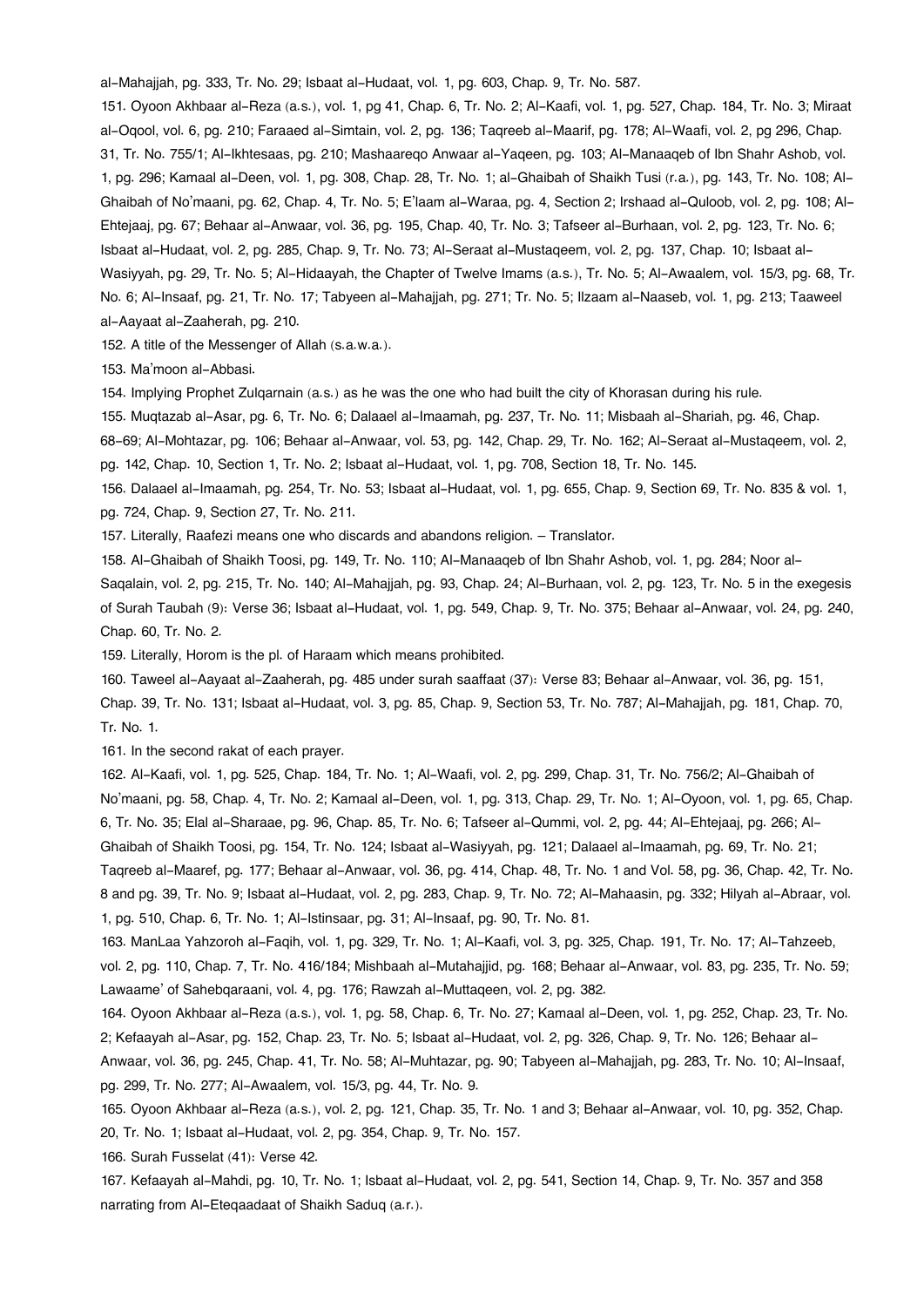[168.](#page--1-0) Misbaah al-Mutahajjid, pg. 49.

[169.](#page--1-0) Misbaah al-Mutahajjid, pg. 145.

[170.](#page--1-0) Misbaah al-Mutahajjid, pg. 228.

[171.](#page--1-0) In Khorasan province in Iran, popularly known as Mashhad. – Translator.

[172.](#page--1-0) Mohij al-Da'waat.

[173.](#page--1-0) Misbaah al-Mutahajjid, pg. 236.

[174.](#page--1-0) Jamaal al-Usboo', pg. 165, Section 5.

[175.](#page--1-0) Al-Iqbaal, pg. 47.

[176.](#page--1-0) Al-Iqbaal, pg. 145.

[177.](#page--1-0) Misbaah al-Mutahajjid, pg. 211.

[178.](#page--1-0) Kefaayah al-Mahdi, pg. 55, Tr. No. 4; Isbaat al-Hudaat, vol. 1, pg. 651, Chap. 9, Section 60, Tr. No. 810.

[179.](#page--1-0) Al-Seraat al-Mustaqeem, vol. 2, pg. 151, Chap. 10, Section 4; Isbaat al-Hudaat, vol. 1, pg. 722, Section 27, Tr. No. 213.

[180.](#page--1-0) Kefaayah al-Mahdi, pg. 69, Tr. No. 10; Isbaat al-Hudaat, vol. 1, pg. 651, Chap. 9, Section 60, Tr. No. 811.

[181.](#page--1-0) Kefaayah al-Mohtadi, pg. 8, Tr. No. 15; Kashf al-Haqq (famous as al-Arbaeen of Khatoonabaadi), pg. 110, Tr. No. 17. [182.](#page--1-0) Misbaah al-Mutahajjid, pg. 231.

# **Appendix To Chapter Two: Who Are The Twelve Caliphs?**

Evidently, the greatest duty of every Muslim is the recognition and knowledge of the established facts of the Holy Quran and the Sunnah, and to learn them with maximum reflection and thorough study. Also, one must seek from these two, guidance towards the goals of the strong religion and the straight path of Allah. For, these only are the guides that mankind needs to achieve bliss and success in his intellectual, religious, ethical, social and political life.

Moreover, from the most important responsibilities of a researcher of traditions that establish the caliphate of the twelve caliphs is to indulge in deep deliberation over these that he may recognize the twelve caliphs, whose caliphate and Imamat has been documented in these traditions that surpass consecutivity. He must ask himself the following questions:

Who are they?

Who are these caliphs?

What did the Messenger of Allah (s.a.w.a.) intend through these quotes?

With whom are these traditions compatible?

Why are the caliphs restricted to this number? And so on and so forth.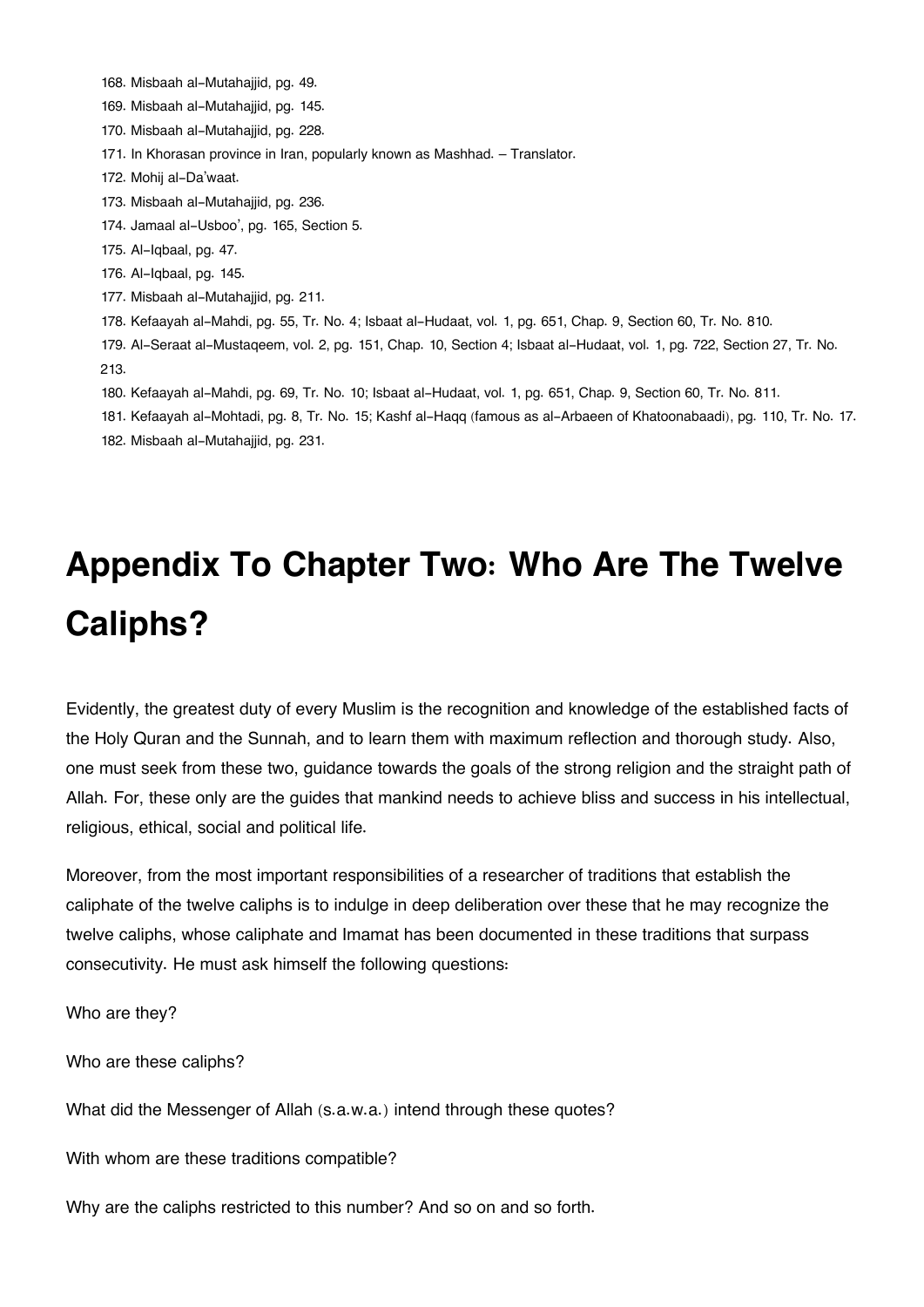It is not proper for the one who studies these traditions to be content with their reading and interpretation, and then moving on to the next tradition. It is also not correct for him to simply glance through them as this would lead to negligence in his learning. Yes, it is obligatory on him to stop at them and not to simply speed through them that he recognizes their purpose in detail and with certainty. For, being careless and negligent towards them is tantamount to carelessness and negligence towards the sayings of the Messenger of Allah (s.a.w.a.), in whose reverence Allah, Blessed and High be He, declares:

وَمَا يَنطِقُ عَنِ الْهَوَى. إِنْ هُوَ إِلَّا وَحْيٌ يُوحَى

### *Nor does he speak out of desire. It is naught but revelation that is revealed*. (Qur'an Surah Najm 53: 4-5.)

Here, in this treatise, in the company of our thoughtful, researching, learning and cultured readers, we shall place these traditions before us and investigate in it. We will also keep as standard the views that have been expressed earlier concerning them.

It should also be known that the aforementioned traditions are not in need of external or whimsical explanations because some of these explain the others and make the researcher needless of interpretation from other than these traditions.

A group of these traditions establishes that the first of them is Ameerul Momineen Ali Ibn Abi Taalib (a.s.) and the last of them is the Mahdi (a.s.).

Another group proves that the first of them is Ali (a.s.), the second Hasan (a.s.), the third Husain (a.s.) and the remaining nine are from the progeny of Husain (a.s.).

Yet another batch establishes that the ninth from the progeny of Husain (a.s.), is the twelfth Imam, the Mahdi (a.s.).

A number of these traditions guide towards the names of the twelve Imams, and introduction of their personalities.

There are numerous another traditions that explain, in brief or in detail, tidings about the twelve Imams (a.s.).

Obviously, the wise and logical approach in comprehending the purpose of these traditions is to derive their meanings and implications. The weakness of the chain of narrators in a few of them shall not affect their validity due to the strength and reliability of others. For, the strong and reliable chains do away with the infirmness of the weak ones. Often, we shall demonstrate this reality in the course of our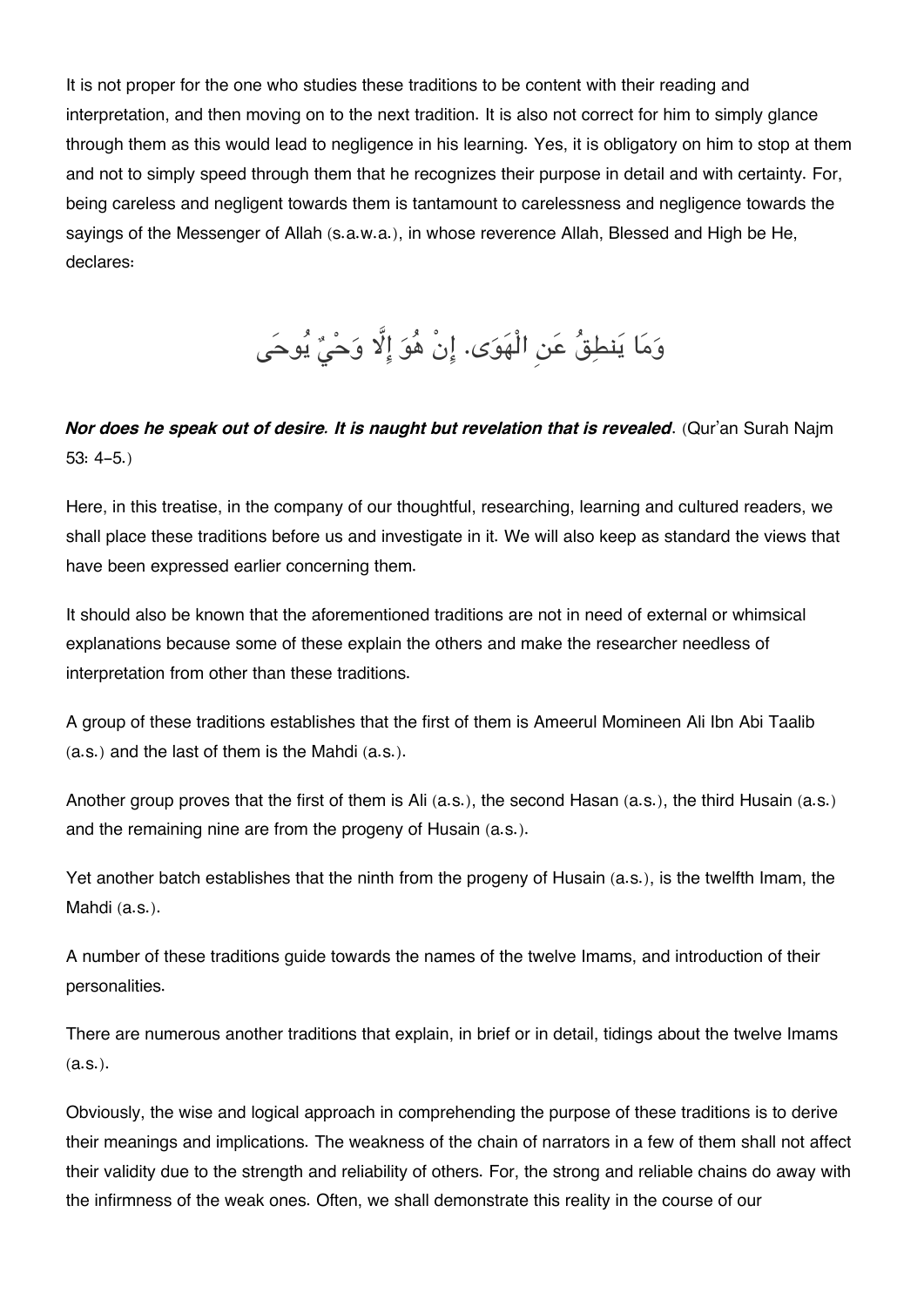explanations, Inshallah.

Thereafter, we shall ponder on the group of traditions that establishes that the number of Imams is twelve. With which Islamic sect is this number compatible? Or, is compatibility found at all in any of the sects? Or, shall we say, God forbid, that these traditions did not actually occur in reality?

We say: Know that the discussion concerning this group of traditions is divided into two levels:

First: The meanings and implications of these traditions.

Second: Determination of those on whom these traditions apply. In other words, the recognition of the twelve caliphs along with their personalities.

### **[The First Level: The Meanings And Implications Of These](#page--1-0) [Traditions](#page--1-0)**

First: The number of the caliphs, who shall succeed the Messenger of Allah (s.a.w.a.) is confined to twelve. None can increase or decrease any one of them. This is the gist of each one of these traditions.

Second: The endurance of the earth and its protection from disorder is dependant on the survival of the Imams (a.s.).

Third: Non-termination of Islam before their (Imams a.s.) termination i.e. the continuity of Islam depends on them. As long as even one of them lives, Islam will continue to endure and prosper, which proves their prolonged stay on the earth, even if it means the longevity of the twelfth and the last one of them.

Fourth: Islam will continue to remain mighty and the devils will be unable to erase it and destroy its effects as long as the twelve Imams (a.s.) exist. Thus, it will always be mighty and lofty and none can destroy it like the previous Divine laws and religions were ruined. For example, the Shariah of Prophet Moosa (a.s.) and Prophet Eesa (a.s.), in addition to being abrogated by the Shariah of Islam, were distorted in principles and laws through occurrences, wars, Machiavellian politics, manipulations, etc. Hence, whatever is presently available with the Jews and the Christians is not the actual and original Shariah of Prophet Moosa (a.s.) and Prophet Eesa (a.s.), particularly the principles of religion and matters related to beliefs.

As for Islam, then indeed it has remained mighty, lofty and protected from the distortions of the fanatics and the refutation of the deniers. It will continue to be so till the reappearance of the Mahdi (a.t.f.s.) and the Day of Resurrection. For surely, Allah, the High, has placed it in His fortified protection and appointed twelve Imams (a.s.) as guides for it and those who will establish His command in all times till the Day of Judgment.

The above point does not, by any means, contradict the domination of the disbelievers over the Muslims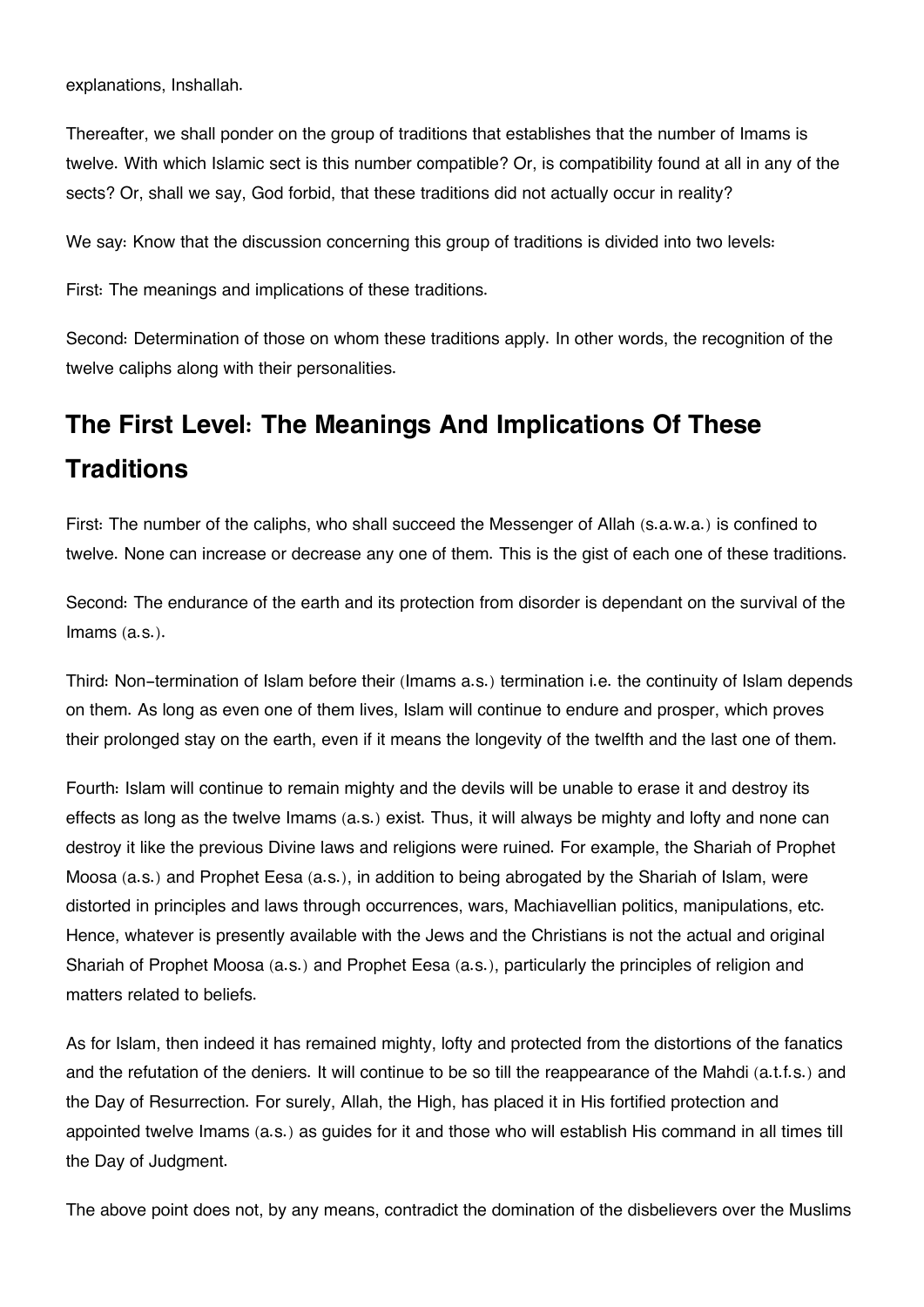in the past or in the present at some times and in some places, because of their inability to destroy Islam. The proof of this lies in the fact that Islam is still surviving even after the passage of fourteen long centuries, notwithstanding its enemies who with all their force, number and preparedness, were unanimous in the destruction of Islam and weakening the Muslims with all their material strength, military power and economic muscle. But their conspiracies fail to extinguish the Light of Allah, the High. Nay, often they dominated the Muslims apparently and ruled over their countries and their wealth but miserably failed to prevent the seeds of this tree from flowering. Nay, on a number of occasions, the prophecies of the Messenger of Allah (s.a.w.a.) to his nation in the above traditions were manifested, as also the promise of Allah to His Prophet (s.a.w.a.) and to the Muslims through His sayings like,

## يُرِيدُونَ لِيُطْفِؤُوا نُورَ اللَّهِ بِأَفْوَاهِهِمْ وَاللَّهُ مُتِمُّ نُورِهِ وَلَوْ كَرِهَ الْكَافِرُونَ

*They desire to put out the light of Allah with their mouths but Allah will perfect His light, though the unbelievers may be averse. (*Qur'an Surah Saff 61: 8.)

And He says,

مَثَلاً كَلِمَةً طَيِّبَةً كَشَجَرةٍ طَيِّبَةٍ أَصلُٰهَا ثَابِتٌ وَفَرْعُهَا فِي السَّمَاء. تُوَّتِي أُكُلَهَا كُلَّ حين بِاذْنِ ربِه

*like a good tree, whose root is firm and whose branches are in heaven, Yielding its fruit in every season by the permission of its Lord?* (Qur'an Surah Ibraaheem 14: 24-25.)

Fifth: These traditions do not imply that the might of Islam will be absolute and will not be achieved except through the rule of these Imams (a.s.). Rather, they mean that Islam will continue to survive till they survive, even if it does not enjoy the esteemed levels which it deserves. Of course, absolute might will not actualize except in their reign and during their apparent rule. This too will not materialize through the governance of only one of them. When we talk of the might of Islam, we mean the implementation of its laws throughout the universe, a condition that will be achieved only gradually and during the governance of the last of them.

Briefly, we are of the opinion that the might of Islam with some of its levels shall survive, which will prevent the destruction of religion and keep it preserved and protected, only through the twelve Imams (a.s.). And only when its conditions are fulfilled through the government of the twelfth Imam (a.t.f.s.) that absolute might will prevail. Allah, the High, says

**هو الَّذِي ارسل رسولَه بِالْهدَى ودِين الْحق ليظْهِره علَ الدِّين كلّه ولَو كرِه الْمشْرِكونَ** ,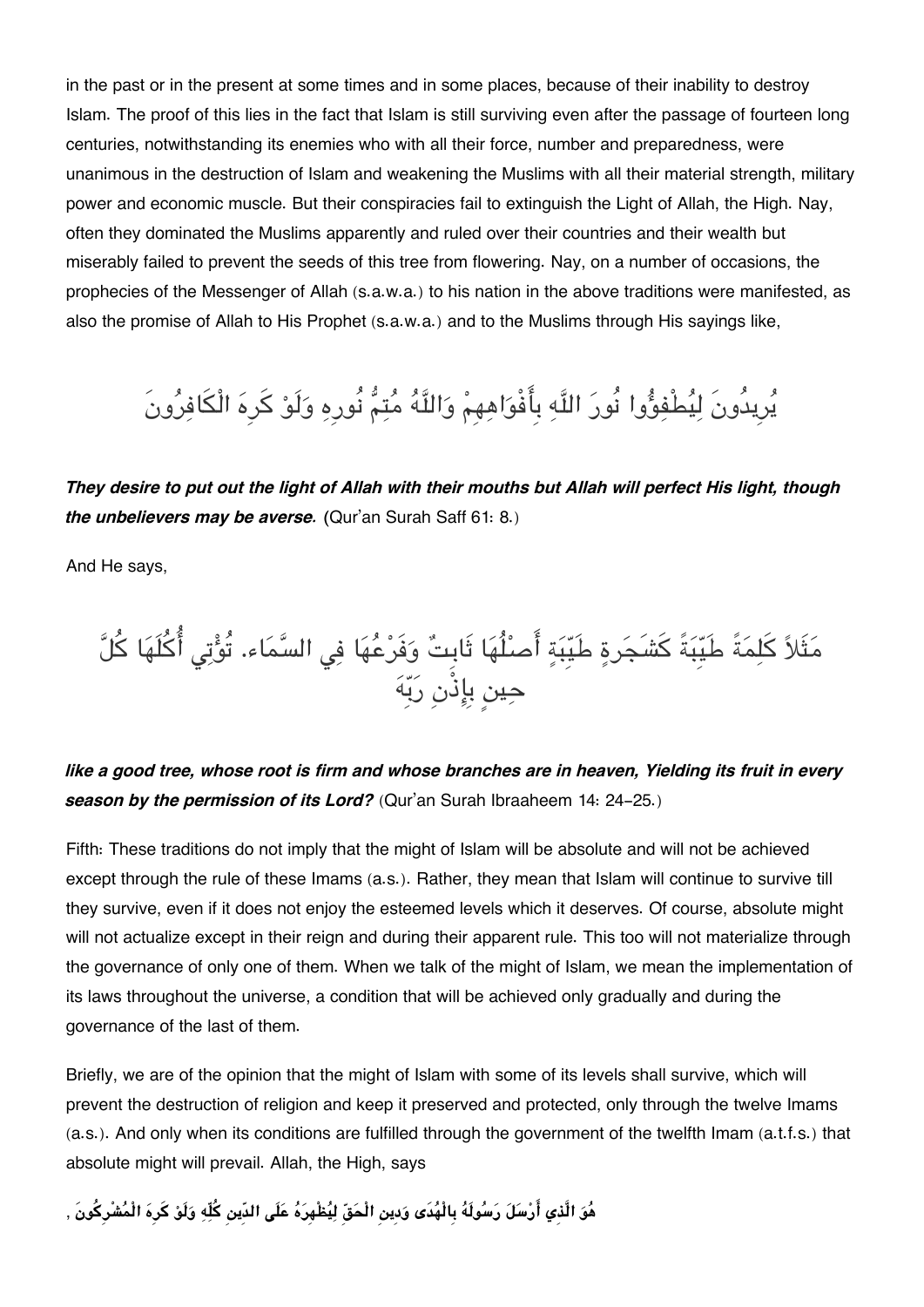### *He it is Who sent His Apostle with guidance and the religion of truth, that He might cause it to prevail over all religions, though the polytheists may be averse. (*Qur'an Surah Taubah 9: 33.)

Sixth: Verily, the Imamat of these Imams (a.s.) will be in succession and continuity uninterrupted. This reality can be easily deciphered from the clear concepts of these traditions.

Here, there are a few important points that refer to the meanings of the words, 'Caliph', 'Imam', and 'Master', which we shall state for completing the discussion.

#### First

Raagheb Isfahaani, the renowned littérateur writes, 'Caliphate means representation of another, either due to the absence of the represented one or due to his death or due to his inability or due to the eminence of the representative. On account of the last mentioned meaning, Allah has made His friends as His representatives in the earth.'[1](#page--1-0)

I say: Therefore, a Caliph is the representative of the other, regardless of the represented person being absent, dead, unable or due to the esteemed and lofty position of the representative in the eyes of the represented person. Or the execution of some tasks, the implementation of the authority of the represented one and the manifestation of his position through the representative are appropriate as per the wisdom, aims, purposes, etc. of the represented one. It is irrelevant whether the representative and the represented one are Allah, the High, His Prophet (s.a.w.a.) or a group of His servants or some of them.

Hence, amongst all the literary applications, we cannot take the first three i.e. the absence, death and inability of the represented person as these cannot be applied for the Prophethood of a Prophet or the Imamat of an Imam. Therefore, the term 'Caliph of Allah' is truly applicable in its real sense on Adam (a.s.), Dawood (a.s.) and all other Prophets like Nuh (a.s.), Ibraheem (a.s.), Moosa (a.s.), Isaa (a.s.), their chief Muhammad (s.a.w.a.) and the twelve Imams about whose caliphate the Messenger of Allah (s.a.w.a.) has given tidings to his nations.

Moreover, the term 'Caliph', as used in the Holy Quran and the traditions, is not related to any added noun, displaying clearly that it implies only for the Caliph of Allah, the High. So, a Prophet or an Imam is a representative and heir of Allah, the High, and Prophethood and Imamat are from the affairs of Allah, the High. None has got the right to stake a claim to this status but with His permission.

Allah has used the word 'Caliph' in the Holy Quran, thus:

إِنّي جَاعِلٌ فِي الأَرْضِ خَلِيفَةً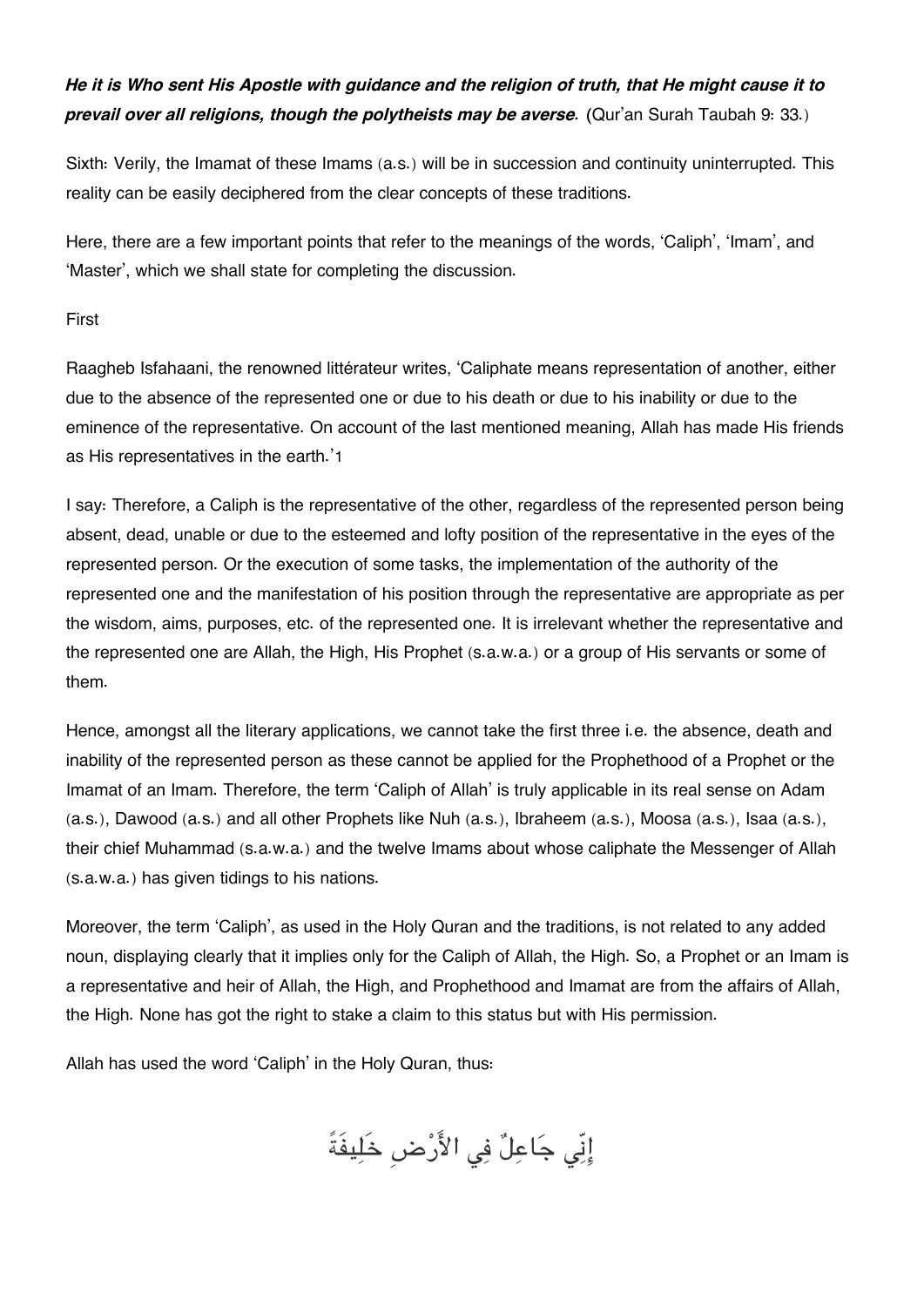#### *I am going to place in the earth a khalif*. (Qur'an Surah Bagarah 2: 30.)

And He, Mighty and Glorified be He declared,

يَا دَاوُودُ إِنَّا جَعَلْنَاكَ خَلِيفَةً فِى الْأَرْض

#### *O Dawood! Surely We have made you a ruler in the land* . (Qur'an Surah Suad 38: 26.)

It has come in the traditions that he was the Caliph of Allah, the High. Then the caliphs are the representatives of Allah upon His servants and His deputies for His creatures.

As for the rulers, they are the chiefs regardless of them being Caliphs on earth. Consequently, every Caliph is a ruler and chief, but every ruler and chief is not a Caliph.

The words 'government', 'reign' and 'authority' fall much short in comparison with the concept of a 'caliph'. Caliphate as used by Allah or for that matter by the Prophet, covers all the aspects like majesty, beauty, holiness, governance on the foundations of goodness, justice and human values, handling the weak ones with kindness, etc., which no other term covers. For, the authority of a caliph is connected to the authority of Allah, the Wise, the Just, the Beneficent, the Merciful, the Overpowering, the Subduer, the Generous, the Holy, the Kind, the Forgiving and the Refuge.

A caliph cannot be deprived of his status nor does he divert from the course that Allah has charted for him. He is not ordered but the establishment of justice, repelling falsehood, purification of the souls and acting upon the Holy Quran and the Sunnah. So, whoever digresses from this path and aim will not be a caliph, as opposed to an emir, a governor or a ruler.

Indeed, it's clear for you now that caliphate is a divine position and Allah's representation, which cannot be completed nor realized save through divine appointment and none partners Him in this regard.

Besides the rational argument that the appointment of Allah's caliph in the earth necessitates that he should be appointed by Allah only, the verses of the Holy Quran:

إنّ جاعل

(Qur'an Surah Baqarah 2: 30.)

And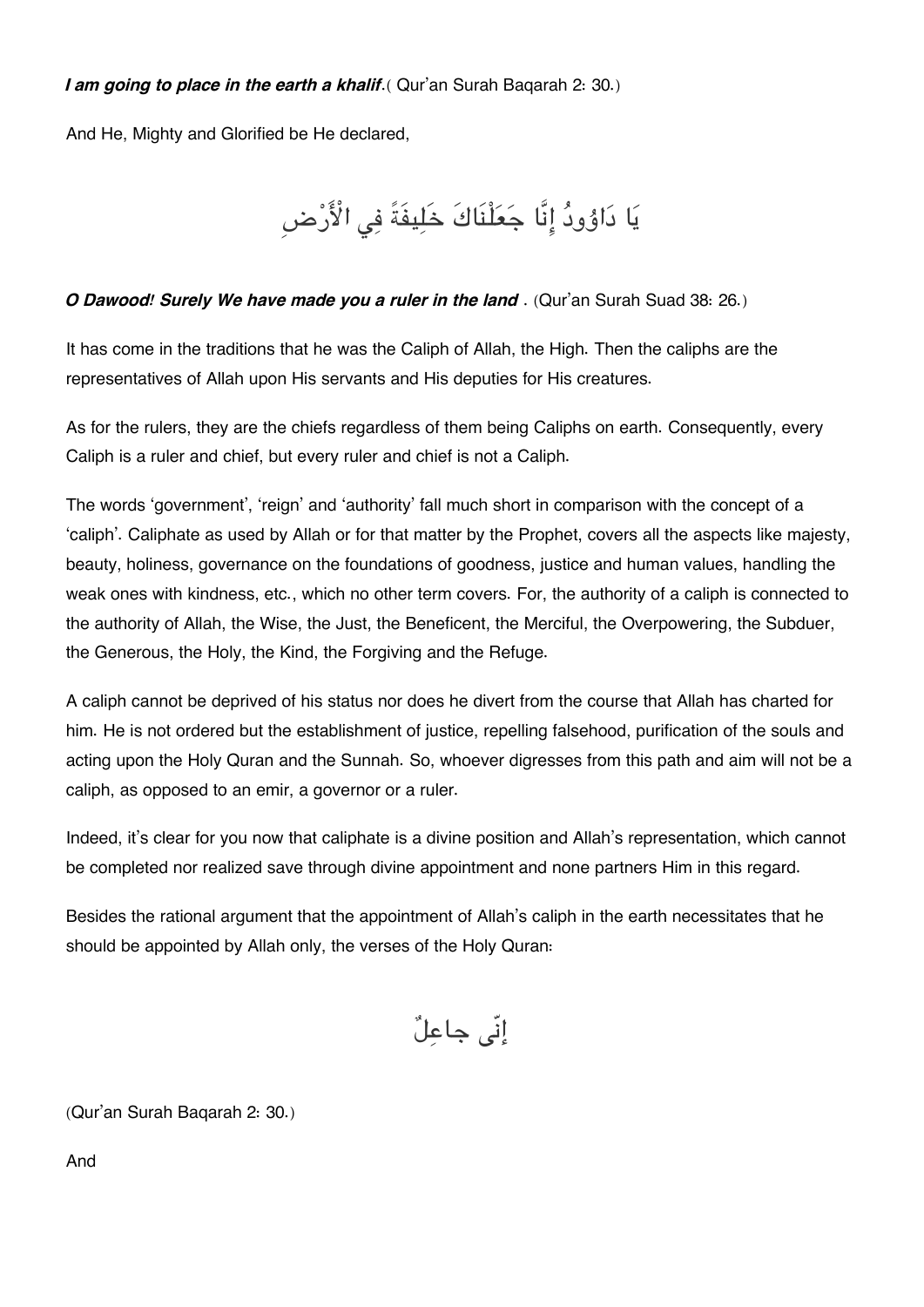# إنّا جعلناكَ

(Qur'an Surah Suad 38: 26.)

are also evidence enough of the aforementioned fact. For, these two verses clearly suggest that the appointment of a caliph is from the affairs of Allah, the High, and His special acts, in which none partners Him. Hence, nobody else has got any role whatsoever in the appointment of a caliph in the earth.

Here, it will not be inappropriate to indicate that caliphate is a general Grace (لطف) of Allah, the High, which is not confined to a particular era. Thus, like all other general endowments, which demand His absolute lordship, all encompassing mercy and perfect wisdom, His grace too includes His servants at all times and in all places and is not restricted to a particular time or region. Verily, the sole prerogative of the caliph's appointment lies with Allah, the Endower, the Generous Who is not niggardly in His goodness nor does His treasures exhaust and He is the Wise, the Knowing. When the emanation of this Grace is proved to be obligatory in one era, its emergence is automatically established at all times.

And there are proofs that the terms caliph and caliphate when used in the Holy Quran and the traditions imply only Allah's representation, the great divine vicegerency and nothing else. There are a number of traditions in this regard from both Shias and Sunnis like those concerning Al-Mahdi (a.t.f.s.) that he is the caliph of Allah.[2](#page--1-0)

And like the advice of the Messenger of Allah (s.a.w.a.) to Huzaifah, "If there is for Allah a caliph in the earth, obey him even if he whips your back or takes away your wealth."[3](#page--1-0)

Kumail reports that Ameerul Momineen Ali Ibn Abi Taalib (a.s.) said, "They are the caliphs of Allah in His cities (in His earth)."[4](#page--1-0)

While addressing those responsible for public trusts and wealth, Ameerul Momineen (a.s.) advises them to exercise utmost caution in establishing truth and following the principle of justice in all matters, big or small, significant or otherwise. Then he (a.s.) orders them to say to the people, "O servants of Allah! The friend of Allah and His caliph has sent me to you."[5](#page--1-0)

The great genius, the master in jurisprudence, tradition, literature and a number of other sciences, Shaikh Bahauddin al-Aameli (a.r.), while deriving from the above traditions, has written poems titled 'Waseelah al-Fauz wa al-Amaan fi madh Saaheb al-Asr wa al-Zamaan'. A couplet from it goes as follows:

خليفة ربِ العالمين و ظلّه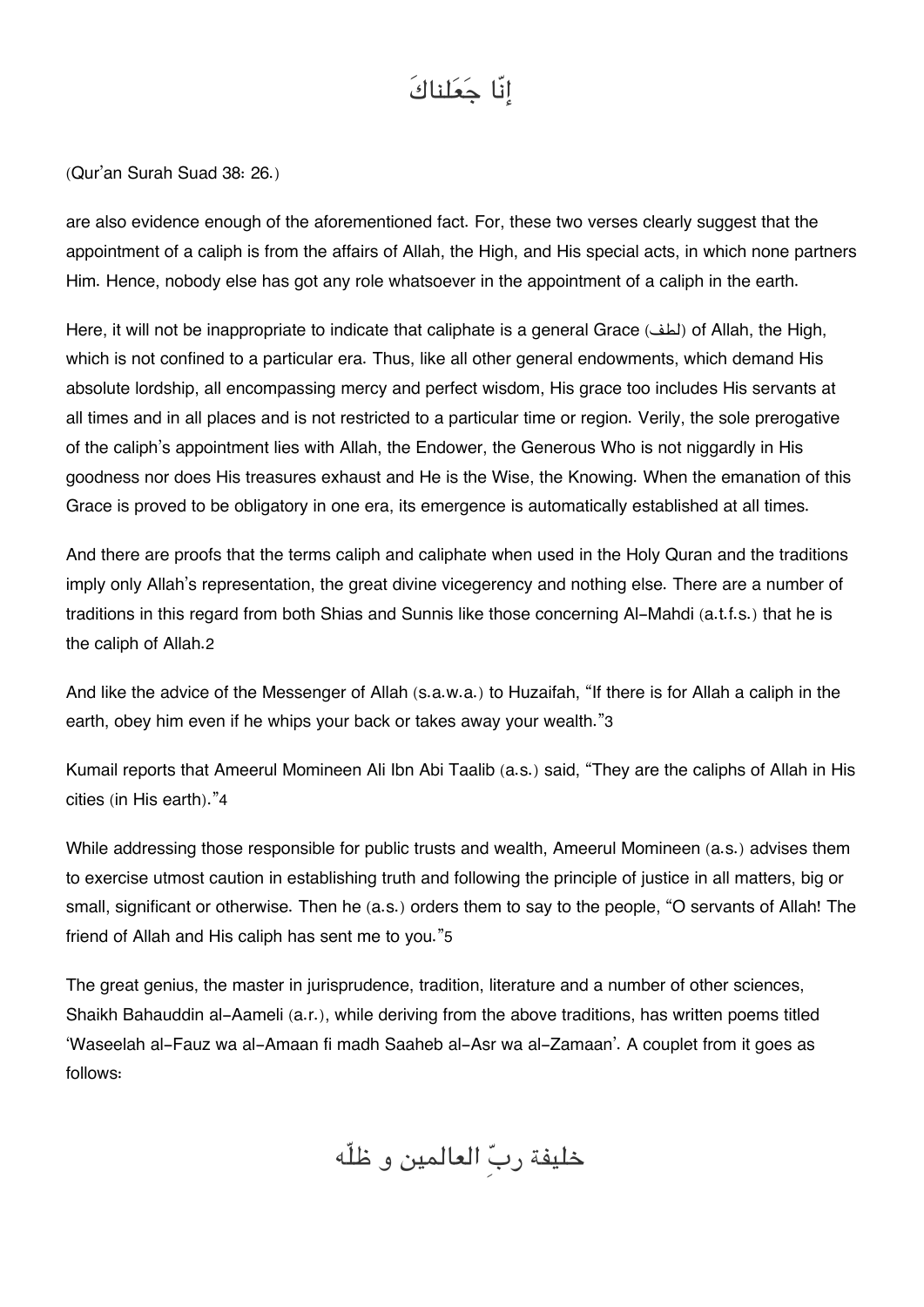# على ساكنى الغيراء من كلّ ديار

"The caliph of the Lord of the worlds and His shade

On the inhabitants of the earth in every house."

Objection: Why was the term 'Caliph' used for all the rulers after the Messenger of Allah (s.a.w.a.) till the recent rulers of the Ottoman Empire, although they were neither appointed by Allah nor by the Messenger of Allah (s.a.w.a.)? Moreover, their governance were not the carriers of the pure Islamic message nor were they having any legal sanctions from Allah. They were also labeled as oppressive tyrants, whose reign had nothing to do with Islam and who had no qualms in taking the servants of Allah as their slaves and usurping their wealth.

Answer: The term 'Caliph of the Messenger of Allah (s.a.w.a.)' was used in early Islam for the rulers immediately after him (s.a.w.a.) by those who were close to them. Later, the domain of its usage expanded and the above term was used for the oppressive kings as well, fearing their tyranny and barbaric oppressions. After sometime, this term was curtailed to a singular word i.e. 'The Caliph'.

There is no doubt that this term and its application does not lead to the change of words of the Holy Quran and the traditions, from what appears from them at the time of usage nor do they change the words to their new meanings. Also, the usage of this term was historically erroneous because the Messenger of Allah (s.a.w.a.) never appointed Abu Bakr as his caliph. As for Umar, Abu Bakr appointed him[6](#page--1-0), so logically he should be called as the caliph of Abu Bakr (and not the Messenger of Allah (s.a.w.a.)).

As for the status for the Messenger of Allah (s.a.w.a.) and his rule over the affairs, then it was not due to the selection of the people or his domination over the affair or his oppression. Nay! It was only due to the choice of Allah, the High. Hence, using the terms, 'emir', 'ruler' and 'king' for those called as caliphs would be more appropriate than being called as a 'caliph', leave alone the terms 'Allah's caliph' or 'the caliph of the Messenger of Allah (s.a.w.a.)'.

A right-thinking and sane person, not necessarily a follower of the Ahle Bait (a.s.) can never permit, condone or overlook the usage of the term 'the caliph of the Messenger of Allah (s.a.w.a.)' for the likes of Usman, Moawiyah, Yazeed, Waleed, the tyrants of Bani Abbas and the progeny of Usman, etc., who ruled over Syria, Iraq, Spain, etc.

Briefly, the epithet 'Allah's caliph' is a lofty and elevated term. The same applies for the term 'caliph'. It cannot be used, and it is not correct to use it except for Allah's representative on the earth, whom He has chosen to establish justice, be the highest role model for mankind, implement His laws, inhabit His cities, spread goodness, preserve the laws of Shariah and the signs of truth.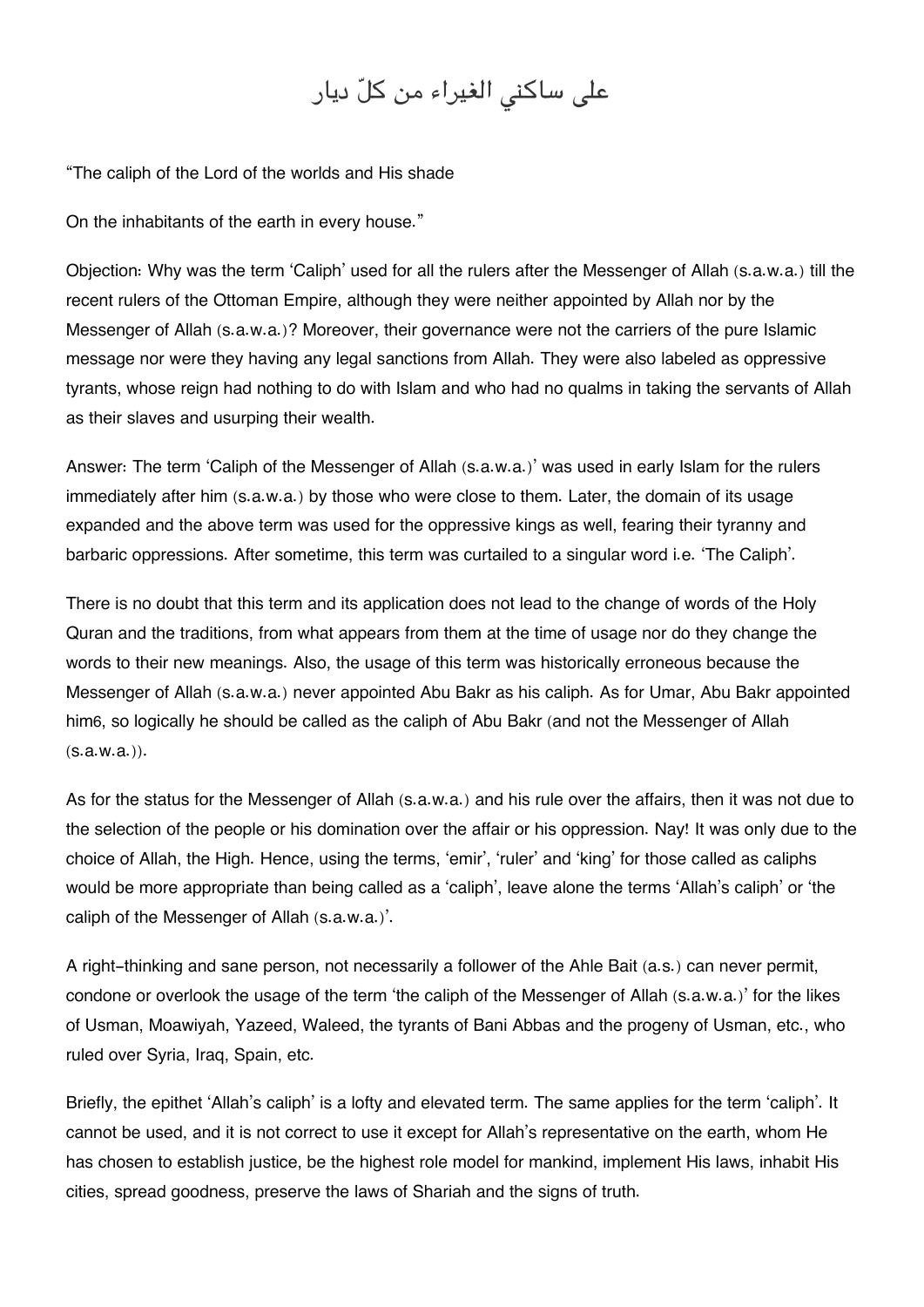Its usage is incorrect for any other person either due to disregard or carelessness. For the clarification of the falsity of this claim, when he was addressed as, 'O caliph of Allah!' Abu Bakr said, 'No, I am the caliph of Muhammad (s.a.w.a.)' or 'I am the caliph of Messenger of Allah (s.a.w.a.).'[7](#page--1-0)

Of course, his conferring the above titles on his own self has no substance of truth in it because as you just read, caliphate is representation of another, and this representation cannot be complete without the appointment by the represented one. Unanimity prevails concerning the fact that the Messenger of Allah (s.a.w.a.) did not appoint Abu Bakr as his caliph, nor did he (s.a.w.a.) make any will to him. None of Abu Bakr's actions like sitting in the place of the Prophet (s.a.w.a.), going on the pulpit, praying in his (s.a.w.a.) prayer niche (mehraab), were on his behalf and under his (s.a.w.a.) representation.

There is an opinion that governance and the appointment of a ruler is the duty of the Ummah (Islamic nation), hence it is obligatory upon it to appoint him. Also, there was consensus in the Ummah – which actually never existed – for the appointment of Abu Bakr, without force or fear. So, using the term 'Caliph of the nation' instead of 'the caliph of the Messenger of Allah (s.a.w.a.)' will be more appropriate and correct. For, in their view, Abu Bakr was the representative of the nation, whose collective responsibility was to implement the laws and protect the system. Needless to mention, the above idea has been formulated without devoting the slightest of deliberations on the definition of 'caliphate' i.e. it's representation of the other.

#### Second

Whatever we have discussed for the word 'caliph', is also applicable for the word 'Imam' and 'master' (ول(, particularly the latter when it is used for other than Allah, the High. So, an Imam implies the owner of an elevated position appointed by Allah, the High, whether he is a Prophet or the successor of a Prophet. This implication by no means contradicts the literal meaning of the word Imam because literally, the word 'Imam' is used for anybody who is followed in knowledge, ethics or in any field of art and technology. For example, it is said Khalil Ibn Ahmad is an Imam in literature, Kulaini (r.a.) is an Imam in traditions, Shaykh Tusi (r.a.) is is an Imam in exegesis, traditions, jurisprudence and principles of jurisprudence, and Abu Ali Seena is an Imam in philosophy and medicine. All these applications do not contradict the usage of the word 'Imam' by Allah, the Holy Quran and the traditions, for the one whom Allah has appointed as an Imam, made them standard for His servants, the minaret in His cities, the one who is to be followed by all and sundry. Thus, the word 'Imam' is normally used for the one who is followed as a leader due to excessive usage in the Holy Quran and the traditions and refers to this specially appointed person. Hence, whenever the word 'Imam' is used independently, and the context does not indicate otherwise, it automatically implies the representative of Allah.

Due to this very special application of the word 'Imam' for Allah's proof and His appointee, a number of holy personalities refused to attach this title (Imam) before their names despite being apparently worthy of it in at least one context or more.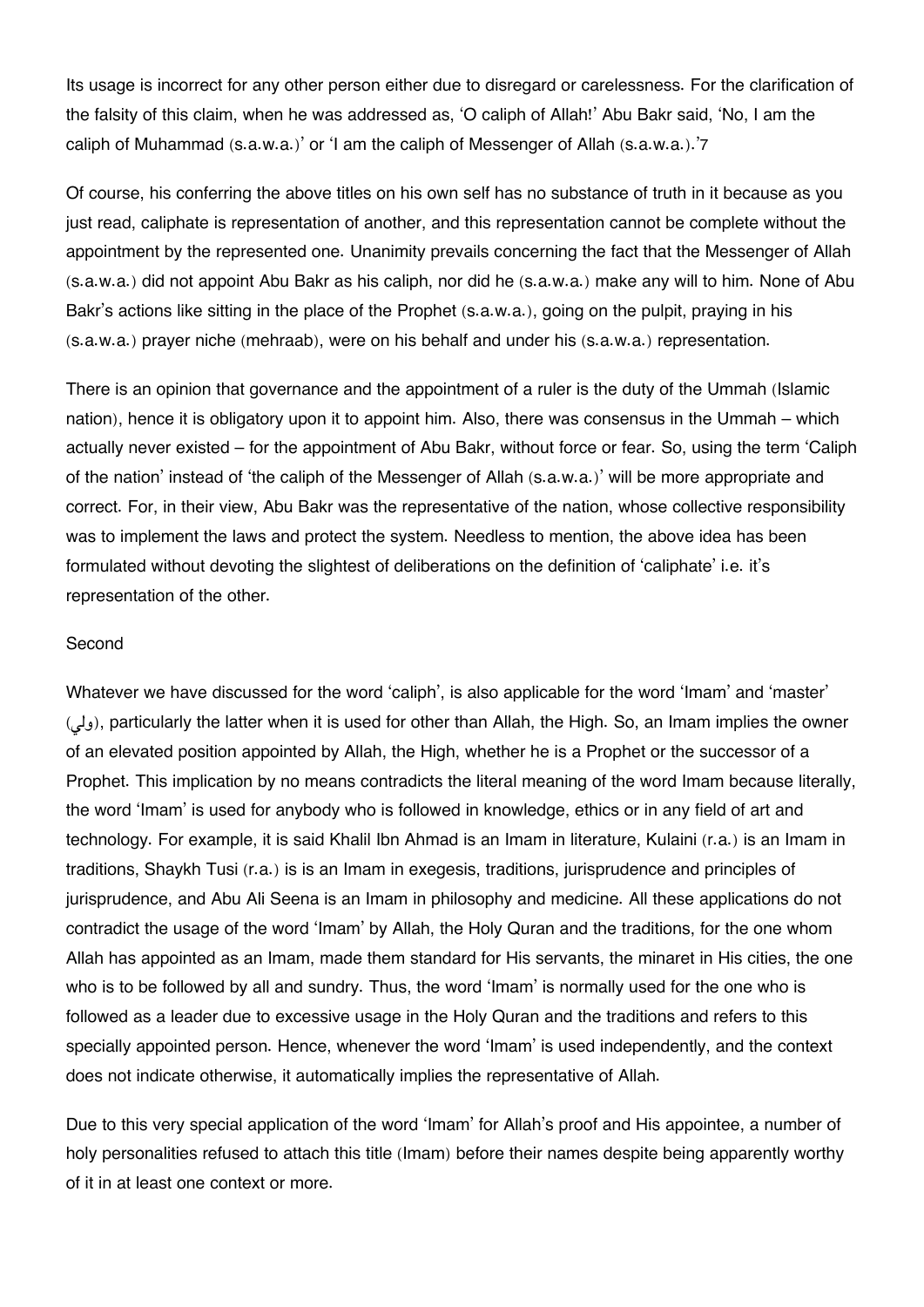It is worth mentioning that the term 'Imam', notwithstanding its numerous imports, is applicable only for the Messenger of Allah (s.a.w.a.) and his (s.a.w.a.) successors designated by Allah, the High. But it appears that the excessive use of the word for the holy and infallible Imams of the Ahle Bait (a.s.) in the traditions has led to its application in the second meaning i.e. for the leaders in other fields.

If someone refers to the Holy Quran and the traditions, he will find plenty of testimonies endorsing the above theory. For example, the Holy Quran says,

وَإِذِ ابْتَلَى إِبْرَاهِيمَ رَبُّهُ بِكَلِمَاتٍ فَأَتَمَّهُنَّ قَالَ إِنِّي جَاعِلُكَ لِلنَّاسِ إِمَامًا قَالَ وَمِن ذُرِيَّتِي قَالَ لاَ يَنَالُ عَهْدي<sup>ِّ</sup> الظَّالِمِينَ

*And when his Lord tried Ibrahim with certain words, he fulfilled them. He said: Surely I will make you an Imam men. Ibrahim said: And of my offspring? My covenant does not include the unjust, said He.* (Qur'an Surah Baqarah 2: 124.)

The above verse clearly indicates that Imamat is a covenant of Allah, which does not reach to the oppressors. Moreover, it is an appointment from the side of Allah. It is absolutely clear that the appointment of Imam for the people is invalid and incorrect except from the side of Allah, the High.

Some more verses of the Holy Quran that prove our point are cited hereunder.

وَجَعَلْنَاهُمْ أَئِمَّةً يَهْدُونَ بِأَمْرِنَا وَأَوْحَيْنَا إِلَيْهِمْ فِعْلَ الْخَيْرَاتِ

*And We made them Imams who guided (people) by Our command, and We revealed to them the doing of good. (*Qur'an Surah Anbiya 21: 73.)

وَنُرِيدُ أَن نَّمُنَّ عَلَى الَّذِينَ اسْتُصْعِفُوا فِي الْأَرْضِ وَنَجْعَلَهُمْ أَئِمَّةً

*And We desired to bestow a favor upon those who were deemed weak in the land, and to make them the Imams (*Qur'an Surah Qasas 28: 5.)

وَجَعَلْنَا مِنْهُمْ أَئِمَّةً يَهْدُونَ بِأَمْرِنَا لَمَّا صَبَرُوا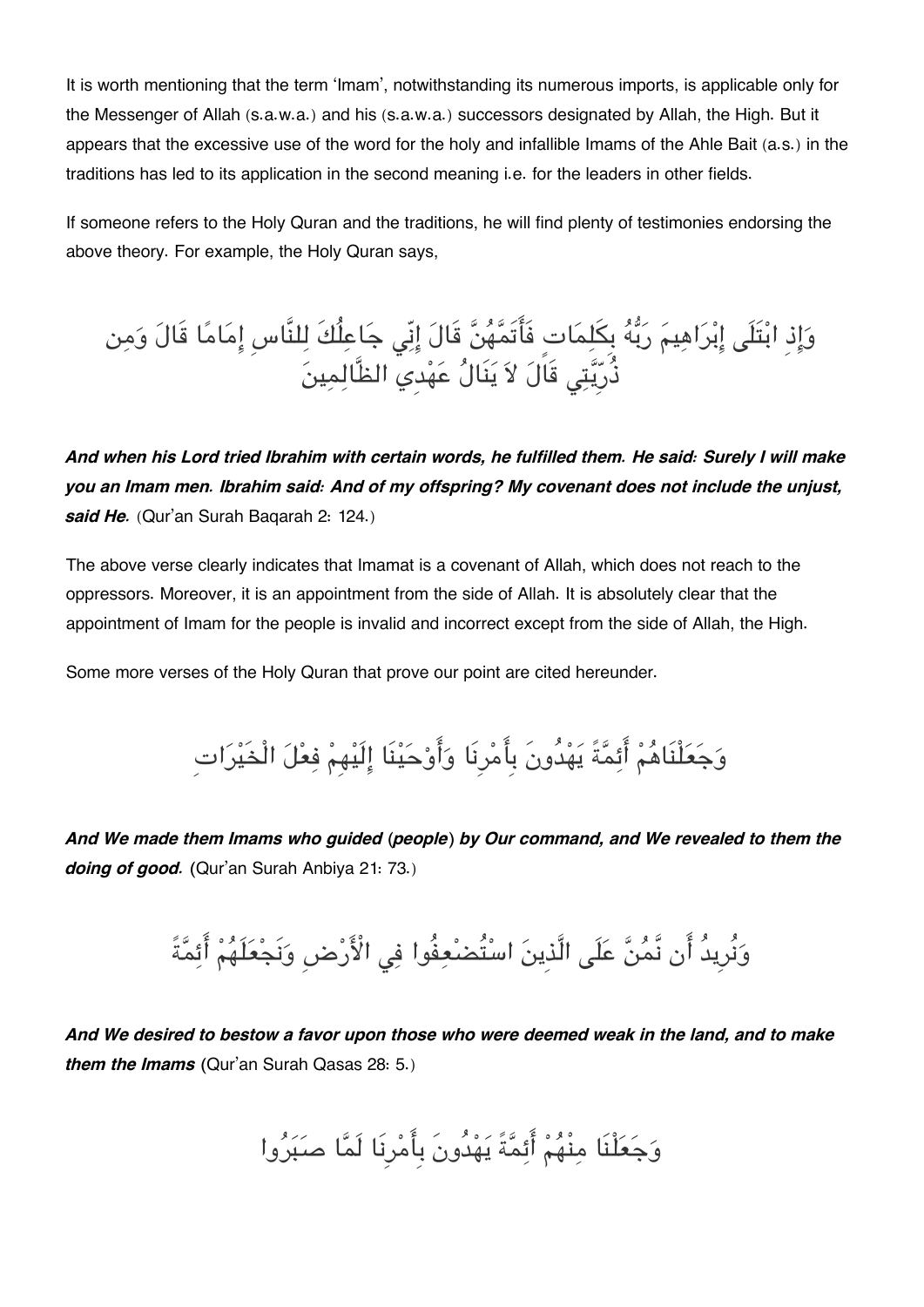And We made of them Imams to quide by Our command when they were patient. (Surah Qur'an Sajdah 32: 24.)

There are a plenty of traditions that also support this argument. While talking about his successors and the necessity of their recognition, the Messenger of Allah (s.a.w.a.) declared,

من مات ولم يعرف إمام زمانه فليمت إن شاء يهوديا و إن شاء نصرانياً

One who dies without recognizing the Imam of his time then he can die as he wishes, either as a Jew or a Christian.[8](#page--1-0)

Ameerul Momineen (a.s.) says,

بنا يستعطى الهدى و يستجلى العمى إنّ الأئمة من قريش غرسوا فى هذا البطن من هاشم لا تصلح عل سواهم و لا تصلح الولاة من غيرهم

'Through us, guidance is granted and darkness is dispelled. Surely the Imams from the Quraish are planted from the Hashemite wombs. None is worthy of it (Imamat) but them and none is eligible for being the masters except them.'[9](#page--1-0) In another place he (a.s.) says,

و إنما الائمة قوام اله عل خلقه و عرفاؤه عل عباده و لا يدخل الجنّة إلا من عرفهم و عرفوه و لا يدخل النار إلاّ من أنكرهم و أنكروه

Certainly the Imáms are the vicegerents of Alláh over His creatures and they make the creatures know Alláh. No one will enter Paradise except he who knows them and they know him, and no one will enter Hell except he who denies them and they deny him.[10](#page--1-0).

Therefore, there are numerous reliable and consecutive traditions in the books of both Shias and Sunnis, specially the former, that suggest the holy implication of the word Imam and its divine essence. And that whenever it is used independently, it is done in this very meaning, unless the context indicates otherwise. This was regarding the word 'Imam'.

As for the word 'Master' (wali) then sometimes it is used as an additive before Allah, the High, or with other than Him, while on other occasions, it is used without any additive. Now, this additive (muzaaf elaihe) has two applications: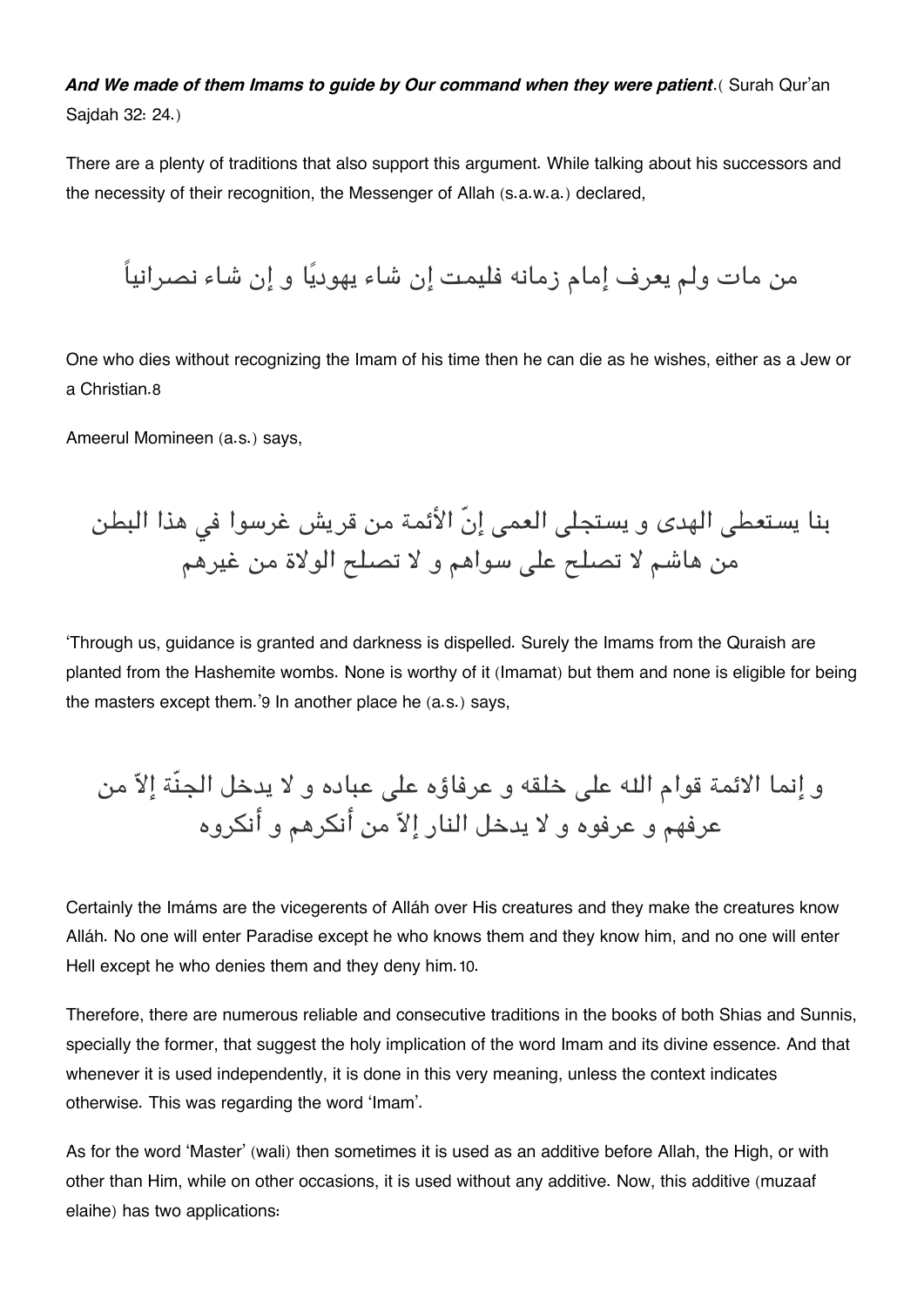Sometimes, the additive is the place of manifestation of the mastership of the master and its execution. Like in the examples, 'Allah is the Master of the people' or 'Allah is the Master of those who believe' or 'The father is the master of his small son' or 'The ruler is the master of the abstaining or absent ones', the people and those who believe are the place of manifestation of Allah's mastership, the mastership of a father is expressed through his son and the mastership of a ruler is manifested through his subjects. In all the aforementioned examples, a master (wali) is used as a subject (فاعل).

For instance, Allah, the High, says,

إنّما وليم اله و رسوله و الذين آمنوا

#### *Only Allah is your Vali and His Apostle and those who believe* (Qur'an Surah Maaedah 5: 55.)

The Messenger of Allah (s.a.w.a.) declared, 'Ali (a.s.) is the master of every believer after me.' Or 'They are my Caliphs, O Jaabir, and the masters of the affair after me.'

At other times, the word 'wali' is used to denote as an object (مفعول (of the noun to which it is added. Like, when we say, 'Ali (a.s.) is the wali of Allah', we mean that Ali is appointed as a master from the side of Allah.

In all the examples cited above, the thing that comes to the mind that the term 'wali', when used before the words 'people', 'those who believe', 'Allah' etc., it carries the meaning of the words 'Caliph' or 'Imam' bearing some sort of holiness and spirituality. Its power emanates from the absolute and perfect mastership of Allah, and this is the meaning in which it is used when applied for the Messenger of Allah (s.a.w.a.) and the infallible Imams (a.s.) independently, without any additive. When used for Allah, the High, the word 'wali' implies His absolute perfection, which is not derived from the mastership of others, with the exclusion of all other meanings like helper (ناصر) and lover (محب).

#### Three

The terms, 'Caliph', 'Imam' and 'Wali', from the various meanings and connotations expressed above, when used in the Book of Allah and the Sunnah, bear only one external implication (i.e. all the three words are used for one person). Nay, each one of them is perennially applicable to the meaning of the other two except for the fact that each one of them has a special meaning that comes to the mind instantly before the others.

Therefore, the word 'Caliph' strikes the meaning of the one who is appointed on the command of Allah, the High, as His representative to judge between the people with truth, to establish justice and equity, regulate the affairs, spread safety and security, etc. Similarly, the word 'Wali' denotes the one who enjoys absolute control in the affairs of creation as well as legislation from the side of Allah, the High, on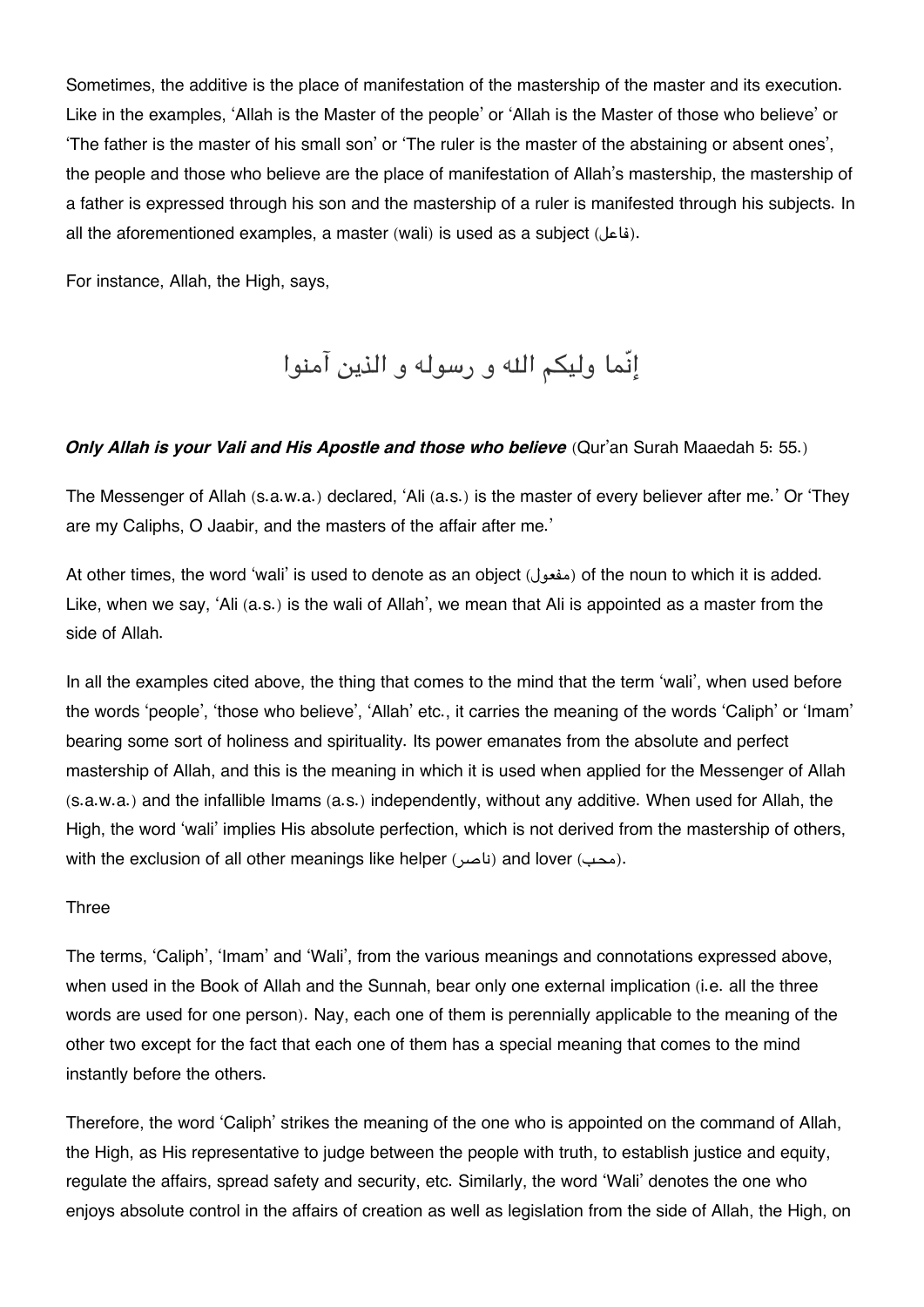the basis of His power and legislation. The word 'Imam' implies the one who has been appointed to be followed and obeyed. People receive guidance by accepting his instructions because he is the standard for those who tread the path (سالك), a guide towards divine satisfaction, a protection for those who seek security and a strong rope to which the people fasten. Each one of these terms suggests a special endowment and a particular divine grace, covering His noble servants and confidantes of His secrets, who have His special favours, do not precede Him in saying and are cognizant of His affair.

All the three positions can be conferred on one person along with either messengership or prophethood or both. For example, in the case of Prophet Ibraheem (a.s.), Prophethood as well as Imamat were conferred, while Prophet Adam (a.s.) and Prophet Dawood (a.s.), received Prophethood and Caliphate both. There are instances of Prophets about whose Imamat Allah has informed in the Holy Quran. All these elevated divine positions were collectively found in the holy persona of the Messenger of Allah (s.a.w.a.).

Separated from Prophethood, an Imam, Caliph and Wali follows the Prophet like the twelve Imams (a.s.) because Prophethood and Messengership came to an end with their great ancestors, the Messenger of Allah, Muhammad Ibn Abdullah (s.a.w.a.) but Caliphate, Imamat and Wilayat remained in his (s.a.w.a.) nation so that Allah's proofs and arguments are not invalidated. These are the caliphs who carried the burden of the divine caliphate after the Messenger of Allah (s.a.w.a.). This, by no means, contradicts their being the caliphs of the Messenger of Allah (s.a.w.a.) as has come in a few traditions like his (s.a.w.a.) saying, 'They are my caliphs, O Jaabir', 'O Allah! Have mercy on my caliphs', 'O Ali! You are my successor'; 'You are the caliph after me' etc. Whatever we have mentioned here vis-à-vis these terms are in their absolute and independent applications, and not when used along with other additives other than Allah. For, when they are used with an additive other than Allah, undoubtedly it implies the representation of the other.

The caliphate of the Messenger of Allah (s.a.w.a.), as mentioned in the above traditions, denotes the representation in the conveyance of laws and what Allah has revealed to him (s.a.w.a.) for the people. The caliph is his successor in regulating the affairs of this nation, and it is not permissible for the nation to oppose him at any cost. Thus, caliphate, representation, deputation, etc. are only for those who have been specially and exclusively appointed for these positions and nobody else has got any right whatsoever to stake a claim without the requisite permission and order of the represented one.

I wish I had known from where this nation has become the caliph and representative of the Messenger of Allah (s.a.w.a.) and what is its proof? How can the mastership of an entire ummah be established when the mastership of any single individual from it cannot be proved? This is nothing but audacity and impudence before Allah, the Almighty and His Messenger (s.a.w.a.).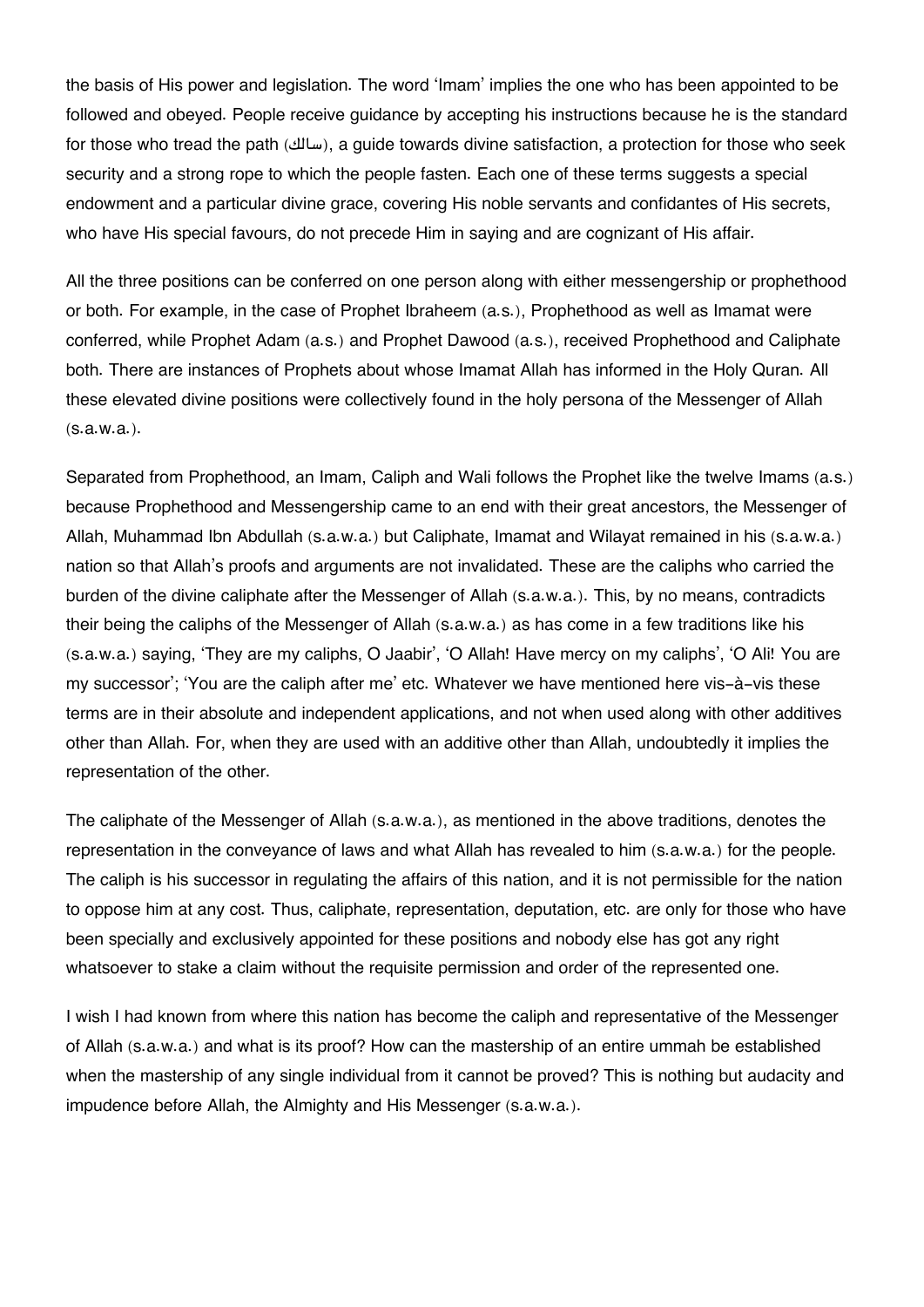## **[The Second Level](#page--1-0)**

Determination of those Compatible with the Description of these Traditions and Recognition of the Twelve Holy Personalities

Know that these traditions do not fit anybody except the Shiite belief. For, some of these suggest that Islam will not come to an end till there are twelve caliphs amongst the Muslims. Some others indicate that the subsistence of Islam's might depends on the existence of the twelve caliphs. Yet others point out that the religion (of Islam) will survive till the Day of Judgment and that the Imams (a.s.) will continue to exist till the last era. Still some others specify that all the twelve Imams are from Quraish, some of them have even stated that all of them will be from the Bani Hashim and some others have stated that their likes will not be seen.

The apparent of all these traditions has confined the number of the caliphs to twelve and that they shall follow each other in rapid succession. It is known that these characteristics are not found save in the twelve Imams (a.s.), who are famous and well known among both the major sects of Islam. No Islamic sect except the Shias can stake a claim to this fact and it will not be inappropriate if we consider these traditions as a miracle of the Messenger of Allah (s.a.w.a.) and his (s.a.w.a.) information about the unseen.

There is no doubt that these traditions cannot be interpreted but on this meaning, and a safe and straight mind, devoid of flaws and selfish motives, will not explain it in any other manner. If we add a few more traditions that have come down concerning the twelve Imams (a.s.), in addition to whatever we have related in this book, we will be sure that they are not applicable for anybody but the twelve Imams (a.s.) from the Ahle Bait (a.s.).

Moreover, such traditions are supported by the famous and certain tradition of the Messenger of Allah (s.a.w.a.) called Hadis-e-Saqalain. Apart from this, there are other equally known traditions like:

(1)

النجوم أمان لاهل السماء و أهل بيت أمان لامت

'The stars are a cause of security for the inhabitants of the sky while my Ahle Bait (a.s.) are the reason for the safety of my nation.' The author of Zakhaaer al-Uqbaa writes, 'Abu Amr al-Ghaffaari narrates on the authority of the Messenger of Allah (s.a.w.a.),

النجوم أمان لاهل السماء فإذا ذهبت النجوم ذهبت السماء, و أهل بيتي أمان لأهل الأرض فإذا ذهب أهل بيتي ذهب أهل الارض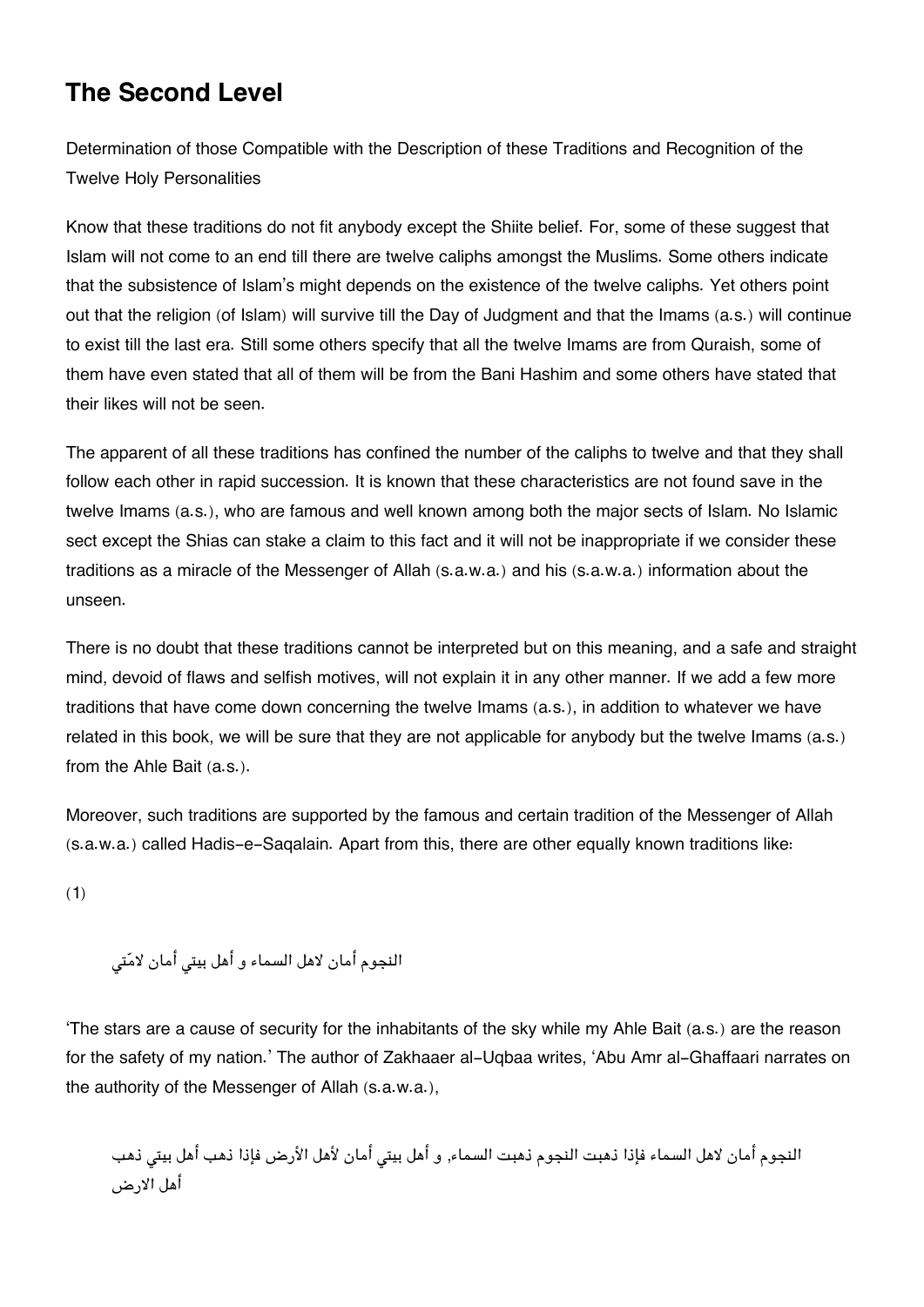'The stars are a security for the inhabitants of the sky. So when the stars will be destroyed, the sky will follow suit. Similarly, my Ahle Bait (a.s.) are the reason for the safety of the people of the earth. When my Ahle Bait (a.s.) are finished, the people of the earth will follow suit.' He continues, 'Ahmad (Ibn Hanbal) has recorded this tradition in his Manaaqeb as well.

(2)

النجوم أمان لأهل الارض من الغرق، و أهل بيتى أمان لامّتى من الاختلاف

'The stars are the cause of security of the people of the earth from drowning, while my Ahle Bait (a.s.) are the reason for the safety of my nation from disputes.'[11](#page--1-0) The author of Al-Sawaaeq Al-Muhreqah has stated that Haakem Neshaapuri has considered this tradition to be correct as per the stipulations of the two Sheikhs (viz. Bukhaari and Muslim).

(3)

...مثل أهل بيت كسفينة نوح

'The likeness of my Ahle Bait (a.s.) is like that of the ark of Hazrat Nuh (a.s.) …' which has been narrated through various chains of narrators.

(4) Bukhari reports that the Messenger of Allah (s.a.w.a.) said,

```
لا يزال هذا الأمر في قريش ما بقى من الناس اثنان
```
'This affair (Islam) will continue in the Quraish even if there remain two individuals amongst all the people.'[12](#page--1-0)

(5) The tradition used by Abu Bakr as an argument against the Ansaar in Saqeefah narrating from the Messenger of Allah (s.a.w.a.), who said, 'The Imams are from Quraish.'[13](#page--1-0)

(6) Besides, the warning of the Messenger of Allah (s.a.w.a.), 'Whoever dies without recognizing the Imam of his time, dies the death of ignorance.'[14](#page--1-0) Al-Hameedi has also brought it in his Al-Jam'o bain al-Sahihain.

(7) Haakem Neshaapuri reports on the authority of Abdullah Ibn Umar that the Messenger of Allah (s.a.w.a.) cautioned, 'One who dies without any Imam ruling over him, his death is that of ignorance.'[15](#page--1-0)

(8) Suyuti quotes from Ibn Murdowayh, who reports on the authority of Ali Ibn Abi Taalib (a.s.) that the Messenger of Allah (s.a.w.a.) while explaining the Quranic verse,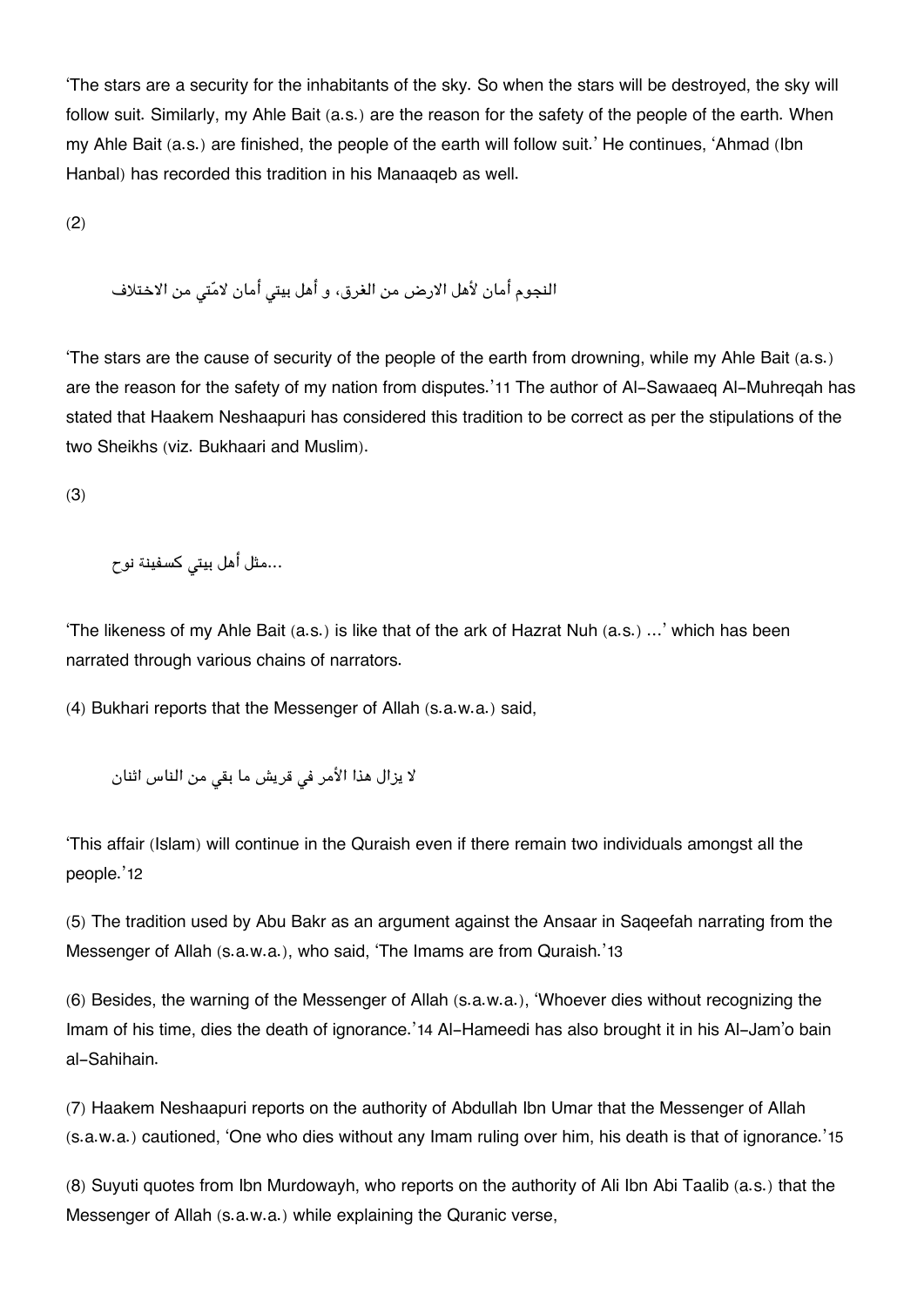#### *'On that day, We shall call every people with their Imam'* (Qur'an Surah Bani Israael 17: 71.)

informed, 'Each nation will be called with the Imam of their time, the Book of their Lord and the Sunnah of their Prophet (a.s.).'[16](#page--1-0) Qurtubbi and Aaloosi have cited this tradition in their exegesis from Suyuti, while Sa'labi has narrated it through his chain from the Messenger of Allah (s.a.w.a.).

From all the above traditions, it becomes clear that the existence of the twelve Imams (a.s.) will continue till the end of the world and that all of them will be from Quraish. Significantly, no group from the Muslims can boast of following this number of Imams from the Quraish, which will continue till the Day of Judgment, save the Imaamiyyah Shias.

Allamah Muhammad Moin Ibn Muhammad Ameen al-Sindi, the author of Deraasaat al-Labeeb, has written an exclusive book vis-à-vis these traditions, naming it 'Mawaaheb-o-Sayyed al-Bashar Fi Hadees al-Aimmah al-Isnaa al-Ashar' in which he has proved the Imamat of the twelve Imams (a.s.) through Hadis-e-Saqalain. He has brought undefeatable arguments, proving that the Imams (a.s.) were infallible in their knowledge and that it is obligatory upon everybody to follow them in the acquisition of knowledge. Readers can refer to Abaqaat al-Anwaar by Sayyed Mir Haamid Husain al-Lucknowi al-Hindi (a.r.), vol. 2 and vol. 12, pg. 295, 296 & 304-307.

The renowned Haafiz Sulaiman al-Qunduzi al-Hanafi writes, "Some researchers are of the view that the traditions suggesting the number of Imams to be twelve after the Messenger of Allah (s.a.w.a.) are well known to be narrated from various chains. With the explanation of the time and the description of the occurrence and the place, it became known that the Messenger of Allah (s.a.w.a.) implied from these traditions, the twelve Imams from his Ahle Bait (a.s.) and his progeny.

For, it is not possible to interpret these traditions for the caliphs among his companions who succeeded him immediately, due to the paucity of their number.

It is also not probable to construe them for the kings of Bani Umayyah because their number exceeded twelve and because of their vulgar tyranny with the sole exception of Umar Ibn Abd al-Aziz. Also, they did not belong to the Bani Hashim while the Messenger of Allah (s.a.w.a.) had categorically emphasized in the tradition of Abd al-Malik Ibn Jaabir, 'All of them will be from the Bani Hashim'. The lowering of the voice by the Messenger of Allah (s.a.w.a.) in this tradition gives more weight to it because they (the majority of the people) did not approve of the caliphate of Bani Hashim.

Also, it is not relevant for the Abbasi kings because their number exceeded the above stipulation and their non-observance of the Quranic injunction,

### *'Say: I don't ask you of any reward except the love of my closest relatives'* (Surah Shoora (42): Verse 23.)

and other traditions like the Tradition of the Cloak (حديث كساء).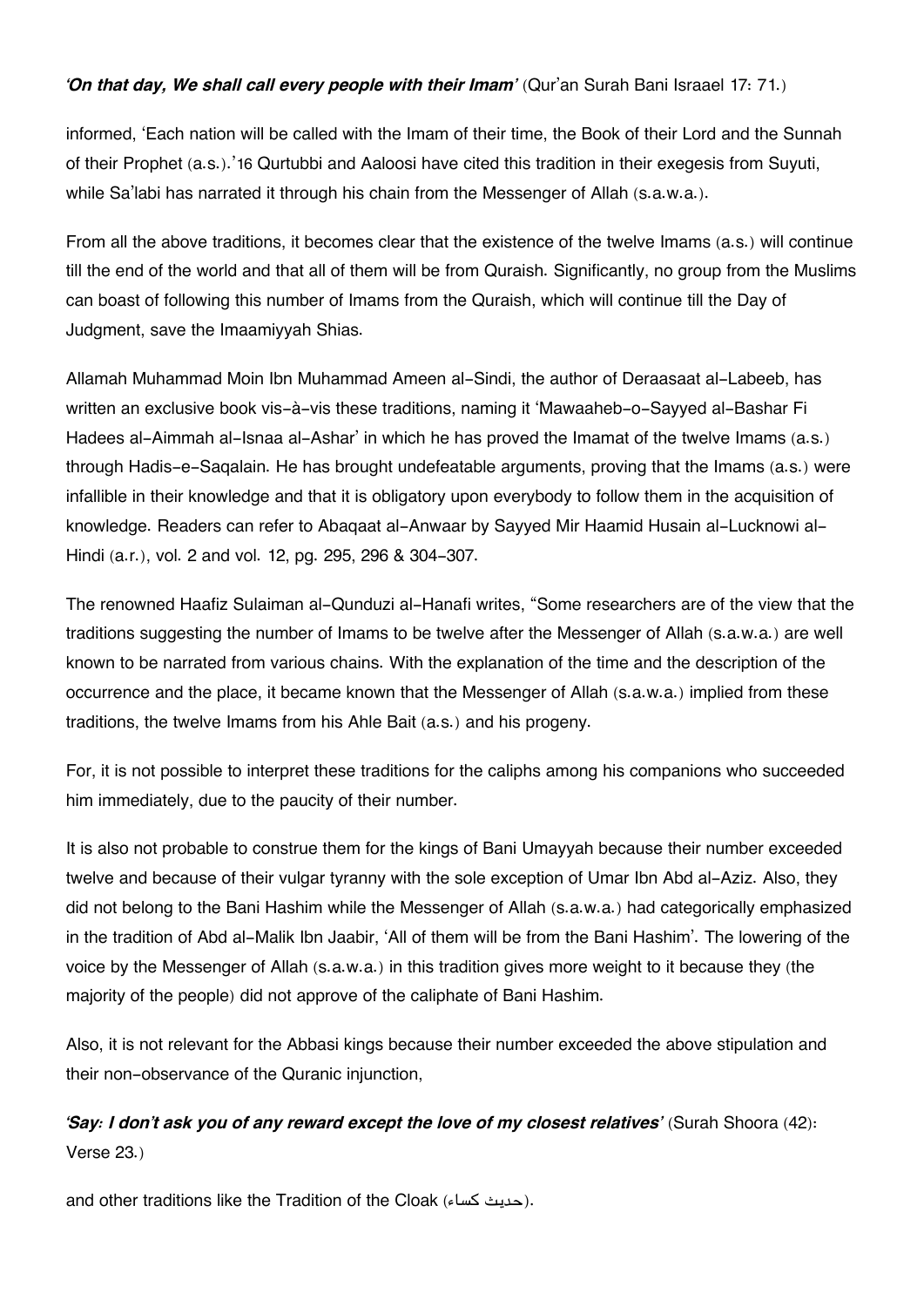Therefore, it becomes essential and obligatory to carry this tradition in the meaning of the twelve Imams (a.s.) from the progeny of the Messenger of Allah (s.a.w.a.) because they were the most learned, the most majestic, the most pious and the most elevated in genealogy of all the people of their time. They were the most superior in birth and the noblest before Allah. Their knowledge was connected to that of their ancestor, the Messenger of Allah (s.a.w.a.), through inheritance and endowment. This is the manner in which the people of knowledge, investigation, illumination and grace recognize them.

This interpretation, that these traditions are applicable only for the infallible Imams (a.s.) of the Ahle Bait (a.s.), is supported by Hadis-e-Saqalain and numerous traditions repeated in this book and elsewhere.

As for the saying of the Messenger of Allah (s.a.w.a.): 'The nation will form a consensus on all of them' as has come in the narration of Jaabir Ibn Samarah, he (s.a.w.a.) meant that the nation, whole of it, will acknowledge their Imamat at the time of the reappearance of their Qaem (a.t.f.s.)."[17](#page--1-0)

Therefore, the dominant political school stood up to deny the mastership of the Ahle Bait (a.s.) and forsake the decisive texts and evidences concerning their Imamat. They did so

either by refusing to bring forth these traditions,

or by creating doubts in their chains and rejecting their narrators on account of their crime of the love of the Ahle Bait (a.s.) and narration of their virtues,

or by interpreting them in other than their apparent meanings out of perplexity and fear in front of these consecutive and reliable traditions.

Hence, they indulged in wild and pathless interpretations, absurd implications and false opinions. Not a single of these could withstand the test of certainty. As a result, each one of these interpretations led to the refutation, contradiction and rejection of the others. Being completely confounded and out of sheer helplessness, they were forced to interpret these traditions only for the Imams of the Ahle Bait (a.s.), supported by other reliable and authentic evidences in this regard.

Of the discussions in Fath al-Baari, Ibn Battaal narrates from Mahlab, 'I have not met anyone who has achieved certitude concerning this tradition.' It is also said that Ibn Jawzi had remarked in Kashf al-Mushkil, 'Arguments have prolonged with regards to the meaning of this tradition. I searched a lot for its answers and asked about it but to no avail.'

They have landed themselves in real difficulty on this subject due to their stubbornness to accept the apparent and irrefutable application of these traditions on the twelve infallible Imams (a.s.), perhaps, out of greed or due to fear from the tyrannical governments and oppressive rulers, who did not tolerate any expression of truth from these scholars. They sold their ethics and concepts to acquire this world and its base provisions.

Thus, the governments used them as pawns to achieve their political ambitions founded on autocracy,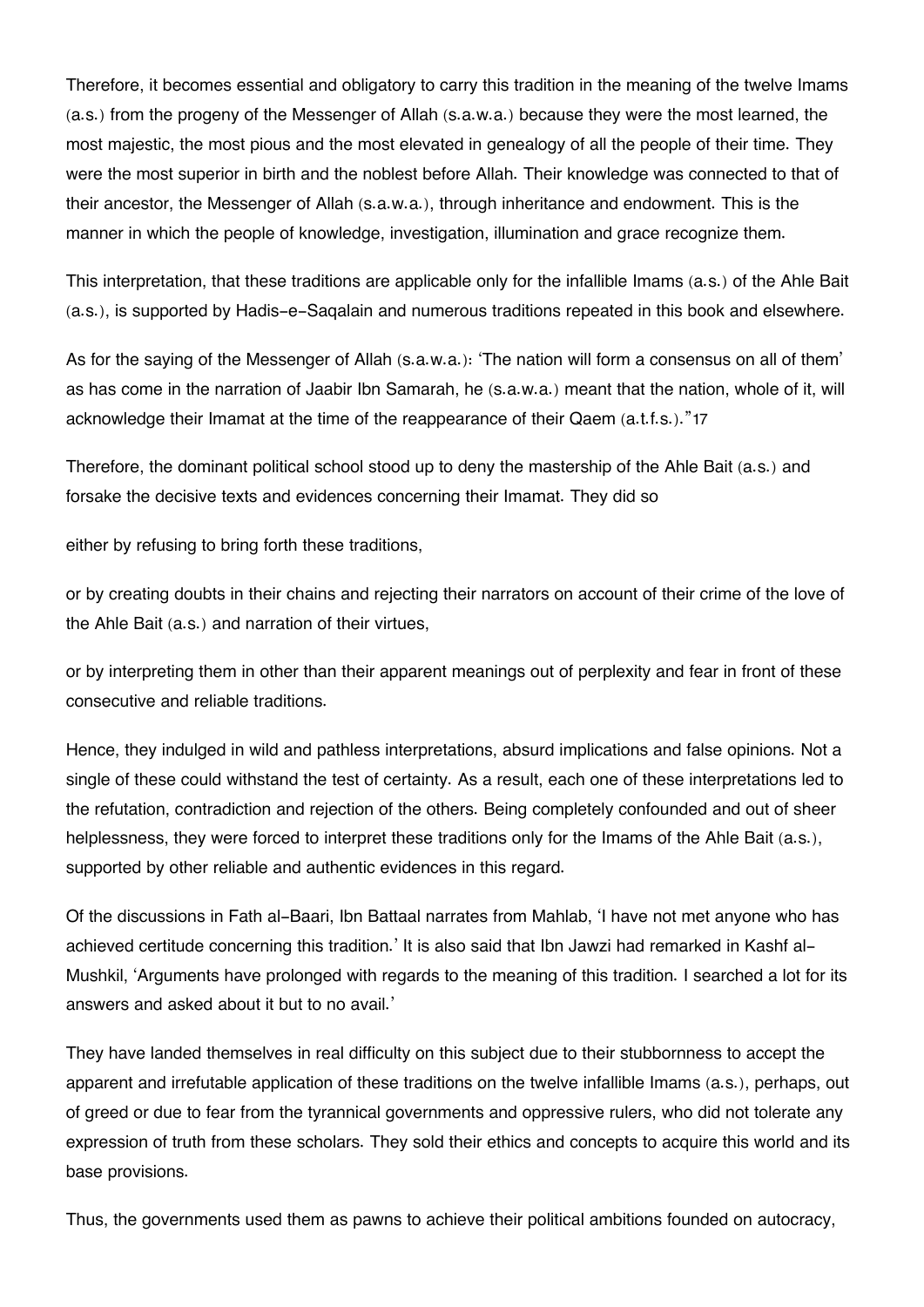oppression and enslaving Allah's servants. These so-called scholars ended up defending the tyranny, oppression and despotic approach of these rulers. They interpreted the evil actions of their masters as being beneficial and an opportunity for the Muslims.

The numerous transgressions and sins like playing musical instruments, dancing, etc. perpetrated by these kings in their courts, their extravagance and misuse of public wealth in whatever Allah had prohibited, their depriving the poor, the needy and the weak of their rights, and all other barbaric acts were justified and defended on some religious pretext or another by these scholars.

For example, they declared absolute immunity for the rulers, the non-permissibility of questioning their actions and the necessity of their obedience, notwithstanding the fact that these included the ilk of Yazid, Waleed, the despots of Bani Umayyah and the tyrants of Bani Abbas. These oppressors appropriated the wealth of Allah and took His servants as slaves like some Muslim rulers of today, who are mere puppets in the hands of arrogant Western superpowers. We have come from God and to Him shall we return.

Now we shall cite some of these contradictory views concerning the interpretation of the traditions vis-àvis the twelve Imams (a.s.) for you, the believer in Allah, His Book and the sunnah of His Prophet (s.a.w.a.).

First: Some commentators of Saheeh al-Tirmidhi and the author of Fath al-Baari (the commentary on Saheeh al-Bukhari) have interpreted the world 'twelve' to refer to the caliphs of Bani Umayyah, who followed the companions of the Holy Prophet (s.a.w.a.). They suggest that this tradition cannot be cited as a merit but is used only to indicate the steadfastness of the Islamic kingdom. They include Yazid Ibn Muawiyyah and his son, Muawiyyah Ibn Yazid but not Usmaan, Muawiyyah and Abdullah Ibn Zubair because they were among the companions.

They also do not draft Marwan Ibn Hakam in the list because he took the allegiance of the people after the people had paid fealty to Ibn Zubair and hence consider him a usurper. Moreover, as per Fath al-Baari, there is a dispute about his companionship. The list continues from Abd al-Malik Ibn Marwan, followed by Walid till Marwan Ibn Muhammad.

I say: I wish I had known what made these writers interpret the traditions of the Messenger of Allah (s.a.w.a.) in this mischievous and malicious manner! Is this how we reward the Messenger of Allah (s.a.w.a.) for his message? Is this not an insult to his (s.a.w.a.) sayings?

If this was his (s.a.w.a.) purpose and intent, what is the benefit and use of such traditions and what do they achieve?

From where do they know that the Messenger of Allah (s.a.w.a.) intended through these traditions the despotic rulers of Bani Umayyah with the sole exception of Muawiyyah Ibn Marwan?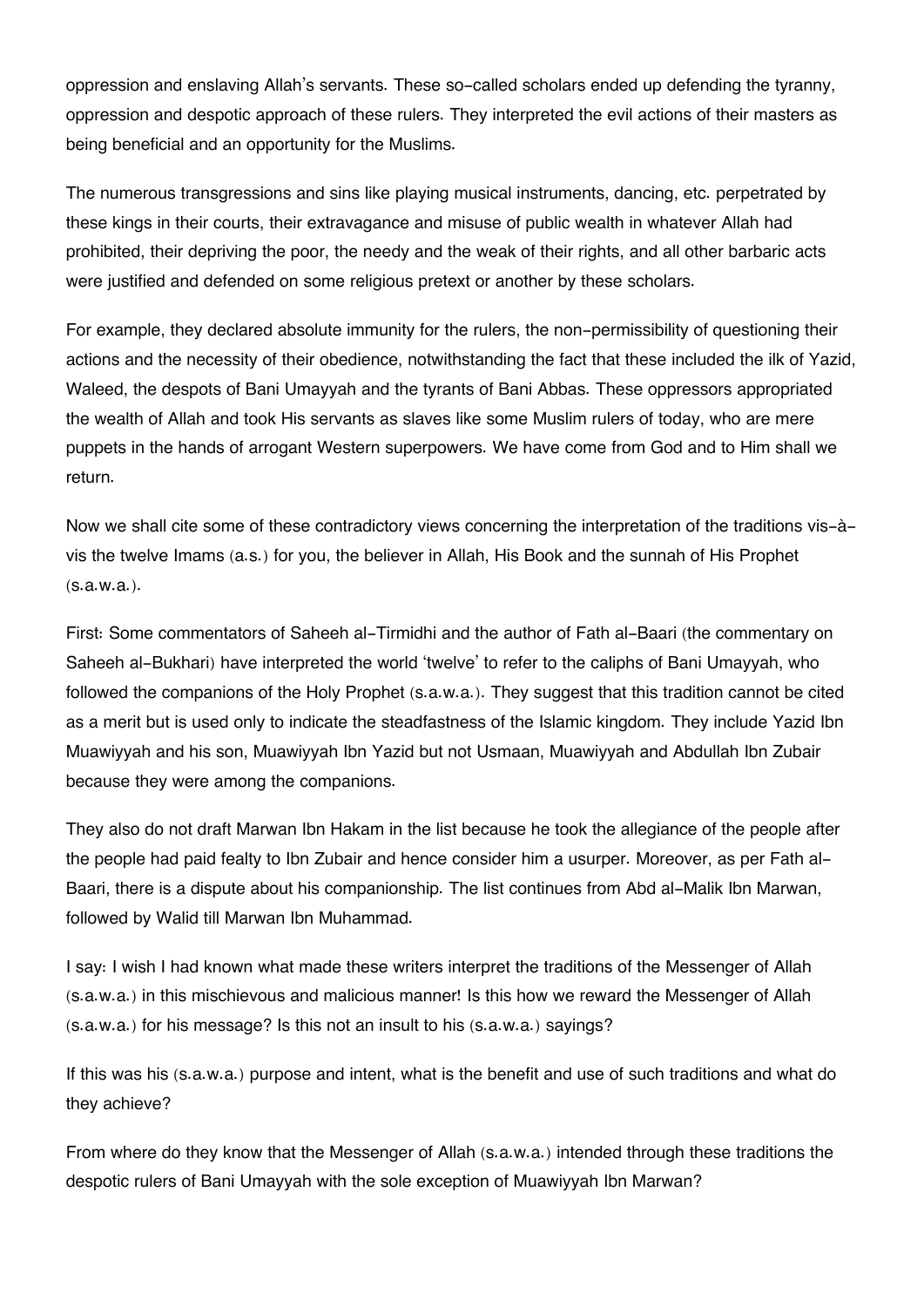From where do they know that the companions are excluded from these traditions? Then why did he (s.a.w.a.) not say, 'after my companions', instead of 'after me' as has been reported by a number of narrators?

Any interpretation that includes Muawiyyah and his successors from the Bani Umayyah is clearly false and unacceptable because they were not chosen as caliphs through consensus. Rather, they were despots and the worst of the despots at that.

When things reach to such a despicable state of interpretation, the original quote is completely removed from its apparent meaning, fearing the establishment of the truth of the Shiite faith. None of these tyrants enjoyed any particularity over the other. In which case, a great number of probabilities unfold. Possibly, it is an indication to the caliphs after Abd al-Malik and when he (s.a.w.a.) said, 'after me', he (s.a.w.a.) meant after Abd al-Malik.

Or it is an indication to the caliphs after Hesham. Or it could also mean six caliphs each from the Bani Umayyah and the Bani Abbas or the caliphs after Bani Umayyah. It could also imply the caliphs after Saffaah or Mansoor or other despots of Bani Abbas. It could also mean those from the Bani Umayyah who ruled over Spain or the Fatemids who governed Egypt, and so on and so forth. Meanwhile, none of these probabilities can be said to have an edge or preference over the others.

Moreoever, why these traditions should not be interpreted as a means of merit and praise when the terms used in some narration clearly imply glorification?

Is it correct to equate these oppressive tyrants and sinners with the chiefs of the Bani Israel and the companions of Hazrat Eesa (a.s.), as has come in a number of traditions?

This is in addition to the evidence of the number of caliphs being restricted to twelve.

Second: Another interpretation is that after the demise of al-Mahdi (a.t.f.s.), twelve rulers will govern, six from the progeny of Hasan (a.s.), five from that of Husain (a.s.) and one from someone else.

I say: Such an exegesis is clearly against the evident texts of the traditions, which mention in no uncertain terms, 'twelve caliphs after me', 'this religion will always be mighty and lofty' etc., which proves the connection of the caliphs' era with that of the Messenger of Allah (s.a.w.a.), their continuity till the final epoch and the confinement of the caliphs to them as has been elucidated in the narration of Ibn Masood.

This is in addition to the fact that these traditions are applicable for the twelve Imams (a.s.), who are famous and renowned among all the Muslim sects, thereby establishing the truth and validity of the prophecy of the Messenger of Allah (s.a.w.a.) in clear terms. Then what is the point in struggling to force these traditions to imply others, who do not fit in its description by any means?

If you argue: Although these characteristics are not found in anybody but the twelve Imams (a.s.), it is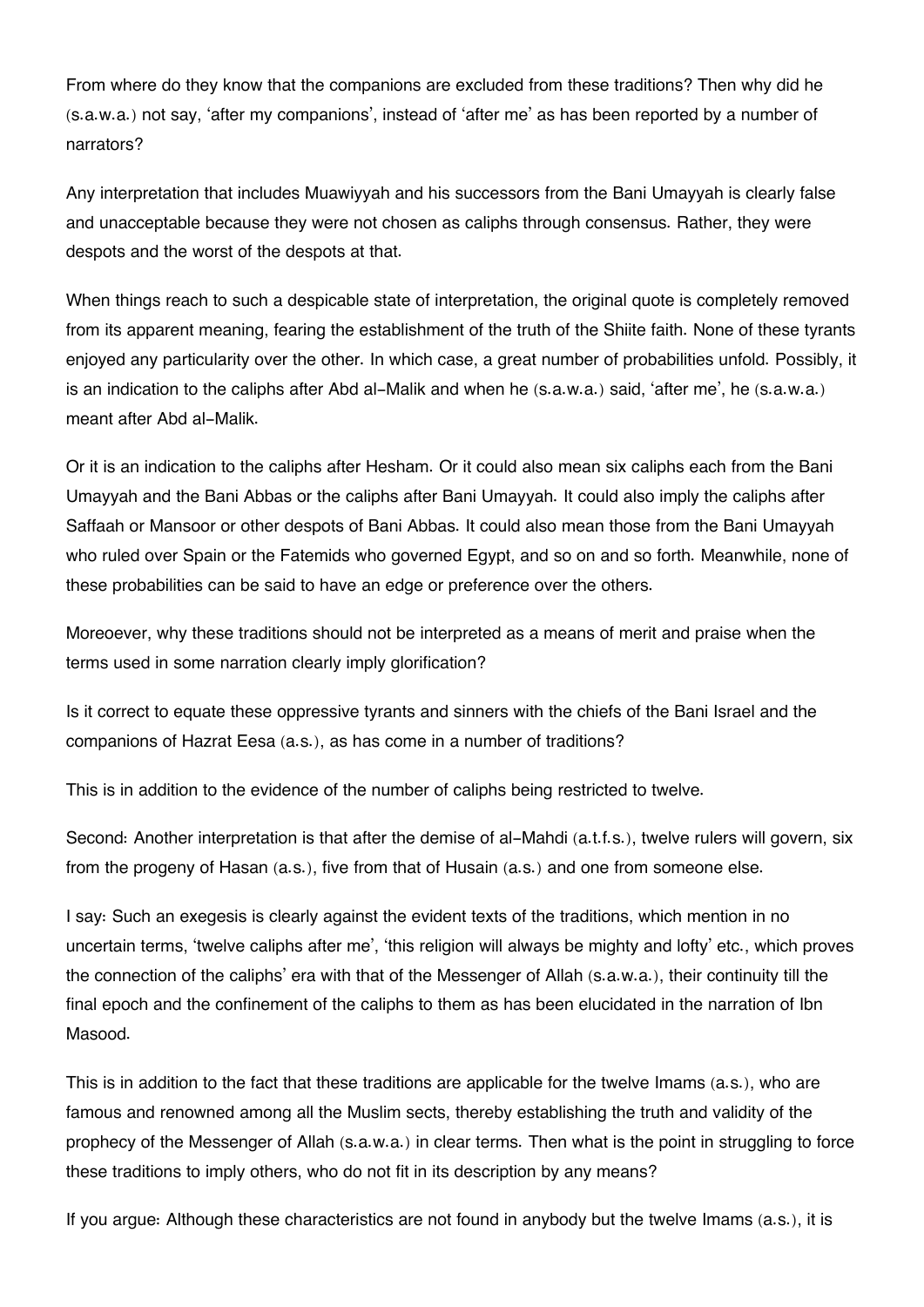quite likely that they may be present in the future in some other individuals.

I say: Amazing, indeed! How can we talk of something being present in the future when the Messenger of Allah (s.a.w.a.) has prophesied them to exist in his (s.a.w.a.) immediate successors, whose time is joined with his (s.a.w.a.) time? Is not such an interpretation a clear violation? In this case, we have to assume the impermissibility of the era of these caliphs being joined with that of the Messenger of Allah (s.a.w.a.) and the non-consideration of such traditions. But when there exists, a clear interpretation on which these traditions fit, it is not allowed to refute this claim with an argument of future probability.

Do you not see that Allah described the qualities of our Prophet (s.a.w.a.) in the Old and the New testaments but when he (s.a.w.a.) appeared with an appearance befitting the description, the Jews and the Christians denied his (s.a.w.a.) prophethood, arguing that such a prophet will emerge in the future. Allah has condemned them in the Holy Quran and did not accept their argument that the prophesied advent will occur in the future.

As for their reliance on the tradition, 'twelve caliphs will succeed al-Mahdi, of which six will be from the progeny of Hasan (a.s.)…' to lend credibility to this argument, we say that apart from its contradiction to a number of traditions that have been narrated by both Shias and Sunnis, it also goes against the peculiar characteristics of these traditions. That is, the restriction of the number of caliphs to twelve, the continuity of their existence and the joining of their era with that of the Messenger of Allah (s.a.w.a.). The apparent difference between the two narrations is that while the original tradition says, 'after me, there will be...' this narration says, 'after Mahdi, there will be...'

Moreover, this tradition is considered to be weak and unreliable as has been explicitly mentioned by Ibn Hajar, when he says in his al-Sawaaeqah that this tradition is truly absurd and cannot be relied upon. He has quoted this on the authority of his namesake Ibn Hajar, the author of Fath al-Baari.

This is apart from the fact that in all likelihood such a probability is derived from the Israaeliyyaat (i.e. the fabrications of the Jews in the Islamic texts). They have resorted to such tactics to deviate these traditions from their clear interpretations.

Ibn Munaadi writes, 'We take notice of these traditions because we find them in the Book of Daniel.' If you want to know the background of this book and what has been said about it, refer to the beginning of al-Malaahem by Ibn Munaadi that you may know how a nation is afflicted with superstitions, absurdities and junk when they refuse to take true knowledge from its owners viz. the Imams (a.s.) of the Ahle Bait (a.s.). They are the ones about whom Allah has ordered the Muslim nation to fasten unto them along with the Holy Quran.

Third: Another view in this regard is that of Qazi Ayaaz. According to him, the import of the Messenger of Allah (s.a.w.a.) through this tradition was that the twelve Imams (a.s.) will exist only during the caliphs' might, the strength of Islam and the steadfastness of its affairs. This occurred when consensus was found among the people on this issue till the decline of the Bani Umayyah when mischief arose amongst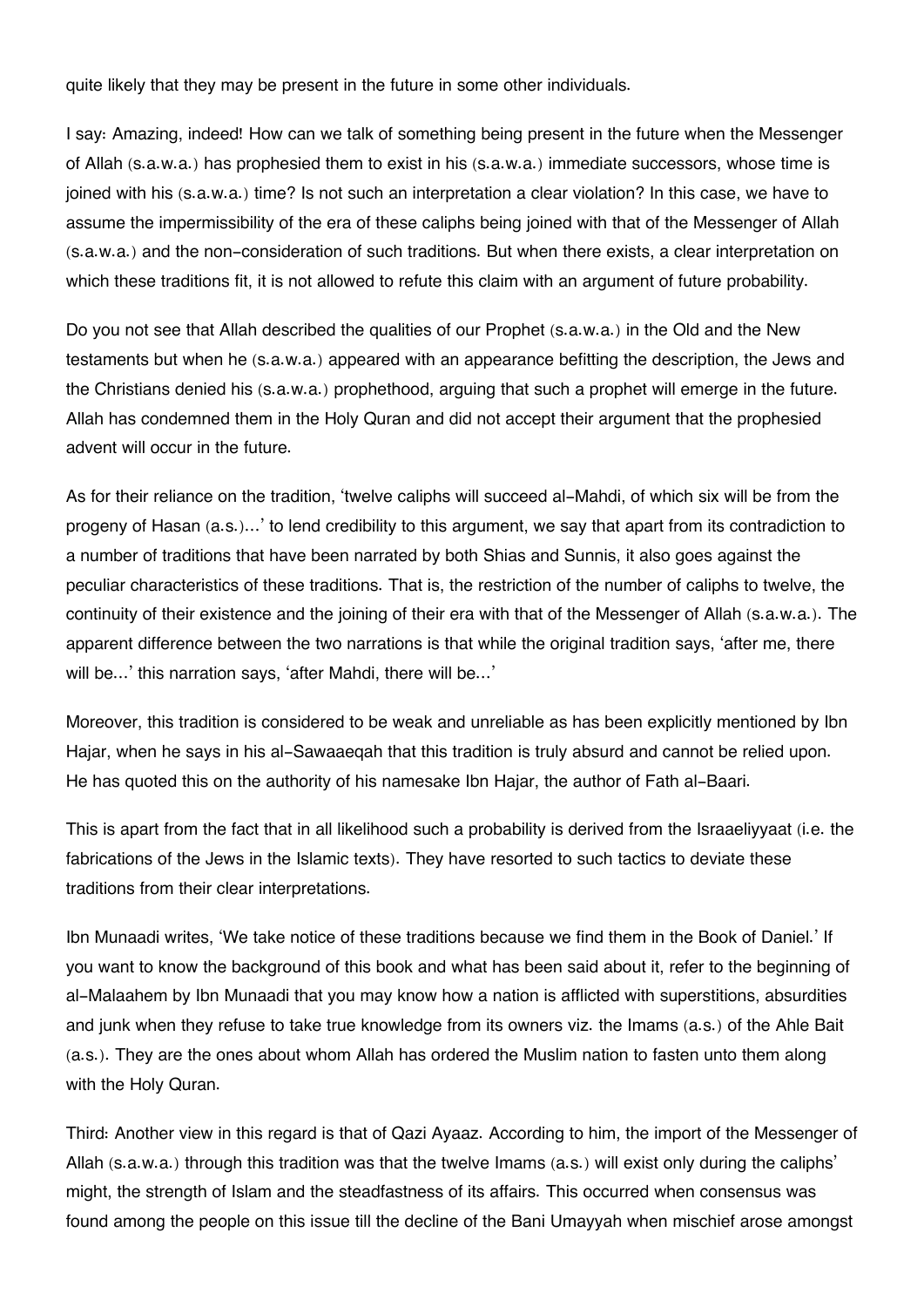them in the reign of Waleed Ibn Yazid. Ibn Hajar, in his Fath al-Baari, has opted for this interpretation citing the tradition 'All of them (caliphs) will be the unanimous choice of the people' as evidence for the same. Thereafter, he proceeds to mention the names of the caliphs, who enjoyed the consensus of the people: Abu Bakr, Umar, Usman, Ali, Muawiyyah, Yazid, Abd al-Malik and his four sons, Waleed, Sulaiman, Yazid and Heshaam.

He says, 'Umar Ibn Abd al-Aziz interrupted the chain between Sulaiman and Yazid. These are the seven after the four rightly-guided caliphs and when Umar Ibn Abd al-Aziz is not counted amongst them. The twelfth of them is Walid Ibn Yazid Ibn Abd al-Malik.

I say: This is the worst possible and most insulting interpretation of the Prophetic tradition, even if Ibn Hajar says that it is the most preferable of all interpretations. We will not argue about the antecedents of the Bani Umayyah and the non-correctness of attributing them to be from the Quraysh, as these traditions announce explicitly that the twelve Imams (a.s.) will be from the Quraysh.

But we question: How on earth can such tidings, which were announced as glorification of the twelve caliphs, be applicable for Muawiyyah's caliphate? For, he is the one who

Fought with Ameerul Momineen Ali Ibn Abi Taalib (a.s.), about whom the Messenger of Allah (s.a.w.a.) said, 'War against you is war against me'

Organized speeches abusing Ameerul Momineen (a.s.) from the pulpits and,

Poisoned to death Imam Hasan al-Mujtaba (a.s.), the chief of the youth of Paradise.

How on earth can these traditions apply for a beast like Yazid Ibn Muawiyyah, who fought against and martyred Imam Husain (a.s.), and who was a transgressor who committed sins publicly and announced his disbelief freely becoming a part of the renowned poems of Ibn al-Zab'ari, which he (Yazid) recited in joy when the severed head of Imam Husain (a.s.) was brought to him.

He was the one who ordered Muslim Ibn Aqabah to kill and plunder the people of Medina on three occasions. During these attacks, he killed a number of companions and the city of Medina was totally ransacked. It was during these attacks that more than 1000 Muslim virgins were raped and whenever a Muslim from Medina offered his daughter in marriage, he did not guarantee her virginity saying, 'Perhaps, she has lost her virginity during the Tragedy of Hurrah.' It is said that four thousand illegitimate children were born after this incident.

Muslim, in his Saheeh, reports that the Messenger of Allah (s.a.w.a.) warned, 'Whoever frightens the people of Medina, Allah will frighten him and upon him is the curse of Allah, the angels and all mankind.'[18](#page--1-0)

Waaqedi narrates on the authority of Abdullah Ibn Hanzalah, 'By Allah! We did not visit Yazid but that we feared a stone falling on our heads from the sky (as a divine punishment) because he was a man who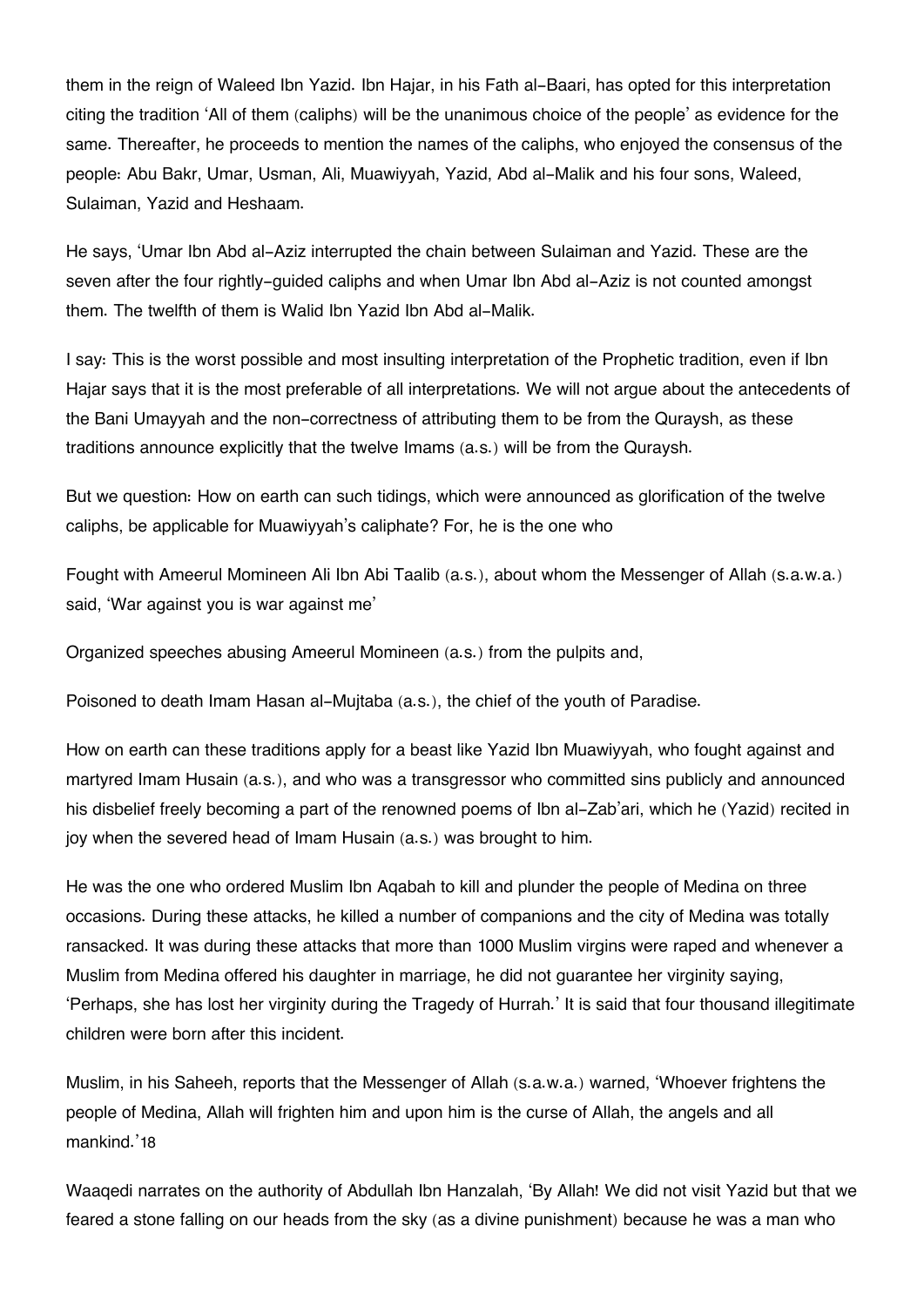married his mothers, daughters and sisters, drank wine, did not pray[19](#page--1-0) and he is the one who had ordered the attack on the Holy Ka'bah.

Suyuti and others report on the authority of Nawfil Ibn Abi al-Furaat, "I was with Umar Ibn Abd al-Aziz, when a person while mentioning Yazid, said, 'the chief of the faithfuls, Yazid Ibn Muawiyyah'. On hearing this, Umar Ibn Abd al-Aziz (became angry) and asked, 'You call Yazid as Ameerul Momineen?' and ordered that he be whipped 20 lashes."[20](#page--1-0)

It is mentioned in Al-Sawaaeq that it was said to S'ad Ibn Hassaan, 'The Bani Umayyah claim that the caliphate is among them.' He retorted, 'The sons of the blue-eyed (referring to Hind – the wife of Abu Sufyaan) are lying. They are mere kings, nay, the worst of kings.'

How on earth can these traditions be applied for the caliphate of Abd al-Malik, the treacherous, the one who prohibited the Islamic injunction of enjoining good (امر بالمعروف).

Suyuti records, 'Among the evil deeds of Abd al-Malik was the appointment of Hajjaaj as a governor for the Muslims and the sahaabaa (r.a.), who was degrading and insulting them through killings, assault, abuse and imprisonments. Indeed, he killed innumerable sahaabaa and great taabe'een, apart from the ordinary folks. He put a seal around the neck of Anas and other companions with the intent of degrading them. May Allah not have mercy on him and may Allah not forgive him.'[21](#page--1-0)

How on earth can these traditions be applied for a person like Waleed Ibn Yazid Ibn Abd al-Malik, the sinner, the alcoholic and the one who did not care for the prohibitions of Allah. He is the one who went for Hajj to drink wine atop the Holy Ka'bah, for which he received outright condemnation from the people.[22](#page--1-0) He is the one who opened the Holy Quran and on seeing the verse, ارجب كل خاب و واستفتحوا عنيد And they asked for judgment and every insolent opposer was disappointed [23](#page--1-0), he flung it on the ground and shot it with an arrow, reciting,

Are you threatening me with the (words of) insolent oppressor?

Here, I am that insolent and oppressor

When you (Quran) are brought on the Day of Gathering by your Lord

Say, O Lord, Waleed has ripped me apart.[24](#page--1-0)

He continued to live in vulgar opulence and luxury till he was killed.

Is this the might and respect of Islam? Is this the representation of the Messenger of Allah (s.a.w.a.)?

It is reported that when he left for Hajj, he carried along with himself dogs in trunks, got a dome fabricated as per the size of the Ka'bah to place it on its top and carried a few trunks of wine. By this he intended to place the dome on the Ka'bah and sit in it to drink wine. But his advisors dissuaded him from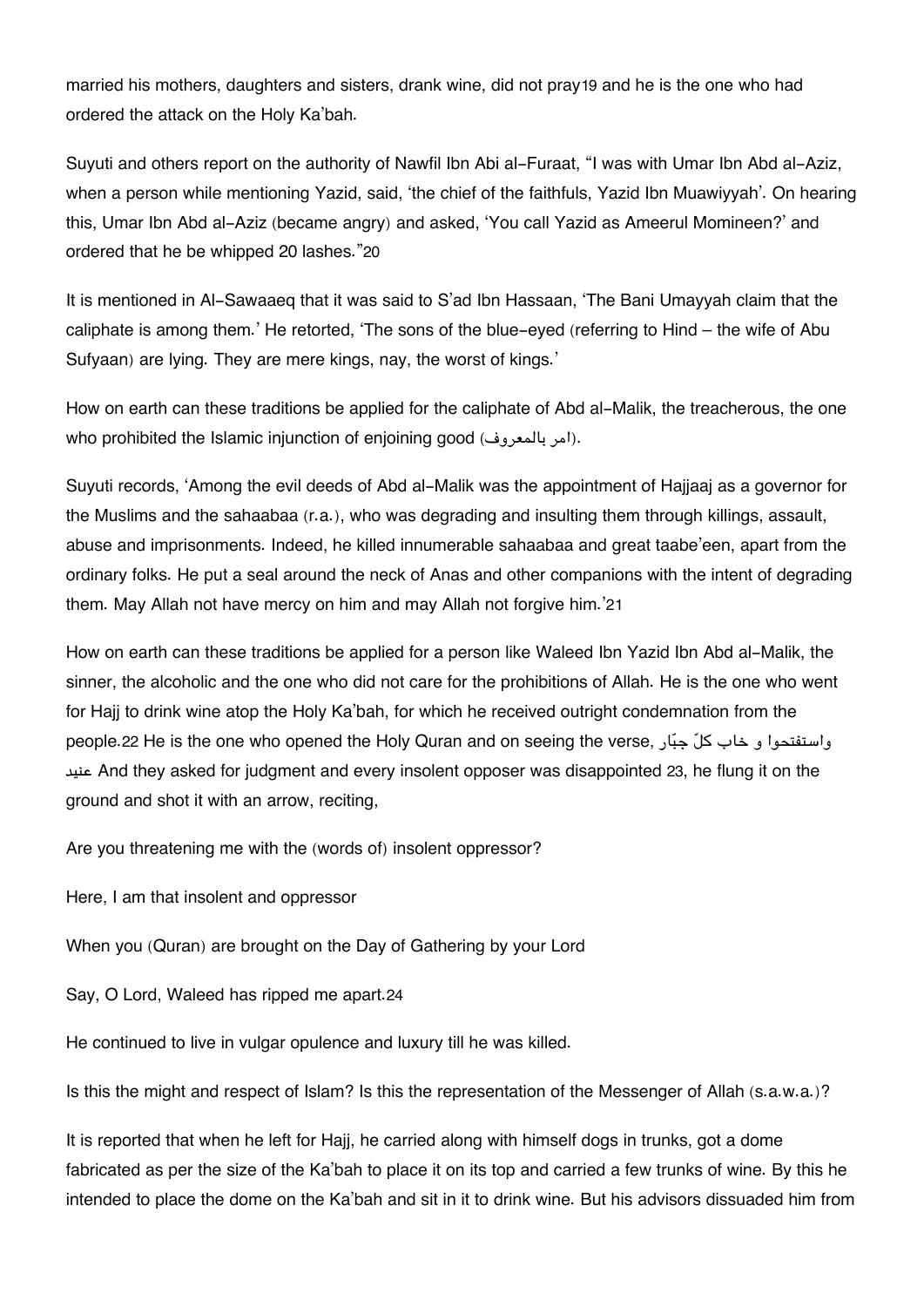doing so fearing the wrath of the people. Waleed finally relented.[25](#page--1-0)

Masoodi reports on the authority of Mubarrad, 'Waleed has recited some poems in which he has overtly proclaimed disbelief, and while mentioning the Prophet (s.a.w.a.), he said:

The Hashemites played with the caliphate

(Actually) neither any revelation came, nor did any Book descend

And say to Allah to stop me, my food

And say to Allah to stop me, my drink.[26](#page--1-0)

Ishaaq Ibn Muhammad al-Azraq recounts, 'I went to Mansoor Ibn Jahoor al-Azdi after the murder of Waleed. He had two maids from the slave-girls of Waleed… One of them said, 'We were among his favorite and most respected slave-girls. He went to bed with her (indicating to the other slave girl), when the call for the prayer (azaan) was made. He ordered her to lead the prayers of the people while she was drunk, unclean and veiled.'[27](#page--1-0)

Suyuti brings a narration from Musnad-e-Ahmad: There will come a man for this nation, called Waleed, who will be more oppressive to his people than Fir'aun was for his nation.[28](#page--1-0) Therefore, it will be more apt to name such persons as Fir'aun than Caliphs, as they resemble the disbelievers and the apostates more than the companions of Hazrat Eesa (a.s.) or the chiefs of the Bani Israel.

If we so desire, we can exhaust the discussion on the likes of the Bani Umayyah but we intend to cut it short due to fear of prolongation. We say: How can Qazi Ayaaz be satisfied with appointing these tyrants as the caliphs of the Messenger of Allah (s.a.w.a.), about whom he (s.a.w.a.) has given tidings, and has informed that they will act with guidance and that if they were not there, the world will be destroyed with its inhabitants, and that till they exist, the Islamic nation will continue to survive and that they are like the chiefs (نقباء) of the Bani Israel.

Even more stunning is their omission of Imam Hasan (a.s.) from the narration, despite the fact that he (a.s.) was clearly named as a caliph in the traditions narrated from his grandfather, the Messenger of Allah (s.a.w.a.), and the inclusion of Yazid, Moawiyah and Bani al-Aas, whom he (s.a.w.a.) has cursed in these traditions.

And why did they not include Umar Ibn Abd al-Aziz among these caliphs?

And as for his stubbornness in clinging on to the saying of Sahih Abi Dawood, 'The Ummah will be unanimous about them',[29](#page--1-0) then it is weak for the following reasons:

It is clear that an action is attributed to its subject only when it is performed with freewill, without any force or compulsion. So, even if we accept that the Messenger of Allah (s.a.w.a.) has said, 'they will be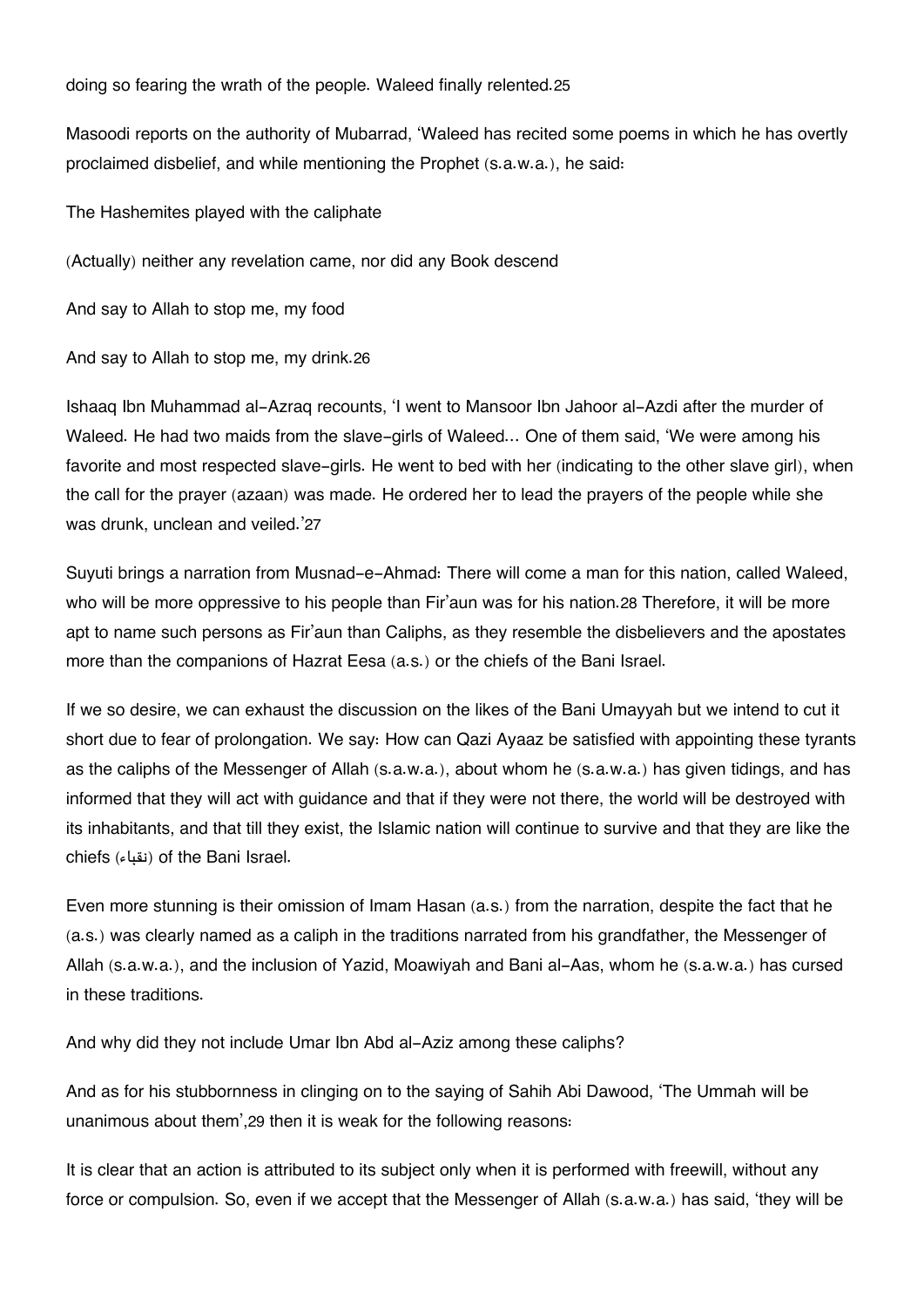unanimous', it only implies the unanimity of the nation with their own freewill.

Don't you think that it is incorrect for anybody to declare that the Islamic Ummah, including the people of Mecca, Medina, great jurists, renowned traditionalists, companions of the Prophet (s.a.w.a.) and the Taabein, at any given time, was unanimous on the appointment of Yazid as the caliph of the Muslims? But he claims that they were unanimous in this appointment and chose him for caliphate. He also goes on to claim the consensus of the Muslims on the caliphate of Waleed Ibn Yazid.

If we rely on this theory, it will necessitate the exclusion of Ameerul Momineen Ali Ibn Abi Taalib (a.s.) and Imam Hasan (a.s.) from the list of the caliphs because of the opposition of the Syrians for these two, and their unstinted support for their enemies.

This portion seems to have been interpolated as it is not found in a number of reliable and consecutive traditions available on the subject. Therefore, there exists a strong probability that this part 'the Islamic Ummah will be unanimous on all of them' appears to have been added by the narrator, possibly as an explanation for the tradition. Even if we assume that this part did occur in the original tradition and when there is a controversy between the added part and the missing part then, as a rule, the added part is not relied upon. The same applies here because the majority of the traditions do not comprise of the additional part and only Abu Dawood has narrated it.

Hence, it is incorrect and improper to disregard the many traditions, reliable and consecutive, narrated by a group of companions like Abdullah Ibn Masood and Jaabir Ibn Samarah and a number of Taabein just for the sake of one narration.

So, is it wrong to impute such a probability to this statement?

Even if we assume that this statement is correct and found in the original, it is limited by the other sentences found in the numerous other traditions like, 'all of them will act with guidance and the true religion', 'if they do not exist, the earth will be destroyed with all its inhabitants', 'they are like the companions of Eesa (a.s.) and the chiefs of the Bani Israel', and 'the caliphate is confined only to them'. Thus, assuming that this statement does exist in the original, its only correct interpretation and construction is that the Ummah will be unanimous on the Imamat of the twelve Imams (a.s.) and acknowledge their Caliphate after the reappearance of Hazrat Mahdi (a.t.f.s.).

Fourth: Another interpretation of the tradition is that of Ibn Hajar in Fath al-Baari as narrated by Suyuti in Tarikh al-Khulafaa and is as follows: These traditions imply the existence of twelve caliphs during the entire lifespan of Islam till the Day of Judgment, who will act with truth, even if they will not rule in immediate succession of each other. They support this idea with a narration reported in his Musnad from Abi Al-Jild who said, 'This nation will not be destroyed till there are twelve caliphs in it. All of them will act with guidance and the true religion. From them will be two persons from the Ahle Bait (a.s.) of Muhammad (s.a.w.a.)…'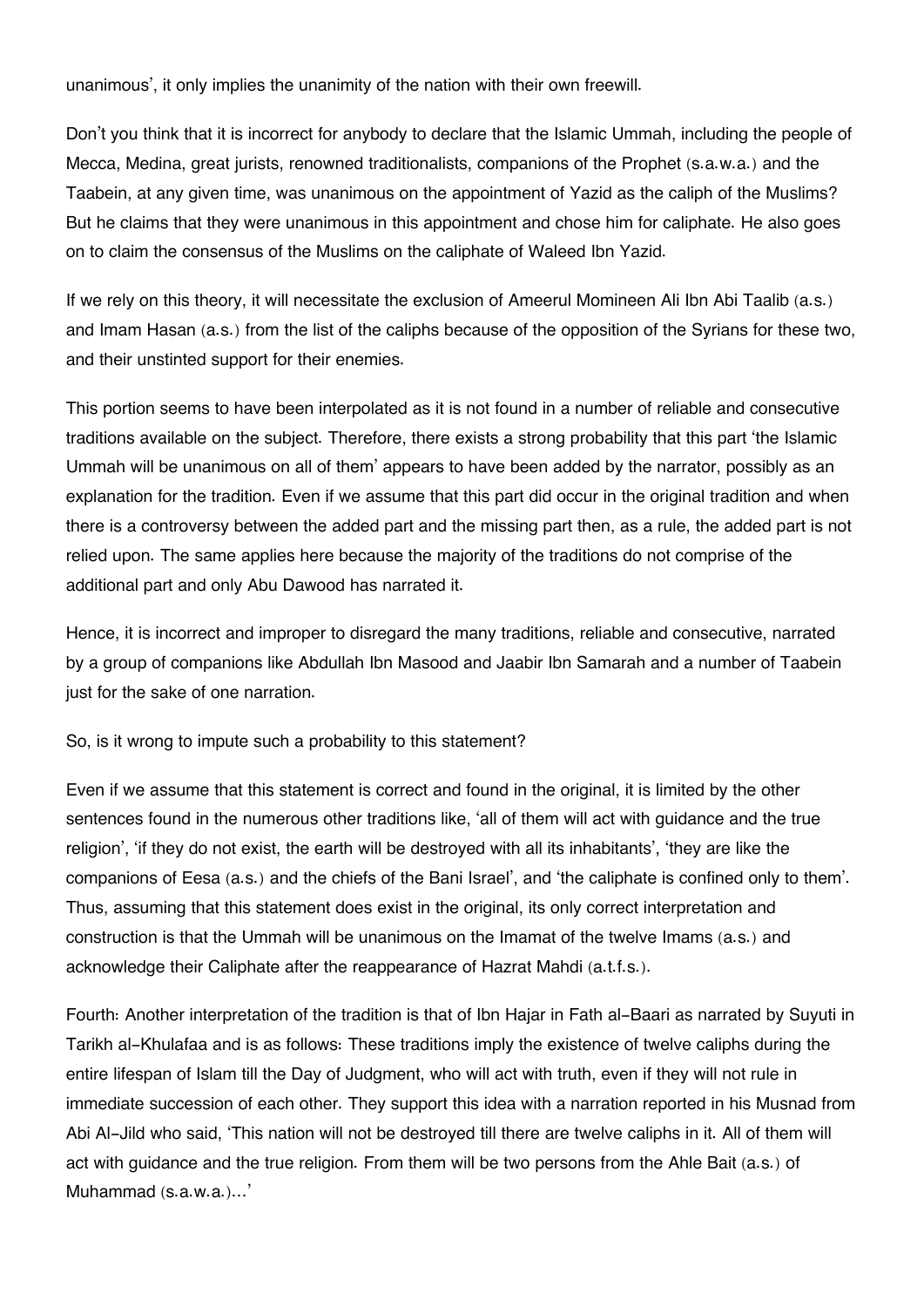Explaining the statement of Ibn Hajar, Suyuti remarks, 'Hence, from the twelve caliphs, four are the rightly guided caliphs[30](#page--1-0), followed by Hasan, Moawiyah, Ibn Zubair and Umar Ibn Abd al-Aziz, which makes it eight. Probably, Mohtadi, the Abbasi caliph, can be added to this list because he was amongst the Abbasi kings like Umar Ibn Abd al-Aziz was amongst the Bani Umayyah tyrants. This was on account of the apparently insignificant oppression of Umar Ibn Abd al-Aziz and Mohtadi. From the remaining two, one is al-Mahdi since he is from the progeny of Muhammad (s.a.w.a.).' – End of Suyuti's statement.

I say: This view or probability is also incorrect because plenty of traditions have confined a number of caliphs to twelve. In fact, some of these have also explicitly mentioned the names of these caliphs, like the narration of Ibn Masood, which rules out all possibilities of interpretations and conjectures. Moreover, these have stated in no uncertain terms that they will follow each other successively and their eras will be immediately after one another.

As for the narration of Abi al-Jild, which is cited as a support for this probability, it is rejected outright because of the notoriety of Abi al-Jild for presenting his own views and whimsical interpretations as traditions of the Prophet (s.a.w.a.). Therefore, his statement, 'from them are two men from the Ahle Bait (a.s.) of Muhammad (s.a.w.a.)' is certainly an addition from his own side or from his source. Otherwise, he should have reported, 'my Ahle Bait (a.s.)' and not 'the Ahle Bait (a.s.) of Muhammad (s.a.w.a.).'

All this is assisted by the report available in the book of Khesaal, through his chain of narrators that Abi Najraan reports that Abi al-Jild has narrated to him and even taken an oath, 'This nation will not be destroyed till there are twelve caliphs in it. All of them will act with guidance and true religion.' Nowhere, in this report, has he mentioned the additional part.

This is in addition to his view that three of them are from the Ahle Bait (a.s.) of Muhammad (s.a.w.a.) viz. Ali, Hasan and Mahdi (a.s.) while Abi al-Jild says, 'Two of them will be from Ahle Bait (a.s.) of Muhammad (s.a.w.a.).'

It is also worth mentioning that after some research concerning the views of the scholars of rejaal, I found that Abi al-Jild, whose name was Jailaan Ibn Farwah al-Asadi and is also called as Ibn Abi Farwah had the habit of either saying things from his side or sourced his knowledge from the Testaments. The author of Shamaael al-Rasool, pg. 484, writes, 'Abi al-Jild used to refer to the Old Testament time and again.' The writer of Al-Jarho wa al-Ta'deel, vol. 2, pg. 547, tradition no. 2275, pens, 'Abi al-Jild al-Asadi al-Basri had command over the Old Testament and its like.'

In any case, one cannot afford to neglect or be heedless towards all the reliable and authentic traditions that talk about the continuity of the eras of these caliphs and the limitation of their number to twelve, notwithstanding the other consecutive traditions in this regard. For, if we consider this tradition to be reliable, it will necessarily require the conformity of the two kinds of traditions. While one talks about the consecutivity of their eras and their number being twelve, the aforementioned limits it's severely as is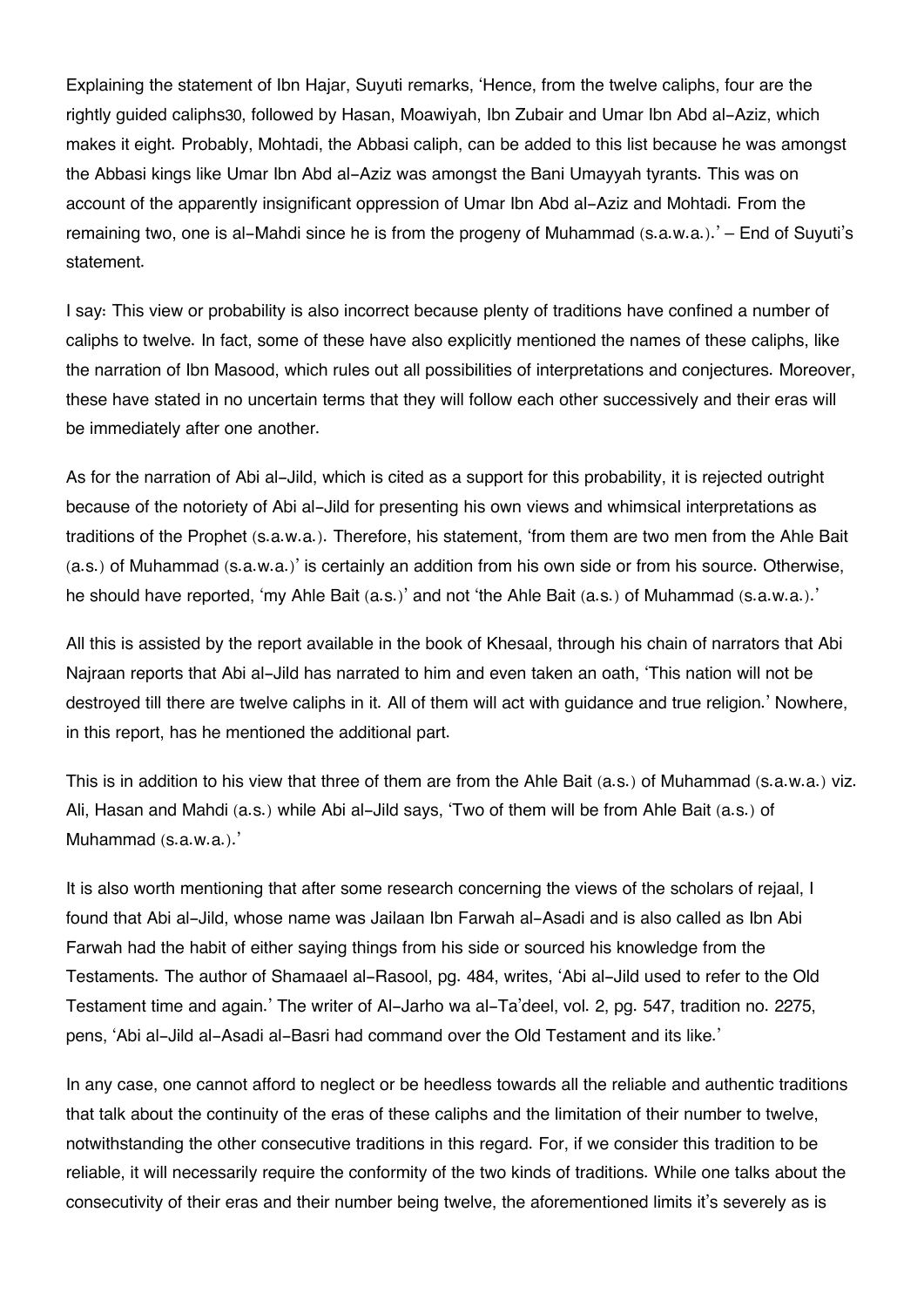clear from these two kinds of traditions.

Yes, many consecutive traditions prove the caliphate of these twelve (a.s.). But to interpret it in the manner as Suyuti has done is not valid as demonstrated in the above discussions. Moreover, if we rely on the narration of Abi al-Jild, it will seriously limit the applications of the traditions that emphasize on continuity of eras.

Interestingly, Suyuti too has become a victim of amnesia and forgetfulness. For, as per his own statement, three of these caliphs must necessarily be from the Ahle Bait (a.s.) of Muhammad (s.a.w.a.) because Ali (a.s.) and Hasan (a.s.) are undoubtedly from the Ahle Bait (a.s.) in the light of the Verse of Purification[31](#page--1-0) and the clear traditions from the Messenger of Allah (s.a.w.a.). Moreover, he has included the likes of Ibn Zubair and Moawiyah amongst those who act with guidance.

These are absolutely disgusting and weak arguments, which show their confusion and obscene helplessness in the exegesis of these traditions, while turning their backs on their only and real interpretation i.e. the twelve famous Imams (a.s.) from the Ahle Bait (a.s.).

Fifth: It talks about the presence of this number (of caliphs) in one time, all of them, and each one of them claims governance and caliphate. They say: The Messenger of Allah (s.a.w.a.) has informed us that the strangest of things will occur after him (s.a.w.a.). Of which, is the disunity among the people after him (s.a.w.a.) in one time concerning the twelve chiefs. This is irresistibly comical and some of them have also rejected it, saying, 'This view is that of the one who is totally unaware of the methods of traditions, apart from his ignorance of the traditions present in Bukhari, Muslim, etc. That is, they have clearly mentioned mastership as the attributes of these caliphs and that Islam will remain mighty and lofty…

I say: Surely, the traditions have proved that their duration will be the duration of Islam and its survival. Thus, these traditions support the correctness of the occultation of the twelfth amongst them, his longevity and his prolonged life as will be seen in the numerous reliable traditions to follow.

Sixth: The interpretation of Ibn Taimiyyah, which states that these Imams (a.s.) are dispersed and scattered in the Islamic Ummah. Resurrection will not occur till they are found.

I say: It seems that they do not deem it necessary to benefit from the actual implication of the traditions and to rely on their wordings and their famous concepts as has been relied upon by those in the know and the wise people. Specially when the words, with their apparent meanings, clearly conform to the approach of the Ahle Bait (a.s.) and their Shias. Consequently, they have said whatever wild and absurd thought that has come in their minds in the interpretation of these traditions. Otherwise, from where has Ibn Taimiyyah brought such a baseless exegesis, which clearly opposes the wordings of the traditions?

Seventh: Another interpretation is the one propounded by our contemporaries, who tread the modern approach with the support of the colonialists and imperialistic powers. Thus, they have drummed up the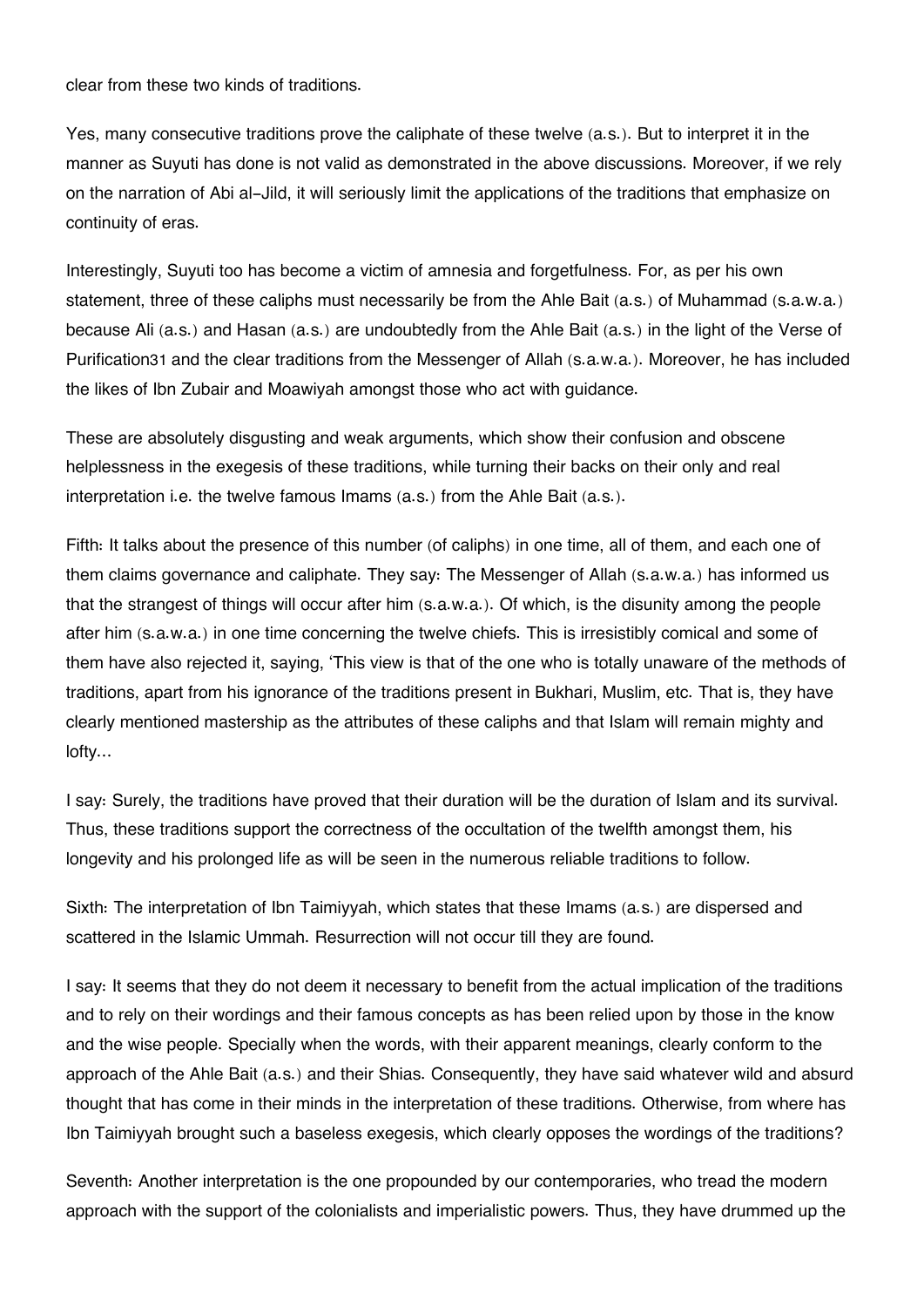same beat but with another drum.

They consider these traditions to be applicable for the rulers of the Muslims and whom they have listed as follows: Abu Bakr, Umar, Usman, Ali (a.s.), Moawiyah, Abd al-Malik followed by other kings of Bani Umayyah till Marwan. They say: Thereafter, Imamat was transferred to the Bani Abbas, from them is Mansoor, his son Mahdi, Haroon al-Rashid till the end of the dynasty. They have also counted Emaad al-Din al-Zanki, Noor al-Din and Salaah al-Din saying, 'It does not befit us that we be miserly regarding their rights.'

I say: Under this explanation, those called as caliphs in these traditions are the kings and rulers of the Muslims, most of whom acquired this position through force, coercion and domination. Their number far exceeds the limit of twelve. When it is permitted to apply these traditions for all the rulers and kings, regardless, then why should we restrict ourselves to only twelve and be niggardly about the rights of the remaining? What is the purpose of such traditions, which are invaluable words, uttered by as holy a person as the Messenger of Allah (s.a.w.a.)?

It is necessary for the one who has suggested this view that he should not be niggardly and miserly of all the kings, including those of Spain (the erstwhile Muslim dominion of Andalus), Ottoman and even the present dictators and tyrants, whose breaches of Islamic trusts are known to one and all.

By Allah! I do not know what to say about such writers and authors who count themselves from the modern and civilized generation. They say about the sunnah of the Holy Prophet (s.a.w.a.) as dictated to them by their carnal desires, the desires of those who spend lavishly on them from the public treasury of the Muslims and the desires of their western imperialistic masters. These western colonialists intend to interpret all that has come down in the Holy Quran and the Sunnah, which demand belief in the unseen, as per their materialistic, imperialistic and colonialist views.

There is no power and strength, except that of Allah, the High, the Great.

Know that in reply to these absurd interpretations concerning these prophetic traditions, we have relied only on the peculiarities derived from them and their clear explicit meanings. We did not resort to the other reliable and numerous traditions concerning the Imamat of the twelve Imams (a.s.), which discuss their names and their characteristics. Otherwise, the arguments would be much more elaborate.

If you desire further explanation on the subject, refer to the books written in this regard and all your doubts and misgivings will be repelled.

And Allah is the Guide to the truth and propriety.

[<sup>1.</sup>](#page--1-0) Al-Mufradaat fi Ghareeb al-Quran, p. 156.

[<sup>2.</sup>](#page--1-0) Sunan Ibn Maajah, vol. 2, pg. 519 The chapter of the Emergence of al-Mahdi (a.t.f.s.); Musnad Ahmad, vol. 5, pg. 277.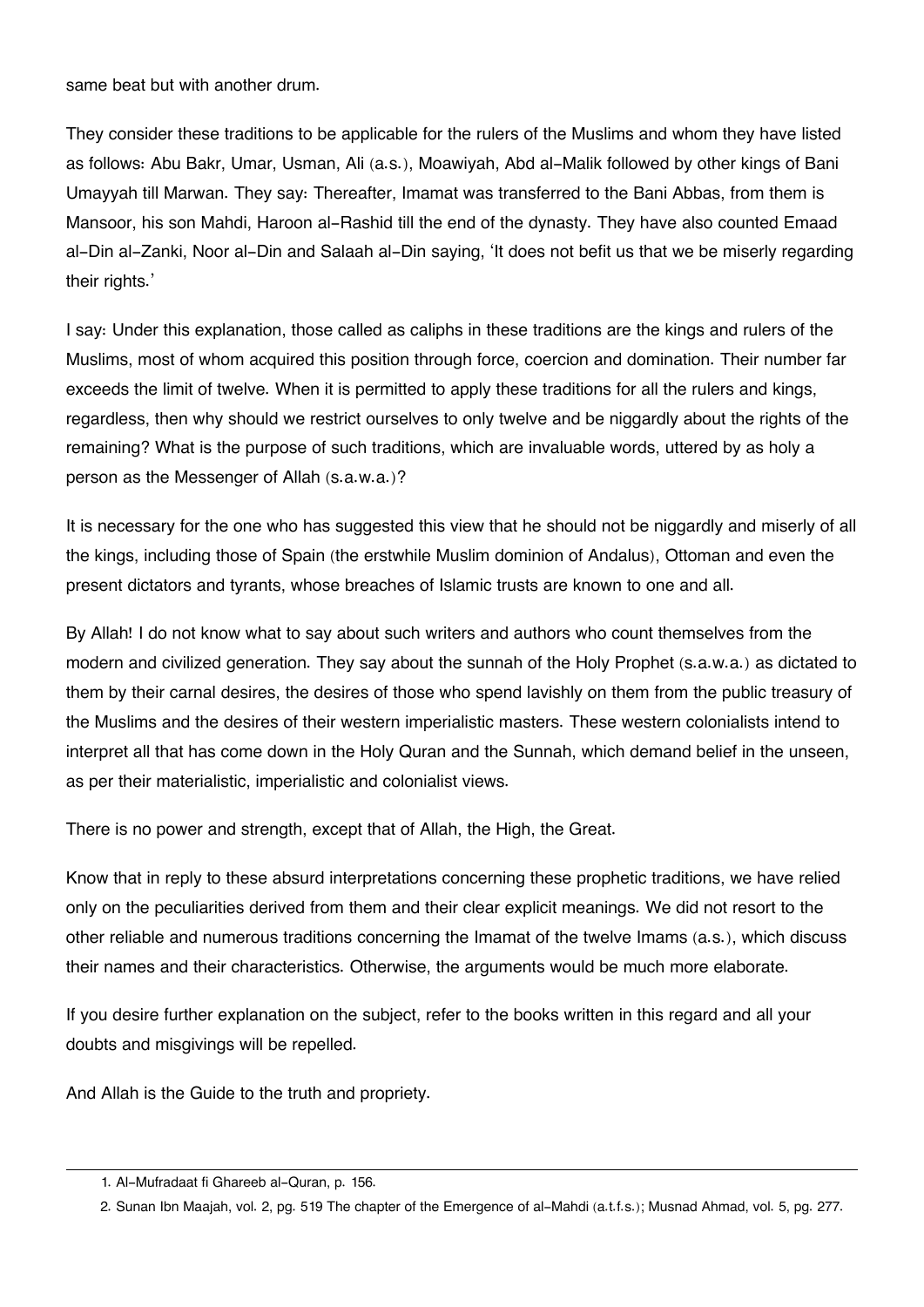[3.](#page--1-0) Sunan Abi Dawood, Kitaab al-Fetan, vol. 2, pg. 200. Musnad Ahmad, vol. 5, pg. 430.

[4.](#page--1-0) Nahj al-Balagah, Saying No. 147; Tazkerah al-Huffaaz, vol. 1, pg. 11 & 12; Dastoor-o-Ma'lem al-Hekam, pg. 84; Al-Amaali al-Khamisiyyah, vol. 1, pg. 66.

[5.](#page--1-0) Nahj al-Balagah, Letter No. 25.

[6.](#page--1-0) Even this appointment is debatable and not established because it is said that when Usman became busy in writing the will of Abu Bakr, the latter fainted. Usman thought that Abu Bakr had died and wrote the name of Umar on his own. When Abu Bakr regained his senses, Usman informed him of what he had done and Abu Bakr duly endorsed it.

The thing which confounds the researcher is that Abu Bakr died during this very illness and Umar was appointed as his successor on the basis of the writing of Usman. But on this occasion, notwithstanding the serious illness of Abu Bakr, Umar never protested that this man is not in his senses! Nor did he prevent Abu Bakr from dictating his will like he had prevented the Messenger of Allah (s.a.w.a.) from making known his will! Surely, we are from Allah and unto Him shall we return.

[7.](#page--1-0) Musnad of Ahmad Ibn Hanbal, vol. 1, pg. 10.

[8.](#page--1-0) Al-Masaael al-Khamsoon by Fakhruddin al-Raazi, Masalah No. 47. This article was published in the year 1328 A.H. in Egypt along with other articles. Its publisher had named it, 'Majmooah al-Rasaael'. This tradition can be found on pg. 348. [9.](#page--1-0) Nahj al-Balagah, Sermon 142.

[10.](#page--1-0) Nahj al-Balagah, Sermon 150.

- [11.](#page--1-0) Al-Mustadrak by Haakem Neshaapuri, vol. 3, pg. 149.
- [12.](#page--1-0) Saheeh al-Bukhari, vol. 4, pg. 218, Kitaab-o-Manaaqeb-e-Quraish in the Book of Ahkaam.
- [13.](#page--1-0) Fath al-Baari, vol. 13, pg. 114.

[14.](#page--1-0) Sharh al-Maqaasid, vol. 2, pg. 275; Al-Jawaaher al-Muziah, vol. 2, pg. 509. There are numerous traditions that convey this concept or are quite similar to it.

- [15.](#page--1-0) Behaar al-Anwaar, vol. 23, pg. 76, Tr. No. 3.
- [16.](#page--1-0) Al-Durr al-Manthoor, vol. 4, pg. 184.
- [17.](#page--1-0) Yanaabee' al-Mawaddah, pg. 446.
- [18.](#page--1-0) Murooj al-Zahab, vol. 3, pg. 69.
- [19.](#page--1-0) Taarikh al-Khulafaa, pg. 209
- [20.](#page--1-0) Al-Sawaaeq al-Mohreqah, pg. 219, printed at Cairo; Taarikh al-Khulafaa, pg. 209, printed at Egypt
- [21.](#page--1-0) Taarikh al-Khulafaa, pg. 220
- [22.](#page--1-0) Taarikh al-Khulafaa, pg. 250; Taarikh al-Tabari, vol. 7, pg. 209
- [23.](#page--1-0) Surah Ibraheem (14): Verse 15
- [24.](#page--1-0) Murooj al-Zahab, vol. 3, pg. 216
- [25.](#page--1-0) Al-Kaamil fi al-Taarikh, vol. 3, pg. 394
- [26.](#page--1-0) Murooj al-Zahab, vol. 3, pg. 216.
- [27.](#page--1-0) Al-Eqd al-Fareed, vol. 2, pg. 290.
- [28.](#page--1-0) Taarikh al-Khulafa, pg. 251
- [29.](#page--1-0) Tarikh al-Khulafaa, pg. 10.
- [30.](#page--1-0) Implying Abu Bakr, Umar, Usmaan and Ali (a.s.).
- [31.](#page--1-0) Surah Ahzaab (33): Verse 33.

# **Conclusion**

It is necessary for the researcher on the traditions of the twelve Imams (a.s.) to know what Tabaraani has written in his al-Mo'jam al-Kabeer. He writes, '…Shafi al-Asbahi narrates that I heard Abdullah Ibn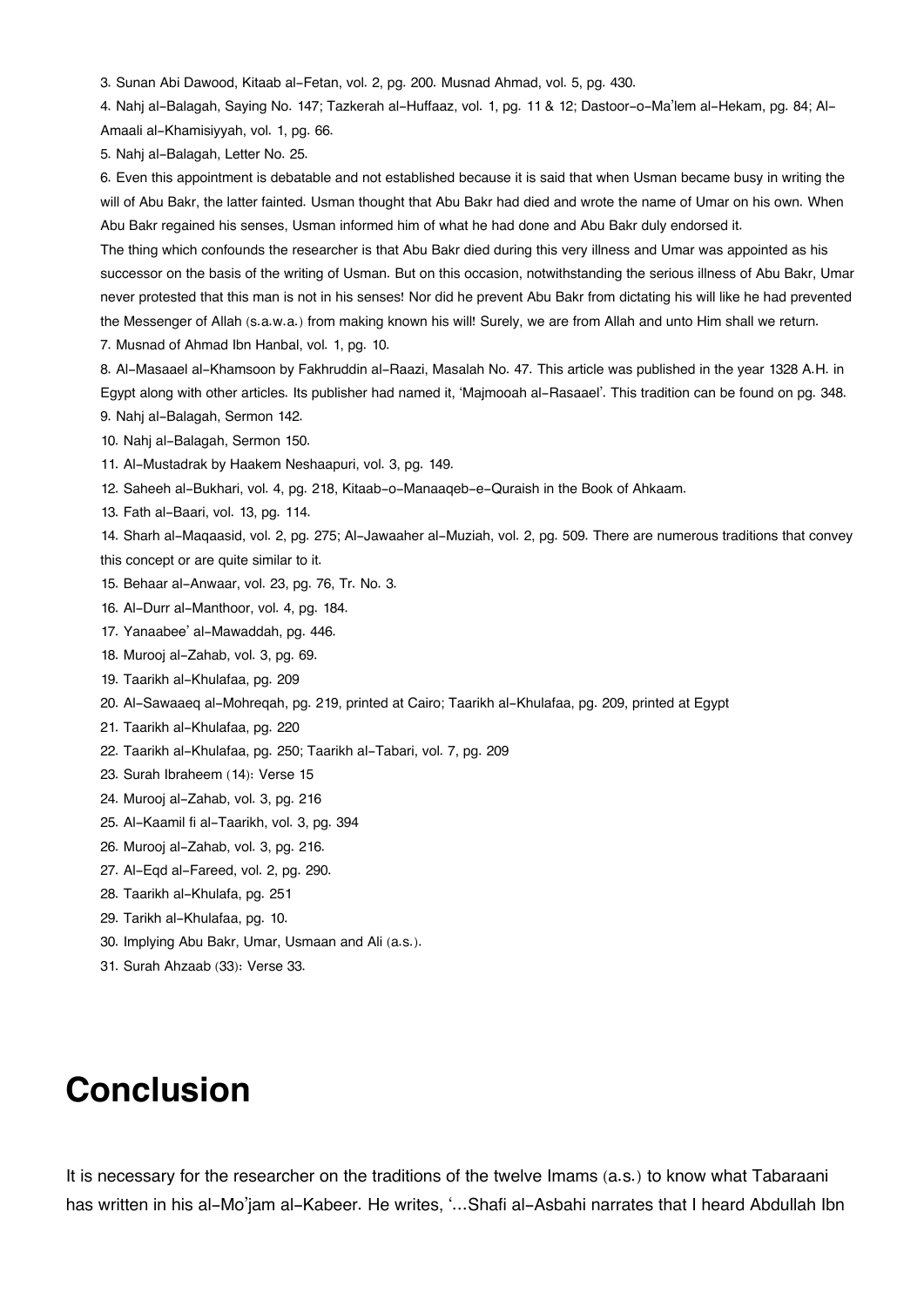Umar say that the Messenger of Allah (s.a.w.a.) said, 'There will be twelve caliphs after me. (The first amongst them is) the caliph Abu Bakr al-Siddique. He will not live after me but less. (He will be followed by) the chief of my tribe, who will live in a praiseworthy manner and die as a martyr.

He (s.a.w.a.) was asked, 'Who is he, O Messenger of Allah (s.a.w.a.)?' He (s.a.w.a.) replied, 'Umar Ibn al-Khattaab.' Then he (s.a.w.a.) turned to Usman and prophesied, 'Soon the people will ask you to remove the shirt with which Allah, Mighty and Blessed be He, has clothed you. I swear by the One in Whose hand is my life, if you remove it, you will never enter paradise till a camel passes through the eye of the needle.'[1](#page--1-0)

He has brought the same narration with minor changes in another place.[2](#page--1-0)

I say: Know that we will certainly not accept the one who argues with this additional false attribution to the Messenger of Allah (s.a.w.a.) in the guise of explaining these traditions and thereby, attempting to legally establish the caliphate of the first three with documentary evidence. He (Tabarani) conveniently forgot that the Ahle Sunnah are unanimous that the Messenger of Allah (s.a.w.a.) has not appointed the three as his caliphs and there is no document to prove that. Undoubtedly, this is the fabrication of the Ottoman kings and their attempts to hide the evils and distortions of Usman in Islam, which were even repudiated by the likes of Talha, Ayesha and Ammaar (r.a.) in the most severe manner possible, thereby opening the door of mischief and civil war amongst the Muslims and leading to a great unrest among the Muslims and their demanding from Usman to apply his deeds and laws as per the Islamic Shariah. But Usman refused to relent due to his fiscal and governmental policies, finally resulting in his murder.

For further explanations concerning the additional and concocted part of this tradition, we shall bring forth the discussion from two aspects:

The chain of narrators of this tradition and Text of the tradition

(a) Chain of narrators: Among the narrators of this tradition, is a person called as Abdullah Ibn Saaleh (exp. 222 A.H.). Regarding him, Zahabi writes in his Tazkerah, 'His traditions were drawn on the scale of authenticity and were rejected due to lack of evidence. Whatever he has narrated has been repudiated.'

Ibn Ahmad says, 'I asked my father about him.' He said, 'Initially he was firm and solid but later became corrupt and hence, he is of no consequence.'

Saaleh Ibn Muhammad says, 'In the view of Ibn Moeen, he was reliable but according to me, he used to lie in traditions.'

Ibn al-Madeeni says, 'I have rejected his traditions and do not narrate anything from him.'

Ahmad Ibn Saaleh says, 'He is accused and is of no consequence.'

Nisaai says, 'He is not reliable. His tradition 'Surely, Allah chose my companions upon the entire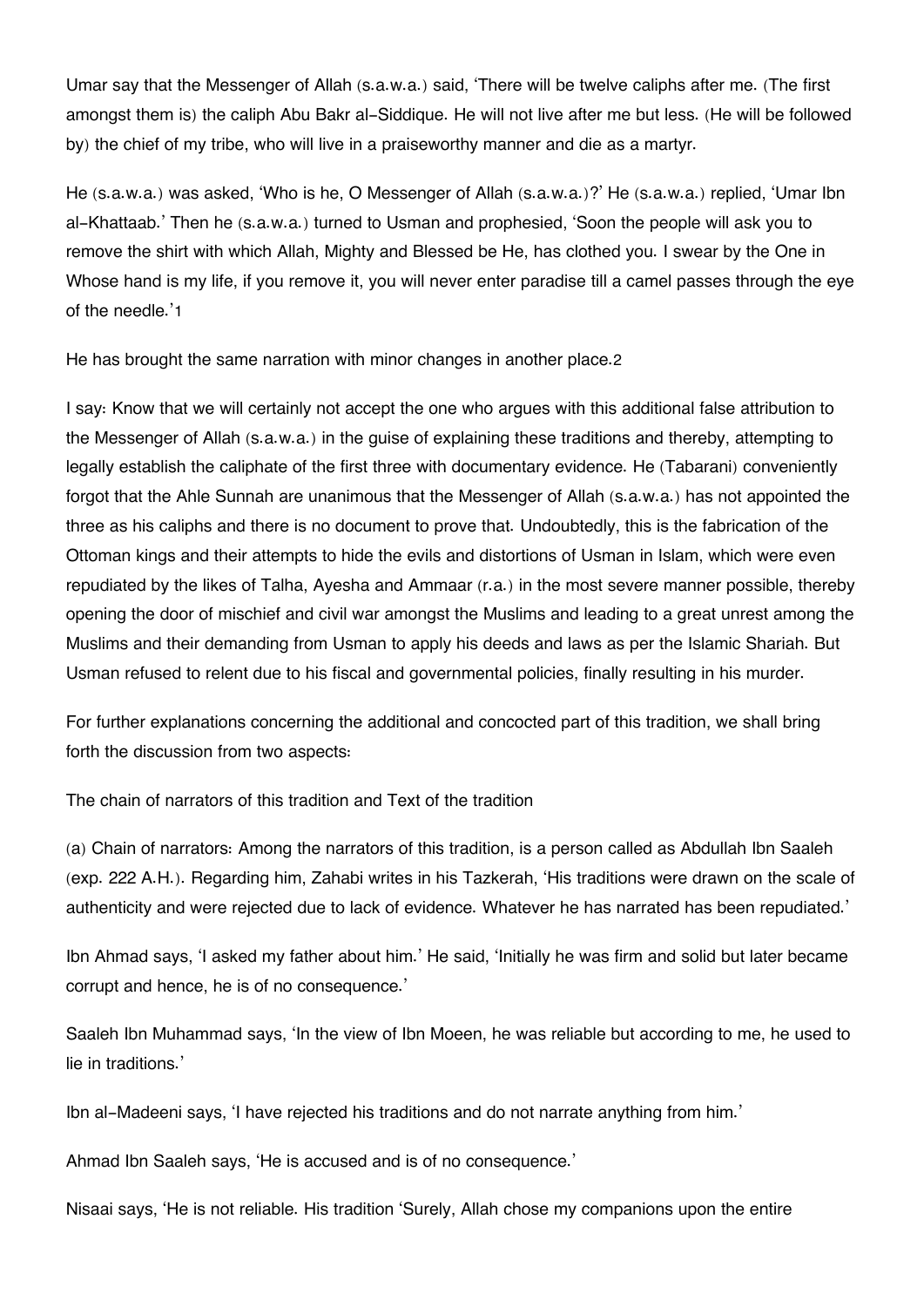universe' is a fabricated one and there are many who have discredited him.'

Ibn Habaan says, 'He is a denier of traditions and narrates with assurance that which has not been narrated by the reliable ones. He had a neighbor whose writing was similar to that of Abdullah. He wrote things and placed it between the writings of Abdullah, who thought that it was his own writing and narrated from it.'

Another narrator of this tradition is Lais Ibn Sa'd (exp. 175 A.H.) described as knowledgeable, a commentator of Quran and other praiseworthy characteristics as has been recorded in his biography.

Like Ibn Abi Lailaa and Ibn Shabramah, Lais was amongst the jurists of the government. He was an agent of Mansoor al-Abbasi, the oppressive and murderous tyrant, whose oppression, rebellion, persecution of the Shias and usurpation of the caliphate was proclaimed publicly by the likes of Abu Hanifah, who refused to accept his gifts, saying, 'This is from the public treasury of the Muslims and none has any right in it except those who fight in the way of Allah, the needy and those who work for religion, while I am none of these.' Mansoor ordered his (Abu Hanifah) arrest and whipped him till he died because of it or due to poisoning. Abu Hanifah had willed that he should be buried in a land that has not been usurped by the Caliph, or any of his men and workers.

But the Abbasi tyrants who followed Mansoor and were the contemporaries of Lais, relied heavily on him. He was a very important figure for them in Egypt and they were in need of people like him. For, the Egyptians were the followers of Imam Ali (a.s.) and his children, and therefore considered them to be worthier of caliphate and leadership than the Abbasids, whose misdeeds, bloodshed and misappropriation of public wealth, despite their non-eligibility for caliphate and leadership of the Muslims, were witnessed by one and all.

Lais strove to weaken the love of the Egyptians for the progeny of the Messenger of Allah (s.a.w.a.).

The Egyptians used to disparage and detest Usman because of his misdeeds and the unrest against Usman had arisen from Egypt. Now, Lais began to mention the virtues and merits of Usman to the Egyptians. Naturally, a scholar like him in a place like Egypt was a great political hope of the government for the negation of the love of the Ahle Bait (a.s.).

Hence, we see that as per the demands of political contingencies, no matter was decided in Egypt but with his counsel. Thus, key affairs like the appointment of governors and judges were decided only after consultations with him.

Thus, Lais did not belong to the category of people like Abdullah Ibn Saaleh who fabricated traditions or someone else used to interpolate traditions in his writings. We do not like to accuse Lais of fabricating traditions or deliberately narrating false ones but he was not from those who stopped at the traditions, which they disregarded.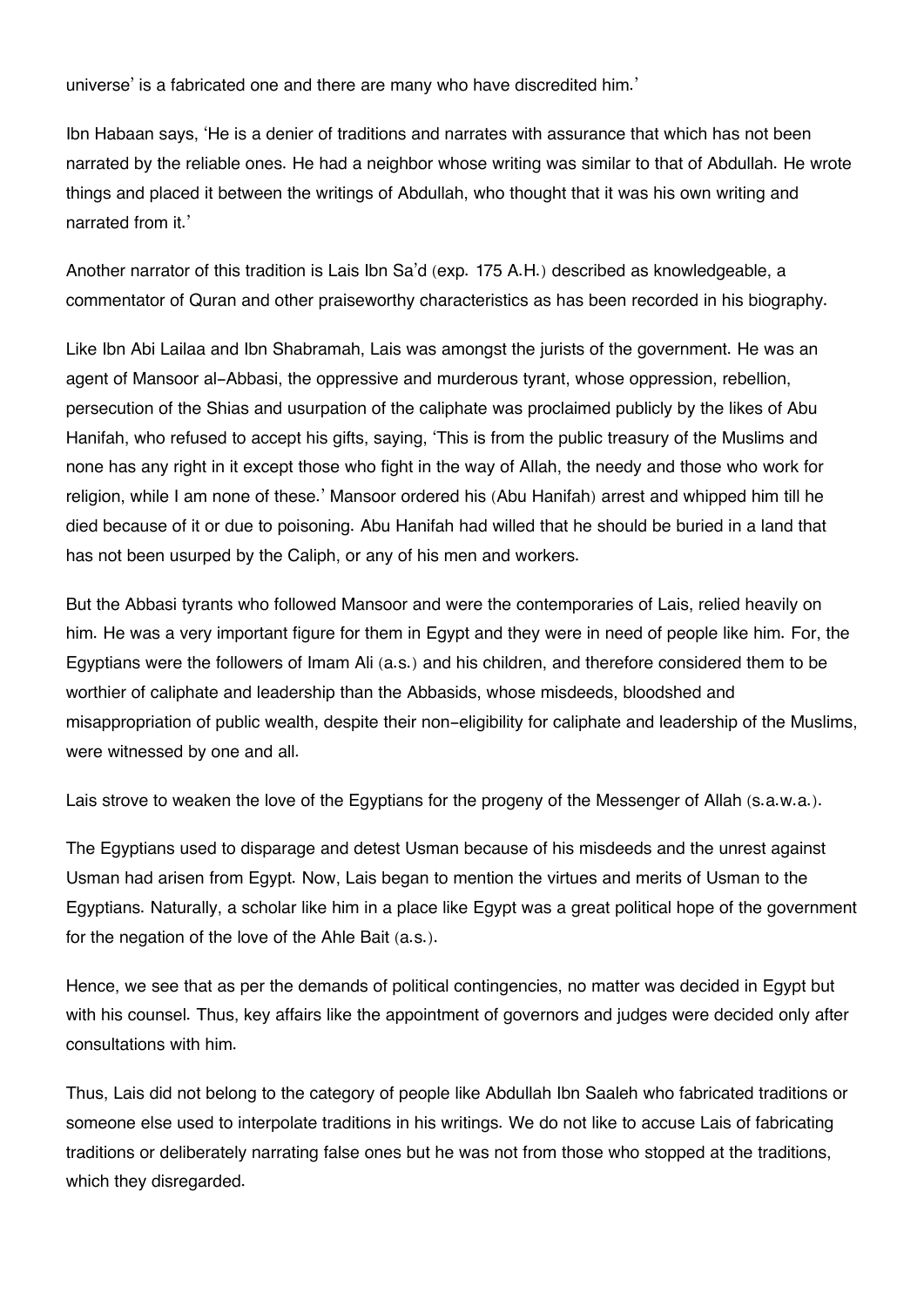Nay, he believed that the Divine Text did not carry merely an apparent meaning which could suffice. They were not only words; rather they also had a spiritual aspect embracing proofs, imports and reasons. Perhaps, he considered that the threat of the Prophet (s.a.w.a.) for the one who attributed a lie to him (s.a.w.a.), like in the famous tradition, 'Whoever attributes a lie to me deliberately, his seat will be surrounded with hell fire', its esoteric is more limited than its apparent. For, these lies do not include the narration of a fabricated tradition attributed to him (s.a.w.a.), if done due to political and governmental demands and general welfare.

It seems quite likely that this addition in the tradition is the fabrication of Abdullah Ibn Saaleh and the other narrators of this tradition. But what leads to a negative perception of Lais for a researcher is the pompous and luxurious way in which he led his life. It is said that he built a palatial mansion which had twenty doors. He developed a garden in it, full of trees and flowers, whose fragrance spread far and wide. His wardrobe constituted of a year's clothes and for each day he had a special dress. He never wore one dress for two consecutive days.

Abu al-Abbas al-Sarraaj writes, 'We were traveling with Lais from Alexandria and he had three ships, one ship was carrying his kitchen, another his family and third one his guest.' There is no doubt that at that given time in Egypt, there were many poor people, destitute and workers who were patiently bearing severe hunger and were even deprived of basic facilities like housing to protect them from heat and cold. While you just read about the condition of Lais.

Even more shocking than his lifestyle, is the mode of his issuing fatwas when the kings and those in power asked him to so. Indeed, they have mentioned that there occurred a conversation between Haroon and his wife, Zubaidah. Haroon said, 'You are divorced if I did not enter paradise'.

All the jurists congregated to find a solution for this problem, but none had the cunningness and shrewdness to make permissible (حلال (for the two what in their view had become prohibited (حرام(. Lais was seated at the end of the gathering. On being asked for the solution of this problem, he replied, 'When the caliph dissolves the assembly, I will speak to him.' Accordingly, when the crowd had dispersed, Lais asked Haroon to bring a copy of the Quran. Lais said, 'Open the Surah Rahmaan from the Quran and start reciting it.' Haroon duly obliged till he reached to the verse

ولمن خاف مقام ربه جنّتان

#### *And for him who fears to stand before his Lord are two gardens* (Qur'an Surah Rahmaan 55: 46)

Lais ordered him, 'Stop and say, 'By Allah! Surely, I fear the position of my Lord'.' Haroon did as ordered, to which Lais remarked, 'So there are two paradises and not just one (means your marriage with Zubaidah is still valid and not void because you can still enter the second paradise).' Zubaidah, who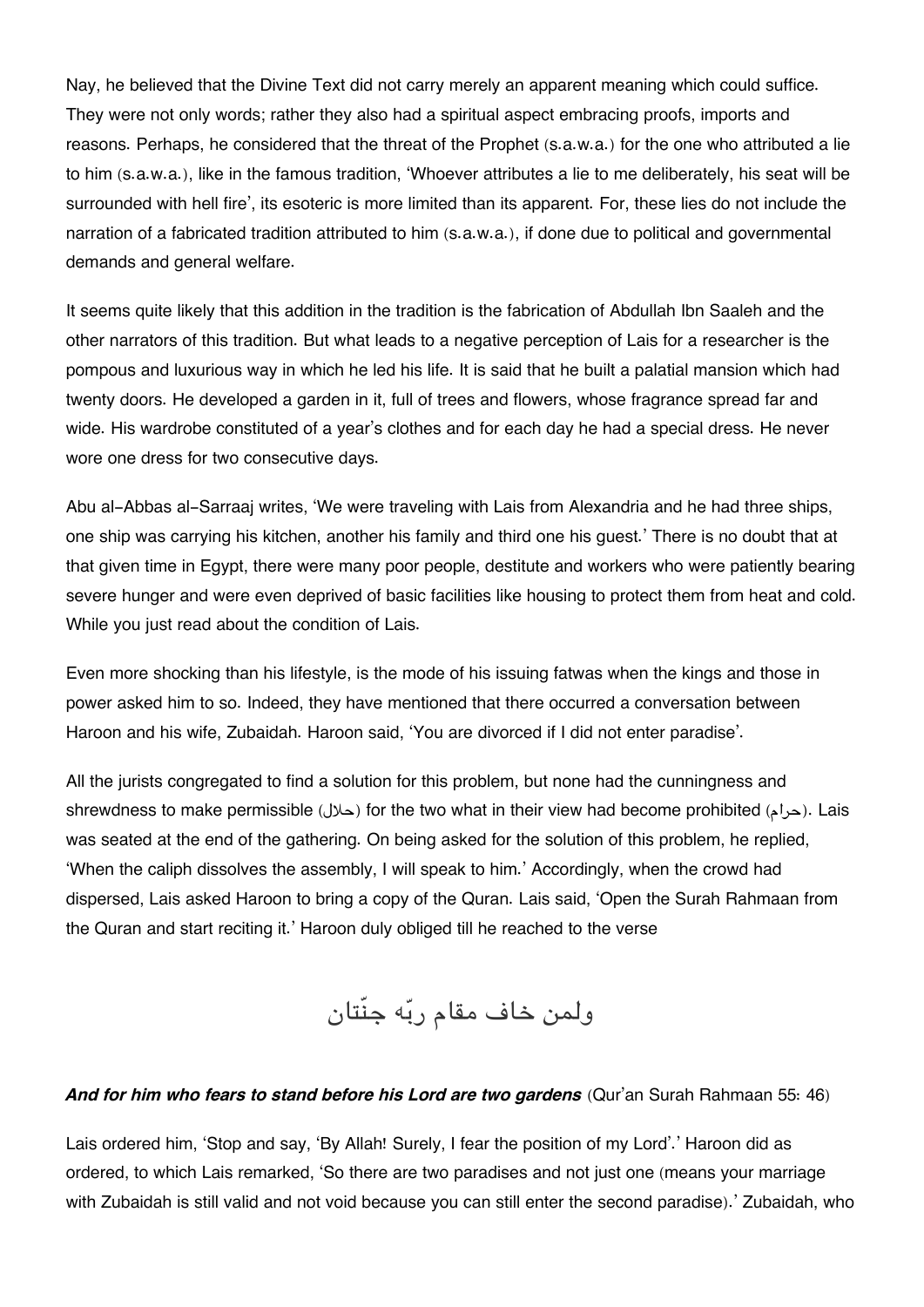was hearing this conversation along with her slave-girls from behind the curtain, raised a huge roar of applause, hand clapping and celebration. Haroon appreciated, 'By Allah! You are excellent' and conferred him with rewards and thousands of gold coins. Zubaidah too ordered the same. Haroon also gifted him with the land of Jeezah which is the most fertile land of Egypt.

We can't make out anything from this jurisprudence except that it was a trade with the laws of Allah and converting His prohibition to permission just for the sake of acquiring the satisfaction of Haroon, the Emperor of his time, and Zubaidah, the Empress of her era, and not the chief of the faithfuls.

We do not understand whether or not Zubaidah could fathom the far reaching mischievous consequences of this edict? Or whether even Haroon could follow its implications? Or perhaps he understood but intended to exonerate himself from the blame of the people or just to have Zubaidah for himself. By Allah! It is truely amazing that how two people, one of them calls himself as the caliph of the Muslims and the second considers himself as a jurist of the religion as well as the government, can play and toy with the laws of Allah.

It should be clear for you that in the jurisprudence of the Ahle Bait (a.s.) it is firmly established that divorce cannot take place unless all its conditions are fulfilled, regardless of the fact whether these are done in the present or are achieved in the future. Divorce takes place with clear words and after all obligations are discharged and none remains unexecuted.

But even on the basis of the jurisprudence of governmental sects, there was no need to resort to such cunning mischief when the divorce pronounced was not the third one in which the husband is not allowed to remarry his wife till she marries somebody else. He can return to her during the period of iddah if she is not a menopause and did not have intercourse. But if she is a menopause, and had intercourse, the Nikah has to be pronounced again.

Lais subscribed to the sect that believed in the occurrence of the conditional divorce and said, 'If the condition is not fulfilled, the judgment of its occurrence cannot be given unless the conditions are realized or simply the knowledge of their occurrence. In case of doubt, they can offer to keep company of each other and conjugal enjoyment is permissible.

Apparently, Lais did not have any solution for this religious problem except devilish deceit whose mischief could be understood by anybody who has little insight in the laws of the Shariah. Thus, firstly, fear from Allah is not stronger than believing in Him because belief is the foundation of fear. For, fear can be fruitful and beneficial only if a person meets Allah with belief. Hence, the acquisition of this reward is dependant on the person remaining steadfast on his fear from Allah and that he should not let go of this fear throughout his life.

Secondly, perhaps the tyrannical misdeeds of Haroon, his oppression, his giving preference to himself, his relatives, his poets, his slave-girls, his singers and his singing girls over the poor and the downtrodden, his persecution of the Shias and throwing them behind bars, his murder of Imam Kazim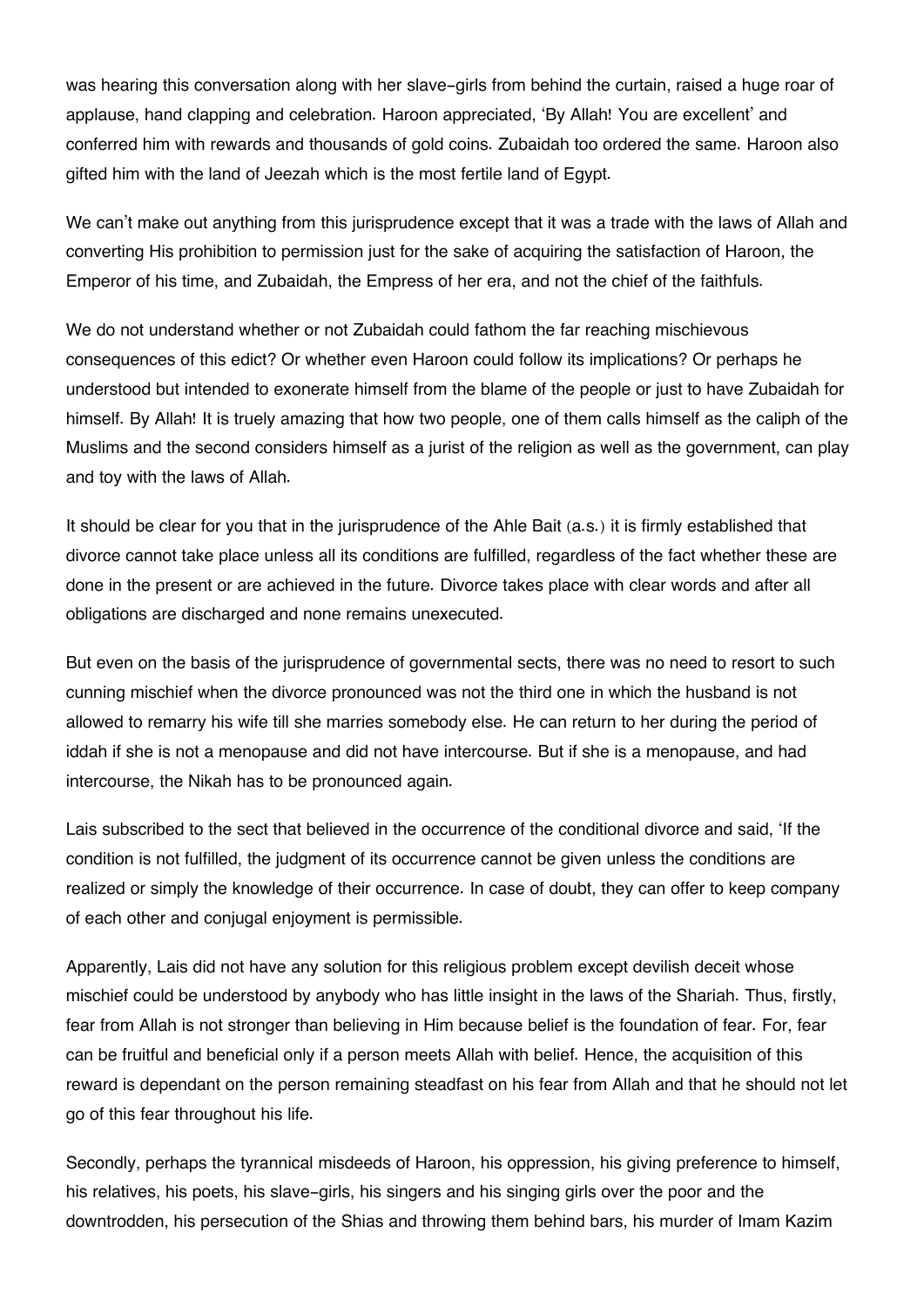(a.s.), the greatest personality of his time, etc. were all legal and valid in the eyes of Lais.

Meanwhile, Haroon was the first caliph from the Bani Abbas to play chess[3](#page--1-0) and he was the first to give high regard and respect to the singers.[4](#page--1-0)

Sawli writes: Haroon left behind properties worth one billion dinars while his cattle and other stocks exceeded one billion and fifteen thousand dinars.[5](#page--1-0) In one gathering, he gifted Ishaaq al-Mosuli with two hundred thousand dinars.[6](#page--1-0)

This is apart from the fact as to what the people witnessed of his tyranny and oppression and absolute lack of fear from Allah. So, what was the point in making him take this oath that he feared Allah except to obtain the satisfaction of Haroon and his wife? May Allah not forgive the one who plays with His laws in this manner! Allah, the Almighty, declares in the Holy Quran,

# إِنَّ الَّذِينَ يُلْحِدُونَ فِي آيَاتِنَا لَا يَخْفَوْنَ عَلَيْنَا أَفَمَن يُلْقَى فِي النَّارِ خَيْرٌ أَم مَّن يَأْتِي آمنًا يوم الْقيامة اعملُوا ما شىتُم انَّه بِما تَعملُونَ بصير

## *Surely they who deviate from the right way concerning Our communications are not hidden from Us. What! is he then who is cast into the fire better, or he who comes safe on the day of resurrection? Do what you like, surely He sees what you do*.( Qur'an Surah Fusselat 40: 40)

It should be known that this was not the first violation in Islam since such apostasy and attempts at legitimizing the prohibitions were not confined to Lais. Rather, it was the approach of all the official jurists who strove to lend propriety to the actions of the rulers.

Salafi in his book Tuyuriyyaat, an account of the history of the caliphs, narrates on the authority of Ibn al-Mubarak, 'When Rashid became the caliph, he intended to acquire a slave-girl of Mahdi. He made his intentions known to her. She responded, 'It is not proper for you because your father slept with me.' But he was passionately infatuated with her. Hence, he sent across his problem to Abu Yusuf, asking for the solution.

Abu Yusuf replied, 'O Ameerul Momineen! It is not necessary to rely on the statement of a slave-girl and even if it is true, don't testify her statement.' Ibn al-Mubarak notes, 'I don't know who is more shocking; this man, who soaks his hands in the blood of the Muslims and their wealth, refuses to restrain himself from the concubine of his own father; or this Islamic ummah which inclines itself towards such chief of the faithful; or this jurist who declares, 'rape the wife of your father, let loose your desire and let me take the blame for it.'[7](#page--1-0)

I say: He did not restrain himself from the concubine of his father, who was prohibited for him, despite being surrounded by hundreds of mates who were even more beautiful and better than her but he did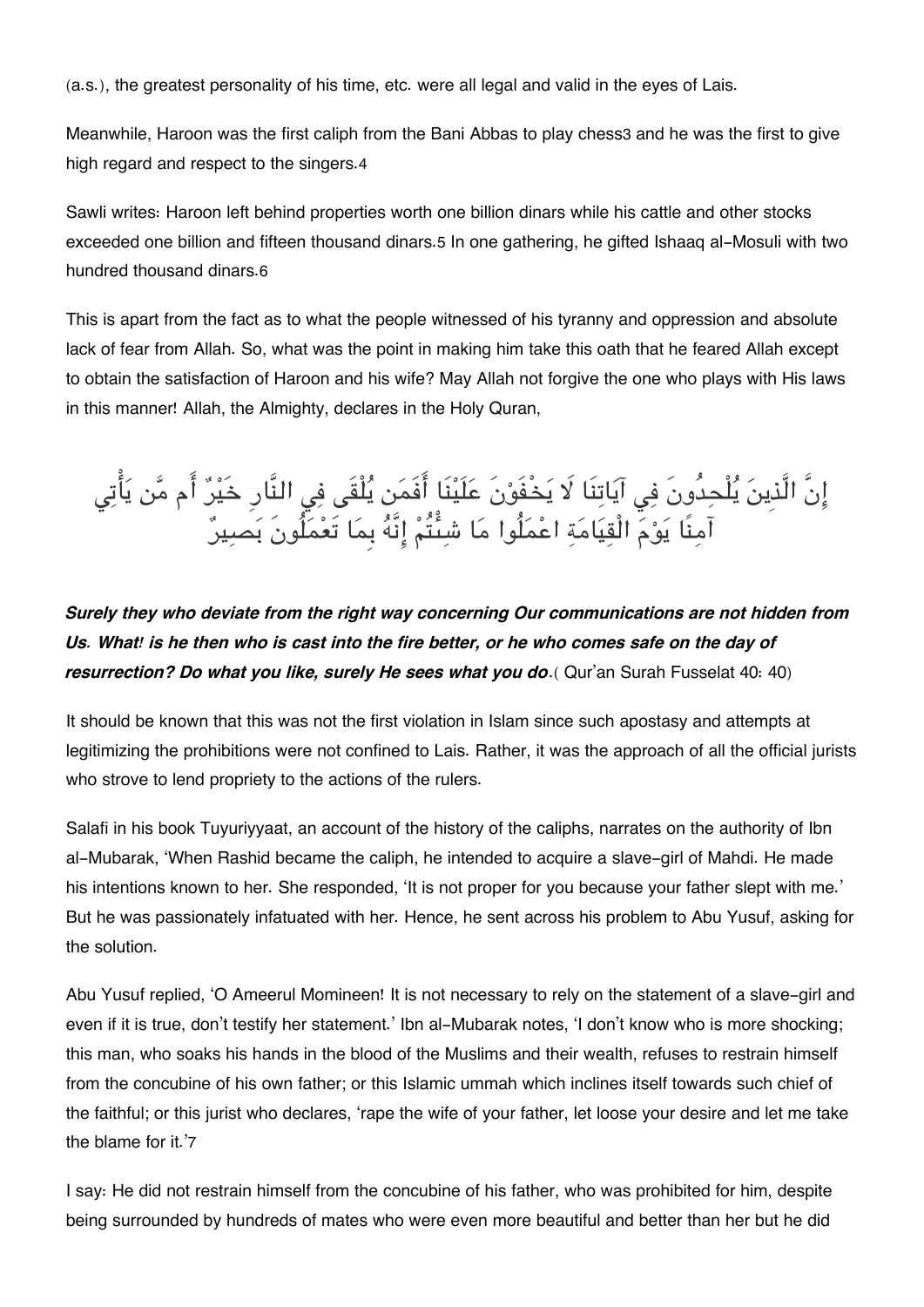not have patience to keep away from what Allah had prohibited. He referred to the jurists of his government only to procure a pretext and justification before the people in this regard.

Abdullah Ibn Yusuf and Ishaaq Ibn Raahwayh also issued similar edicts and Haroon rewarded the latter with a hundred thousand dirhams.

This was about Lais who is one of the narrators of this tradition.

The third narrator of this tradition is Khaled Ibn Yazid al-Jamhi al-Misri. Regarding him, the author of 'al-Jarho wa al-Ta'deel' writes, 'I asked my father about him', he replied, 'He is unknown ( $\sim$ مجهول)'.'

The fourth narrator is Saeed Ibn Abi Hilaal, about whom Ahmad writes, 'He could not follow what he has mixed in the traditions.'

The fifth narrator is Rabeeah Ibn Saif and he is the one who made known the word of Ibn Ayyaash, the third century scholar that he made additions in his traditions. Thus, Rabeeah is also derided because he committed a number of mistakes and had many detractors. Nisaai too has deemed him to be weak.

The sixth narrator of this tradition is Abdullah Ibn Amr. I don't think there is any need for introduction about him and his father because both belonged to the rebellious group and quite a few verses of the Holy Quran about hypocrisy were revealed concerning them. But it appears that this addition is not the fabrication of Ibn Amr, rather it is attributed to him. Allah knows the best.

This is the state of the chain of narrators of this tradition. In other words, as you must have observed, they are extremely weak and unreliable. It is clear that political factors made them interpolate lies and fabrications in the tradition.

(b) Text of the Tradition: I don't think anybody who bears little insight in history and the life of Usman, with whom none of the companions of the Messenger of Allah (s.a.w.a.) were satisfied except the Bani Marwan, Bani Umayyah and their henchmen, will accept that Allah, the Wise, the Cognizant of the conditions of His servants, has enrobed him.

And that if he discards this robe, he will not enter paradise. For, Usman was the weak and miserable sycophant, who gave preference to the likes of Hakam and Marwan over the esteemed companions of the Prophet (s.a.w.a.). He was the one with whom Marwan played till he became his rabble, dragging him wherever he pleased. Can anyone ever imagine that Allah, the High, places the cloak of caliphate on such a person and then threatens him that if he removes it, he will not enter paradise?

Sayed Qutb writes: It was a misfortune that Usman reached to the caliphate while he was weak and indecisive in Islamic resolve. He lacked the steadfastness to withstand the cunningness of Marwan and the conspiracies of Umayyah after him. He granted from the public treasury two hundred thousand dirhams to his son-in-law Haaris Ibn al-Hakam on his wedding day. Such instances abound in Usman's life. Like, one day he gave Zubair six hundred thousand dirhams, Talhah two hundred thousand dirhams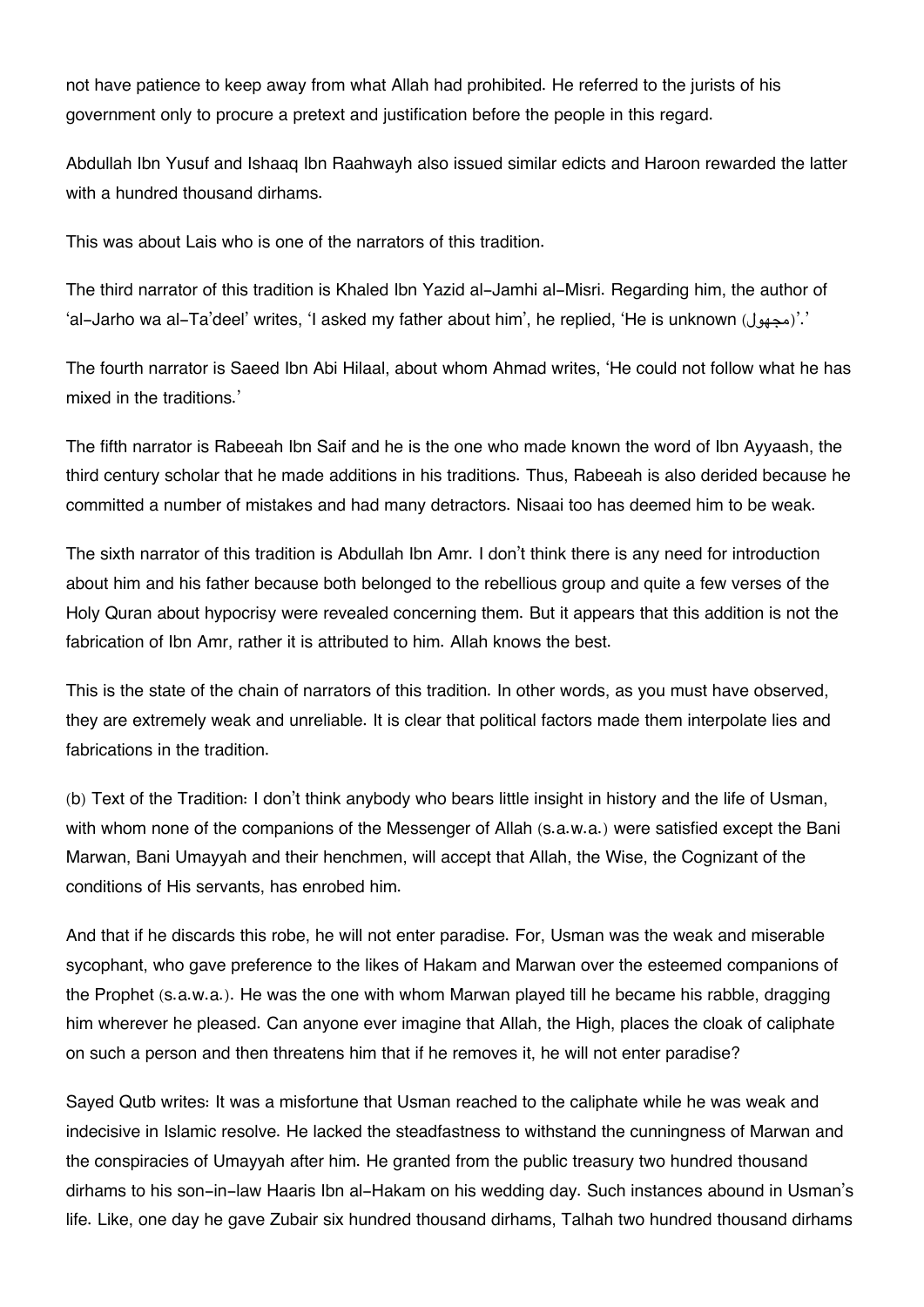and presented Marwan Ibn al-Hakam with one-fifth of all land taxes of Africa.

Sayed Qutb quotes Masoodi, 'The day Usman was murdered, he left behind with his treasure one hundred and fifty thousand dinars (gold coins), one million dirhams (silver coins), his estates in the valleys of Quraa, Hunain, etc. valued up to one hundred thousand dinars and plenty of camels and warhorses.[8](#page--1-0)

We do not intend to extend the discussion concerning the criticism of Usman and his misdeeds. We have only mentioned what we have done to inform a just person that to attribute such statements to the Messenger of Allah (s.a.w.a.) that Allah has placed the cloak of the people's leadership on Usman, is an insult to the elevated status of Prophethood. Allah, the Wise, the Pure is free from such blunders and is Higher than what the unjust attribute to Him, a great lie.

Finally, the easier way out and the best proof that this part is an addition, fabricated in the tradition is its absence in the literature of reliable books. Thus, we see No'maani, who is Tabaraani's contemporary, narrates the same tradition as follows: Muhammad Ibn Usman reports to us on the authority of Ahmad Ibn Abi Khaisamah from Yahya Ibn Moeen, from Abdullah Ibn Saleh, from Lais, from Sa'd, from Khaled Ibn Yazid, from Saeed Ibn Ali al-Hilal, from Rabiah Ibn Saif who narrates: We were with Shafee al-Asbahee when he said, 'I heard Abdullah Ibn Amr say, 'There will be twelve caliphs after me.'[9](#page--1-0)

- [1.](#page--1-0) Al-Mo'jam al-Kabeer, vol. 1, pg. 7, Tr. No. 12.
- [2.](#page--1-0) Al-Mo'jam al-Kabeer, vol. 1, pg. 47, Tr. No. 142.
- [3.](#page--1-0) Tarikh al-Khulafa, pg. 295
- [4.](#page--1-0) Tarikh al-Khulafa, pg. 295
- [5.](#page--1-0) Tarikh al-Khulafa, pg. 292
- [6.](#page--1-0) Tarikh al-Khulafa, pg. 286
- [7.](#page--1-0) Tarikh al-Khulafa, pg. 291
- [8.](#page--1-0) Murooj al-Zahab, vol. 2, pg. 332.

[9.](#page--1-0) Al-Ghaibah al-No'maani, pg. 104, Chap. 4, Tr. No. 34; Ghaibah of Shaykh, pg. 89; Al-Insaaf, Tr. No. 190; Behaar al-Anwaar, vol. 36, pg. 237, Chap. 41, Tr. No. 30; Al-Manaaqeb of Ibn Shahr Al-Aashob, vol. 1, pg. 291.

# **Bibliography**

1. Al-Ibaanah

Abdullah Ibn Muhammad al-Akbari al-Hanbali, famous as Ibn Battah (exp. 387 A.H.)

2. Ithaaf al-Khaassah Be Sahih al-Khulaasah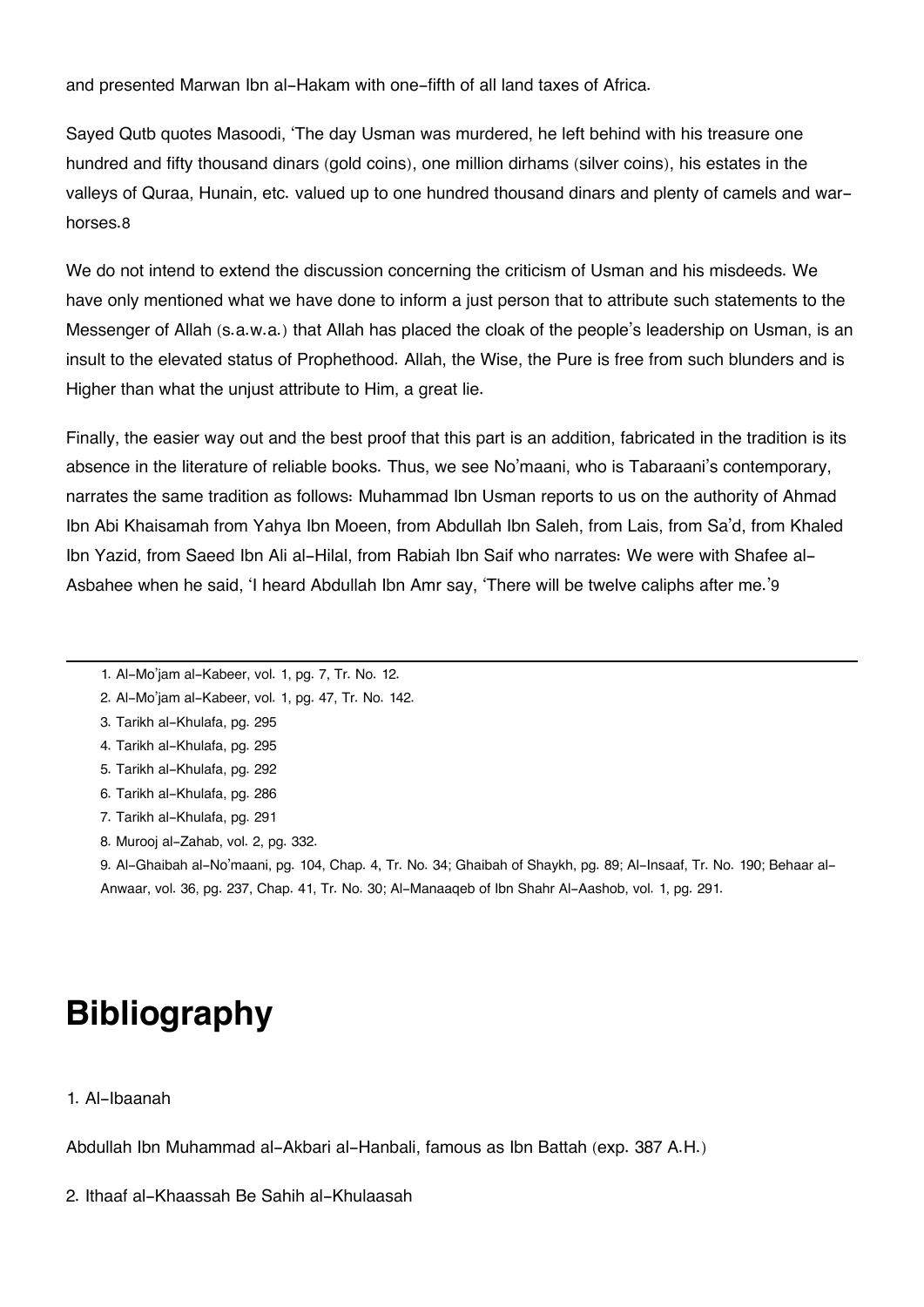Printed in the margins of the book 'Al-Khulaasah'

3. Isbaat al-Raj'ah or Isbaat al-Ghaibah

Fazl Ibn Shaazaan al-Nishaapuri (exp. 260 A.H.)

4. Isbaat al-Hudaat

Shaikh al-Hurr al-Aameli (exp. 1104 A.H.)

5. Al-Ehtejaaj

Abu Mansoor Ahmad Ibn Ali Ibn Abi Taalib al-Tabarsi (exp. 588 A.H.)

6. Akhbaar-o-Isfahaan

Abu Noaim al-Isfahaani (exp. 430 A.H.)

7. Al-Ikhtesaas

Al-Shaikh al-Mufeed (exp. 413 A.H.)

8. Al-Arbaeen

Haafiz Abu al-Fath Muhammad Ibn Abi al-Fawaares (exp. 412 A.H.), available in manuscript form in the Library of Aastaan-e-Quds, Mashhad, Iran, under registration no. 8443, copied from the original in 947 A.H.

9. Al-Arbaeen (Kefayah al-Muhtadi)

Mir Muhammad Ibn Muhammad al-Mir Lawhi al-Husaini al-Isfahaani, a contemporary of Allamah Majlisi (r.a.)

10. Al-Arbaeen

Muhammad Taher al-Qummi

11. Al-Irshaad

Al-Shaikh al-Mufeed (exp. 413 A.H.)

12. Irshaad al-Quloob

Abu Muhammad al-Hasan Ibn Abi al-Hasan Muhammad Dailami

13. Isteqsaa al-Nazar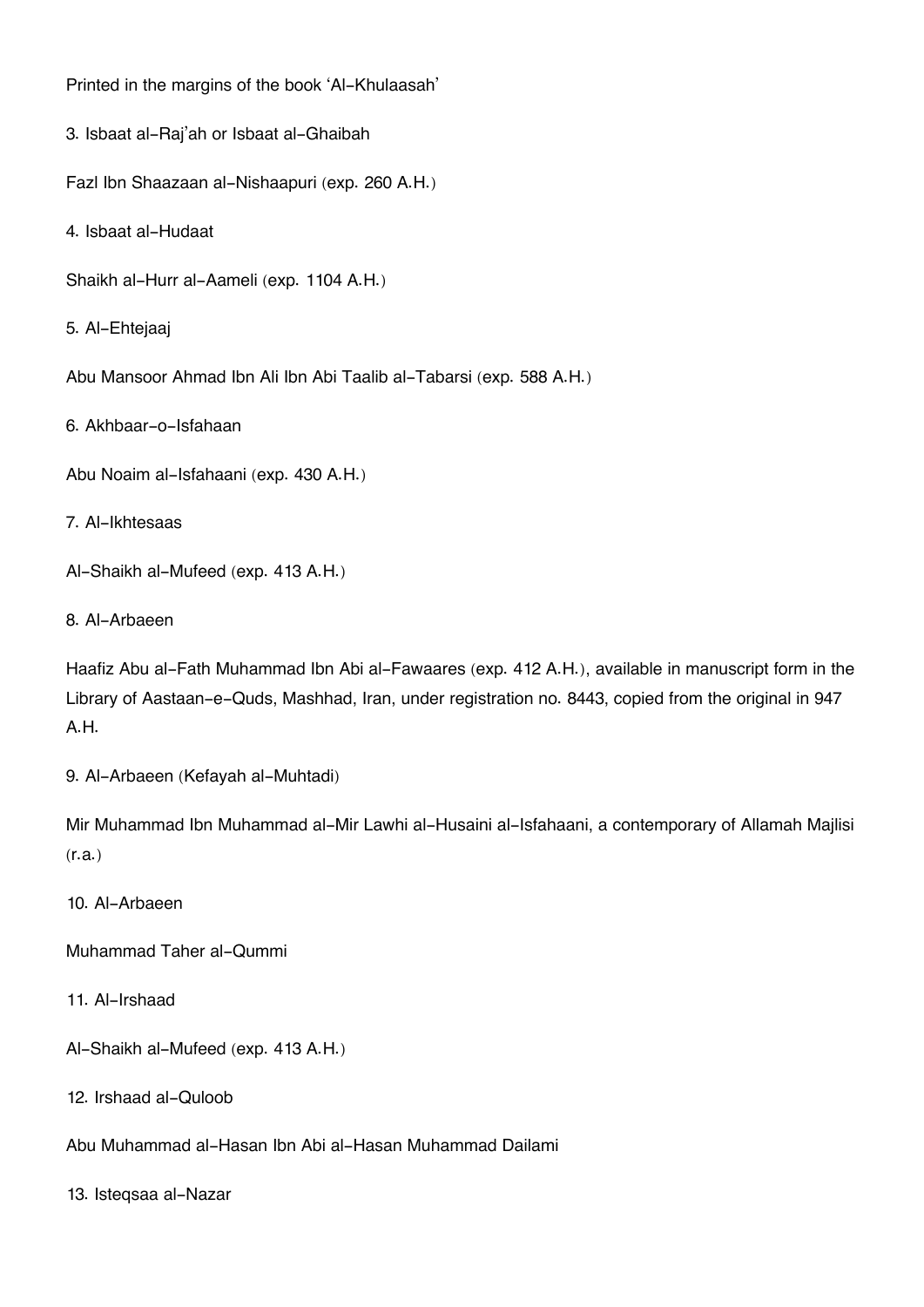Kamaal al-Deen Maytham Ibn Ali Ibn Maytham al-Bahraani (exp. 679 A.H.)

- 14. Al-Istensaar Fi Al-Nass Alaa Al-Aimmah al-Athaar
- Al-Karaajeki (exp. 449 A.H.)
- 15. Al-Eteqaadaat
- Al-Shaykh al-Sadooq (exp. 381 A.H.)
- 16. Al-E'temaad Fi Sharh-e-Risaalah Waajib al-E'teqaad
- Faazil Miqdaad (exp. 826 A.H.). Al-Risaalah was authored by Allamah Hilli (exp. 726 A.H.)
- 17. E'laam al-Waraa
- Ameen al-Islam Abu Ali Al-Tabarsi (exp. 548 A.H.)
- 18. Iqbaal al-A'maal
- Sayyed Ibn Taawoos (exp. 664 A.H.)
- 19. Ilzaam al-Naaseb
- Al-Haaj Shaykh Ali Yazdi al-Haaeri (exp. 1333 A.H.)
- 20. Al-Amaali
- Al-Shaykh Al-Sadooq (exp. 381 A.H.)
- 21. Al-Amaali al-Khamisiyyah
- Written by a scholar from the Zaidiyyah sect.
- 22. Al-Amaali
- Al-Shaykh al-Mufeed (exp. 413 A.H.)
- 23. Anees al-A'laam
- Muhammad Sadeq Fakhr al-Islam (exp. before 1330 A.H.)
- 24. Al-Insaaf
- Sayyed Haashim al-Bahraani (exp. 1107 or 1109 A.H.)
- 25. Eezaah al-Ishkaal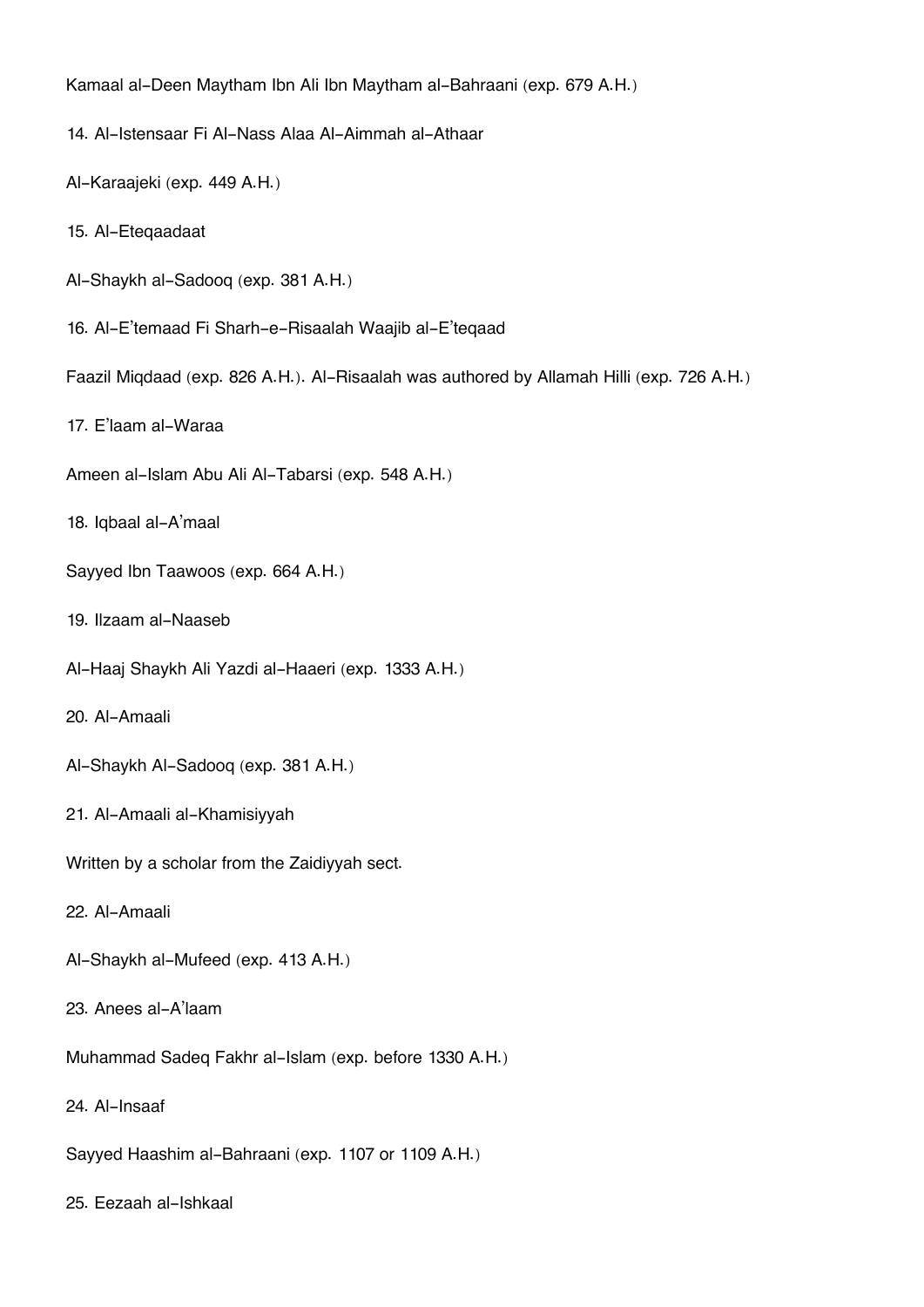Haafiz Abd al-Ghani Ibn Saeed (we have narrated from him via Abaqaat al-Anwaar)

- 26. Behaar al-Anwaar
- Allamah Muhammad Baaqer al-Majlisi (exp. 1111 A.H.)
- 27. Bashaarah al-Mustafa Le Shiah al-Murtaza
- Emaad al-Deen Abu Jafar Muhammad Ibn Abu al-Qaasim al-Tabari, a sixth century scholar.
- 28. Basaaer al-Darajaat
- Abu Jafar Muhammad Ibn Hasan Ibn Farrokh al-Saffaar (exp. 290 A.H.)
- 29. Al-Balad al-Ameen
- Shaykh Taqi Al-Deen Ibraheem al-Kaf'ami (exp. 905 A.H.)
- 30. Bahjah al-Abraar Fi Ahwaal al-Masoomeen al-Athaar
- Shaykh Muhammad Ali al-Zaahid, famous as Shaykh Ali al-Hazeen (exp. 1181 A.H.)
- 31. Taveel al-Aayaat al-Zaaherah
- Sayyed Sharaf al-Deen Ali al-Husaini al-Astaraabaadi, a tenth century scholar
- 32. Taareekh-e-Baghdad
- Abu Bakr Ahmad Ibn Ali al-Khateeb al-Baghdadi (exp. 463 A.H.)
- 33. Taareekh al-Khulafa
- Jalaal al-Deen Abd al-Rahman Ibn Abu Bakr al-Suyuti (exp. 911 A.H.)
- 34. Tabyeen al-Mahajjah Ila Taayeen al-Hujjah
- Al-Haaj Mirza Mohsin Aqa al-Tabrizi (exp. 1352 A.H.)
- 35. Tahqeeq al-Firqah al-Naajiyah
- 36. Tazkerah al-Huffaaz
- Abu Abdillah Shams al-Deen al-Zahabi (exp. 748 A.H.)
- 37. Tafseer Abu al-Futuh
- Shaykh Abu al-Futuh al-Raazi, a sixth century scholar.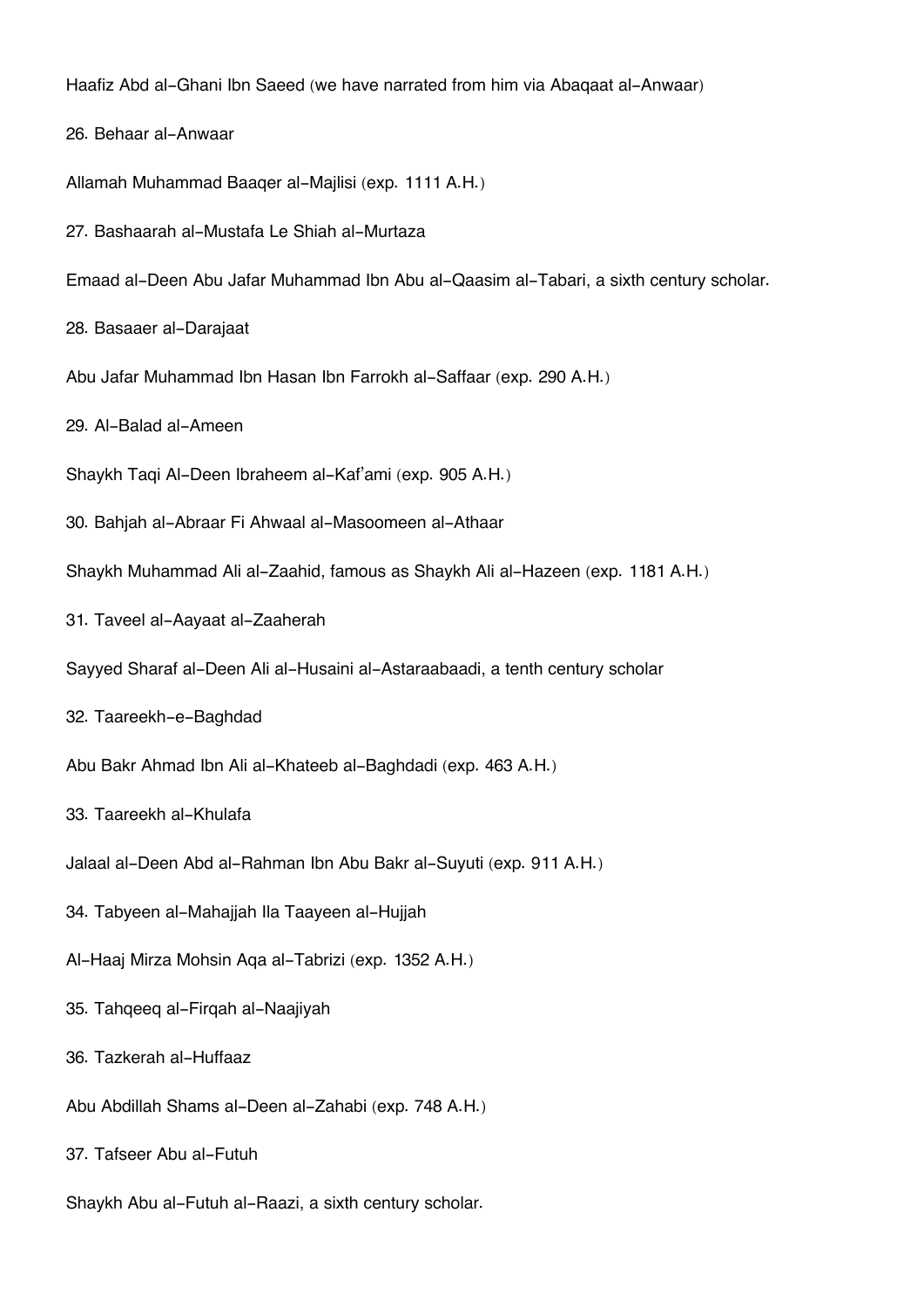- 38. Tafseer al-Kashshaaf
- Abu al-Qasim Jaarullah Mahmud al-Zamakhshari al-Kharazmi (exp. 528 A.H.)
- 39. Tafseer al-Saafi
- Mulla Mohsin Faiz al-Kashani (exp. 1091 A.H.)
- 40. Tafseer al-Tabari (known as Jaame' al-Bayaan)
- Abu Jafar Muhammad Ibn Jurair al-Tabari (exp. 310 A.H.)
- 41. Tafseer al-Furaat
- Furaat Ibn Ibraheem al-Kufi, a third century scholar
- 42. Tafseer al-Qurtubbi
- 43. Tafseer Kanz al-Daqaaeq
- Shaykh Muhammad Ibn Muhammad Raza al-Qummi al-Mashhadi, a twelfth century scholar
- 44. Tafseer Noor al-Saqalain
- Allamah Abd Ali Ibn Jum'ah al-Urusi al-Huwaizi (exp. 1112 A.H.)
- 45. Tafseer al-Neshapuri (famous as Gharaaeb al-Quran)
- Hasan Ibn Muhammad al-Neshapuri, a ninth century scholar
- 46. Taqreeb al-Maaref
- Abu al-Salaah al-Halabi (exp. 447 A.H.)
- 47. Tanzeeh al-Shariah
- 48. Tahzeeb al-Tahzeeb
- Shahaabuddin Abu al-Fazl Ahmad Ibn Ali Ibn Hajar al-Asqalaani (exp. 852 A.H.)
- 49. Al-Tauheed
- Abu Jafar Muhammad Ibn Ali Ibn al-Husain Shaykh al-Saduq (exp. 381 A.H.)
- 50. Al-Tawrah (Old Testament)
- 51. Tayseer al-Wusul Ila Jaame' al-Usul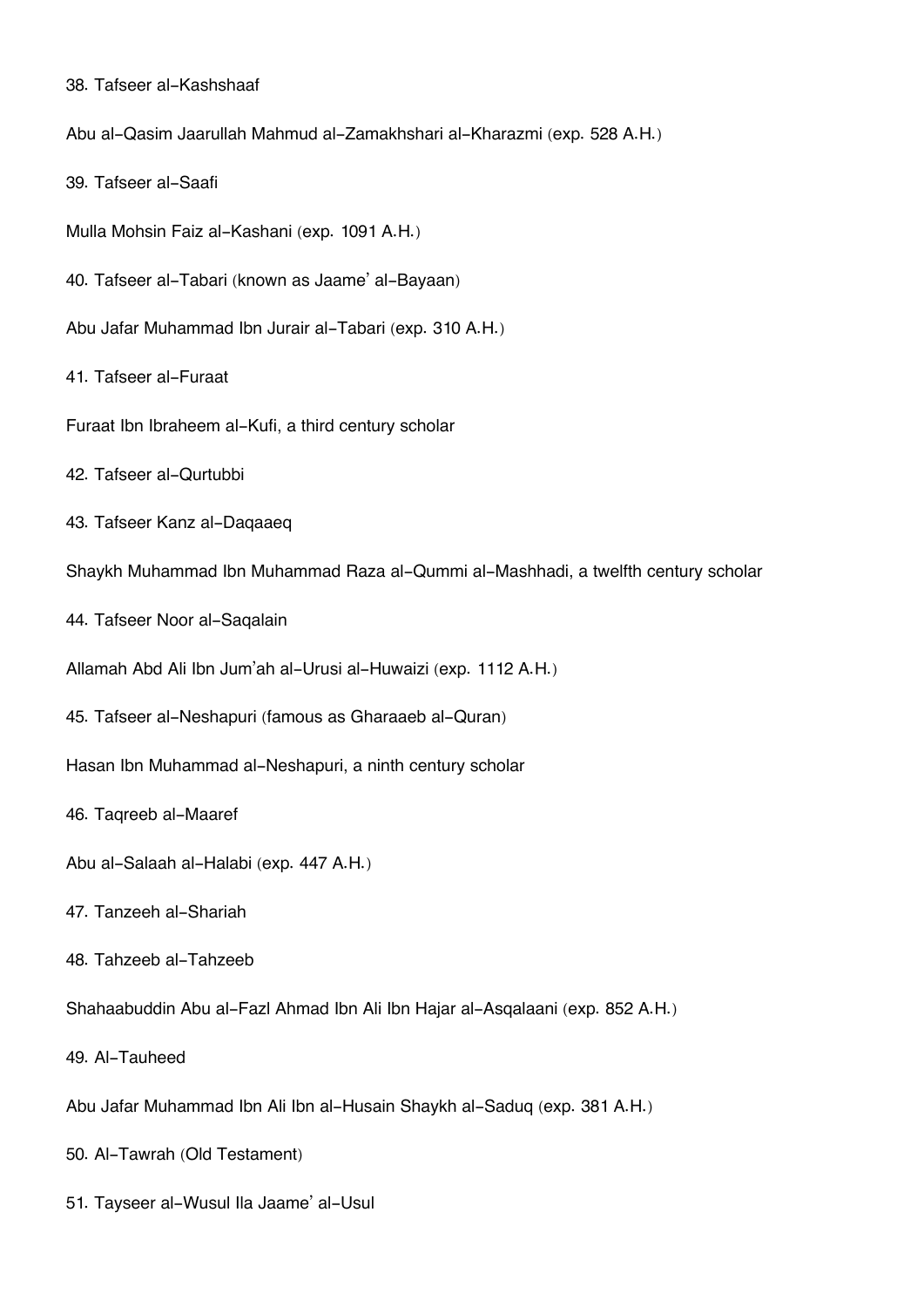Abd al-Rahmaan Ibn Ali, famous as Ibn al-Badee' al-Shaibaani al-Zubaidi al-Shaafei (exp. 944 A.H.)

- 52. Al-Jaame' al-Sagheer
- Jalaal al-Deen Abd al-Rahman Ibn Abu Bakr al-Suyuti (exp. 911 A.H.)
- 53. Al-Jarh Wa al-Ta'deel
- Abu Muhammad Abd al-Rahman Ibn Abi Haatim al-Raazi (exp. 327 A.H.)
- 54. Al-Jawaaher al-Muzeeah
- 55. Jamaal al-Usboo'
- Sayyed Ibn Taawoos (exp. 664 A.H.)
- 56. Al-Jam' Bayn al-Sahihain
- Al-Hameedi (exp. 488 A.H.)
- 57. Hilyah al-Abraar
- Sayyed Hashim al-Bahraani (exp. 1107 or 1109 A.H.)
- 58. Al-Khesaal
- Abu Jafar Muhammad Ibn Ali Ibn al-Husain Shaykh al-Saduq (exp. 381 A.H.)
- 59. Al-Durr al-Manthoor
- Jalaal al-Deen Abd al-Rahman Ibn Abu Bakr al-Suyuti (exp. 911 A.H.)
- 60. Dastooro Maalem al-Hukm
- Qazi Abu Abdillah Muhammad Ibn Salamah al-Qazaaee, a Shafei jurist (exp. 454 A.H.)
- 61. Dalaael al-Imaamah
- Abu Jafar al-Tabari, a fourth century scholar
- 62. Raamooz al-Ahaadith
- Al-Kamooshkhaanei
- 63. Al-Raddo Ala al-Zaidiyyah
- Abu Abdillah Jafar Ibn Muhammad al-Dureesti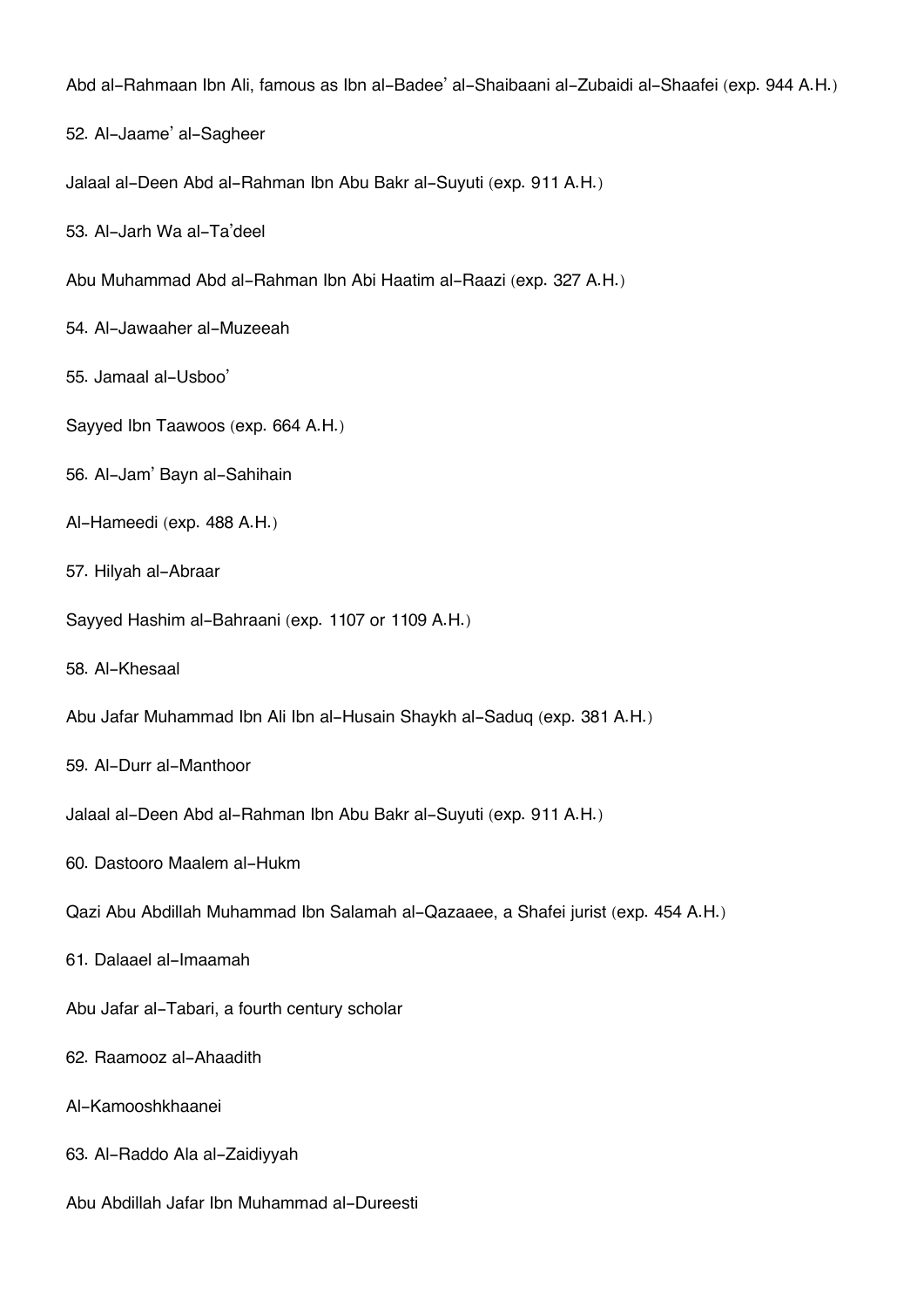| 64. Rawz al-Jenaan Wa Ruh al-Janaan                               |
|-------------------------------------------------------------------|
| Shaykh Abu al-Futuh al-Raazi, a sixth century scholar.            |
| 65. Rawzah al-Muttaqeen                                           |
| Mulla Muhammad Taqi al-Majlisi (the father of Allamah Majlisi)    |
| 66. Rawzah al-Waaezeen                                            |
| Al-Fattaal al-Neshapuri, martyred in 508 A.H.                     |
| 67. Riyaaz al-Saalekeen                                           |
| Sayyed Ali Khan al-Madani (exp. 1120 A.H.)                        |
| 68. Sunan Ibn Majaah                                              |
| Muhammad Ibn Yazeed Ibn Majaah al-Qazvini (exp. 273 A.H.)         |
| 69. Sunan Abi Dawood                                              |
| Abu Dawood Sulayman al-Ash'ar al-Sajistani (exp. 257 A.H.)        |
| 70. Sunan al-Tirmidhi                                             |
| Abu Eesa Muhammad Ibn Sawrah (exp. 278 A.H.)                      |
| 71. Al-Sunan al-Waaredah Fi al-Fetan (Sunan al-Daani)             |
| Umar Ibn Saeed al-Maqri al-Daani                                  |
| 72. Sharho Saheeh al-Muslim                                       |
| Abu Zakariyah Yahya Ibn Sharaf al-Nauvee (exp. 676 A.H.)          |
| 73. Sharho Ghaayah al-Ahkaam                                      |
| 74. Sharh al-Maqaasid                                             |
| Sa'd al-Deen al-Taftaazaani (exp. 793 A.H.)                       |
| 75. Shamaael al-Rasool                                            |
| Haafez Abu al-Fida Ismaael Ibn Kaseer al-Demeshqi (exp. 774 A.H.) |
|                                                                   |

76. Shawaahed al-Tanzeel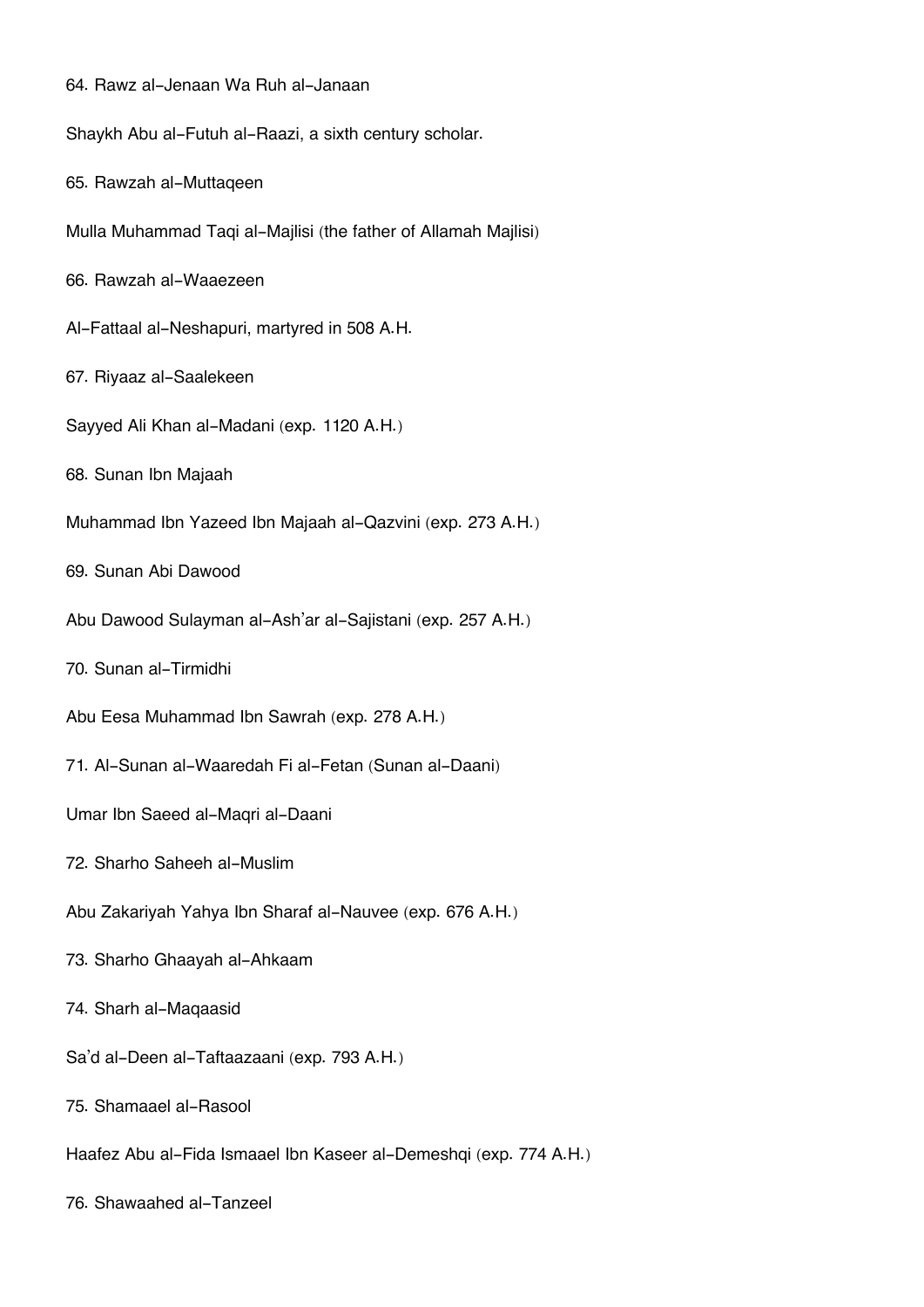Al-Haakim al-Haskaani al-Hanafi al-Neshapuri, a fifth century scholar 77. Shawaahed al-Nabuwwah Abd al-Rahmaan al-Jaami 78. Saheeh al-Bukhaari Abu Abdillah Muhammad Ibn Ismaael Ibn Mughairah (exp. 256 A.H.) 79. Saheeh Muslim Abu al-Hasan Muslim Ibn Hajjaaj al-Qashteeri al-Neshapuri (exp. 261 A.H.) 80. Al-Seraat al-Mustaqeem Shaykh Zain al-Deen Ali Ibn Yunus Al-Aameli al-Bayaazi (exp. 877 A.H.) 81. Sefaat al-Shiah Abu Jafar Muhammad Ibn Ali Ibn al-Husain Shaykh al-Saduq (exp. 381 A.H.) 82. Al-Sawaaeq al-Muhreqah Shahaabuddin Ahmad Ibn Hajar al-Haithami al-Shafei, a resident of Mecca (exp. 974 A.H.) 83. Al-Taraaef Sayyed Ibn Taawoos (exp. 664 A.H.) 84. Al-Iqd al-Fareed Ibn Abd Rabbeh al-Aandalusi (exp. 328 A.H.) 85. Al-Umdah Abu al-Hasan Yahya Ibn al-Hasan Ibn al-Hasan al-Bitreeq al-Hilli (exp. 600 A.H.) 86. Al-Awaalem Shaykh Abdullah al-Bahraani al-Isfahani, a student of Allamah Majlisi 87. Oyoon Akhbaar al-Reza (a.s.) Abu Jafar Muhammad Ibn Ali Ibn al-Husain Shaykh al-Saduq (exp. 381 A.H.)

88. Ghaayah al-Maraam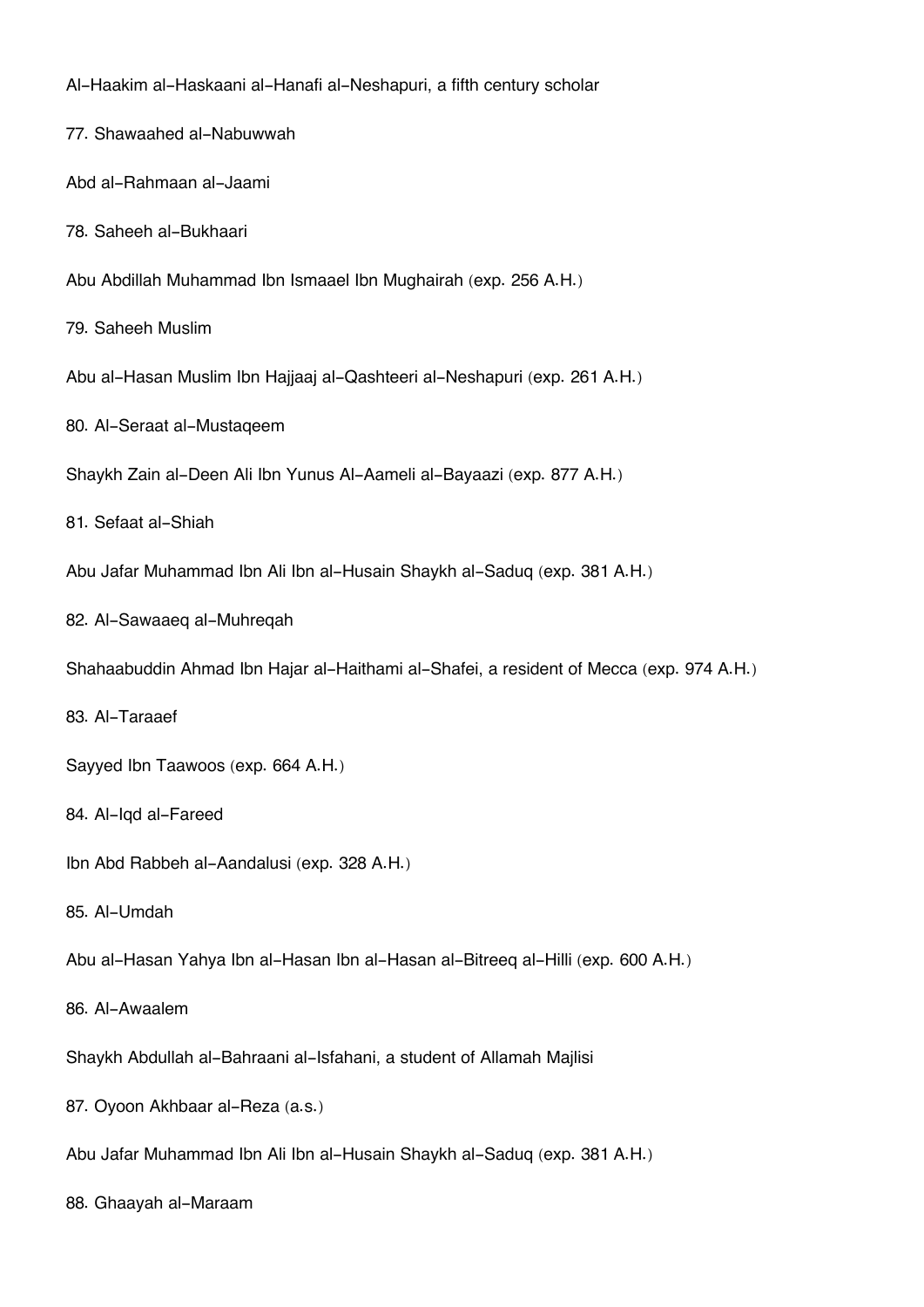Sayyed Hashim al-Bahraani (exp. 1107 or 1109 A.H.)

89. Al-Ghadeer

Al-Allamah al-Ameeni (exp. 1390 A.H.)

90. Al-Ghaibah

Shaykh al-Tusi (exp. 460 A.H.)

91. Al-Ghaibah

al-Fazl Ibn Shazaan (exp. 260 A.H.)

92. Ghaibah al-No'maani

Abu Abdillah Muhammad Ibn Ibraheem al-No'maani (a contemporary of Shaykh Kulaini)

93. Al-Faaeq

Abu al-Qasim Jaarullah Mahmud al-Zamakhshari al-Kharazmi (exp. 528 A.H.)

94. Fath al-Baari Fi Sharh al-Bukhaari

Ibn Hajar al-Asqalaani (exp. 852 A.H.)

95. Al-Fetan

Noaim Ibn Hammaad, the teacher of the authors of the Sehaah (except Nesaai) and a number of other students. (exp. 228 or 229 A.H.)

96. Faraaed al-Simtain

Shaykh al-Islam Sadr al-Deen Ibraheem Ibn Sa'd al-Deen Muhmmad al-Hammuee (exp. 732 A.H.)

97. Firdaus al-Akhbaar

Haafez Shirwayh Ibn Shahardaar al-Dailami (exp. 509 A.H.)

98. Fasl al-Khetaab

Khwajah Muhammad Paarsaa

99. Al-Fazaael

Abu al-Fazl Shaazaan Ibn Jibraeel al-Qummi (he compiled this book in the year 558 A.H.)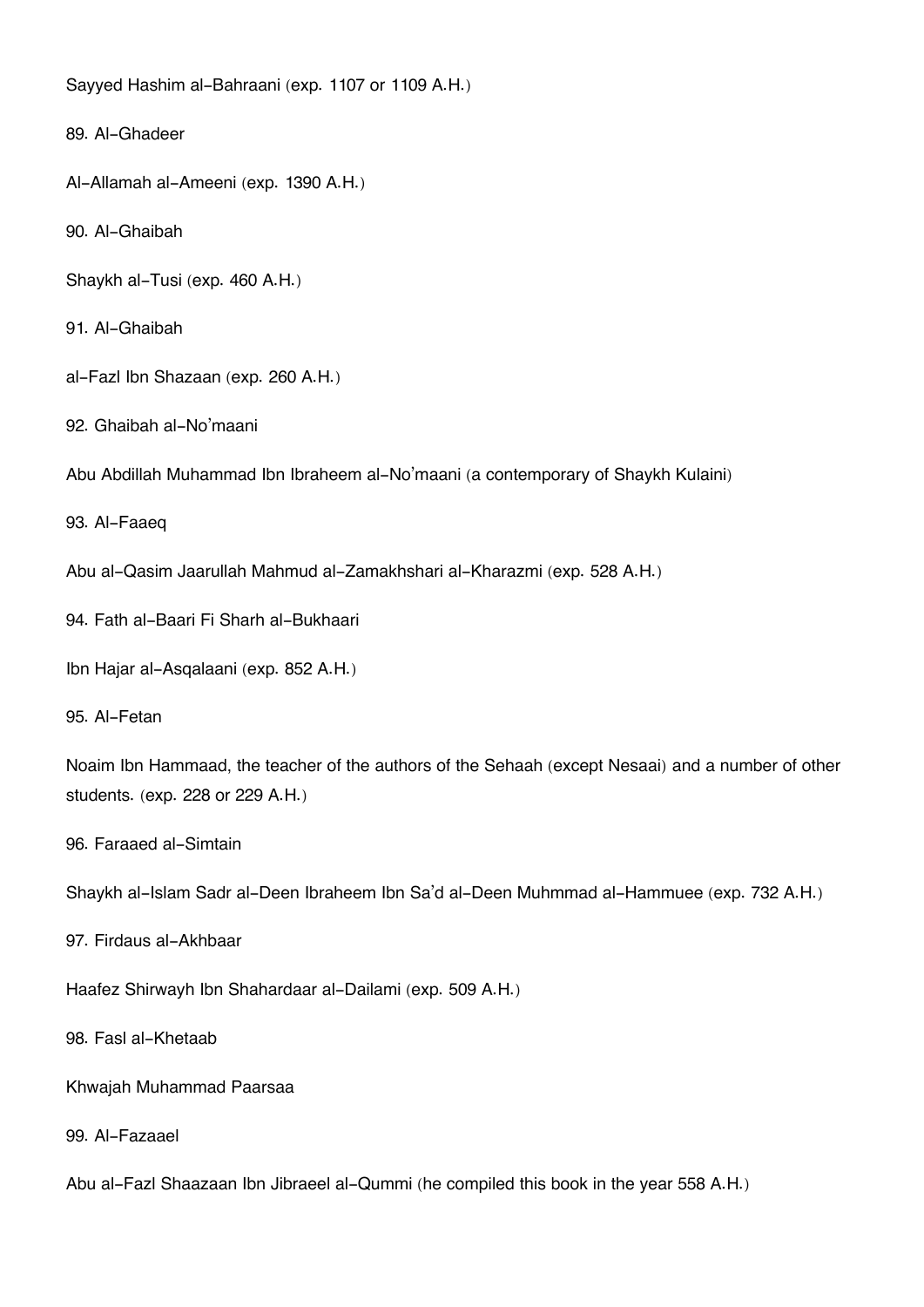100. Al-Fauz Wa al-Amaan Fi Madh-e-Saaheb al-Zamaan (a.t.f.s.)

A collection of poems of Shaykh Bahaaee (exp. 1031 A.H.)

101. Al-Fehrist

Ibn Nadeem

- 102. Qasas al-Anbiyaa
- Qutb al-Deen al-Raawandi (exp. 573 A.H.)
- 103. Al-Qaul al-Mukhtasar

104. Al-Kaafi

Abu Salaah al-Halabi

105. Al-Kaafi

Abu Jafar Muhammad Ibn Yaqub al-Kulaini (exp. 329 A.H.)

106. Al-Kaamil Fi al-Taareekh

Izz al-Deen Abu al-Hasan Ali Ibn Abi al-Karam al-Shaybaani, famous as Ibn al-Atheer (exp. 630 A.H.)

107. Kitaab Sulaym Ibn Qais

Abu Sadeq Sulaym Ibn Qais al-Hilaali al-Aameri al-Kufi al-Taabei (exp. 70 or 90 A.H.)

108. Kashf al-Astaar

Muhaddis al-Noori (exp. 1320 A.H.)

109. Kashf al-Haqq (al-Arbaeen)

Ameer Muhammad Sadeq Ibn Sayyed Muhammad Reza al-Khatoonabadi al-Isfahaani (exp. 1272 A.H.)

110. Kashf al-Ghummah

Abu al-Fath Ali Ibn Eesa al-Erbeli (finished writing this book in 687 A.H.)

111. Kashf al-Yaqeen Fi Fazaael Ameeril Momineen (a.s.)

Allamah Hilli (exp. 726 A.H.)

112. Kefaayah al-Asar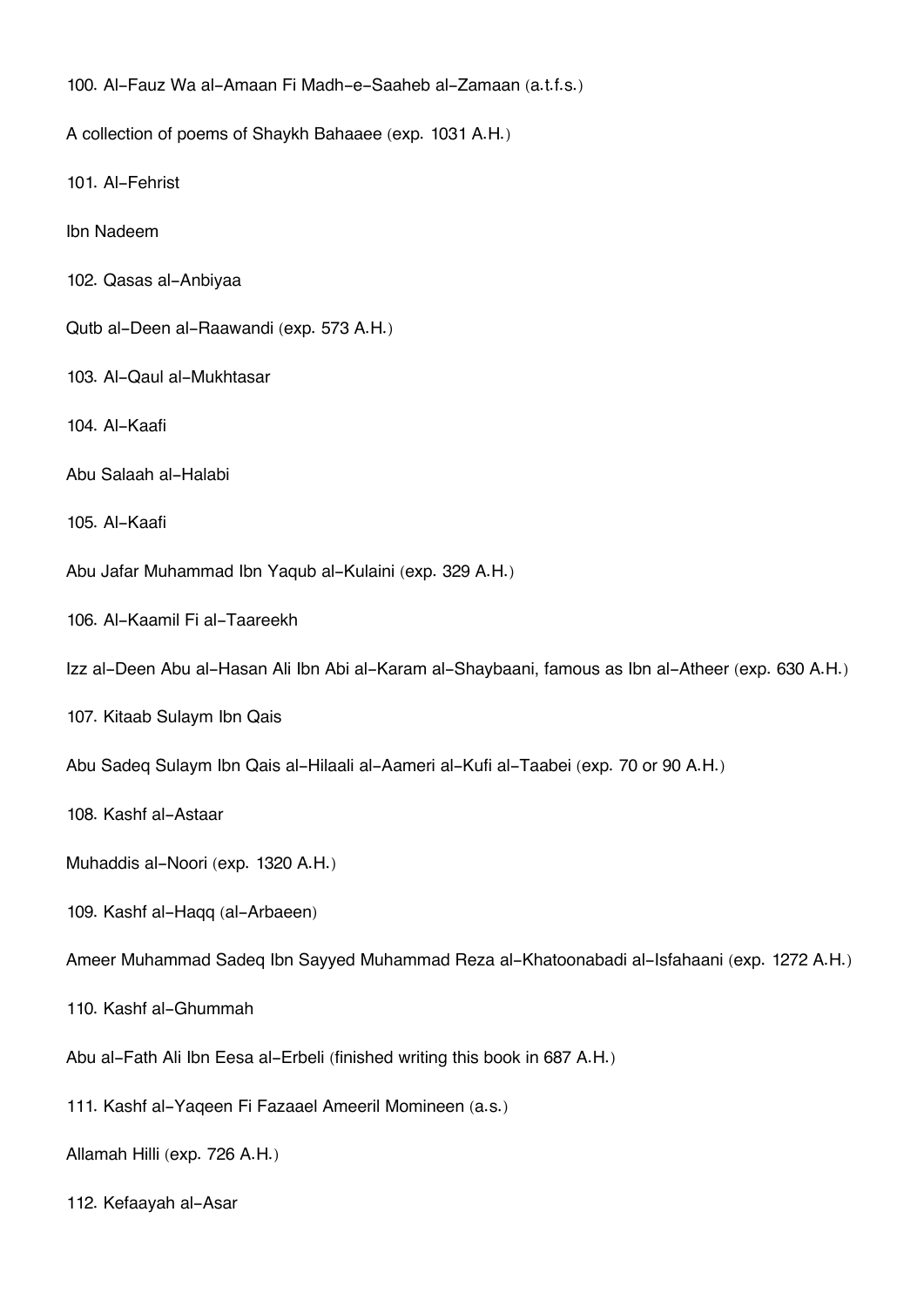Abu al-Qasim Ali Ibn Muhammad al-Khazzaaz al-Raazi al-Qummi, from the students of Shaykh Saduq (a.r.)

113. Kefaayah al-Muhtadi (al-Arbaeen)

Mir Muhammad Ibn Muhammad Mir Lauhi al-Husaini al-Musawi al-Isfahaani, a contemporary of Allamah Majlisi (a.r.)

114. Kamaal al-Deen

Abu Jafar Muhammad Ibn Ali Ibn al-Husain Shaykh al-Saduq (exp. 381 A.H.)

115. Kanz al-Ummaal

Alaa al-Deen Ali Ibn Hesaam al-Deen, famous as al-Muttaqi al-Hindi (exp. 975 A.H.)

116. Al-Lawaame' al-Ilaahiyyah

Miqdad Ibn Abdullah al-Suyuri al-Hilli (exp. 826A.H.)

117. Lawaame' Saaheb Qaraani

Mulla Muhammad Taqi al-Majlisi (the father of Allamah Majlisi)

118. Lawaame' al-Uqool (Fi Sharh Raamooz al-Ahaadis

Shaykh Zia al-Deen Ahmad Ibn Mustafa Al-Kamooshkhaanei (exp. 1311 A.H.)

119. Meah Manqebah

Ibn Shaazaan, a fifth century scholar

120. Mutashaabeh al-Quran Wa Mukhtalefohu

Rasheed al-Deen Muhammad Ibn Ali Ibn Shahr Aashob al-Sarvi al-Mazandarani (exp. 583 A.H.)

121. Al-Majaalis al-Saniyyah

Sayyed Ameen al-Aameli

122. Majma' al-Bahrain

Shaykh Fakhr al-Deen al-Turaihi (exp. 1085 A.H.)

123. Majma' al-Bayaan

Ameen al-Islam Abu Ali Fazl Ibn Hasan Ibn Fazl al-Tabarsi (exp. 548 A.H.)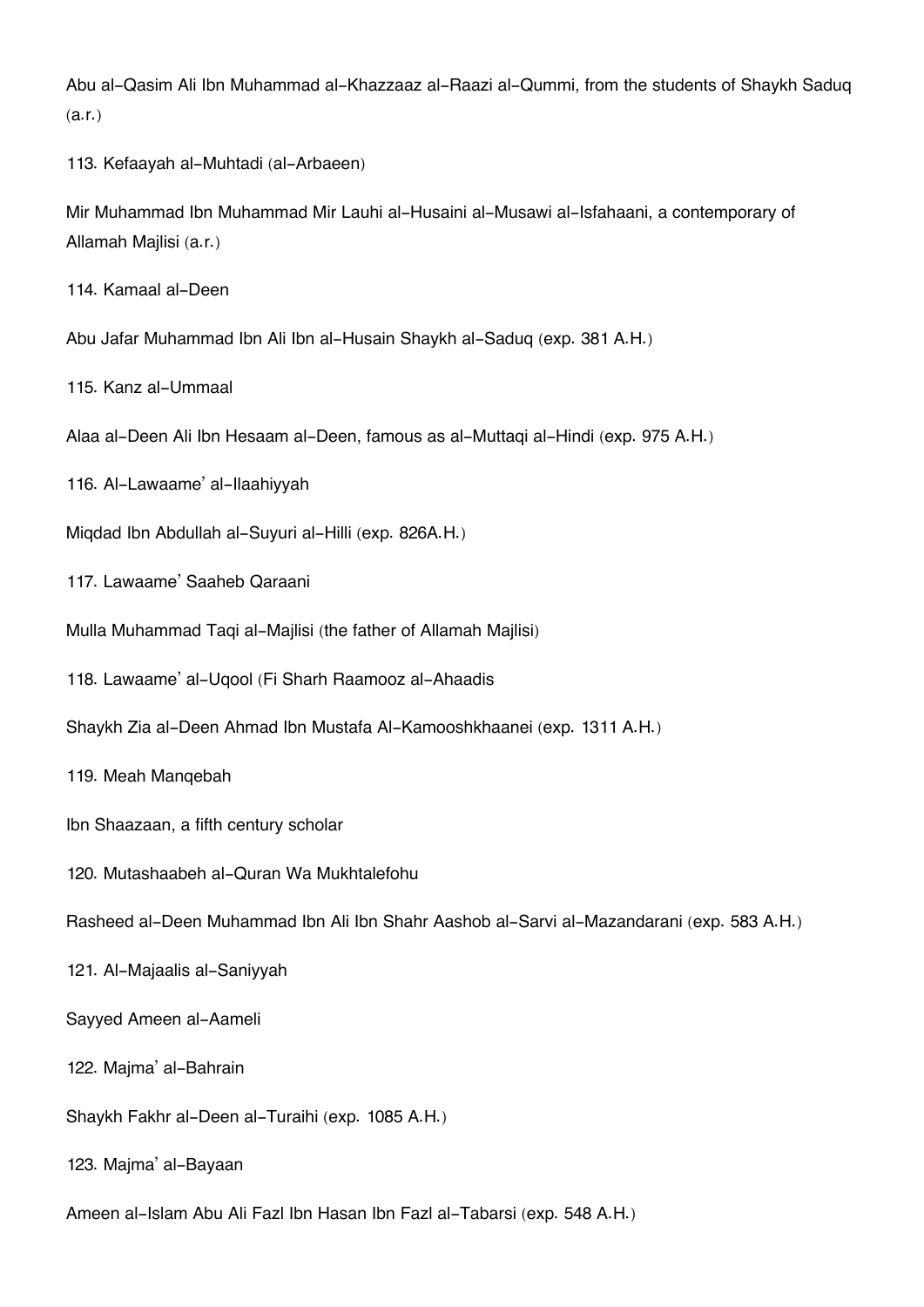124. Majma' al-Zawaaed Al-Haithami (exp. 807 A.H.) 125. Al-Mahalli Ibn Hazm 126. Al-Mahaasin Abu Jafar Ahmad Ibn Muhammad Ibn Khaled al-Barqi (exp. 274 or 280 A.H.) 127. Al-Muhtazar Husain Ibn Sulayman al-Hilli, a student of al-Shaheed al-Awwal 128. Mukhtasar Saheeh Muslim Haafiz Zaki al-Deen al-Munzeri al-Demeshqi (exp. 656 A.H.) 129. Miraat al-Uqool Allamah Muhammad Baqer Majlisi (exp. 1111 A.H.) 130. Muruj al-Zahab Masoodi (exp. 346 A.H.) 131. Al-Masaael al-Jaaroodiyyah Shaykh Mufeed (exp. 413) 132. Al-Masaael al-Khamsoon Fakhruddin al-Raazi 133. Al-Mustadrak Alaa Al-Sahihain Abu Abdillah Muhammad Ibn Abdullah, famous as Haakem Neshapuri (exp. 405 A.H.) 134.Musnad Abi Awaanah 135. Musnad Abi Ya'laa al-Mosuli Haafez Ahmad Ibn Ali al-Tamimi (exp. 307 A.H.) 136. Musnad Ahmad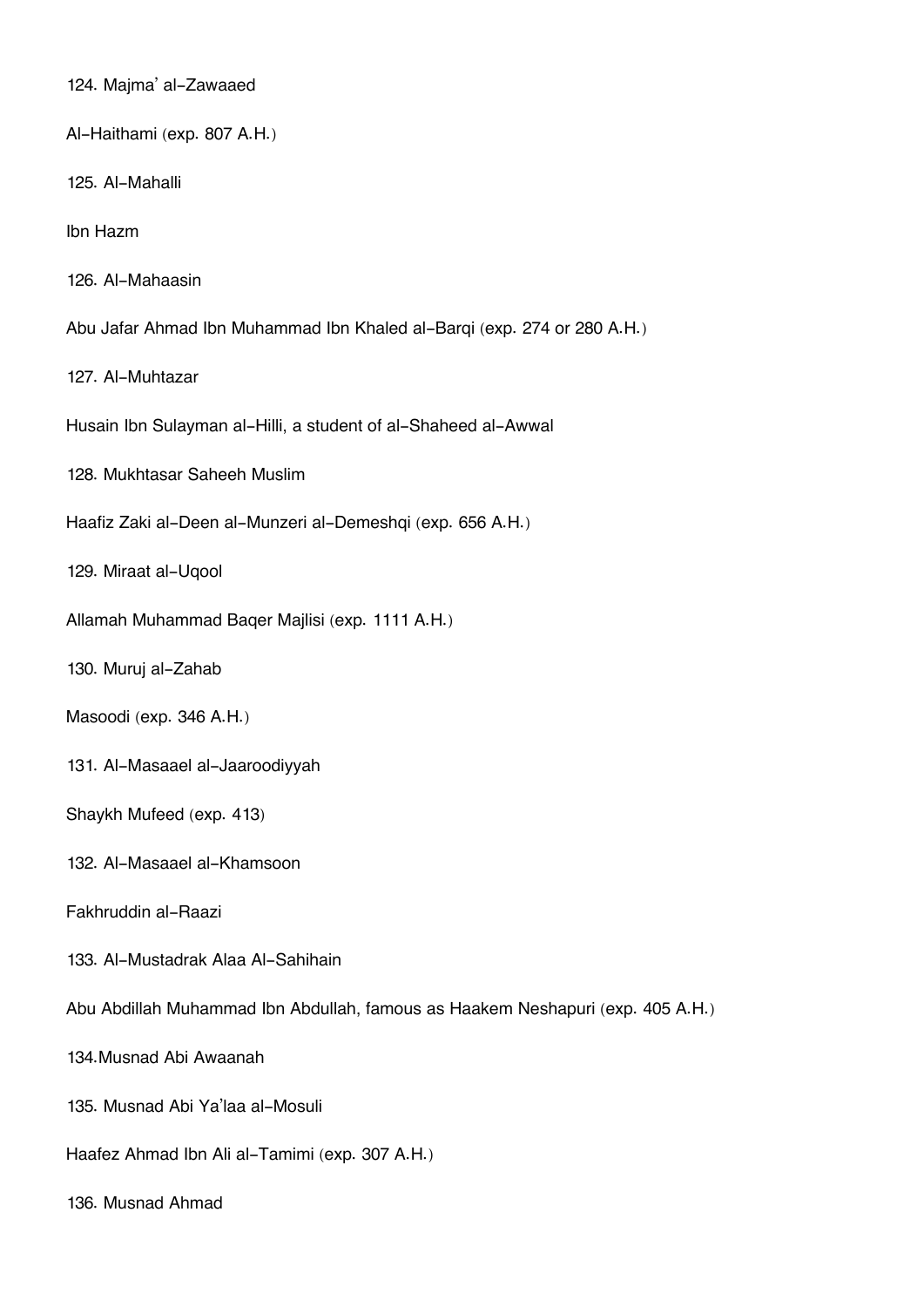Abu Abdillah Ahmad Ibn Muhammad Ibn Hanbal al-Shaibaani al-Mirvazi (exp. 241 A.H.)

137. Al-Musnad

Haafez Abu Bakr Abdullah Ibn Zubair al-Hameedi (exp. 219 A.H.)

138. Musnad Tayaalesi

139. Mashaareqo Anwaar al-Yaqeen

Haafez Rajab al-Barsi

140. Misbaah al-Mutahajjid

Shaykh al-Tusi (exp. 460 A.H.)

141. Misbaah al-Kaf'ami

Shaykh Taqi Al-Deen Ibraheem al-Kaf'ami (exp. 905 A.H.)

142. Al-Mataaleb al-Aaliyah Be Zawaaed al-Masaaneed al-Samaaniyyah

Ibn Hajar al-Asqalaani (exp. 852 A.H.)

143. Ma'ani al-Akhbaar

Abu Jafar Muhammad Ibn Ali Ibn al-Husain Shaykh al-Saduq (exp. 381 A.H.)

144. Al-Mo'tabar

Al-Muhaqqeq al-Hilli (exp. 676 A.H.)

145. Al-Mo'jam al-Awsat

Haafez al-Tabaraani (exp. 360 A.H.)

146. Al-Mo'jam al-Kabeer

Haafez al-Tabaraani (exp. 360 A.H.)

147. Maqaaleed al-Kunooz (Fi Sharh Musnad)

Ahmad Muhammad Shakir

148. Muqtazab al-Asar

Ahmad Ibn Ubaidullah Ibn Ayyaash al-Jawhari (exp. 401 A.H.)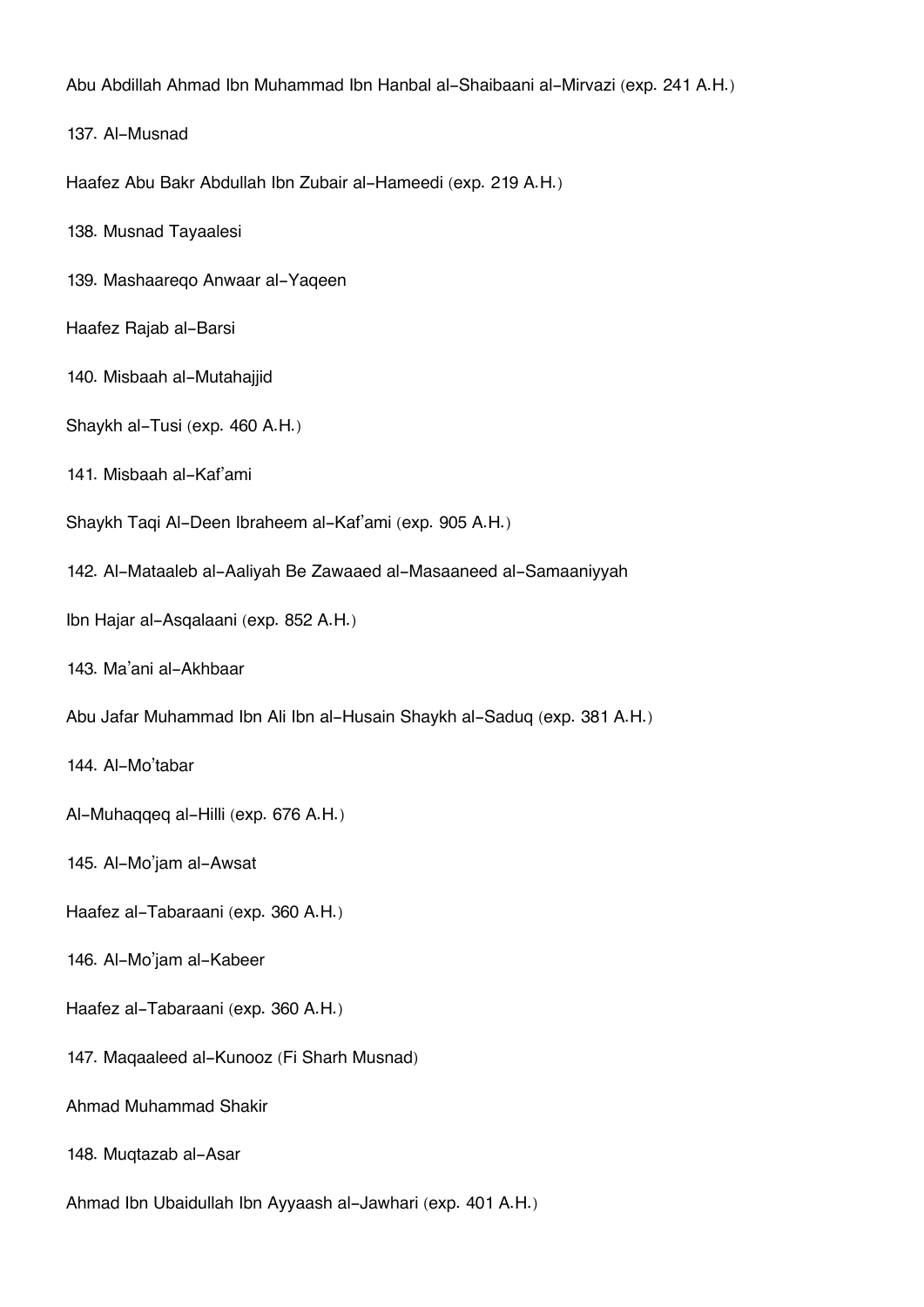149. Maqtal al-Husain

Haafez al-Muwaffaq Ibn Ahmad al-Makki al-Hanafi, famous as Akhtab Khwarazm (exp. 568 A.H.)

150. Al-Malaahem

Ibn al-Munaadi

151. Al-Malaahem Wa al-Fetan

Razi al-Deen Abu al-Qasim Ali Ibn Moosa Ibn Jafar Ibn Muhammad Ibn Taawoos al-Hasani al-Husaini (exp. 664 A.H.)

152. Munaar al-Hudaa

Al-Muhaddith al-Shaykh Ali al-Bahraani (he finished writing this book in 1295 A.H.)

153. Al-Manaaqeb

Rasheed al-Deen Muhammad Ibn Ali Ibn Shahr Aashob al-Sarvi al-Mazandarani (exp. 583 A.H.)

154. Mukhtasar Basaaer al-Darajaat

155. Muntakhab Kanz al-Ummaal

Alaa al-Deen Ali Ibn Hesaam al-Deen, famous as al-Muttaqi al-Hindi (exp. 975 A.H.)

156. Man laa Yahzorohu al-Faqih

Abu Jafar Muhammad Ibn Ali Ibn al-Husain Shaykh al-Saduq (exp. 381 A.H.)

157. Mohij al-Da'waat

Sayyed Ibn Taawoos (exp. 664 A.H.)

158. Mawaddah al-Qurba

Sayyed Ali Ibn Shahab al-Husaini, a resident of India (exp. 786 A.H.)

159. Al-Naafe' Yawm al-Hashr Fi Sharh al-Baab al-Haadi Ashar

Al-Faazel al-Miqdad

160. Al-Najm al-Saaqib

Muhaddis al-Noori (exp. 1320 A.H.)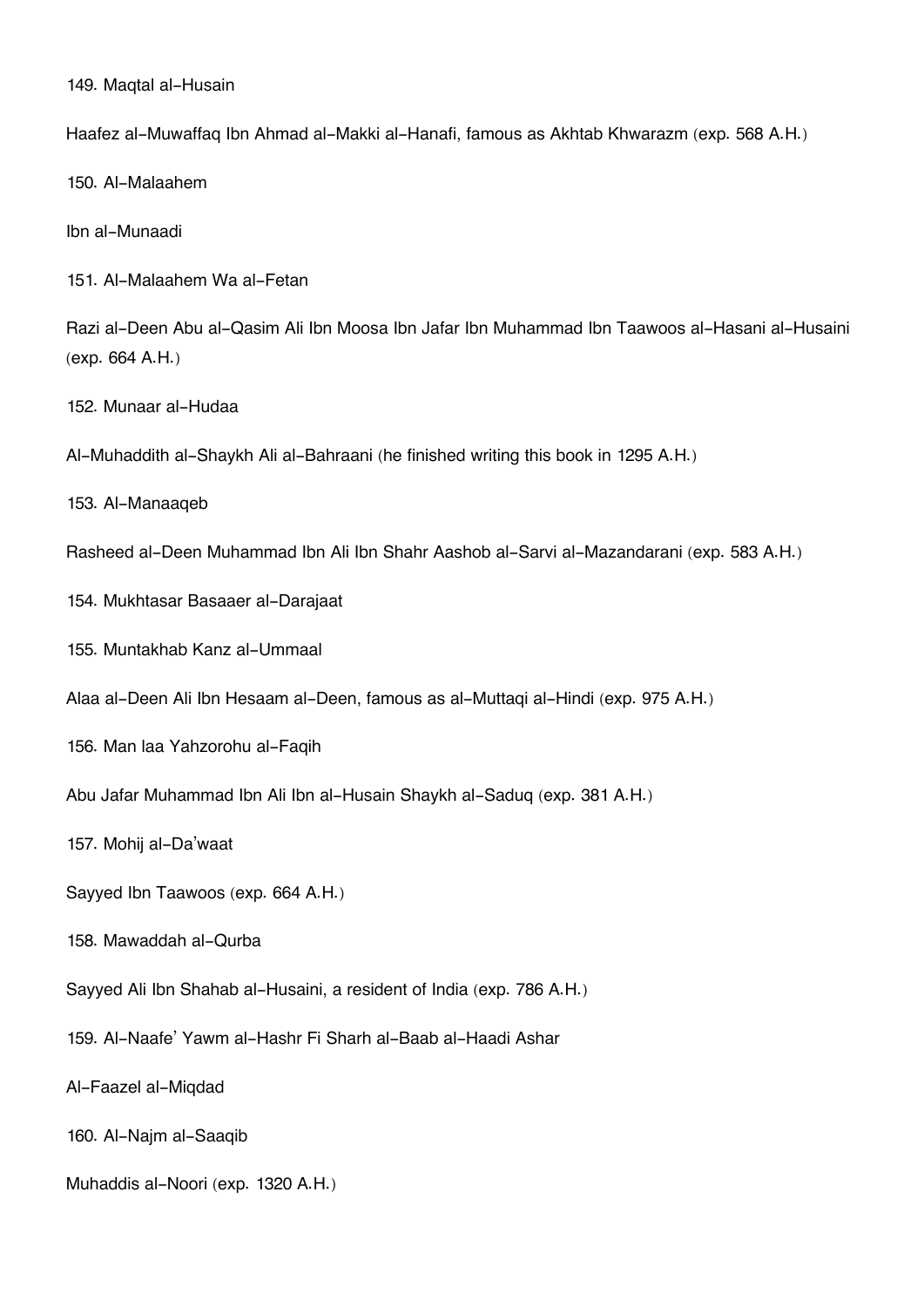161. Al-Nukat al-E'teqaadiyyah

Shaykh Mufeed (exp. 413 A.H.)

162. Al-Nehaayah Fi Ghareeb al-Hadis Wa al-Asar

Ibn al-Aseer (exp. 606 A.H.)

163. Nehaayah al-Bedaayah Wa al-Nehaayah

Haafez Abu al-Fida Ibn Kathir al-Demeshqi (exp. 774)

164. Nahj al-Balagha

Shareef Sayyed Razi (exp. 404 A.H.)

165. Al-Nawaader

Mulla Mohsin Faiz al-Kashani (exp. 1091 A.H.)

166. Al-Hidaayah

Al-Husain Ibn Hamadaan

167. Al-Waafi

```
Mulla Mohsin Faiz al-Kashani (exp. 1091 A.H.)
```
168. Yanaabi al-Mawaddah

Shaykh Sulaiman Ibn Shaykh Ibraheem, famous as Khwajah Kelaan al-Husaini al-Balkhi al-Qunduzi al-Hanafi (exp. 1294 A.H.)

169. Al-Yaqeen Fi Imrah al-Momineen (a.s.)

Razi al-Deen Ibn Taawoos (exp. 664 A.H.)

## **Source URL:**

https://www.al-islam.org/selected-narrations-about-twelfth-imam-vol-1-lutfullah-safi-al-gulpaygani

## **Links**

[1] https://www.al-islam.org/user/login?destination=node/30106%23comment-form

- [2] https://www.al-islam.org/user/register?destination=node/30106%23comment-form
- [3] https://www.al-islam.org/person/ayatullah-lutfullah-safi-gulpaygani